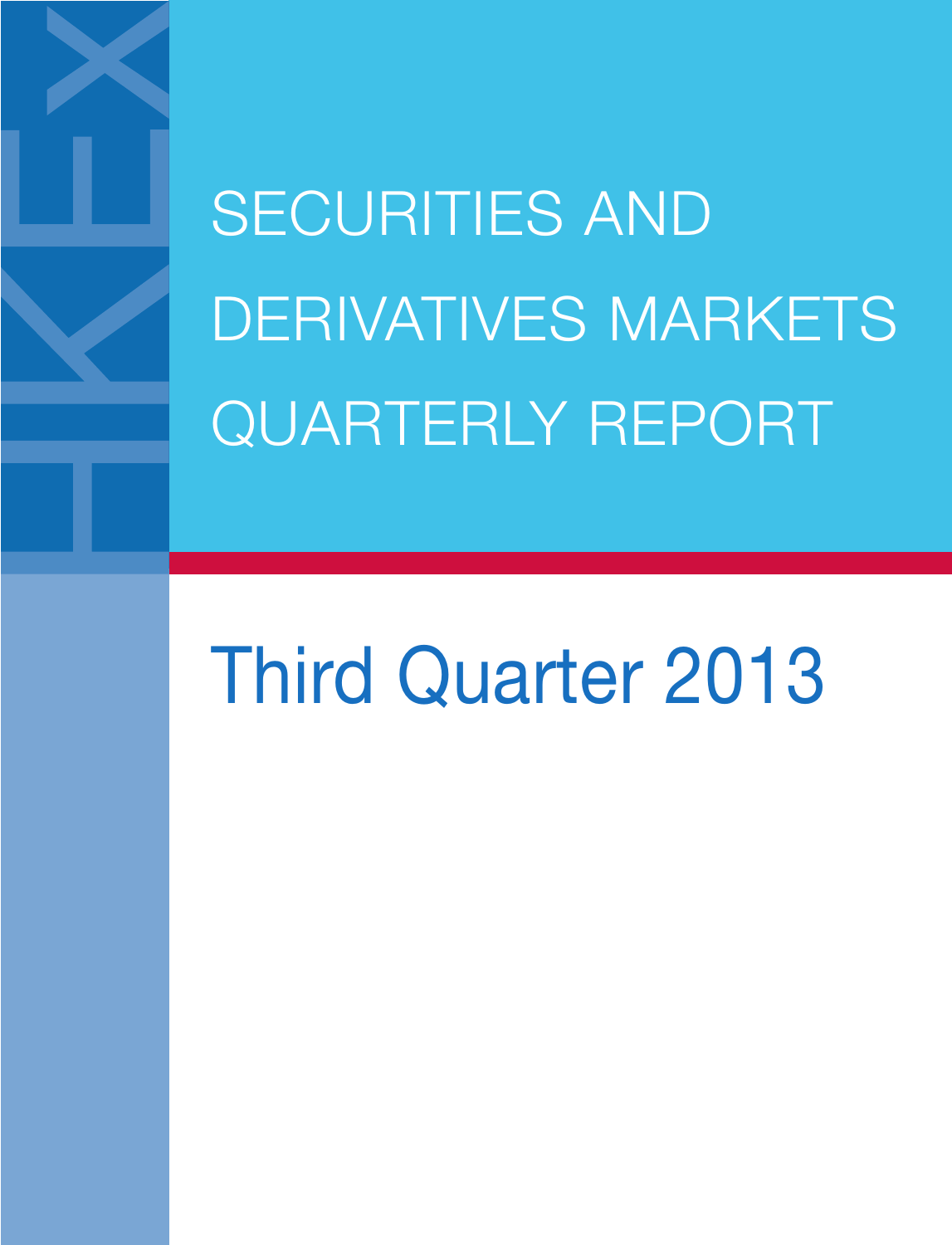#### **Main Board**

| <b>Highlights</b>                       | 3rd Quarter 2013   | 3rd Quarter 2012   |  |
|-----------------------------------------|--------------------|--------------------|--|
| No. of listed companies                 | 1,399              | 1,355              |  |
| No. of listed securities                | 8,196              | 6,732              |  |
| <b>Equities</b>                         |                    |                    |  |
| Ordinary shares                         | 1,400              | 1,356              |  |
| Preference shares                       | 3                  | $\mathfrak{Z}$     |  |
| <b>Warrants</b>                         | 4,705              | 3,915              |  |
| Equity                                  | 9                  | 12                 |  |
| Derivative                              | 4,696              | 3,903              |  |
| Equity linked instrument                | $\mathbf{0}$       | $\theta$           |  |
| Callable bull/bear contracts            | 1,596              | 1104               |  |
| Unit trusts/mutual funds                | 125                | 107                |  |
| Debt securities                         | 367                | 247                |  |
| No. of trading only stocks              |                    |                    |  |
| Nasdaq stocks                           | $\overline{7}$     | $\overline{7}$     |  |
| <b>iShares</b>                          | $\overline{2}$     | $\overline{2}$     |  |
|                                         |                    |                    |  |
| No. of trading days                     | 63                 | 64                 |  |
| Total turnover in value (HK\$ mil.) *   | 3,459,754.47       | 2,962,121.73       |  |
| Total turnover in shares (Mil. shs)     | 8,188,462.26       | 8,118,023.55       |  |
| Total number of trades (deals)          | 54,790,872         | 43,732,903         |  |
| Total market capitalisation (HK\$ mil.) | 22,697,506.14      | 19,575,154.28      |  |
| Average P/E ratio (times)               | 10.69              | 9.44               |  |
| Average dividend yield (%)              | 3.10               | 3.12               |  |
| Number of exchange participants         | 506                | 506                |  |
| $-$ Trading                             | 40                 | 41                 |  |
| - Non-trading                           |                    |                    |  |
| Turnover in value (HK\$ mil.)           |                    |                    |  |
| Highest                                 | 78,240.06 (10/09)  | 93,238.05 (07/09)  |  |
| Lowest                                  | 38,487.85 (22/07)  | 34,404.53 (04/09)  |  |
| Turnover in shares (Mil. shs)           |                    |                    |  |
| Highest                                 | 167,566.30 (15/08) | 161,881.87 (01/08) |  |
| Lowest                                  | 91,264.00 (19/09)  | 90,344.67 (26/09)  |  |
| Total number of trades (deals)          |                    |                    |  |
| Highest                                 | 1,178,750 (02/07)  | 1,135,852 (14/09)  |  |
| Lowest                                  | 628,186 (22/07)    | 523,912 (13/08)    |  |

\* Included turnover value traded in non-HKD currency securities.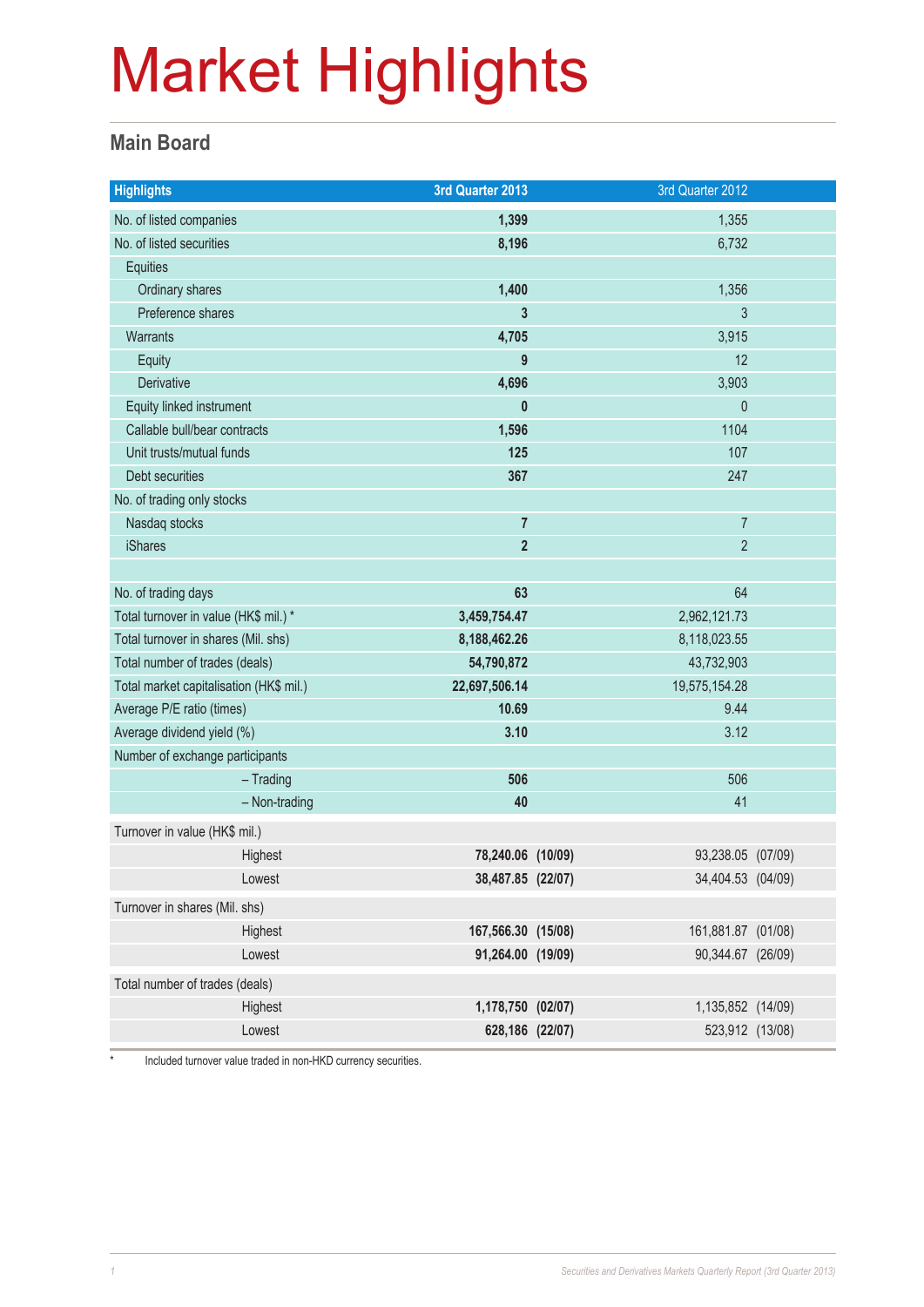### **Growth Enterprise Market (GEM)**

| <b>Highlights</b>                       |         | 3rd Quarter 2013 |                | 3rd Quarter 2012 |                |
|-----------------------------------------|---------|------------------|----------------|------------------|----------------|
| No. of listed companies                 |         | 186              |                | 178              |                |
| No. of listed securities                |         | 186              |                | 179              |                |
| Equities                                |         | 186              |                | 178              |                |
| Warrants                                |         | $\mathbf{0}$     |                | 1                |                |
|                                         |         |                  |                |                  |                |
| No. of trading days                     |         | 63               |                | 64               |                |
| Total turnover in value (HK\$ mil.) *   |         | 18,446.55        |                | 5,395.83         |                |
| Total turnover in shares (Mil. shs)     |         | 56,706.88        |                | 33,512.63        |                |
| Total number of trades (deals)          |         | 542,526          |                | 206,627          |                |
| Total market capitalisation (HK\$ mil.) |         | 119,020.80       |                | 73,436.35        |                |
| Average P/E ratio (times)               |         | 41.33<br>17.17   |                |                  |                |
| Average dividend yield (%)              |         | 0.57             |                | 0.92             |                |
| Turnover in value (HK\$ mil.)           |         |                  |                |                  |                |
|                                         | Highest | 1,009.06 (27/09) |                |                  | 228.47 (21/08) |
|                                         | Lowest  |                  | 150.17 (22/07) |                  | 53.83 (03/08)  |
|                                         |         |                  |                |                  |                |
| Turnover in shares (Mil. shs)           |         |                  |                |                  |                |
|                                         | Highest | 3,518.14 (27/09) |                | 1,203.82 (25/09) |                |
|                                         | Lowest  |                  | 344.56 (22/07) |                  | 248.35 (03/08) |
| Total number of trades (deals)          |         |                  |                |                  |                |
|                                         | Highest |                  | 15,466 (02/08) |                  | 5,920 (13/08)  |
|                                         | Lowest  |                  | 4,034 (22/07)  |                  | 2,040 (03/08)  |

Included turnover value traded in non-HKD currency securities.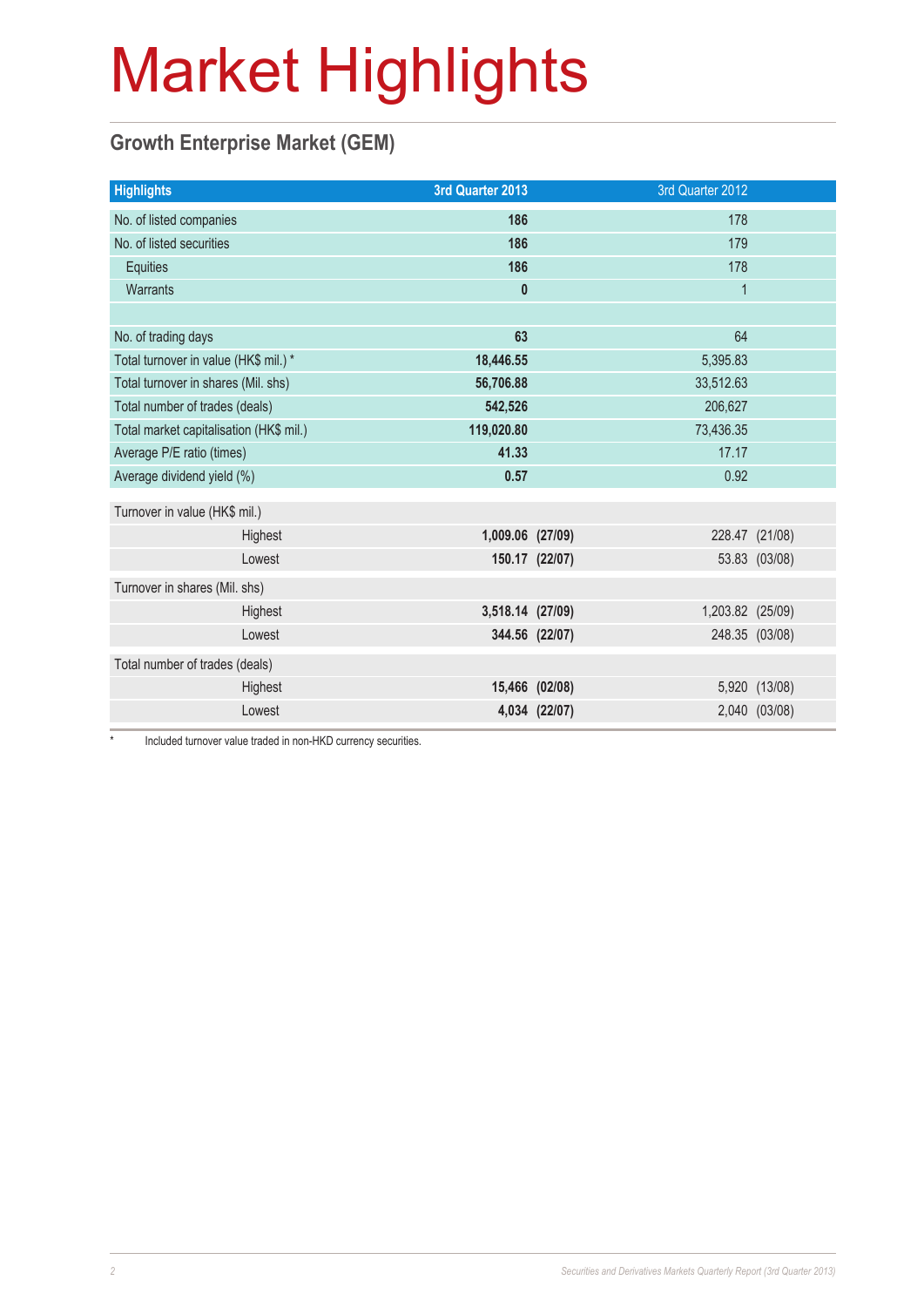### **Derivatives Market Highlights**

| <b>Highlights</b>                                          | 3rd Quarter 2013 | 3rd Quarter 2012 |
|------------------------------------------------------------|------------------|------------------|
| All futures and options products (excluding stock options) |                  |                  |
| No. of trading days                                        | 63.0             | 63.5             |
| Total contract volume                                      | 18,026,558       | 15,449,717       |
| Equity index products                                      | 17,913,611       | 15,378,758       |
| <b>Equity products</b>                                     | 86,034           | 68,787           |
| Interest rates products                                    | 45               |                  |
| <b>RMB Currency Futures</b>                                | 26,868           | 2,172            |
| <b>Gold Futures</b>                                        | $\mathbf{0}$     |                  |
| Average daily contract volume                              | 286,136          | 243,303          |
|                                                            |                  |                  |
| Total open interest as at the quarter end (contracts)      | 1,940,499        | 1,357,033        |
| Equity index products                                      | 1,915,454        | 1,345,599        |
| <b>Equity products</b>                                     | 15,524           | 10,353           |
| Interest rates products                                    | 6                | 5                |
| <b>RMB Currency Futures</b>                                | 9,515            | 1,076            |
| <b>Gold Futures</b>                                        | 0                | $\mathbf{0}$     |
|                                                            |                  |                  |
| <b>Stock options</b>                                       |                  |                  |
| No. of newly introduced stock options classes              | 5                | $\mathbf{0}$     |
| No. of stock options as at the quarter end                 |                  |                  |
| <b>Class</b>                                               | 70               | 63               |
| <b>Series</b>                                              | 16,546           | 14,352           |
| Total premium (HK\$ mil.)                                  | 8,479.72         | 7,354.69         |
| Call                                                       | 4,272.73         | 3,304.71         |
| Put                                                        | 4,206.99         | 4,049.99         |
| Average daily premium (HK\$ mil.)                          | 134.60           | 115.82           |
| Total contract volume                                      | 13,681,676       | 13,428,912       |
| Call                                                       | 6,560,094        | 6,406,909        |
| Put                                                        | 7,121,582        | 7,022,003        |
| Average daily contract volume                              | 217,169          | 211,479          |
| Total open interest as at the quarter end (contracts)      | 4,882,089        | 4,658,740        |
| Call                                                       | 2,217,919        | 2,096,887        |
| Put                                                        | 2,664,170        | 2,561,853        |
| Total number of trades                                     | 649,069          | 608,815          |
| Average daily number of trades                             | 10,303           | 9,588            |
| <b>Total contracts exercised</b>                           | 1,498,774        | 1,722,979        |
| Average premium per contract (HK\$)                        | 619.79           | 547.68           |
| Average contract per trade (contracts)                     | 21               | 22               |
|                                                            |                  |                  |
| Put volume/call volume                                     | 1.09             | 1.10             |
| Average daily contract volume/open interest                | 4.4%             | 4.5%             |
|                                                            |                  |                  |
| All futures and options products                           |                  |                  |
| Total contract volume                                      | 31,708,234       | 28,878,629       |
| Total open interest as at the quarter end (contracts)      | 6,822,588        | 6,015,773        |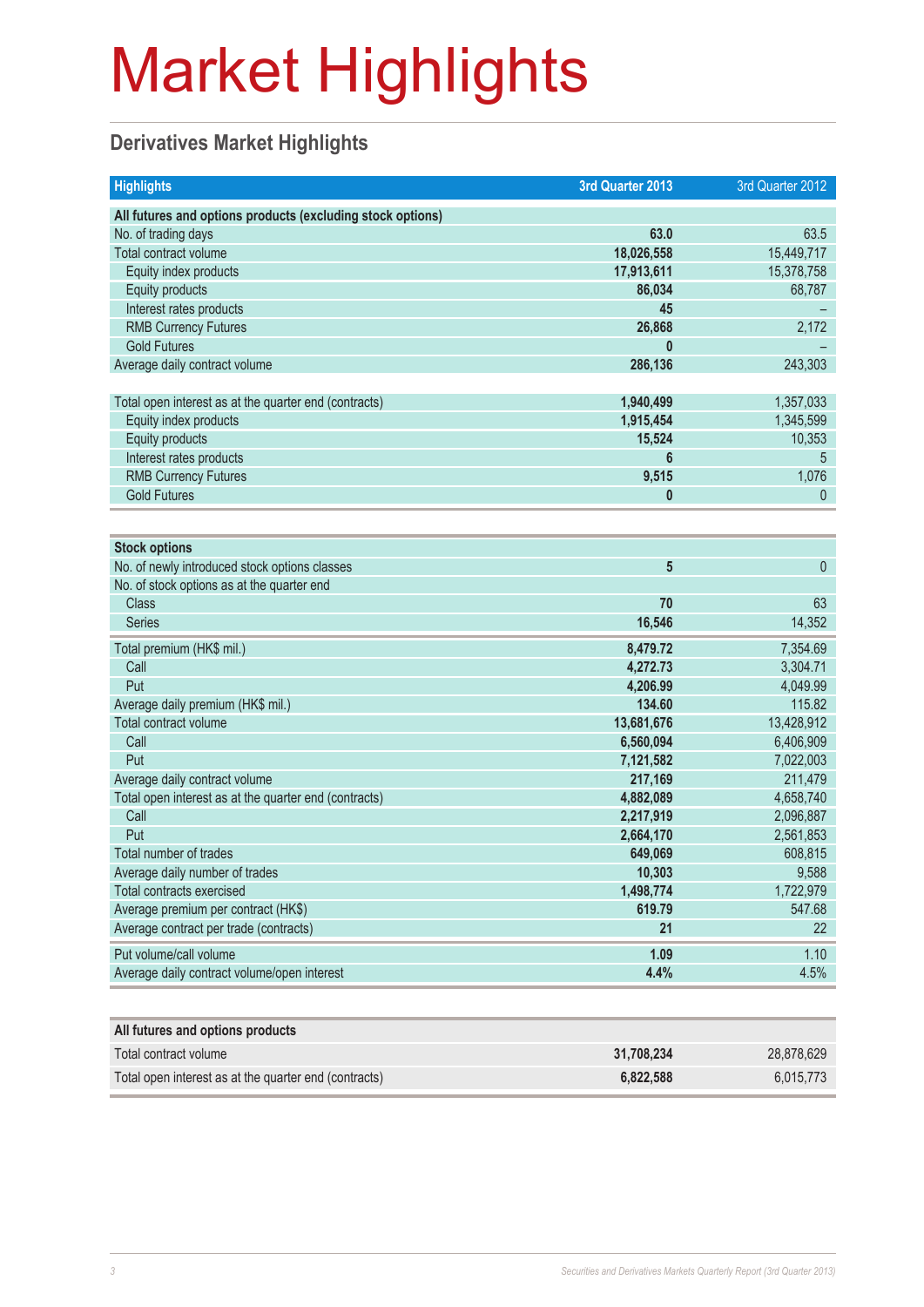### **Clearing and Settlement Statistics**

| <b>Securities Market</b>                                                        | 3rd Quarter 2013        | 3rd Quarter 2012 |
|---------------------------------------------------------------------------------|-------------------------|------------------|
| Average Daily Exchange Trades Handled by CCASS                                  |                         |                  |
| - Number of trades                                                              | 877,568                 | 686,075          |
| - Value of trades (HK\$ bil.)                                                   | 55.1                    | 46.3             |
| - Share quantity Involved (bil shares)                                          | 130.9                   | 127.4            |
| Average Daily Settlement Instructions ("SIs") Settled by CCASS                  |                         |                  |
| - Number of SIs                                                                 | 76,390                  | 66,152           |
| - Value of SIs (HK\$ bil.)                                                      | 176.6                   | 156.1            |
| - Share quantity involved (bil. Shares)                                         | 49.1                    | 42.1             |
| Average Daily Investor SIs ("ISIs") Settled by CCASS                            |                         |                  |
| - Number of ISIs                                                                | 347                     | 313              |
| - Value of ISIs (HK\$ mil.)                                                     | 139.6                   | 164.4            |
| - Share quantity involved (mil. shares)                                         | 46.6                    | 96.4             |
| Average Daily Settlement Efficiency of CNS Stock Positions on Due Day (T+2) (%) | 99.91                   | 99.91            |
| Average Daily Settlement Efficiency of CNS Stock Positions                      |                         |                  |
| on the Day following the Due Day (T+3) (%)                                      | 99.99                   | 99.99            |
| Average Daily Buy-ins Executed on T+3                                           |                         |                  |
| - Number of brokers involved                                                    | 4                       | 4                |
| - Number of buy-ins                                                             | $\overline{\mathbf{4}}$ | $\overline{4}$   |
| - Value of buy-ins (HK\$ mil)                                                   | 1.0                     | 1.4              |
| Shares Deposited in the CCASS Depository *                                      |                         |                  |
| - Number of shares (bil shares)                                                 | 3,839.0                 | 3,672.0          |
| - Percentage of total issued shares of the admitted securities                  | 70.64                   | 69.98            |
| - Value of shares (HK\$ bil)                                                    | 12,905.3                | 10,816.8         |
| - Percentage of the total market capitalisation of the admitted securities      | 51.98                   | 50.71            |
| <b>Derivatives Market</b>                                                       |                         |                  |
| Open Interest                                                                   |                         |                  |
| - Equity Index Futures                                                          | 446,460                 | 357,089          |
| - Stock Futures                                                                 | 15,524                  | 10,353           |
| - Gold Futures                                                                  | $\boldsymbol{0}$        | $\mathbf 0$      |
| - Interest Rates Futures                                                        | 6                       | 5                |
| - RMB Currency Futures                                                          | 9,515                   | 1,076            |
| - Equity Index Options                                                          | 1,468,994               | 988,510          |
| - Stock Options                                                                 | 4,882,089               | 4,658,740        |
| <b>Cumulative Stock Options Exercised</b>                                       |                         |                  |
| - Share quantity involved (mil. shs)                                            | 1,663                   | 1,781            |
| - Value of shares (HK\$ bil.)                                                   | 29                      | 27               |

Share quantity and market value of securities in non-HKD currency are included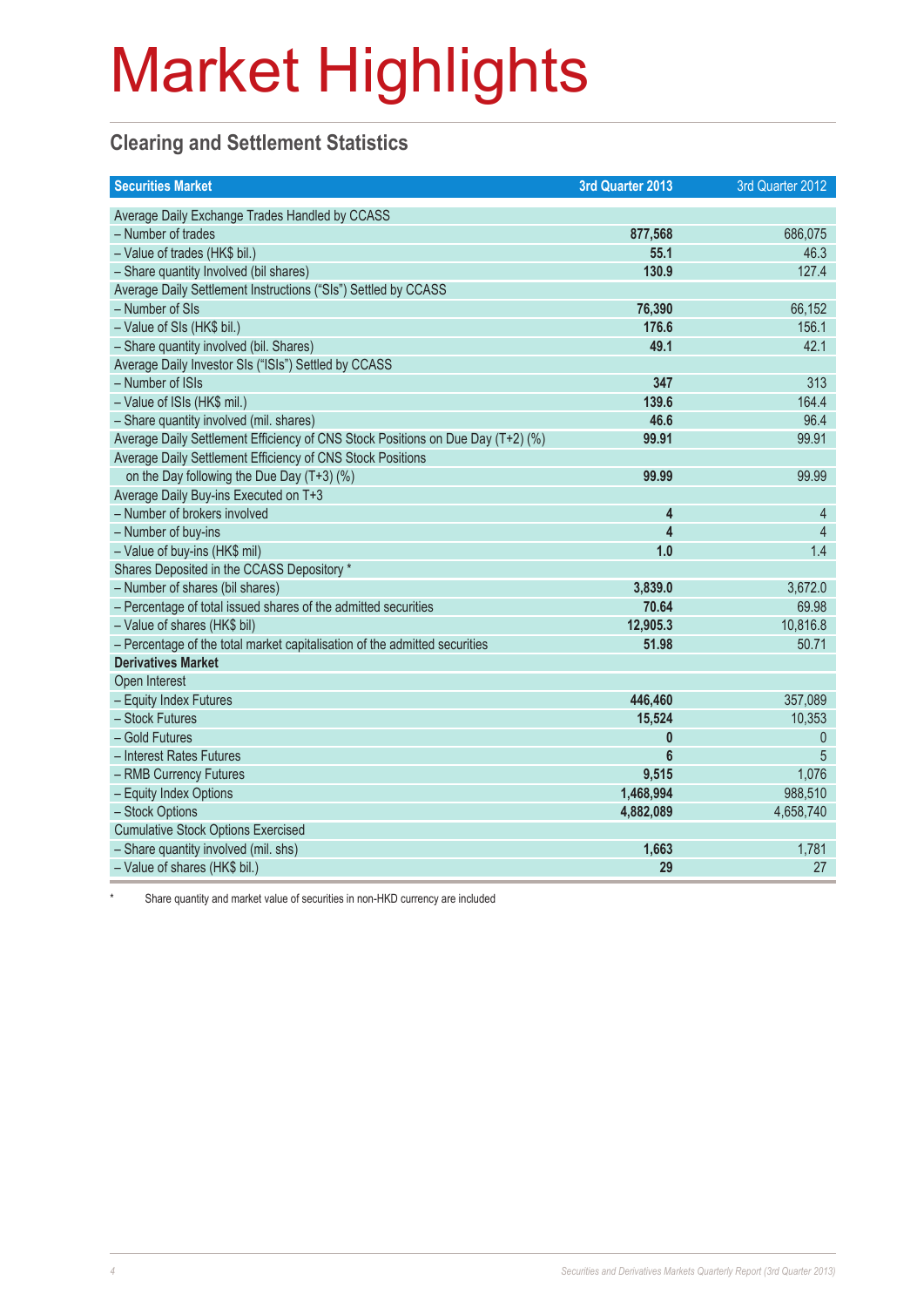### **Equity Turnover**

|      |                | <b>Share</b><br>(Mil. shs) | <b>Value</b><br>(HK\$ mil.) | No. of deals |
|------|----------------|----------------------------|-----------------------------|--------------|
| 2012 | Q3             | 437,269.47                 | 2,123,255.03                | 35,393,350   |
|      | Q <sub>4</sub> | 524,830.38                 | 2,473,053.10                | 40,125,188   |
| 2013 | Q1             | 668,094.05                 | 3,081,052.48                | 47,851,601   |
|      | Q <sub>2</sub> | 535,314.29                 | 2,706,214.49                | 47,274,428   |
|      | Q3             | 547,703.15                 | 2,531,014.96                | 44,925,237   |

### **Equity Trading Statistics**

|      |                | No. of<br>trading days | <b>Average daily</b><br>turnover (HK\$ mil.) | Average<br>value per deal |
|------|----------------|------------------------|----------------------------------------------|---------------------------|
| 2012 | Q <sub>3</sub> | 64                     | 33,175.86                                    | 59,990                    |
|      | Q4             | 61                     | 40,541.85                                    | 61,633                    |
| 2013 | Q <sub>1</sub> | 59                     | 52,221.23                                    | 64,388                    |
|      | Q2             | 60                     | 45,103.57                                    | 57,245                    |
|      | Q3             | 63                     | 40,174.84                                    | 56,338                    |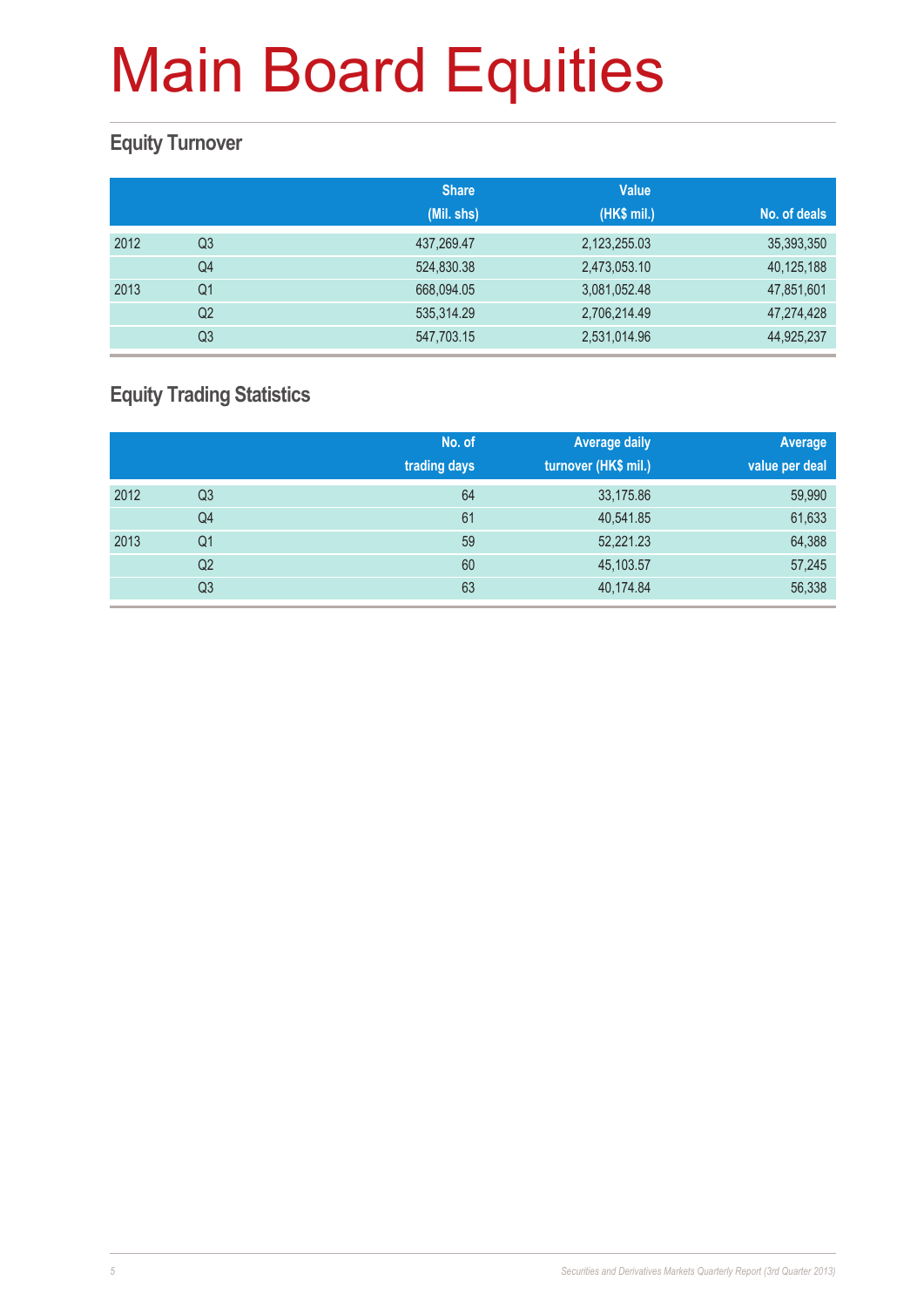#### **20 Most Advanced Stocks**

for 3rd quarter 2013

|                |       |                        |                 | <b>Closing price</b> |                          |
|----------------|-------|------------------------|-----------------|----------------------|--------------------------|
| Rank           | Code  | <b>Stock</b>           | End of Sep 2013 | End of Jun 2013      | $%$ up                   |
| 1              | 01076 | <b>FIRST NATURAL</b>   | 5.100           | 0.830                | 514.46                   |
| $\overline{2}$ | 00145 | HK BLDG & LOAN         | 0.850           | 0.190                | 347.37                   |
| 3              | 01613 | <b>SYNERTONE</b>       | 1.740           | 0.520                | 234.62                   |
| 4              | 01043 | <b>COSLIGHT TECH</b>   | 5.610           | 1.980                | 183.33                   |
| 5              | 00395 | <b>SINO DRAGON</b>     | 0.285           | 0.101                | 182.18                   |
| $6\phantom{.}$ | 01165 | SHUNFENG PV            | 3.170           | 1.160                | 173.28                   |
| $\overline{7}$ | 00487 | <b>SUCCESSUNIVERSE</b> | 0.475           | 0.176                | 169.89                   |
| $\bf 8$        | 00859 | <b>HENRY GROUP</b>     | 1.750           | 0.660                | 165.15                   |
| 9              | 00329 | <b>DRAGONITE INT'L</b> | 1.900           | 0.740                | 156.76                   |
| 10             | 01046 | UNIVERSE INT'L         | 0.310           | 0.124                | 150.00                   |
| 11             | 00862 | <b>VISION VALUES</b>   | 0.275           | 0.112                | 145.54                   |
| 12             | 00132 | CHINA INV HOLD         | 0.620           | 0.260                | 138.46                   |
| 13             | 00566 | <b>HANERGY SOLAR</b>   | 1.400           | 0.600                | 133.33                   |
| 14             | 00556 | PAN ASIA ENVIRO        | 1.380           | 0.610                | 126.23                   |
| 15             | 00986 | CH ENV ENERGY          | 1.810           | 0.810                | $\overline{A}$<br>123.46 |
| 16             | 01004 | <b>RISING DEV HOLD</b> | 0.670           | 0.305                | 119.67                   |
| 17             | 00680 | <b>NAN HAI CORP</b>    | 0.067           | 0.031                | 116.13                   |
| 18             | 01009 | <b>INT'L ENT</b>       | 2.360           | 1.110                | 112.61                   |
| 19             | 00102 | <b>SUMMIT ASCENT</b>   | 7.280           | 3.460                | 110.40                   |
| 20             | 01145 | COURAGEMARINE          | 0.560           | 0.270                | 107.41                   |

A Adjusted

#### **20 Most Declined Stocks**

for 3rd quarter 2013

|                |       |                        |                 | <b>Closing price</b>    |          |  |
|----------------|-------|------------------------|-----------------|-------------------------|----------|--|
| Rank           | Code  | <b>Stock</b>           | End of Sep 2013 | End of Jun 2013         | $%$ down |  |
| 1              | 01195 | KINGWELL GROUP         | 0.560           | 1.240                   | $-54.84$ |  |
| $\overline{2}$ | 01080 | <b>SHENGLI PIPE</b>    | 0.415           | 0.820                   | $-49.39$ |  |
| 3              | 02236 | <b>WISON ENGRG</b>     | 1.980           | 3.600                   | $-45.00$ |  |
| 4              | 00061 | <b>NORTH ASIA RES</b>  | 0.190           | 0.300                   | $-36.67$ |  |
| 5              | 00326 | <b>CHINA STAR ENT</b>  | 0.133           | 0.208                   | $-36.06$ |  |
| 6              | 00996 | <b>CARNIVAL GROUP</b>  | 0.235           | 0.365                   | $-35.62$ |  |
| $\overline{7}$ | 00542 | <b>CENERIC</b>         | 0.130           | 0.200                   | $-35.00$ |  |
| 8              | 00767 | PACIFIC PLYWOOD        | 0.222           | $\overline{A}$<br>0.340 | $-34.71$ |  |
| 9              | 02218 | <b>ANDRE JUICE</b>     | 1.750           | 2.640                   | $-33.71$ |  |
| 10             | 01296 | <b>GUODIAN TECH</b>    | 1.570           | 2.360                   | $-33.47$ |  |
| 11             | 00279 | <b>FREEMAN FIN</b>     | 0.620           | 0.920                   | $-32.61$ |  |
| 12             | 00616 | <b>EASYKNIT ENT</b>    | 0.064           | 0.093                   | $-31.18$ |  |
| 13             | 00397 | <b>JUNYANG SOLAR</b>   | 0.135           | 0.196                   | $-31.12$ |  |
| 14             | 00632 | PEARLORIENT OIL        | 0.335           | 0.480                   | $-30.21$ |  |
| 15             | 00603 | CHINA OIL & GAS        | 1.100           | 1.570                   | $-29.94$ |  |
| 16             | 00531 | <b>SAMSON HOLDING</b>  | 1.020           | 1.450                   | $-29.66$ |  |
| 17             | 00210 | <b>DAPHNE INT'L</b>    | 4.730           | 6.640                   | $-28.77$ |  |
| 18             | 00499 | <b>HYCOMM WIRELESS</b> | 0.900           | 1.260                   | $-28.57$ |  |
| 19             | 02178 | PETRO-KING             | 3.720           | 5.100                   | $-27.06$ |  |
| 20             | 00651 | <b>CHI O SHIPBLDG</b>  | 0.095           | 0.130                   | $-26.92$ |  |

A Adjusted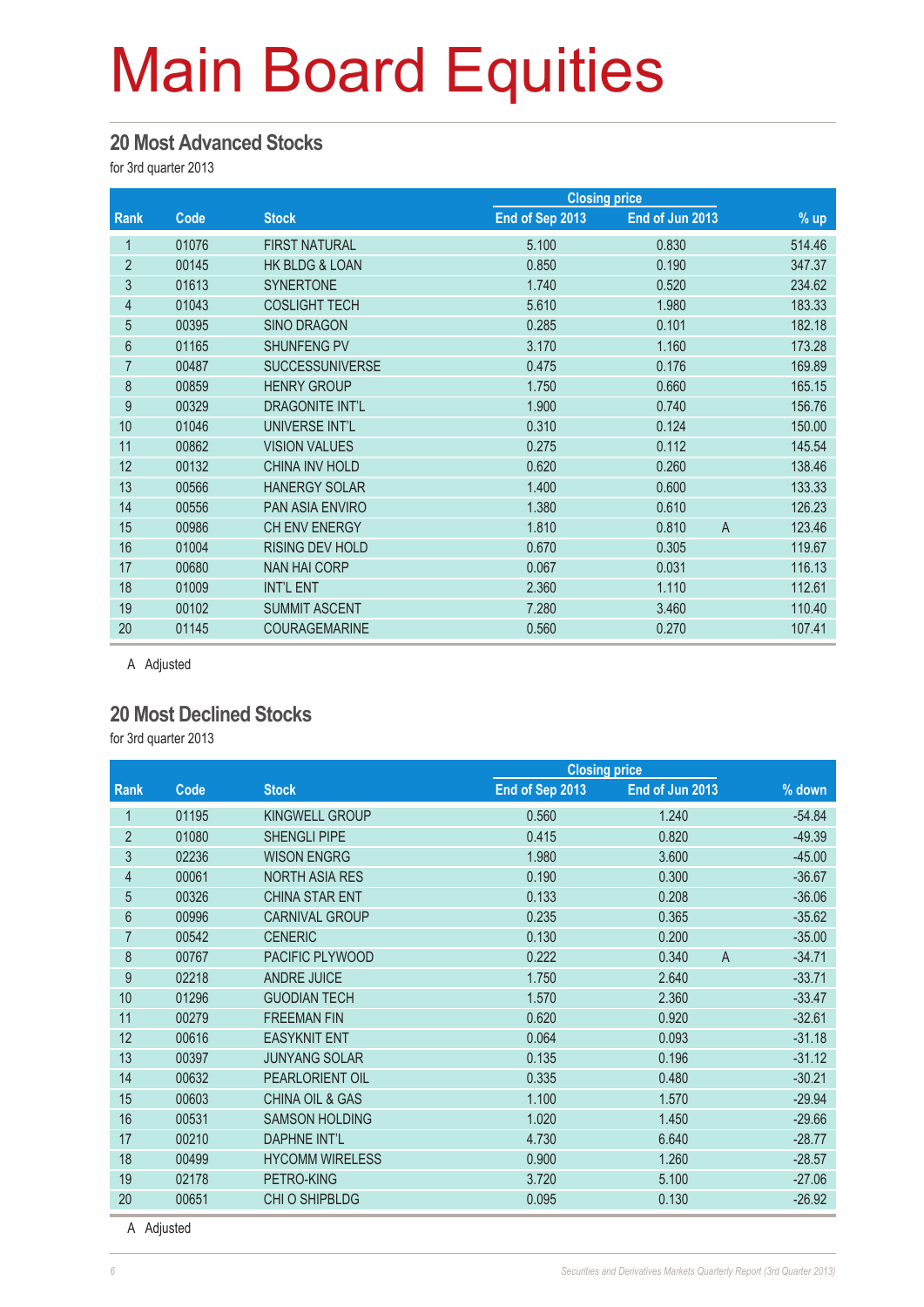#### **20 Most Active Stocks by Value**

for 3rd quarter 2013

| Rank             | Code  | <b>Stock</b>           | Turnover (HK\$ mil.) | % of total |
|------------------|-------|------------------------|----------------------|------------|
| 1                | 00939 | <b>CCB</b>             | 103,445.40           | 4.09       |
| $\overline{2}$   | 00700 | <b>TENCENT</b>         | 90,791.29            | 3.59       |
| $\mathfrak{S}$   | 01398 | <b>ICBC</b>            | 83,508.45            | 3.30       |
| $\overline{4}$   | 00941 | <b>CHINA MOBILE</b>    | 82,404.57            | 3.26       |
| $\overline{5}$   | 00005 | <b>HSBC HOLDINGS</b>   | 71,902.43            | 2.84       |
| $6\phantom{.}$   | 03988 | <b>BANK OF CHINA</b>   | 60,888.48            | 2.41       |
| $\overline{7}$   | 00857 | <b>PETROCHINA</b>      | 52,898.91            | 2.09       |
| 8                | 00883 | <b>CNOOC</b>           | 52,601.86            | 2.08       |
| $\boldsymbol{9}$ | 01299 | <b>AIA</b>             | 52,237.96            | 2.06       |
| 10               | 02318 | <b>PING AN</b>         | 48,077.30            | 1.90       |
| 11               | 01988 | <b>MINSHENG BANK</b>   | 39,587.34            | 1.56       |
| 12               | 02628 | <b>CHINA LIFE</b>      | 37,387.37            | 1.48       |
| 13               | 00013 | <b>HUTCHISON</b>       | 35,954.17            | 1.42       |
| 14               | 00386 | SINOPEC CORP           | 33,552.49            | 1.33       |
| 15               | 01088 | <b>CHINA SHENHUA</b>   | 31,312.34            | 1.24       |
| 16               | 01288 | ABC                    | 30,236.16            | 1.19       |
| 17               | 00027 | <b>GALAXY ENT</b>      | 29,190.27            | 1.15       |
| 18               | 01928 | <b>SANDS CHINA LTD</b> | 28,049.23            | 1.11       |
| 19               | 00688 | CHINA OVERSEAS         | 27,570.78            | 1.09       |
| 20               | 00001 | <b>CHEUNG KONG</b>     | 26,345.16            | 1.04       |
| <b>Total</b>     |       |                        | 1,017,941.95         | 40.22      |

#### **20 Most Active Stock by Shares**

for 3rd quarter 2013

| Rank           | Code  | <b>Stock</b>           | <b>Turnover (Mil. shs)</b> | % of total |
|----------------|-------|------------------------|----------------------------|------------|
| 1              | 03988 | <b>BANK OF CHINA</b>   | 18,232.20                  | 3.33       |
| $\overline{2}$ | 00939 | <b>CCB</b>             | 17,947.36                  | 3.28       |
| 3              | 01398 | <b>ICBC</b>            | 16,241.11                  | 2.97       |
| $\overline{4}$ | 01288 | <b>ABC</b>             | 9,052.69                   | 1.65       |
| 5              | 00981 | <b>SMIC</b>            | 8,326.48                   | 1.52       |
| 6              | 03800 | <b>GCL-POLY ENERGY</b> | 8,288.50                   | 1.51       |
| $\overline{7}$ | 00566 | <b>HANERGY SOLAR</b>   | 8,178.19                   | 1.49       |
| 8              | 00648 | <b>CHINA RENJI</b>     | 6,306.36                   | 1.15       |
| 9              | 00493 | <b>GOME</b>            | 6,142.84                   | 1.12       |
| 10             | 00857 | <b>PETROCHINA</b>      | 5,984.24                   | 1.09       |
| 11             | 00702 | SINO OIL & GAS         | 5,962.22                   | 1.09       |
| 12             | 00386 | SINOPEC CORP           | 5,784.59                   | 1.06       |
| 13             | 00397 | <b>JUNYANG SOLAR</b>   | 5,342.61                   | 0.98       |
| 14             | 01988 | <b>MINSHENG BANK</b>   | 4,700.36                   | 0.86       |
| 15             | 00152 | SHENZHEN INT'L         | 4,527.48                   | 0.83       |
| 16             | 01094 | C P PROCUREMENT        | 4,237.38                   | 0.77       |
| 17             | 01051 | <b>G-RESOURCES</b>     | 4,204.22                   | 0.77       |
| 18             | 02899 | <b>ZIJIN MINING</b>    | 3,889.79                   | 0.71       |
| 19             | 00175 | <b>GEELY AUTO</b>      | 3,782.63                   | 0.69       |
| 20             | 01898 | CHINA COAL             | 3,699.67                   | 0.68       |
| <b>Total</b>   |       |                        | 150,830.90                 | 27.54      |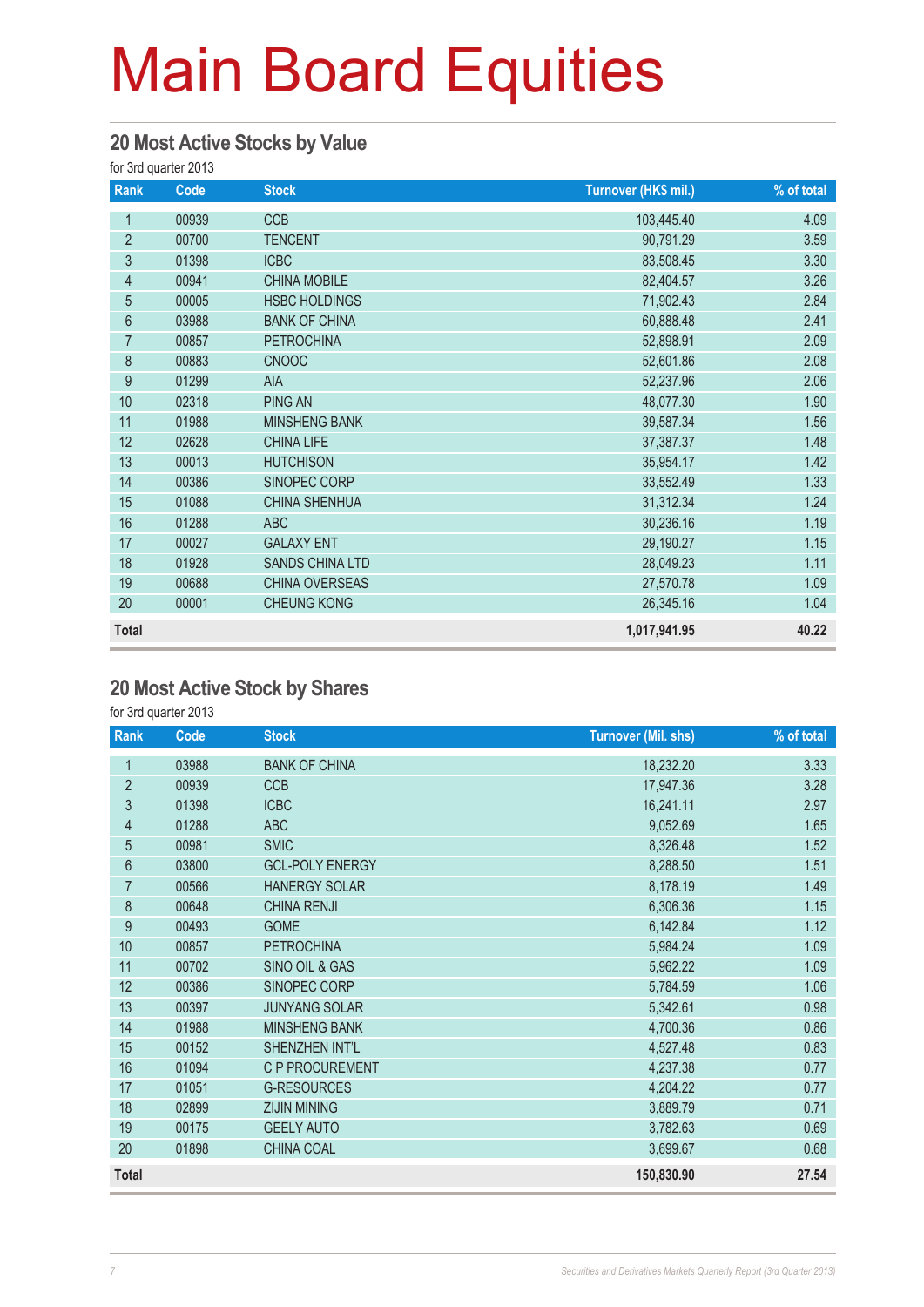**Market Capitalisation of listed companies for Main Board**

|      |                | HK\$ mil.     |
|------|----------------|---------------|
| 2012 | Q <sub>3</sub> | 19,575,154.28 |
|      | Q4             | 21,871,730.17 |
| 2013 | Q1             | 21,865,919.62 |
|      | Q2             | 20,607,719.38 |
|      | Q <sub>3</sub> | 22,697,506.14 |

**Market Capitalisation by Hang Seng Industry Classification System\* – Main Board**  Quarter-end figures



\* Hang Seng Industry Classification System (HSICS) is provided by Hang Seng Indexes Company Limited. Note: New Hang Seng Industry Classification System took effect on 9 September 2013.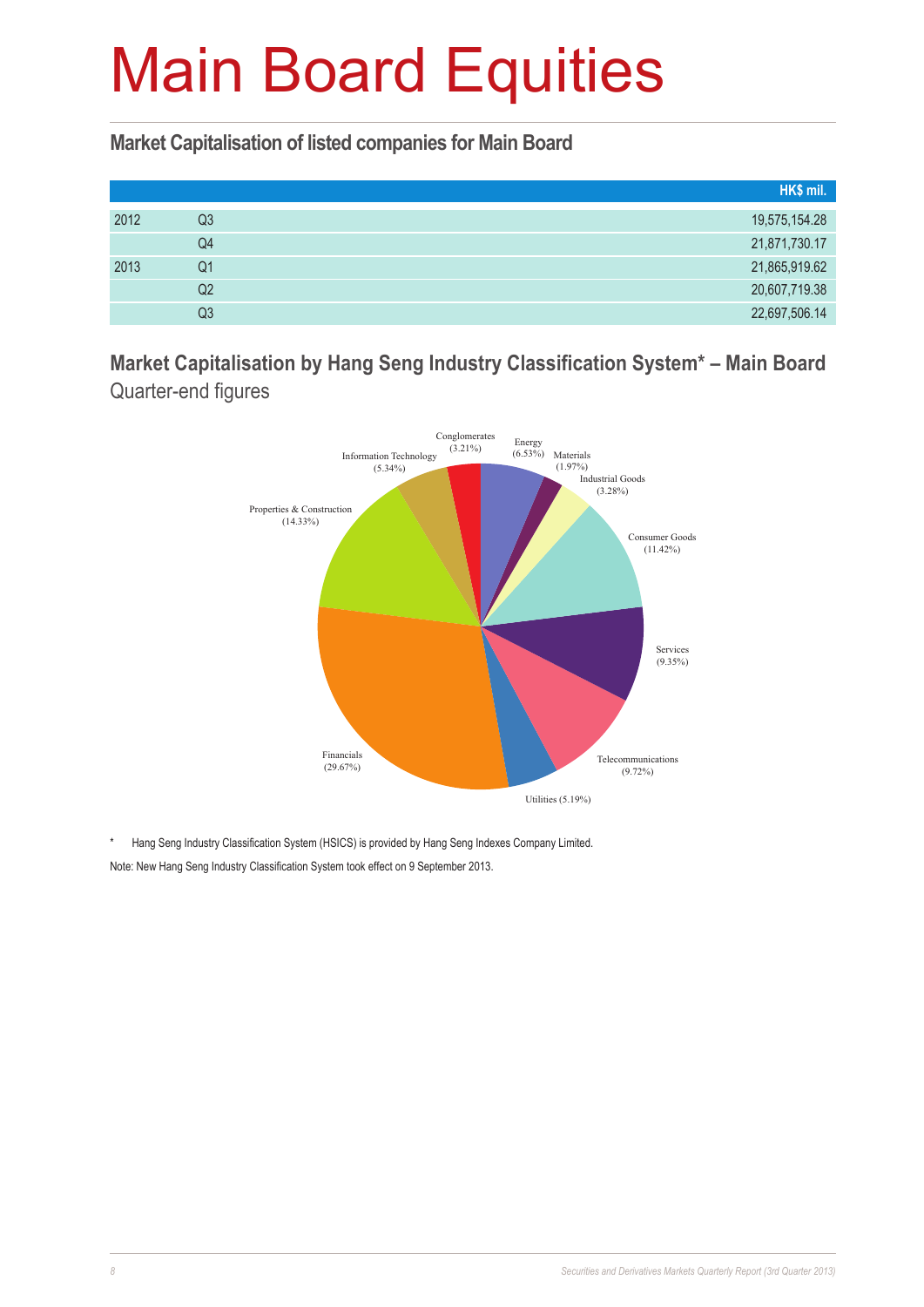#### **50 Leading Companies by Market Capitalisation**

as at the 3rd quarter end 2013

| 00941<br>China Mobile Ltd.<br>$\mathbf{1}$<br>1,741,770.47<br>7.67<br>$\overline{2}$<br>00005<br>6.93<br><b>HSBC Holdings plc</b><br>1,573,627.70<br>3<br>00939<br>China Construction Bank Corporation - H Shares<br>1,435,291.40<br>6.32<br>4<br>00700<br>Tencent Holdings Ltd.<br>3.33<br>756,026.85<br>5<br>00883<br>CNOOC Ltd.<br>3.10<br>704,536.86<br>$6\phantom{a}$<br>01398<br>Industrial and Commercial Bank of China Ltd. - H Shares<br>2.07<br>469,555.78<br>$\overline{7}$<br>02888<br>2.00<br><b>Standard Chartered PLC</b><br>454,248.97<br>8<br>01299<br>1.93<br>AIA Group Ltd.<br>439,003.80<br>9<br>00013<br>Hutchison Whampoa Ltd.<br>396,067.15<br>1.74<br>10<br>01928<br>Sands China Ltd.<br>386,491.97<br>1.70<br>11<br>02378<br>Prudential plc *<br>N.A.<br>372,378.64<br>12<br>03988<br>Bank of China Ltd. - H Shares<br>296,022.86<br>1.30<br>13<br>00805<br>Glencore Xstrata plc *<br>290,061.70<br>N.A.<br>14<br>00762<br>China Unicom (Hong Kong) Ltd.<br>286,907.01<br>1.26<br>15<br>00016<br>Sun Hung Kai Properties Ltd.<br>1.24<br>281,786.13<br>16<br>00001<br>Cheung Kong (Holdings) Ltd.<br>1.21<br>273,539.01<br>17<br>02388<br>BOC Hong Kong (Holdings) Ltd.<br>1.16<br>263,262.23<br>18<br>00011<br>Hang Seng Bank Ltd.<br>1.07<br>241,848.11<br>19<br>00945<br>Manulife Financial Corporation *<br>N.A.<br>237,226.48<br>20<br>00027<br>Galaxy Entertainment Group Ltd.<br>229,329.73<br>1.01<br>21<br>00004<br>Wharf (Holdings) Ltd., The<br>203,617.84<br>0.90<br>22<br>03328<br>Bank of Communications Co., Ltd. - H Shares<br>199,567.62<br>0.88<br>23<br>01913<br>PRADA S.p.A.<br>192,295.62<br>0.85<br>24<br>China Overseas Land & Investment Ltd.<br>00688<br>0.82<br>186,744.28<br>25<br>00857<br>PetroChina Co. Ltd. - H Shares<br>0.80<br>180,606.58<br>26<br>02318<br>Ping An Insurance (Group) Co. of China Ltd. - H Shares<br>0.79<br>180,429.08<br>27<br>00003<br>Hong Kong and China Gas Co. Ltd., The<br>0.79<br>178,383.45<br>28<br>00066<br>MTR Corporation Ltd.<br>0.78<br>177,992.10<br>29<br>00002<br>CLP Holdings Ltd.<br>0.70<br>159,545.35<br>30<br>00151<br>Want Want China Holdings Ltd.<br>0.69<br>155,775.65<br>31<br>00386<br>China Petroleum & Chemical Corporation - H Shares<br>154,866.57<br>0.68<br>32<br>02628<br>China Life Insurance Co. Ltd. - H Shares<br>149,567.62<br>0.66<br>33<br>00006<br>Power Assets Holdings Ltd.<br>0.65<br>148,117.76<br>34<br>00388<br>Hong Kong Exchanges and Clearing Ltd.<br>143,440.02<br>0.63<br>35<br>00019<br>Swire Pacific Ltd.<br>0.61<br>138,042.20<br>36<br>01128<br>0.60<br>Wynn Macau, Ltd.<br>137,210.70<br>37<br>01038<br>Cheung Kong Infrastructure Holdings Ltd.<br>0.59<br>134, 151.69<br>06883<br>133,635.10<br>38<br>0.59<br>Melco Crown Entertainment Ltd.<br>39<br>00012<br>128,542.22<br>0.57<br>Henderson Land Development Co. Ltd.<br>40<br>01109<br>China Resources Land Ltd.<br>0.57<br>128,536.15<br>Swire Properties Ltd.<br>41<br>01972<br>0.56<br>127,237.50<br>42<br>SJM Holdings Ltd.<br>00880<br>121,062.14<br>0.53<br>43<br>00101<br>Hang Lung Properties Ltd.<br>0.52<br>118,232.47<br>44<br>00322<br>Tingyi (Cayman Islands) Holding Corp.<br>114,964.25<br>0.51<br>45<br>01044<br>Hengan International Group Co. Ltd.<br>111,686.59<br>0.49<br>46<br>01929<br>Chow Tai Fook Jewellery Group Ltd.<br>111,000.00<br>0.49<br>47<br>01288<br>Agricultural Bank of China Ltd. - H Shares<br>0.48<br>109,737.60<br>48<br>06808<br>Sun Art Retail Group Ltd.<br>0.47<br>106,081.52<br>49<br>02282<br>MGM China Holdings Ltd.<br>0.43<br>97,850.00<br>50<br>01880<br>Belle International Holdings Ltd.<br>0.42<br>94,969.46<br>64.12<br>14,553,205.15<br><b>Total</b><br><b>Market Total</b><br>22,697,506.14<br>100.00 | Rank | Code | Company | Market capitalisation (HK\$ mil.) | % of market total |
|---------------------------------------------------------------------------------------------------------------------------------------------------------------------------------------------------------------------------------------------------------------------------------------------------------------------------------------------------------------------------------------------------------------------------------------------------------------------------------------------------------------------------------------------------------------------------------------------------------------------------------------------------------------------------------------------------------------------------------------------------------------------------------------------------------------------------------------------------------------------------------------------------------------------------------------------------------------------------------------------------------------------------------------------------------------------------------------------------------------------------------------------------------------------------------------------------------------------------------------------------------------------------------------------------------------------------------------------------------------------------------------------------------------------------------------------------------------------------------------------------------------------------------------------------------------------------------------------------------------------------------------------------------------------------------------------------------------------------------------------------------------------------------------------------------------------------------------------------------------------------------------------------------------------------------------------------------------------------------------------------------------------------------------------------------------------------------------------------------------------------------------------------------------------------------------------------------------------------------------------------------------------------------------------------------------------------------------------------------------------------------------------------------------------------------------------------------------------------------------------------------------------------------------------------------------------------------------------------------------------------------------------------------------------------------------------------------------------------------------------------------------------------------------------------------------------------------------------------------------------------------------------------------------------------------------------------------------------------------------------------------------------------------------------------------------------------------------------------------------------------------------------------------------------------------------------------------------------------------------------------------------------------------------------------------------------------------------------------------------------------------------------------------------------------------------------------------------------------------------------------------------------------------------------------------------------------------------------------------------------------------------------------------------------------------------------------------------------------------------------------------------|------|------|---------|-----------------------------------|-------------------|
|                                                                                                                                                                                                                                                                                                                                                                                                                                                                                                                                                                                                                                                                                                                                                                                                                                                                                                                                                                                                                                                                                                                                                                                                                                                                                                                                                                                                                                                                                                                                                                                                                                                                                                                                                                                                                                                                                                                                                                                                                                                                                                                                                                                                                                                                                                                                                                                                                                                                                                                                                                                                                                                                                                                                                                                                                                                                                                                                                                                                                                                                                                                                                                                                                                                                                                                                                                                                                                                                                                                                                                                                                                                                                                                                                               |      |      |         |                                   |                   |
|                                                                                                                                                                                                                                                                                                                                                                                                                                                                                                                                                                                                                                                                                                                                                                                                                                                                                                                                                                                                                                                                                                                                                                                                                                                                                                                                                                                                                                                                                                                                                                                                                                                                                                                                                                                                                                                                                                                                                                                                                                                                                                                                                                                                                                                                                                                                                                                                                                                                                                                                                                                                                                                                                                                                                                                                                                                                                                                                                                                                                                                                                                                                                                                                                                                                                                                                                                                                                                                                                                                                                                                                                                                                                                                                                               |      |      |         |                                   |                   |
|                                                                                                                                                                                                                                                                                                                                                                                                                                                                                                                                                                                                                                                                                                                                                                                                                                                                                                                                                                                                                                                                                                                                                                                                                                                                                                                                                                                                                                                                                                                                                                                                                                                                                                                                                                                                                                                                                                                                                                                                                                                                                                                                                                                                                                                                                                                                                                                                                                                                                                                                                                                                                                                                                                                                                                                                                                                                                                                                                                                                                                                                                                                                                                                                                                                                                                                                                                                                                                                                                                                                                                                                                                                                                                                                                               |      |      |         |                                   |                   |
|                                                                                                                                                                                                                                                                                                                                                                                                                                                                                                                                                                                                                                                                                                                                                                                                                                                                                                                                                                                                                                                                                                                                                                                                                                                                                                                                                                                                                                                                                                                                                                                                                                                                                                                                                                                                                                                                                                                                                                                                                                                                                                                                                                                                                                                                                                                                                                                                                                                                                                                                                                                                                                                                                                                                                                                                                                                                                                                                                                                                                                                                                                                                                                                                                                                                                                                                                                                                                                                                                                                                                                                                                                                                                                                                                               |      |      |         |                                   |                   |
|                                                                                                                                                                                                                                                                                                                                                                                                                                                                                                                                                                                                                                                                                                                                                                                                                                                                                                                                                                                                                                                                                                                                                                                                                                                                                                                                                                                                                                                                                                                                                                                                                                                                                                                                                                                                                                                                                                                                                                                                                                                                                                                                                                                                                                                                                                                                                                                                                                                                                                                                                                                                                                                                                                                                                                                                                                                                                                                                                                                                                                                                                                                                                                                                                                                                                                                                                                                                                                                                                                                                                                                                                                                                                                                                                               |      |      |         |                                   |                   |
|                                                                                                                                                                                                                                                                                                                                                                                                                                                                                                                                                                                                                                                                                                                                                                                                                                                                                                                                                                                                                                                                                                                                                                                                                                                                                                                                                                                                                                                                                                                                                                                                                                                                                                                                                                                                                                                                                                                                                                                                                                                                                                                                                                                                                                                                                                                                                                                                                                                                                                                                                                                                                                                                                                                                                                                                                                                                                                                                                                                                                                                                                                                                                                                                                                                                                                                                                                                                                                                                                                                                                                                                                                                                                                                                                               |      |      |         |                                   |                   |
|                                                                                                                                                                                                                                                                                                                                                                                                                                                                                                                                                                                                                                                                                                                                                                                                                                                                                                                                                                                                                                                                                                                                                                                                                                                                                                                                                                                                                                                                                                                                                                                                                                                                                                                                                                                                                                                                                                                                                                                                                                                                                                                                                                                                                                                                                                                                                                                                                                                                                                                                                                                                                                                                                                                                                                                                                                                                                                                                                                                                                                                                                                                                                                                                                                                                                                                                                                                                                                                                                                                                                                                                                                                                                                                                                               |      |      |         |                                   |                   |
|                                                                                                                                                                                                                                                                                                                                                                                                                                                                                                                                                                                                                                                                                                                                                                                                                                                                                                                                                                                                                                                                                                                                                                                                                                                                                                                                                                                                                                                                                                                                                                                                                                                                                                                                                                                                                                                                                                                                                                                                                                                                                                                                                                                                                                                                                                                                                                                                                                                                                                                                                                                                                                                                                                                                                                                                                                                                                                                                                                                                                                                                                                                                                                                                                                                                                                                                                                                                                                                                                                                                                                                                                                                                                                                                                               |      |      |         |                                   |                   |
|                                                                                                                                                                                                                                                                                                                                                                                                                                                                                                                                                                                                                                                                                                                                                                                                                                                                                                                                                                                                                                                                                                                                                                                                                                                                                                                                                                                                                                                                                                                                                                                                                                                                                                                                                                                                                                                                                                                                                                                                                                                                                                                                                                                                                                                                                                                                                                                                                                                                                                                                                                                                                                                                                                                                                                                                                                                                                                                                                                                                                                                                                                                                                                                                                                                                                                                                                                                                                                                                                                                                                                                                                                                                                                                                                               |      |      |         |                                   |                   |
|                                                                                                                                                                                                                                                                                                                                                                                                                                                                                                                                                                                                                                                                                                                                                                                                                                                                                                                                                                                                                                                                                                                                                                                                                                                                                                                                                                                                                                                                                                                                                                                                                                                                                                                                                                                                                                                                                                                                                                                                                                                                                                                                                                                                                                                                                                                                                                                                                                                                                                                                                                                                                                                                                                                                                                                                                                                                                                                                                                                                                                                                                                                                                                                                                                                                                                                                                                                                                                                                                                                                                                                                                                                                                                                                                               |      |      |         |                                   |                   |
|                                                                                                                                                                                                                                                                                                                                                                                                                                                                                                                                                                                                                                                                                                                                                                                                                                                                                                                                                                                                                                                                                                                                                                                                                                                                                                                                                                                                                                                                                                                                                                                                                                                                                                                                                                                                                                                                                                                                                                                                                                                                                                                                                                                                                                                                                                                                                                                                                                                                                                                                                                                                                                                                                                                                                                                                                                                                                                                                                                                                                                                                                                                                                                                                                                                                                                                                                                                                                                                                                                                                                                                                                                                                                                                                                               |      |      |         |                                   |                   |
|                                                                                                                                                                                                                                                                                                                                                                                                                                                                                                                                                                                                                                                                                                                                                                                                                                                                                                                                                                                                                                                                                                                                                                                                                                                                                                                                                                                                                                                                                                                                                                                                                                                                                                                                                                                                                                                                                                                                                                                                                                                                                                                                                                                                                                                                                                                                                                                                                                                                                                                                                                                                                                                                                                                                                                                                                                                                                                                                                                                                                                                                                                                                                                                                                                                                                                                                                                                                                                                                                                                                                                                                                                                                                                                                                               |      |      |         |                                   |                   |
|                                                                                                                                                                                                                                                                                                                                                                                                                                                                                                                                                                                                                                                                                                                                                                                                                                                                                                                                                                                                                                                                                                                                                                                                                                                                                                                                                                                                                                                                                                                                                                                                                                                                                                                                                                                                                                                                                                                                                                                                                                                                                                                                                                                                                                                                                                                                                                                                                                                                                                                                                                                                                                                                                                                                                                                                                                                                                                                                                                                                                                                                                                                                                                                                                                                                                                                                                                                                                                                                                                                                                                                                                                                                                                                                                               |      |      |         |                                   |                   |
|                                                                                                                                                                                                                                                                                                                                                                                                                                                                                                                                                                                                                                                                                                                                                                                                                                                                                                                                                                                                                                                                                                                                                                                                                                                                                                                                                                                                                                                                                                                                                                                                                                                                                                                                                                                                                                                                                                                                                                                                                                                                                                                                                                                                                                                                                                                                                                                                                                                                                                                                                                                                                                                                                                                                                                                                                                                                                                                                                                                                                                                                                                                                                                                                                                                                                                                                                                                                                                                                                                                                                                                                                                                                                                                                                               |      |      |         |                                   |                   |
|                                                                                                                                                                                                                                                                                                                                                                                                                                                                                                                                                                                                                                                                                                                                                                                                                                                                                                                                                                                                                                                                                                                                                                                                                                                                                                                                                                                                                                                                                                                                                                                                                                                                                                                                                                                                                                                                                                                                                                                                                                                                                                                                                                                                                                                                                                                                                                                                                                                                                                                                                                                                                                                                                                                                                                                                                                                                                                                                                                                                                                                                                                                                                                                                                                                                                                                                                                                                                                                                                                                                                                                                                                                                                                                                                               |      |      |         |                                   |                   |
|                                                                                                                                                                                                                                                                                                                                                                                                                                                                                                                                                                                                                                                                                                                                                                                                                                                                                                                                                                                                                                                                                                                                                                                                                                                                                                                                                                                                                                                                                                                                                                                                                                                                                                                                                                                                                                                                                                                                                                                                                                                                                                                                                                                                                                                                                                                                                                                                                                                                                                                                                                                                                                                                                                                                                                                                                                                                                                                                                                                                                                                                                                                                                                                                                                                                                                                                                                                                                                                                                                                                                                                                                                                                                                                                                               |      |      |         |                                   |                   |
|                                                                                                                                                                                                                                                                                                                                                                                                                                                                                                                                                                                                                                                                                                                                                                                                                                                                                                                                                                                                                                                                                                                                                                                                                                                                                                                                                                                                                                                                                                                                                                                                                                                                                                                                                                                                                                                                                                                                                                                                                                                                                                                                                                                                                                                                                                                                                                                                                                                                                                                                                                                                                                                                                                                                                                                                                                                                                                                                                                                                                                                                                                                                                                                                                                                                                                                                                                                                                                                                                                                                                                                                                                                                                                                                                               |      |      |         |                                   |                   |
|                                                                                                                                                                                                                                                                                                                                                                                                                                                                                                                                                                                                                                                                                                                                                                                                                                                                                                                                                                                                                                                                                                                                                                                                                                                                                                                                                                                                                                                                                                                                                                                                                                                                                                                                                                                                                                                                                                                                                                                                                                                                                                                                                                                                                                                                                                                                                                                                                                                                                                                                                                                                                                                                                                                                                                                                                                                                                                                                                                                                                                                                                                                                                                                                                                                                                                                                                                                                                                                                                                                                                                                                                                                                                                                                                               |      |      |         |                                   |                   |
|                                                                                                                                                                                                                                                                                                                                                                                                                                                                                                                                                                                                                                                                                                                                                                                                                                                                                                                                                                                                                                                                                                                                                                                                                                                                                                                                                                                                                                                                                                                                                                                                                                                                                                                                                                                                                                                                                                                                                                                                                                                                                                                                                                                                                                                                                                                                                                                                                                                                                                                                                                                                                                                                                                                                                                                                                                                                                                                                                                                                                                                                                                                                                                                                                                                                                                                                                                                                                                                                                                                                                                                                                                                                                                                                                               |      |      |         |                                   |                   |
|                                                                                                                                                                                                                                                                                                                                                                                                                                                                                                                                                                                                                                                                                                                                                                                                                                                                                                                                                                                                                                                                                                                                                                                                                                                                                                                                                                                                                                                                                                                                                                                                                                                                                                                                                                                                                                                                                                                                                                                                                                                                                                                                                                                                                                                                                                                                                                                                                                                                                                                                                                                                                                                                                                                                                                                                                                                                                                                                                                                                                                                                                                                                                                                                                                                                                                                                                                                                                                                                                                                                                                                                                                                                                                                                                               |      |      |         |                                   |                   |
|                                                                                                                                                                                                                                                                                                                                                                                                                                                                                                                                                                                                                                                                                                                                                                                                                                                                                                                                                                                                                                                                                                                                                                                                                                                                                                                                                                                                                                                                                                                                                                                                                                                                                                                                                                                                                                                                                                                                                                                                                                                                                                                                                                                                                                                                                                                                                                                                                                                                                                                                                                                                                                                                                                                                                                                                                                                                                                                                                                                                                                                                                                                                                                                                                                                                                                                                                                                                                                                                                                                                                                                                                                                                                                                                                               |      |      |         |                                   |                   |
|                                                                                                                                                                                                                                                                                                                                                                                                                                                                                                                                                                                                                                                                                                                                                                                                                                                                                                                                                                                                                                                                                                                                                                                                                                                                                                                                                                                                                                                                                                                                                                                                                                                                                                                                                                                                                                                                                                                                                                                                                                                                                                                                                                                                                                                                                                                                                                                                                                                                                                                                                                                                                                                                                                                                                                                                                                                                                                                                                                                                                                                                                                                                                                                                                                                                                                                                                                                                                                                                                                                                                                                                                                                                                                                                                               |      |      |         |                                   |                   |
|                                                                                                                                                                                                                                                                                                                                                                                                                                                                                                                                                                                                                                                                                                                                                                                                                                                                                                                                                                                                                                                                                                                                                                                                                                                                                                                                                                                                                                                                                                                                                                                                                                                                                                                                                                                                                                                                                                                                                                                                                                                                                                                                                                                                                                                                                                                                                                                                                                                                                                                                                                                                                                                                                                                                                                                                                                                                                                                                                                                                                                                                                                                                                                                                                                                                                                                                                                                                                                                                                                                                                                                                                                                                                                                                                               |      |      |         |                                   |                   |
|                                                                                                                                                                                                                                                                                                                                                                                                                                                                                                                                                                                                                                                                                                                                                                                                                                                                                                                                                                                                                                                                                                                                                                                                                                                                                                                                                                                                                                                                                                                                                                                                                                                                                                                                                                                                                                                                                                                                                                                                                                                                                                                                                                                                                                                                                                                                                                                                                                                                                                                                                                                                                                                                                                                                                                                                                                                                                                                                                                                                                                                                                                                                                                                                                                                                                                                                                                                                                                                                                                                                                                                                                                                                                                                                                               |      |      |         |                                   |                   |
|                                                                                                                                                                                                                                                                                                                                                                                                                                                                                                                                                                                                                                                                                                                                                                                                                                                                                                                                                                                                                                                                                                                                                                                                                                                                                                                                                                                                                                                                                                                                                                                                                                                                                                                                                                                                                                                                                                                                                                                                                                                                                                                                                                                                                                                                                                                                                                                                                                                                                                                                                                                                                                                                                                                                                                                                                                                                                                                                                                                                                                                                                                                                                                                                                                                                                                                                                                                                                                                                                                                                                                                                                                                                                                                                                               |      |      |         |                                   |                   |
|                                                                                                                                                                                                                                                                                                                                                                                                                                                                                                                                                                                                                                                                                                                                                                                                                                                                                                                                                                                                                                                                                                                                                                                                                                                                                                                                                                                                                                                                                                                                                                                                                                                                                                                                                                                                                                                                                                                                                                                                                                                                                                                                                                                                                                                                                                                                                                                                                                                                                                                                                                                                                                                                                                                                                                                                                                                                                                                                                                                                                                                                                                                                                                                                                                                                                                                                                                                                                                                                                                                                                                                                                                                                                                                                                               |      |      |         |                                   |                   |
|                                                                                                                                                                                                                                                                                                                                                                                                                                                                                                                                                                                                                                                                                                                                                                                                                                                                                                                                                                                                                                                                                                                                                                                                                                                                                                                                                                                                                                                                                                                                                                                                                                                                                                                                                                                                                                                                                                                                                                                                                                                                                                                                                                                                                                                                                                                                                                                                                                                                                                                                                                                                                                                                                                                                                                                                                                                                                                                                                                                                                                                                                                                                                                                                                                                                                                                                                                                                                                                                                                                                                                                                                                                                                                                                                               |      |      |         |                                   |                   |
|                                                                                                                                                                                                                                                                                                                                                                                                                                                                                                                                                                                                                                                                                                                                                                                                                                                                                                                                                                                                                                                                                                                                                                                                                                                                                                                                                                                                                                                                                                                                                                                                                                                                                                                                                                                                                                                                                                                                                                                                                                                                                                                                                                                                                                                                                                                                                                                                                                                                                                                                                                                                                                                                                                                                                                                                                                                                                                                                                                                                                                                                                                                                                                                                                                                                                                                                                                                                                                                                                                                                                                                                                                                                                                                                                               |      |      |         |                                   |                   |
|                                                                                                                                                                                                                                                                                                                                                                                                                                                                                                                                                                                                                                                                                                                                                                                                                                                                                                                                                                                                                                                                                                                                                                                                                                                                                                                                                                                                                                                                                                                                                                                                                                                                                                                                                                                                                                                                                                                                                                                                                                                                                                                                                                                                                                                                                                                                                                                                                                                                                                                                                                                                                                                                                                                                                                                                                                                                                                                                                                                                                                                                                                                                                                                                                                                                                                                                                                                                                                                                                                                                                                                                                                                                                                                                                               |      |      |         |                                   |                   |
|                                                                                                                                                                                                                                                                                                                                                                                                                                                                                                                                                                                                                                                                                                                                                                                                                                                                                                                                                                                                                                                                                                                                                                                                                                                                                                                                                                                                                                                                                                                                                                                                                                                                                                                                                                                                                                                                                                                                                                                                                                                                                                                                                                                                                                                                                                                                                                                                                                                                                                                                                                                                                                                                                                                                                                                                                                                                                                                                                                                                                                                                                                                                                                                                                                                                                                                                                                                                                                                                                                                                                                                                                                                                                                                                                               |      |      |         |                                   |                   |
|                                                                                                                                                                                                                                                                                                                                                                                                                                                                                                                                                                                                                                                                                                                                                                                                                                                                                                                                                                                                                                                                                                                                                                                                                                                                                                                                                                                                                                                                                                                                                                                                                                                                                                                                                                                                                                                                                                                                                                                                                                                                                                                                                                                                                                                                                                                                                                                                                                                                                                                                                                                                                                                                                                                                                                                                                                                                                                                                                                                                                                                                                                                                                                                                                                                                                                                                                                                                                                                                                                                                                                                                                                                                                                                                                               |      |      |         |                                   |                   |
|                                                                                                                                                                                                                                                                                                                                                                                                                                                                                                                                                                                                                                                                                                                                                                                                                                                                                                                                                                                                                                                                                                                                                                                                                                                                                                                                                                                                                                                                                                                                                                                                                                                                                                                                                                                                                                                                                                                                                                                                                                                                                                                                                                                                                                                                                                                                                                                                                                                                                                                                                                                                                                                                                                                                                                                                                                                                                                                                                                                                                                                                                                                                                                                                                                                                                                                                                                                                                                                                                                                                                                                                                                                                                                                                                               |      |      |         |                                   |                   |
|                                                                                                                                                                                                                                                                                                                                                                                                                                                                                                                                                                                                                                                                                                                                                                                                                                                                                                                                                                                                                                                                                                                                                                                                                                                                                                                                                                                                                                                                                                                                                                                                                                                                                                                                                                                                                                                                                                                                                                                                                                                                                                                                                                                                                                                                                                                                                                                                                                                                                                                                                                                                                                                                                                                                                                                                                                                                                                                                                                                                                                                                                                                                                                                                                                                                                                                                                                                                                                                                                                                                                                                                                                                                                                                                                               |      |      |         |                                   |                   |
|                                                                                                                                                                                                                                                                                                                                                                                                                                                                                                                                                                                                                                                                                                                                                                                                                                                                                                                                                                                                                                                                                                                                                                                                                                                                                                                                                                                                                                                                                                                                                                                                                                                                                                                                                                                                                                                                                                                                                                                                                                                                                                                                                                                                                                                                                                                                                                                                                                                                                                                                                                                                                                                                                                                                                                                                                                                                                                                                                                                                                                                                                                                                                                                                                                                                                                                                                                                                                                                                                                                                                                                                                                                                                                                                                               |      |      |         |                                   |                   |
|                                                                                                                                                                                                                                                                                                                                                                                                                                                                                                                                                                                                                                                                                                                                                                                                                                                                                                                                                                                                                                                                                                                                                                                                                                                                                                                                                                                                                                                                                                                                                                                                                                                                                                                                                                                                                                                                                                                                                                                                                                                                                                                                                                                                                                                                                                                                                                                                                                                                                                                                                                                                                                                                                                                                                                                                                                                                                                                                                                                                                                                                                                                                                                                                                                                                                                                                                                                                                                                                                                                                                                                                                                                                                                                                                               |      |      |         |                                   |                   |
|                                                                                                                                                                                                                                                                                                                                                                                                                                                                                                                                                                                                                                                                                                                                                                                                                                                                                                                                                                                                                                                                                                                                                                                                                                                                                                                                                                                                                                                                                                                                                                                                                                                                                                                                                                                                                                                                                                                                                                                                                                                                                                                                                                                                                                                                                                                                                                                                                                                                                                                                                                                                                                                                                                                                                                                                                                                                                                                                                                                                                                                                                                                                                                                                                                                                                                                                                                                                                                                                                                                                                                                                                                                                                                                                                               |      |      |         |                                   |                   |
|                                                                                                                                                                                                                                                                                                                                                                                                                                                                                                                                                                                                                                                                                                                                                                                                                                                                                                                                                                                                                                                                                                                                                                                                                                                                                                                                                                                                                                                                                                                                                                                                                                                                                                                                                                                                                                                                                                                                                                                                                                                                                                                                                                                                                                                                                                                                                                                                                                                                                                                                                                                                                                                                                                                                                                                                                                                                                                                                                                                                                                                                                                                                                                                                                                                                                                                                                                                                                                                                                                                                                                                                                                                                                                                                                               |      |      |         |                                   |                   |
|                                                                                                                                                                                                                                                                                                                                                                                                                                                                                                                                                                                                                                                                                                                                                                                                                                                                                                                                                                                                                                                                                                                                                                                                                                                                                                                                                                                                                                                                                                                                                                                                                                                                                                                                                                                                                                                                                                                                                                                                                                                                                                                                                                                                                                                                                                                                                                                                                                                                                                                                                                                                                                                                                                                                                                                                                                                                                                                                                                                                                                                                                                                                                                                                                                                                                                                                                                                                                                                                                                                                                                                                                                                                                                                                                               |      |      |         |                                   |                   |
|                                                                                                                                                                                                                                                                                                                                                                                                                                                                                                                                                                                                                                                                                                                                                                                                                                                                                                                                                                                                                                                                                                                                                                                                                                                                                                                                                                                                                                                                                                                                                                                                                                                                                                                                                                                                                                                                                                                                                                                                                                                                                                                                                                                                                                                                                                                                                                                                                                                                                                                                                                                                                                                                                                                                                                                                                                                                                                                                                                                                                                                                                                                                                                                                                                                                                                                                                                                                                                                                                                                                                                                                                                                                                                                                                               |      |      |         |                                   |                   |
|                                                                                                                                                                                                                                                                                                                                                                                                                                                                                                                                                                                                                                                                                                                                                                                                                                                                                                                                                                                                                                                                                                                                                                                                                                                                                                                                                                                                                                                                                                                                                                                                                                                                                                                                                                                                                                                                                                                                                                                                                                                                                                                                                                                                                                                                                                                                                                                                                                                                                                                                                                                                                                                                                                                                                                                                                                                                                                                                                                                                                                                                                                                                                                                                                                                                                                                                                                                                                                                                                                                                                                                                                                                                                                                                                               |      |      |         |                                   |                   |
|                                                                                                                                                                                                                                                                                                                                                                                                                                                                                                                                                                                                                                                                                                                                                                                                                                                                                                                                                                                                                                                                                                                                                                                                                                                                                                                                                                                                                                                                                                                                                                                                                                                                                                                                                                                                                                                                                                                                                                                                                                                                                                                                                                                                                                                                                                                                                                                                                                                                                                                                                                                                                                                                                                                                                                                                                                                                                                                                                                                                                                                                                                                                                                                                                                                                                                                                                                                                                                                                                                                                                                                                                                                                                                                                                               |      |      |         |                                   |                   |
|                                                                                                                                                                                                                                                                                                                                                                                                                                                                                                                                                                                                                                                                                                                                                                                                                                                                                                                                                                                                                                                                                                                                                                                                                                                                                                                                                                                                                                                                                                                                                                                                                                                                                                                                                                                                                                                                                                                                                                                                                                                                                                                                                                                                                                                                                                                                                                                                                                                                                                                                                                                                                                                                                                                                                                                                                                                                                                                                                                                                                                                                                                                                                                                                                                                                                                                                                                                                                                                                                                                                                                                                                                                                                                                                                               |      |      |         |                                   |                   |
|                                                                                                                                                                                                                                                                                                                                                                                                                                                                                                                                                                                                                                                                                                                                                                                                                                                                                                                                                                                                                                                                                                                                                                                                                                                                                                                                                                                                                                                                                                                                                                                                                                                                                                                                                                                                                                                                                                                                                                                                                                                                                                                                                                                                                                                                                                                                                                                                                                                                                                                                                                                                                                                                                                                                                                                                                                                                                                                                                                                                                                                                                                                                                                                                                                                                                                                                                                                                                                                                                                                                                                                                                                                                                                                                                               |      |      |         |                                   |                   |
|                                                                                                                                                                                                                                                                                                                                                                                                                                                                                                                                                                                                                                                                                                                                                                                                                                                                                                                                                                                                                                                                                                                                                                                                                                                                                                                                                                                                                                                                                                                                                                                                                                                                                                                                                                                                                                                                                                                                                                                                                                                                                                                                                                                                                                                                                                                                                                                                                                                                                                                                                                                                                                                                                                                                                                                                                                                                                                                                                                                                                                                                                                                                                                                                                                                                                                                                                                                                                                                                                                                                                                                                                                                                                                                                                               |      |      |         |                                   |                   |
|                                                                                                                                                                                                                                                                                                                                                                                                                                                                                                                                                                                                                                                                                                                                                                                                                                                                                                                                                                                                                                                                                                                                                                                                                                                                                                                                                                                                                                                                                                                                                                                                                                                                                                                                                                                                                                                                                                                                                                                                                                                                                                                                                                                                                                                                                                                                                                                                                                                                                                                                                                                                                                                                                                                                                                                                                                                                                                                                                                                                                                                                                                                                                                                                                                                                                                                                                                                                                                                                                                                                                                                                                                                                                                                                                               |      |      |         |                                   |                   |
|                                                                                                                                                                                                                                                                                                                                                                                                                                                                                                                                                                                                                                                                                                                                                                                                                                                                                                                                                                                                                                                                                                                                                                                                                                                                                                                                                                                                                                                                                                                                                                                                                                                                                                                                                                                                                                                                                                                                                                                                                                                                                                                                                                                                                                                                                                                                                                                                                                                                                                                                                                                                                                                                                                                                                                                                                                                                                                                                                                                                                                                                                                                                                                                                                                                                                                                                                                                                                                                                                                                                                                                                                                                                                                                                                               |      |      |         |                                   |                   |
|                                                                                                                                                                                                                                                                                                                                                                                                                                                                                                                                                                                                                                                                                                                                                                                                                                                                                                                                                                                                                                                                                                                                                                                                                                                                                                                                                                                                                                                                                                                                                                                                                                                                                                                                                                                                                                                                                                                                                                                                                                                                                                                                                                                                                                                                                                                                                                                                                                                                                                                                                                                                                                                                                                                                                                                                                                                                                                                                                                                                                                                                                                                                                                                                                                                                                                                                                                                                                                                                                                                                                                                                                                                                                                                                                               |      |      |         |                                   |                   |
|                                                                                                                                                                                                                                                                                                                                                                                                                                                                                                                                                                                                                                                                                                                                                                                                                                                                                                                                                                                                                                                                                                                                                                                                                                                                                                                                                                                                                                                                                                                                                                                                                                                                                                                                                                                                                                                                                                                                                                                                                                                                                                                                                                                                                                                                                                                                                                                                                                                                                                                                                                                                                                                                                                                                                                                                                                                                                                                                                                                                                                                                                                                                                                                                                                                                                                                                                                                                                                                                                                                                                                                                                                                                                                                                                               |      |      |         |                                   |                   |
|                                                                                                                                                                                                                                                                                                                                                                                                                                                                                                                                                                                                                                                                                                                                                                                                                                                                                                                                                                                                                                                                                                                                                                                                                                                                                                                                                                                                                                                                                                                                                                                                                                                                                                                                                                                                                                                                                                                                                                                                                                                                                                                                                                                                                                                                                                                                                                                                                                                                                                                                                                                                                                                                                                                                                                                                                                                                                                                                                                                                                                                                                                                                                                                                                                                                                                                                                                                                                                                                                                                                                                                                                                                                                                                                                               |      |      |         |                                   |                   |
|                                                                                                                                                                                                                                                                                                                                                                                                                                                                                                                                                                                                                                                                                                                                                                                                                                                                                                                                                                                                                                                                                                                                                                                                                                                                                                                                                                                                                                                                                                                                                                                                                                                                                                                                                                                                                                                                                                                                                                                                                                                                                                                                                                                                                                                                                                                                                                                                                                                                                                                                                                                                                                                                                                                                                                                                                                                                                                                                                                                                                                                                                                                                                                                                                                                                                                                                                                                                                                                                                                                                                                                                                                                                                                                                                               |      |      |         |                                   |                   |
|                                                                                                                                                                                                                                                                                                                                                                                                                                                                                                                                                                                                                                                                                                                                                                                                                                                                                                                                                                                                                                                                                                                                                                                                                                                                                                                                                                                                                                                                                                                                                                                                                                                                                                                                                                                                                                                                                                                                                                                                                                                                                                                                                                                                                                                                                                                                                                                                                                                                                                                                                                                                                                                                                                                                                                                                                                                                                                                                                                                                                                                                                                                                                                                                                                                                                                                                                                                                                                                                                                                                                                                                                                                                                                                                                               |      |      |         |                                   |                   |

Notes:

\* not included in Market Total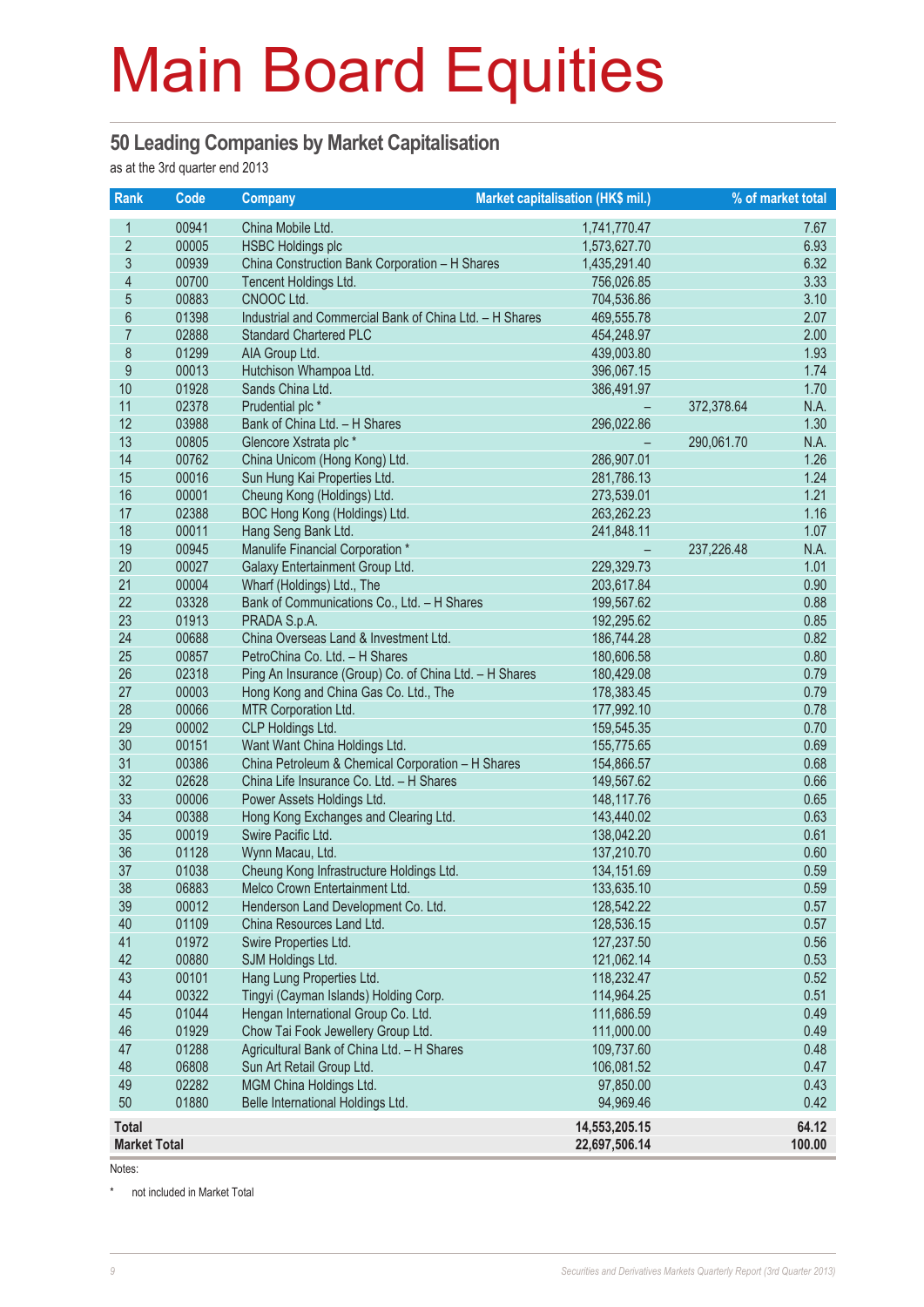### **Short Selling (value)**

|      |    | Short selling turnover (HK\$ mil.) | Market turnover (HK\$ mil.) * | % of market total |
|------|----|------------------------------------|-------------------------------|-------------------|
| 2012 | Q3 | 295,053.14                         | 2,967,517.56                  | 9.94              |
|      | Q4 | 285,387.99                         | 3,416,543.59                  | 8.35              |
| 2013 | Q1 | 407,011.47                         | 4,387,021.75                  | 9.28              |
|      | Q2 | 402,326.06                         | 3,738,340.40                  | 10.76             |
|      | Q3 | 362,504.10                         | 3,478,201.02                  | 10.42             |

Included Market total for Main Board and GEM

### **Short Selling (share)**

|      |    | <b>Short selling turnover (Mil. shs)</b> | Market turnover (Mil. shs) * | % of market total |
|------|----|------------------------------------------|------------------------------|-------------------|
| 2012 | Q3 | 29.541.26                                | 8,151,536.18                 | 0.36              |
|      | Q4 | 28,450.72                                | 7,779,826.30                 | 0.37              |
| 2013 | Q1 | 39.479.17                                | 10,186,659.76                | 0.39              |
|      | Q2 | 41,554.24                                | 8,751,359.18                 | 0.47              |
|      | Q3 | 38,306.44                                | 8,245,169.14                 | 0.46              |

Included Market total for Main Board and GEM

#### **New Listing Companies Statistics**

|      |                | No. of newly<br>listed companies | No. of companies<br>transferred from GEM* | <b>Funds raised</b><br>(HK\$ mil.) # |
|------|----------------|----------------------------------|-------------------------------------------|--------------------------------------|
| 2012 | Q <sub>3</sub> | 12                               | $\mathcal{D}$                             | 13,628.71                            |
|      | Q4             | 13                               | 0                                         | 45,234.54                            |
| 2013 | Q1             | 10                               | $\mathbf{0}$                              | 8,124.40                             |
|      | Q <sub>2</sub> | 6                                |                                           | 30,624.47                            |
|      | Q3             | 15                               | C                                         | 18,210.31                            |

Included only the transfers of listing from GEM to Main Board pursuant to the revised Rule 9.24 of GEM Listing Rules and to the new Chapter 9A of the Main Board Listing Rules effective from 1 July 2008

# All funds raised are attributed to the initial public offers of newly listed companies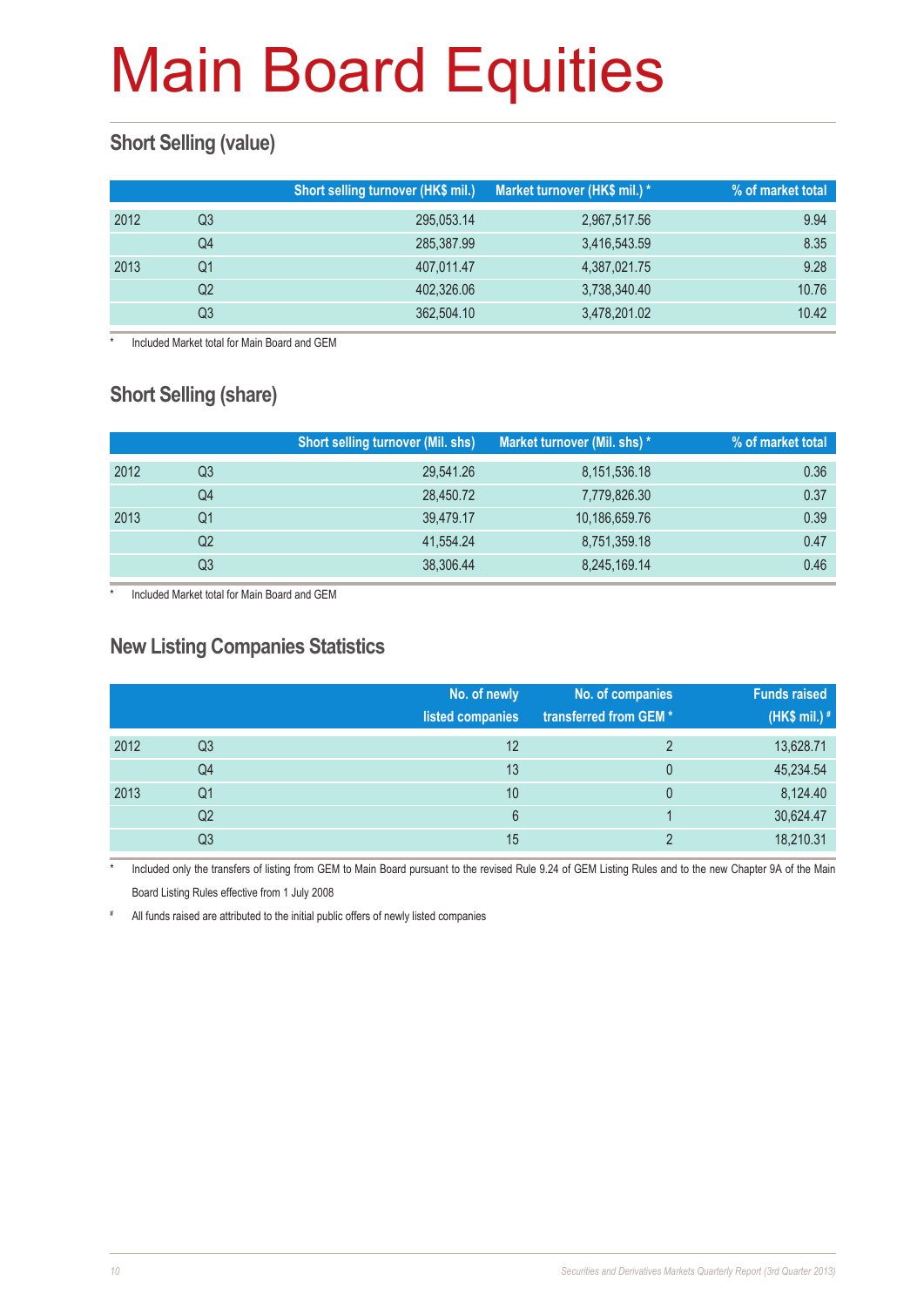#### **Newly Listed Companies**

for 3rd quarter 2013

| Code         | <b>Company name</b>                                     |            |                | Listing date No. of issued shares Funds raised (HK\$ mil.) |
|--------------|---------------------------------------------------------|------------|----------------|------------------------------------------------------------|
| 02112        | <b>CAA Resources Ltd.</b>                               | 2013/07/03 | 1,500,000,000  | 487.50                                                     |
| 01250        | Jin Cai Holdings Co. Ltd.                               | 2013/07/05 | 320,000,000    | 65.60                                                      |
| 01680        | Macau Legend Development Ltd.                           | 2013/07/05 | 6,232,177,876  | 2,196.84                                                   |
| 01297        | Sinosoft Technology Group Ltd.                          | 2013/07/09 | 1,032,258,000  | 481.77                                                     |
| 01255        | S. Culture International Holdings Ltd.                  | 2013/07/11 | 200,000,000    | 106.50                                                     |
| 01661        | <b>Wisdom Holdings Group</b>                            | 2013/07/11 | 1,609,045,000  | 863.08                                                     |
| 06898        | China Aluminum Cans Holdings Ltd.                       | 2013/07/12 | 400.000.000    | 100.00                                                     |
| 01107        | Modern Land (China) Co., Ltd.                           | 2013/07/12 | 1,600,000,000  | 596.00                                                     |
| 01292        | Changan Minsheng APLL Logistics Co., Ltd. - H Shares *  | 2013/07/18 | 55.000.000     |                                                            |
| 01271        | Grand Ming Group Holdings Ltd.                          | 2013/08/09 | 400,000,000    | 111.00                                                     |
| 01249        | Tonly Electronics Holdings Ltd.                         | 2013/08/15 | 133,316,234    |                                                            |
| 01355        | Legend Strategy International Holdings Group Co. Ltd. * | 2013/08/21 | 180,000,001    |                                                            |
| 02183        | Lifestyle Properties Development Ltd.                   | 2013/09/12 | 419,114,000    | 172.09                                                     |
| 01219        | Tenwow International Holdings Ltd.                      | 2013/09/17 | 2,073,612,000  | 1,806.88                                                   |
| 01363        | CT Environmental Group Ltd.                             | 2013/09/25 | 1,360,000,000  | 503.20                                                     |
| 01373        | International Housewares Retail Co. Ltd.                | 2013/09/25 | 720,000,000    | 606.96                                                     |
| 06863        | China Huishan Dairy Holdings Co. Ltd.                   | 2013/09/27 | 14,407,788,000 | 10,112.88                                                  |
| <b>Total</b> |                                                         |            |                | 18,210.31                                                  |

\* Transfers of listing from GEM to Main Board pursuant to the revised Rule 9.24 of the GEM Listing Rules and to the new Chapter 9A of the Main Board Listing Rules effective from 1 July 2008.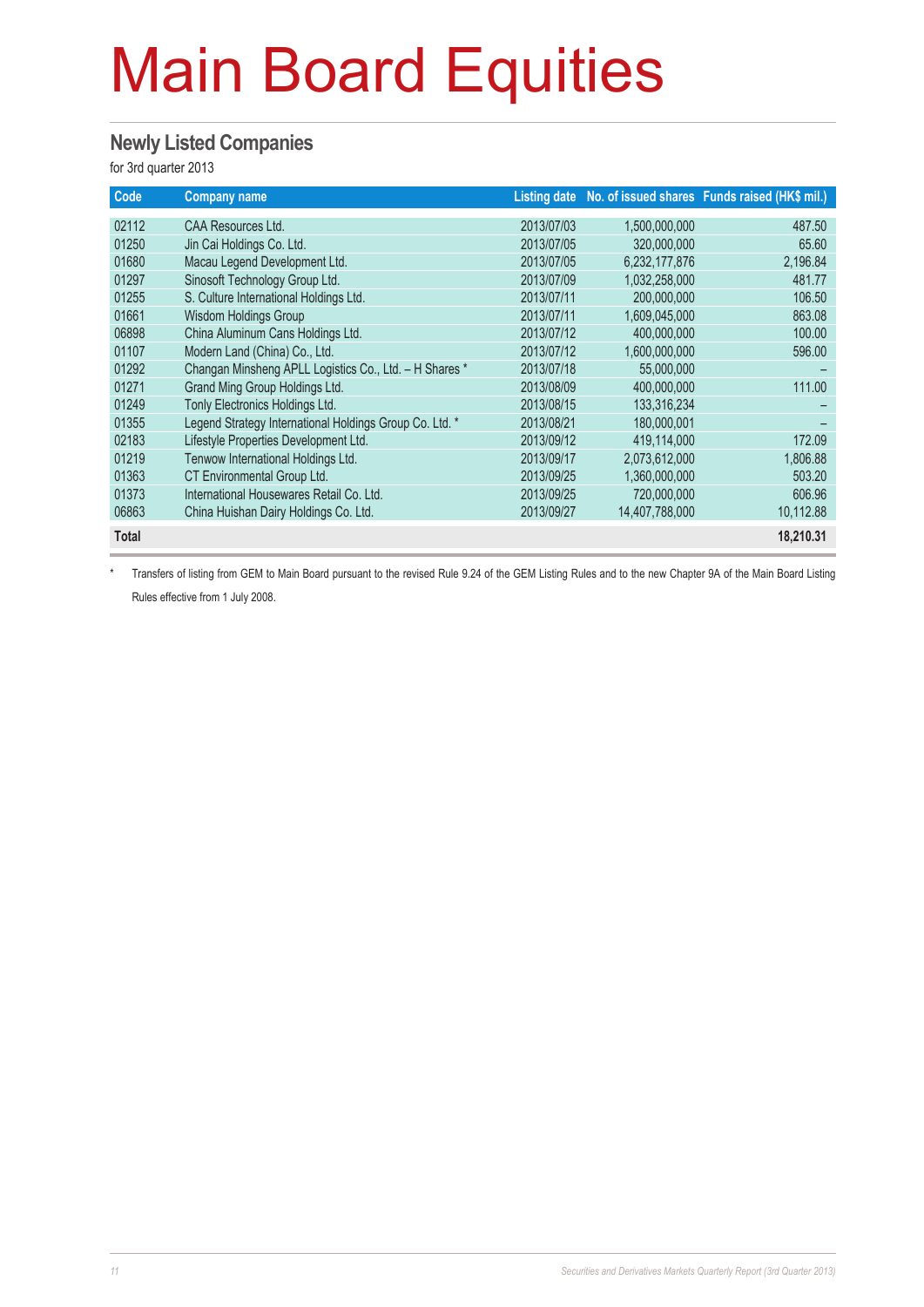#### **Withdrawal of Listed Companies**

for 3rd quarter 2013

| <b>Code</b> | <b>Company name</b>                    | Last trading date | Delisted date |
|-------------|----------------------------------------|-------------------|---------------|
| 00325       | Trauson Holdings Co. Ltd.              | 2013/03/01        | 2013/07/15    |
| 00946       | Hontex International Holdings Co. Ltd. | 2010/03/29        | 2013/09/23    |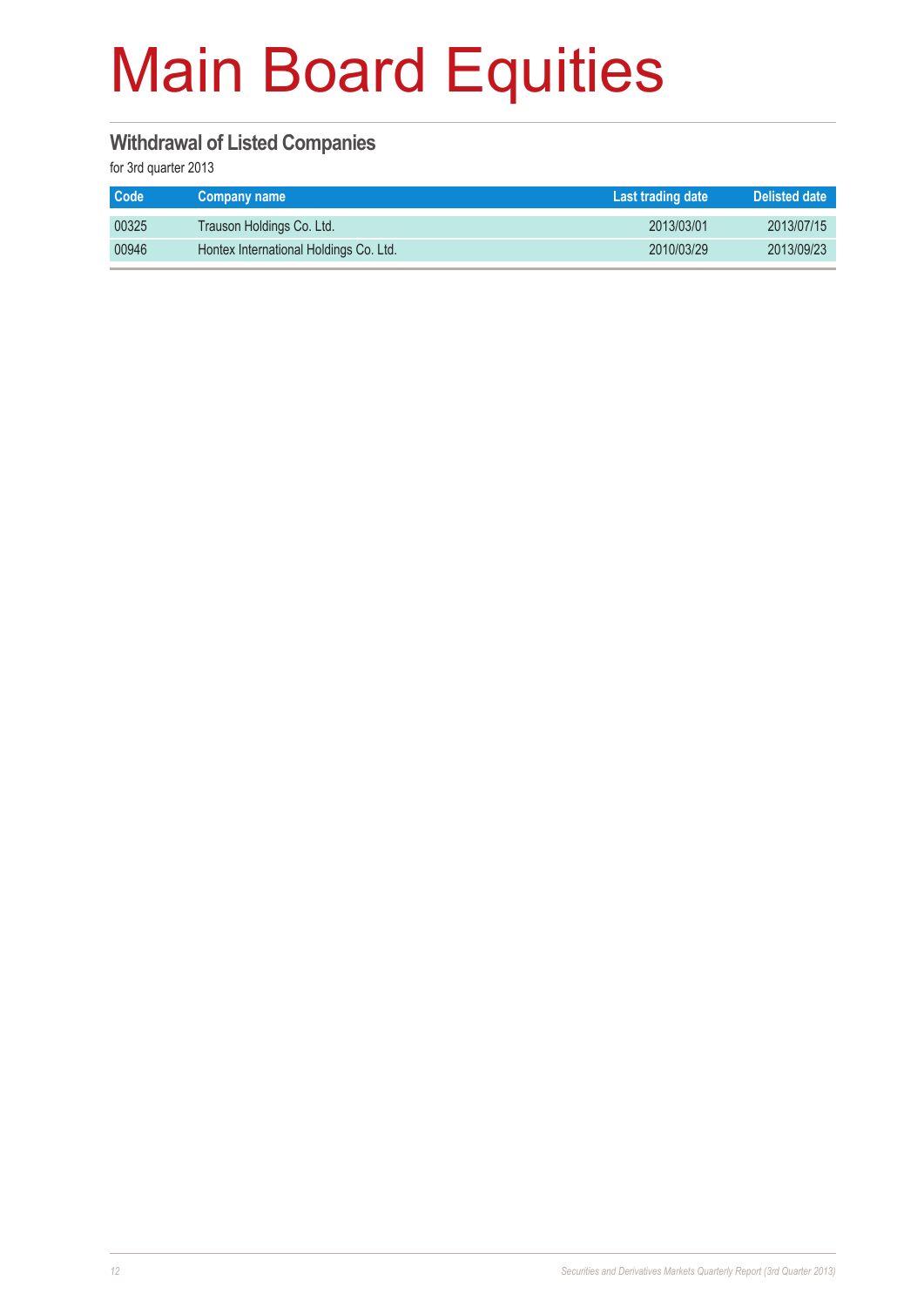#### **Company Name Changes**

for 3rd quarter 2013

| Code  | Old name                                        | New name                                                      | <b>Effective date</b> | <b>Adoption date</b> |
|-------|-------------------------------------------------|---------------------------------------------------------------|-----------------------|----------------------|
| 00126 | Tak Sing Alliance Holdings Ltd.                 | Carrianna Group Holdings Co. Ltd.                             | 2013/05/20            | 2013/07/02           |
| 02038 | Foxconn International Holdings Ltd.             | FIH Mobile Ltd.                                               | 2013/05/30            | 2013/07/03           |
| 01082 | Modern Education Group Ltd.                     | Hong Kong Education (Int'l) Investments Ltd.                  | 2013/06/24            | 2013/07/04           |
| 01833 | Intime Department Store (Group) Co. Ltd.        | Intime Retail (Group) Co. Ltd.                                | 2013/06/04            | 2013/07/05           |
| 02083 | China Flooring Holding Co. Ltd.                 | Nature Flooring Holding Co. Ltd.                              | 2013/06/05            | 2013/07/10           |
| 02128 | China Liansu Group Holdings Ltd. *              | China Lesso Group Holdings Ltd.                               | 2013/07/02            | 2013/07/17           |
| 00169 | Hengli Commercial Properties (Group) Ltd.       | Wanda Commercial Properties (Group) Co., Ltd.                 | 2013/06/25            | 2013/08/09           |
| 00706 | FinTronics Holdings Co. Ltd.                    | Beautiful China Holdings Co. Ltd.                             | 2013/07/09            | 2013/08/14           |
| 00923 | Fook Woo Group Holdings Ltd.                    | Integrated Waste Solutions Group Holdings Ltd.                | 2013/07/03            | 2013/08/16           |
| 00922 | China Boon Holdings Ltd.                        | Anxian Yuan China Holdings Ltd.                               | 2013/07/04            | 2013/08/21           |
| 00261 | <b>CCT Tech International Ltd.</b>              | CCT Land Holdings Ltd.                                        | 2013/07/08            | 2013/08/23           |
| 00138 | CCT Telecom Holdings Ltd.                       | CCT Fortis Holdings Ltd.                                      | 2013/07/08            | 2013/08/23           |
| 03399 | Guangdong Nan Yue Logistics Co. Ltd. - H Shares | Guangdong Yueyun Transportation Co. Ltd. - H Shares           | 2013/08/05            | 2013/08/23           |
| 00874 | Guangzhou Pharmaceutical Co. Ltd. - H Shares    | Guangzhou Baiyunshan Pharmaceutical Holdings Co. Ltd. - H Shs | 2013/08/23            | 2013/08/29           |
| 00106 | Shenzhen High-Tech Holdings Ltd.                | Landsea Green Properties Co., Ltd.                            | 2013/08/05            | 2013/08/29           |
| 00582 | Greenfield Chemical Holdings Ltd.               | Landing International Development Ltd.                        | 2013/08/08            | 2013/09/11           |
| 01069 | Jiangchen International Holdings Ltd.           | China Agroforestry Low-Carbon Holdings Ltd.                   | 2013/08/28            | 2013/09/12           |
| 00377 | New Island Printing Holdings Ltd.               | New Island Development Holdings Ltd.                          | 2013/08/19            | 2013/09/18           |

\* Change of English name only

# Change of Chinese name only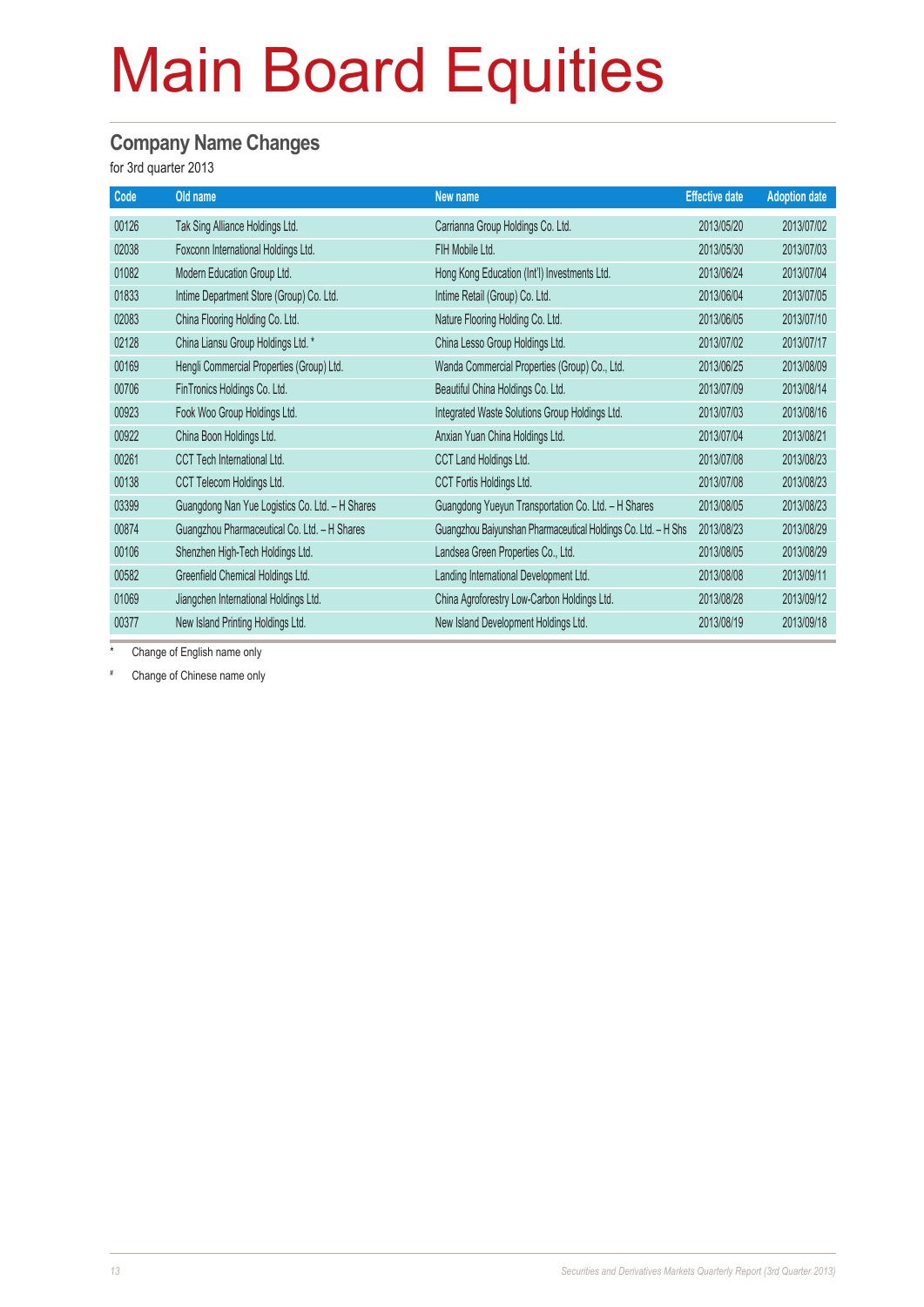#### **Bonus Issues/Bonus Warrants**

for 3rd quarter 2013

| Code  | <b>Company</b>                                 | <b>Particulars</b>                | Ex-date    |
|-------|------------------------------------------------|-----------------------------------|------------|
| 03948 | Inner Mongolia Yitai Coal Co., Ltd. - H Shares | 10 for 10                         | 2013/07/12 |
| 00337 | SPG Land (Holdings) Ltd.                       | 4 for 1                           | 2013/08/07 |
|       |                                                | (with option to elect convertible |            |
|       |                                                | preference shs)                   |            |
| 00248 | HKC International Holdings Ltd.                | 1 for 10                          | 2013/08/15 |
| 00627 | U-RIGHT International Holdings Ltd.            | $2$ for 1                         | 2013/08/27 |
|       |                                                | (after consolidation 100 into 1)  |            |
| 00690 | Uni-Bio Science Group Ltd.                     | 1 for 1 offer sh                  | 2013/09/02 |
|       |                                                | 1 wt for 2 offer shs              |            |
| 01966 | China SCE Property Holdings Ltd.               | 2 for 10                          | 2013/09/13 |
| 00065 | DeTeam Co. Ltd.                                | 2 for 10                          | 2013/09/19 |
|       |                                                |                                   |            |

### **Share Split/Consolidation**

for 3rd quarter 2013

| Code  | <b>Company</b>                             | <b>Particulars</b>       | <b>Effective date</b> |
|-------|--------------------------------------------|--------------------------|-----------------------|
| 02366 | Qin Jia Yuan Media Services Co. Ltd.       | Consolidation 10 into 1  | 2013/07/10            |
| 00986 | China Environmental Energy Investment Ltd. | Split 1 into 4           | 2013/07/18            |
| 00705 | CVM Minerals Ltd.                          | Consolidation 4 into 1   | 2013/07/30            |
| 00767 | Pacific Plywood Holdings Ltd.              | Consolidation 4 into 1   | 2013/08/15            |
| 00337 | SPG Land (Holdings) Ltd.                   | Consolidation 5 into 1   | 2013/08/23            |
| 00627 | U-RIGHT International Holdings Ltd.        | Consolidation 100 into 1 | 2013/08/23            |
| 00628 | Dore Holdings Ltd.                         | Consolidation 10 into 1  | 2013/09/02            |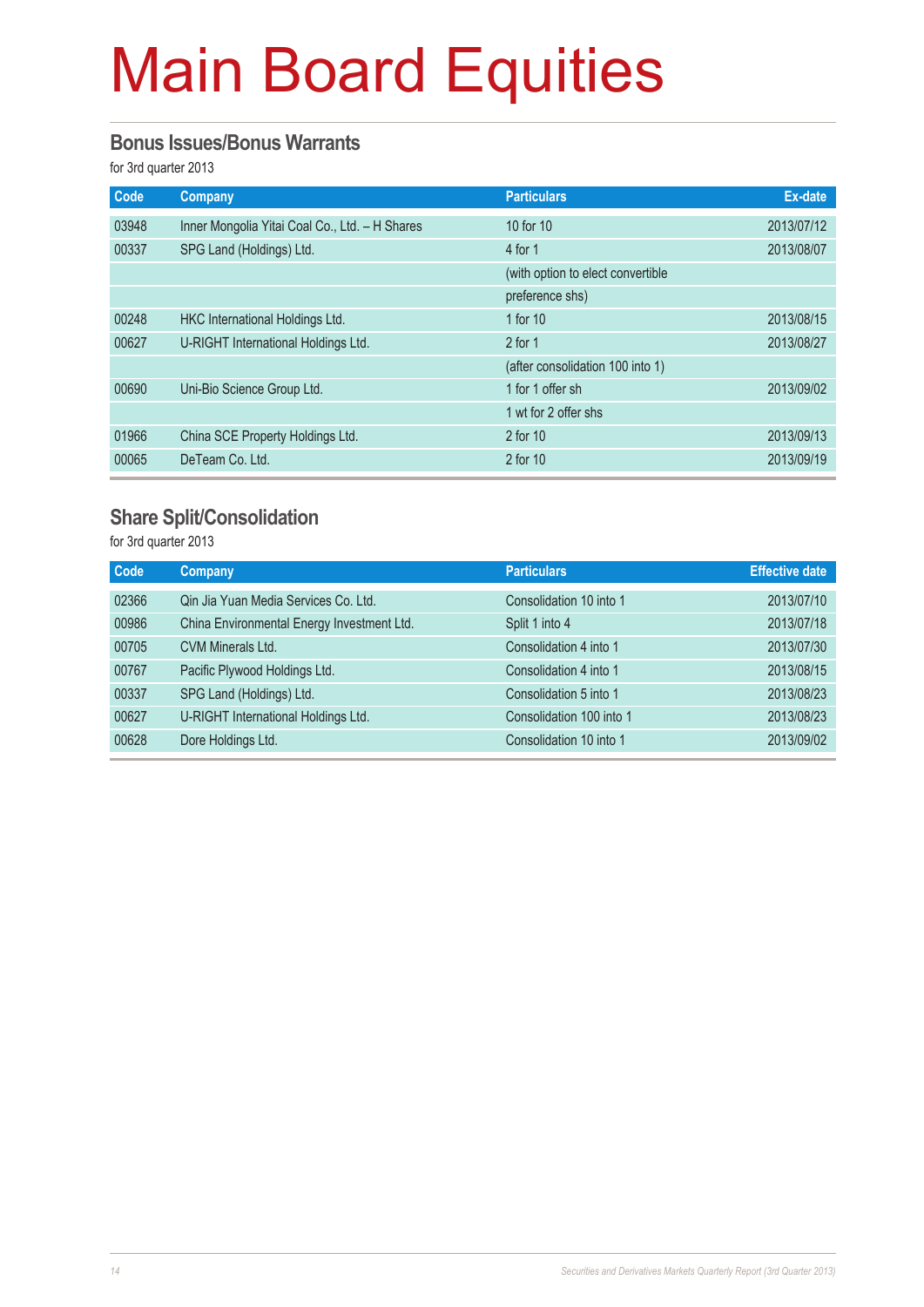#### **Rights Issues & Open Offers**

for 3rd quarter 2013

| <b>Month</b> | Code  | <b>Company</b>                            | <b>Ratio</b>                               | Funds raised (HK\$ mil.) |
|--------------|-------|-------------------------------------------|--------------------------------------------|--------------------------|
| Jul          | 00142 | First Pacific Co. Ltd.                    | Rts 1 for 8 @\$8.10                        | 3,889.58                 |
|              | 00279 | Freeman Financial Corporation Ltd.        | Rts 2 for 1 @\$0.85                        | 162.51                   |
|              | 02324 | Capital VC Ltd.                           | Rts 1 for 2 @\$0.65                        | 32.80                    |
|              |       |                                           | (after consolidation 10 into 1)            |                          |
|              | 00862 | Vision Values Holdings Ltd.               | Rts 1 for 2 @\$0.10                        | 70.52                    |
| Aug          | 02366 | Qin Jia Yuan Media Services Co. Ltd.      | Rts 5 for 1 @\$0.78                        | 365.66                   |
|              |       |                                           | (after consolidation 10 into 1)            |                          |
|              | 01227 | National Investments Fund Ltd.            | Rts 1 for 2 @\$0.17                        | 18.79                    |
| Sep          | 00139 | ICube Technology Holdings Ltd.            | Rts 2 for 1 @\$0.10                        | 135.58                   |
|              | 00627 | U-RIGHT International Holdings Ltd.       | Open offer 5 for 1 @\$ 0.15                | 26.77                    |
|              |       |                                           | (after consolidation 100 into 1)           |                          |
|              | 03968 | China Merchants Bank Co., Ltd. - H Shares | Rts 1.74 H shares for 10 H shares @\$11.68 | 7,947.34                 |
|              | 00690 | Uni-Bio Science Group Ltd.                | Open offer 1 for 1 @\$0.16                 | 250.38                   |
|              |       |                                           | with bonus 1 for 1 offer sh                |                          |
|              |       |                                           | and bonus 1 wt for 2 offer shs             |                          |
|              | 01051 | G-Resources Group Ltd.                    | Rts 2 for 5 @\$0.16                        | 1,210.97                 |
| <b>Total</b> |       |                                           |                                            | 14,110.90                |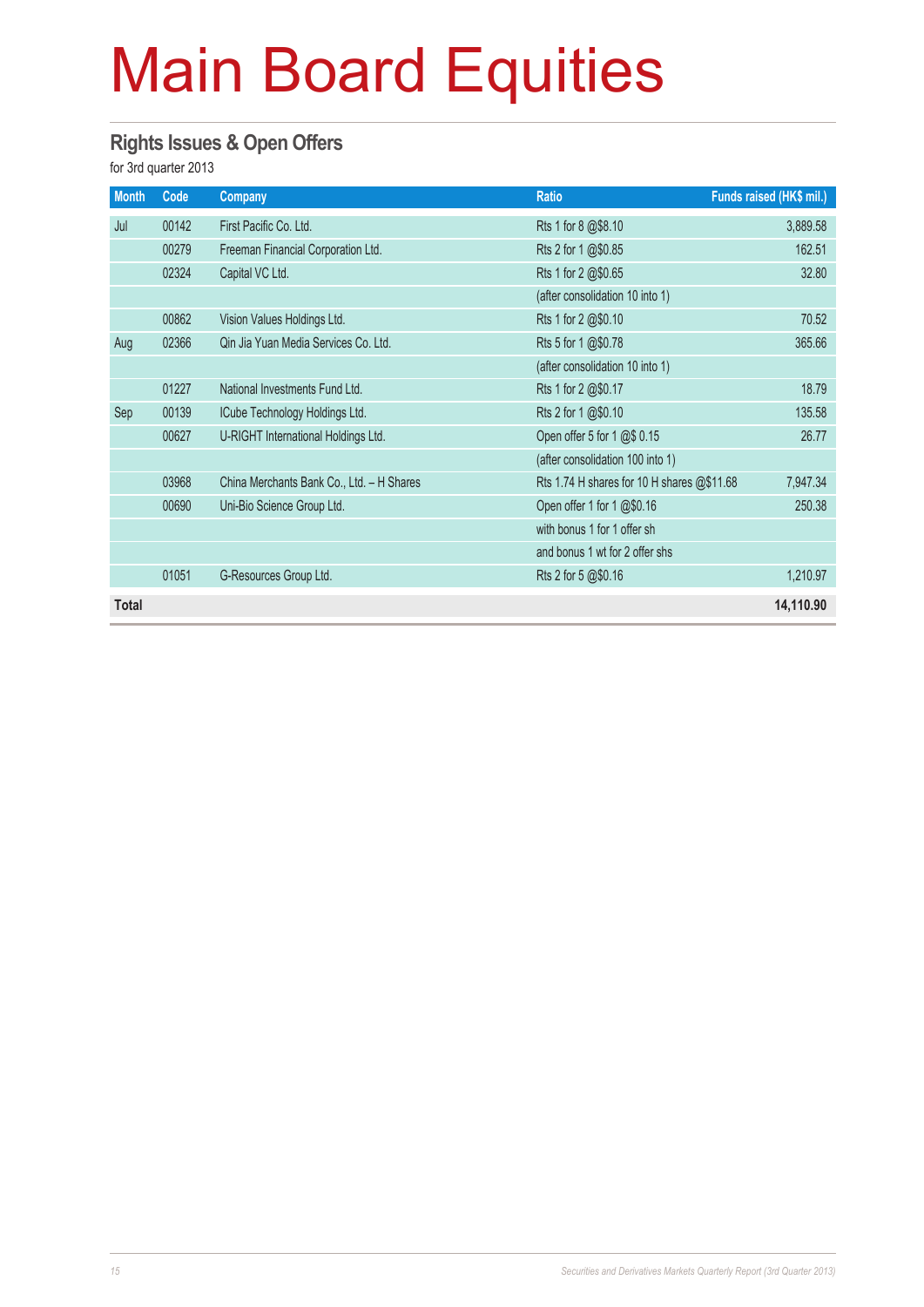#### **Placing\***

|              |       |                        | No. of new    | <b>Placing price</b> | <b>Funds raised</b> |
|--------------|-------|------------------------|---------------|----------------------|---------------------|
| <b>Month</b> | Code  | <b>Company</b>         | shares placed | (HKS)                | (HK\$ mil.)         |
| 2013         |       |                        |               |                      |                     |
| Jun **       | 00959 | <b>AMAX HLDGS</b>      | 9,600,000     | 0.830                | 7.97                |
|              | 02882 | <b>HKRH</b>            | 196,908,603   | 0.180                | 35.44               |
|              | 01227 | <b>NATIONAL INV</b>    | 36,850,000    | 0.285                | 10.50               |
|              | 00061 | <b>NORTH ASIA RES</b>  | 351, 122, 243 | 0.170                | 59.69               |
|              | 02313 | SHENZHOU INTL          | 69,000,000    | 22.400               | 1,545.60            |
|              | 00702 | SINO OIL & GAS         | 928,000,000   | 0.167                | 154.98              |
| Jul          | 00030 | ABC COM (HOLD)         | 211,660,000   | 0.150                | 31.75               |
|              | 00899 | <b>ASIA RESOURCES</b>  | 30,772,661    | 0.600                | 18.46               |
|              | 01006 | CHANGSHOUHUA           | 26,310,000    | 5.800                | 152.60              |
|              | 00651 | CHI O SHIPBLDG         | 200,000,000   | 0.102                | 20.40               |
|              | 01060 | <b>CHINAVISION</b>     | 582,630,000   | 0.460                | 268.01              |
|              | 01175 | FU JI CATERING         | 202,702,703   | 0.740                | 150.00              |
|              | 00166 | <b>NEWTIMES ENERGY</b> | 34,370,000    | 0.580                | 19.93               |
|              | 03366 | OCT (ASIA)             | 140,000,000   | 4.050                | 567.00              |
|              | 00755 | SHANGHAI ZENDAI        | 2,442,000,000 | 0.140                | 341.88              |
|              | 01026 | <b>UNIVERSAL TECH</b>  | 192,000,000   | 0.580                | 111.36              |
|              | 00570 | <b>WINTEAM PHARMA</b>  | 125,000,000   | 3.100                | 387.50              |
| Aug          | 00595 | AV CONCEPT HOLD        | 72,600,000    | 0.600                | 43.56               |
|              | 00290 | C FORTUNE FIN          | 252,300,000   | 0.100                | 25.23               |
|              | 00986 | CH ENV ENERGY          | 12,800,000    | 1.130                | 14.46               |
|              | 00736 | <b>CHINA PPT INV</b>   | 50,000,000    | 0.136                | 6.80                |
|              | 00155 | <b>CHINA SOLAR</b>     | 122,380,000   | 0.168                | 20.56               |
|              | 00471 | <b>CMMB VISION</b>     | 72,000,000    | 0.465                | 33.48               |
|              | 01019 | <b>CONVOY</b>          | 44,000,000    | 1.850                | 81.40               |
|              | 00269 | <b>CRTG</b>            | 2,500,000,000 | 0.300                | 750.00              |
|              | 00689 | EPI (HOLDINGS)         | 650,000,000   | 0.190                | 123.50              |
|              | 02700 | <b>GREEN INTL HLDG</b> | 126,800,000   | 0.205                | 25.99               |
|              | 00360 | <b>NEW FOCUS AUTO</b>  | 2,323,235,000 | 0.300                | 696.97              |
|              | 02668 | PAK TAK INT'L          | 46,598,000    | 0.880                | 41.01               |
|              | 01198 | <b>ROYALE FURN</b>     | 232,000,000   | 0.339                | 78.65               |
|              | 01166 | <b>SOLARTECH INT'L</b> | 75,000,000    | 0.300                | 22.50               |
|              | 00337 | <b>SPG LAND</b>        | 685,374,853   | 1.900                | 1,302.21            |
| Sep          | 00204 | CHINA INV DEV          | 40,000,000    | 0.500                | 20.00               |
|              | 00736 | <b>CHINA PPT INV</b>   | 58,000,000    | 0.140                | 8.12                |
|              | 00705 | <b>CVM MINERALS</b>    | 268,030,000   | 0.168                | 45.03               |
|              | 00616 | <b>EASYKNIT ENT</b>    | 329,540,000   | 0.063                | 20.76               |
|              | 00566 | <b>HANERGY SOLAR</b>   | 6,000,000,000 | 0.100                | 600.00              |
|              | 02882 | <b>HKRH</b>            | 217,000,000   | 0.180                | 39.06               |
|              | 02200 | <b>HOSA INT'L</b>      | 54,500,000    | 2.850                | 155.33              |
|              | 00404 | HSIN CHONG CONS        | 1,350,000,000 | 1.000                | 1,350.00            |
|              | 02322 | <b>NOBLE CENTURY</b>   | 120,000,000   | 0.280                | 33.60               |
|              | 00810 | <b>OPES ASIA</b>       | 59,860,000    | 0.200                | 11.97               |
|              | 01822 | <b>PERCEPTIONDIGIT</b> | 186,750,000   | 0.176                | 32.87               |
|              | 00802 | <b>RCG</b>             | 139,230,000   | 0.250                | 34.81               |
|              | 00395 | <b>SINO DRAGON</b>     | 100,000,000   | 0.215                | 21.50               |
|              | 01666 | <b>TONG REN TANG</b>   | 52,392,000    | 23.000               | 1,205.02            |
|              | 00627 | <b>U-RIGHT INT'L</b>   | 970,000,000   | 0.150                | 145.50              |
|              | 00868 | XINYI GLASS            | 120,000,000   | 6.700                | 804.00              |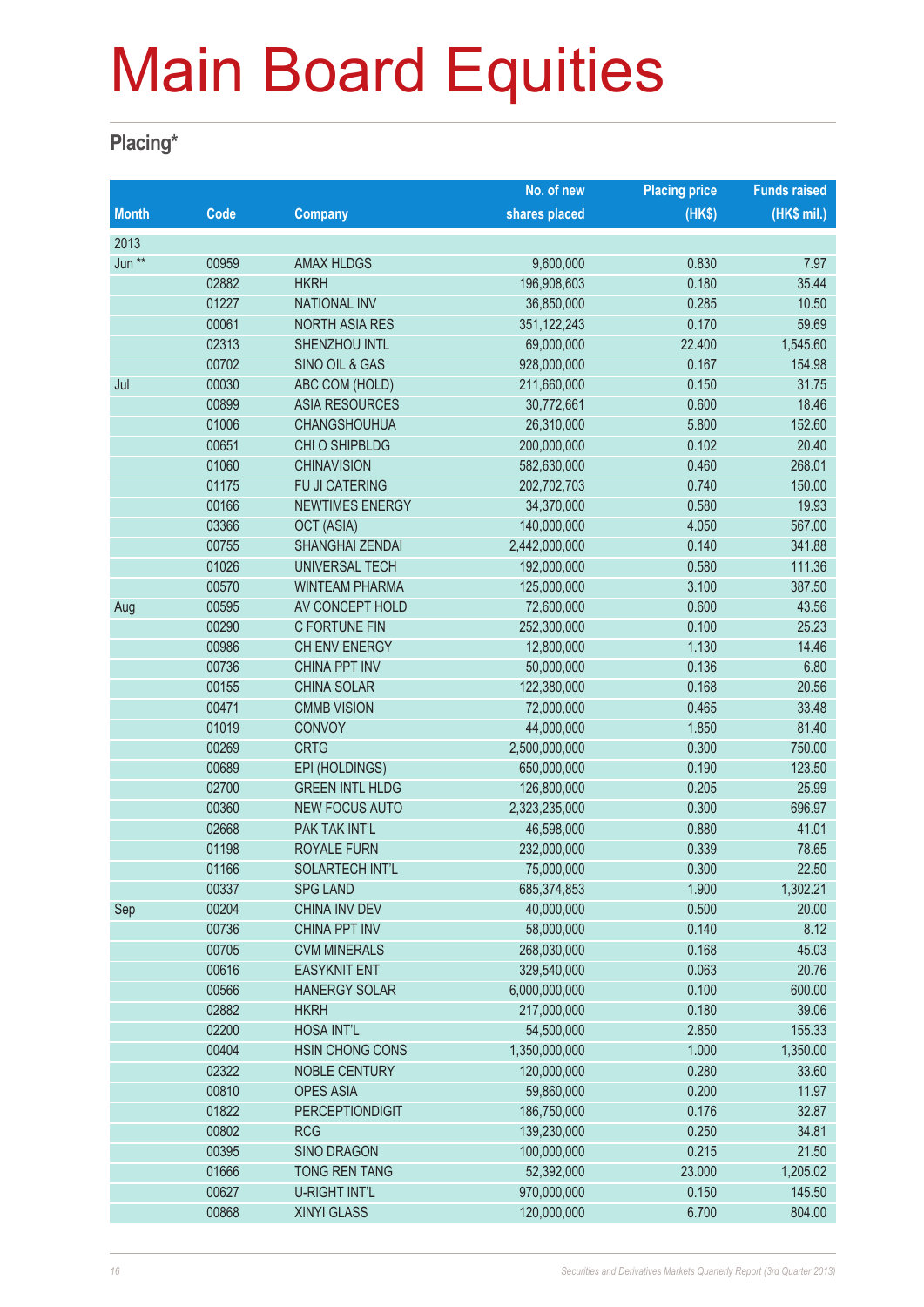|              |       |             | No. of new    | <b>Placing price</b> | <b>Funds raised</b> |
|--------------|-------|-------------|---------------|----------------------|---------------------|
| <b>Month</b> | Code  | Company     | shares placed | (HK\$)               | (HK\$ mil.)         |
|              | 01191 | YUESHOU ENV | 169,385,540   | 0.200                | 33.88               |
|              | 00948 | Z-OBEE      | 127,114,000   | 0.800                | 101.69              |
| <b>Total</b> |       |             |               |                      | 11,812.53           |

Due to the reporting time-lag, placing figures for the quarter are provisional.

\*\* Supplementary information update for previous quarters.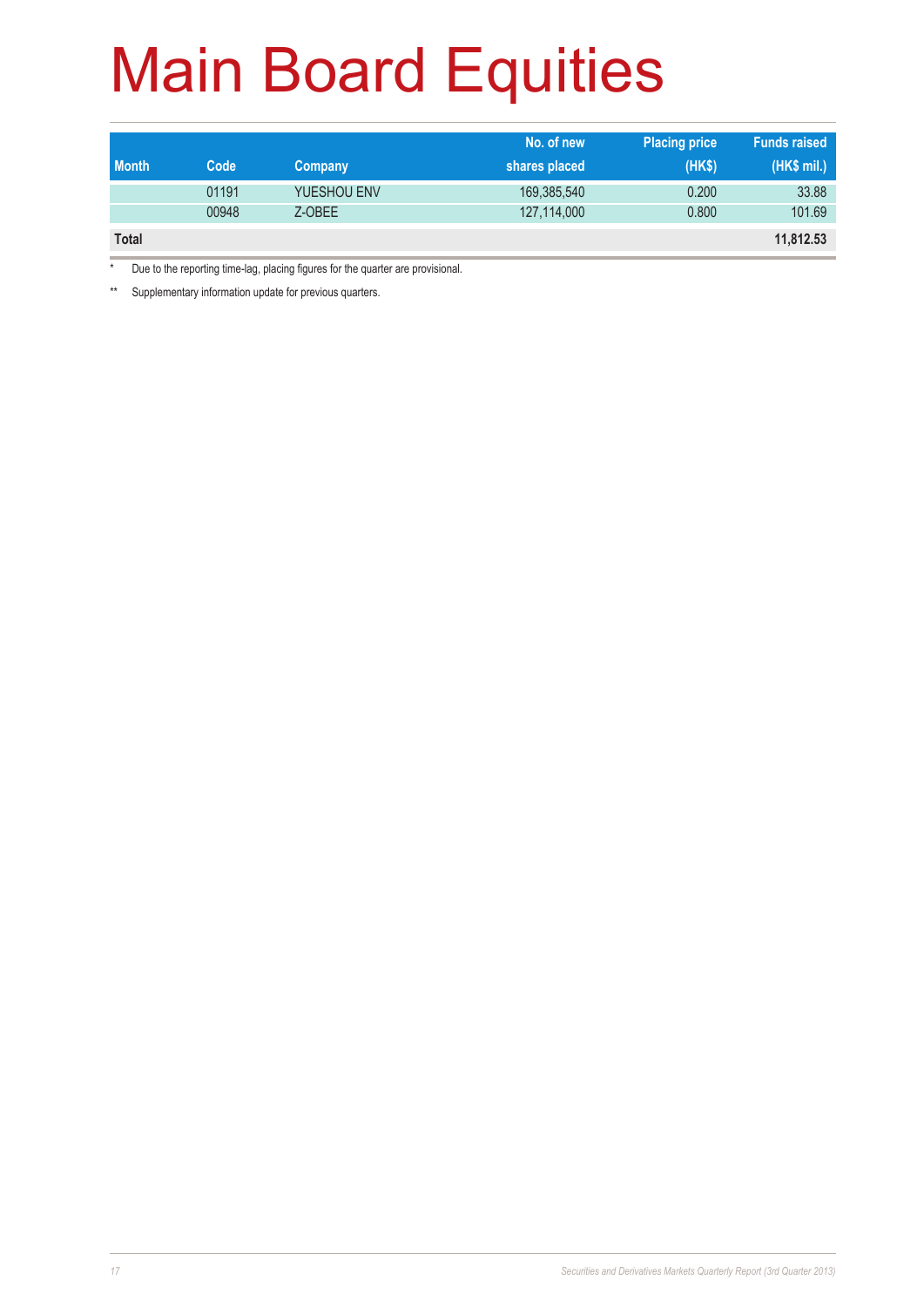### **Warrant Trading Statistics**

|      |                | <b>Equity wts</b><br>(HK\$ mil.) | <b>Derivative wts</b><br>(HK\$ mil.) | <b>Total</b><br>(HK\$ mil.) |
|------|----------------|----------------------------------|--------------------------------------|-----------------------------|
| 2012 | Q <sub>3</sub> | 10.37                            | 355,739.26                           | 355,749.63                  |
|      | Q <sub>4</sub> | 18.06                            | 382,100.50                           | 382,118.56                  |
| 2013 | Q1             | 25.69                            | 605,817.72                           | 605,843.41                  |
|      | Q2             | 5.48                             | 428,993.08                           | 428,998.56                  |
|      | Q <sub>3</sub> | 12.47                            | 389,973.38                           | 389,985.85                  |

### **Warrant Market Value**

|      |                |               | <b>Equity wts</b> |               | <b>Derivative wts</b> |           | <b>Total</b> |
|------|----------------|---------------|-------------------|---------------|-----------------------|-----------|--------------|
|      |                | <b>Number</b> | (HK\$ mil.)       | <b>Number</b> | (HK\$ mil.)           | Total no. | (HK\$ mil.)  |
| 2012 | Q3             | 12            | 335.18            | 3.903         | 77.929.72             | 3.915     | 78,264.90    |
|      | Q4             | 10            | 521.90            | 3.747         | 105.257.03            | 3.757     | 105,778.92   |
| 2013 | Q <sub>1</sub> | 11            | 359.52            | 4.484         | 70,659.35             | 4,495     | 71,018.87    |
|      | Q <sub>2</sub> | 10            | 231.90            | 4,895         | 56,917.10             | 4,905     | 57,149.00    |
|      | Q3             | 9             | 280.27            | 4.696         | 91,474.60             | 4,705     | 91,754.87    |

### **New Listing Statistics – Warrants**

|      |                | No. of newly listed<br>equity wts | No. of newly listed<br>derivative wts | <b>Amount raised</b><br>(HK\$ mil.) |
|------|----------------|-----------------------------------|---------------------------------------|-------------------------------------|
| 2012 | Q <sub>3</sub> | 0                                 | 1,328                                 | 36,903.66                           |
|      | Q4             | 0                                 | 1,605                                 | 42,042.21                           |
| 2013 | Q1             |                                   | 1,880                                 | 48,254.00                           |
|      | Q <sub>2</sub> | C                                 | 1,684                                 | 41,005.85                           |
|      | Q <sub>3</sub> | 0                                 | 1,654                                 | 40,026.39                           |

### **Newly Listed Equity Warrants**

for 3rd quarter 2013

|              |                        | <b>Initial issued</b>             |  | Amount raised            |
|--------------|------------------------|-----------------------------------|--|--------------------------|
| Code         | <b>Equity warrants</b> | amount (HK\$) Listing date Expiry |  | (HK\$ mil.)              |
| <b>Nil</b>   |                        |                                   |  |                          |
| <b>Total</b> |                        |                                   |  | $\overline{\phantom{a}}$ |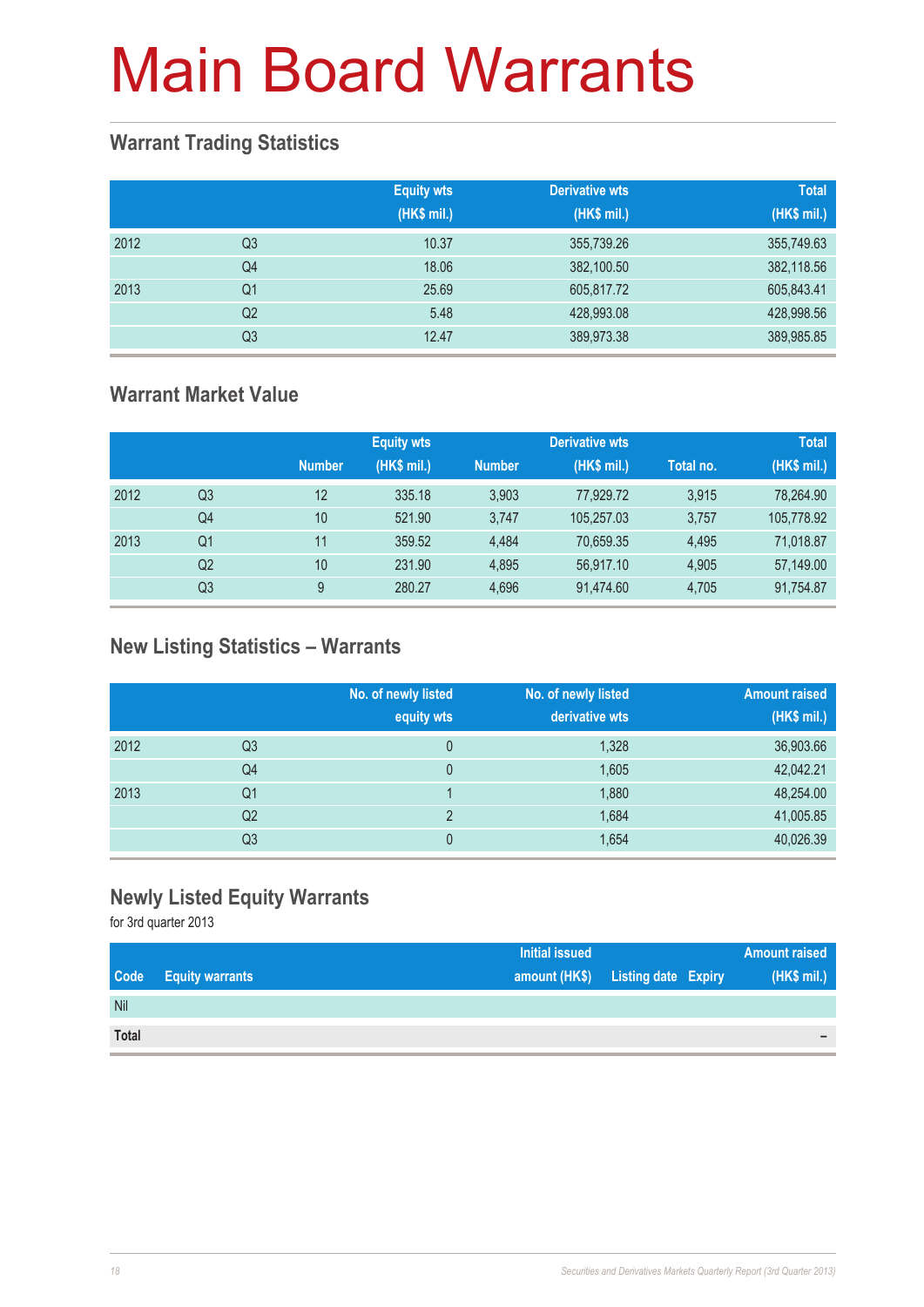### **Newly Listed Derivative Warrants**

for 3rd quarter 2013

|       |                                                                |               |                            | <b>Amount</b> |
|-------|----------------------------------------------------------------|---------------|----------------------------|---------------|
|       |                                                                | No. of        |                            | raised        |
| Code  | <b>Derivative warrants</b>                                     | issue (units) | <b>Listing date Expiry</b> | (HK\$ mil.)   |
| 25460 | Credit Suisse AG - CSOP A50 ETF European Warrants Jun 2015 A   | 100,000,000   | 2013/07/02 2015/06/29      | 15.00         |
| 25462 | Credit Suisse AG - A50 China European Warrants Jan 2014 A      | 70,000,000    | 2013/07/02 2014/01/03      | 25.20         |
| 25463 | Credit Suisse AG - A50 China European Warrants Jan 2014 B      | 70,000,000    | 2013/07/02 2014/01/03      | 18.20         |
| 25467 | Credit Suisse AG - HSCEI European Warrants Mar 2014 A          | 80,000,000    | 2013/07/02 2014/03/28      | 20.00         |
| 25466 | Credit Suisse AG - HSI European Warrants Jan 2014 A            | 200,000,000   | 2013/07/02 2014/01/29      | 50.00         |
| 25465 | Credit Suisse AG - Hutchison European Warrants Oct 2013 B      | 70,000,000    | 2013/07/02 2013/10/16      | 20.30         |
| 25461 | Credit Suisse AG - Sands China European Warrants Oct 2013 B    | 70,000,000    | 2013/07/02 2013/10/31      | 10.50         |
| 25429 | Daiwa Capital Mkt - Agricultural Bank European Wts Jan 2014 A  | 128,000,000   | 2013/07/02 2014/01/02      | 32.00         |
| 25430 | Daiwa Capital Mkt - BOCL European Warrants Jan 2014 A          | 128,000,000   | 2013/07/02 2014/01/02      | 33.28         |
| 25428 | Daiwa Capital Mkt – China Life European Warrants Dec 2013 A    | 168,000,000   | 2013/07/02 2013/12/23      | 31.92         |
| 25476 | Goldman Sachs SP (Asia) – CC Bank European Wts Jan 2014 B      | 80,000,000    | 2013/07/02 2014/01/29      | 26.64         |
| 25478 | Goldman Sachs SP (Asia) - China Life Euro Wts Dec 2013 B       | 120,000,000   | 2013/07/02 2013/12/30      | 18.24         |
| 25475 | Goldman Sachs SP (Asia) - HSI European Warrants Jan 2014 A     | 150,000,000   | 2013/07/02 2014/01/29      | 37.65         |
| 25447 | J P Morgan SP BV - Sinopec Corp European Warrants Jan 2014 A   | 200,000,000   | 2013/07/02 2014/01/02      | 50.00         |
| 25446 | J P Morgan SP BV - China Shenhua European Wts Feb 2014 B       | 200,000,000   | 2013/07/02 2014/02/28      | 50.00         |
| 25445 | J P Morgan SP BV - HKEx European Warrants Jan 2014 A           | 100,000,000   | 2013/07/02 2014/01/02      | 33.90         |
| 25441 | J P Morgan SP BV - HSBC European Warrants Jan 2014 A           | 200,000,000   | 2013/07/02 2014/01/02      | 52.20         |
| 25442 | J P Morgan SP BV - HSBC European Warrants Jan 2014 B           | 200,000,000   | 2013/07/02 2014/01/02      | 50.00         |
| 25444 | J P Morgan SP BV - KECL European Warrants Jan 2014 A           | 50,000,000    | 2013/07/02 2014/01/02      | 12.50         |
| 25424 | Macquarie Bank Ltd. - Belle Int'l European Wts Oct 2014 A      | 50,000,000    | 2013/07/02 2014/10/06      | 12.50         |
| 25455 | Macquarie Bank Ltd. - BankComm European Warrants Mar 2014 A    | 70,000,000    | 2013/07/02 2014/03/04      | 10.50         |
| 25456 | Macquarie Bank Ltd. - CM Bank European Warrants Sep 2014 A     | 80,000,000    | 2013/07/02 2014/09/02      | 12.00         |
| 25457 | Macquarie Bank Ltd. - A50 China European Warrants Jan 2014 C   | 40,000,000    | 2013/07/02 2014/01/03      | 10.00         |
| 25458 | Macquarie Bank Ltd. - Galaxy Ent European Wts Nov 2013 B       | 50,000,000    | 2013/07/02 2013/11/04      | 10.00         |
| 25459 | Macquarie Bank Ltd. - MTRC European Warrants Nov 2014 A        | 100,000,000   | 2013/07/02 2014/11/04      | 25.00         |
| 25438 | Standard Chartered Bank - BOC HK European Wts Dec 2013 A       | 80,000,000    | 2013/07/02 2013/12/24      | 16.00         |
| 25433 | Standard Chartered Bank - Minsheng Bank Euro Wts Mar 2014 A    | 50,000,000    | 2013/07/02 2014/03/03      | 20.00         |
| 25440 | Standard Chartered Bank - China Overseas Euro Wt Dec 2013 A    | 100,000,000   | 2013/07/02 2013/12/24      | 15.00         |
| 25431 | Standard Chartered Bank - Sands China Euro Wts May 2014 A      | 100,000,000   | 2013/07/02 2014/05/30      | 48.00         |
| 25432 | Standard Chartered Bank - Sands China Eu Put Wts Jul 2014 A    | 100,000,000   | 2013/07/02 2014/07/03      | 44.00         |
| 25435 | Standard Chartered Bank - Tencent Hidg Eu Put Wts Dec 2013 D   | 100,000,000   | 2013/07/02 2013/12/24      | 15.00         |
| 25427 | SGA Societe Generale Acceptance N.V. - AGBK Eu Wt Jan 2014 A   | 100,000,000   | 2013/07/02 2014/01/06      | 15.00         |
| 25453 | SGA Societe Generale Acceptance N.V. - CLife Eu Wt Dec2013 B   | 120,000,000   | 2013/07/02 2013/12/23      | 21.00         |
| 25449 | SGA Societe Generale Acceptance N.V. - Geely Auto Eu Wt Jan14A | 50,000,000    | 2013/07/02 2014/01/06      | 17.75         |
| 25425 | SGA Societe Generale Acceptance N.V. - HSBC Eu Wt Dec 2013 B   | 120,000,000   | 2013/07/02 2013/12/02      | 20.40         |
| 25450 | SGA Societe Generale Acceptance N.V. - ICBC Eu Wt Dec 2013 B   | 100,000,000   | 2013/07/02 2013/12/02      | 16.50         |
| 25452 | SGA Societe Generale Acceptance N.V. - Ping An Eu Wt Dec 13 B  | 100,000,000   | 2013/07/02 2013/12/09      | 25.00         |
| 25470 | UBS AG - BYD European Warrants Oct 2013 A                      | 80,000,000    | 2013/07/02 2013/10/28      | 19.20         |
| 25483 | UBS AG - CC Bank European Warrants Jan 2014 A                  | 100,000,000   | 2013/07/02 2014/01/09      | 40.00         |
| 25471 | UBS AG - China Mobile European Warrants Dec 2013 D             | 100,000,000   | 2013/07/02 2013/12/02      | 15.00         |
| 25473 | UBS AG - CSOP A50 ETF European Warrants Jan 2014 A             | 100,000,000   | 2013/07/02 2014/01/09      | 50.00         |
| 25472 | UBS AG - CSOP A50 ETF European Warrants Jun 2015 A             | 300,000,000   | 2013/07/02 2015/06/24      | 45.00         |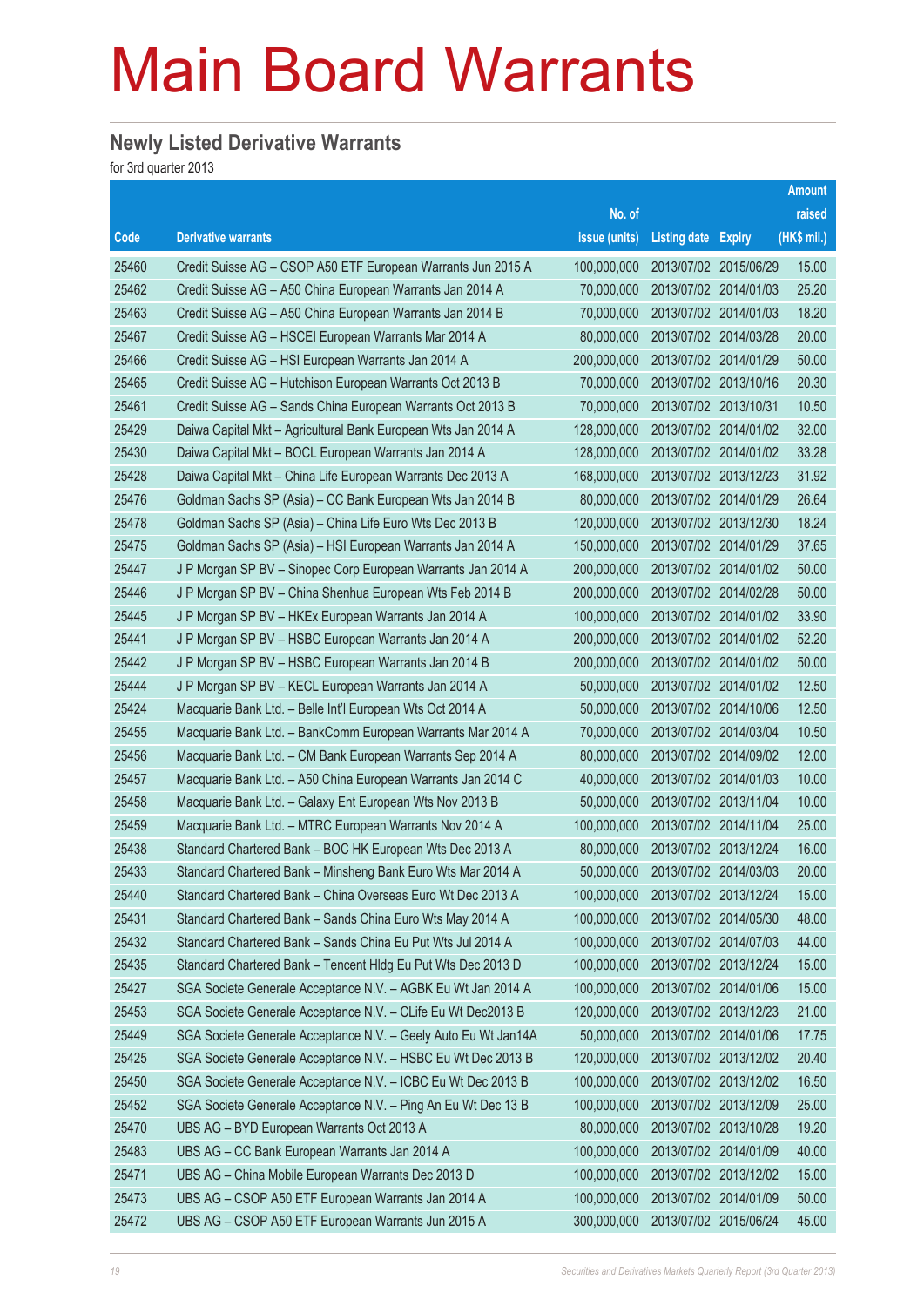|        |                                                              |               |                            | <b>Amount</b> |
|--------|--------------------------------------------------------------|---------------|----------------------------|---------------|
|        |                                                              | No. of        |                            | raised        |
| Code   | <b>Derivative warrants</b>                                   | issue (units) | <b>Listing date Expiry</b> | (HK\$ mil.)   |
| 25474  | UBS AG - A50 China European Warrants Jan 2014 A              | 100,000,000   | 2013/07/02 2014/01/09      | 40.00         |
| 25469  | UBS AG - HSCEI European Warrants Jan 2014 A                  | 100,000,000   | 2013/07/02 2014/01/29      | 25.00         |
| 25486  | UBS AG - HSI European Warrants Dec 2013 J                    | 300,000,000   | 2013/07/02 2013/12/30      | 45.00         |
| 25485  | UBS AG - HSI European Put Warrants Jan 2014 A                | 300,000,000   | 2013/07/02 2014/01/29      | 75.00         |
| 25479  | UBS AG - Sands China European Warrants Jan 2014 A            | 60,000,000    | 2013/07/02 2014/01/09      | 18.00         |
| 21970# | Merrill Lynch Int'l & Co. C.V. - A50 China Eur Wt Apr 2014 A | 250,000,000   | 2013/07/02 2014/04/29      | 10.25         |
| 25570  | BNP Paribas Arbit Issu B.V. - Anhui Conch Euro Wt Jan 2014 B | 100,000,000   | 2013/07/03 2014/01/03      | 25.00         |
| 25549  | BNP Paribas Arbit Issu B.V. - China Coal Euro Wts Jan 2014 B | 60,000,000    | 2013/07/03 2014/01/03      | 21.60         |
| 25550  | BNP Paribas Arbit Issu B.V. - CITIC Bank Euro Wts Jan 2014 B | 60,000,000    | 2013/07/03 2014/01/03      | 18.60         |
| 25547  | BNP Paribas Arbit Issu B.V. - CITIC Sec Euro Wts Apr 2014 A  | 100,000,000   | 2013/07/03 2014/04/02      | 25.00         |
| 25554  | BNP Paribas Arbit Issu B.V. - Sinopec Corp Eu Wts Jan 2014 A | 100,000,000   | 2013/07/03 2014/01/03      | 29.00         |
| 25552  | BNP Paribas Arbit Issu B.V. - HKEx European Wts Jan 2016 A   | 100,000,000   | 2013/07/03 2016/01/05      | 16.00         |
| 25517  | BNP Paribas Arbit Issu B.V. - Hang Lung Ppt Eu Wt Dec 2014 A | 100,000,000   | 2013/07/03 2014/12/02      | 25.00         |
| 25557  | BNP Paribas Arbit Issu B.V. - HSBC European Wts Jan 2014 C   | 100,000,000   | 2013/07/03 2014/01/03      | 28.00         |
| 25513  | BNP Paribas Arbit Issu B.V. - Jiangxi Copper Eu Wt Nov 2014A | 100,000,000   | 2013/07/03 2014/11/03      | 21.00         |
| 25555  | BNP Paribas Arbit Issu B.V. - KECL European Wts Sep 2014 A   | 100,000,000   | 2013/07/03 2014/09/01      | 15.00         |
| 25515  | BNP Paribas Arbit Issu B.V. - Luk Fook Hold Eu Wt Nov 2014 A | 36,000,000    | 2013/07/03 2014/11/04      | 10.08         |
| 25556  | BNP Paribas Arbit Issu B.V. - New World Dev Eu Wt Oct 2014 A | 100,000,000   | 2013/07/03 2014/10/06      | 17.00         |
| 25551  | BNP Paribas Arbit Issu B.V. - PetroCh Euro Wts Jan 2014 C    | 100,000,000   | 2013/07/03 2014/01/03      | 32.00         |
| 25548  | BNP Paribas Arbit Issu B.V. - Ping An European Wt Jan 2014 B | 100,000,000   | 2013/07/03 2014/01/03      | 25.00         |
| 25509  | BNP Paribas Arbit Issu B.V. - Yanzhou Coal Eur Wt Jan 2014 A | 43,000,000    | 2013/07/03 2014/01/03      | 12.04         |
| 25523  | Daiwa Capital Mkt - AIA European Warrants Jan 2014 A         | 108,000,000   | 2013/07/03 2014/01/02      | 30.24         |
| 25522  | Daiwa Capital Mkt - BOC HK European Warrants Apr 2014 A      | 128,000,000   | 2013/07/03 2014/04/25      | 32.00         |
| 25524  | Daiwa Capital Mkt - BOCL European Put Warrants Jan 2014 B    | 128,000,000   | 2013/07/03 2014/01/08      | 32.00         |
| 25525  | Daiwa Capital Mkt - HSI European Put Warrants Jan 2014 A     | 200,000,000   | 2013/07/03 2014/01/29      | 50.00         |
| 25529  | Daiwa Capital Mkt - HSI European Put Warrants Jan 2014 B     | 200,000,000   | 2013/07/03 2014/01/29      | 56.00         |
| 25567  | Goldman Sachs SP (Asia) - AIA European Warrants Mar 2014 A   | 100,000,000   | 2013/07/03 2014/03/31      | 25.00         |
| 25565  | Goldman Sachs SP (Asia) - HKEx European Warrants Dec 2015 A  | 120,000,000   | 2013/07/03 2015/12/24      | 18.00         |
| 25562  | Goldman Sachs Sp (Asia) - ICBC European Warrants Jan 2014 A  | 80,000,000    | 2013/07/03 2014/01/29      | 20.00         |
| 25566  | Goldman Sachs SP (Asia) - Ping An European Wts Jan 2014 A    | 80,000,000    | 2013/07/03 2014/01/24      | 20.24         |
| 25508  | J P Morgan SP BV - BOCL European Warrants Jan 2014 A         | 200,000,000   | 2013/07/03 2014/01/02      | 50.00         |
| 25507  | J P Morgan SP BV - BYD European Warrants Jan 2014 B          | 60,000,000    | 2013/07/03 2014/01/02      | 15.00         |
| 25505  | J P Morgan SP BV - China EB Int'l European Wts Mar 2014 A    | 50,000,000    | 2013/07/03 2014/03/03      | 15.55         |
| 25506  | J P Morgan SP BV - CITIC Bank European Warrants Jul 2014 A   | 100,000,000   | 2013/07/03 2014/07/02      | 26.30         |
| 25561  | J P Morgan SP BV - China Life European Warrants Jan 2014 C   | 300,000,000   | 2013/07/03 2014/01/02      | 75.00         |
| 25504  | J P Morgan SP BV - CPIC European Warrants Jan 2014 A         | 100,000,000   | 2013/07/03 2014/01/02      | 25.00         |
| 25501  | J P Morgan SP BV - China Tel European Warrants Jan 2014 A    | 100,000,000   | 2013/07/03 2014/01/02      | 29.20         |
| 25498  | J P Morgan SP BV - HSI European Put Warrants Feb 2014 A      | 500,000,000   | 2013/07/03 2014/02/27      | 125.00        |
| 25496  | J P Morgan SP BV - Sands China European Warrants Jan 2014 B  | 200,000,000   | 2013/07/03 2014/01/02      | 50.00         |
| 25494  | J P Morgan SP BV - SJM Holdings European Warrants Feb 2014 A | 100,000,000   | 2013/07/03 2014/02/05      | 25.00         |
| 25493  | J P Morgan SP BV - Zoomlion European Warrants Mar 2014 A     | 50,000,000    | 2013/07/03 2014/03/03      | 13.75         |
| 25491  | Macquarie Bank Ltd. - CAM CSI300 European Wts Apr 2014 A     | 50,000,000    | 2013/07/03 2014/04/02      | 12.50         |
| 25536  | Macquarie Bank Ltd. - Ping An European Warrants Feb 2014 A   | 40,000,000    | 2013/07/03 2014/02/04      | 10.00         |
| 25521  | Standard Chartered Bank - Chi Res Power Euro Wts Feb 2014 A  | 80,000,000    | 2013/07/03 2014/02/05      | 20.00         |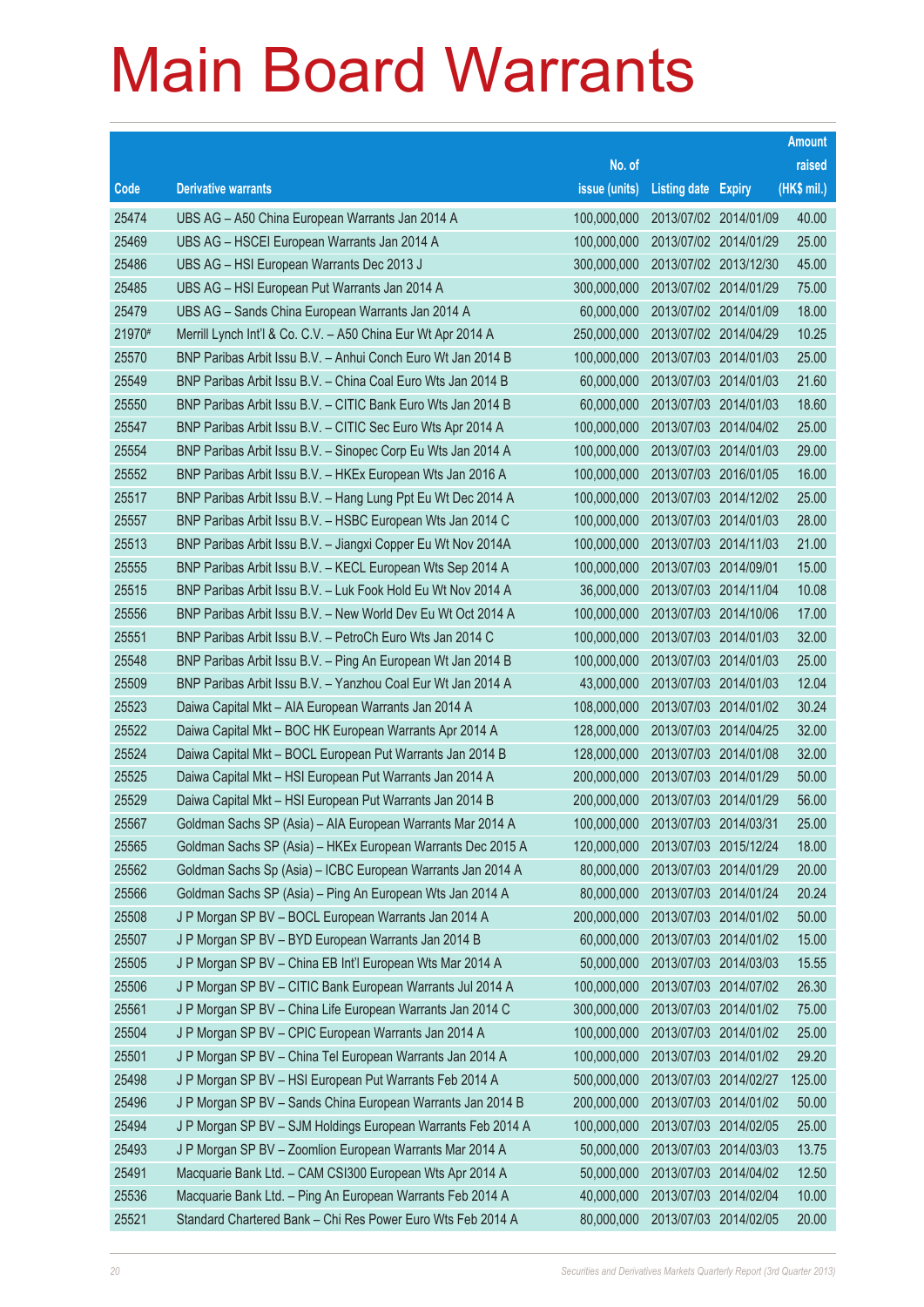|       |                                                                |               |                            |            | <b>Amount</b> |
|-------|----------------------------------------------------------------|---------------|----------------------------|------------|---------------|
|       |                                                                | No. of        |                            |            | raised        |
| Code  | <b>Derivative warrants</b>                                     | issue (units) | <b>Listing date Expiry</b> |            | (HK\$ mil.)   |
| 25520 | Standard Chartered Bank - Datang Power Euro Wts Aug 2014 A     | 50,000,000    | 2013/07/03 2014/08/08      |            | 15.00         |
| 25519 | Standard Chartered Bank - Galaxy Ent European Wts Jun 2014 A   | 100,000,000   | 2013/07/03 2014/06/30      |            | 40.00         |
| 25530 | Standard Chartered Bank - HSI European Put Wts May 2014 A      | 150,000,000   | 2013/07/03 2014/05/29      |            | 22.50         |
| 25487 | SGA Societe Generale Acceptance N.V. - CAM CSI300 Eu Wt Jan14A | 300,000,000   | 2013/07/03 2014/01/06      |            | 75.00         |
| 25490 | SGA Societe Generale Acceptance N.V. - CAM CSI300 Eu Wt Feb14A | 300,000,000   | 2013/07/03 2014/02/05      |            | 99.00         |
| 25532 | SGA Societe Generale Acceptance N.V. - Galaxy Ent Eu Wt Dec13B | 100,000,000   | 2013/07/03 2013/12/30      |            | 40.50         |
| 25518 | UBS AG - CAM CSI300 European Warrants Jan 2014 A               | 200,000,000   | 2013/07/03 2014/01/09      |            | 50.00         |
| 25545 | UBS AG - BYD European Warrants Jan 2014 A                      | 80,000,000    | 2013/07/03 2014/01/09      |            | 24.00         |
| 25537 | UBS AG - China Unicom European Warrants Dec 2014 A             | 100,000,000   | 2013/07/03 2014/12/22      |            | 16.50         |
| 25541 | UBS AG - A50 China European Warrants Aug 2016 B                | 300,000,000   | 2013/07/03 2016/08/01      |            | 48.00         |
| 25544 | UBS AG - HSBC European Warrants Dec 2013 A                     | 100,000,000   | 2013/07/03 2013/12/16      |            | 29.50         |
| 25538 | UBS AG - Hutchison European Warrants Dec 2013 A                | 200,000,000   | 2013/07/03 2013/12/23      |            | 79.00         |
| 25627 | BNP Paribas Arbit Issu B.V. - CNBM European Wts Jan 2014 A     | 75,000,000    | 2013/07/04 2014/01/03      |            | 34.50         |
| 25633 | BNP Paribas Arbit Issu B.V. - Geely Auto Euro Wts Jan 2014 B   | 85,000,000    | 2013/07/04 2014/01/03      |            | 28.90         |
| 25632 | BNP Paribas Arbit Issu B.V. - HKEx Euro Put Wts Jan 2015 B     | 100,000,000   | 2013/07/04 2015/01/05      |            | 25.00         |
| 25629 | BNP Paribas Arbit Issu B.V. - Link Reit Eu Put Wt Jan 2014 A   | 100,000,000   | 2013/07/04 2014/01/03      |            | 25.00         |
| 25625 | BNP Paribas Arbit Issu B.V. - PICC Group Euro Wts Jan 2014 B   | 80,000,000    | 2013/07/04 2014/01/03      |            | 28.80         |
| 25620 | Credit Suisse AG - China EB Int'l European Wts Jan 2014 A      | 70,000,000    | 2013/07/04 2014/01/03      |            | 31.50         |
| 25619 | Credit Suisse AG - CNBM European Warrants Jan 2014 A           | 70,000,000    | 2013/07/04 2014/01/03      |            | 35.00         |
| 25602 | Credit Suisse AG - CSOP A50 ETF European Warrants Oct 2013 B   | 80,000,000    | 2013/07/04 2013/10/16      |            | 12.00         |
| 25604 | Credit Suisse AG - CSOP A50 ETF European Warrants Jan 2014 A   | 80,000,000    | 2013/07/04 2014/01/03      |            | 28.00         |
| 25617 | Credit Suisse AG - China Shenhua European Wts Jan 2014 B       | 70,000,000    | 2013/07/04 2014/01/27      |            | 17.50         |
| 25621 | Credit Suisse AG - Geely Auto European Warrants Jan 2014 A     | 70,000,000    | 2013/07/04 2014/01/03      |            | 18.20         |
| 25616 | Credit Suisse AG - Galaxy Ent European Warrants Nov 2013 C     | 70,000,000    | 2013/07/04 2013/11/01      |            | 14.70         |
| 25606 | Credit Suisse AG - HSCEI European Warrants Jan 2014 A          | 70,000,000    | 2013/07/04 2014/01/29      |            | 17.50         |
| 25611 | Credit Suisse AG - HSCEI European Warrants Mar 2014 B          | 70,000,000    | 2013/07/04 2014/03/28      |            | 10.50         |
| 25615 | Credit Suisse AG - KECL European Warrants Aug 2014 A           | 70,000,000    | 2013/07/04 2014/08/18      |            | 13.30         |
| 25618 | Credit Suisse AG - Yanzhou Coal European Warrants Jan 2014 A   | 70,000,000    | 2013/07/04 2014/01/03      |            | 19.60         |
| 25575 | Citigroup Global Mkt H Inc. - A50 China Euro Wts Jan 2014 A    | 100,000,000   | 2013/07/04 2014/01/30      |            | 50.00         |
| 25574 | Citigroup Global Mkt H Inc. - A50 China Euro Wts Feb 2014 B    | 100,000,000   | 2013/07/04 2014/02/27      |            | 34.00         |
| 25622 | Daiwa Capital Mkt - CCB European Put Warrants Jan 2014 A       | 80,000,000    | 2013/07/04 2014/01/03      |            | 20.00         |
| 25623 | Daiwa Capital Mkt - China Life European Put Wts Mar 2014 A     | 80,000,000    | 2013/07/04 2014/03/18      |            | 20.00         |
| 25624 | Daiwa Capital Mkt - ICBC European Put Warrants Jan 2014 A      | 80,000,000    | 2013/07/04                 | 2014/01/15 | 20.00         |
| 25591 | Bank of East Asia - China Life European Warrants Dec 2014 A    | 60,000,000    | 2013/07/04 2014/12/19      |            | 15.00         |
| 25587 | Bank of East Asia - CSOP A50 ETF European Wts Jun 2015 A       | 90,000,000    | 2013/07/04 2015/06/29      |            | 13.50         |
| 25592 | Bank of East Asia - New World Dev European Wts Oct 2014 A      | 60,000,000    | 2013/07/04 2014/10/06      |            | 11.40         |
| 25636 | Goldman Sachs SP (Asia) - Agri Bk European Wts Jan 2014 A      | 80,000,000    | 2013/07/04                 | 2014/01/06 | 12.00         |
| 25637 | Goldman Sachs SP (Asia) - Ch Overseas European Wts Aug 2014 A  | 100,000,000   | 2013/07/04 2014/08/29      |            | 25.00         |
| 25638 | Goldman Sachs SP (Asia) - CSOP A50 ETF Euro Wts Jan 2014 A     | 80,000,000    | 2013/07/04 2014/01/30      |            | 22.80         |
| 25635 | Goldman Sachs SP (Asia) - China Tel European Wts Feb 2014 A    | 80,000,000    | 2013/07/04 2014/02/28      |            | 23.12         |
| 25634 | Goldman Sachs SP (Asia) - Tencent European Wt Feb 2014 A       | 100,000,000   | 2013/07/04                 | 2014/02/28 | 27.70         |
| 25584 | Macquarie Bank Ltd. - Anhui Conch European Wts Feb 2014 A      | 100,000,000   | 2013/07/04 2014/02/05      |            | 15.00         |
| 25583 | Macquarie Bank Ltd. - Chi Res Power European Wts Apr 2014 A    | 100,000,000   | 2013/07/04 2014/04/02      |            | 25.00         |
| 25586 | Macquarie Bank Ltd. - SJM Holdings European Wts Oct 2014 A     | 40,000,000    | 2013/07/04 2014/10/06      |            | 10.00         |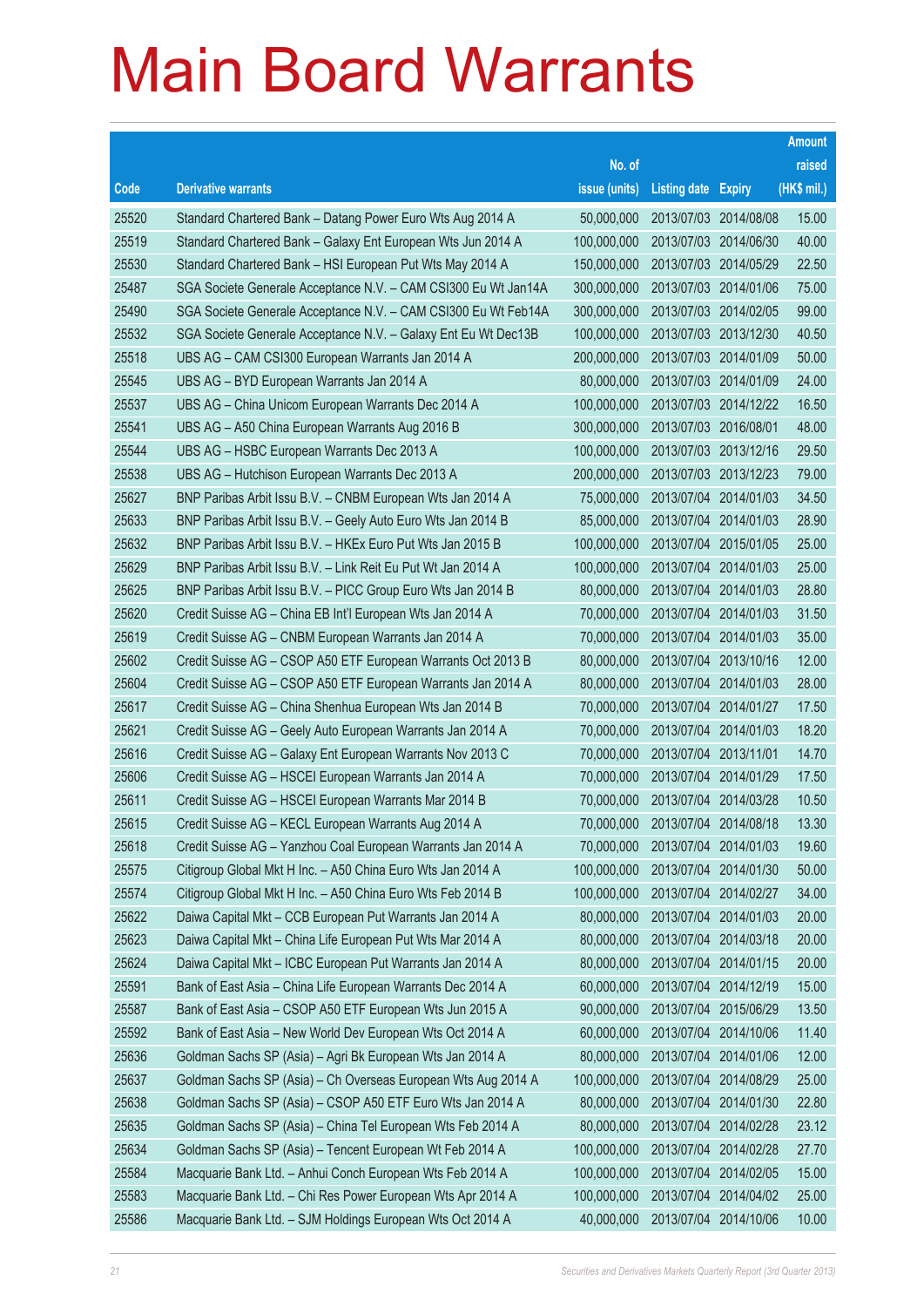|       |                                                                |               |                            |                       | <b>Amount</b> |
|-------|----------------------------------------------------------------|---------------|----------------------------|-----------------------|---------------|
|       |                                                                | No. of        |                            |                       | raised        |
| Code  | <b>Derivative warrants</b>                                     | issue (units) | <b>Listing date Expiry</b> |                       | (HK\$ mil.)   |
| 25582 | Macquarie Bank Ltd. - ZTE European Warrants Mar 2015 A         | 100,000,000   |                            | 2013/07/04 2015/03/03 | 25.00         |
| 25581 | Standard Chartered Bank - KECL European Warrants Aug 2014 A    | 80,000,000    | 2013/07/04 2014/08/18      |                       | 12.00         |
| 25580 | Standard Chartered Bank - Ping An European Wts Jan 2014 A      | 100,000,000   | 2013/07/04 2014/01/06      |                       | 30.00         |
| 25577 | SGA Societe Generale Acceptance N.V - Sands China Eu Wt Dec13A | 100,000,000   |                            | 2013/07/04 2013/12/23 | 23.00         |
| 25599 | UBS AG - Cheung Kong European Warrants Dec 2013 C              | 50,000,000    |                            | 2013/07/04 2013/12/27 | 10.50         |
| 25594 | UBS AG - HKEx European Warrants Dec 2015 A                     | 300,000,000   |                            | 2013/07/04 2015/12/23 | 45.00         |
| 25595 | UBS AG - KECL European Warrants Dec 2013 A                     | 50,000,000    | 2013/07/04 2013/12/13      |                       | 18.50         |
| 25600 | UBS AG - Ping An European Warrants Dec 2013 C                  | 100,000,000   | 2013/07/04 2013/12/11      |                       | 15.00         |
| 25598 | UBS AG - Yurun Food European Warrants Dec 2013 A               | 50,000,000    |                            | 2013/07/04 2013/12/24 | 20.75         |
| 25706 | Credit Suisse AG - CC Bank European Warrants Dec 2013 C        | 70,000,000    |                            | 2013/07/05 2013/12/24 | 11.20         |
| 25708 | Credit Suisse AG - ICBC European Warrants Oct 2013 C           | 70,000,000    | 2013/07/05 2013/10/29      |                       | 11.20         |
| 25709 | Credit Suisse AG - Lenovo European Warrants Nov 2013 A         | 70,000,000    | 2013/07/05 2013/11/26      |                       | 29.40         |
| 25710 | Credit Suisse - SPDR Gold Trust European Warrants Jan 2014 A   | 70,000,000    |                            | 2013/07/05 2014/01/06 | 22.40         |
| 25712 | Credit Suisse AG - SPDR Gold Trust Euro Put Wts Jan 2014 B     | 70,000,000    |                            | 2013/07/05 2014/01/06 | 19.60         |
| 25689 | Daiwa Capital Mkt - HSCEI European Warrants Mar 2014 B         | 100,000,000   | 2013/07/05 2014/03/28      |                       | 25.00         |
| 25690 | Daiwa Capital Mkt - HSCEI European Warrants Mar 2014 C         | 100,000,000   | 2013/07/05 2014/03/28      |                       | 18.00         |
| 25691 | Daiwa Capital Mkt - HSI European Warrants Jan 2014 C           | 200,000,000   |                            | 2013/07/05 2014/01/29 | 50.00         |
| 25692 | Daiwa Capital Mkt - HSI European Warrants Jan 2014 D           | 200,000,000   |                            | 2013/07/05 2014/01/29 | 50.00         |
| 25693 | Daiwa Capital Mkt - ICBC European Warrants Feb 2014 A          | 128,000,000   |                            | 2013/07/05 2014/02/12 | 32.00         |
| 25718 | Goldman Sachs SP (Asia) - Haitong Sec Euro Wts Aug 2014 A      | 100,000,000   |                            | 2013/07/05 2014/08/28 | 15.10         |
| 25713 | Goldman Sachs SP (Asia) - New World Dev Euro Wts Mar 2014 A    | 68,000,000    | 2013/07/05 2014/03/31      |                       | 39.98         |
| 25714 | Goldman Sachs SP (Asia) - Sinopharm European Wts Feb 2014 A    | 100,000,000   |                            | 2013/07/05 2014/02/28 | 15.70         |
| 25717 | Goldman Sachs SP (Asia) - Shimao Ppt European Wts Dec 2014 A   | 100,000,000   |                            | 2013/07/05 2014/12/30 | 25.10         |
| 25654 | J P Morgan SP BV - CAM CSI300 European Warrants Feb 2014 A     | 200,000,000   | 2013/07/05 2014/02/17      |                       | 50.00         |
| 25664 | J P Morgan SP BV - CC Bank Euro Put Wts Jan 2014 C             | 200,000,000   |                            | 2013/07/05 2014/01/06 | 86.40         |
| 25662 | J P Morgan SP BV - China Life European Put Wts Mar 2014 A      | 200,000,000   | 2013/07/05 2014/03/03      |                       | 50.00         |
| 25659 | J P Morgan SP BV - China Mob European Put Wts Jan 2014 C       | 200,000,000   |                            | 2013/07/05 2014/01/06 | 68.60         |
| 25655 | J P Morgan SP BV - China Railway European Wts Jan 2014 A       | 50,000,000    | 2013/07/05 2014/01/06      |                       | 12.50         |
| 25651 | J P Morgan SP BV - A50 China European Put Wts Jan 2014 A       | 200,000,000   |                            | 2013/07/05 2014/01/06 | 128.80        |
| 25653 | J P Morgan SP BV - Huaneng Power European Wts Dec 2013 A       | 50,000,000    | 2013/07/05 2013/12/31      |                       | 15.55         |
| 25652 | J P Morgan SP BV - ICBC European Put Wts Jan 2014 C            | 200,000,000   | 2013/07/05 2014/01/06      |                       | 50.00         |
| 25650 | J P Morgan SP BV - Ping An European Put Warrants Jan 2014 A    | 200,000,000   | 2013/07/05 2014/01/06      |                       | 68.60         |
| 25645 | J P Morgan SP BV - Zhaojin Mining European Wts Jan 2014 A      | 40,000,000    | 2013/07/05 2014/01/06      |                       | 11.88         |
| 25695 | Macquarie Bank Ltd. - Ch Comm Cons European Wts Feb 2014 A     | 60,000,000    | 2013/07/05 2014/02/05      |                       | 15.00         |
| 25698 | Macquarie Bank Ltd. - Ch Oil & Gas European Warrants Mar14 A   | 50,000,000    | 2013/07/05 2014/03/04      |                       | 12.50         |
| 25694 | Macquarie Bank Ltd. - China Railway European Wts Dec 2013 A    | 70,000,000    |                            | 2013/07/05 2013/12/02 | 10.50         |
| 25702 | Macquarie Bank Ltd. - SUNAC European Warrants Jan 2014 A       | 60,000,000    | 2013/07/05 2014/01/06      |                       | 16.38         |
| 25671 | Macquarie Bank Ltd. - Yanzhou Coal European Wts Jan 2014 A     | 50,000,000    |                            | 2013/07/05 2014/01/03 | 11.45         |
| 25675 | Merrill Lynch Int'l & Co. C.V. - CC Bank Euro Wts Dec 2013 B   | 40,000,000    | 2013/07/05 2013/12/20      |                       | 13.20         |
| 25673 | Merrill Lynch Int'l & Co. C.V. - China Life Eu Wt Dec 2013 A   | 70,000,000    | 2013/07/05 2013/12/30      |                       | 11.06         |
| 25682 | Merrill Lynch Int'l & Co. C.V. - CNOOC Euro Wts Dec 2014 A     | 70,000,000    | 2013/07/05 2014/12/01      |                       | 10.50         |
| 25686 | Merrill Lynch Int'l & Co. C.V. - Ch Shenhua Eu Wt Apr 2014 A   | 40,000,000    | 2013/07/05 2014/04/29      |                       | 10.00         |
| 25643 | Merrill Lynch Int'l & Co. C.V. - HSI European Wts Oct 2013 G   | 100,000,000   | 2013/07/05 2013/10/30      |                       | 15.00         |
| 25642 | Merrill Lynch Int'l & Co. C.V. - HSI European Wts Dec 2013 F   | 100,000,000   | 2013/07/05 2013/12/30      |                       | 15.80         |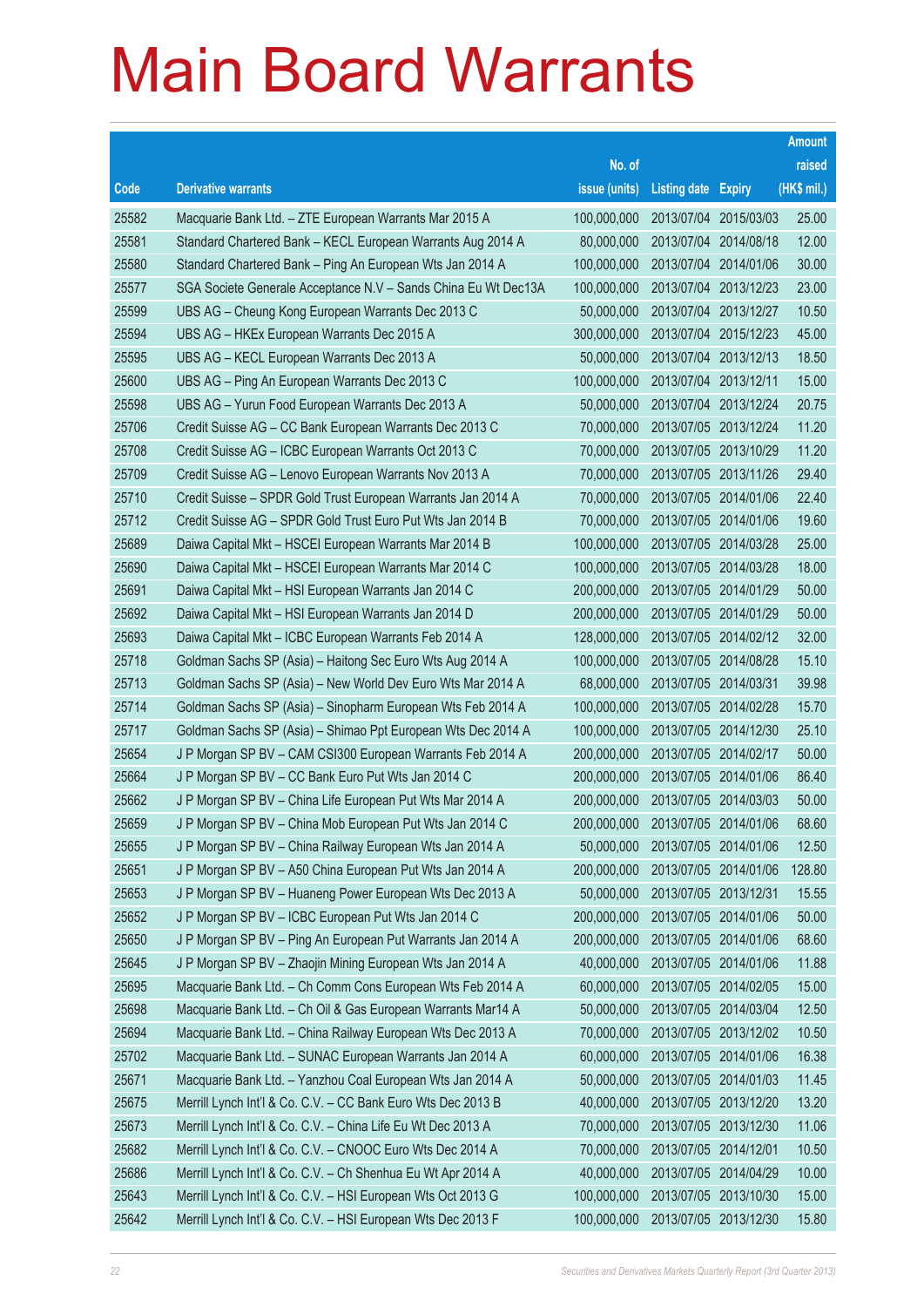|       |                                                              |               |                            | <b>Amount</b> |
|-------|--------------------------------------------------------------|---------------|----------------------------|---------------|
|       |                                                              | No. of        |                            | raised        |
| Code  | <b>Derivative warrants</b>                                   | issue (units) | <b>Listing date Expiry</b> | (HK\$ mil.)   |
| 25639 | Merrill Lynch Int'l & Co. C.V. - HSI Euro Put Wts Dec 2013 E | 100,000,000   | 2013/07/05 2013/12/30      | 19.20         |
| 25684 | Merrill Lynch Int'l & Co. C.V. - ICBC Euro Wts Dec 2013 C    | 40,000,000    | 2013/07/05 2013/12/23      | 12.20         |
| 25677 | Merrill Lynch Int'l & Co. C.V. - Tencent Eu Put Wt Nov 13 C  | 70,000,000    | 2013/07/05 2013/11/26      | 10.50         |
| 25679 | Merrill Lynch Int'l & Co. C.V. - Tencent Eu Put Wt Dec 13 D  | 70,000,000    | 2013/07/05 2013/12/24      | 10.50         |
| 25688 | SGA Societe Generale Acceptance N.V. - Ch Mob Eu Wt Jan 14 A | 150,000,000   | 2013/07/05 2014/01/08      | 22.50         |
| 25669 | SGA Societe Generale Acceptance N.V. - HWL Eur Wt Dec 2013 A | 100,000,000   | 2013/07/05 2013/12/02      | 18.50         |
| 25700 | UBS AG - AIA European Warrants Jan 2014 B                    | 100,000,000   | 2013/07/05 2014/01/07      | 25.00         |
| 25701 | UBS AG - CC Bank European Warrants Dec 2013 C                | 100,000,000   | 2013/07/05 2013/12/06      | 15.00         |
| 89011 | UBS AG - CSOP A50 ETF European Warrants Jan 2014 A           | 20,000,000    | 2013/07/05 2014/01/09      | 12.62         |
| 25699 | UBS AG - HSCEI European Warrants Jan 2014 B                  | 100,000,000   | 2013/07/05 2014/01/29      | 21.00         |
| 25776 | Daiwa Capital Mkt – Sinopec Corp European Wts Dec 2013 A     | 80,000,000    | 2013/07/08 2013/12/20      | 12.00         |
| 25777 | Daiwa Capital Mkt – Sinopec Corp European Put Wts Jan 2014 A | 68,000,000    | 2013/07/08 2014/01/08      | 20.40         |
| 25775 | Daiwa Capital Mkt - HSBC European Warrants Dec 2013 B        | 128,000,000   | 2013/07/08 2013/12/02      | 44.80         |
| 25768 | Goldman Sachs SP (Asia) - China Shenhua Euro Wts Jul 2014 A  | 100,000,000   | 2013/07/08 2014/07/28      | 25.30         |
| 25770 | Goldman Sachs SP (Asia) - HSI European Warrants Dec 2013 E   | 150,000,000   | 2013/07/08 2013/12/30      | 22.50         |
| 25771 | Goldman Sachs SP (Asia) - HSI European Warrants Sep 2014 A   | 150,000,000   | 2013/07/08 2014/09/29      | 22.50         |
| 25769 | Goldman Sachs SP (Asia) – HSI European Put Wts Feb 2014 A    | 150,000,000   | 2013/07/08 2014/02/27      | 37.50         |
| 25766 | Goldman Sachs SP (Asia) - Yanzhou Coal Euro Wts Mar 2014 C   | 68,000,000    | 2013/07/08 2014/03/31      | 38.28         |
| 25781 | Macquarie Bank Ltd. - Sands China European Wts Nov 2013 B    | 60,000,000    | 2013/07/08 2013/11/04      | 11.88         |
| 25740 | Nomura Int'l plc - Angang Steel European Warrants Jan 2014 A | 50,000,000    | 2013/07/08 2014/01/08      | 16.50         |
| 25756 | Nomura Int'l plc - AviChina European Warrants Jan 2014 A     | 80,000,000    | 2013/07/08 2014/01/08      | 20.80         |
| 25737 | Nomura Int'l plc - China EB Int'l European Wts Jan 2014 A    | 50,000,000    | 2013/07/08 2014/01/08      | 21.50         |
| 25734 | Nomura Int'l plc - China EB Int'l European Wts Apr 2014 A    | 50,000,000    | 2013/07/08 2014/04/02      | 19.00         |
| 25738 | Nomura Int'l plc – CITIC P European Warrants Oct 2014 A      | 80,000,000    | 2013/07/08 2014/10/28      | 12.00         |
| 25761 | Nomura Int'l plc - CITIC Sec European Warrants May 2014 A    | 80,000,000    | 2013/07/08 2014/05/05      | 20.40         |
| 25728 | Nomura Int'l plc - China Mer Hold European Wts Apr 2014 A    | 80,000,000    | 2013/07/08 2014/04/02      | 20.08         |
| 25752 | Nomura Int'l plc - CNOOC European Warrants Dec 2014 A        | 80,000,000    | 2013/07/08 2014/12/24      | 12.00         |
| 25742 | Nomura Int'l plc - Sinopec European Warrants Dec 2013 A      | 80,000,000    | 2013/07/08 2013/12/18      | 12.08         |
| 25745 | Nomura Int'l plc - Sinopec European Warrants Jan 2014 A      | 50,000,000    | 2013/07/08 2014/01/08      | 18.80         |
| 25753 | Nomura Int'l plc - China Shenhua European Wts Jan 2014 A     | 50,000,000    | 2013/07/08 2014/01/08      | 13.05         |
| 25754 | Nomura Int'l plc - China Shenhua European Wts Mar 2014 A     | 50,000,000    | 2013/07/08 2014/03/31      | 12.55         |
| 25760 | Nomura Int'l plc - Evergrande European Warrants Jan 2014 A   | 50,000,000    | 2013/07/08 2014/01/08      | 16.00         |
| 25726 | Nomura Int'l plc - Henderson Land Dev Euro Wts Jan 2014 A    | 50,000,000    | 2013/07/08 2014/01/08      | 12.90         |
| 25722 | Nomura Int'l plc - HSBC European Warrants Nov 2013 A         | 80,000,000    | 2013/07/08 2013/11/26      | 12.40         |
| 25723 | Nomura Int'l plc - HSBC European Warrants Mar 2014 A         | 50,000,000    | 2013/07/08 2014/03/28      | 22.25         |
| 25774 | Nomura Int'l plc - HSBC European Warrants Apr 2016 A         | 100,000,000   | 2013/07/08 2016/04/01      | 15.00         |
| 25727 | Nomura Int'l plc - Hutchison European Warrants Jan 2014 A    | 50,000,000    | 2013/07/08 2014/01/08      | 21.35         |
| 25741 | Nomura Int'l plc - JIANC European Warrants Feb 2014 A        | 80,000,000    | 2013/07/08 2014/02/18      | 12.00         |
| 25733 | Nomura Int'l plc - Sa Sa Int'l European Warrants Dec 2014 A  | 80,000,000    | 2013/07/08 2014/12/24      | 17.44         |
| 25731 | Nomura Int'l plc - Shenzhen Int'l European Wts Oct 2014 A    | 80,000,000    | 2013/07/08 2014/10/03      | 20.00         |
| 25749 | Nomura Int'l plc - Tencent Holdings Euro Warrants Jan 2014 A | 80,000,000    | 2013/07/08 2014/01/08      | 20.08         |
| 25747 | Nomura Int'l plc - Tencent Holdings Euro Warrants Feb 2014 A | 100,000,000   | 2013/07/08 2014/02/12      | 17.50         |
| 25757 | Nomura Int'l plc - Zijin Mining European Warrants Mar 2014 A | 50,000,000    | 2013/07/08 2014/03/31      | 12.70         |
| 25751 | Nomura Int'l plc - ZTE European Warrants Jul 2014 A          | 80,000,000    | 2013/07/08 2014/07/02      | 20.16         |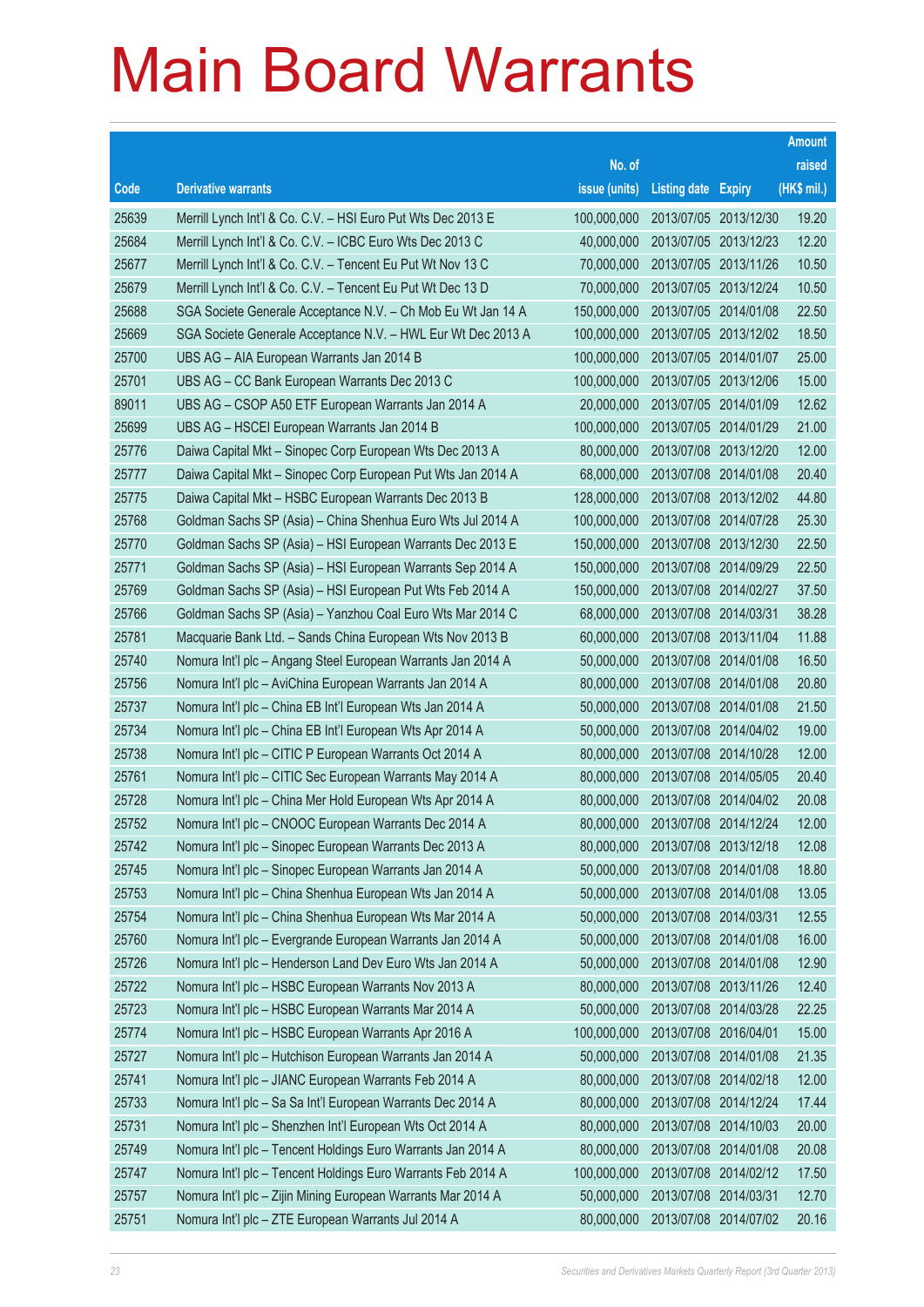|       |                                                                |               |                       | <b>Amount</b> |
|-------|----------------------------------------------------------------|---------------|-----------------------|---------------|
|       |                                                                | No. of        |                       | raised        |
| Code  | <b>Derivative warrants</b>                                     | issue (units) | Listing date Expiry   | (HK\$ mil.)   |
| 25765 | Standard Chartered Bank - CSOP A50 ETF Euro Wts Mar 2014 A     | 50,000,000    | 2013/07/08 2014/03/31 | 18.25         |
| 25762 | Standard Chartered Bank - China Shenhua Euro Wts Feb 2014 A    | 100,000,000   | 2013/07/08 2014/02/06 | 25.00         |
| 25764 | Standard Chartered Bank - A50 China Euro Put Wts Mar 2014 A    | 50,000,000    | 2013/07/08 2014/03/31 | 12.50         |
| 25763 | Standard Chartered Bank - Zijin Mining Euro Wts Feb 2014 A     | 80,000,000    | 2013/07/08 2014/02/05 | 20.00         |
| 25780 | SGA Societe Generale Acceptance N.V. - BOCL Eu Wt Dec 2013 B   | 100,000,000   | 2013/07/08 2013/12/30 | 25.00         |
| 25720 | SGA Societe Generale Acceptance N.V. - CITBK Eu Wt Mar 14 A    | 50,000,000    | 2013/07/08 2014/03/03 | 13.50         |
| 25721 | SGA Societe Generale Acceptance N.V. - Yurun Food Eu Wt Jan14A | 30,000,000    | 2013/07/08 2014/01/08 | 11.40         |
| 10221 | BNP Paribas Arbit Issu B.V. - Nikkei 225 Index Eu Wt Dec13 B   | 100,000,000   | 2013/07/09 2013/12/13 | 18.00         |
| 25800 | Macquarie Bank Ltd. - Agile Ppt European Warrants Aug 2014 A   | 100,000,000   | 2013/07/09 2014/08/04 | 15.00         |
| 25782 | Macquarie Bank Ltd. - China Shenhua European Wts Mar 2014 A    | 100,000,000   | 2013/07/09 2014/03/04 | 16.40         |
| 25801 | Macquarie Bank Ltd. - Evergrande European Wts Jan 2014 A       | 100,000,000   | 2013/07/09 2014/01/03 | 15.00         |
| 25794 | Macquarie Bank Ltd. - Hang Seng Bank European Wts Jan 2014 A   | 100,000,000   | 2013/07/09 2014/01/03 | 15.00         |
| 25785 | Merrill Lynch Int'l & Co. C.V. - HSCEI Euro Put Wt Dec2013 E   | 100,000,000   | 2013/07/09 2013/12/30 | 24.40         |
| 25784 | Merrill Lynch Int'l & Co. C.V. - HSCEI Euro Put Wt Feb2014 A   | 100,000,000   | 2013/07/09 2014/02/27 | 18.40         |
| 25783 | Merrill Lynch Int'l & Co. C.V. - Ping An Euro Wts Dec 2013 B   | 40,000,000    | 2013/07/09 2013/12/20 | 10.00         |
| 25790 | Standard Chartered Bank - CAM CSI300 European Wts Mar 2014 A   | 100,000,000   | 2013/07/09 2014/03/24 | 16.80         |
| 25786 | Standard Chartered Bank - A50 China Euro Warrants Dec 2015 A   | 100,000,000   | 2013/07/09 2015/12/02 | 25.00         |
| 25791 | Standard Chartered Bank - SPDR Gold Trust Euro Wt Mar 2014 A   | 50,000,000    | 2013/07/09 2014/03/28 | 12.50         |
| 25798 | SGA Societe Generale Acceptance N.V. - Shenhua Eu Wt Feb 14 B  | 100,000,000   | 2013/07/09 2014/02/24 | 15.00         |
| 25797 | SGA Societe Generale Acceptance N.V. - JIANC Eu Wt Feb2014 A   | 100,000,000   | 2013/07/09 2014/02/24 | 15.00         |
| 25796 | SGA Societe Generale Acceptance N.V. - SJM Hold Eu Wt Jan14A   | 80,000,000    | 2013/07/09 2014/01/27 | 19.60         |
| 25803 | UBS AG - CAM CSI300 European Warrants Dec 2013 A               | 100,000,000   | 2013/07/09 2013/12/19 | 15.00         |
| 25804 | UBS AG - China Life European Warrants Dec 2013 B               | 100,000,000   | 2013/07/09 2013/12/31 | 15.00         |
| 25802 | UBS AG - China Shenhua European Warrants Feb 2014 A            | 80,000,000    | 2013/07/09 2014/02/21 | 13.20         |
| 25805 | UBS AG - Galaxy Ent European Warrants Nov 2013 E               | 80,000,000    | 2013/07/09 2013/11/27 | 29.20         |
| 25807 | BOCI Asia Ltd. - Agricultural Bk European Warrants Jan 2014A   | 100,000,000   | 2013/07/10 2014/01/09 | 15.00         |
| 25806 | BOCI Asia Ltd. - CC Bank European Warrants Jan 2014 A          | 100,000,000   | 2013/07/10 2014/01/24 | 25.00         |
| 25808 | BOCI Asia Ltd. - China Shenhua European Warrants Feb 2014 A    | 100,000,000   | 2013/07/10 2014/02/24 | 17.00         |
| 89012 | BNP Paribas Arbit Issu B.V. - CSOP A50 ETF Eu Wts Jan 2016 A   | 78,000,000    | 2013/07/10 2016/01/05 | 19.72         |
| 25830 | Credit Suisse AG - China Mobile European Warrants Oct 2013 D   | 70,000,000    | 2013/07/10 2013/10/28 | 10.50         |
| 25823 | Credit Suisse AG - HSI European Put Warrants Jan 2014 B        | 200,000,000   | 2013/07/10 2014/01/29 | 36.00         |
| 25822 | Credit Suisse AG - HSI European Put Warrants Feb 2014 A        | 200,000,000   | 2013/07/10 2014/02/27 | 40.00         |
| 25831 | Credit Suisse AG - Ping An European Warrants Dec 2013 A        | 70,000,000    | 2013/07/10 2013/12/18 | 16.10         |
| 25839 | Daiwa Capital Mkt - AIA European Warrants Jan 2014 B           | 128,000,000   | 2013/07/10 2014/01/20 | 32.00         |
| 25832 | Daiwa Capital Mkt - CNOOC European Warrants Dec 2014 A         | 128,000,000   | 2013/07/10 2014/12/01 | 21.76         |
| 25840 | Daiwa Capital Mkt - PetroChina European Warrants Jan 2014 A    | 98,000,000    | 2013/07/10 2014/01/02 | 27.44         |
| 25833 | Daiwa Capital Mkt - PetroChina European Put Wts Jul 2014 A     | 80,000,000    | 2013/07/10 2014/07/02 | 20.00         |
| 25847 | Goldman Sachs SP (Asia) - HSCEI European Warrants Dec 2013 C   | 150,000,000   | 2013/07/10 2013/12/30 | 24.15         |
| 25844 | Goldman Sachs SP (Asia) - HSCEI European Warrants Jan 2014 A   | 150,000,000   | 2013/07/10 2014/01/29 | 22.95         |
| 25824 | J P Morgan SP BV - CNOOC European Warrants Jan 2014 A          | 100,000,000   | 2013/07/10 2014/01/09 | 25.00         |
| 25825 | J P Morgan SP BV - SPDR Gold Trust European Wts Feb 2014 A     | 100,000,000   | 2013/07/10 2014/02/04 | 33.00         |
| 25826 | J P Morgan SP BV - Tencent European Warrants Feb 2014 B        | 200,000,000   | 2013/07/10 2014/02/04 | 50.00         |
| 25827 | J P Morgan SP BV - Tencent European Put Warrants Feb 2014 C    | 200,000,000   | 2013/07/10 2014/02/04 | 50.40         |
| 25819 | Macquarie Bank Ltd. - CQRC Bank European Warrants Feb 2014 A   | 50,000,000    | 2013/07/10 2014/02/05 | 12.50         |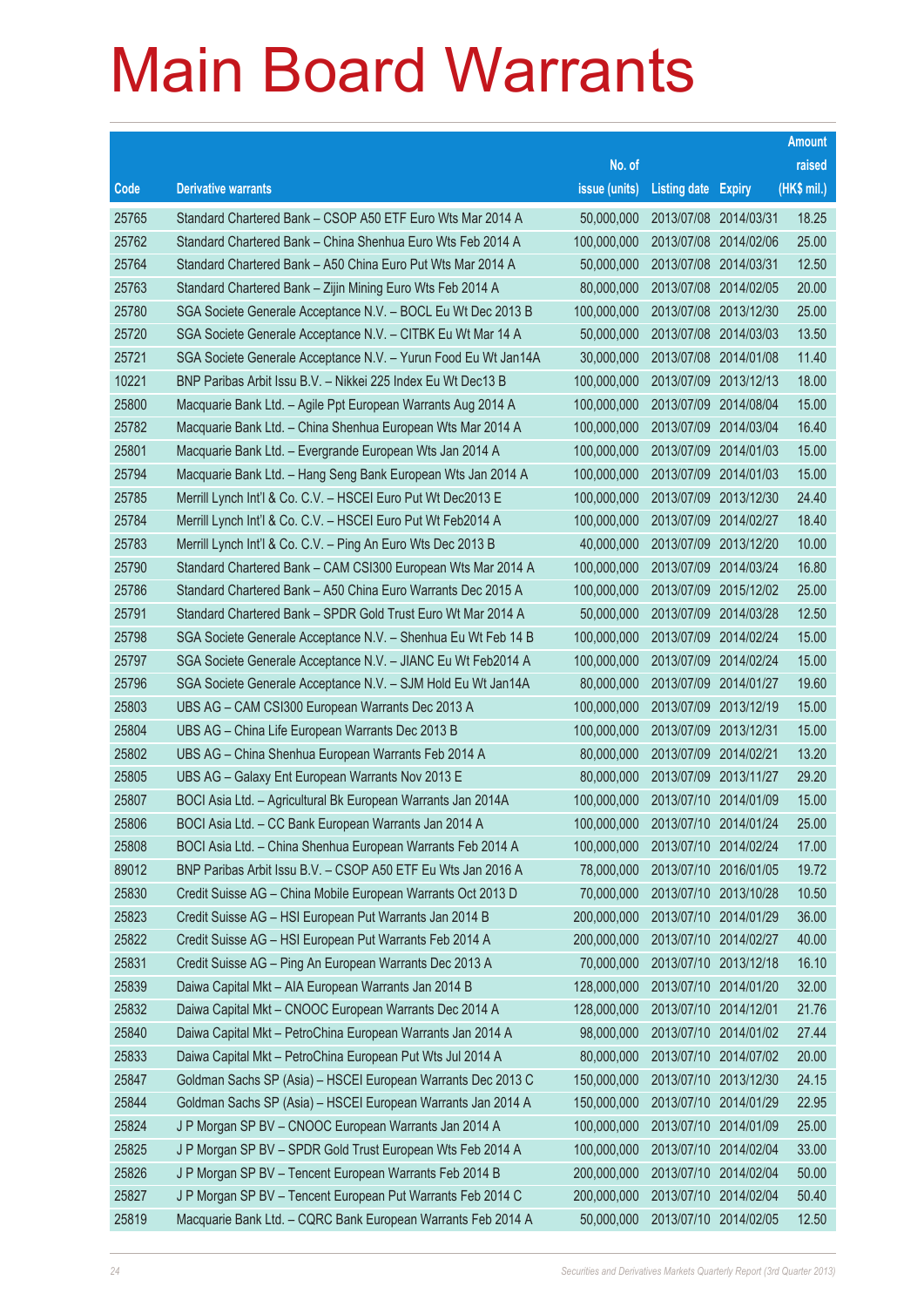|       |                                                                |               |                            |            | <b>Amount</b> |
|-------|----------------------------------------------------------------|---------------|----------------------------|------------|---------------|
|       |                                                                | No. of        |                            |            | raised        |
| Code  | <b>Derivative warrants</b>                                     | issue (units) | <b>Listing date Expiry</b> |            | (HK\$ mil.)   |
| 25817 | Macquarie Bank Ltd. - China Taiping European Wts Sep 2014 A    | 50,000,000    | 2013/07/10 2014/09/02      |            | 12.50         |
| 25818 | Macquarie Bank Ltd. - Dongyue Group European Wts Feb 2014 A    | 40,000,000    | 2013/07/10 2014/02/04      |            | 10.00         |
| 25815 | Standard Chartered Bank – Sinopec Corp Euro Wts Jun 2014 A     | 80,000,000    | 2013/07/10 2014/06/03      |            | 32.00         |
| 25810 | Standard Chartered Bank – PetroChina European Wts Mar 2014 A   | 80,000,000    | 2013/07/10 2014/03/07      |            | 30.80         |
| 25811 | Standard Chartered Bank - PetroChina European Wts Nov 2014 A   | 100,000,000   | 2013/07/10 2014/11/07      |            | 25.00         |
| 25812 | Standard Chartered Bank - PetroChina Euro Put Wts Jun 2014 A   | 80,000,000    | 2013/07/10 2014/06/10      |            | 38.40         |
| 25820 | SGA Societe Generale Acceptance NV - Yanzhou Coal Eu Wt Jan14A | 25,000,000    | 2013/07/10 2014/01/29      |            | 11.75         |
| 25842 | UBS AG - China Life European Warrants Jan 2014 B               | 200,000,000   | 2013/07/10 2014/01/09      |            | 50.00         |
| 25841 | UBS AG - China National Building European Wts Jan 2014 B       | 30,000,000    | 2013/07/10 2014/01/09      |            | 10.50         |
| 25809 | UBS AG - KECL European Warrants Nov 2013 B                     | 100,000,000   | 2013/07/10 2013/11/15      |            | 16.00         |
| 25843 | UBS AG - PetroChina European Warrants Dec 2013 C               | 70,000,000    | 2013/07/10 2013/12/27      |            | 21.70         |
| 25821 | UBS AG - Tencent Holdings European Warrants Jan 2014 B         | 100,000,000   | 2013/07/10 2014/01/24      |            | 15.00         |
| 25816 | UBS AG - ZTE European Warrants Jun 2014 A                      | 100,000,000   | 2013/07/10 2014/06/16      |            | 25.00         |
| 25859 | BOCI Asia Ltd. - Sinopec Corp European Warrants Jan 2014 A     | 100,000,000   | 2013/07/11 2014/01/27      |            | 26.00         |
| 25858 | BOCI Asia Ltd. - A50 China European Warrants Jan 2014 A        | 100,000,000   | 2013/07/11                 | 2014/01/20 | 30.00         |
| 25861 | Credit Suisse AG - HSI European Warrants Dec 2013 H            | 200,000,000   | 2013/07/11 2013/12/30      |            | 30.00         |
| 25860 | Daiwa Capital Mkt - HSCEI European Put Warrants Mar 2014 D     | 100,000,000   | 2013/07/11                 | 2014/03/28 | 25.00         |
| 25864 | Goldman Sachs SP (Asia) - Angang Steel Euro Wts Jun 2014 A     | 80,000,000    | 2013/07/11                 | 2014/06/27 | 34.48         |
| 25866 | Goldman Sachs SP (Asia) – BOCL European Warrants Feb 2014 A    | 80,000,000    | 2013/07/11                 | 2014/02/28 | 20.00         |
| 25865 | Goldman Sachs SP (Asia) – CITIC Sec European Wts May 2014 A    | 80,000,000    | 2013/07/11                 | 2014/05/29 | 20.00         |
| 25862 | Goldman Sachs SP (Asia) – CNBM European Warrants Jan 2014 B    | 80,000,000    | 2013/07/11                 | 2014/01/29 | 40.88         |
| 25863 | Goldman Sachs SP (Asia) - KECL European Warrants Aug 2014 A    | 120,000,000   | 2013/07/11                 | 2014/08/18 | 18.00         |
| 25872 | J P Morgan SP BV - BOC HK European Warrants Aug 2014 A         | 150,000,000   | 2013/07/11                 | 2014/08/01 | 37.50         |
| 25874 | J P Morgan SP BV - BankComm European Warrants Feb 2014 A       | 60,000,000    | 2013/07/11                 | 2014/02/04 | 21.84         |
| 25871 | J P Morgan SP BV - Evergrande European Warrants Feb 2014 A     | 80,000,000    | 2013/07/11                 | 2014/02/04 | 21.44         |
| 25870 | J P Morgan SP BV - Geely Auto European Warrants Feb 2014 A     | 100,000,000   | 2013/07/11                 | 2014/02/04 | 27.20         |
| 25869 | J P Morgan SP BV - Haitong Sec European Warrants Dec 2014 A    | 150,000,000   | 2013/07/11 2014/12/01      |            | 37.50         |
| 25884 | Macquarie Bank Ltd. - KECL European Warrants Aug 2014 A        | 100,000,000   | 2013/07/11 2014/08/18      |            | 15.00         |
| 25848 | Nomura Int'l plc - CSOP A50 ETF European Warrants Feb 2014 A   | 50,000,000    | 2013/07/11                 | 2014/02/04 | 17.75         |
| 25849 | Nomura Int'l plc - CSOP A50 ETF European Warrants Oct 2015 A   | 100,000,000   | 2013/07/11 2015/10/02      |            | 15.40         |
| 25853 | Nomura Int'l plc - A50 China European Warrants Jan 2014 A      | 50,000,000    | 2013/07/11                 | 2014/01/13 | 17.50         |
| 25850 | Nomura Int'l plc - A50 China European Warrants Feb 2014 A      | 80,000,000    | 2013/07/11 2014/02/05      |            | 20.80         |
| 25851 | Nomura Int'l plc - A50 China European Warrants Oct 2014 B      | 100,000,000   | 2013/07/11                 | 2014/10/28 | 15.50         |
| 25854 | Nomura Int'l plc - A50 China European Put Wts Mar 2014 B       | 80,000,000    | 2013/07/11 2014/03/31      |            | 21.20         |
| 25856 | SGA Societe Generale Acceptance N.V. - CNBM Eu Wt Jan 2014 A   | 30,000,000    | 2013/07/11                 | 2014/01/13 | 14.70         |
| 25885 | UBS AG - Jiangxi Copper European Warrants Feb 2014 A           | 70,000,000    | 2013/07/11 2014/02/17      |            | 10.50         |
| 25909 | BOCI Asia Ltd. - HSBC European Warrants Dec 2013 B             | 100,000,000   | 2013/07/12 2013/12/09      |            | 16.00         |
| 25908 | BOCI Asia Ltd. - HSI European Warrants Dec 2013 E              | 100,000,000   | 2013/07/12 2013/12/30      |            | 25.00         |
| 25907 | BOCI Asia Ltd. - HSI European Put Warrants Feb 2014 A          | 100,000,000   | 2013/07/12 2014/02/27      |            | 18.00         |
| 25925 | Goldman Sachs SP (Asia) - Geely Auto European Wts Jun 2014 A   | 60,000,000    | 2013/07/12 2014/06/30      |            | 17.70         |
| 25905 | Goldman Sachs SP (Asia) - HSI European Warrants Jan 2014 B     | 150,000,000   | 2013/07/12 2014/01/29      |            | 39.60         |
| 25906 | Goldman Sachs SP (Asia) - HSI European Put Wts Jan 2014 C      | 150,000,000   | 2013/07/12 2014/01/29      |            | 22.65         |
| 25892 | J P Morgan SP BV - China Mob European Wts Feb 2014 A           | 200,000,000   | 2013/07/12 2014/02/04      |            | 50.20         |
| 25890 | J P Morgan SP BV - Xinyi Glass European Warrants Feb 2014 A    | 30,000,000    | 2013/07/12 2014/02/04      |            | 10.74         |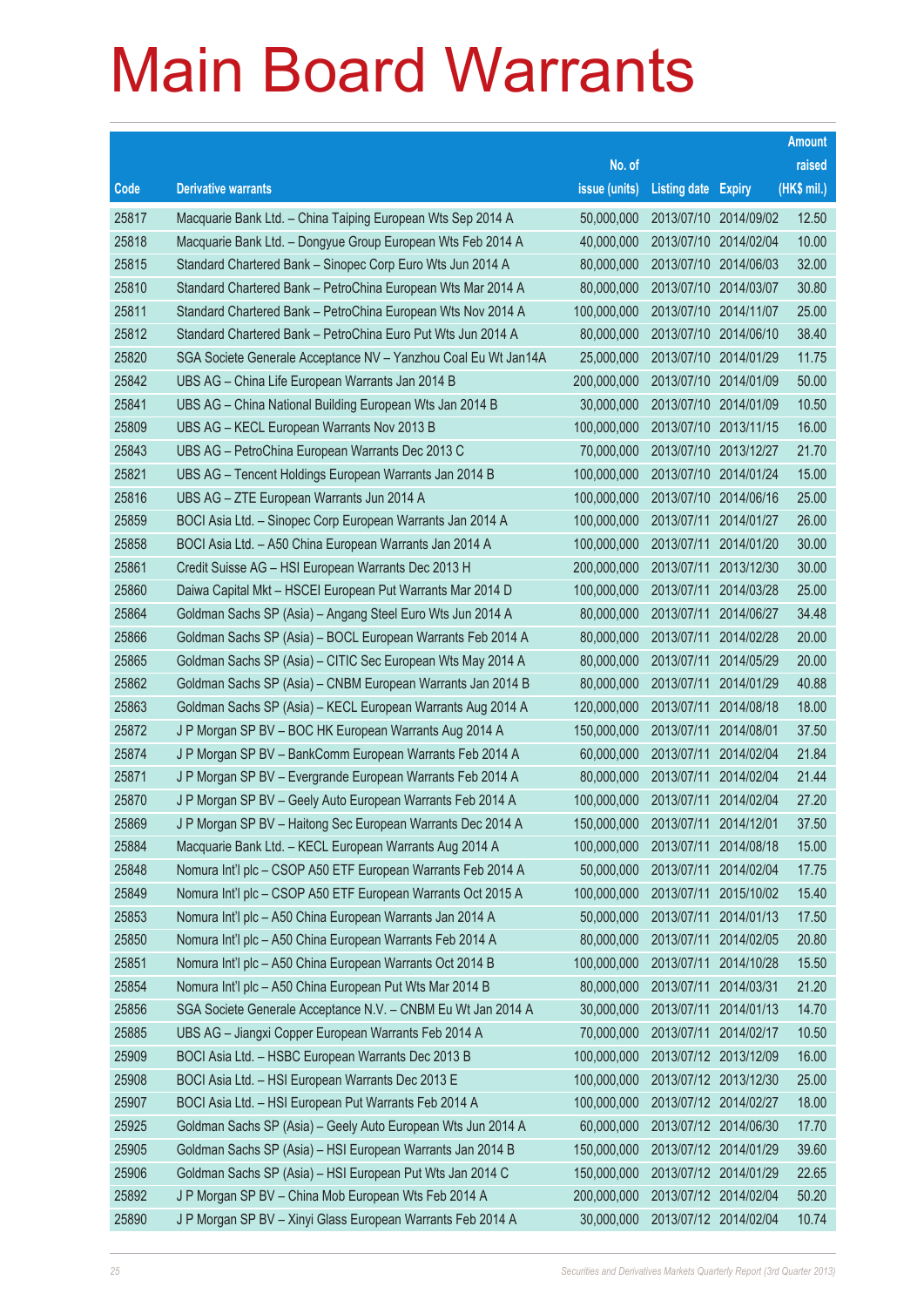|       |                                                               |               |                            |                       | <b>Amount</b> |
|-------|---------------------------------------------------------------|---------------|----------------------------|-----------------------|---------------|
|       |                                                               | No. of        |                            |                       | raised        |
| Code  | <b>Derivative warrants</b>                                    | issue (units) | <b>Listing date Expiry</b> |                       | (HK\$ mil.)   |
| 25903 | Merrill Lynch Int'l & Co. C.V. - HSBC Euro Wts Nov 2013 C     | 70,000,000    |                            | 2013/07/12 2013/11/26 | 11.69         |
| 25894 | Merrill Lynch Int'l & Co. C.V. - HSBC Euro Wts Dec 2013 B     | 40,000,000    |                            | 2013/07/12 2013/12/16 | 11.40         |
| 25893 | Merrill Lynch Int'l & Co. C.V. - HSBC Euro Wts Jan 2014 A     | 40,000,000    |                            | 2013/07/12 2014/01/13 | 10.00         |
| 25898 | Merrill Lynch Int'l & Co. C.V. - HSCEI Euro Wts Dec 2013 F    | 100,000,000   |                            | 2013/07/12 2013/12/30 | 17.30         |
| 25901 | Merrill Lynch Int'l & Co. C.V. - HSCEI Euro Wts Jan 2014 A    | 100,000,000   |                            | 2013/07/12 2014/01/29 | 15.70         |
| 25895 | Merrill Lynch Int'l & Co. C.V. - HSI European Wts Dec 2013 G  | 100,000,000   |                            | 2013/07/12 2013/12/30 | 15.20         |
| 25902 | Merrill Lynch Int'l & Co. C.V. - HSI European Wts Dec 2013 H  | 100,000,000   |                            | 2013/07/12 2013/12/30 | 15.20         |
| 25896 | Merrill Lynch Int'l & Co. C.V. - HSI Euro Put Wts Jan 2014 B  | 100,000,000   |                            | 2013/07/12 2014/01/29 | 16.90         |
| 25912 | Standard Chartered Bank - China Life European Wts Mar 2014 A  | 100,000,000   |                            | 2013/07/12 2014/03/07 | 28.00         |
| 25910 | Standard Chartered Bank - Zijin Mining Euro Wts Jan 2014 A    | 60,000,000    |                            | 2013/07/12 2014/01/27 | 10.74         |
| 25911 | Standard Chartered Bank - Zijin Mining Euro Wts Jun 2014 A    | 60,000,000    | 2013/07/12 2014/06/03      |                       | 22.80         |
| 25913 | SGA Societe Generale Acceptance N.V. - CLife Eu Wt Dec 2013C  | 120,000,000   |                            | 2013/07/12 2013/12/30 | 18.00         |
| 25916 | UBS AG - China Coal European Warrants Dec 2013 A              | 40,000,000    |                            | 2013/07/12 2013/12/24 | 16.00         |
| 25919 | UBS AG - CITIC Sec European Warrants Mar 2014 A               | 80,000,000    |                            | 2013/07/12 2014/03/17 | 20.00         |
| 25917 | UBS AG - CPIC European Warrants Jan 2014 A                    | 80,000,000    |                            | 2013/07/12 2014/01/13 | 20.00         |
| 25922 | UBS AG - Geely Auto European Warrants Dec 2013 A              | 60,000,000    |                            | 2013/07/12 2013/12/24 | 10.80         |
| 25924 | UBS AG - HSBC European Put Warrants Nov 2013 D                | 100,000,000   |                            | 2013/07/12 2013/11/25 | 29.00         |
| 25920 | UBS AG - Haitong Sec European Warrants Aug 2014 A             | 80,000,000    |                            | 2013/07/12 2014/08/25 | 12.00         |
| 25921 | UBS AG - SJM Holdings European Warrants Jan 2014 A            | 80,000,000    |                            | 2013/07/12 2014/01/13 | 20.00         |
| 25915 | UBS AG - Yanzhou Coal European Wts Jan 2014 A                 | 30,000,000    |                            | 2013/07/12 2014/01/13 | 12.00         |
| 25928 | Citigroup Global Mkt H Inc. - Tencent European Wts Jan 2014 B | 100,000,000   |                            | 2013/07/15 2014/01/17 | 25.00         |
| 25927 | Citigroup Global Mkt H Inc. - Tencent Euro Put Wt Jan 2014 A  | 70,000,000    |                            | 2013/07/15 2014/01/17 | 23.80         |
| 25934 | Daiwa Capital Mkt - A50 China European Warrants Nov 2014 A    | 308,000,000   | 2013/07/15 2014/11/03      |                       | 49.28         |
| 25933 | Daiwa Capital Mkt - Hutchison European Warrants Jan 2014 A    | 128,000,000   | 2013/07/15 2014/01/14      |                       | 49.92         |
| 25931 | UBS AG - Anhui Conch European Warrants Dec 2013 A             | 100,000,000   |                            | 2013/07/15 2013/12/24 | 21.00         |
| 25929 | UBS AG - Zhaojin Mining European Warrants Dec 2013 A          | 35,000,000    |                            | 2013/07/15 2013/12/27 | 10.50         |
| 25926 | UBS AG - Zijin Mining European Warrants Jan 2014 A            | 60,000,000    |                            | 2013/07/15 2014/01/27 | 10.20         |
| 25936 | BOCI Asia Ltd. - CAM CSI300 European Warrants Feb 2014 A      | 100,000,000   | 2013/07/16 2014/02/17      |                       | 16.00         |
| 25935 | BOCI Asia Ltd. - HSI European Warrants Dec 2013 F             | 100,000,000   |                            | 2013/07/16 2013/12/30 | 15.00         |
| 25940 | BOCI Asia Ltd. - Ping An European Warrants Jan 2014 A         | 100,000,000   | 2013/07/16 2014/01/27      |                       | 25.00         |
| 25943 | Credit Suisse AG - Tencent Holdings European Wts Nov 2013 E   | 80,000,000    |                            | 2013/07/16 2013/11/25 | 12.80         |
| 25947 | Credit Suisse AG - Tencent Holdings European Wts Dec 2013 C   | 80,000,000    |                            | 2013/07/16 2013/12/20 | 13.20         |
| 25941 | UBS AG - China Shenhua European Warrants Dec 2013 A           | 80,000,000    | 2013/07/16 2013/12/31      |                       | 12.80         |
| 25969 | BOCI Asia Ltd. - AIA European Warrants Feb 2014 A             | 100,000,000   | 2013/07/17 2014/02/07      |                       | 15.00         |
| 25970 | BOCI Asia Ltd. - BOCL European Warrants Feb 2014 A            | 100,000,000   |                            | 2013/07/17 2014/02/24 | 25.00         |
| 25971 | BOCI Asia Ltd. - China Mobile European Warrants Jan 2014 B    | 100,000,000   |                            | 2013/07/17 2014/01/20 | 17.00         |
| 25978 | Credit Suisse AG - HSI European Put Warrants Dec 2013 I       | 200,000,000   |                            | 2013/07/17 2013/12/30 | 30.00         |
| 25956 | Citigroup Global Mkt H Inc. - AIA European Wts Feb 2014 A     | 100,000,000   | 2013/07/17 2014/02/27      |                       | 25.00         |
| 25953 | Citigroup Global Mkt H Inc. - AIA European Put Wt Dec 2013 C  | 70,000,000    |                            | 2013/07/17 2013/12/27 | 11.06         |
| 25983 | Daiwa Capital Mkt - AIA European Warrants Jan 2014 C          | 128,000,000   |                            | 2013/07/17 2014/01/02 | 19.20         |
| 25981 | Bank of East Asia - CNBM European Warrants Feb 2014 A         | 20,000,000    | 2013/07/17 2014/02/21      |                       | 10.34         |
| 25982 | Bank of East Asia - A50 China European Warrants Nov 2014 A    | 120,000,000   | 2013/07/17 2014/11/03      |                       | 19.44         |
| 25980 | Bank of East Asia - Nine Dragons European Wts Feb 2014 A      | 40,000,000    |                            | 2013/07/17 2014/02/04 | 11.44         |
| 25976 | Macquarie Bank Ltd. - AAC Acoustic European Wts Feb 2014 A    | 100,000,000   | 2013/07/17 2014/02/05      |                       | 28.30         |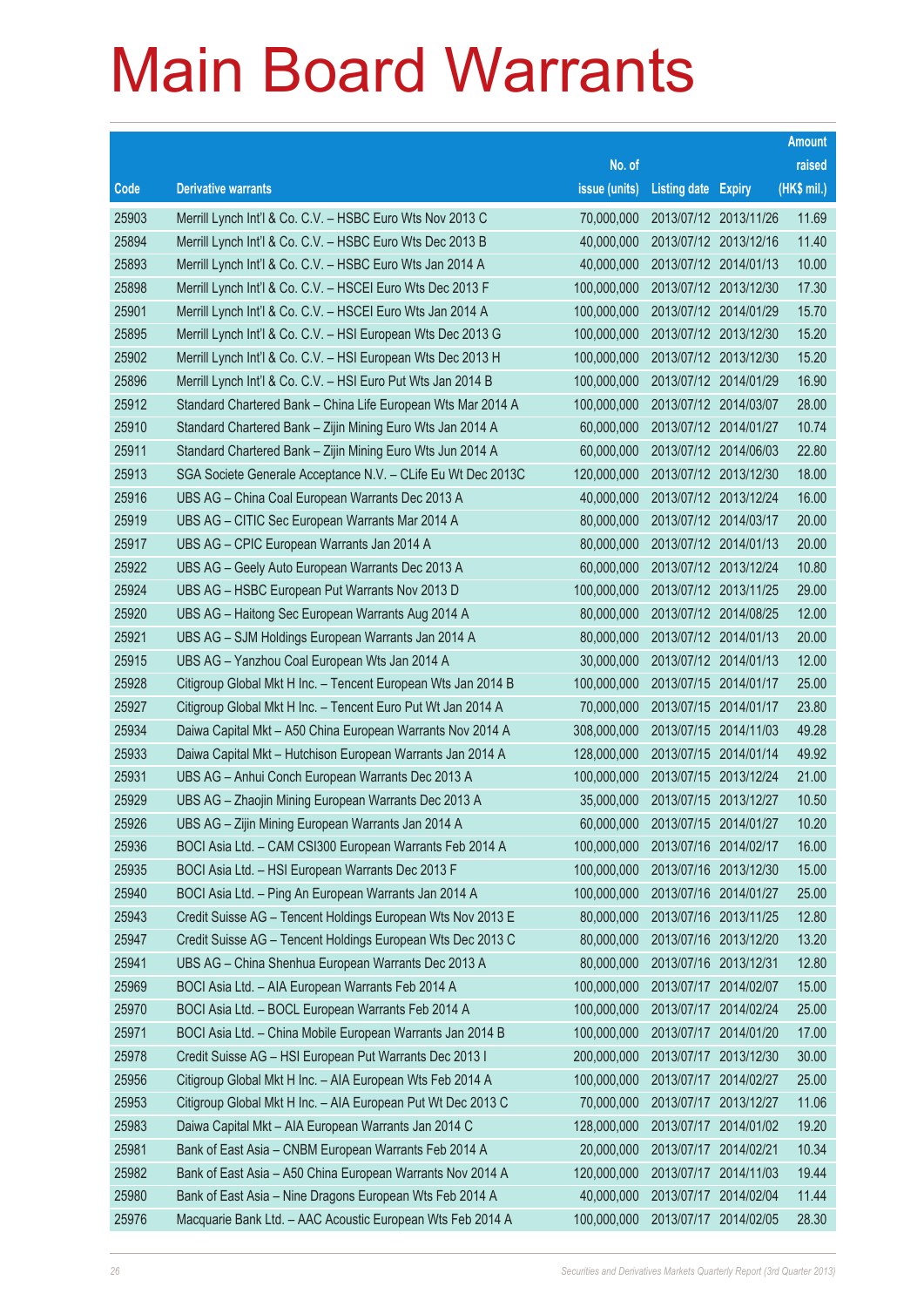|        |                                                                |               |                            | <b>Amount</b> |
|--------|----------------------------------------------------------------|---------------|----------------------------|---------------|
|        |                                                                | No. of        |                            | raised        |
| Code   | <b>Derivative warrants</b>                                     | issue (units) | <b>Listing date Expiry</b> | (HK\$ mil.)   |
| 25975  | Macquarie Bank Ltd. - BYD European Warrants Feb 2014 A         | 40,000,000    | 2013/07/17 2014/02/04      | 10.00         |
| 25974  | Macquarie Bank Ltd. - GCL-Poly Energy European Wts Apr 2014 A  | 40,000,000    | 2013/07/17 2014/04/02      | 10.00         |
| 25977  | Macquarie Bank Ltd. - Greatwall Motor European Wts Feb 2014 A  | 40,000,000    | 2013/07/17 2014/02/04      | 10.00         |
| 25964  | Standard Chartered Bank - BOCL European Warrants Dec 2013 B    | 100,000,000   | 2013/07/17 2013/12/20      | 17.00         |
| 25965  | Standard Chartered Bank - CITIC Sec European Wts Mar 2014 A    | 100,000,000   | 2013/07/17 2014/03/26      | 20.00         |
| 25967  | Standard Chartered Bank - CNBM European Warrants Jan 2014 B    | 50,000,000    | 2013/07/17 2014/01/16      | 22.00         |
| 25968  | Standard Chartered Bank - HSI European Put Wts Dec 2013 C      | 100,000,000   | 2013/07/17 2013/12/30      | 18.00         |
| 25963  | Standard Chartered Bank - KECL European Warrants Jul 2014 A    | 100,000,000   | 2013/07/17 2014/07/03      | 25.00         |
| 25957  | Standard Chartered Bank - Ping An European Wts Dec 2013 A      | 100,000,000   | 2013/07/17 2013/12/20      | 15.00         |
| 25950  | SGA Societe Generale Acceptance N.V - Anhui Conch Eu Wt Dec13C | 100,000,000   | 2013/07/17 2013/12/30      | 21.50         |
| 25952  | SGA Societe Generale Acceptance N.V - Evergrande Eu Wt Jan14 A | 50,000,000    | 2013/07/17 2014/01/20      | 13.00         |
| 25973  | UBS AG - Esprit European Warrants May 2014 A                   | 100,000,000   | 2013/07/17 2014/05/12      | 25.00         |
| 25972  | UBS AG - Tencent Holdings European Warrants Feb 2014 A         | 100,000,000   | 2013/07/17 2014/02/11      | 25.00         |
| 25502# | Goldman Sachs SP (Asia) - HSI European Put Wts Dec 2013 B      | 100,000,000   | 2013/07/17 2013/12/30      | 11.10         |
| 25985  | Daiwa Capital Mkt - CAM CSI300 European Warrants Jan 2014 A    | 100,000,000   | 2013/07/18 2014/01/02      | 15.00         |
| 25997  | Daiwa Capital Mkt - BOCL European Warrants Feb 2014 A          | 128,000,000   | 2013/07/18 2014/02/20      | 32.00         |
| 25986  | Daiwa Capital Mkt - Ping An European Warrants Jan 2014 A       | 108,000,000   | 2013/07/18 2014/01/02      | 18.36         |
| 25987  | Daiwa Capital Mkt - Tencent Holdings European Wts Jun 2014 A   | 158,000,000   | 2013/07/18 2014/06/18      | 39.50         |
| 25984  | Goldman Sachs SP (Asia) - Anhui Conch Euro Wts Feb 2014 A      | 80,000,000    | 2013/07/18 2014/02/28      | 16.96         |
| 25988  | Macquarie Bank Ltd. - China Unicom European Wts May 2014 A     | 150,000,000   | 2013/07/18 2014/05/05      | 22.50         |
| 25994  | UBS AG - CSOP A50 ETF European Warrants Dec 2013 B             | 100,000,000   | 2013/07/18 2013/12/20      | 35.00         |
| 25993  | UBS AG - CSOP A50 ETF European Warrants Nov 2015 B             | 300,000,000   | 2013/07/18 2015/11/26      | 45.00         |
| 25992  | UBS AG - A50 China European Warrants Jan 2014 B                | 100,000,000   | 2013/07/18 2014/01/06      | 34.00         |
| 25990  | UBS AG - HSI European Put Warrants Nov 2013 C                  | 300,000,000   | 2013/07/18 2013/11/28      | 75.00         |
| 25989  | UBS AG - HSI European Put Warrants Dec 2013 K                  | 300,000,000   | 2013/07/18 2013/12/30      | 78.00         |
| 25995  | UBS AG - ICBC European Warrants Nov 2013 B                     | 100,000,000   | 2013/07/18 2013/11/25      | 15.00         |
| 25996  | UBS AG - Ping An European Warrants Nov 2013 C                  | 100,000,000   | 2013/07/18 2013/11/28      | 15.00         |
| 25991  | UBS AG - Tencent Holdings European Put Warrants Dec 2013 C     | 100,000,000   | 2013/07/18 2013/12/19      | 22.00         |
| 26049  | BOCI Asia Ltd. - Anhui Conch European Warrants Feb 2014 A      | 100,000,000   | 2013/07/19 2014/02/04      | 16.00         |
| 26051  | BOCI Asia Ltd. - Galaxy Ent European Warrants Jan 2014 A       | 100,000,000   | 2013/07/19 2014/01/30      | 28.00         |
| 26047  | BOCI Asia Ltd. - HSI European Warrants Dec 2013 G              | 100,000,000   | 2013/07/19 2013/12/30      | 15.00         |
| 26045  | Credit Suisse AG - Link REIT European Warrants Feb 2014 A      | 70,000,000    | 2013/07/19 2014/02/28      | 10.50         |
| 26068  | Daiwa Capital Mkt - BOC HK European Warrants Dec 2014 A        | 108,000,000   | 2013/07/19 2014/12/15      | 16.20         |
| 26063  | Daiwa Capital Mkt - China Life European Warrants Dec 2013 B    | 168,000,000   | 2013/07/19 2013/12/24      | 25.20         |
| 26069  | Daiwa Capital Mkt - HSI European Put Warrants Jan 2014 E       | 200,000,000   | 2013/07/19 2014/01/29      | 50.00         |
| 26062  | Bank of East Asia - CNBM European Warrants Oct 2015 A          | 100,000,000   | 2013/07/19 2015/10/26      | 25.00         |
| 26059  | J P Morgan SP BV - HSI European Put Warrants Dec 2013 I        | 500,000,000   | 2013/07/19 2013/12/30      | 78.00         |
| 26060  | J P Morgan SP BV - HSI European Put Warrants Jan 2014 C        | 500,000,000   | 2013/07/19 2014/01/29      | 125.00        |
| 26061  | J P Morgan SP BV - HSI European Put Warrants Jan 2014 D        | 500,000,000   | 2013/07/19 2014/01/29      | 125.00        |
| 26044  | Nomura Int'l plc - BOCL European Warrants Mar 2014 A           | 80,000,000    | 2013/07/19 2014/03/31      | 20.16         |
| 26043  | Nomura Int'l plc - BOCL European Warrants Apr 2014 A           | 80,000,000    | 2013/07/19 2014/04/30      | 15.84         |
| 26027  | Nomura Int'l plc - BYD European Warrants Feb 2014 A            | 50,000,000    | 2013/07/19 2014/02/05      | 14.00         |
| 26023  | Nomura Int'l plc - CITIC Bank European Warrants Feb 2014 A     | 80,000,000    | 2013/07/19 2014/02/28      | 22.00         |
| 26024  | Nomura Int'l plc - CITIC Bank European Warrants Mar 2014 A     | 80,000,000    | 2013/07/19 2014/03/21      | 12.40         |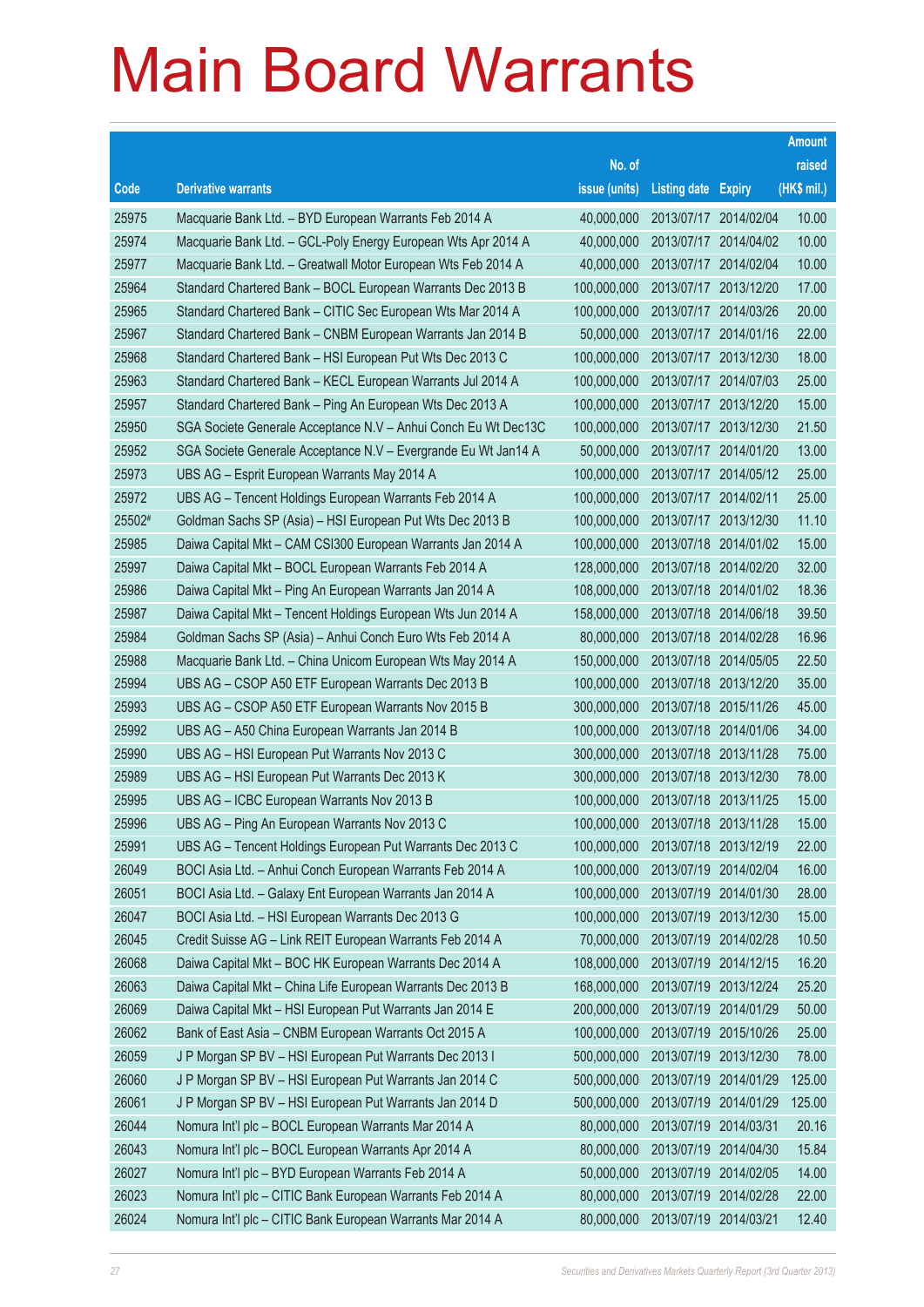|       |                                                               |               |                            | <b>Amount</b> |
|-------|---------------------------------------------------------------|---------------|----------------------------|---------------|
|       |                                                               | No. of        |                            | raised        |
| Code  | <b>Derivative warrants</b>                                    | issue (units) | <b>Listing date Expiry</b> | (HK\$ mil.)   |
| 26031 | Nomura Int'l plc - Minsheng Bank European Wts Feb 2014 A      | 50,000,000    | 2013/07/19 2014/02/05      | 14.00         |
| 26032 | Nomura Int'l plc - Minsheng Bank European Wts Jan 2015 A      | 200,000,000   | 2013/07/19 2015/01/08      | 30.00         |
| 26019 | Nomura Int'l plc - China Mobile European Warrants Jan 2014 A  | 80,000,000    | 2013/07/19 2014/01/13      | 13.28         |
| 26020 | Nomura Int'l plc - China Mobile European Warrants Mar 2014 A  | 80,000,000    | 2013/07/19 2014/03/31      | 20.08         |
| 26018 | Nomura Int'l plc - China Mobile European Warrants Jun 2015 A  | 300,000,000   | 2013/07/19 2015/06/29      | 45.00         |
| 26057 | Nomura Int'l plc - CMS European Warrants Jul 2017 A           | 50,000,000    | 2013/07/19 2017/07/31      | 12.50         |
| 26042 | Nomura Int'l plc - CNBM European Warrants Jan 2014 B          | 50,000,000    | 2013/07/19 2014/01/30      | 52.85         |
| 26041 | Nomura Int'l plc - CNBM European Warrants Dec 2016 A          | 80,000,000    | 2013/07/19 2016/12/30      | 20.08         |
| 26016 | Nomura Int'l plc - CNOOC European Warrants Dec 2014 B         | 80,000,000    | 2013/07/19 2014/12/08      | 20.24         |
| 26017 | Nomura Int'l plc - CNOOC European Warrants Dec 2016 A         | 80,000,000    | 2013/07/19 2016/12/08      | 20.00         |
| 26007 | Nomura Int'l plc - Sinopec European Warrants Feb 2014 B       | 80,000,000    | 2013/07/19 2014/02/28      | 24.24         |
| 26006 | Nomura Int'l plc - Sinopec European Put Warrants Feb 2014 A   | 50,000,000    | 2013/07/19 2014/02/28      | 16.00         |
| 26021 | Nomura Int'l plc - China Taiping European Warrants Jan 2015A  | 50,000,000    | 2013/07/19 2015/01/05      | 12.50         |
| 26013 | Nomura Int'l plc - Digital China European Wts Apr 2016 A      | 50,000,000    | 2013/07/19 2016/04/06      | 13.00         |
| 26033 | Nomura Int'l plc - Foxconn European Warrants Apr 2014 A       | 50,000,000    | 2013/07/19 2014/04/02      | 22.00         |
| 26026 | Nomura Int'l plc - Haier Elec European Warrants Jan 2015 A    | 50,000,000    | 2013/07/19 2015/01/06      | 12.75         |
| 26008 | Nomura Int'l plc - HKEx European Put Warrants Dec 2014 B      | 80,000,000    | 2013/07/19 2014/12/24      | 12.08         |
| 26002 | Nomura Int'l plc - Hutchison European Warrants Mar 2014 A     | 50,000,000    | 2013/07/19 2014/03/31      | 26.15         |
| 26003 | Nomura Int'l plc - Hutchison European Warrants Mar 2014 B     | 50,000,000    | 2013/07/19 2014/03/31      | 13.00         |
| 26004 | Nomura Int'l plc - Hutchison European Put Warrants Mar 2014C  | 50,000,000    | 2013/07/19 2014/03/31      | 12.90         |
| 26028 | Nomura Int'l plc - ICBC European Warrants Jan 2014 A          | 50,000,000    | 2013/07/19 2014/01/20      | 13.00         |
| 26034 | Nomura Int'l plc - Lee & Man Paper European Wts Jan 2014 A    | 50,000,000    | 2013/07/19 2014/01/20      | 16.00         |
| 26022 | Nomura Int'l plc - Lenovo European Warrants Apr 2014 A        | 50,000,000    | 2013/07/19 2014/04/02      | 33.00         |
| 26005 | Nomura Int'l plc - Lumena Newmat European Wts Jan 2015 A      | 50,000,000    | 2013/07/19 2015/01/06      | 13.00         |
| 26037 | Nomura Int'l plc - Nine Dragons European Warrants Feb 2014 A  | 50,000,000    | 2013/07/19 2014/02/05      | 15.75         |
| 26035 | Nomura Int'l plc - Ping An European Warrants Dec 2013 C       | 80,000,000    | 2013/07/19 2013/12/31      | 26.72         |
| 26036 | Nomura Int'l plc - Ping An European Warrants Jan 2014 A       | 50,000,000    | 2013/07/19 2014/01/20      | 12.70         |
| 26038 | Nomura Int'l plc - Sh Electric European Warrants Jan 2015 A   | 50,000,000    | 2013/07/19 2015/01/06      | 12.50         |
| 26058 | Nomura Int'l plc - Stanchart European Put Wts Sep 2014 A      | 50,000,000    | 2013/07/19 2014/09/30      | 12.90         |
| 26012 | Nomura Int'l plc - Tencent Holdings Euro Put Wts Mar 2014 B   | 80,000,000    | 2013/07/19 2014/03/21      | 15.04         |
| 26015 | Nomura Int'l plc - Xinyi Glass European Warrants Jan 2014 A   | 50,000,000    | 2013/07/19 2014/01/20      | 15.00         |
| 26025 | Nomura Int'l plc - Zoomlion European Warrants Feb 2014 A      | 50,000,000    | 2013/07/19 2014/02/05      | 13.50         |
| 26029 | Nomura Int'l plc - Zhaojin Mining European Wts Jul 2014 A     | 50,000,000    | 2013/07/19 2014/07/03      | 14.00         |
| 26039 | Nomura Int'l plc - Zijin Mining European Warrants Jan 2014 A  | 80,000,000    | 2013/07/19 2014/01/27      | 12.80         |
| 26056 | Nomura Int'l plc - Zhejiangexpress European Wts Dec 2017 A    | 50,000,000    | 2013/07/19 2017/12/28      | 12.50         |
| 26052 | Standard Chartered Bank - CTel European Warrants Nov 2013 B   | 80,000,000    | 2013/07/19 2013/11/25      | 12.00         |
| 26055 | Standard Chartered Bank - HSI European Warrants Dec 2013 D    | 100,000,000   | 2013/07/19 2013/12/30      | 15.00         |
| 26054 | Standard Chartered Bank - YZ Coal European Wts Dec 2013 C     | 60,000,000    | 2013/07/19 2013/12/31      | 10.20         |
| 25999 | UBS AG - China Life European Warrants Jan 2014 C              | 100,000,000   | 2013/07/19 2014/01/08      | 15.00         |
| 25998 | UBS AG - China Mobile European Warrants Jan 2014 A            | 100,000,000   | 2013/07/19 2014/01/27      | 25.00         |
| 26000 | UBS AG - HKEx European Warrants Nov 2013 B                    | 100,000,000   | 2013/07/19 2013/11/11      | 15.00         |
| 10222 | BNP Paribas Arbit Issu B.V. - AUD/USD European Wts Mar 2014 A | 100,000,000   | 2013/07/22 2014/03/21      | 25.00         |
| 10223 | BNP Paribas Arbit Issu B.V. - AUD/USD Euro Put Wts Mar 2014 B | 100,000,000   | 2013/07/22 2014/03/21      | 25.00         |
| 26075 | BNP Paribas Arbit Issu B.V. - CITIC Pacific Eu Wt Nov 2014 A  | 100,000,000   | 2013/07/22 2014/11/03      | 16.00         |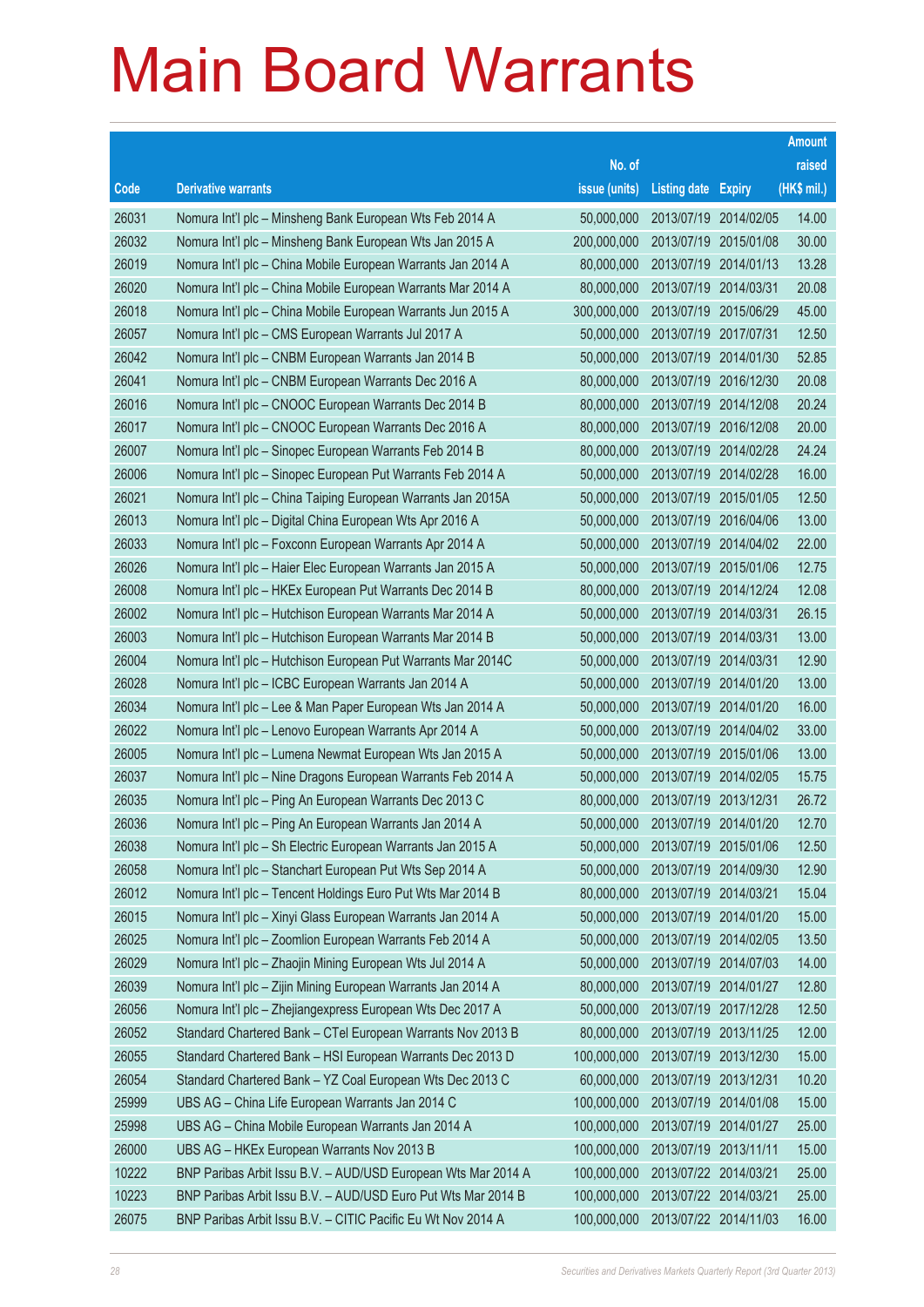|       |                                                               |               |                            |                       | <b>Amount</b> |
|-------|---------------------------------------------------------------|---------------|----------------------------|-----------------------|---------------|
|       |                                                               | No. of        |                            |                       | raised        |
| Code  | <b>Derivative warrants</b>                                    | issue (units) | <b>Listing date Expiry</b> |                       | (HK\$ mil.)   |
| 26079 | BNP Paribas Arbit Issu B.V. - HLand Dev Euro Wts Jul 2014 A   | 78,000,000    |                            | 2013/07/22 2014/07/03 | 24.96         |
| 26080 | BNP Paribas Arbit Issu B.V. - HSBC European Wts Mar 2014 A    | 100,000,000   | 2013/07/22 2014/03/04      |                       | 16.00         |
| 26076 | BNP Paribas Arbit Issu B.V. - Sa Sa Int'l Eu Wts Jan 2015 A   | 83,000,000    | 2013/07/22 2015/01/05      |                       | 20.75         |
| 26078 | BNP Paribas Arbit Issu B.V. - Swire Pacific A Eu Wt Feb 14 A  | 24,000,000    |                            | 2013/07/22 2014/02/05 | 10.08         |
| 26085 | Credit Suisse AG - Tencent Holdings Euro Put Wts Dec 2013 D   | 80,000,000    |                            | 2013/07/22 2013/12/03 | 14.40         |
| 26082 | Citigroup Global Mkt H Inc. - Lenovo European Wts Jan 2014 B  | 100,000,000   |                            | 2013/07/22 2014/01/30 | 47.00         |
| 26081 | Citigroup Global Mkt H Inc. - Lenovo Euro Put Wts Jan 2014 A  | 100,000,000   | 2013/07/22 2014/01/30      |                       | 69.00         |
| 26091 | Goldman Sachs SP (Asia) - Tencent European Wt Jan 2014 A      | 150,000,000   |                            | 2013/07/22 2014/01/30 | 37.65         |
| 26072 | J P Morgan Int'l Der. Ltd. - CC Bank European Wts Feb 2014 A  | 200,000,000   | 2013/07/22 2014/02/04      |                       | 50.00         |
| 26084 | Macquarie Bank Ltd. - CSOP A50 ETF European Wts Apr 2014 A    | 40,000,000    |                            | 2013/07/22 2014/04/02 | 10.00         |
| 26083 | UBS AG - Link REIT European Warrants Feb 2014 A               | 80,000,000    | 2013/07/22 2014/02/25      |                       | 12.00         |
| 26088 | UBS AG - Tencent Holdings European Warrants Feb 2014 B        | 100,000,000   | 2013/07/22 2014/02/28      |                       | 25.00         |
| 26096 | BNP Paribas Arbit Issu B.V. - Ch Railway Euro Wts Aug 2014 A  | 27,000,000    | 2013/07/23 2014/08/04      |                       | 10.53         |
| 26094 | BNP Paribas Arbit Issu B.V. - ICBC European Wts Mar 2014 A    | 100,000,000   | 2013/07/23 2014/03/04      |                       | 25.00         |
| 26095 | BNP Paribas Arbit Issu B.V. - NCI European Wts Feb 2014 A     | 58,000,000    | 2013/07/23 2014/02/05      |                       | 14.50         |
| 26092 | BNP Paribas Arbit Issu B.V. - SUNAC European Wts Feb 2014 A   | 29,000,000    |                            | 2013/07/23 2014/02/05 | 14.21         |
| 26099 | BNP Paribas Arbit Issu B.V. - Tencent HIdgs Eu Wt Jul 2014 A  | 100,000,000   |                            | 2013/07/23 2014/07/03 | 25.00         |
| 26104 | Credit Suisse AG - China EB Int'l European Wts Jan 2014 B     | 70,000,000    | 2013/07/23 2014/01/24      |                       | 31.50         |
| 26102 | Credit Suisse - China Railway European Warrants Dec 2013 A    | 70,000,000    |                            | 2013/07/23 2013/12/02 | 10.50         |
| 26103 | Credit Suisse AG - Datang European Warrants Jan 2014 A        | 70,000,000    | 2013/07/23 2014/01/24      |                       | 18.20         |
| 26105 | Credit Suisse AG - Tencent Holdings European Wts Jan 2014 B   | 100,000,000   | 2013/07/23 2014/01/24      |                       | 25.00         |
| 26107 | Citigroup Global Mkt H Inc. - Lenovo European Wts Mar 2014 A  | 100,000,000   | 2013/07/23 2014/03/28      |                       | 44.00         |
| 26106 | Citigroup Global Mkt H Inc. - Tencent European Wts Mar 2014 A | 100,000,000   | 2013/07/23 2014/03/28      |                       | 25.00         |
| 26108 | Goldman Sachs SP (Asia) - Tencent European Put Wt Feb 2014 B  | 120,000,000   | 2013/07/23 2014/02/27      |                       | 32.88         |
| 26100 | J P Morgan SP BV - Esprit European Wts Jun 2014 A             | 150,000,000   |                            | 2013/07/23 2014/06/03 | 37.50         |
| 26136 | Credit Suisse AG - Anhui Conch European Warrants Dec 2013 A   | 70,000,000    | 2013/07/24 2013/12/09      |                       | 10.50         |
| 26117 | Credit Suisse AG - China Mobile European Warrants Jan 2014 A  | 80,000,000    | 2013/07/24 2014/01/13      |                       | 14.40         |
| 26135 | Credit Suisse AG - GCL-Poly Energy European Wts Jan 2014 A    | 70,000,000    | 2013/07/24 2014/01/13      |                       | 12.60         |
| 26129 | Credit Suisse AG - Hutchison European Warrants Oct 2013 C     | 80,000,000    | 2013/07/24 2013/10/25      |                       | 12.80         |
| 26131 | Credit Suisse AG - Jiangxi Copper European Wts Feb 2014 A     | 70,000,000    | 2013/07/24 2014/02/24      |                       | 10.50         |
| 26118 | Credit Suisse AG - Ping An European Warrants Dec 2013 B       | 80,000,000    | 2013/07/24 2013/12/03      |                       | 16.80         |
| 26137 | Credit Suisse AG - SHK Ppt European Put Warrants Dec 2013 A   | 70,000,000    | 2013/07/24 2013/12/24      |                       | 15.40         |
| 26134 | Credit Suisse AG - SJM Holdings European Warrants Jan 2014 A  | 70,000,000    | 2013/07/24 2014/01/10      |                       | 16.10         |
| 26124 | J P Morgan SP BV - Tencent European Warrants Mar 2014 A       | 200,000,000   | 2013/07/24 2014/03/10      |                       | 50.00         |
| 26125 | J P Morgan SP BV - Tencent European Warrants Jun 2014 A       | 200,000,000   | 2013/07/24 2014/06/03      |                       | 50.00         |
| 26121 | Macquarie Bank Ltd. - China Coal European Wts Feb 2014 A      | 40,000,000    | 2013/07/24 2014/02/05      |                       | 10.00         |
| 26123 | Macquarie Bank Ltd. - Ch LongYuan European Wts Feb 2014 A     | 40,000,000    | 2013/07/24 2014/02/05      |                       | 10.00         |
| 26119 | Macquarie Bank Ltd. - R&F Ppt European Warrants Jan 2015 A    | 100,000,000   | 2013/07/24 2015/01/05      |                       | 15.00         |
| 26120 | Macquarie Bank Ltd. - Jiangxi Copper European Wts Jul 2014 A  | 70,000,000    | 2013/07/24 2014/07/03      |                       | 10.50         |
| 26122 | Macquarie Bank Ltd. - Zijin Mining European Wts Apr 2014 A    | 40,000,000    |                            | 2013/07/24 2014/04/02 | 10.00         |
| 26112 | Standard Chartered Bank - AIA European Warrants Dec 2013 B    | 100,000,000   | 2013/07/24                 | 2013/12/24            | 19.00         |
| 26114 | Standard Chartered Bank - HKEx European Warrants Dec 2013 B   | 80,000,000    | 2013/07/24 2013/12/24      |                       | 40.00         |
| 26116 | Standard Chartered Bank - Tencent Hldg Euro Wts Jan 2014 B    | 100,000,000   | 2013/07/24 2014/01/23      |                       | 25.00         |
| 26110 | SGA Societe Generale Acceptance N.V. - Tencent Eu Wt Feb 14 A | 200,000,000   | 2013/07/24 2014/02/05      |                       | 50.00         |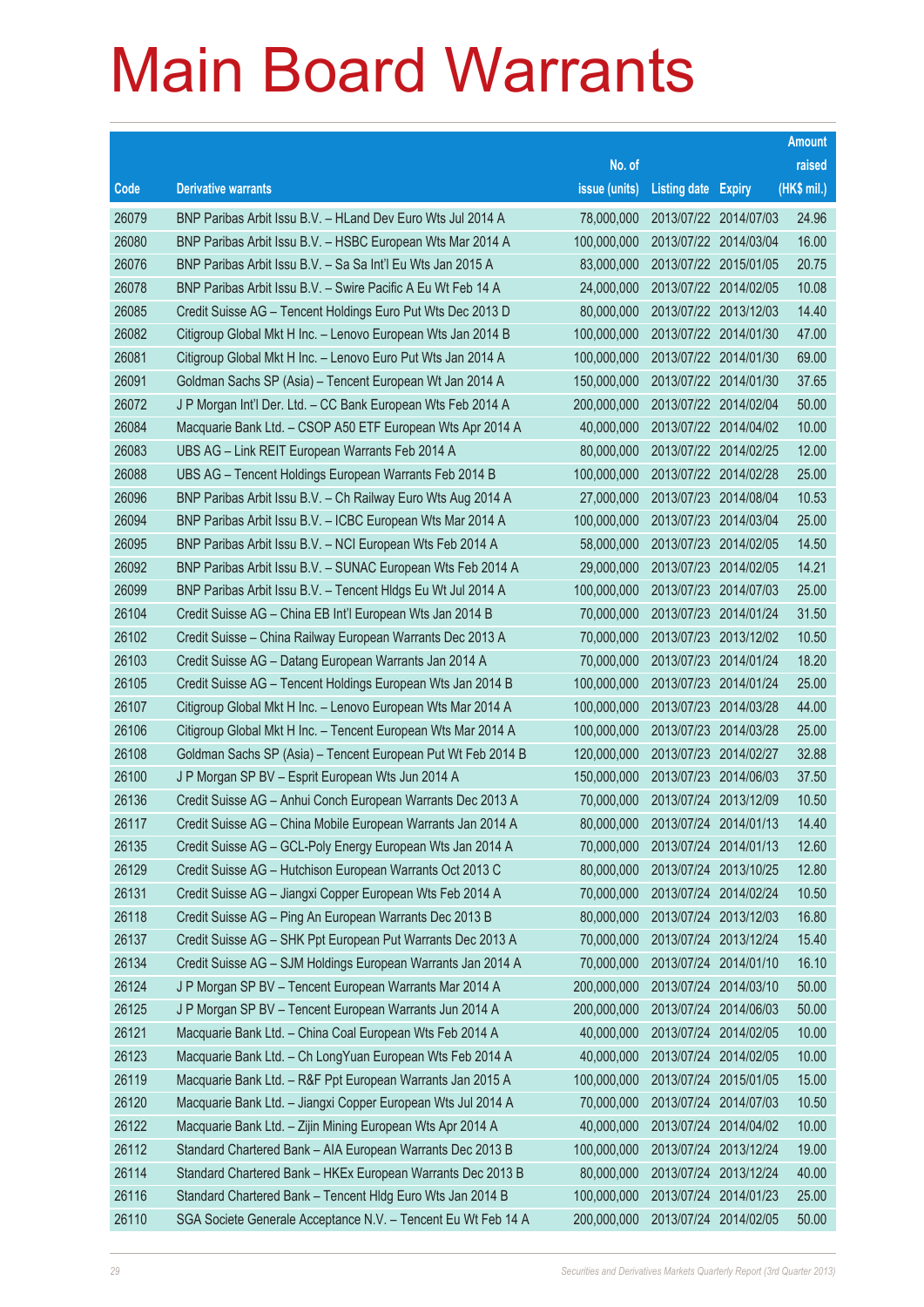|       |                                                                |               |                       |                       | <b>Amount</b> |
|-------|----------------------------------------------------------------|---------------|-----------------------|-----------------------|---------------|
|       |                                                                | No. of        |                       |                       | raised        |
| Code  | <b>Derivative warrants</b>                                     | issue (units) | Listing date Expiry   |                       | (HK\$ mil.)   |
| 26111 | SGA Societe Generale Acceptance N.V - Tencent Eu Put Wt Dec13A | 200,000,000   |                       | 2013/07/24 2013/12/02 | 40.00         |
| 26126 | UBS AG - CC Bank European Warrants Jan 2014 B                  | 100,000,000   |                       | 2013/07/24 2014/01/23 | 25.00         |
| 26128 | UBS AG - Esprit European Warrants May 2014 B                   | 100,000,000   | 2013/07/24 2014/05/19 |                       | 18.00         |
| 26127 | UBS AG - Tencent Holdings European Put Warrants Nov 2013 C     | 100,000,000   |                       | 2013/07/24 2013/11/28 | 20.00         |
| 26141 | Daiwa Capital Mkt - HSBC European Warrants Feb 2014 A          | 128,000,000   |                       | 2013/07/25 2014/02/04 | 37.12         |
| 26142 | Daiwa Capital Mkt - HSBC European Put Warrants Jan 2014 A      | 98,000,000    | 2013/07/25 2014/01/24 |                       | 41.16         |
| 26138 | Daiwa Capital Mkt - Hutchison European Warrants Jan 2014 B     | 128,000,000   | 2013/07/25 2014/01/24 |                       | 39.68         |
| 26140 | Daiwa Capital Mkt - Tencent Holdings Euro Put Wts Dec 2013 B   | 108,000,000   | 2013/07/25 2013/12/17 |                       | 17.28         |
| 26139 | Daiwa Capital Mkt - Tencent Holdings Euro Put Wts Mar 2014 A   | 108,000,000   |                       | 2013/07/25 2014/03/03 | 32.40         |
| 26149 | Macquarie Bank Ltd. - A50 China European Warrants Apr 2014 A   | 40,000,000    |                       | 2013/07/25 2014/04/02 | 10.00         |
| 26146 | Standard Chartered Bank - A50 China Euro Warrants Apr 2016 A   | 100,000,000   | 2013/07/25 2016/04/01 |                       | 25.00         |
| 26145 | Standard Chartered Bank - A50 China Euro Put Wts Jun 2014 A    | 100,000,000   |                       | 2013/07/25 2014/06/24 | 16.40         |
| 26143 | Standard Chartered Bank - Tencent Hidg Eu Put Wts Feb 2014 A   | 100,000,000   | 2013/07/25 2014/02/04 |                       | 31.00         |
| 26195 | BNP Paribas Arbit Issu B.V. - HSI European Wts Dec 2013 A      | 100,000,000   |                       | 2013/07/26 2013/12/30 | 17.00         |
| 26196 | BNP Paribas Arbit Issu B.V. - HSI Euro Put Wts Jan 2014 A      | 100,000,000   | 2013/07/26 2014/01/29 |                       | 15.00         |
| 26159 | Macquarie Bank Ltd. - CNBM European Warrants Apr 2014 A        | 40,000,000    |                       | 2013/07/26 2014/04/02 | 10.00         |
| 26155 | Macquarie Bank Ltd. - China Mengniu European Wts Apr 2014 A    | 40,000,000    |                       | 2013/07/26 2014/04/02 | 10.00         |
| 26154 | Macquarie Bank Ltd. - SMIC European Warrants Jul 2015 A        | 40,000,000    |                       | 2013/07/26 2015/07/03 | 10.00         |
| 26172 | Nomura Int'l plc - Anhui Conch European Warrants Jun 2014 A    | 50,000,000    | 2013/07/26 2014/06/18 |                       | 12.60         |
| 26182 | Nomura Int'l plc - CAM CSI300 European Warrants Mar 2014 A     | 80,000,000    | 2013/07/26 2014/03/24 |                       | 12.96         |
| 26183 | Nomura Int'l plc - CAM CSI300 European Warrants Jan 2015 A     | 50,000,000    |                       | 2013/07/26 2015/01/02 | 12.70         |
| 26186 | Nomura Int'l plc - CAM CSI300 European Put Warrants Jun 14 A   | 50,000,000    | 2013/07/26 2014/06/04 |                       | 13.90         |
| 26164 | Nomura Int'l plc - BJ Ent Water European Warrants Jan 2015 A   | 38,000,000    | 2013/07/26 2015/01/05 |                       | 20.14         |
| 26176 | Nomura Int'l plc - Brilliance Chi European Warrants Apr 14 A   | 80,000,000    |                       | 2013/07/26 2014/04/09 | 12.16         |
| 26173 | Nomura Int'l plc - CC Bank European Warrants Feb 2014 A        | 50,000,000    | 2013/07/26 2014/02/18 |                       | 17.05         |
| 26189 | Nomura Int'l plc - CC Bank European Warrants Sep 2014 A        | 50,000,000    | 2013/07/26 2014/09/18 |                       | 12.85         |
| 26165 | Nomura Int'l plc – Ch Com Service European Wts Jan 2015 A      | 28,000,000    | 2013/07/26 2015/01/05 |                       | 17.22         |
| 26175 | Nomura Int'l plc - China Mobile European Warrants Jan 2014 B   | 50,000,000    | 2013/07/26 2014/01/28 |                       | 22.00         |
| 26166 | Nomura Int'l plc - Ch Overseas European Warrants Mar 2014 A    | 50,000,000    | 2013/07/26 2014/03/28 |                       | 12.50         |
| 26167 | Nomura Int'l plc - Ch Overseas European Warrants Dec 2014 A    | 50,000,000    | 2013/07/26 2014/12/18 |                       | 12.55         |
| 26163 | Nomura Int'l plc - Chi Resources European Warrants May2014 A   | 50,000,000    | 2013/07/26 2014/05/05 |                       | 12.75         |
| 26177 | Nomura Int'l plc - GAC European Warrants Nov 2014 A            | 80,000,000    | 2013/07/26 2014/11/27 |                       | 12.08         |
| 26162 | Nomura Int'l plc - Geely Auto European Warrants Dec 2013 A     | 80,000,000    | 2013/07/26 2013/12/24 |                       | 16.32         |
| 26180 | Nomura Int'l plc - Greatwall Motor European Wts Feb 2014 A     | 50,000,000    |                       | 2013/07/26 2014/02/05 | 15.50         |
| 26171 | Nomura Int'l plc - PetroChina European Warrants Mar 2014 A     | 50,000,000    | 2013/07/26 2014/03/28 |                       | 13.60         |
| 26188 | Nomura Int'l plc - PetroChina European Put Wts Mar 2014 B      | 50,000,000    | 2013/07/26 2014/03/28 |                       | 21.10         |
| 26179 | Nomura Int'l plc - PICC European Warrants Dec 2015 A           | 50,000,000    | 2013/07/26 2015/12/31 |                       | 12.55         |
| 26160 | Nomura Int'l plc - Poly European Warrants Feb 2014 A           | 50,000,000    |                       | 2013/07/26 2014/02/05 | 15.50         |
| 26168 | Nomura Int'l plc - Tencent Holdings Euro Warrants Feb 2014 B   | 50,000,000    | 2013/07/26 2014/02/18 |                       | 13.00         |
| 26169 | Nomura Int'l plc - Tencent Holdings Euro Warrants Apr 2014 A   | 50,000,000    | 2013/07/26 2014/04/28 |                       | 12.50         |
| 26161 | Nomura Int'l plc - Want Want China European Wts Jul 2014 A     | 80,000,000    | 2013/07/26 2014/07/31 |                       | 12.00         |
| 26153 | Standard Chartered Bank - Hutchison Euro Euro Wts Feb 2014 A   | 100,000,000   | 2013/07/26 2014/02/26 |                       | 25.00         |
| 26190 | SGA Societe Generale Acceptance N.V. - Greatwall Eu Wt Jan14A  | 70,000,000    | 2013/07/26 2014/01/27 |                       | 20.30         |
| 26191 | UBS AG - Evergrande European Warrants Jan 2014 A               | 50,000,000    | 2013/07/26 2014/01/13 |                       | 13.75         |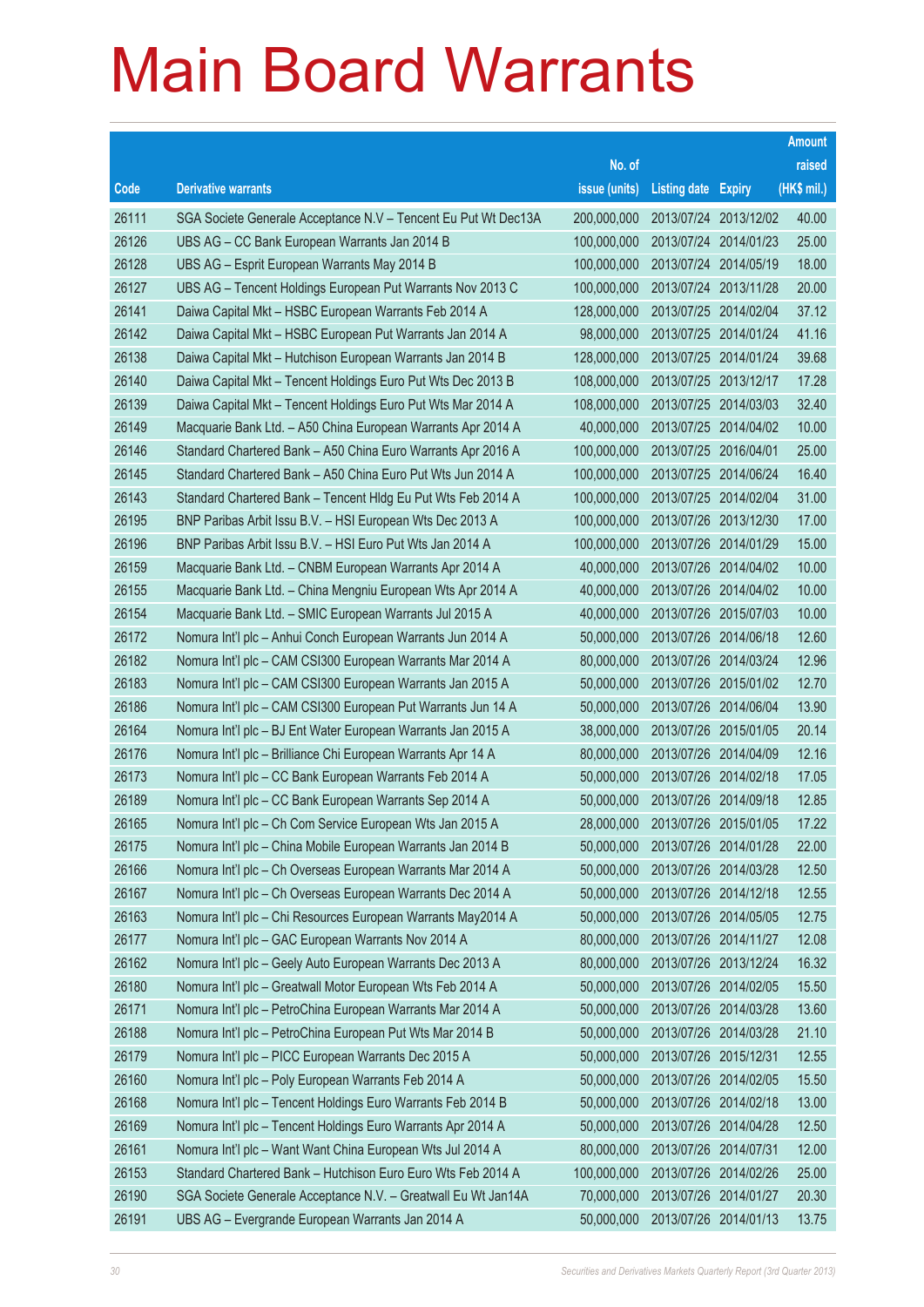|        |                                                                |               |                            |                       | <b>Amount</b> |
|--------|----------------------------------------------------------------|---------------|----------------------------|-----------------------|---------------|
|        |                                                                | No. of        |                            |                       | raised        |
| Code   | <b>Derivative warrants</b>                                     | issue (units) | <b>Listing date Expiry</b> |                       | (HK\$ mil.)   |
| 26197  | UBS AG - Greatwall Motor European Warrants Nov 2013 A          | 60,000,000    | 2013/07/26 2013/11/26      |                       | 18.60         |
| 26193  | UBS AG - Hutchison European Warrants Nov 2013 A                | 100,000,000   | 2013/07/26 2013/11/25      |                       | 25.00         |
| 26192  | UBS AG - Tencent Holdings European Put Warrants Jan 2014 C     | 100,000,000   | 2013/07/26 2014/01/27      |                       | 32.00         |
| 26211  | BNP Paribas Arbit Issu B.V. - China Life Euro Wts May 2014 A   | 100,000,000   |                            | 2013/07/29 2014/05/05 | 26.00         |
| 26207  | BNP Paribas Arbit Issu B.V. - Ch Mobile Eu Put Wt Jan 2014 B   | 100,000,000   |                            | 2013/07/29 2014/01/03 | 18.00         |
| 26212  | BNP Paribas Arbit Issu B.V. - Shui On Land Eu Wt May 2014 A    | 28,000,000    |                            | 2013/07/29 2014/05/05 | 10.36         |
| 26208  | BNP Paribas Arbit Issu B.V. - Tencent HIdgs Eu Wt Aug 2014 A   | 100,000,000   | 2013/07/29                 | 2014/08/04            | 25.00         |
| 26209  | BNP Paribas Arbit Issu B.V. - Tencent Eu Put Wt Feb 2014 B     | 100,000,000   |                            | 2013/07/29 2014/02/05 | 25.00         |
| 26199  | Credit Suisse AG - Tencent Holdings European Wts Jan 2014 C    | 80,000,000    | 2013/07/29 2014/01/28      |                       | 20.00         |
| 26200  | Credit Suisse AG - Tencent Holdings European Wts Feb 2014 A    | 80,000,000    |                            | 2013/07/29 2014/02/28 | 20.00         |
| 26206  | Citigroup Global Mkt H Inc. - MGM China Euro Wts Jan 2014 A    | 100,000,000   | 2013/07/29                 | 2014/01/30            | 28.00         |
| 26205  | Citigroup Global Mkt H Inc. - Ping An Euro Wts Feb 2014 A      | 100,000,000   | 2013/07/29 2014/02/27      |                       | 50.00         |
| 26202  | Macquarie Bank Ltd. - Shenzhen Int'l European Wts Sep 2014 A   | 40,000,000    |                            | 2013/07/29 2014/09/02 | 10.00         |
| 26201  | Macquarie Bank Ltd. - Tencent European Warrants Feb 2014 A     | 250,000,000   |                            | 2013/07/29 2014/02/05 | 64.00         |
| 26198  | SGA Societe Generale Acceptance N.V. - HWL Eur Wt Feb 2014 A   | 100,000,000   | 2013/07/29                 | 2014/02/05            | 46.00         |
| 26204  | UBS AG - AIA European Warrants Jan 2014 C                      | 100,000,000   |                            | 2013/07/29 2014/01/20 | 16.00         |
| 26203  | UBS AG - Hutchison European Warrants Jan 2014 A                | 100,000,000   | 2013/07/29 2014/01/28      |                       | 45.00         |
| 24415# | HK Bank - A50 China European Warrants Jan 2014 A               | 350,000,000   |                            | 2013/07/29 2014/01/02 | 10.15         |
| 26244  | Credit Suisse AG - Angang Steel European Warrants Dec 2013 A   | 50,000,000    | 2013/07/30 2013/12/24      |                       | 12.50         |
| 26247  | Credit Suisse AG - CC Bank European Warrants Dec 2013 D        | 70,000,000    | 2013/07/30 2013/12/06      |                       | 11.90         |
| 26240  | Credit Suisse AG - CITIC Sec European Warrants Apr 2014 A      | 70,000,000    | 2013/07/30 2014/04/28      |                       | 10.50         |
| 26239  | Credit Suisse AG - Greatwall Motor European Wts Jan 2014 A     | 50,000,000    |                            | 2013/07/30 2014/01/27 | 12.50         |
| 26242  | Credit Suisse AG - HSBC European Wts Nov 2013 A                | 70,000,000    | 2013/07/30 2013/11/18      |                       | 11.20         |
| 26245  | Credit Suisse AG - ICBC European Warrants Nov 2013 C           | 70,000,000    |                            | 2013/07/30 2013/11/25 | 10.50         |
| 26241  | Credit Suisse AG - Sinopec Corp European Warrants Jun 2014 A   | 70,000,000    |                            | 2013/07/30 2014/06/30 | 10.50         |
| 26238  | Credit Suisse AG - SUNAC European Warrants Dec 2013 A          | 50,000,000    | 2013/07/30 2013/12/27      |                       | 23.00         |
| 26243  | Credit Suisse AG - Yurun Food European Warrants Dec 2013 A     | 50,000,000    | 2013/07/30 2013/12/31      |                       | 22.50         |
| 26224  | HK Bank - Minsheng Bank European Warrants Jan 2014 A           | 68,000,000    | 2013/07/30 2014/01/30      |                       | 38.08         |
| 26222  | HK Bank - HSCEI European Put Warrants Feb 2014 A               | 180,000,000   | 2013/07/30 2014/02/27      |                       | 27.00         |
| 26215  | HK Bank - HSI European Warrants Oct 2013 F                     | 180,000,000   | 2013/07/30 2013/10/30      |                       | 27.00         |
| 26218  | HK Bank - HSI European Warrants Jan 2014 B                     | 150,000,000   | 2013/07/30 2014/01/29      |                       | 37.50         |
| 26220  | HK Bank - HSI European Put Warrants Oct 2013 G                 | 180,000,000   | 2013/07/30 2013/10/30      |                       | 27.00         |
| 26229  | HK Bank - Ping An European Warrants Dec 2013 A                 | 100,000,000   | 2013/07/30 2013/12/03      |                       | 16.00         |
| 26230  | HK Bank - Ping An European Warrants Dec 2013 B                 | 100,000,000   | 2013/07/30 2013/12/19      |                       | 20.00         |
| 26225  | HK Bank - Tencent European Warrants Jan 2014 A                 | 100,000,000   | 2013/07/30 2014/01/30      |                       | 25.00         |
| 26227  | HK Bank - Tencent European Put Warrants Dec 2013 E             | 150,000,000   | 2013/07/30 2013/12/19      |                       | 24.00         |
| 26232  | SGA Societe Generale Acceptance N.V. - CAM CSI300 Eu Wt Dec13A | 300,000,000   | 2013/07/30 2013/12/23      |                       | 45.00         |
| 26235  | SGA Societe Generale Acceptance N.V. - CAM CSI300 Eu Wt Apr14A | 300,000,000   |                            | 2013/07/30 2014/04/02 | 45.00         |
| 26231  | SGA Societe Generale Acceptance N.V. - Ch Mob Eu Wt Jan14B     | 150,000,000   | 2013/07/30 2014/01/13      |                       | 27.00         |
| 26236  | SGA Societe Generale Acceptance NV - CSOP A50 ETF Eu Wt Jan14B | 80,000,000    | 2013/07/30 2014/01/06      |                       | 22.80         |
| 26237  | SGA Societe Generale Acceptance N.V. - A50 Ch Eu Wt Jan2014 B  | 80,000,000    | 2013/07/30 2014/01/06      |                       | 20.00         |
| 26213  | SGA Societe Generale Acceptance N.V. - HSBC Eu Wt Feb 2014 A   | 100,000,000   | 2013/07/30 2014/02/24      |                       | 18.00         |
| 26254  | UBS AG - Anhui Conch European Warrants Dec 2013 B              | 100,000,000   | 2013/07/30 2013/12/09      |                       | 15.00         |
| 26248  | UBS AG - CC Bank European Put Warrants Dec 2013 D              | 100,000,000   | 2013/07/30 2013/12/27      |                       | 37.00         |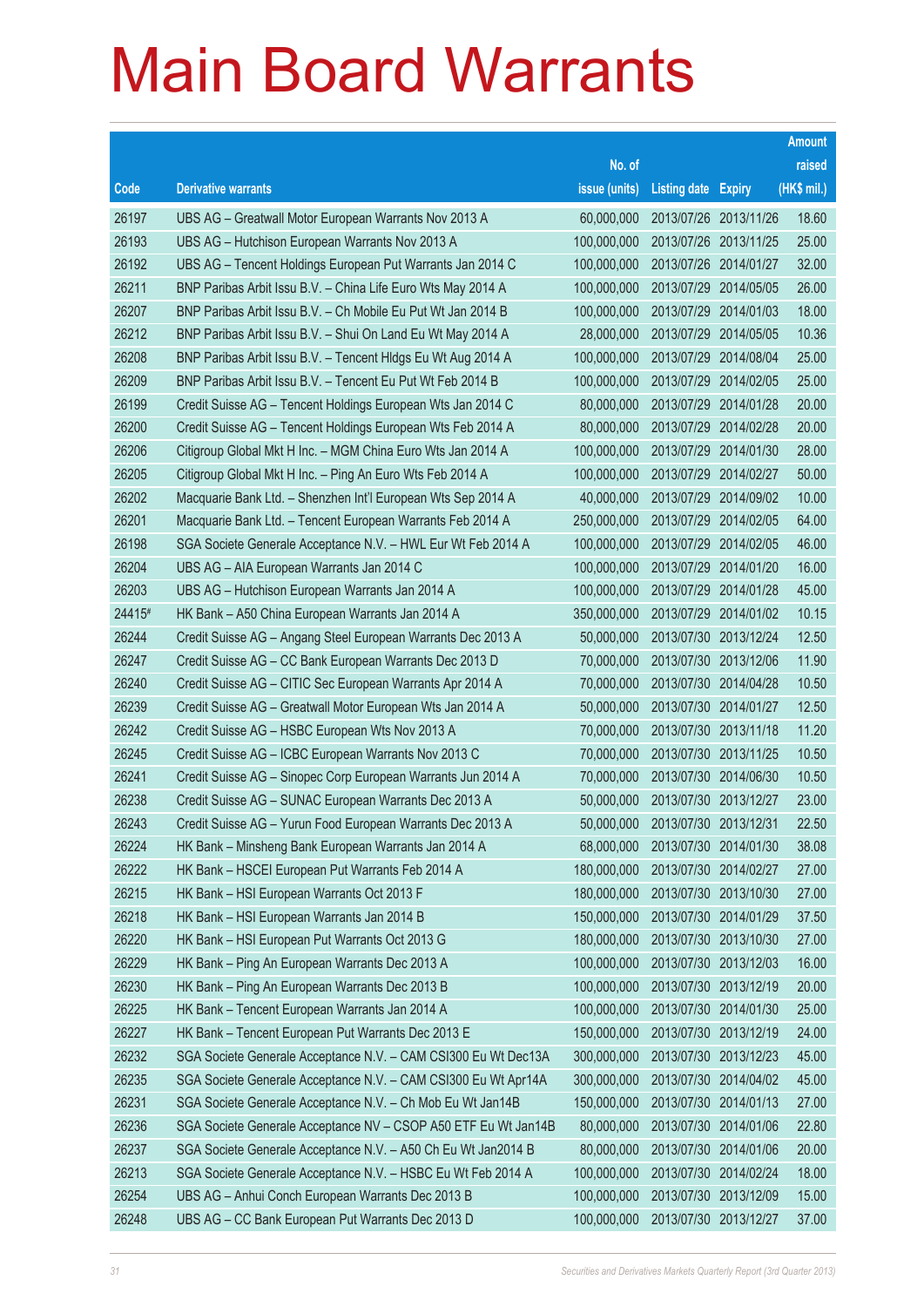|        |                                                                |               |                            |            | <b>Amount</b> |
|--------|----------------------------------------------------------------|---------------|----------------------------|------------|---------------|
|        |                                                                | No. of        |                            |            | raised        |
| Code   | <b>Derivative warrants</b>                                     | issue (units) | <b>Listing date Expiry</b> |            | (HK\$ mil.)   |
| 26253  | UBS AG - HSI European Warrants Jan 2014 B                      | 300,000,000   | 2013/07/30 2014/01/29      |            | 75.00         |
| 26250  | UBS AG - HSI European Put Warrants Dec 2013 L                  | 300,000,000   | 2013/07/30 2013/12/30      |            | 75.00         |
| 26261  | HK Bank - China Life European Warrants Dec 2013 A              | 150,000,000   | 2013/07/31                 | 2013/12/20 | 24.00         |
| 26273  | HK Bank - China Life European Warrants Jan 2014 A              | 150,000,000   | 2013/07/31 2014/01/06      |            | 22.50         |
| 26277  | HK Bank - CSOP A50 ETF European Warrants Jan 2014 A            | 80,000,000    | 2013/07/31                 | 2014/01/30 | 20.80         |
| 26269  | HK Bank - Galaxy Ent European Warrants Dec 2013 B              | 100,000,000   | 2013/07/31 2013/12/24      |            | 26.00         |
| 26265  | HK Bank - HSI European Warrants Nov 2013 D                     | 200,000,000   | 2013/07/31                 | 2013/11/28 | 30.00         |
| 26272  | HK Bank – HSI European Put Warrants Jan 2014 C                 | 200,000,000   | 2013/07/31 2014/01/29      |            | 30.00         |
| 26263  | HK Bank – HSI European Put Warrants Mar 2014 B                 | 200,000,000   | 2013/07/31                 | 2014/03/28 | 32.00         |
| 26262  | HK Bank - HWL European Warrants Nov 2013 A                     | 80,000,000    | 2013/07/31 2013/11/25      |            | 20.80         |
| 26257  | HK Bank - ICBC European Warrants Nov 2013 B                    | 100,000,000   | 2013/07/31                 | 2013/11/26 | 15.00         |
| 26280  | Macquarie Bank Ltd. - BJ Ent Water European Wts Feb 2014 A     | 40,000,000    | 2013/07/31 2014/02/05      |            | 10.00         |
| 26278  | Macquarie Bank Ltd. - BOCL European Warrants Sep 2014 A        | 70,000,000    | 2013/07/31                 | 2014/09/02 | 17.50         |
| 26279  | Macquarie Bank Ltd. - HSBC European Warrants Feb 2014 A        | 120,000,000   | 2013/07/31 2014/02/05      |            | 30.00         |
| 26276  | Standard Chartered Bank - NCI European Warrants Jan 2014 B     | 80,000,000    | 2013/07/31                 | 2014/01/29 | 14.40         |
| 26275  | Standard Chartered Bank - ZTE European Warrants May 2014 A     | 80,000,000    | 2013/07/31 2014/05/30      |            | 18.40         |
| 26255  | SGA Societe Generale Acceptance N.V. - HSI Eur Wt Dec 2013 K   | 300,000,000   | 2013/07/31                 | 2013/12/30 | 48.00         |
| 26256  | SGA Societe Generale Acceptance N.V. - HSI Eur Wt Dec 2013 L   | 300,000,000   | 2013/07/31 2013/12/30      |            | 45.00         |
| 26284  | UBS AG - BOCL European Warrants Jan 2014 B                     | 100,000,000   | 2013/07/31                 | 2014/01/13 | 15.00         |
| 26285  | UBS AG - Minsheng Bank European Warrants Mar 2016 A            | 60,000,000    | 2013/07/31 2016/03/08      |            | 15.00         |
| 26281  | UBS AG - HSBC European Warrants Jan 2014 A                     | 100,000,000   | 2013/07/31                 | 2014/01/30 | 25.00         |
| 26283  | UBS AG - Sands China European Warrants Dec 2013 B              | 60,000,000    | 2013/07/31 2013/12/31      |            | 16.80         |
| 24376# | Credit Suisse AG - A50 China European Warrants Apr 2014 A      | 220,000,000   | 2013/07/31                 | 2014/04/28 | 10.12         |
| 26305  | BNP Paribas Arbit Issu B.V. - CQRC Bank Euro Wts Jul 2014 A    | 29,000,000    | 2013/08/01 2014/07/03      |            | 10.44         |
| 26307  | BNP Paribas Arbit Issu B.V. - Samsonite Euro Wts Mar 2014 A    | 91,000,000    | 2013/08/01                 | 2014/03/04 | 23.66         |
| 26309  | BNP Paribas Arbit Issu B.V. - Sands China Euro Wt May 2014 A   | 100,000,000   | 2013/08/01                 | 2014/05/05 | 34.00         |
| 26306  | BNP Paribas Arbit Issu B.V. – Sunart Retail Eu Wt Jul 2015A    | 93,000,000    | 2013/08/01 2015/07/03      |            | 23.25         |
| 26304  | BNP Paribas Arbit Issu B.V. - Tencent HIdgs Eu Wt Jan 2014 D   | 100,000,000   | 2013/08/01 2014/01/30      |            | 18.00         |
| 26291  | HK Bank - AIA European Warrants Nov 2013 A                     | 150,000,000   | 2013/08/01                 | 2013/11/25 | 22.50         |
| 26292  | HK Bank – AIA European Put Warrants Nov 2013 B                 | 100,000,000   | 2013/08/01 2013/11/25      |            | 20.00         |
| 26296  | HK Bank - CAM CSI300 European Warrants Dec 2013 B              | 150,000,000   | 2013/08/01                 | 2013/12/23 | 22.50         |
| 26299  | HK Bank - CC Bank European Warrants Feb 2014 A                 | 80,000,000    | 2013/08/01                 | 2014/02/04 | 20.00         |
| 26297  | HK Bank - A50 China European Warrants Feb 2014 A               | 80,000,000    | 2013/08/01                 | 2014/02/04 | 20.00         |
| 26298  | HK Bank - Tencent European Warrants Jan 2014 B                 | 150,000,000   | 2013/08/01                 | 2014/01/16 | 22.50         |
| 26295  | HK Bank - Yanzhou Coal European Warrants Feb 2014 A            | 68,000,000    | 2013/08/01                 | 2014/02/04 | 27.20         |
| 26289  | J P Morgan SP BV - AIA European Warrants Jan 2014 C            | 200,000,000   | 2013/08/01                 | 2014/01/20 | 30.00         |
| 26300  | Standard Chartered Bank - CC Bank European Wts Mar 2014 A      | 100,000,000   | 2013/08/01                 | 2014/03/05 | 25.00         |
| 26302  | Standard Chartered Bank - HSCEI European Warrants Jan 2014 A   | 100,000,000   | 2013/08/01                 | 2014/01/29 | 22.50         |
| 26301  | Standard Chartered Bank - HSCEI European Put Wts Dec 2013 A    | 100,000,000   | 2013/08/01                 | 2013/12/30 | 15.00         |
| 26303  | SGA Societe Generale Acceptance N.V - Sands China Eu Wt Jan14A | 100,000,000   | 2013/08/01                 | 2014/01/06 | 23.00         |
| 26310  | UBS AG - Tencent Holdings European Warrants Jan 2014 D         | 100,000,000   | 2013/08/01                 | 2014/01/17 | 21.00         |
| 26336  | Credit Suisse AG - Tencent Holdings European Wts Feb 2014 B    | 80,000,000    | 2013/08/02 2014/02/04      |            | 20.00         |
| 26333  | Credit Suisse AG - Tencent Holdings Euro Put Wts Nov 2013 F    | 80,000,000    | 2013/08/02 2013/11/29      |            | 12.00         |
| 26335  | Credit Suisse AG - Tencent Holdings Euro Put Wts Jan 2014 D    | 80,000,000    | 2013/08/02 2014/01/20      |            | 20.00         |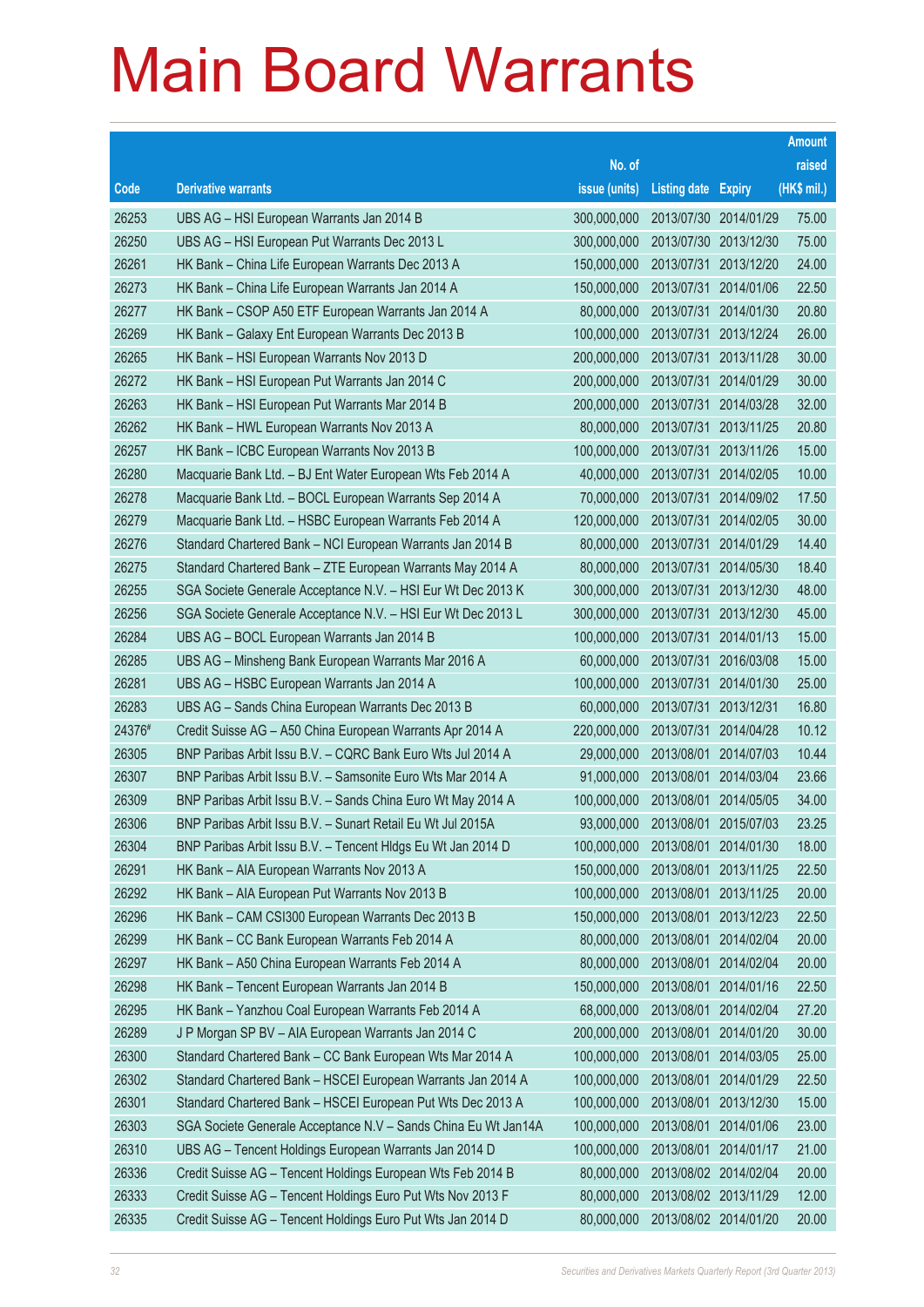|       |                                                                |               |                            | <b>Amount</b> |
|-------|----------------------------------------------------------------|---------------|----------------------------|---------------|
|       |                                                                | No. of        |                            | raised        |
| Code  | <b>Derivative warrants</b>                                     | issue (units) | <b>Listing date Expiry</b> | (HK\$ mil.)   |
| 26346 | Citigroup Global Mkt H Inc. - Tencent Euro Put Wt Feb 2014 A   | 100,000,000   | 2013/08/02 2014/02/04      | 26.40         |
| 26348 | Citigroup Global Mkt H Inc. - Tencent Euro Put Wt Feb 2014 B   | 100,000,000   | 2013/08/02 2014/02/27      | 38.00         |
| 26318 | HK Bank – China Overseas European Warrants Jan 2014 A          | 100,000,000   | 2013/08/02 2014/01/24      | 15.00         |
| 26314 | HK Bank – Henderson Land Dev European Warrants Feb 2014 A      | 68,000,000    | 2013/08/02 2014/02/04      | 17.00         |
| 26317 | HK Bank - PICC Group European Warrants Dec 2013 C              | 100,000,000   | 2013/08/02 2013/12/18      | 16.00         |
| 26319 | HK Bank - Sands China European Warrants Feb 2014 A             | 80,000,000    | 2013/08/02 2014/02/04      | 20.00         |
| 26320 | HK Bank - Tencent European Put Warrants Jan 2014 C             | 100,000,000   | 2013/08/02 2014/01/24      | 29.00         |
| 26313 | J P Morgan SP BV - HSI European Warrants Nov 2013 B            | 500,000,000   | 2013/08/02 2013/11/28      | 75.00         |
| 26344 | J P Morgan SP BV - Tencent European Put Warrants Mar 2014 B    | 200,000,000   | 2013/08/02 2014/03/03      | 50.00         |
| 26343 | J P Morgan SP BV - Tencent European Put Warrants Apr 2014 A    | 200,000,000   | 2013/08/02 2014/04/01      | 70.00         |
| 26340 | Macquarie Bank Ltd. - BYD European Warrants Dec 2013 A         | 70,000,000    | 2013/08/02 2013/12/03      | 10.50         |
| 26322 | Macquarie Bank Ltd. - Longfor PPT European Wts Apr 2015 A      | 120,000,000   | 2013/08/02 2015/04/02      | 30.24         |
| 26342 | Macquarie Bank Ltd. - Xinyi Glass European Wts Feb 2014 A      | 40,000,000    | 2013/08/02 2014/02/05      | 10.04         |
| 26323 | Standard Chartered Bank – PetroChina European Wts Feb 2014 B   | 80,000,000    | 2013/08/02 2014/02/07      | 20.00         |
| 26332 | SGA Societe Generale Acceptance N.V. - CITIC Sec Eu Wt Apr14A  | 100,000,000   | 2013/08/02 2014/04/30      | 15.50         |
| 26326 | SGA Societe Generale Acceptance N.V. - Tencent Eu Wt Feb 14 B  | 200,000,000   | 2013/08/02 2014/02/05      | 51.00         |
| 26325 | SGA Societe Generale Acceptance N.V. - Tencent Eu Wt Apr 14 A  | 200,000,000   | 2013/08/02 2014/04/02      | 50.00         |
| 26329 | SGA Societe Generale Acceptance N.V - Tencent Eu Put Wt Feb14C | 200,000,000   | 2013/08/02 2014/02/05      | 55.00         |
| 26331 | SGA Societe Generale Acceptance N.V - Tencent Eu Put Wt Feb14D | 200,000,000   | 2013/08/02 2014/02/05      | 75.00         |
| 26338 | UBS AG - HSCEI European Put Warrants Dec 2013 E                | 100,000,000   | 2013/08/02 2013/12/30      | 15.00         |
| 26339 | UBS AG – Tencent Holdings European Warrants Feb 2014 C         | 100,000,000   | 2013/08/02 2014/02/11      | 25.00         |
| 26337 | UBS AG - ZTE European Warrants May 2014 A                      | 100,000,000   | 2013/08/02 2014/05/23      | 22.00         |
| 26362 | Credit Suisse AG - HN Renewables European Wts Feb 2014 A       | 60,000,000    | 2013/08/05 2014/02/04      | 19.20         |
| 26363 | Credit Suisse AG - Kingsoft European Warrants Feb 2014 A       | 60,000,000    | 2013/08/05 2014/02/04      | 15.00         |
| 26377 | Credit Suisse AG - Tencent Holdings Euro Put Wts Jan 2014 E    | 80,000,000    | 2013/08/05 2014/01/20      | 17.60         |
| 26378 | Goldman Sachs SP (Asia) - A50 China European Wts Dec 2016 A    | 100,000,000   | 2013/08/05 2016/12/28      | 15.80         |
| 26380 | Goldman Sachs SP (Asia) - Tencent European Wt May 2014 A       | 150,000,000   | 2013/08/05 2014/05/29      | 37.80         |
| 26379 | Goldman Sachs SP (Asia) - Tencent European Put Wt Feb 2014 C   | 150,000,000   | 2013/08/05 2014/02/27      | 41.55         |
| 26353 | HK Bank - China Railway European Warrants Feb 2014 A           | 68,000,000    | 2013/08/05 2014/02/05      | 19.72         |
| 26352 | HK Bank - CRCC European Warrants Dec 2014 A                    | 100,000,000   | 2013/08/05 2014/12/24      | 15.00         |
| 26351 | HK Bank - KECL European Warrants Aug 2014 A                    | 120,000,000   | 2013/08/05 2014/08/19      | 18.00         |
| 26354 | HK Bank - Tencent European Put Warrants Feb 2014 A             | 100,000,000   | 2013/08/05 2014/02/28      | 35.00         |
| 26374 | J P Morgan SP BV - Cheung Kong European Warrants Feb 2014 A    | 100,000,000   | 2013/08/05 2014/02/04      | 25.00         |
| 26373 | J P Morgan SP BV - Ch LongYuan European Warrants Nov 2015 A    | 200,000,000   | 2013/08/05 2015/11/02      | 50.00         |
| 26372 | J P Morgan SP BV - Greatwall Motor European Wts Feb 2014 A     | 100,000,000   | 2013/08/05 2014/02/04      | 25.00         |
| 26371 | J P Morgan SP BV - Hutchison European Warrants Feb 2014 A      | 100,000,000   | 2013/08/05 2014/02/04      | 25.00         |
| 26361 | Macquarie Bank Ltd. - CSOP A50 ETF European Wts Feb 2014 A     | 40,000,000    | 2013/08/05 2014/02/05      | 10.04         |
| 26370 | Macquarie Bank Ltd. - Geely Auto European Wts Mar 2014 A       | 40,000,000    | 2013/08/05 2014/03/04      | 10.00         |
| 26358 | Merrill Lynch Int'l & Co. C.V. - HKEx Euro Wts Feb 2014 A      | 40,000,000    | 2013/08/05 2014/02/05      | 14.20         |
| 26355 | Merrill Lynch Int'l & Co. C.V. - Hutchison Eur Wt Dec 2013 B   | 50,000,000    | 2013/08/05 2013/12/02      | 12.50         |
| 26359 | Standard Chartered Bank - Tencent Hidg Euro Wts Feb 2014 B     | 100,000,000   | 2013/08/05 2014/02/04      | 25.00         |
| 26349 | SGA Societe Generale Acceptance N.V. - HSBC Eu Wt Nov 2013 B   | 120,000,000   | 2013/08/05 2013/11/20      | 24.60         |
| 26365 | UBS AG - Hutchison European Warrants Feb 2014 A                | 100,000,000   | 2013/08/05 2014/02/04      | 30.00         |
| 26367 | UBS AG - KECL European Warrants Jun 2014 A                     | 100,000,000   | 2013/08/05 2014/06/25      | 17.00         |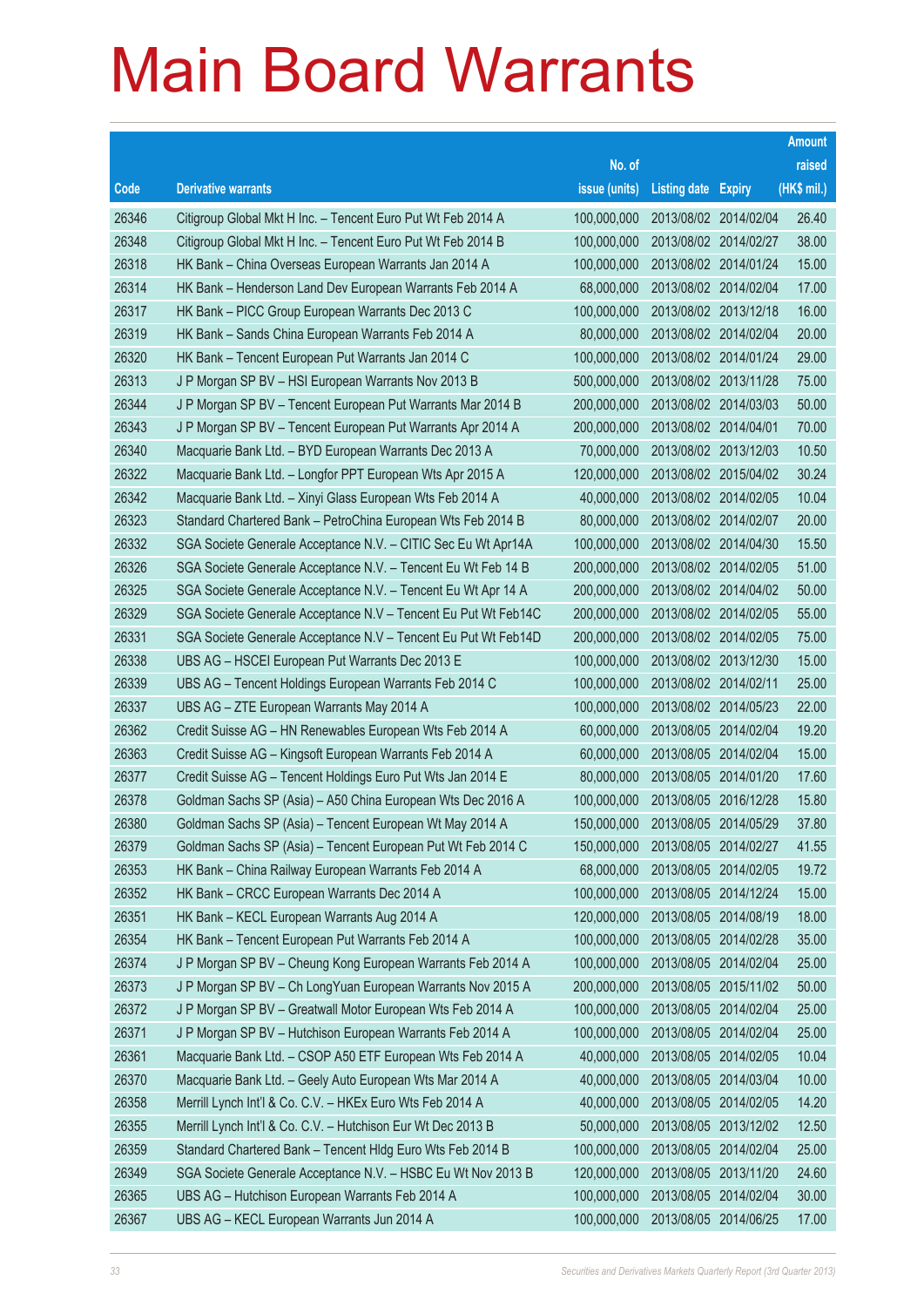|        |                                                               |               |                            |            | <b>Amount</b> |
|--------|---------------------------------------------------------------|---------------|----------------------------|------------|---------------|
|        |                                                               | No. of        |                            |            | raised        |
| Code   | <b>Derivative warrants</b>                                    | issue (units) | <b>Listing date Expiry</b> |            | (HK\$ mil.)   |
| 26369  | UBS AG - Tencent Holdings European Put Warrants Feb 2014 D    | 100,000,000   | 2013/08/05 2014/02/04      |            | 35.00         |
| 20218# | HK Bank - CNBM European Warrants Dec 2013 A                   | 258,000,000   | 2013/08/05 2013/12/17      |            | 10.06         |
| 26399  | Goldman Sachs SP (Asia) - China Life Euro Wts Dec 2013 C      | 100,000,000   | 2013/08/06 2013/12/24      |            | 15.00         |
| 26398  | Goldman Sachs SP (Asia) - Tencent European Put Wt Feb 2014 D  | 120,000,000   | 2013/08/06 2014/02/27      |            | 32.16         |
| 26382  | HK Bank - Anhui Conch European Warrants Feb 2014 A            | 80,000,000    | 2013/08/06 2014/02/28      |            | 20.00         |
| 26385  | HK Bank - China Shenhua European Warrants Feb 2014 B          | 100,000,000   | 2013/08/06 2014/02/28      |            | 25.00         |
| 26384  | HK Bank - CSR Times European Warrants Feb 2014 A              | 80,000,000    | 2013/08/06 2014/02/28      |            | 20.00         |
| 26383  | HK Bank - A50 China European Warrants Oct 2014 B              | 200,000,000   | 2013/08/06 2014/10/29      |            | 32.00         |
| 26381  | HK Bank - GCL-Poly Energy European Warrants Feb 2014 A        | 80,000,000    | 2013/08/06 2014/02/06      |            | 20.00         |
| 26388  | HK Bank - HKEx European Warrants Feb 2014 A                   | 68,000,000    | 2013/08/06 2014/02/06      |            | 23.80         |
| 26402  | J P Morgan SP BV - AIA European Warrants Feb 2014 A           | 200,000,000   | 2013/08/06 2014/02/05      |            | 50.00         |
| 26401  | J P Morgan SP BV - HSBC European Warrants Nov 2013 A          | 200,000,000   | 2013/08/06 2013/11/18      |            | 30.00         |
| 26400  | J P Morgan SP BV - Kingsoft European Warrants Feb 2014 A      | 200,000,000   | 2013/08/06 2014/02/05      |            | 50.00         |
| 26390  | Standard Chartered Bank - China Overseas Euro Wt Feb 2014 A   | 80,000,000    | 2013/08/06 2014/02/24      |            | 12.00         |
| 26389  | Standard Chartered Bank - Tencent Hidg Eu Put Wts Feb 2014 C  | 100,000,000   | 2013/08/06 2014/02/05      |            | 33.00         |
| 26395  | UBS AG - Yanzhou Coal European Wts Jan 2014 B                 | 30,000,000    | 2013/08/06 2014/01/22      |            | 15.00         |
| 26420  | BNP Paribas Arbit Issu B.V. - Kingsoft Euro Wts Mar 2014 A    | 100,000,000   | 2013/08/07 2014/03/04      |            | 25.00         |
| 26428  | Credit Suisse AG - KECL European Warrants Feb 2014 A          | 70,000,000    | 2013/08/07 2014/02/10      |            | 28.70         |
| 26427  | Credit Suisse AG - KECL European Warrants Jun 2014 A          | 70,000,000    | 2013/08/07 2014/06/30      |            | 10.50         |
| 26429  | Citigroup Global Mkt H Inc. - Tencent European Wts Feb 2014 D | 100,000,000   | 2013/08/07 2014/02/06      |            | 26.00         |
| 26418  | Citigroup Global Mkt H Inc. - Tencent European Wts May 2014 A | 100,000,000   | 2013/08/07 2014/05/19      |            | 25.00         |
| 26416  | Daiwa Capital Mkt - Tencent Holdings European Wts Mar 2014 B  | 128,000,000   | 2013/08/07 2014/03/03      |            | 32.00         |
| 26417  | HK Bank - CITIC Sec European Warrants Jan 2014 A              | 100,000,000   | 2013/08/07 2014/01/06      |            | 15.00         |
| 26410  | HK Bank - CNBM European Warrants Jun 2014 A                   | 68,000,000    | 2013/08/07 2014/06/30      |            | 34.00         |
| 26409  | HK Bank - Ch Ship Cont European Warrants Mar 2014 A           | 80,000,000    | 2013/08/07 2014/03/03      |            | 20.00         |
| 26405  | HK Bank - CSR European Warrants Feb 2014 A                    | 68,000,000    | 2013/08/07 2014/02/28      |            | 20.40         |
| 26406  | HK Bank – Geely Auto European Warrants Feb 2014 A             | 80,000,000    | 2013/08/07 2014/02/28      |            | 20.00         |
| 26404  | HK Bank - Haitong Sec European Warrants May 2014 A            | 100,000,000   | 2013/08/07 2014/05/20      |            | 15.00         |
| 26403  | HK Bank - Jiangxi Copper European Warrants Feb 2014 A         | 128,000,000   | 2013/08/07 2014/02/19      |            | 19.20         |
| 26407  | HK Bank - Tencent European Warrants Feb 2014 B                | 100,000,000   | 2013/08/07 2014/02/28      |            | 25.00         |
| 26408  | HK Bank - Tencent European Put Warrants Feb 2014 C            | 80,000,000    | 2013/08/07 2014/02/07      |            | 32.00         |
| 26426  | J P Morgan SP BV - Anton Oilfield European Wts Feb 2014 A     | 50,000,000    | 2013/08/07 2014/02/06      |            | 23.70         |
| 26430  | J P Morgan SP BV - Li & Fung European Warrants Dec 2014 A     | 200,000,000   | 2013/08/07                 | 2014/12/24 | 30.00         |
| 26425  | J P Morgan SP BV - Yanzhou Coal European Warrants Jan 2014 A  | 50,000,000    | 2013/08/07 2014/01/22      |            | 15.45         |
| 26423  | Macquarie Bank Ltd. - HN Renewables European Wts Mar 2014 A   | 40,000,000    | 2013/08/07 2014/03/04      |            | 10.00         |
| 26412  | Standard Chartered Bank - AIA European Warrants Apr 2014 A    | 100,000,000   | 2013/08/07 2014/04/16      |            | 15.00         |
| 26413  | Standard Chartered Bank - YZ Coal European Wts Jan 2014 A     | 60,000,000    | 2013/08/07                 | 2014/01/22 | 24.00         |
| 26421  | SGA Societe Generale Acceptance N.V. - HSBC Eu Wt Feb 2014 B  | 120,000,000   | 2013/08/07 2014/02/05      |            | 25.80         |
| 26424  | SGA Societe Generale Acceptance N.V. - HWL Eur Wt Dec 2013 B  | 100,000,000   | 2013/08/07 2013/12/23      |            | 26.50         |
| 26422  | SGA Societe Generale Acceptance N.V. - Ping An Eu Wt Feb 14 A | 100,000,000   | 2013/08/07 2014/02/05      |            | 16.00         |
| 26411  | SGA Societe Generale Acceptance N.V. - Tencent Eu Wt May 14 A | 200,000,000   | 2013/08/07                 | 2014/05/05 | 50.00         |
| 24927# | Goldman Sachs SP (Asia) - A50 China European Wts Aug 2014 A   | 128,000,000   | 2013/08/07 2014/08/01      |            | 11.65         |
| 26456  | Credit Suisse AG - Minsheng Bank European Wts Feb 2014 A      | 60,000,000    | 2013/08/08 2014/02/10      |            | 18.60         |
| 26452  | Credit Suisse AG - HSI European Warrants Dec 2013 J           | 200,000,000   | 2013/08/08 2013/12/30      |            | 30.00         |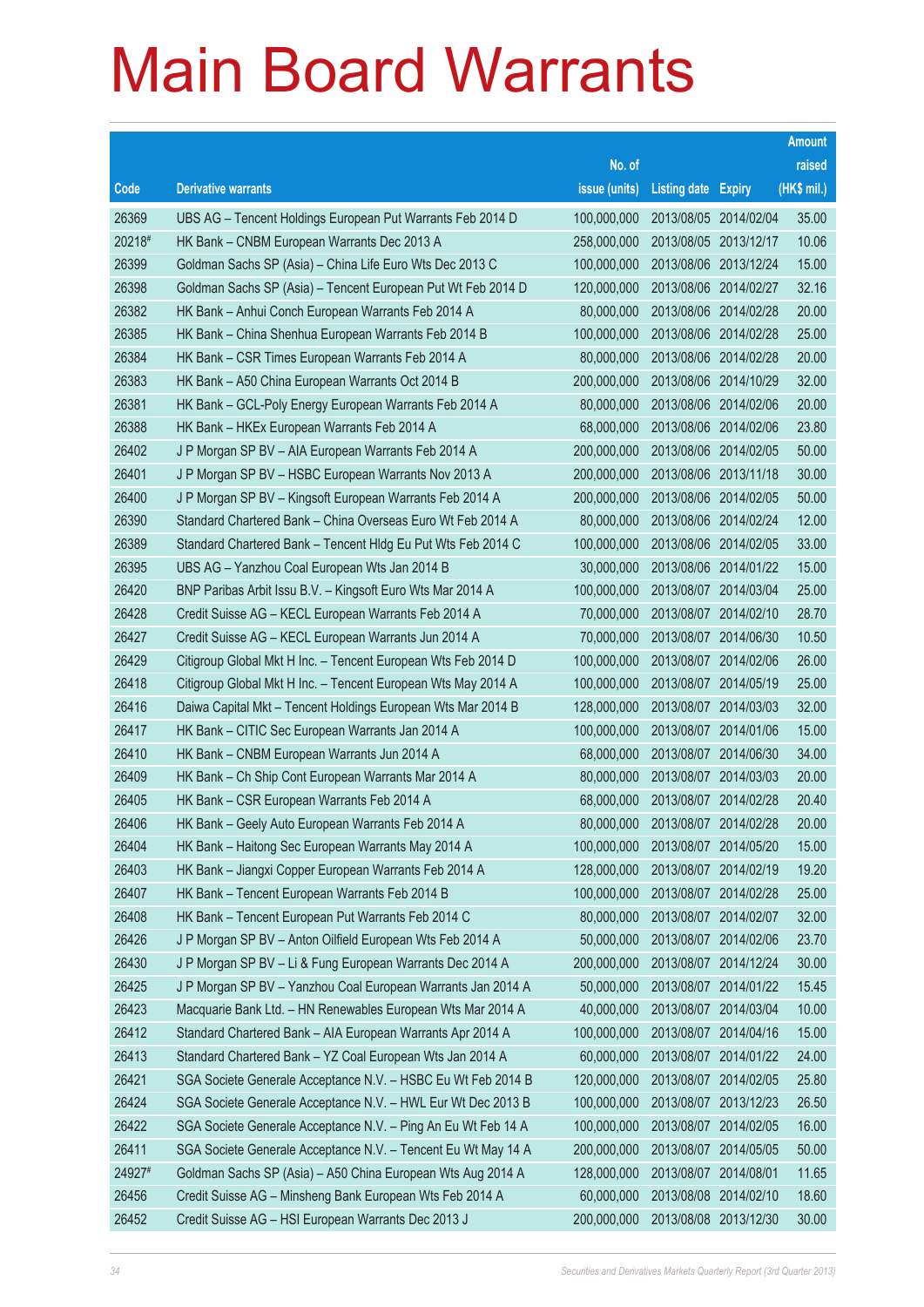|       |                                                                |               |                            |            | <b>Amount</b> |
|-------|----------------------------------------------------------------|---------------|----------------------------|------------|---------------|
|       |                                                                | No. of        |                            |            | raised        |
| Code  | <b>Derivative warrants</b>                                     | issue (units) | <b>Listing date Expiry</b> |            | (HK\$ mil.)   |
| 26453 | Credit Suisse AG - HSI European Put Warrants Nov 2013 C        | 200,000,000   | 2013/08/08 2013/11/28      |            | 36.00         |
| 26455 | Credit Suisse AG - HSI European Put Warrants Dec 2013 K        | 200,000,000   | 2013/08/08 2013/12/30      |            | 30.00         |
| 26440 | HK Bank - Agricultural Bank European Warrants Feb 2014 A       | 80,000,000    | 2013/08/08 2014/02/28      |            | 20.00         |
| 26438 | HK Bank - China Coal European Warrants Mar 2014 A              | 68,000,000    | 2013/08/08 2014/03/03      |            | 17.68         |
| 26433 | HK Bank - CPIC European Warrants Jun 2014 A                    | 80,000,000    | 2013/08/08 2014/06/30      |            | 20.00         |
| 26434 | HK Bank - Evergrande European Warrants Mar 2014 A              | 100,000,000   | 2013/08/08 2014/03/03      |            | 25.00         |
| 26437 | HK Bank - HSCEI European Warrants Jan 2014 A                   | 200,000,000   | 2013/08/08 2014/01/29      |            | 40.00         |
| 26435 | HK Bank - HSCEI European Warrants Jun 2014 A                   | 200,000,000   | 2013/08/08 2014/06/27      |            | 50.00         |
| 26436 | HK Bank - HSCEI European Put Warrants Dec 2013 D               | 150,000,000   | 2013/08/08 2013/12/30      |            | 22.50         |
| 26432 | HK Bank - Lenovo European Warrants Mar 2014 A                  | 80,000,000    | 2013/08/08 2014/03/31      |            | 26.40         |
| 26450 | Macquarie Bank Ltd. - China EB Int'l European Wts Mar 2014 A   | 40,000,000    | 2013/08/08 2014/03/03      |            | 14.28         |
| 26444 | Standard Chartered Bank - Sands China Euro Wts Mar 2014 A      | 100,000,000   | 2013/08/08 2014/03/07      |            | 35.00         |
| 26441 | Standard Chartered Bank - Tencent Hidg Euro Wts Jan 2014 C     | 150,000,000   | 2013/08/08 2014/01/21      |            | 42.00         |
| 26443 | Standard Chartered Bank - Tencent Hldg Eu Put Wts Feb 2014 D   | 150,000,000   | 2013/08/08 2014/02/20      |            | 25.50         |
| 26449 | SGA Societe Generale Acceptance NV - Minsheng Bk Eu Wt Mar16 A | 200,000,000   | 2013/08/08 2016/03/07      |            | 46.00         |
| 26446 | SGA Societe Generale Acceptance N.V. - CNOOC Eu Wt Nov 2014A   | 300,000,000   | 2013/08/08 2014/11/17      |            | 45.00         |
| 26448 | SGA Societe Generale Acceptance N.V. - KECL Eu Wt Jul 2014 A   | 100,000,000   | 2013/08/08 2014/07/02      |            | 15.00         |
| 26497 | BNP Paribas Arbit Issu B.V. - Agricultural Bank Eu Wt Oct15A   | 100,000,000   | 2013/08/09 2015/10/05      |            | 32.00         |
| 26498 | BNP Paribas Arbit Issu B.V. - Anta Sports Euro Wt Apr 2016 A   | 100,000,000   | 2013/08/09                 | 2016/04/05 | 25.00         |
| 26496 | BNP Paribas Arbit Issu B.V. - China Overseas Eu Wt Apr2014 A   | 100,000,000   | 2013/08/09 2014/04/02      |            | 25.00         |
| 26500 | BNP Paribas Arbit Issu B.V. - Ch State Con Eu Wts Apr 2015 A   | 100,000,000   | 2013/08/09 2015/04/02      |            | 25.00         |
| 26499 | BNP Paribas Arbit Issu B.V. - MGM China Euro Wts Mar 2014 A    | 75,000,000    | 2013/08/09 2014/03/04      |            | 21.00         |
| 26477 | Credit Suisse AG - Hutchison European Warrants Dec 2013 A      | 80,000,000    | 2013/08/09                 | 2013/12/16 | 31.20         |
| 26478 | Credit Suisse AG - Hutchison European Warrants Feb 2014 A      | 80,000,000    | 2013/08/09 2014/02/10      |            | 29.60         |
| 26479 | Credit Suisse AG - Hutchison European Put Wts Nov 2013 A       | 80,000,000    | 2013/08/09 2013/11/25      |            | 12.80         |
| 26492 | Citigroup Global Mkt H Inc. - MGM China Euro Wts Feb 2014 A    | 50,000,000    | 2013/08/09 2014/02/10      |            | 12.50         |
| 26495 | Citigroup Global Mkt H Inc. – Wynn Macau Euro Wts Feb 2014 A   | 50,000,000    | 2013/08/09 2014/02/10      |            | 12.50         |
| 26475 | Daiwa Capital Mkt - HSI European Warrants Feb 2014 A           | 200,000,000   | 2013/08/09 2014/02/27      |            | 50.00         |
| 26476 | Daiwa Capital Mkt - Hutchison European Warrants Feb 2014 A     | 128,000,000   | 2013/08/09 2014/02/10      |            | 35.84         |
| 26466 | Goldman Sachs SP (Asia) - AIA European Warrants Apr 2014 A     | 120,000,000   | 2013/08/09 2014/04/28      |            | 18.00         |
| 26469 | HK Bank - CITIC Bank European Warrants Dec 2013 B              | 80,000,000    | 2013/08/09 2013/12/16      |            | 12.00         |
| 26470 | HK Bank - China Mobile European Warrants Feb 2014 A            | 100,000,000   | 2013/08/09 2014/02/28      |            | 25.00         |
| 26467 | HK Bank - China Tel European Warrants Mar 2014 A               | 68,000,000    | 2013/08/09                 | 2014/03/03 | 17.00         |
| 26468 | HK Bank - Huaneng Power European Warrants Mar 2014 A           | 50,000,000    | 2013/08/09 2014/03/03      |            | 25.00         |
| 26474 | HK Bank - HWL European Warrants Dec 2013 C                     | 100,000,000   | 2013/08/09                 | 2013/12/16 | 21.00         |
| 26491 | J P Morgan SP BV - AIA European Put Warrants Feb 2014 B        | 150,000,000   | 2013/08/09 2014/02/10      |            | 37.50         |
| 26490 | J P Morgan SP BV - CSOP A50 ETF European Warrants Feb 2014 A   | 200,000,000   | 2013/08/09                 | 2014/02/10 | 63.80         |
| 26488 | J P Morgan SP BV - HSI European Warrants Feb 2014 B            | 300,000,000   | 2013/08/09 2014/02/27      |            | 75.00         |
| 26489 | J P Morgan SP BV - HSI European Put Warrants Feb 2014 C        | 300,000,000   | 2013/08/09 2014/02/27      |            | 76.50         |
| 26487 | J P Morgan SP BV - Ping An European Warrants Mar 2014 A        | 200,000,000   | 2013/08/09 2014/03/03      |            | 50.00         |
| 26485 | J P Morgan SP BV - Sands China European Put Wts Feb 2014 A     | 150,000,000   | 2013/08/09                 | 2014/02/10 | 37.50         |
| 26481 | Macquarie Bank Ltd. - Hutchison European Warrants Mar 2014 A   | 100,000,000   | 2013/08/09 2014/03/04      |            | 25.00         |
| 26480 | Macquarie Bank Ltd. - MGM China European Warrants Mar 2014 A   | 40,000,000    | 2013/08/09 2014/03/04      |            | 10.00         |
| 26460 | Merrill Lynch Int'l & Co. C.V. - HSI European Wts Dec 2013 I   | 100,000,000   | 2013/08/09 2013/12/30      |            | 15.00         |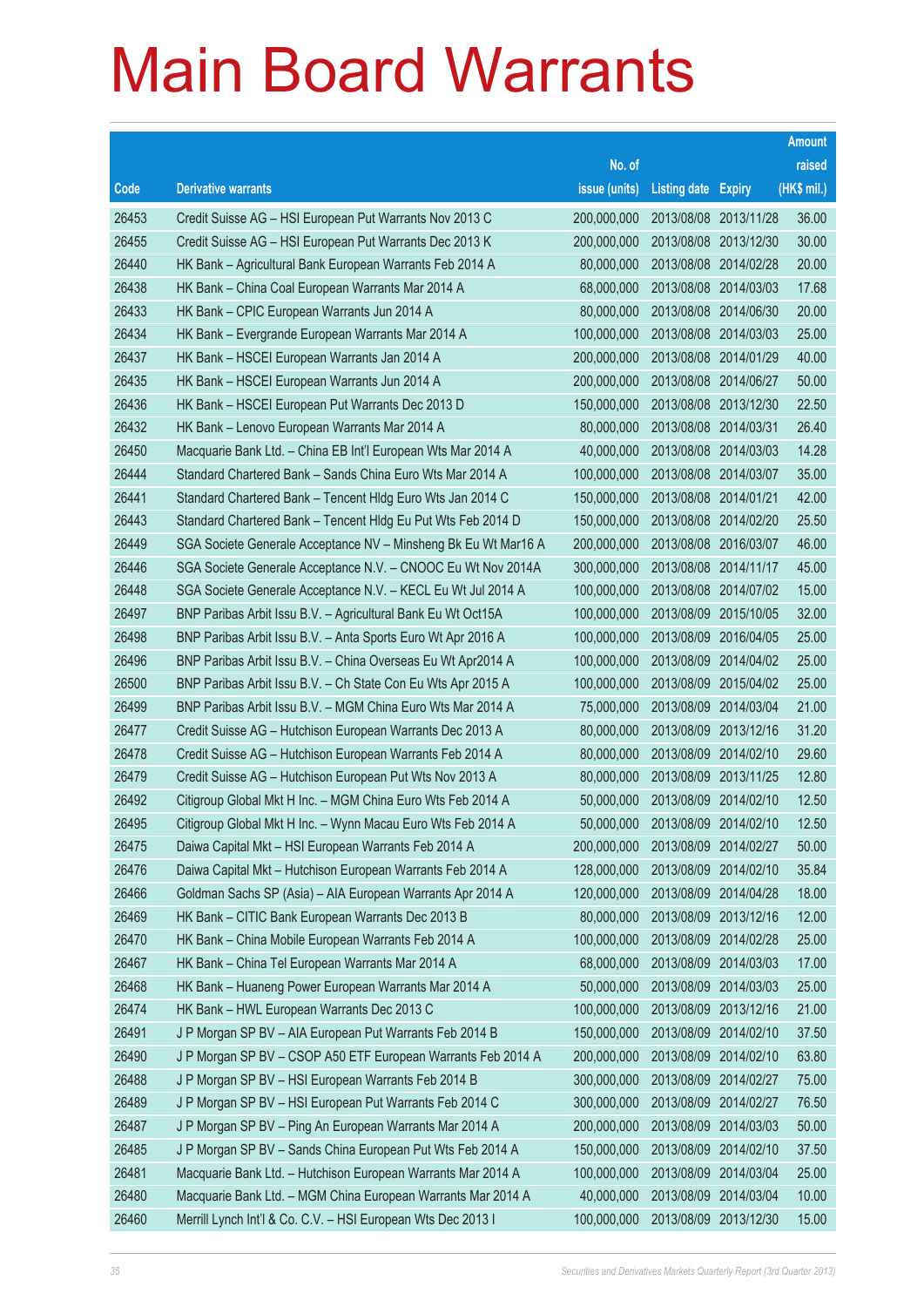|       |                                                              |               |                            |                       | <b>Amount</b> |
|-------|--------------------------------------------------------------|---------------|----------------------------|-----------------------|---------------|
|       |                                                              | No. of        |                            |                       | raised        |
| Code  | <b>Derivative warrants</b>                                   | issue (units) | <b>Listing date Expiry</b> |                       | (HK\$ mil.)   |
| 26459 | Merrill Lynch Int'l & Co. C.V. - HSI European Wts Jan 2014 E | 100,000,000   | 2013/08/09 2014/01/29      |                       | 18.60         |
| 26463 | Merrill Lynch Int'l & Co. C.V. - HSI European Wts Jan 2014 F | 100,000,000   | 2013/08/09 2014/01/29      |                       | 21.50         |
| 26462 | Merrill Lynch Int'l & Co. C.V. - HSI European Wts Feb 2014 B | 100,000,000   | 2013/08/09 2014/02/27      |                       | 25.00         |
| 26457 | Merrill Lynch Int'l & Co. C.V. - HSI Euro Put Wts Jan 2014 C | 100,000,000   | 2013/08/09 2014/01/29      |                       | 15.00         |
| 26458 | Merrill Lynch Int'l & Co. C.V. - HSI Euro Put Wts Jan 2014 D | 100,000,000   |                            | 2013/08/09 2014/01/29 | 15.20         |
| 26482 | UBS AG - Cheung Kong European Warrants Feb 2014 A            | 100,000,000   | 2013/08/09 2014/02/10      |                       | 25.00         |
| 26484 | UBS AG - Hutchison European Warrants Feb 2014 B              | 100,000,000   |                            | 2013/08/09 2014/02/10 | 40.00         |
| 26483 | UBS AG - SPDR Gold Trust European Warrants Jan 2014 A        | 100,000,000   | 2013/08/09 2014/01/24      |                       | 66.00         |
| 26515 | BNP Paribas Arbit Issu B.V. - Evergrande Euro Wts Aug 2014 A | 95,000,000    |                            | 2013/08/12 2014/08/04 | 23.75         |
| 26510 | BNP Paribas Arbit Issu B.V. - HKEx European Wts Apr 2014 A   | 60,000,000    |                            | 2013/08/12 2014/04/02 | 16.20         |
| 26505 | BNP Paribas Arbit Issu B.V. - HSI Euro Put Wts Nov 2013 B    | 100,000,000   | 2013/08/12 2013/11/28      |                       | 17.00         |
| 26512 | BNP Paribas Arbit Issu B.V. - Tencent HIdgs Eu Wt Apr 2014 A | 100,000,000   | 2013/08/12 2014/04/02      |                       | 25.00         |
| 26513 | BNP Paribas Arbit Issu B.V. - Tencent Eu Put Wt Apr 2014 B   | 100,000,000   |                            | 2013/08/12 2014/04/02 | 25.00         |
| 26516 | Credit Suisse AG - Kingsoft European Warrants Feb 2014 B     | 60,000,000    | 2013/08/12 2014/02/11      |                       | 17.40         |
| 26517 | Credit Suisse AG - Tencent Holdings European Wts Feb 2014 C  | 100,000,000   | 2013/08/12 2014/02/24      |                       | 25.00         |
| 26518 | Credit Suisse AG - Tencent Holdings European Wts Feb 2014 D  | 100,000,000   | 2013/08/12 2014/02/11      |                       | 25.00         |
| 26519 | Credit Suisse AG - Tencent Holdings Euro Put Wts Jan 2014 F  | 100,000,000   |                            | 2013/08/12 2014/01/27 | 27.00         |
| 26525 | Citigroup Global Mkt H Inc. - Tencent Euro Put Wt Feb 2014 E | 80,000,000    | 2013/08/12 2014/02/14      |                       | 35.20         |
| 26509 | Daiwa Capital Mkt - HSBC European Warrants Feb 2014 B        | 128,000,000   | 2013/08/12 2014/02/21      |                       | 23.04         |
| 26530 | Goldman Sachs SP (Asia) - BOCL European Warrants Apr 2014 A  | 80,000,000    | 2013/08/12 2014/04/30      |                       | 14.24         |
| 26526 | Goldman Sachs SP (Asia) - HSBC European Warrants Jan 2014 B  | 120,000,000   | 2013/08/12 2014/01/23      |                       | 18.00         |
| 26527 | Goldman Sachs Sp (Asia) - ICBC European Warrants Feb 2014 A  | 80,000,000    | 2013/08/12 2014/02/27      |                       | 20.16         |
| 26504 | HK Bank - Esprit European Warrants Jul 2014 A                | 100,000,000   | 2013/08/12 2014/07/31      |                       | 25.00         |
| 26501 | HK Bank - HWL European Warrants Feb 2014 A                   | 88,000,000    |                            | 2013/08/12 2014/02/12 | 22.00         |
| 26503 | HK Bank - HWL European Warrants Feb 2014 B                   | 88,000,000    |                            | 2013/08/12 2014/02/12 | 26.40         |
| 26506 | UBS AG - China Overseas European Warrants Jan 2014 A         | 100,000,000   | 2013/08/12 2014/01/24      |                       | 17.00         |
| 26524 | UBS AG - HSI European Warrants Feb 2014 C                    | 300,000,000   | 2013/08/12 2014/02/27      |                       | 75.00         |
| 26507 | UBS AG - HSI European Put Warrants Jan 2014 C                | 300,000,000   | 2013/08/12 2014/01/29      |                       | 45.00         |
| 26508 | UBS AG - HSI European Put Warrants Feb 2014 B                | 300,000,000   | 2013/08/12 2014/02/27      |                       | 45.00         |
| 26521 | UBS AG - Tencent Holdings European Warrants Feb 2014 E       | 100,000,000   | 2013/08/12 2014/02/18      |                       | 25.00         |
| 26542 | Citigroup Global Mkt H Inc. - HSBC European Wts Jan 2014 A   | 80,000,000    | 2013/08/13 2014/01/24      |                       | 12.80         |
| 26567 | Goldman Sachs SP (Asia) - HSI European Warrants Jan 2014 D   | 150,000,000   | 2013/08/13 2014/01/29      |                       | 22.50         |
| 26566 | Goldman Sachs SP (Asia) - HSI European Warrants Apr 2014 B   | 150,000,000   | 2013/08/13 2014/04/29      |                       | 25.05         |
| 26561 | Goldman Sachs SP (Asia) - HSI European Put Wts Dec 2013 F    | 150,000,000   | 2013/08/13 2013/12/30      |                       | 34.20         |
| 26562 | Goldman Sachs SP (Asia) - HSI European Put Wts Feb 2014 B    | 150,000,000   | 2013/08/13 2014/02/27      |                       | 38.55         |
| 26537 | HK Bank - BYD European Warrants Jun 2014 A                   | 50,000,000    |                            | 2013/08/13 2014/06/30 | 17.50         |
| 26538 | HK Bank - Cheung Kong European Warrants Feb 2014 A           | 80,000,000    | 2013/08/13 2014/02/28      |                       | 24.00         |
| 26539 | HK Bank - China Mobile European Warrants Jan 2014 A          | 100,000,000   | 2013/08/13 2014/01/20      |                       | 17.00         |
| 26540 | HK Bank - China Mobile European Warrants Jan 2014 B          | 100,000,000   | 2013/08/13 2014/01/13      |                       | 15.00         |
| 26541 | HK Bank - HSI European Warrants Jan 2014 D                   | 200,000,000   | 2013/08/13 2014/01/29      |                       | 30.00         |
| 26548 | J P Morgan SP BV - MGM China European Warrants Feb 2014 B    | 60,000,000    |                            | 2013/08/13 2014/02/12 | 15.12         |
| 26547 | J P Morgan SP BV - MGM China European Put Wts Feb 2014 A     | 60,000,000    | 2013/08/13 2014/02/12      |                       | 15.06         |
| 26546 | J P Morgan SP BV - Tencent European Warrants Feb 2014 E      | 200,000,000   |                            | 2013/08/13 2014/02/12 | 50.00         |
| 26544 | J P Morgan SP BV - Tencent European Put Warrants Feb 2014 D  | 200,000,000   |                            | 2013/08/13 2014/02/12 | 71.60         |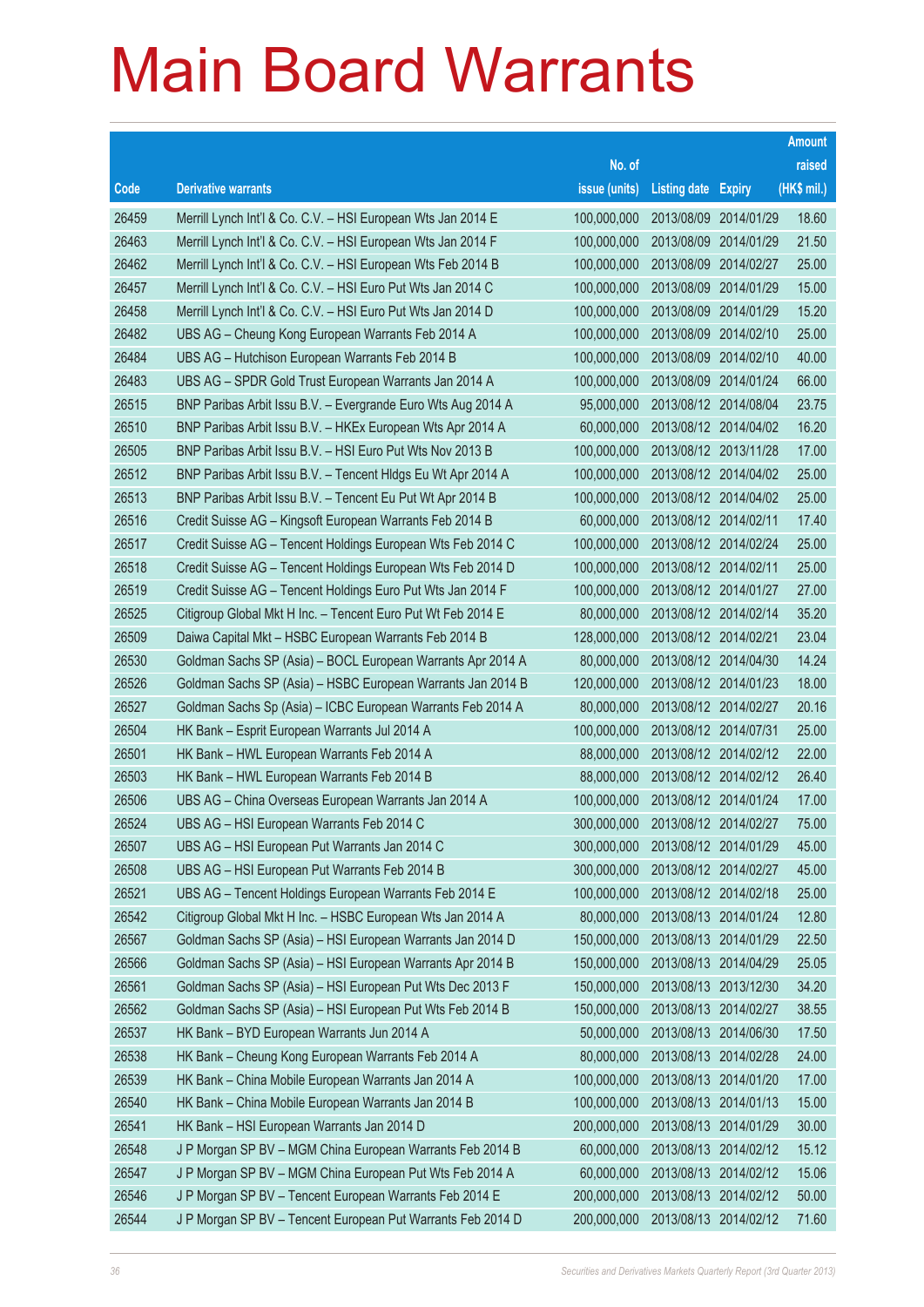|        |                                                              |               |                       |            | <b>Amount</b> |
|--------|--------------------------------------------------------------|---------------|-----------------------|------------|---------------|
|        |                                                              | No. of        |                       |            | raised        |
| Code   | <b>Derivative warrants</b>                                   | issue (units) | Listing date Expiry   |            | (HK\$ mil.)   |
| 26558  | Macquarie Bank Ltd. - Kingsoft European Warrants Feb 2014 A  | 80,000,000    | 2013/08/13 2014/02/13 |            | 20.00         |
| 26549  | Standard Chartered Bank - China Life European Wts Mar 2014 B | 100,000,000   | 2013/08/13 2014/03/28 |            | 25.00         |
| 26550  | Standard Chartered Bank - China Shenhua Euro Wts Mar 2014 A  | 100,000,000   | 2013/08/13 2014/03/05 |            | 25.00         |
| 26554  | Standard Chartered Bank - HSI European Put Wts Dec 2013 E    | 100,000,000   | 2013/08/13 2013/12/30 |            | 20.00         |
| 26553  | Standard Chartered Bank - Tencent Hidg Euro Wts Feb 2014 E   | 150,000,000   | 2013/08/13 2014/02/12 |            | 37.50         |
| 26531  | SGA Societe Generale Acceptance N.V. - CLife Eu Wt Dec2013 D | 120,000,000   | 2013/08/13 2013/12/30 |            | 20.40         |
| 26559  | SGA Societe Generale Acceptance N.V. - CNBM Eu Wt Feb 2014 B | 30,000,000    | 2013/08/13 2014/02/12 |            | 13.95         |
| 26532  | SGA Societe Generale Acceptance N.V. - HSBC Eu Wt Jan 2014 A | 120,000,000   | 2013/08/13 2014/01/27 |            | 62.40         |
| 26555  | UBS AG - HSBC European Warrants Dec 2013 B                   | 100,000,000   | 2013/08/13 2013/12/24 |            | 17.00         |
| 26556  | UBS AG - HSBC European Warrants Feb 2014 A                   | 100,000,000   | 2013/08/13 2014/02/07 |            | 16.00         |
| 26591  | Credit Suisse AG - AIA European Warrants Jan 2014 C          | 80,000,000    | 2013/08/14 2014/01/27 |            | 12.80         |
| 26590  | Credit Suisse AG - China Life European Warrants Dec 2013 A   | 80,000,000    | 2013/08/14 2013/12/23 |            | 12.00         |
| 26589  | Credit Suisse AG - HSBC European Wts Nov 2013 B              | 80,000,000    | 2013/08/14 2013/11/29 |            | 12.00         |
| 26577  | Citigroup Global Mkt H Inc. - Galaxy Ent Euro Wts Dec 2013 C | 80,000,000    | 2013/08/14 2013/12/16 |            | 16.96         |
| 26576  | Citigroup Global Mkt H Inc. - Galaxy Ent Eu Put Wt Feb 14 A  | 60,000,000    | 2013/08/14 2014/02/14 |            | 19.80         |
| 26575  | Citigroup Global Mkt H Inc. - MGM China Eu Put Wt Feb 2014 B | 80,000,000    | 2013/08/14 2014/02/13 |            | 20.00         |
| 26587  | Bank of East Asia - Brilliance Chi European Wts Jul 2014 A   | 60,000,000    | 2013/08/14 2014/07/22 |            | 15.48         |
| 26584  | Bank of East Asia - SJM Holdings European Wts Jul 2014 A     | 40,000,000    | 2013/08/14 2014/07/22 |            | 10.16         |
| 26568  | Goldman Sachs SP (Asia) - Anhui Conch Euro Wts Jun 2014 A    | 80,000,000    | 2013/08/14            | 2014/06/30 | 20.08         |
| 26572  | Goldman Sachs SP (Asia) - A50 China European Wts Feb 2014 A  | 80,000,000    | 2013/08/14 2014/02/28 |            | 20.08         |
| 26569  | Goldman Sachs SP (Asia) - Galaxy Ent Euro Wts Dec 2013 B     | 80,000,000    | 2013/08/14 2013/12/16 |            | 20.08         |
| 26570  | Goldman Sachs SP (Asia) - Tencent European Wt Feb 2014 E     | 120,000,000   | 2013/08/14 2014/02/27 |            | 30.24         |
| 26574  | J P Morgan SP BV - HSBC European Warrants Jan 2014 C         | 200,000,000   | 2013/08/14 2014/01/27 |            | 30.00         |
| 26582  | J P Morgan SP BV - Kingsoft European Warrants Feb 2014 B     | 200,000,000   | 2013/08/14 2014/02/13 |            | 50.00         |
| 26573  | J P Morgan SP BV - Melco Int'l Dev European Wts Mar 2014 A   | 70,000,000    | 2013/08/14 2014/03/04 |            | 17.50         |
| 26585  | Macquarie Bank Ltd. - Tencent European Warrants Mar 2014 A   | 150,000,000   | 2013/08/14 2014/03/04 |            | 37.50         |
| 26578  | Standard Chartered Bank - China Mobile Euro Wts Jan 2014 A   | 100,000,000   | 2013/08/14 2014/01/06 |            | 19.00         |
| 26579  | Standard Chartered Bank - HKEx European Warrants Feb 2014 B  | 100,000,000   | 2013/08/14 2014/02/21 |            | 25.00         |
| 26580  | Standard Chartered Bank - Tencent Hidg Eu Put Wts Feb 2014 F | 150,000,000   | 2013/08/14            | 2014/02/13 | 46.50         |
| 26592  | UBS AG - Tencent Holdings European Put Warrants Feb 2014 F   | 100,000,000   | 2013/08/14 2014/02/07 |            | 15.00         |
| 26595  | HK Bank - Minsheng Bank European Warrants Feb 2014 A         | 68,000,000    | 2013/08/15 2014/02/28 |            | 23.80         |
| 26596  | HK Bank - Sinopec Corp European Warrants Jan 2014 B          | 68,000,000    | 2013/08/15 2014/01/20 |            | 23.12         |
| 26594  | HK Bank - Foxconn European Warrants Mar 2014 A               | 50,000,000    | 2013/08/15            | 2014/03/03 | 20.00         |
| 26598  | HK Bank - PetroChina European Warrants Jan 2014 B            | 68,000,000    | 2013/08/15 2014/01/23 |            | 23.80         |
| 26602  | Macquarie Bank Ltd. - Datang European Warrants Apr 2014 A    | 40,000,000    | 2013/08/15 2014/04/02 |            | 10.00         |
| 26603  | Macquarie Bank Ltd. - Esprit European Warrants Aug 2014 A    | 100,000,000   | 2013/08/15 2014/08/04 |            | 25.00         |
| 26601  | Macquarie Bank Ltd. - Nine Dragons European Wts Feb 2014 A   | 50,000,000    | 2013/08/15 2014/02/05 |            | 11.00         |
| 26599  | Standard Chartered Bank - Anhui Conch Euro Wts Mar 2014 B    | 100,000,000   | 2013/08/15 2014/03/17 |            | 25.00         |
| 26604  | UBS AG - China Mobile European Warrants Jan 2014 B           | 100,000,000   | 2013/08/15 2014/01/06 |            | 20.00         |
| 26600  | UBS AG - HSCEI European Warrants Jun 2014 A                  | 100,000,000   | 2013/08/15 2014/06/27 |            | 17.00         |
| 26607  | UBS AG - HSCEI European Warrants Jun 2014 B                  | 100,000,000   | 2013/08/15 2014/06/27 |            | 25.00         |
| 26605  | UBS AG - Ping An European Warrants Jan 2014 A                | 100,000,000   | 2013/08/15 2014/01/13 |            | 15.00         |
| 26606  | UBS AG - Tencent Holdings European Warrants Jan 2014 E       | 100,000,000   | 2013/08/15 2014/01/30 |            | 33.00         |
| 26336# | Credit Suisse AG - Tencent Holdings European Wts Feb 2014 B  | 120,000,000   | 2013/08/15 2014/02/04 |            | 23.52         |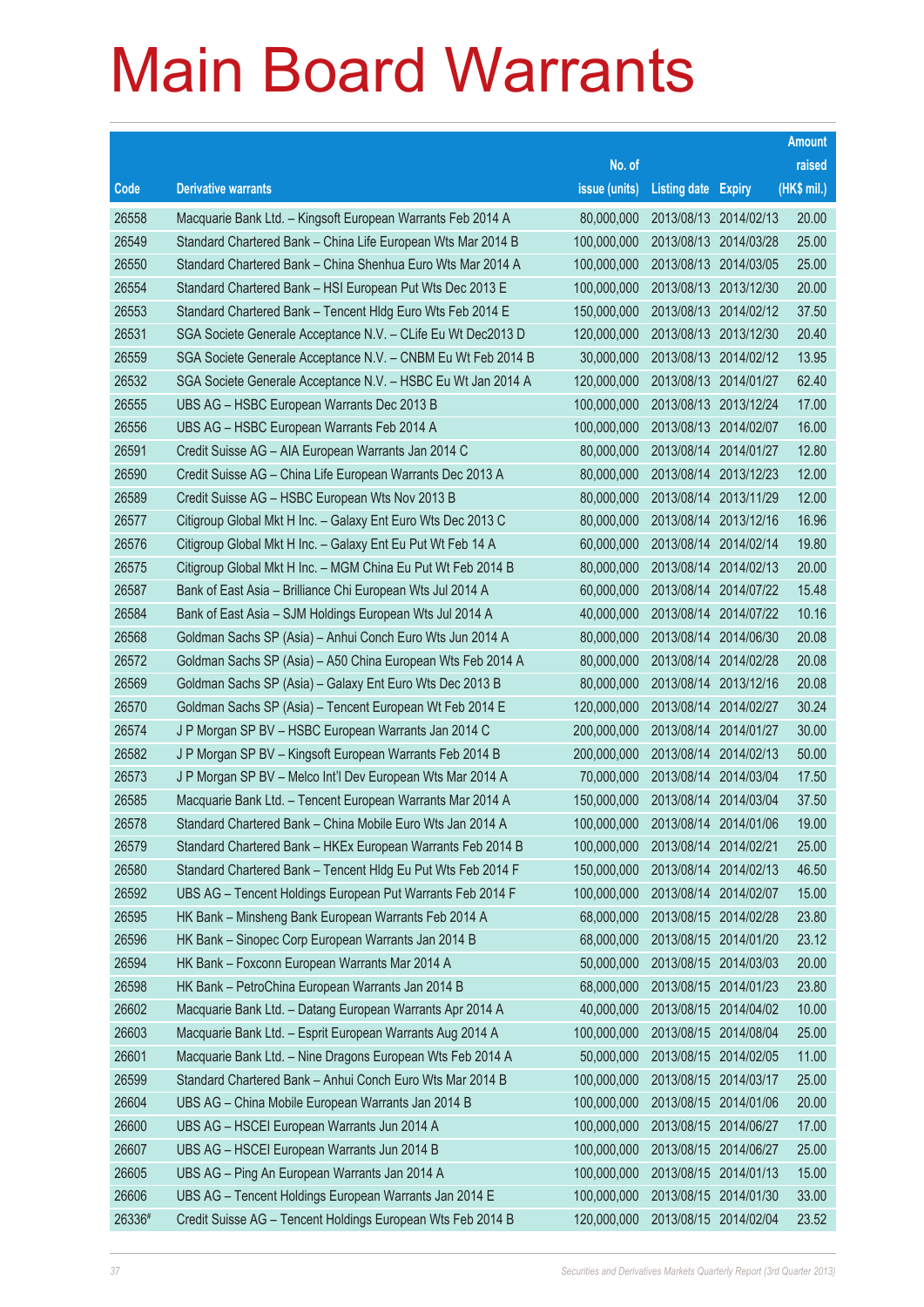|       |                                                                |               |                            |            | <b>Amount</b> |
|-------|----------------------------------------------------------------|---------------|----------------------------|------------|---------------|
|       |                                                                | No. of        |                            |            | raised        |
| Code  | <b>Derivative warrants</b>                                     | issue (units) | <b>Listing date Expiry</b> |            | $(HK$$ mil.)  |
| 26622 | BNP Paribas Arbit Issu B.V. - Angang Steel Eur Wt Jul 2014 A   | 26,000,000    | 2013/08/16 2014/07/03      |            | 14.82         |
| 26623 | BNP Paribas Arbit Issu B.V. - China Gas Hold Euro Wt Nov14 A   | 100,000,000   | 2013/08/16 2014/11/04      |            | 16.00         |
| 26624 | BNP Paribas Arbit Issu B.V. - Ch Oil & Gas Eur Wt Jul 2014 A   | 57,000,000    | 2013/08/16 2014/07/03      |            | 15.39         |
| 26621 | BNP Paribas Arbit Issu B.V. - Hutchison Euro Wts Mar 2014 A    | 100,000,000   | 2013/08/16 2014/03/04      |            | 26.00         |
| 26625 | BNP Paribas Arbit Issu B.V. - ZTE European Wts Aug 2014 A      | 87,000,000    | 2013/08/16 2014/08/04      |            | 23.49         |
| 26620 | Credit Suisse - Yanzhou Coal European Put Wts Feb 2014 A       | 50,000,000    | 2013/08/16 2014/02/17      |            | 21.50         |
| 26626 | Goldman Sachs SP (Asia) - Ch Overseas European Wts Sep 2014 A  | 120,000,000   | 2013/08/16 2014/09/29      |            | 30.00         |
| 26608 | HK Bank – AIA European Put Warrants Mar 2014 C                 | 80,000,000    | 2013/08/16 2014/03/24      |            | 12.00         |
| 26609 | HK Bank – Tencent European Warrants Jan 2014 D                 | 100,000,000   | 2013/08/16 2014/01/24      |            | 18.00         |
| 26615 | Standard Chartered Bank - Agricultural Bk Eur Wts Feb 2014 A   | 80,000,000    | 2013/08/16 2014/02/21      |            | 13.60         |
| 26614 | Standard Chartered Bank - China Mobile Eur Put Wt Feb 2014 A   | 100,000,000   | 2013/08/16 2014/02/27      |            | 25.00         |
| 26613 | Standard Chartered Bank - Kingsoft European Wts Feb 2014 A     | 50,000,000    | 2013/08/16 2014/02/17      |            | 12.50         |
| 26617 | Standard Chartered Bank – Tencent Hidg Euro Wts Apr 2014 A     | 100,000,000   | 2013/08/16 2014/04/25      |            | 21.20         |
| 26618 | Standard Chartered Bank - Tencent Hldg Euro Wts Aug 2014 A     | 100,000,000   | 2013/08/16 2014/08/08      |            | 25.00         |
| 26619 | Standard Chartered Bank - Tencent Hidg Eu Put Wts Jun 2014 A   | 100,000,000   | 2013/08/16 2014/06/03      |            | 35.50         |
| 26611 | SGA Societe Generale Acceptance N.V. - ICBC Eu Wt Feb 2014 A   | 100,000,000   | 2013/08/16 2014/02/05      |            | 20.00         |
| 26610 | SGA Societe Generale Acceptance N.V. - Ping An Eu Wt Jan 14 A  | 100,000,000   | 2013/08/16 2014/01/06      |            | 23.50         |
| 26612 | SGA Societe Generale Acceptance N.V. - SHK P Eu Wt Mar 14 A    | 100,000,000   | 2013/08/16 2014/03/03      |            | 25.00         |
| 26647 | Credit Suisse AG - Kingsoft European Warrants Feb 2014 C       | 60,000,000    | 2013/08/19 2014/02/24      |            | 15.60         |
| 26638 | Standard Chartered Bank - AIA European Warrants Jul 2014 A     | 100,000,000   | 2013/08/19 2014/07/18      |            | 25.00         |
| 26633 | Standard Chartered Bank - Galaxy Ent European Wts Aug 2014 A   | 100,000,000   | 2013/08/19 2014/08/08      |            | 38.00         |
| 26636 | Standard Chartered Bank - Ping An European Wts Feb 2014 B      | 100,000,000   | 2013/08/19 2014/02/24      |            | 19.00         |
| 26632 | Standard Chartered Bank - Sands China Euro Wts Aug 2014 A      | 100,000,000   | 2013/08/19                 | 2014/08/08 | 38.00         |
| 26634 | Standard Chartered Bank – SHK P European Warrants Jan 2014 A   | 80,000,000    | 2013/08/19 2014/01/13      |            | 12.40         |
| 26635 | Standard Chartered Bank – SHK P European Warrants Jun 2014 A   | 50,000,000    | 2013/08/19 2014/06/30      |            | 12.50         |
| 26628 | SGA Societe Generale Acceptance N.V. - Geely Auto Eu Wt Feb14A | 60,000,000    | 2013/08/19 2014/02/05      |            | 11.40         |
| 26641 | UBS AG – HSI European Warrants Dec 2013 M                      | 300,000,000   | 2013/08/19 2013/12/30      |            | 45.00         |
| 26639 | UBS AG - HSI European Warrants Mar 2014 A                      | 300,000,000   | 2013/08/19 2014/03/28      |            | 75.00         |
| 26631 | UBS AG - HSI European Put Warrants Feb 2014 D                  | 300,000,000   | 2013/08/19 2014/02/27      |            | 45.00         |
| 26643 | UBS AG - Hutchison European Warrants Feb 2014 C                | 100,000,000   | 2013/08/19 2014/02/18      |            | 30.00         |
| 26676 | Credit Suisse AG - China Life European Warrants Dec 2013 B     | 80,000,000    | 2013/08/20 2013/12/24      |            | 12.00         |
| 26677 | Credit Suisse AG - A50 China European Warrants Dec 2013 A      | 80,000,000    | 2013/08/20 2013/12/27      |            | 17.60         |
| 26673 | Credit Suisse AG - Ping An European Warrants Nov 2013 A        | 80,000,000    | 2013/08/20 2013/11/25      |            | 12.00         |
| 26674 | Credit Suisse AG - Ping An European Warrants Dec 2013 C        | 80,000,000    | 2013/08/20 2013/12/16      |            | 12.00         |
| 26675 | Credit Suisse AG - SJM Holdings European Warrants Dec 2013 A   | 70,000,000    | 2013/08/20 2013/12/16      |            | 10.50         |
| 26668 | Daiwa Capital Mkt - Agricultural Bank European Wts Mar 2014 A  | 108,000,000   | 2013/08/20 2014/03/03      |            | 27.00         |
| 26678 | Goldman Sachs SP (Asia) - Tencent European Wt Jan 2014 B       | 120,000,000   | 2013/08/20 2014/01/30      |            | 32.40         |
| 26680 | Goldman Sachs SP (Asia) - Tencent European Put Wt Feb 2014 F   | 48,000,000    | 2013/08/20 2014/02/07      |            | 21.31         |
| 26657 | HK Bank - Anhui Conch European Warrants Jan 2014 A             | 100,000,000   | 2013/08/20 2014/01/10      |            | 15.00         |
| 26653 | HK Bank - AIA European Put Warrants Jan 2014 B                 | 80,000,000    | 2013/08/20 2014/01/30      |            | 14.40         |
| 26655 | HK Bank - China Unicom European Warrants Sep 2014 A            | 100,000,000   | 2013/08/20 2014/09/29      |            | 15.00         |
| 26650 | HK Bank - HSI European Put Warrants Dec 2013 I                 | 180,000,000   | 2013/08/20 2013/12/30      |            | 32.40         |
| 26649 | HK Bank - HSI European Put Warrants Jan 2014 E                 | 200,000,000   | 2013/08/20 2014/01/29      |            | 30.00         |
| 26656 | HK Bank - Jiangxi Copper European Warrants Jan 2014 A          | 100,000,000   | 2013/08/20 2014/01/20      |            | 15.00         |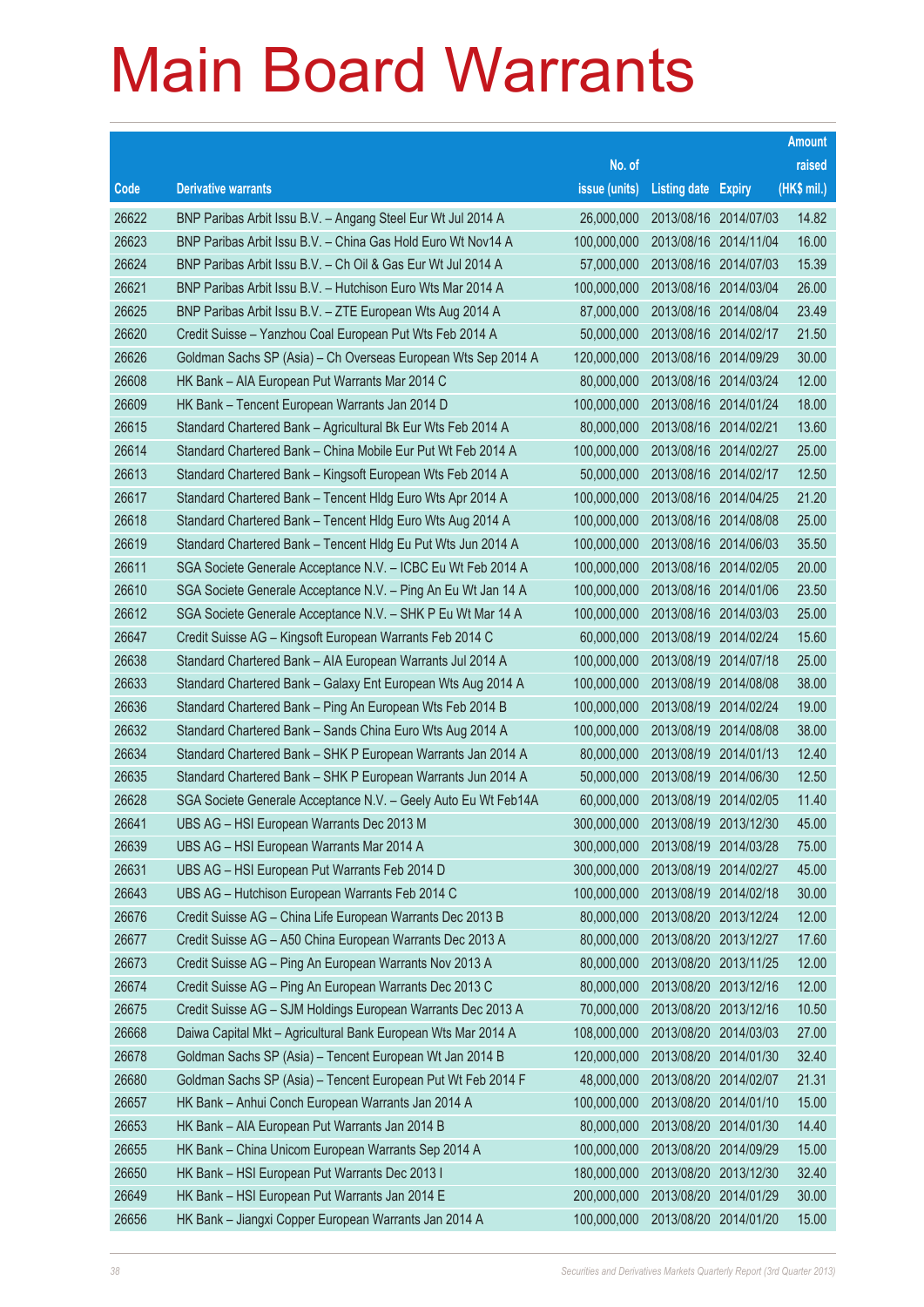|       |                                                              |               |                            | <b>Amount</b> |
|-------|--------------------------------------------------------------|---------------|----------------------------|---------------|
|       |                                                              | No. of        |                            | raised        |
| Code  | <b>Derivative warrants</b>                                   | issue (units) | <b>Listing date Expiry</b> | (HK\$ mil.)   |
| 26654 | HK Bank – Ping An European Warrants Dec 2013 C               | 80,000,000    | 2013/08/20 2013/12/19      | 12.00         |
| 26667 | J P Morgan SP BV - BOCL European Warrants Mar 2014 A         | 200,000,000   | 2013/08/20 2014/03/04      | 50.00         |
| 26659 | J P Morgan SP BV - ICBC European Warrants Mar 2014 A         | 200,000,000   | 2013/08/20 2014/03/03      | 50.00         |
| 26660 | J P Morgan SP BV - Yurun Food European Warrants Jun 2014 A   | 50,000,000    | 2013/08/20 2014/06/17      | 12.50         |
| 26663 | Standard Chartered Bank - CSOP A50 ETF Euro Wts May 2014 A   | 100,000,000   | 2013/08/20 2014/05/09      | 25.00         |
| 26664 | Standard Chartered Bank - CSOP A50 ETF Euro Wts Jun 2015 A   | 80,000,000    | 2013/08/20 2015/06/25      | 14.32         |
| 26661 | SGA Societe Generale Acceptance N.V. - CCB Eur Wt Feb 2014 A | 100,000,000   | 2013/08/20 2014/02/05      | 20.00         |
| 26662 | SGA Societe Generale Acceptance N.V. - CCB Eur Wt Mar 2014 A | 100,000,000   | 2013/08/20 2014/03/03      | 19.00         |
| 26670 | UBS AG - China National Building European Wts Feb 2014 A     | 30,000,000    | 2013/08/20 2014/02/19      | 14.40         |
| 26671 | UBS AG - A50 China European Warrants Feb 2014 A              | 100,000,000   | 2013/08/20 2014/02/19      | 25.00         |
| 26672 | UBS AG - HSCEI European Warrants Mar 2014 B                  | 100,000,000   | 2013/08/20 2014/03/28      | 25.00         |
| 26669 | UBS AG - Tencent Holdings European Warrants Mar 2014 A       | 100,000,000   | 2013/08/20 2014/03/26      | 19.00         |
| 26724 | Citigroup Global Mkt H Inc. - Minsheng Bank Euro Wts Dec14 A | 200,000,000   | 2013/08/22 2014/12/23      | 32.00         |
| 26729 | Citigroup Global Mkt H Inc. - Minsheng Bank Eu Put Wt Dec14B | 200,000,000   | 2013/08/22 2014/12/22      | 40.00         |
| 26730 | Citigroup Global Mkt H Inc. - Ch Overseas Euro Wt Mar 2014 A | 80,000,000    | 2013/08/22 2014/03/27      | 16.80         |
| 26728 | Citigroup Global Mkt H Inc. - Ch Overseas Eu Put Wt Feb 14 A | 80,000,000    | 2013/08/22 2014/02/21      | 20.40         |
| 26707 | Goldman Sachs SP (Asia) - CNBM European Warrants Feb 2014 A  | 48,000,000    | 2013/08/22 2014/02/05      | 24.96         |
| 26706 | Goldman Sachs SP (Asia) - Kingsoft European Wts Mar 2014 A   | 80,000,000    | 2013/08/22 2014/03/31      | 20.16         |
| 26695 | HK Bank - Agricultural Bank European Warrants Jul 2014 A     | 80,000,000    | 2013/08/22 2014/07/31      | 20.00         |
| 26694 | HK Bank – CM Bank European Warrants Aug 2014 A               | 100,000,000   | 2013/08/22 2014/08/26      | 15.00         |
| 26696 | HK Bank – China Overseas European Warrants Mar 2014 A        | 88,000,000    | 2013/08/22 2014/03/26      | 15.84         |
| 26697 | HK Bank - HKEx European Warrants Dec 2015 A                  | 120,000,000   | 2013/08/22 2015/12/24      | 20.40         |
| 26689 | HK Bank - HSI European Warrants Feb 2014 A                   | 180,000,000   | 2013/08/22 2014/02/27      | 32.40         |
| 26693 | HK Bank - HSI European Warrants Apr 2014 A                   | 180,000,000   | 2013/08/22 2014/04/29      | 27.00         |
| 26688 | J P Morgan SP BV - Anhui Conch European Warrants Mar 2014 A  | 200,000,000   | 2013/08/22 2014/03/04      | 50.00         |
| 26687 | J P Morgan SP BV - CPIC European Warrants Mar 2014 A         | 150,000,000   | 2013/08/22 2014/03/03      | 37.50         |
| 26685 | J P Morgan SP BV - HKEx European Put Wts Dec 2014 A          | 300,000,000   | 2013/08/22 2014/12/31      | 45.00         |
| 26686 | J P Morgan SP BV - HSI European Put Warrants Feb 2014 D      | 300,000,000   | 2013/08/22 2014/02/27      | 75.00         |
| 26683 | J P Morgan SP BV - Hutchison European Put Wts Mar 2014 A     | 80,000,000    | 2013/08/22 2014/03/03      | 20.00         |
| 26682 | J P Morgan SP BV - ICBC European Warrants Mar 2014 B         | 200,000,000   | 2013/08/22 2014/03/03      | 50.00         |
| 26681 | J P Morgan SP BV - Sands China European Warrants Mar 2014 A  | 200,000,000   | 2013/08/22 2014/03/04      | 50.00         |
| 26720 | Macquarie Bank Ltd. - Chinares Cement European Wt Apr 2014 A | 40,000,000    | 2013/08/22 2014/04/02      | 10.00         |
| 26708 | Macquarie Bank Ltd. - HKEx European Put Warrants Jan 2015 B  | 250,000,000   | 2013/08/22 2015/01/05      | 37.50         |
| 26723 | Macquarie Bank Ltd. - SUNAC European Warrants Feb 2014 A     | 50,000,000    | 2013/08/22 2014/02/24      | 22.10         |
| 26712 | Standard Chartered Bank - China Coal European Wts Mar 2014 A | 50,000,000    | 2013/08/22 2014/03/03      | 17.50         |
| 26711 | Standard Chartered Bank - China Shenhua Euro Wts Apr 2014 A  | 100,000,000   | 2013/08/22 2014/04/08      | 25.00         |
| 26710 | Standard Chartered Bank - HSCEI European Warrants Mar 2014 B | 100,000,000   | 2013/08/22 2014/03/28      | 25.00         |
| 26709 | Standard Chartered Bank - HSCEI European Put Wts Mar 2014 A  | 100,000,000   | 2013/08/22 2014/03/28      | 25.00         |
| 26713 | Standard Chartered Bank - Jiangxi Copper Euro Wts Mar 2014 A | 100,000,000   | 2013/08/22 2014/03/10      | 25.00         |
| 26714 | Standard Chartered Bank - Jiangxi Copper Euro Wts Jul 2014 A | 100,000,000   | 2013/08/22 2014/07/28      | 16.00         |
| 26704 | SGA Societe Generale Acceptance N.V. - CITBK Eu Wt Apr 14 A  | 60,000,000    | 2013/08/22 2014/04/02      | 10.80         |
| 26716 | SGA Societe Generale Acceptance N.V. - Ch Mob Eu Wt Feb 14 A | 150,000,000   | 2013/08/22 2014/02/05      | 27.00         |
| 26702 | SGA Societe Generale Acceptance N.V. - CP&CC Eu Wt Jan 2014A | 70,000,000    | 2013/08/22 2014/01/06      | 15.75         |
| 26698 | SGA Societe Generale Acceptance N.V. - HSI Eur Wt Jan 2014 A | 200,000,000   | 2013/08/22 2014/01/29      | 30.00         |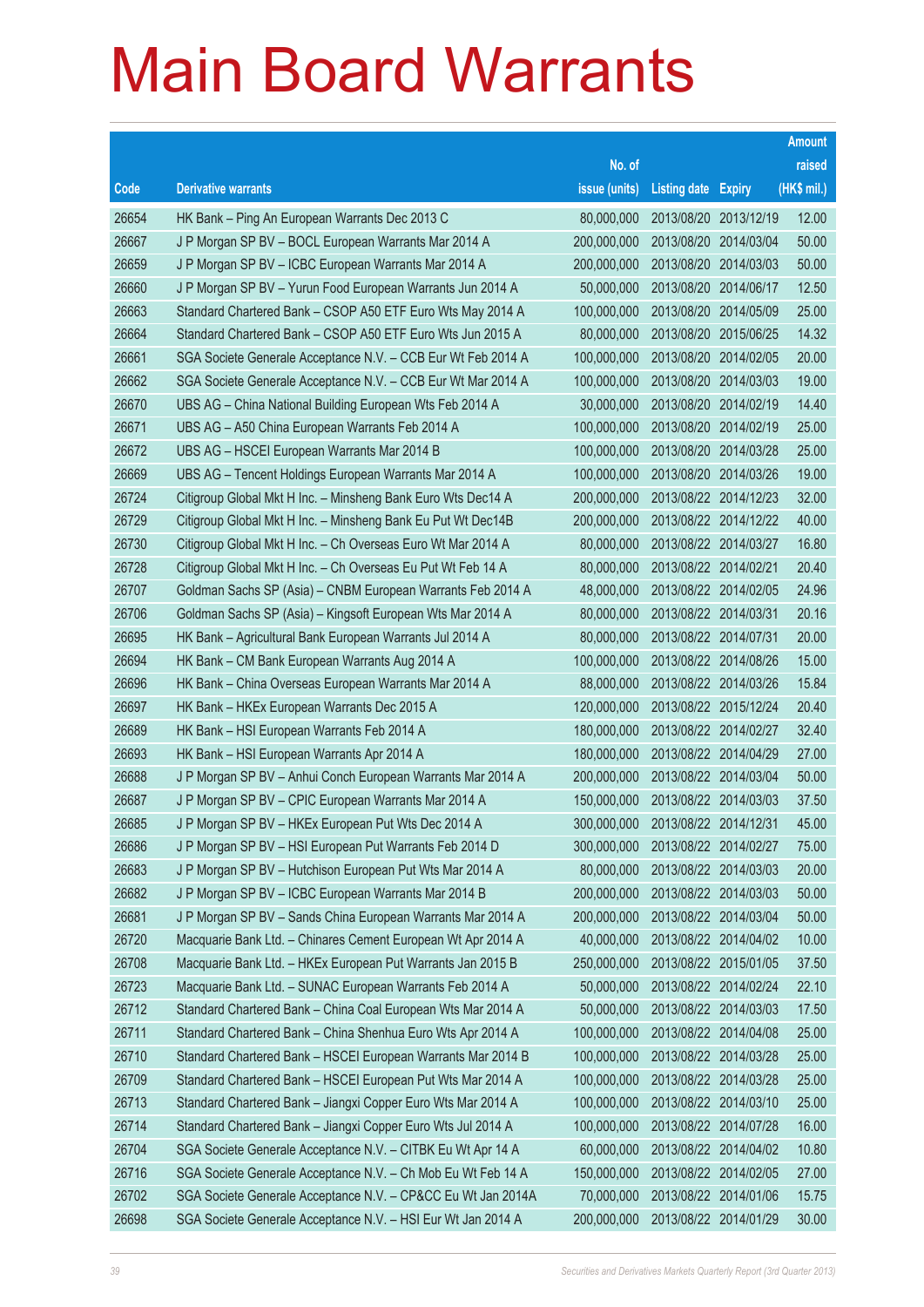|       |                                                                |               |                            |                       | <b>Amount</b> |
|-------|----------------------------------------------------------------|---------------|----------------------------|-----------------------|---------------|
|       |                                                                | No. of        |                            |                       | raised        |
| Code  | <b>Derivative warrants</b>                                     | issue (units) | <b>Listing date Expiry</b> |                       | (HK\$ mil.)   |
| 26700 | SGA Societe Generale Acceptance N.V. - HWL Eur Wt Feb 2014 B   | 100,000,000   |                            | 2013/08/22 2014/02/05 | 24.00         |
| 26705 | SGA Societe Generale Acceptance N.V. - ICBC Eu Wt Apr 2014 A   | 100,000,000   |                            | 2013/08/22 2014/04/02 | 15.50         |
| 26701 | SGA Societe Generale Acceptance N.V. - KECL Eu Wt Sep 2014 A   | 120,000,000   | 2013/08/22 2014/09/01      |                       | 19.80         |
| 26703 | SGA Societe Generale Acceptance N.V. - Tencent Eu Wt Mar 14 A  | 150,000,000   |                            | 2013/08/22 2014/03/03 | 27.75         |
| 26717 | UBS AG - AIA European Put Warrants Jan 2014 D                  | 50,000,000    |                            | 2013/08/22 2014/01/30 | 11.50         |
| 26719 | UBS AG - CC Bank European Put Warrants Feb 2014 A              | 50,000,000    | 2013/08/22 2014/02/21      |                       | 19.00         |
| 26718 | UBS AG - ICBC European Put Warrants Feb 2014 A                 | 50,000,000    | 2013/08/22 2014/02/21      |                       | 12.50         |
| 26760 | BNP Paribas Arbit Issu B.V. - China Life Euro Wts Jan 2015 A   | 100,000,000   |                            | 2013/08/23 2015/01/05 | 25.00         |
| 26761 | BNP Paribas Arbit Issu B.V. - GCL-Poly Euro Wts Mar 2014 A     | 100,000,000   |                            | 2013/08/23 2014/03/04 | 25.00         |
| 26764 | BNP Paribas Arbit Issu B.V. - Hang Seng Bank Eu Wt Mar 2014A   | 23,000,000    |                            | 2013/08/23 2014/03/04 | 10.12         |
| 26763 | BNP Paribas Arbit Issu B.V. - China Mengniu Eu Wt Mar 2014 A   | 100,000,000   | 2013/08/23 2014/03/04      |                       | 28.00         |
| 26762 | BNP Paribas Arbit Issu B.V. - Ping An European Wt Mar 2014 A   | 100,000,000   |                            | 2013/08/23 2014/03/04 | 29.00         |
| 26766 | Bank of East Asia - BYD European Warrants May 2014 A           | 40,000,000    |                            | 2013/08/23 2014/05/16 | 10.04         |
| 26765 | Bank of East Asia - Kingsoft European Warrants May 2014 A      | 40,000,000    |                            | 2013/08/23 2014/05/16 | 10.00         |
| 26745 | Goldman Sachs SP (Asia) - HSI European Warrants Feb 2014 C     | 150,000,000   | 2013/08/23 2014/02/27      |                       | 37.80         |
| 26753 | HK Bank - AIA European Warrants Feb 2014 A                     | 120,000,000   |                            | 2013/08/23 2014/02/24 | 18.00         |
| 26750 | HK Bank - BOCL European Warrants Aug 2014 A                    | 80,000,000    |                            | 2013/08/23 2014/08/26 | 12.00         |
| 26751 | HK Bank - Zijin Mining European Warrants Jul 2014 A            | 80,000,000    | 2013/08/23 2014/07/31      |                       | 20.00         |
| 26734 | J P Morgan SP BV - Minsheng Bank European Wts Mar 2014 A       | 40,000,000    |                            | 2013/08/23 2014/03/04 | 10.00         |
| 26733 | J P Morgan SP BV - Shimao Property European Wts May 2014 A     | 100,000,000   |                            | 2013/08/23 2014/05/02 | 25.00         |
| 26732 | J P Morgan SP BV - ZTE European Warrants Jul 2014 B            | 80,000,000    |                            | 2013/08/23 2014/07/02 | 20.00         |
| 26737 | Merrill Lynch Int'l & Co. C.V. - CC Bank Euro Wts Jan 2014 A   | 50,000,000    |                            | 2013/08/23 2014/01/06 | 10.45         |
| 26735 | Merrill Lynch Int'l & Co. C.V. - CC Bank Euro Wts Feb 2014 A   | 50,000,000    |                            | 2013/08/23 2014/02/26 | 10.15         |
| 26736 | Merrill Lynch Int'l & Co. C.V. - CC Bank Eu Put Wt Feb 2014B   | 40,000,000    |                            | 2013/08/23 2014/02/24 | 12.60         |
| 26742 | Merrill Lynch Int'l & Co. C.V. - Ch Mobile Eur Wt Feb 2014 B   | 40,000,000    |                            | 2013/08/23 2014/02/24 | 12.00         |
| 26739 | Merrill Lynch Int'l & Co. C.V. - Ch Mobile Eu Put Wt Feb 14 A  | 40,000,000    |                            | 2013/08/23 2014/02/25 | 10.40         |
| 26743 | Merrill Lynch Int'l & Co. C.V. - HSBC Euro Wts Jan 2014 B      | 70,000,000    | 2013/08/23 2014/01/23      |                       | 10.57         |
| 26744 | Merrill Lynch Int'l & Co. C.V. - HSBC Euro Wts Jan 2014 C      | 70,000,000    | 2013/08/23 2014/01/27      |                       | 10.71         |
| 26748 | SGA Societe Generale Acceptance NV - Minsheng Bk Eu Wt Feb14 A | 30,000,000    | 2013/08/23 2014/02/05      |                       | 13.05         |
| 26746 | SGA Societe Generale Acceptance N.V. - Lenovo Eu Wt Apr 15 A   | 100,000,000   | 2013/08/23 2015/04/01      |                       | 15.00         |
| 26747 | SGA Societe Generale Acceptance N.V. - PICC Gp Eu Wts Apr14A   | 60,000,000    |                            | 2013/08/23 2014/04/02 | 10.80         |
| 26756 | UBS AG - China Coal European Warrants Jan 2014 A               | 65,000,000    |                            | 2013/08/23 2014/01/02 | 10.40         |
| 26754 | UBS AG - China Life European Warrants Apr 2014 A               | 100,000,000   | 2013/08/23 2014/04/28      |                       | 25.00         |
| 26757 | UBS AG - PICC Group European Warrants Feb 2014 A               | 60,000,000    |                            | 2013/08/23 2014/02/24 | 15.00         |
| 26759 | UBS AG - SPDR Gold Trust European Warrants Feb 2014 A          | 100,000,000   | 2013/08/23 2014/02/24      |                       | 25.00         |
| 26758 | UBS AG - Yanzhou Coal European Wts Feb 2014 A                  | 30,000,000    | 2013/08/23 2014/02/24      |                       | 14.40         |
| 26778 | Goldman Sachs SP (Asia) - CNOOC European Warrants Feb 2014 A   | 80,000,000    | 2013/08/26 2014/02/28      |                       | 27.20         |
| 26777 | Goldman Sachs SP (Asia) - Shimao Ppt European Wts May 2014 A   | 80,000,000    |                            | 2013/08/26 2014/05/30 | 20.00         |
| 26771 | HK Bank - Minsheng Bank European Warrants Sep 2015 A           | 200,000,000   |                            | 2013/08/26 2015/09/30 | 50.00         |
| 26770 | HK Bank - CSOP A50 ETF European Warrants Dec 2015 C            | 150,000,000   |                            | 2013/08/26 2015/12/10 | 22.50         |
| 26769 | HK Bank - A50 China European Warrants Aug 2016 B               | 200,000,000   | 2013/08/26 2016/08/02      |                       | 40.00         |
| 26768 | HK Bank - Lenovo European Warrants Apr 2015 A                  | 150,000,000   | 2013/08/26 2015/04/08      |                       | 22.50         |
| 26767 | J P Morgan SP BV - PetroChina European Warrants Mar 2014 A     | 100,000,000   | 2013/08/26 2014/03/03      |                       | 25.30         |
| 26773 | Macquarie Bank Ltd. - Anhui Conch European Wts Apr 2014 A      | 40,000,000    |                            | 2013/08/26 2014/04/02 | 10.00         |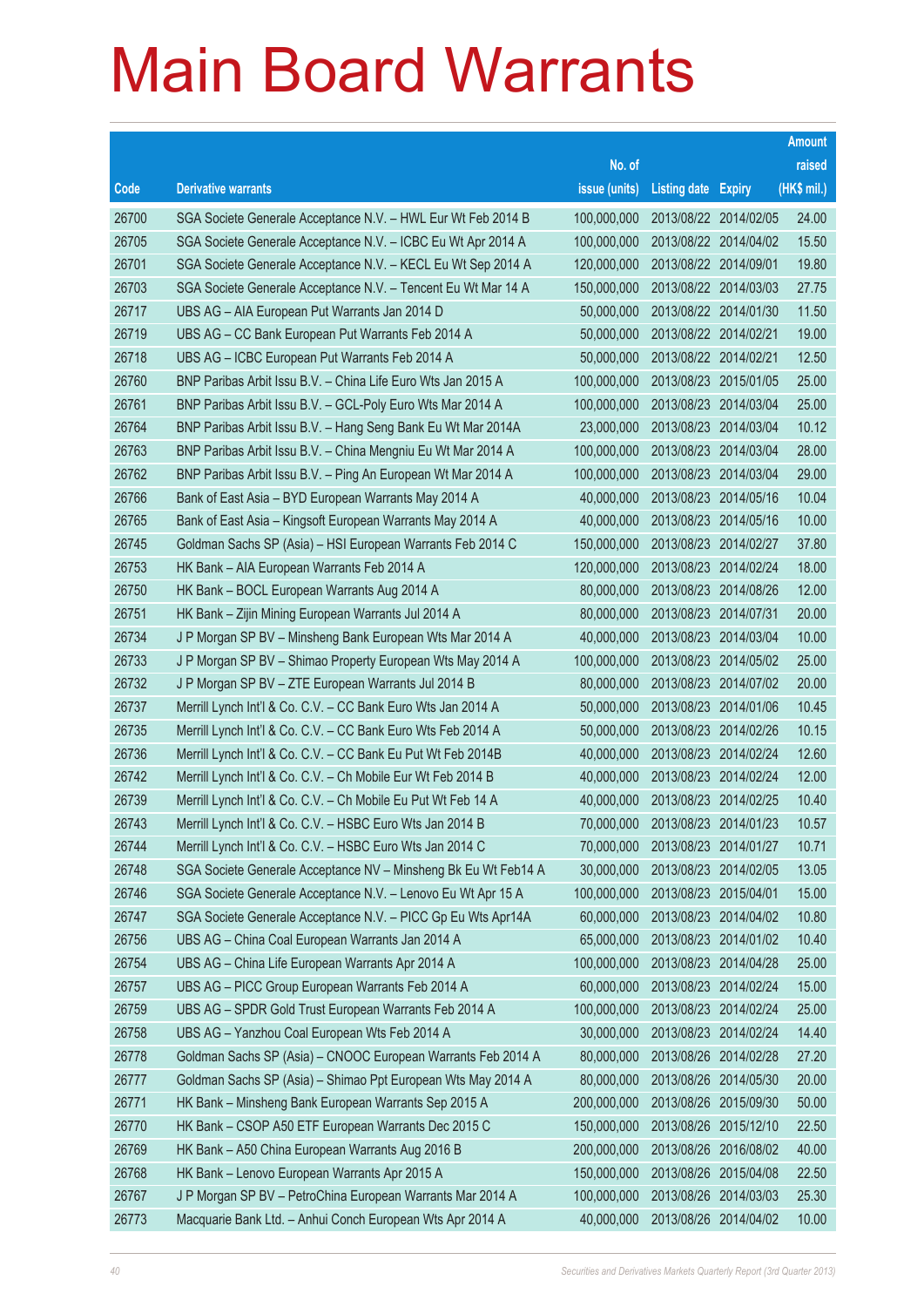|        |                                                               |               |                            |                       | <b>Amount</b> |
|--------|---------------------------------------------------------------|---------------|----------------------------|-----------------------|---------------|
|        |                                                               | No. of        |                            |                       | raised        |
| Code   | <b>Derivative warrants</b>                                    | issue (units) | <b>Listing date Expiry</b> |                       | (HK\$ mil.)   |
| 26775  | Macquarie Bank Ltd. - Geely Auto European Wts Apr 2014 A      | 40,000,000    |                            | 2013/08/26 2014/04/02 | 10.00         |
| 26774  | Macquarie Bank Ltd. - Greatwall Motor European Wts Apr 2014 A | 40,000,000    |                            | 2013/08/26 2014/04/02 | 10.00         |
| 26779  | UBS AG - AIA European Warrants Feb 2014 B                     | 100,000,000   |                            | 2013/08/26 2014/02/25 | 25.00         |
| 17773# | Merrill Lynch Int'l & Co. C.V. - AIA Euro Wts Dec 2013 D      | 260,000,000   | 2013/08/26 2013/12/23      |                       | 10.14         |
| 26800  | Credit Suisse AG - HSI European Warrants Jan 2014 C           | 200,000,000   |                            | 2013/08/27 2014/01/29 | 30.00         |
| 26801  | Credit Suisse AG - HSI European Warrants Feb 2014 B           | 200,000,000   |                            | 2013/08/27 2014/02/27 | 30.00         |
| 26802  | Credit Suisse AG - HSI European Put Warrants Feb 2014 C       | 200,000,000   | 2013/08/27 2014/02/27      |                       | 30.00         |
| 26805  | Citigroup Global Mkt H Inc. - China Shenhua Eu Wt Jan 2014 A  | 80,000,000    | 2013/08/27 2014/01/28      |                       | 12.00         |
| 26804  | Citigroup Global Mkt H Inc. - China Shenhua Eu Wt Feb 2014 A  | 80,000,000    |                            | 2013/08/27 2014/02/26 | 20.00         |
| 26797  | Bank of East Asia - AAC Acoustic European Warrants Feb2014 A  | 40,000,000    | 2013/08/27 2014/02/26      |                       | 10.60         |
| 26795  | Bank of East Asia - CITIC Bank European Warrants Mar 2014 A   | 60,000,000    | 2013/08/27 2014/03/21      |                       | 10.80         |
| 26794  | Bank of East Asia - CM Bank European Warrants Aug 2014 A      | 70,000,000    | 2013/08/27 2014/08/26      |                       | 10.50         |
| 26803  | Bank of East Asia - Galaxy Ent European Warrants Feb 2014 B   | 40,000,000    |                            | 2013/08/27 2014/02/26 | 10.00         |
| 26798  | Bank of East Asia - JIANC European Put Warrants Oct 2014 A    | 60,000,000    | 2013/08/27 2014/10/10      |                       | 15.00         |
| 26792  | Bank of East Asia - Li & Fung European Warrants Jan 2015 A    | 60,000,000    | 2013/08/27 2015/01/29      |                       | 15.00         |
| 26793  | Bank of East Asia - Li & Fung European Put Wts Jan 2015 B     | 60,000,000    | 2013/08/27 2015/01/29      |                       | 15.00         |
| 26799  | Bank of East Asia - Tencent Holdings European Wts Jun 2014 A  | 40,000,000    |                            | 2013/08/27 2014/06/20 | 10.00         |
| 26790  | J P Morgan SP BV - Geely Auto European Warrants Mar 2014 A    | 100,000,000   | 2013/08/27 2014/03/03      |                       | 25.00         |
| 26789  | J P Morgan SP BV - Lenovo European Warrants Mar 2014 A        | 100,000,000   | 2013/08/27                 | 2014/03/04            | 25.00         |
| 26788  | J P Morgan SP BV - Link Reit European Warrants Apr 2014 A     | 80,000,000    | 2013/08/27 2014/04/01      |                       | 20.00         |
| 26807  | Macquarie Bank Ltd. - CNBM European Warrants Apr 2014 B       | 40,000,000    | 2013/08/27 2014/04/02      |                       | 10.00         |
| 26781  | Merrill Lynch Int'l & Co. C.V. - AIA Euro Put Wts Mar 2014 B  | 80,000,000    | 2013/08/27 2014/03/21      |                       | 12.32         |
| 26780  | Merrill Lynch Int'l & Co. C.V. - A50 China Eur Wt Dec 2013 D  | 50,000,000    |                            | 2013/08/27 2013/12/30 | 10.05         |
| 26784  | Merrill Lynch Int'l & Co. C.V. - A50 China Eu Put Wt Jan14 A  | 40,000,000    |                            | 2013/08/27 2014/01/02 | 10.20         |
| 26782  | Merrill Lynch Int'l & Co. C.V. - HKEx Eur Put Wts Dec 2014 B  | 80,000,000    |                            | 2013/08/27 2014/12/24 | 12.08         |
| 26787  | Merrill Lynch Int'l & Co. C.V. - HSBC Euro Wts Feb 2014 A     | 40,000,000    | 2013/08/27 2014/02/27      |                       | 24.00         |
| 26785  | Merrill Lynch Int'l & Co. C.V. - ICBC Euro Wts Feb 2014 A     | 50,000,000    | 2013/08/27 2014/02/20      |                       | 14.25         |
| 26806  | UBS AG - AIA European Warrants Mar 2014 A                     | 100,000,000   | 2013/08/27 2014/03/26      |                       | 15.00         |
| 26808  | UBS AG - Galaxy Ent European Warrants Jan 2014 A              | 100,000,000   | 2013/08/27 2014/01/03      |                       | 38.00         |
| 26811  | UBS AG - Zhaojin Mining European Warrants Feb 2014 A          | 35,000,000    | 2013/08/27 2014/02/26      |                       | 18.55         |
| 26339# | UBS AG - Tencent Holdings European Warrants Feb 2014 C        | 100,000,000   | 2013/08/27 2014/02/11      |                       | 17.20         |
| 26812  | BOCI Asia Ltd. - HSI European Put Warrants Jan 2014 A         | 100,000,000   | 2013/08/28 2014/01/29      |                       | 15.00         |
| 26813  | BOCI Asia Ltd. - Hutchison European Warrants Mar 2014 A       | 100,000,000   | 2013/08/28 2014/03/10      |                       | 25.00         |
| 26815  | BOCI Asia Ltd. - Tencent Holdings European Wts Feb 2014 B     | 100,000,000   | 2013/08/28 2014/02/11      |                       | 15.00         |
| 26814  | BOCI Asia Ltd. - Tencent Holdings European Put Wts Feb 2014 A | 100,000,000   | 2013/08/28 2014/02/24      |                       | 15.00         |
| 26834  | Credit Suisse AG - Anhui Conch European Warrants Dec 2013 B   | 70,000,000    | 2013/08/28 2013/12/24      |                       | 10.50         |
| 26836  | Credit Suisse AG - CAM CSI300 European Warrants Mar 2014 A    | 80,000,000    | 2013/08/28 2014/03/24      |                       | 12.00         |
| 26822  | Credit Suisse AG - CC Bank European Warrants Jan 2014 A       | 80,000,000    | 2013/08/28 2014/01/27      |                       | 12.00         |
| 26824  | Credit Suisse AG - China Coal European Warrants Dec 2013 A    | 70,000,000    | 2013/08/28 2013/12/27      |                       | 10.50         |
| 26833  | Credit Suisse - Cheung Kong European Put Warrants Dec 2013 C  | 70,000,000    | 2013/08/28 2013/12/24      |                       | 10.50         |
| 26829  | Credit Suisse AG - China Mobile European Warrants Jan 2014 B  | 80,000,000    | 2013/08/28 2014/01/06      |                       | 12.80         |
| 26825  | Credit Suisse AG - CNOOC European Warrants Feb 2014 B         | 80,000,000    | 2013/08/28 2014/02/28      |                       | 34.40         |
| 26827  | Credit Suisse AG - CNOOC European Put Warrants Mar 2014 A     | 80,000,000    | 2013/08/28 2014/03/24      |                       | 12.00         |
| 26831  | Credit Suisse AG - HKEx European Warrants Jan 2014 B          | 80,000,000    | 2013/08/28 2014/01/30      |                       | 28.00         |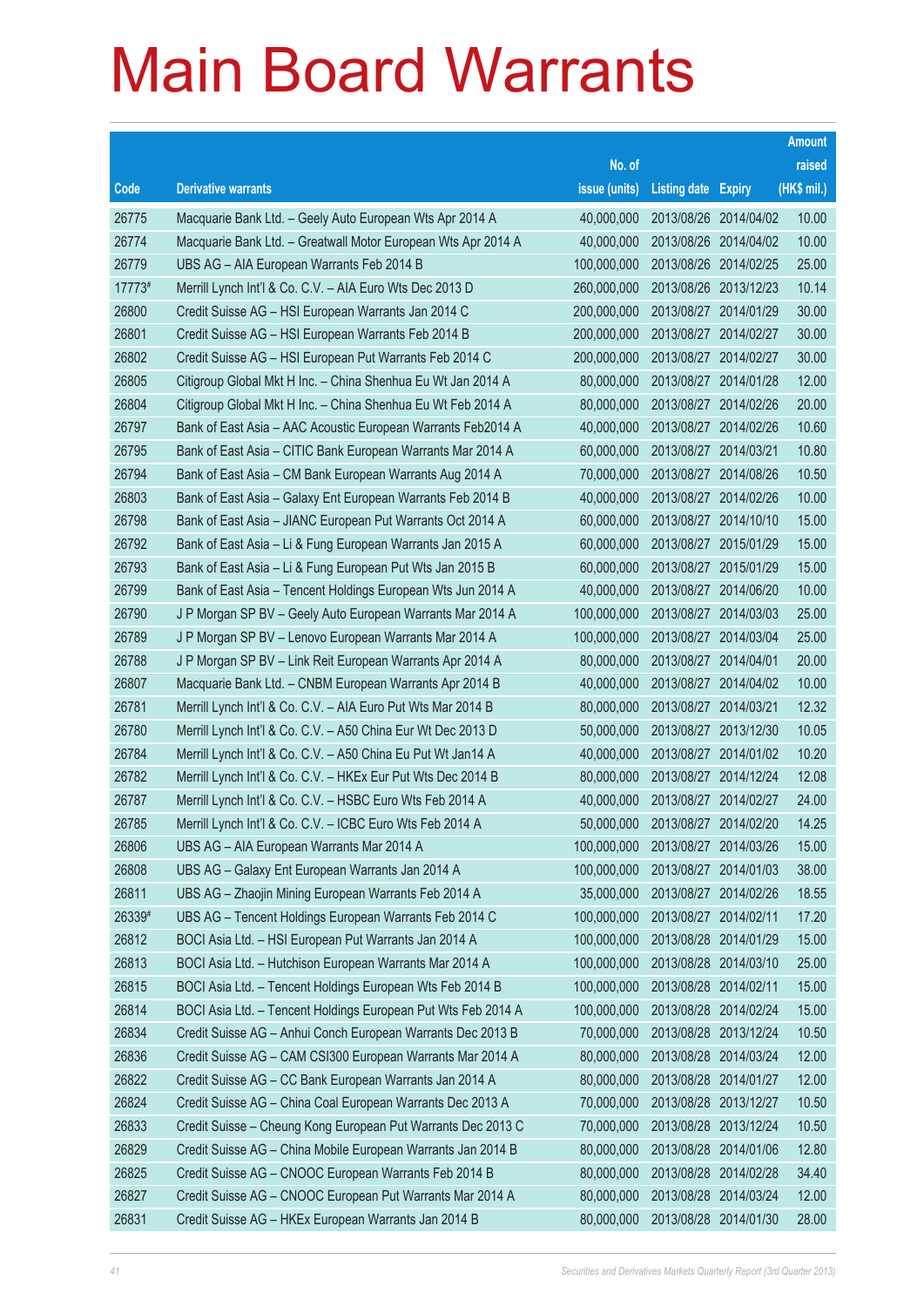|       |                                                               |               |                            |            | <b>Amount</b> |
|-------|---------------------------------------------------------------|---------------|----------------------------|------------|---------------|
|       |                                                               | No. of        |                            |            | raised        |
| Code  | <b>Derivative warrants</b>                                    | issue (units) | <b>Listing date Expiry</b> |            | $(HK$$ mil.)  |
| 26832 | Credit Suisse AG - HKEx European Put Warrants Feb 2014 A      | 80,000,000    | 2013/08/28 2014/02/28      |            | 26.40         |
| 26823 | Credit Suisse AG - ICBC European Warrants Feb 2014 A          | 80,000,000    | 2013/08/28 2014/02/24      |            | 15.20         |
| 26830 | Credit Suisse AG - SHK Ppt European Warrants Feb 2014 A       | 70,000,000    | 2013/08/28 2014/02/24      |            | 11.20         |
| 26838 | Citigroup Global Mkt H Inc. - AIA European Put Wt Feb 2014 B  | 50,000,000    | 2013/08/28 2014/02/27      |            | 12.50         |
| 26840 | Citigroup Global Mkt H Inc. - Yanzhou Coal Eur Wts Feb 2014 B | 30,000,000    | 2013/08/28 2014/02/27      |            | 10.80         |
| 26837 | Citigroup Global Mkt H Inc. - YZ Coal Euro Put Wt Feb 2014 A  | 30,000,000    | 2013/08/28 2014/02/27      |            | 10.20         |
| 26828 | Macquarie Bank Ltd. - Digital China European Wts Jul 2015 A   | 120,000,000   | 2013/08/28                 | 2015/07/03 | 30.00         |
| 26821 | Macquarie Bank Ltd. - Henderson Land Dev Euro Wts Feb 2014 A  | 80,000,000    | 2013/08/28 2014/02/05      |            | 12.00         |
| 26819 | UBS AG - AIA European Warrants Mar 2014 B                     | 100,000,000   | 2013/08/28 2014/03/04      |            | 26.00         |
| 26818 | UBS AG - China Life European Warrants Feb 2014 A              | 100,000,000   | 2013/08/28 2014/02/27      |            | 25.00         |
| 26820 | UBS AG - HSI European Warrants Feb 2014 E                     | 300,000,000   | 2013/08/28 2014/02/27      |            | 75.00         |
| 26866 | BOCI Asia Ltd. – China Shenhua European Warrants Mar 2014 A   | 100,000,000   | 2013/08/29 2014/03/03      |            | 15.00         |
| 26869 | BOCI Asia Ltd. - Hutchison European Put Warrants Mar 2014 B   | 100,000,000   | 2013/08/29 2014/03/10      |            | 25.00         |
| 26867 | BOCI Asia Ltd. - Sands China European Warrants Feb 2014 A     | 100,000,000   | 2013/08/29 2014/02/24      |            | 25.00         |
| 26864 | BNP Paribas Arbit Issu B.V. - BOCL European Wts Mar 2014 B    | 100,000,000   | 2013/08/29                 | 2014/03/04 | 15.00         |
| 26860 | BNP Paribas Arbit Issu B.V. - CC Bank Euro Wts Feb 2014 A     | 100,000,000   | 2013/08/29 2014/02/05      |            | 15.00         |
| 26861 | BNP Paribas Arbit Issu B.V. - China Coal Euro Wts Mar 2014 A  | 73,000,000    | 2013/08/29 2014/03/04      |            | 21.90         |
| 26862 | BNP Paribas Arbit Issu B.V. - Country Garden Eu Wt Mar 2014A  | 41,000,000    | 2013/08/29 2014/03/04      |            | 13.94         |
| 26863 | BNP Paribas Arbit Issu B.V. - China Life Euro Wts Aug 2014 A  | 100,000,000   | 2013/08/29                 | 2014/08/04 | 25.00         |
| 26874 | Credit Suisse AG - CSOP A50 ETF European Warrants Dec 2013 A  | 70,000,000    | 2013/08/29 2013/12/20      |            | 10.50         |
| 26878 | Citigroup Global Mkt H Inc. - A50 China Euro Wts Apr 2014 A   | 50,000,000    | 2013/08/29 2014/04/25      |            | 23.50         |
| 26876 | Citigroup Global Mkt H Inc. - A50 China Eu Put Wt Nov 2014 A  | 200,000,000   | 2013/08/29 2014/11/25      |            | 50.00         |
| 26879 | Citigroup Global Mkt H Inc. - HSBC European Wts Jan 2014 B    | 80,000,000    | 2013/08/29 2014/01/24      |            | 19.20         |
| 26889 | Goldman Sachs SP (Asia) – CAM CSI300 European Wts May 2014 A  | 120,000,000   | 2013/08/29 2014/05/29      |            | 30.72         |
| 26859 | Goldman Sachs SP (Asia) – China Life Euro Wts Jun 2014 A      | 120,000,000   | 2013/08/29 2014/06/27      |            | 30.00         |
| 26849 | HK Bank - HSI European Warrants Feb 2014 B                    | 180,000,000   | 2013/08/29 2014/02/27      |            | 30.60         |
| 26852 | HK Bank – HSI European Put Warrants Dec 2013 J                | 180,000,000   | 2013/08/29 2013/12/30      |            | 27.00         |
| 26850 | HK Bank - HSI European Put Warrants Jan 2014 F                | 180,000,000   | 2013/08/29 2014/01/29      |            | 27.00         |
| 26843 | J P Morgan SP BV - AIA European Warrants Mar 2014 A           | 200,000,000   | 2013/08/29                 | 2014/03/03 | 50.00         |
| 26865 | Macquarie Bank Ltd. - Ch Ship Cont European Wts May 2014 A    | 40,000,000    | 2013/08/29 2014/05/05      |            | 10.00         |
| 26844 | Merrill Lynch Int'l & Co. C.V. - Ch Mobile Eur Wt Dec 2013 C  | 40,000,000    | 2013/08/29                 | 2013/12/30 | 10.00         |
| 26845 | Merrill Lynch Int'l & Co. C.V. - HSCEI Euro Wts Jun 2014 A    | 100,000,000   | 2013/08/29 2014/06/27      |            | 15.20         |
| 26848 | Merrill Lynch Int'l & Co. C.V. - HSI European Wts Feb 2014 E  | 100,000,000   | 2013/08/29                 | 2014/02/27 | 15.00         |
| 26846 | Merrill Lynch Int'l & Co. C.V. - HSI Euro Put Wts Feb 2014 C  | 100,000,000   | 2013/08/29 2014/02/27      |            | 25.50         |
| 26847 | Merrill Lynch Int'l & Co. C.V. - HSI Euro Put Wts Feb 2014 D  | 100,000,000   | 2013/08/29                 | 2014/02/27 | 15.80         |
| 26871 | Standard Chartered Bank - AIA European Warrants Mar 2014 B    | 100,000,000   | 2013/08/29 2014/03/28      |            | 17.00         |
| 89014 | Standard Chartered Bank - CAM CSI300 Euro Wts Apr 2014 A      | 100,000,000   | 2013/08/29                 | 2014/04/08 | 31.65         |
| 26872 | Standard Chartered Bank - CNOOC European Warrants Mar 2014 A  | 80,000,000    | 2013/08/29 2014/03/05      |            | 20.00         |
| 89013 | Standard Chartered Bank - CSOP A50 ETF Euro Wts Jan 2016 A    | 100,000,000   | 2013/08/29                 | 2016/01/08 | 25.45         |
| 26856 | SGA Societe Generale Acceptance N.V. - CMob Eu Put Wt Jan14C  | 150,000,000   | 2013/08/29                 | 2014/01/06 | 22.50         |
| 26855 | SGA Societe Generale Acceptance N.V. - Esprit Eu Wt Aug 14 A  | 150,000,000   | 2013/08/29                 | 2014/08/04 | 28.50         |
| 26857 | SGA Societe Generale Acceptance N.V. - Greatwall Eu Wt Mar14A | 70,000,000    | 2013/08/29                 | 2014/03/05 | 17.50         |
| 26853 | SGA Societe Generale Acceptance N.V. - HSBC Eu Put Wt Jan14 B | 100,000,000   | 2013/08/29                 | 2014/01/06 | 15.00         |
| 26886 | UBS AG - Greatwall Motor European Warrants Jan 2014 A         | 60,000,000    | 2013/08/29                 | 2014/01/27 | 20.40         |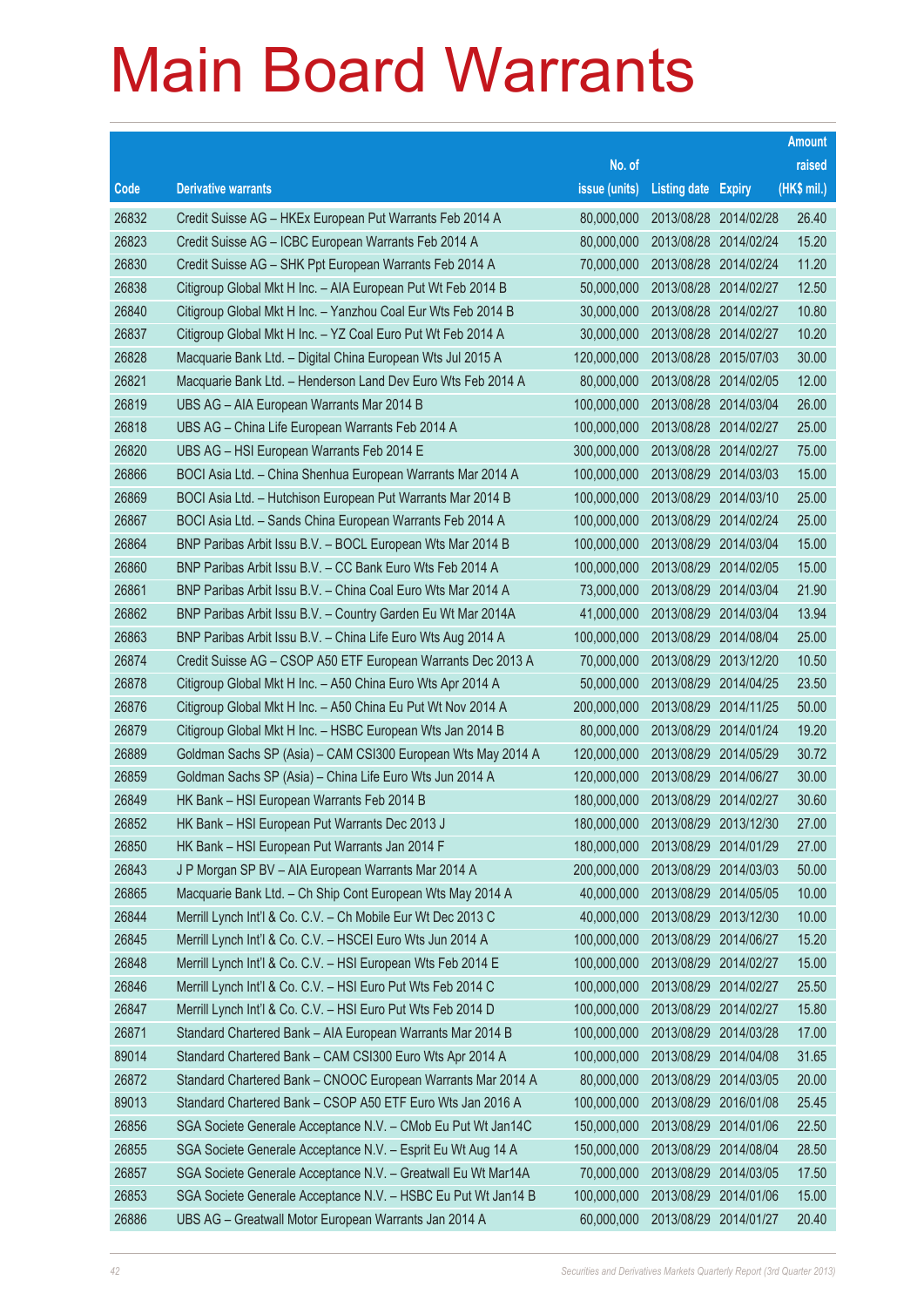|        |                                                              |               |                       |                       | <b>Amount</b> |
|--------|--------------------------------------------------------------|---------------|-----------------------|-----------------------|---------------|
|        |                                                              | No. of        |                       |                       | raised        |
| Code   | <b>Derivative warrants</b>                                   | issue (units) | <b>Listing date</b>   | <b>Expiry</b>         | (HK\$ mil.)   |
| 26880  | UBS AG - HSI European Put Warrants Mar 2014 B                | 300,000,000   | 2013/08/29 2014/03/28 |                       | 45.00         |
| 26881  | UBS AG - KECL European Warrants Jul 2014 B                   | 100,000,000   |                       | 2013/08/29 2014/07/28 | 25.00         |
| 26885  | UBS AG - SHK Ppt European Warrants Feb 2014 A                | 60,000,000    |                       | 2013/08/29 2014/02/24 | 10.20         |
| 23794# | Merrill Lynch Int'l & Co. C.V. - HSI Euro Put Wts Oct 2013 C | 200,000,000   |                       | 2013/08/29 2013/10/30 | 10.40         |
| 26902  | Credit Suisse AG - Tencent Holdings European Wts Jan 2014 G  | 100,000,000   |                       | 2013/08/30 2014/01/16 | 22.00         |
| 26895  | Daiwa Capital Mkt - Galaxy Ent European Warrants Jan 2014 A  | 80,000,000    |                       | 2013/08/30 2014/01/02 | 16.80         |
| 26896  | Daiwa Capital Mkt - Galaxy Ent European Put Wts Mar 2014 A   | 80,000,000    |                       | 2013/08/30 2014/03/03 | 23.20         |
| 26890  | Goldman Sachs SP (Asia) - HSI European Warrants Dec 2013 G   | 150,000,000   |                       | 2013/08/30 2013/12/30 | 22.50         |
| 26897  | Macquarie Bank Ltd. - Minsheng Bank European Wts Mar 2014 A  | 80,000,000    |                       | 2013/08/30 2014/03/04 | 20.00         |
| 26899  | Macquarie Bank Ltd. - Yurun Food European Wts Mar 2014 A     | 40,000,000    |                       | 2013/08/30 2014/03/04 | 11.80         |
| 26892  | Standard Chartered Bank - China Railway Euro Wts Jul 2014 A  | 50,000,000    |                       | 2013/08/30 2014/07/04 | 18.50         |
| 26893  | Standard Chartered Bank - Geely Auto European Wts Mar 2014 A | 50,000,000    |                       | 2013/08/30 2014/03/10 | 16.75         |
| 26894  | Standard Chartered Bank - HKEx European Put Wts Apr 2014 A   | 100,000,000   |                       | 2013/08/30 2014/04/03 | 25.00         |
| 26891  | Standard Chartered Bank - Hutchison Euro Euro Wts Mar 2014 A | 100,000,000   |                       | 2013/08/30 2014/03/28 | 30.00         |
| 26907  | Credit Suisse AG - Jiangxi Copper Euro Put Wts Jun 2014 A    | 60,000,000    |                       | 2013/09/02 2014/06/06 | 15.00         |
| 26905  | Credit Suisse AG - SPDR Gold Trust Euro Put Wts Dec 2013 A   | 60,000,000    | 2013/09/02 2013/12/11 |                       | 10.20         |
| 26906  | Credit Suisse AG - ZTE European Warrants Jun 2014 A          | 60,000,000    |                       | 2013/09/02 2014/06/30 | 14.40         |
| 26904  | HK Bank - SHK Ppt European Warrants Mar 2014 A               | 60,000,000    | 2013/09/02 2014/03/31 |                       | 15.00         |
| 26903  | HK Bank - Yanzhou Coal European Warrants Mar 2014 A          | 50,000,000    | 2013/09/02 2014/03/03 |                       | 22.50         |
| 26908  | UBS AG - Agricultural Bank European Warrants Mar 2014 A      | 100,000,000   |                       | 2013/09/02 2014/03/10 | 25.00         |
| 26909  | UBS AG - BYD European Warrants Jan 2014 B                    | 80,000,000    |                       | 2013/09/02 2014/01/27 | 12.00         |
| 27149# | HK Bank - A50 China European Warrants Aug 2014 A             | 180,000,000   | 2013/09/02 2014/08/01 |                       | 18.90         |
| 26913  | BOCI Asia Ltd. - BOC HK European Warrants Jul 2014 A         | 100,000,000   |                       | 2013/09/03 2014/07/28 | 17.00         |
| 26910  | BOCI Asia Ltd. - Li & Fung European Warrants Jun 2014 A      | 100,000,000   |                       | 2013/09/03 2014/06/09 | 15.00         |
| 26932  | Credit Suisse AG - AIA European Warrants Feb 2014 A          | 70,000,000    |                       | 2013/09/03 2014/02/18 | 10.50         |
| 26935  | Citigroup Global Mkt H Inc. - Cheung Kong Euro Wt Mar 2014 A | 60,000,000    | 2013/09/03 2014/03/03 |                       | 24.00         |
| 26933  | Citigroup Global Mkt H Inc. – Hutchison Euro Wts Mar 2014 A  | 80,000,000    | 2013/09/03 2014/03/03 |                       | 27.20         |
| 26922  | J P Morgan SP BV - AAC Acoustic European Warrants Jul 2014 A | 80,000,000    |                       | 2013/09/03 2014/07/02 | 28.80         |
| 26921  | J P Morgan SP BV - China Life European Warrants Apr 2014 A   | 200,000,000   |                       | 2013/09/03 2014/04/17 | 30.00         |
| 26920  | J P Morgan SP BV - Galaxy Ent European Warrants Mar 2014 A   | 200,000,000   | 2013/09/03 2014/03/04 |                       | 50.00         |
| 26919  | J P Morgan SP BV - Henderson Land Dev European Wt Mar 2014 A | 60,000,000    |                       | 2013/09/03 2014/03/03 | 15.00         |
| 26915  | J P Morgan SP BV - Yanzhou Coal European Put Wts Mar 2014 A  | 50,000,000    |                       | 2013/09/03 2014/03/04 | 12.50         |
| 26925  | Standard Chartered Bank - CSOP A50 ETF Euro Wts Dec 2013 B   | 80,000,000    |                       | 2013/09/03 2013/12/24 | 12.00         |
| 26926  | Standard Chartered Bank - A50 China Euro Warrants Jan 2014 B | 50,000,000    | 2013/09/03 2014/01/24 |                       | 13.50         |
| 26929  | Standard Chartered Bank - Hutchison Euro Put Wt May 2014 A   | 100,000,000   |                       | 2013/09/03 2014/05/30 | 40.00         |
| 26923  | Standard Chartered Bank - Tracker Fund Euro Wts Mar 2014 A   | 100,000,000   |                       | 2013/09/03 2014/03/18 | 25.00         |
| 26924  | Standard Chartered Bank - Tracker Fund Eu Put Wt Jun 2014 A  | 100,000,000   |                       | 2013/09/03 2014/06/03 | 25.00         |
| 26931  | UBS AG - China National Building European Wts Nov 2015 A     | 100,000,000   | 2013/09/03 2015/11/09 |                       | 25.00         |
| 26930  | UBS AG - Geely Auto European Warrants Jan 2014 A             | 60,000,000    |                       | 2013/09/03 2014/01/23 | 19.20         |
| 26957  | Credit Suisse AG - CC Bank European Warrants Dec 2013 E      | 70,000,000    |                       | 2013/09/04 2013/12/30 | 10.50         |
| 26938  | Goldman Sachs SP (Asia) - Esprit European Wts Jul 2014 A     | 80,000,000    |                       | 2013/09/04 2014/07/24 | 12.08         |
| 26937  | Goldman Sachs SP (Asia) - HSBC European Put Wts Mar 2014 A   | 80,000,000    | 2013/09/04 2014/03/28 |                       | 24.88         |
| 26936  | HK Bank - Galaxy Ent European Warrants Jan 2014 A            | 80,000,000    | 2013/09/04 2014/01/27 |                       | 24.00         |
| 26955  | J P Morgan SP BV - KECL European Warrants Jun 2014 A         | 200,000,000   | 2013/09/04 2014/06/25 |                       | 30.20         |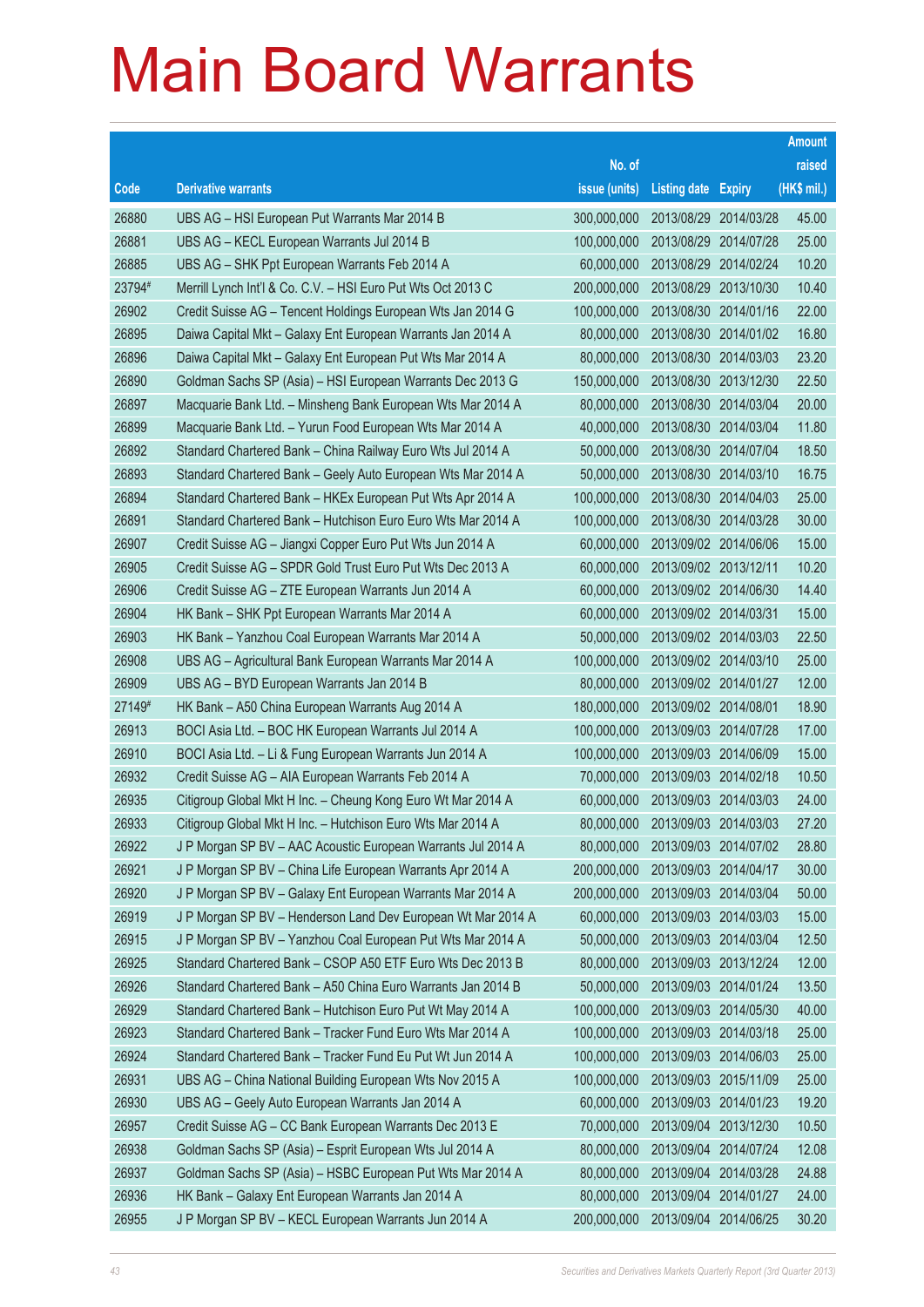|       |                                                               |               |                            |            | <b>Amount</b> |
|-------|---------------------------------------------------------------|---------------|----------------------------|------------|---------------|
|       |                                                               | No. of        |                            |            | raised        |
| Code  | <b>Derivative warrants</b>                                    | issue (units) | <b>Listing date Expiry</b> |            | (HK\$ mil.)   |
| 26939 | Macquarie Bank Ltd. - Galaxy Ent European Wts Apr 2014 A      | 40,000,000    | 2013/09/04                 | 2014/04/02 | 10.04         |
| 26943 | Macquarie Bank Ltd. - Longfor PPT European Wts Dec 2014 A     | 120,000,000   | 2013/09/04 2014/12/02      |            | 30.00         |
| 26941 | Macquarie Bank Ltd. - SHK Ppt European Warrants Jun 2014 A    | 120,000,000   | 2013/09/04                 | 2014/06/04 | 30.00         |
| 26942 | Macquarie Bank Ltd. - Shimao Ppt European Wts Aug 2014 A      | 120,000,000   | 2013/09/04 2014/08/04      |            | 30.00         |
| 26940 | Macquarie Bank Ltd. - Wharf European Warrants May 2014 A      | 120,000,000   | 2013/09/04 2014/05/05      |            | 30.00         |
| 26950 | Standard Chartered Bank - AIA European Warrants Dec 2013 C    | 100,000,000   | 2013/09/04 2013/12/27      |            | 20.00         |
| 26951 | Standard Chartered Bank - AIA European Warrants Apr 2014 B    | 100,000,000   | 2013/09/04                 | 2014/04/30 | 30.00         |
| 26944 | Standard Chartered Bank – HKEx European Put Wts May 2014 A    | 100,000,000   | 2013/09/04 2014/05/05      |            | 25.00         |
| 26952 | Standard Chartered Bank - Li & Fung European Wts Nov 2014 A   | 100,000,000   | 2013/09/04 2014/11/03      |            | 25.00         |
| 26953 | Standard Chartered Bank - Li & Fung Euro Put Wts May 2014 A   | 100,000,000   | 2013/09/04 2014/05/30      |            | 25.00         |
| 26960 | UBS AG - HSI European Put Warrants Jan 2014 D                 | 300,000,000   | 2013/09/04                 | 2014/01/29 | 45.00         |
| 26958 | UBS AG - PetroChina European Warrants Jan 2014 A              | 70,000,000    | 2013/09/04 2014/01/08      |            | 22.40         |
| 26959 | UBS AG - PetroChina European Warrants Feb 2014 A              | 70,000,000    | 2013/09/04 2014/02/24      |            | 10.50         |
| 26963 | BOCI Asia Ltd. - ICBC European Warrants Feb 2014 A            | 100,000,000   | 2013/09/05 2014/02/24      |            | 24.00         |
| 26962 | BOCI Asia Ltd. - ICBC European Put Warrants Mar 2014 A        | 100,000,000   | 2013/09/05 2014/03/17      |            | 25.00         |
| 26964 | BOCI Asia Ltd. - PetroChina European Warrants Feb 2014 A      | 100,000,000   | 2013/09/05 2014/02/04      |            | 20.00         |
| 26961 | BOCI Asia Ltd. - Ping An European Warrants Mar 2014 A         | 100,000,000   | 2013/09/05 2014/03/17      |            | 25.00         |
| 10225 | BNP Paribas Arbit Issu B.V. - Oil Futures Euro Wt May 2014 A  | 100,000,000   | 2013/09/05 2014/05/16      |            | 25.00         |
| 10224 | BNP Paribas Arbit Issu B.V. - Oil Futures Eu Put Wt Nov 14 A  | 100,000,000   | 2013/09/05 2014/11/18      |            | 25.00         |
| 26987 | Credit Suisse AG - Geely Auto European Warrants Dec 2013 A    | 60,000,000    | 2013/09/05 2013/12/24      |            | 15.00         |
| 26988 | Credit Suisse AG – Kingsoft European Put Warrants Mar 2014 A  | 60,000,000    | 2013/09/05 2014/03/10      |            | 15.00         |
| 26968 | Goldman Sachs SP (Asia) - HSI European Put Wts Dec 2013 H     | 150,000,000   | 2013/09/05 2013/12/30      |            | 23.55         |
| 26989 | Goldman Sachs SP (Asia) - PICC European Warrants Jul 2014 A   | 80,000,000    | 2013/09/05 2014/07/28      |            | 12.00         |
| 26966 | Macquarie Bank Ltd. - Sinopharm European Warrants Mar 2014 A  | 80,000,000    | 2013/09/05 2014/03/04      |            | 12.00         |
| 26985 | Macquarie Bank Ltd. - Sino Ocean Land European Wts May 2014 A | 80,000,000    | 2013/09/05 2014/05/05      |            | 20.40         |
| 26973 | Standard Chartered Bank - China Life European Wts Feb 2014 A  | 100,000,000   | 2013/09/05 2014/02/20      |            | 22.00         |
| 26975 | Standard Chartered Bank - HSBC European Warrants Aug 2014 A   | 80,000,000    | 2013/09/05 2014/08/08      |            | 20.00         |
| 26974 | Standard Chartered Bank - HSBC European Put Wts Mar 2014 A    | 80,000,000    | 2013/09/05 2014/03/31      |            | 22.40         |
| 26978 | Standard Chartered Bank - PetroChina European Wts Dec 2013 C  | 80,000,000    | 2013/09/05 2013/12/27      |            | 24.00         |
| 26983 | Standard Chartered Bank - PetroChina European Wts May 2014 A  | 60,000,000    | 2013/09/05 2014/05/28      |            | 24.00         |
| 26980 | Standard Chartered Bank - Ping An European Wts Aug 2014 A     | 80,000,000    | 2013/09/05 2014/08/08      |            | 21.60         |
| 26981 | Standard Chartered Bank - Ping An Euro Put Wts Oct 2014 A     | 80,000,000    | 2013/09/05 2014/10/06      |            | 28.40         |
| 26969 | UBS AG - CC Bank European Warrants Jan 2014 C                 | 100,000,000   | 2013/09/05 2014/01/06      |            | 15.00         |
| 26971 | UBS AG - ICBC European Warrants Jan 2014 A                    | 100,000,000   | 2013/09/05 2014/01/13      |            | 21.00         |
| 26970 | UBS AG - ICBC European Warrants Feb 2014 B                    | 100,000,000   | 2013/09/05 2014/02/24      |            | 17.00         |
| 26990 | BOCI Asia Ltd. - Haitong Sec European Warrants May 2014 A     | 100,000,000   | 2013/09/06 2014/05/19      |            | 15.00         |
| 26992 | BOCI Asia Ltd. - KECL European Warrants Jun 2014 A            | 100,000,000   | 2013/09/06 2014/06/30      |            | 15.00         |
| 26991 | BOCI Asia Ltd. - Ping An European Put Warrants Mar 2014 B     | 100,000,000   | 2013/09/06 2014/03/24      |            | 25.00         |
| 27009 | Citigroup Global Mkt H Inc. - Cheung Kong Euro Wt Mar 2014 B  | 50,000,000    | 2013/09/06 2014/03/07      |            | 21.50         |
| 27010 | Citigroup Global Mkt H Inc. - China Mobile Eur Wt Feb 2014 A  | 100,000,000   | 2013/09/06 2014/02/21      |            | 26.00         |
| 27008 | Citigroup Global Mkt H Inc. - A50 China Eu Put Wt Mar 2014 A  | 60,000,000    | 2013/09/06 2014/03/07      |            | 27.60         |
| 27004 | Bank of East Asia - Ch Ship Cont European Wts May 2014 A      | 40,000,000    | 2013/09/06 2014/05/26      |            | 10.00         |
| 27002 | Bank of East Asia - Foxconn European Warrants Sep 2015 A      | 100,000,000   | 2013/09/06 2015/09/29      |            | 15.00         |
| 27006 | Goldman Sachs SP (Asia) - CITIC Bank European Wts Jun 2014 A  | 68,000,000    | 2013/09/06 2014/06/30      |            | 17.00         |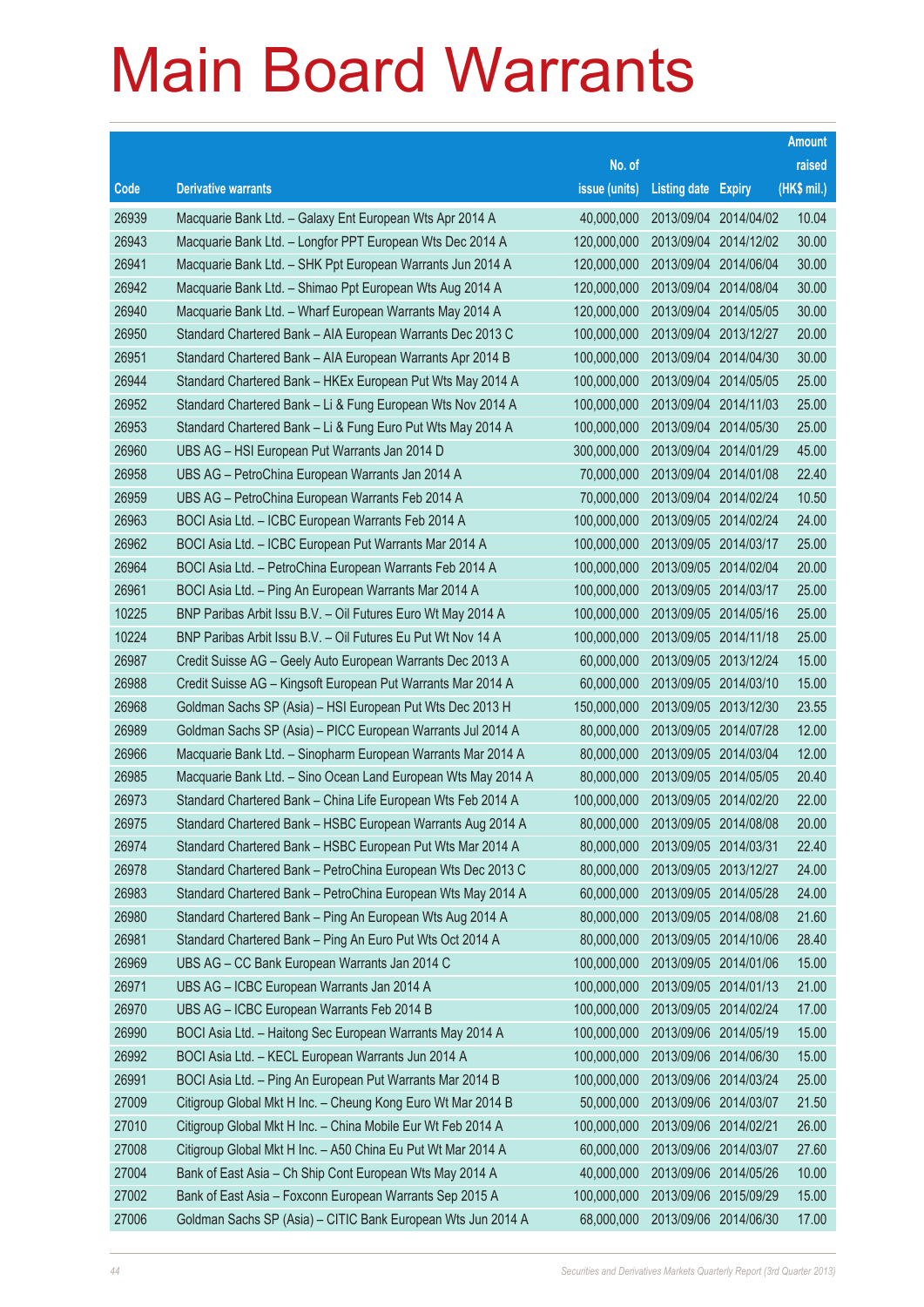|       |                                                                |               |                            |            | <b>Amount</b> |
|-------|----------------------------------------------------------------|---------------|----------------------------|------------|---------------|
|       |                                                                | No. of        |                            |            | raised        |
| Code  | <b>Derivative warrants</b>                                     | issue (units) | <b>Listing date Expiry</b> |            | (HK\$ mil.)   |
| 26998 | Goldman Sachs SP (Asia) - Galaxy Ent Euro Put Wts Mar 2014 A   | 80,000,000    | 2013/09/06 2014/03/28      |            | 21.92         |
| 26999 | Goldman Sachs SP (Asia) - HKEx European Put Wts Dec 2014 A     | 80,000,000    | 2013/09/06 2014/12/29      |            | 12.16         |
| 26997 | Goldman Sachs SP (Asia) - Wharf European Warrants Jun 2014 A   | 68,000,000    | 2013/09/06 2014/06/30      |            | 17.27         |
| 27007 | Goldman Sachs SP (Asia) - Zoomlion European Wts Jul 2014 A     | 68,000,000    | 2013/09/06 2014/07/07      |            | 27.61         |
| 27012 | J P Morgan SP BV - Galaxy Ent European Put Wts Apr 2014 A      | 150,000,000   | 2013/09/06 2014/04/02      |            | 37.50         |
| 27011 | J P Morgan SP BV - Kingsoft European Put Warrants Mar 2014 A   | 100,000,000   | 2013/09/06 2014/03/10      |            | 25.00         |
| 26993 | UBS AG - Sinopec Corp European Warrants Jan 2014 A             | 100,000,000   | 2013/09/06 2014/01/03      |            | 15.00         |
| 27001 | UBS AG - Galaxy Ent European Warrants Mar 2014 A               | 80,000,000    | 2013/09/06 2014/03/05      |            | 20.00         |
| 27005 | UBS AG - HSBC European Warrants Jan 2014 B                     | 100,000,000   | 2013/09/06 2014/01/23      |            | 20.00         |
| 26996 | UBS AG - Lenovo European Warrants Mar 2014 A                   | 100,000,000   | 2013/09/06 2014/03/05      |            | 32.00         |
| 26995 | UBS AG - Sands China European Warrants Jan 2014 B              | 60,000,000    | 2013/09/06 2014/01/24      |            | 21.00         |
| 27045 | Credit Suisse AG - Galaxy Ent European Warrants Mar 2014 A     | 80,000,000    | 2013/09/09 2014/03/10      |            | 20.00         |
| 27044 | Credit Suisse AG - Galaxy Ent European Put Wts Feb 2014 A      | 80,000,000    | 2013/09/09 2014/02/10      |            | 12.00         |
| 27051 | Credit Suisse AG - HSI European Put Warrants Jan 2014 D        | 200,000,000   | 2013/09/09 2014/01/29      |            | 30.00         |
| 27046 | Credit Suisse AG - HSI European Put Warrants Feb 2014 D        | 200,000,000   | 2013/09/09 2014/02/27      |            | 30.00         |
| 27042 | Credit Suisse AG - Sands China European Warrants Mar 2014 A    | 80,000,000    | 2013/09/09 2014/03/10      |            | 20.00         |
| 27040 | Credit Suisse AG - Sands China European Put Wts Jan 2014 A     | 80,000,000    | 2013/09/09 2014/01/30      |            | 14.40         |
| 27052 | Citigroup Global Mkt H Inc. - Galaxy Ent Euro Wts Mar 2014 B   | 60,000,000    | 2013/09/09 2014/03/10      |            | 18.60         |
| 27030 | Citigroup Global Mkt H Inc. - Ping An Euro Wts Jan 2014 B      | 100,000,000   | 2013/09/09                 | 2014/01/24 | 21.00         |
| 27053 | Citigroup Global Mkt H Inc. - Sands China Euro Wt Mar 2014 A   | 60,000,000    | 2013/09/09 2014/03/10      |            | 15.00         |
| 27027 | Citigroup Global Mkt H Inc. - Tencent European Wts Feb 2014 F  | 100,000,000   | 2013/09/09 2014/02/24      |            | 20.00         |
| 27036 | Daiwa Capital Mkt - BOCL European Warrants Aug 2014 A          | 128,000,000   | 2013/09/09 2014/08/26      |            | 23.04         |
| 27034 | Daiwa Capital Mkt - China Life European Warrants Apr 2014 A    | 128,000,000   | 2013/09/09                 | 2014/04/17 | 19.20         |
| 27035 | Daiwa Capital Mkt - China Life European Put Wts Apr 2014 B     | 80,000,000    | 2013/09/09 2014/04/15      |            | 20.00         |
| 27031 | Daiwa Capital Mkt - Galaxy Ent European Warrants Mar 2014 B    | 80,000,000    | 2013/09/09 2014/03/10      |            | 20.00         |
| 27037 | Daiwa Capital Mkt - Tencent Holdings European Wts Apr 2014 A   | 80,000,000    | 2013/09/09 2014/04/03      |            | 13.60         |
| 27059 | Goldman Sachs SP (Asia) - China Mobile Eu Put Wts Mar 2014 A   | 80,000,000    | 2013/09/09 2014/03/31      |            | 31.92         |
| 27058 | Goldman Sachs SP (Asia) - Galaxy Ent Euro Wts Mar 2014 B       | 80,000,000    | 2013/09/09 2014/03/31      |            | 27.04         |
| 27013 | HK Bank - Foxconn European Warrants Sep 2015 A                 | 120,000,000   | 2013/09/09                 | 2015/09/24 | 18.00         |
| 27065 | J P Morgan SP BV - Galaxy Ent European Warrants Apr 2014 B     | 150,000,000   | 2013/09/09 2014/04/02      |            | 37.50         |
| 27064 | J P Morgan SP BV - Ping An European Warrants Apr 2014 A        | 200,000,000   | 2013/09/09 2014/04/02      |            | 50.00         |
| 27062 | J P Morgan SP BV - Sands China European Warrants Apr 2014 B    | 150,000,000   | 2013/09/09 2014/04/02      |            | 37.50         |
| 27061 | J P Morgan SP BV - Sands China European Put Wts Apr 2014 A     | 150,000,000   | 2013/09/09                 | 2014/04/02 | 56.40         |
| 27060 | Macquarie Bank Ltd. - Zijin Mining European Wts May 2014 A     | 40,000,000    | 2013/09/09 2014/05/05      |            | 10.00         |
| 27014 | Standard Chartered Bank - Sinopec Corp Euro Wts Apr 2014 A     | 80,000,000    | 2013/09/09 2014/04/30      |            | 20.00         |
| 27038 | SGA Societe Generale Acceptance N.V. - Galaxy Ent Eu Wt Apr14A | 100,000,000   | 2013/09/09 2014/04/02      |            | 25.00         |
| 27039 | SGA Societe Generale Acceptance N.V - Sands China Eu Wt Apr14A | 100,000,000   | 2013/09/09                 | 2014/04/02 | 25.00         |
| 27017 | UBS AG - China Mobile European Put Warrants Feb 2014 A         | 100,000,000   | 2013/09/09 2014/02/20      |            | 15.00         |
| 27057 | UBS AG - Esprit European Warrants Jul 2014 A                   | 100,000,000   | 2013/09/09 2014/07/28      |            | 17.00         |
| 27016 | UBS AG - HSBC European Put Warrants Jan 2014 C                 | 100,000,000   | 2013/09/09 2014/01/02      |            | 15.00         |
| 27018 | UBS AG - HSCEI European Put Warrants Mar 2014 C                | 100,000,000   | 2013/09/09                 | 2014/03/28 | 25.00         |
| 27054 | UBS AG - HSI European Warrants Mar 2014 C                      | 300,000,000   | 2013/09/09 2014/03/28      |            | 75.00         |
| 27055 | UBS AG - Sands China European Warrants Mar 2014 A              | 60,000,000    | 2013/09/09 2014/03/10      |            | 15.00         |
| 27056 | UBS AG - Tencent Holdings European Warrants Mar 2014 B         | 100,000,000   | 2013/09/09 2014/03/17      |            | 27.00         |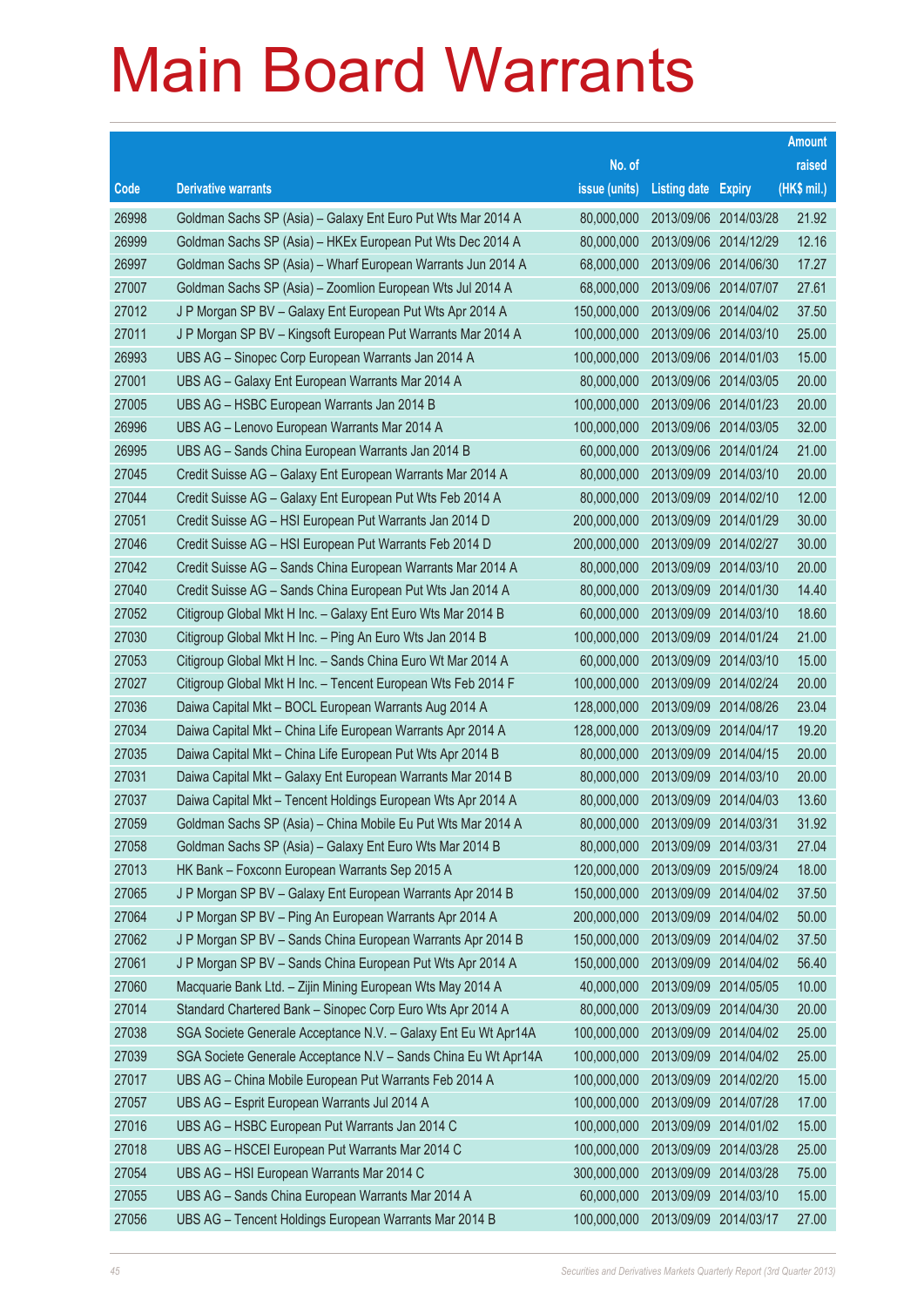|        |                                                               |               |                            |                       | <b>Amount</b> |
|--------|---------------------------------------------------------------|---------------|----------------------------|-----------------------|---------------|
|        |                                                               | No. of        |                            |                       | raised        |
| Code   | <b>Derivative warrants</b>                                    | issue (units) | <b>Listing date Expiry</b> |                       | (HK\$ mil.)   |
| 27090  | Credit Suisse AG - CC Bank European Warrants Jan 2014 B       | 80,000,000    |                            | 2013/09/10 2014/01/20 | 12.80         |
| 27092  | Credit Suisse AG - China Mobile European Warrants Jan 2014 C  | 80,000,000    |                            | 2013/09/10 2014/01/20 | 18.40         |
| 27093  | Credit Suisse AG - HSBC European Wts Jan 2014 A               | 80,000,000    | 2013/09/10 2014/01/27      |                       | 12.00         |
| 27091  | Credit Suisse AG - ICBC European Warrants Feb 2014 B          | 80,000,000    |                            | 2013/09/10 2014/02/24 | 12.00         |
| 27095  | Credit Suisse AG - Lenovo European Warrants Feb 2014 A        | 80,000,000    |                            | 2013/09/10 2014/02/25 | 30.40         |
| 27096  | Credit Suisse AG - Tencent Holdings European Wts Mar 2014 A   | 100,000,000   |                            | 2013/09/10 2014/03/10 | 25.00         |
| 27074  | Daiwa Capital Mkt - CAM CSI300 European Warrants May 2014 A   | 100,000,000   |                            | 2013/09/10 2014/05/22 | 25.00         |
| 27076  | Daiwa Capital Mkt - CCB European Warrants Mar 2014 A          | 128,000,000   | 2013/09/10 2014/03/05      |                       | 20.48         |
| 27072  | Daiwa Capital Mkt - A50 China European Warrants Dec 2013 A    | 128,000,000   | 2013/09/10 2013/12/31      |                       | 26.88         |
| 27073  | Daiwa Capital Mkt - A50 China European Warrants Feb 2014 A    | 208,000,000   | 2013/09/10 2014/02/17      |                       | 31.20         |
| 27075  | Daiwa Capital Mkt - ICBC European Warrants Mar 2014 A         | 128,000,000   | 2013/09/10 2014/03/03      |                       | 19.20         |
| 27066  | Goldman Sachs SP (Asia) - China Life Euro Wts Apr 2014 A      | 100,000,000   |                            | 2013/09/10 2014/04/25 | 15.10         |
| 27101  | Goldman Sachs SP (Asia) - KECL European Warrants Jun 2014 A   | 100,000,000   |                            | 2013/09/10 2014/06/25 | 15.00         |
| 27102  | Goldman Sachs SP (Asia) - Sh Pharma European Wts Jun 2014 A   | 68,000,000    |                            | 2013/09/10 2014/06/30 | 17.07         |
| 27069  | HK Bank - Agricultural Bank European Warrants Mar 2014 A      | 80,000,000    | 2013/09/10 2014/03/03      |                       | 15.20         |
| 27067  | HK Bank - HSI European Put Warrants Feb 2014 C                | 180,000,000   | 2013/09/10 2014/02/27      |                       | 28.80         |
| 27068  | HK Bank - Sands China European Warrants Mar 2014 A            | 68,000,000    |                            | 2013/09/10 2014/03/10 | 17.00         |
| 27070  | Macquarie Bank Ltd. - Galaxy Ent European Put Wts Apr 2014 B  | 40,000,000    |                            | 2013/09/10 2014/04/02 | 10.00         |
| 27083  | Standard Chartered Bank - Anhui Conch Eur Put Wt Jul 2014 A   | 100,000,000   |                            | 2013/09/10 2014/07/02 | 25.00         |
| 27085  | Standard Chartered Bank - CNOOC European Put Wts Oct 2014 A   | 100,000,000   | 2013/09/10 2014/10/31      |                       | 15.00         |
| 27088  | Standard Chartered Bank - Sinopec Corp Eu Put Wt May 2014 A   | 50,000,000    |                            | 2013/09/10 2014/05/30 | 14.25         |
| 27084  | Standard Chartered Bank - Galaxy Ent European Wts Mar 2014 B  | 100,000,000   |                            | 2013/09/10 2014/03/25 | 25.00         |
| 27081  | Standard Chartered Bank - Galaxy Ent Euro Put Wts Feb 2014 A  | 100,000,000   | 2013/09/10 2014/02/24      |                       | 16.00         |
| 27082  | Standard Chartered Bank - Sands China Eu Put Wts Jan 2014 B   | 100,000,000   |                            | 2013/09/10 2014/01/30 | 16.50         |
| 27071  | SGA Societe Generale Acceptance N.V. - CLife Eu Wt May 2014 A | 120,000,000   |                            | 2013/09/10 2014/05/05 | 18.00         |
| 27080  | SGA Societe Generale Acceptance N.V. - Ping An Eu Wt Apr 14 A | 70,000,000    |                            | 2013/09/10 2014/04/02 | 17.50         |
| 27098  | UBS AG - BOCL European Warrants Feb 2014 A                    | 100,000,000   |                            | 2013/09/10 2014/02/25 | 16.00         |
| 27097  | UBS AG - CC Bank European Warrants Mar 2014 A                 | 100,000,000   | 2013/09/10 2014/03/10      |                       | 25.00         |
| 27099  | UBS AG - China Mobile European Warrants Feb 2014 B            | 100,000,000   | 2013/09/10 2014/02/05      |                       | 20.00         |
| 27078  | UBS AG - HSI European Put Warrants Feb 2014 F                 | 300,000,000   | 2013/09/10 2014/02/27      |                       | 57.00         |
| 27100  | UBS AG - Kingsoft European Warrants Mar 2014 A                | 100,000,000   | 2013/09/10 2014/03/10      |                       | 25.00         |
| 27079  | UBS AG - Lenovo European Warrants Mar 2015 A                  | 100,000,000   | 2013/09/10 2015/03/23      |                       | 15.00         |
| 27077  | UBS AG - Tencent Holdings European Put Warrants Feb 2014 G    | 100,000,000   | 2013/09/10 2014/02/11      |                       | 28.50         |
| 25188# | BOCI Asia Ltd. - HSI European Put Warrants Oct 2013 B         | 245,000,000   | 2013/09/10 2013/10/30      |                       | 10.05         |
| 27121  | BOCI Asia Ltd. - Galaxy Ent European Warrants Mar 2014 A      | 100,000,000   | 2013/09/11                 | 2014/03/31            | 25.00         |
| 27108  | BNP Paribas Arbit Issu B.V. - Ch Comm Cons Eur Wt Sep 2014 A  | 37,000,000    | 2013/09/11                 | 2014/09/02            | 19.61         |
| 27103  | BNP Paribas Arbit Issu B.V. - Galaxy Ent Euro Wts Apr 2014 A  | 100,000,000   | 2013/09/11                 | 2014/04/02            | 32.00         |
| 27104  | BNP Paribas Arbit Issu B.V. - Sands China Euro Wt Jul 2014 A  | 100,000,000   | 2013/09/11                 | 2014/07/03            | 34.00         |
| 27107  | BNP Paribas Arbit Issu B.V. - SJM Holdings Eu Wts Oct 2014 A  | 100,000,000   | 2013/09/11                 | 2014/10/06            | 26.00         |
| 27106  | BNP Paribas Arbit Issu B.V. - Wharf European Wts Oct 2014 A   | 79,000,000    | 2013/09/11                 | 2014/10/06            | 37.92         |
| 27130  | Credit Suisse AG - CITIC Pacific European Wts Dec 2013 A      | 70,000,000    | 2013/09/11                 | 2013/12/24            | 10.50         |
| 27133  | Credit Suisse - Foxconn European Warrants Mar 2014 A          | 60,000,000    | 2013/09/11                 | 2014/03/10            | 28.80         |
| 27131  | Credit Suisse AG - Kingsoft European Warrants Mar 2014 B      | 60,000,000    | 2013/09/11                 | 2014/03/10            | 15.00         |
| 27129  | Credit Suisse AG - Sinopharm European Warrants Feb 2014 A     | 70,000,000    | 2013/09/11                 | 2014/02/25            | 10.50         |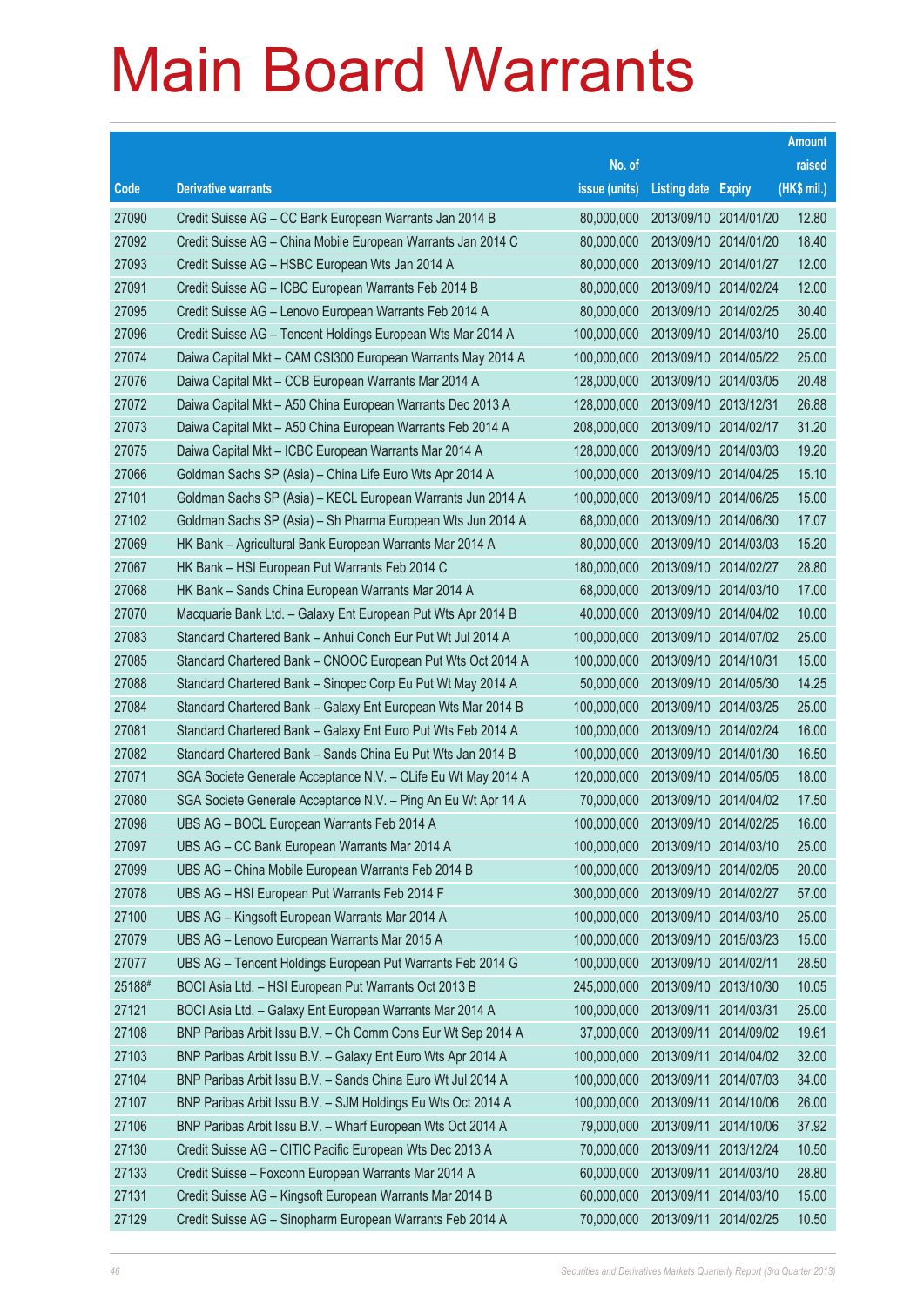|       |                                                               |               |                            |            | <b>Amount</b> |
|-------|---------------------------------------------------------------|---------------|----------------------------|------------|---------------|
|       |                                                               | No. of        |                            |            | raised        |
| Code  | <b>Derivative warrants</b>                                    | issue (units) | <b>Listing date Expiry</b> |            | (HK\$ mil.)   |
| 27140 | Citigroup Global Mkt H Inc. - China Shenhua Eu Put Wt Mar14A  | 80,000,000    | 2013/09/11                 | 2014/03/11 | 20.00         |
| 27142 | Citigroup Global Mkt H Inc. - Galaxy Ent Eu Put Wt Mar 14 C   | 60,000,000    | 2013/09/11                 | 2014/03/11 | 17.40         |
| 27128 | Daiwa Capital Mkt - Agricultural Bank European Wts Mar 2014 B | 108,000,000   | 2013/09/11                 | 2014/03/05 | 17.28         |
| 27123 | Daiwa Capital Mkt - China Mobile European Wts Feb 2014 A      | 128,000,000   | 2013/09/11                 | 2014/02/04 | 28.16         |
| 27125 | Daiwa Capital Mkt - China Mobile European Wts Apr 2014 A      | 128,000,000   | 2013/09/11                 | 2014/04/01 | 20.48         |
| 27126 | Daiwa Capital Mkt - China Mobile European Put Wts Mar 2014 A  | 80,000,000    | 2013/09/11                 | 2014/03/03 | 20.00         |
| 27127 | Daiwa Capital Mkt - Ch Overseas European Warrants Jun 2014 A  | 80,000,000    | 2013/09/11                 | 2014/06/30 | 20.00         |
| 27148 | Goldman Sachs SP (Asia) – AAC Acoustic Euro Wts Jun 2014 A    | 68,000,000    | 2013/09/11                 | 2014/06/03 | 20.40         |
| 27145 | Goldman Sachs SP (Asia) – AIA European Warrants Apr 2014 B    | 80,000,000    | 2013/09/11                 | 2014/04/28 | 20.08         |
| 27144 | Goldman Sachs SP (Asia) - Link REIT European Wts May 2014 B   | 80,000,000    | 2013/09/11                 | 2014/05/30 | 12.08         |
| 27143 | Goldman Sachs SP (Asia) - Sino Land European Wts Jul 2014 A   | 48,000,000    | 2013/09/11                 | 2014/07/30 | 19.34         |
| 27150 | Goldman Sachs SP (Asia) - ZTE European Warrants Jul 2014 A    | 68,000,000    | 2013/09/11                 | 2014/07/30 | 17.00         |
| 27112 | HK Bank – China Life European Warrants Apr 2014 A             | 100,000,000   | 2013/09/11                 | 2014/04/29 | 15.00         |
| 27111 | HK Bank - Tencent European Warrants Mar 2014 A                | 100,000,000   | 2013/09/11                 | 2014/03/26 | 18.00         |
| 27110 | J P Morgan SP BV - Chi Res Power European Wts Apr 2014 A      | 120,000,000   | 2013/09/11                 | 2014/04/01 | 30.00         |
| 27109 | J P Morgan SP BV - Wynn Macau European Warrants Apr 2014 A    | 80,000,000    | 2013/09/11                 | 2014/04/01 | 20.00         |
| 27137 | Macquarie Bank Ltd. - Foxconn European Warrants Apr 2014 A    | 50,000,000    | 2013/09/11                 | 2014/04/02 | 21.30         |
| 27135 | Macquarie Bank Ltd. - Melco Int'l Dev Euro Wts Jul 2014 A     | 40,000,000    | 2013/09/11                 | 2014/07/03 | 10.00         |
| 27134 | Macquarie Bank Ltd. - PetroChina European Wts May 2014 A      | 80,000,000    | 2013/09/11                 | 2014/05/05 | 20.00         |
| 27122 | Macquarie Bank Ltd. - Tencent European Put Wts Jul 2014 A     | 150,000,000   | 2013/09/11                 | 2014/07/03 | 37.50         |
| 27118 | Standard Chartered Bank – MTRC European Warrants Jun 2014 A   | 100,000,000   | 2013/09/11                 | 2014/06/06 | 25.00         |
| 27120 | Standard Chartered Bank - Sands China Euro Wts Apr 2014 B     | 100,000,000   | 2013/09/11                 | 2014/04/08 | 25.00         |
| 27116 | Standard Chartered Bank - Sands China Euro Wts Jun 2014 A     | 100,000,000   | 2013/09/11                 | 2014/06/06 | 25.00         |
| 27115 | SGA Societe Generale Acceptance N.V. - BOCL Eu Wt Mar 2014 A  | 100,000,000   | 2013/09/11                 | 2014/03/05 | 15.00         |
| 27114 | SGA Societe Generale Acceptance N.V. - HSI Eur Wt Mar 2014 A  | 300,000,000   | 2013/09/11                 | 2014/03/28 | 51.00         |
| 27138 | UBS AG - Galaxy Ent European Warrants Mar 2014 B              | 100,000,000   | 2013/09/11                 | 2014/03/12 | 25.00         |
| 27139 | UBS AG - Galaxy Ent European Put Warrants Mar 2014 C          | 40,000,000    | 2013/09/11 2014/03/10      |            | 10.00         |
| 27153 | BOCI Asia Ltd. - China Life European Warrants Apr 2014 A      | 100,000,000   | 2013/09/12 2014/04/17      |            | 15.00         |
| 27152 | BOCI Asia Ltd. - Tencent Holdings European Put Wts Feb 2014 C | 100,000,000   | 2013/09/12 2014/02/10      |            | 20.00         |
| 27185 | BNP Paribas Arbit Issu B.V. - Kingsoft Euro Wts Apr 2014 A    | 100,000,000   | 2013/09/12 2014/04/02      |            | 28.00         |
| 27183 | BNP Paribas Arbit Issu B.V. - Tencent HIdgs Eu Wt Apr 2014 C  | 100,000,000   | 2013/09/12 2014/04/02      |            | 25.00         |
| 27184 | BNP Paribas Arbit Issu B.V. - Tencent Eu Put Wt Apr 2014 D    | 100,000,000   | 2013/09/12 2014/04/02      |            | 25.00         |
| 10226 | BNP Paribas Arbit Issu B.V. - USD/YEN Euro Wts Jun 2014 A     | 100,000,000   | 2013/09/12 2014/06/20      |            | 25.00         |
| 10227 | BNP Paribas Arbit Issu B.V. - USD/YEN Eur Put Wts Jun 2014 B  | 100,000,000   | 2013/09/12 2014/06/20      |            | 25.00         |
| 27189 | Credit Suisse AG - HSBC European Put Warrants Dec 2013 A      | 60,000,000    | 2013/09/12 2013/12/31      |            | 13.80         |
| 27186 | Credit Suisse AG - HSI European Warrants Feb 2014 E           | 200,000,000   | 2013/09/12 2014/02/27      |            | 36.00         |
| 27187 | Credit Suisse AG - HSI European Warrants Apr 2014 A           | 200,000,000   | 2013/09/12 2014/04/29      |            | 30.00         |
| 27188 | Credit Suisse AG - HSI European Put Warrants Dec 2013 L       | 200,000,000   | 2013/09/12 2013/12/30      |            | 30.00         |
| 27190 | Citigroup Global Mkt H Inc. - Sands China Eu Put Wt Mar 14 B  | 60,000,000    | 2013/09/12 2014/03/12      |            | 21.60         |
| 27192 | Citigroup Global Mkt H Inc. - SJM Holdings Eu Put Wt Mar14 A  | 80,000,000    | 2013/09/12 2014/03/12      |            | 20.00         |
| 27191 | Citigroup Global Mkt H Inc. - Wynn Macau Eu Put Wt Mar 14 A   | 50,000,000    | 2013/09/12 2014/03/12      |            | 12.50         |
| 27163 | Bank of East Asia - Agricultural Bank Euro Wts Jul 2014 A     | 40,000,000    | 2013/09/12 2014/07/25      |            | 10.00         |
| 27164 | Bank of East Asia - Agricultural Bk Euro Put Wts May 2014 A   | 40,000,000    | 2013/09/12 2014/05/30      |            | 10.00         |
| 27165 | Bank of East Asia - China Life European Put Wts May 2014 A    | 60,000,000    | 2013/09/12 2014/05/30      |            | 15.00         |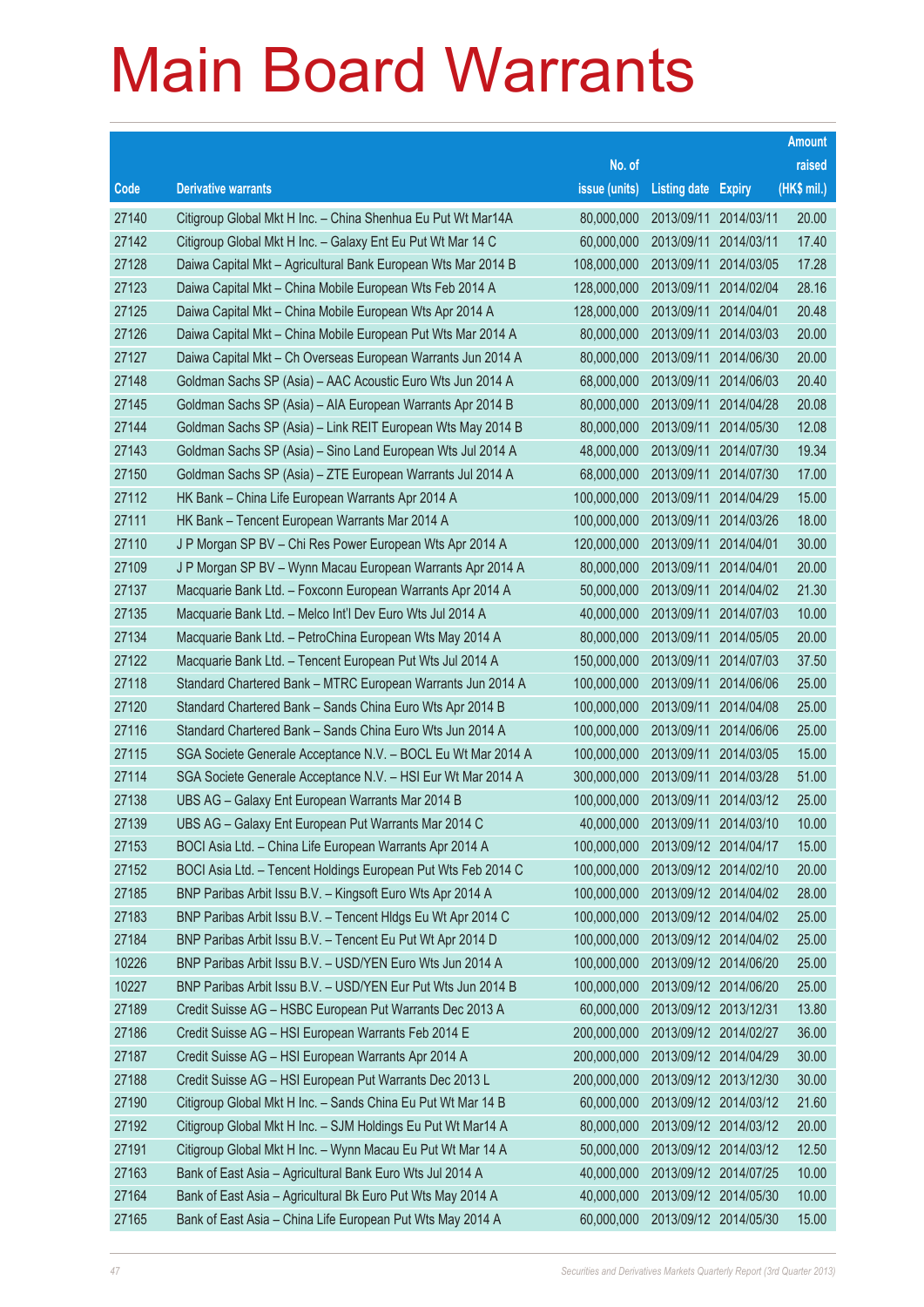|       |                                                                |               |                            | <b>Amount</b> |
|-------|----------------------------------------------------------------|---------------|----------------------------|---------------|
|       |                                                                | No. of        |                            | raised        |
| Code  | <b>Derivative warrants</b>                                     | issue (units) | <b>Listing date Expiry</b> | (HK\$ mil.)   |
| 27162 | Bank of East Asia - HKEx European Put Warrants Sep 2015 A      | 100,000,000   | 2013/09/12 2015/09/29      | 25.00         |
| 27168 | Bank of East Asia – HSBC European Warrants Apr 2014 A          | 40,000,000    | 2013/09/12 2014/04/30      | 10.00         |
| 27159 | Bank of East Asia - Ping An European Warrants Mar 2014 A       | 40,000,000    | 2013/09/12 2014/03/28      | 10.00         |
| 27157 | Bank of East Asia – Ping An European Put Warrants Apr 2014 A   | 40,000,000    | 2013/09/12 2014/04/30      | 10.00         |
| 27174 | J P Morgan SP BV - Kingsoft European Warrants Apr 2014 A       | 80,000,000    | 2013/09/12 2014/04/11      | 20.00         |
| 27173 | J P Morgan SP BV - Ping An European Put Warrants Apr 2014 B    | 100,000,000   | 2013/09/12 2014/04/02      | 25.00         |
| 27172 | J P Morgan SP BV - SHK Ppt European Warrants Jun 2014 A        | 60,000,000    | 2013/09/12 2014/06/03      | 15.00         |
| 27171 | J P Morgan SP BV - Tencent European Warrants Apr 2014 B        | 200,000,000   | 2013/09/12 2014/04/02      | 50.00         |
| 27169 | J P Morgan SP BV - Wharf European Warrants May 2014 A          | 60,000,000    | 2013/09/12 2014/05/02      | 17.22         |
| 27176 | Standard Chartered Bank - CLP European Warrants Aug 2014 A     | 50,000,000    | 2013/09/12 2014/08/01      | 12.50         |
| 27177 | Standard Chartered Bank - China Mobile Euro Wts Mar 2014 A     | 100,000,000   | 2013/09/12 2014/03/31      | 15.00         |
| 27178 | Standard Chartered Bank - China Shenhua Eu Put Wt Mar 2014 B   | 100,000,000   | 2013/09/12 2014/03/21      | 25.00         |
| 27181 | Standard Chartered Bank – Evergrande European Wts Mar 2014 A   | 50,000,000    | 2013/09/12 2014/03/17      | 12.50         |
| 27154 | Standard Chartered Bank - Nine Dragons Euro Wts Sep 2015 A     | 50,000,000    | 2013/09/12 2015/09/08      | 12.50         |
| 27193 | SGA Societe Generale Acceptance N.V - Anhui Conch Eu Wt Mar14A | 100,000,000   | 2013/09/12 2014/03/05      | 18.00         |
| 27195 | SGA Societe Generale Acceptance N.V. - CCB Eur Wt Jun 2014 A   | 100,000,000   | 2013/09/12 2014/06/04      | 25.00         |
| 27194 | SGA Societe Generale Acceptance N.V. - CCoal Eu Wt Apr 2014 A  | 40,000,000    | 2013/09/12 2014/04/02      | 14.00         |
| 27196 | SGA Societe Generale Acceptance N.V. - HKEx Eu Wt Jan 2016 A   | 200,000,000   | 2013/09/12 2016/01/04      | 37.00         |
| 27200 | SGA Societe Generale Acceptance N.V. - HSI Eur Wt Mar 2014 B   | 300,000,000   | 2013/09/12 2014/03/28      | 93.00         |
| 27201 | SGA Societe Generale Acceptance N.V. - HSI Eur Wt Mar 2014 C   | 300,000,000   | 2013/09/12 2014/03/28      | 78.00         |
| 27203 | SGA Societe Generale Acceptance N.V. - HSI Eur Wt Apr 2014 A   | 300,000,000   | 2013/09/12 2014/04/29      | 46.50         |
| 27204 | SGA Societe Generale Acceptance N.V. - HSI Eu Put Wt Feb 14 A  | 300,000,000   | 2013/09/12 2014/02/27      | 55.50         |
| 27206 | SGA Societe Generale Acceptance N.V. - HSI Eu Put Wt Mar 14 D  | 300,000,000   | 2013/09/12 2014/03/28      | 76.50         |
| 27207 | SGA Societe Generale Acceptance N.V. - HSI Eu Put Wt Mar 14 E  | 300,000,000   | 2013/09/12 2014/03/28      | 82.50         |
| 27208 | SGA Societe Generale Acceptance N.V. - HSI Eu Put Wt Mar 14 F  | 300,000,000   | 2013/09/12 2014/03/28      | 99.00         |
| 27197 | SGA Societe Generale Acceptance N.V. - ICBC Eu Wt Mar 2014 A   | 100,000,000   | 2013/09/12 2014/03/05      | 25.50         |
| 27198 | SGA Societe Generale Acceptance N.V. - JIANC Eu Wt Aug2014 A   | 100,000,000   | 2013/09/12 2014/08/04      | 15.50         |
| 27199 | SGA Societe Generale Acceptance NV - Zijin Mining Eu Wt Sep14A | 70,000,000    | 2013/09/12 2014/09/03      | 10.50         |
| 27151 | UBS AG - HSI European Warrants Apr 2014 A                      | 300,000,000   | 2013/09/12 2014/04/29      | 45.00         |
| 27175 | UBS AG - Link REIT European Warrants Mar 2014 A                | 100,000,000   | 2013/09/12 2014/03/25      | 15.00         |
| 27222 | BOCI Asia Ltd. - Lenovo European Warrants Mar 2014 A           | 100,000,000   | 2013/09/13 2014/03/03      | 28.00         |
| 27219 | BOCI Asia Ltd. - Yanzhou Coal European Warrants Aug 2014 A     | 100,000,000   | 2013/09/13 2014/08/26      | 15.00         |
| 27234 | Citigroup Global Mkt H Inc. - Agricultural Bk Eu Wt Mar 14 A   | 100,000,000   | 2013/09/13 2014/03/12      | 25.00         |
| 27231 | Citigroup Global Mkt H Inc. - China Coal Euro Wts Mar 2014 B   | 50,000,000    | 2013/09/13 2014/03/13      | 23.00         |
| 27230 | Citigroup Global Mkt H Inc. - China Coal Eur Put Wts Mar14 A   | 50,000,000    | 2013/09/13 2014/03/13      | 19.50         |
| 27235 | Citigroup Global Mkt H Inc. - Ch Mobile Eu Put Wt Mar 2014 A   | 60,000,000    | 2013/09/13 2014/03/12      | 16.20         |
| 27236 | Goldman Sachs SP (Asia) - CC Bank European Wts Mar 2014 A      | 80,000,000    | 2013/09/13 2014/03/28      | 22.72         |
| 27238 | Goldman Sachs SP (Asia) - CC Bank European Wts Mar 2014 B      | 80,000,000    | 2013/09/13 2014/03/28      | 20.08         |
| 27239 | Goldman Sachs SP (Asia) - Galaxy Ent Euro Put Wts Mar 2014 C   | 68,000,000    | 2013/09/13 2014/03/28      | 22.71         |
| 27218 | Macquarie Bank Ltd. - Ch Oilfield European Wts May 2014 A      | 100,000,000   | 2013/09/13 2014/05/05      | 25.00         |
| 27233 | Macquarie Bank Ltd. - Link REIT European Warrants Jul 2014 A   | 100,000,000   | 2013/09/13 2014/07/03      | 25.00         |
| 27232 | Macquarie Bank Ltd. - Sands China European Wts Apr 2014 A      | 40,000,000    | 2013/09/13 2014/04/02      | 10.00         |
| 27214 | Standard Chartered Bank - China COSCO European Wt Mar 2014 A   | 50,000,000    | 2013/09/13 2014/03/21      | 12.50         |
| 27209 | Standard Chartered Bank - China COSCO European Wt Aug 2014 A   | 50,000,000    | 2013/09/13 2014/08/08      | 12.50         |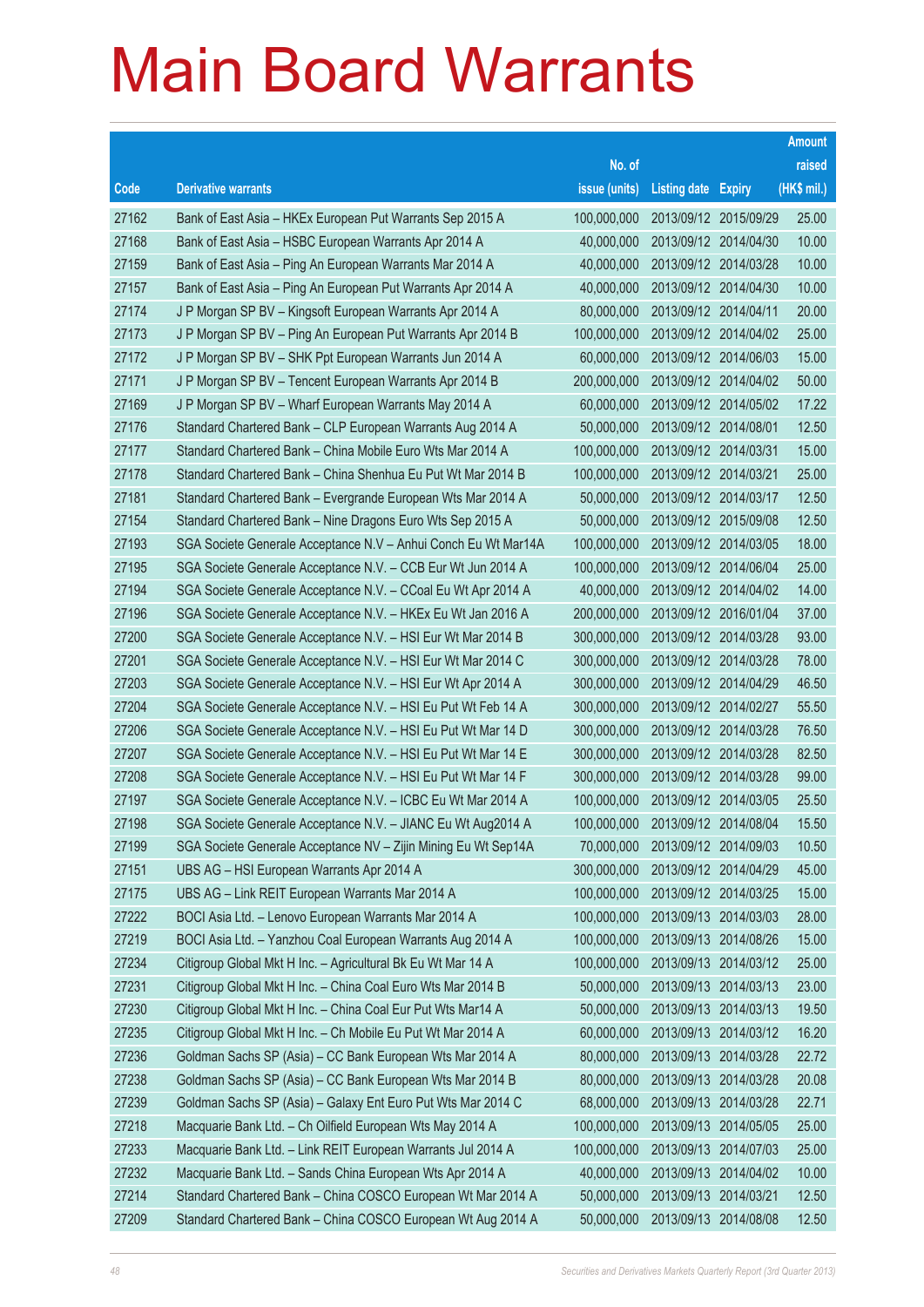|       |                                                              |               |                       |                       | <b>Amount</b> |
|-------|--------------------------------------------------------------|---------------|-----------------------|-----------------------|---------------|
|       |                                                              | No. of        |                       |                       | raised        |
| Code  | <b>Derivative warrants</b>                                   | issue (units) | Listing date Expiry   |                       | (HK\$ mil.)   |
| 27229 | Standard Chartered Bank - Ch Ship Cont Euro Wts May 2014 A   | 50,000,000    |                       | 2013/09/13 2014/05/30 | 12.50         |
| 27227 | Standard Chartered Bank - Ch Ship Cont Euro Wts Sep 2014 A   | 50,000,000    |                       | 2013/09/13 2014/09/08 | 12.50         |
| 27213 | Standard Chartered Bank - Foxconn European Wts May 2014 A    | 50,000,000    | 2013/09/13 2014/05/08 |                       | 23.00         |
| 27210 | Standard Chartered Bank - Foxconn European Wts Aug 2014 A    | 50,000,000    |                       | 2013/09/13 2014/08/08 | 20.00         |
| 27225 | SGA Societe Generale Acceptance N.V. - Ch Mob Eu Wt Apr 14 A | 150,000,000   |                       | 2013/09/13 2014/04/02 | 22.50         |
| 10230 | UBS AG - Nikkei 225 European Warrants Mar 2014 C             | 100,000,000   | 2013/09/13 2014/03/14 |                       | 25.00         |
| 10231 | UBS AG - Nikkei 225 European Warrants Mar 2014 D             | 100,000,000   | 2013/09/13 2014/03/14 |                       | 25.00         |
| 10232 | UBS AG - Nikkei 225 European Warrants Mar 2014 E             | 100,000,000   | 2013/09/13 2014/03/14 |                       | 25.00         |
| 10233 | UBS AG - Nikkei 225 European Warrants Mar 2014 F             | 100,000,000   | 2013/09/13 2014/03/14 |                       | 25.00         |
| 10228 | UBS AG - Nikkei 225 European Put Warrants Mar 2014 A         | 100,000,000   | 2013/09/13 2014/03/14 |                       | 25.00         |
| 10229 | UBS AG - Nikkei 225 European Put Warrants Mar 2014 B         | 100,000,000   | 2013/09/13 2014/03/14 |                       | 25.00         |
| 27243 | BOCI Asia Ltd. - Galaxy Ent European Put Warrants Mar 2014 B | 100,000,000   | 2013/09/16 2014/03/31 |                       | 25.00         |
| 27241 | BOCI Asia Ltd. - HSI European Warrants Apr 2014 A            | 100,000,000   |                       | 2013/09/16 2014/04/29 | 15.00         |
| 27272 | BNP Paribas Arbit Issu B.V. - Ch Mobile Euro Wts Apr 2014 A  | 100,000,000   |                       | 2013/09/16 2014/04/02 | 17.00         |
| 27273 | BNP Paribas Arbit Issu B.V. - Ch Mobile Eu Put Wt Mar 2014 A | 100,000,000   | 2013/09/16 2014/03/04 |                       | 18.00         |
| 27275 | BNP Paribas Arbit Issu B.V. - Sinopec Corp Eu Wts Apr 2014 A | 100,000,000   |                       | 2013/09/16 2014/04/02 | 27.00         |
| 27271 | BNP Paribas Arbit Issu B.V. - HSI European Wts Apr 2014 B    | 100,000,000   |                       | 2013/09/16 2014/04/29 | 15.00         |
| 27274 | BNP Paribas Arbit Issu B.V. - Link REIT Euro Wts Oct 2014 A  | 100,000,000   |                       | 2013/09/16 2014/10/06 | 26.00         |
| 27280 | Credit Suisse AG - A50 China European Put Wts Feb 2014 A     | 80,000,000    | 2013/09/16 2014/02/28 |                       | 19.20         |
| 27283 | Credit Suisse AG - Galaxy Ent European Warrants Mar 2014 B   | 80,000,000    | 2013/09/16 2014/03/17 |                       | 20.80         |
| 27279 | Credit Suisse AG - HSI European Warrants Feb 2014 F          | 200,000,000   | 2013/09/16 2014/02/27 |                       | 30.00         |
| 27282 | Credit Suisse AG - Tencent Holdings European Wts Mar 2014 B  | 80,000,000    | 2013/09/16 2014/03/17 |                       | 20.00         |
| 27281 | Credit Suisse AG - Tencent Holdings Euro Put Wts Feb 2014 E  | 80,000,000    | 2013/09/16 2014/02/06 |                       | 20.80         |
| 27263 | Citigroup Global Mkt H Inc. - HSBC European Wts Mar 2014 A   | 80,000,000    | 2013/09/16 2014/03/17 |                       | 20.00         |
| 27264 | Citigroup Global Mkt H Inc. - Ping An Euro Put Wt Mar 2014 A | 80,000,000    | 2013/09/16 2014/03/17 |                       | 22.80         |
| 27270 | Citigroup Global Mkt H Inc. - SPDR Gold T Euro Wt Mar 2014 B | 60,000,000    | 2013/09/16 2014/03/17 |                       | 33.00         |
| 27266 | Citigroup Global Mkt H Inc. - SPDR Gold T Eu Put Wts Mar14 A | 60,000,000    |                       | 2013/09/16 2014/03/17 | 30.00         |
| 27253 | Daiwa Capital Mkt - CCB European Warrants Apr 2014 A         | 128,000,000   | 2013/09/16 2014/04/15 |                       | 32.00         |
| 27258 | Daiwa Capital Mkt - HSBC European Warrants Apr 2014 A        | 128,000,000   | 2013/09/16 2014/04/15 |                       | 32.00         |
| 27256 | Daiwa Capital Mkt - Hutchison European Put Wts Mar 2014 A    | 80,000,000    | 2013/09/16 2014/03/14 |                       | 17.60         |
| 27254 | Daiwa Capital Mkt - ICBC European Put Warrants Mar 2014 B    | 80,000,000    | 2013/09/16 2014/03/18 |                       | 20.00         |
| 27259 | Daiwa Capital Mkt - Ping An European Warrants Jun 2014 A     | 98,000,000    | 2013/09/16 2014/06/25 |                       | 14.70         |
| 27240 | Goldman Sachs SP (Asia) - HSI European Warrants Apr 2014 C   | 150,000,000   | 2013/09/16 2014/04/29 |                       | 22.65         |
| 27260 | J P Morgan SP BV - China Life European Warrants Sep 2014 A   | 300,000,000   | 2013/09/16 2014/09/01 |                       | 75.00         |
| 27262 | J P Morgan SP BV - China Mob European Wts Apr 2014 B         | 200,000,000   | 2013/09/16 2014/04/01 |                       | 50.00         |
| 27261 | J P Morgan SP BV - China Mob European Put Wts Apr 2014 A     | 200,000,000   | 2013/09/16 2014/04/01 |                       | 50.00         |
| 27289 | J P Morgan SP BV - HSI European Warrants Apr 2014 D          | 300,000,000   | 2013/09/16 2014/04/29 |                       | 75.90         |
| 27290 | J P Morgan SP BV - HSI European Warrants Apr 2014 E          | 300,000,000   | 2013/09/16 2014/04/29 |                       | 75.00         |
| 27286 | J P Morgan SP BV - HSI European Put Warrants Apr 2014 B      | 300,000,000   | 2013/09/16 2014/04/29 |                       | 75.00         |
| 27287 | J P Morgan SP BV - HSI European Put Warrants Apr 2014 C      | 300,000,000   | 2013/09/16 2014/04/29 |                       | 75.00         |
| 27277 | Macquarie Bank Ltd. - A50 China European Warrants Feb 2014 A | 50,000,000    | 2013/09/16 2014/02/05 |                       | 10.10         |
| 27276 | Macquarie Bank Ltd. - Sh Electric European Wts Jul 2014 A    | 40,000,000    | 2013/09/16 2014/07/03 |                       | 10.00         |
| 27247 | Standard Chartered Bank - BYD European Warrants Feb 2014 A   | 50,000,000    | 2013/09/16 2014/02/05 |                       | 10.00         |
| 27252 | Standard Chartered Bank - Greatwall Motor Euro Wt Mar 2014 A | 50,000,000    | 2013/09/16 2014/03/05 |                       | 16.75         |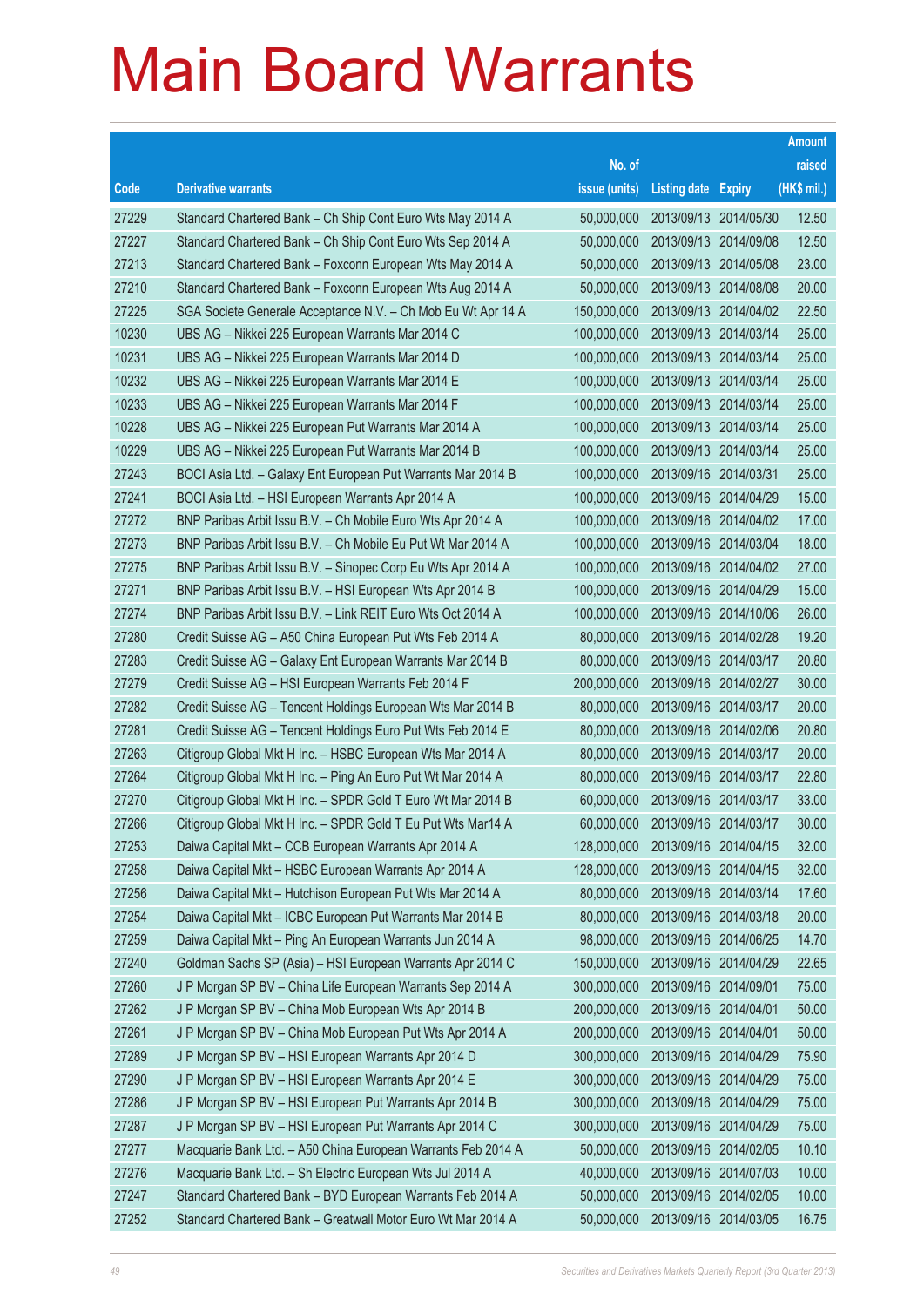|       |                                                                |               |                            |            | <b>Amount</b> |
|-------|----------------------------------------------------------------|---------------|----------------------------|------------|---------------|
|       |                                                                | No. of        |                            |            | raised        |
| Code  | <b>Derivative warrants</b>                                     | issue (units) | <b>Listing date Expiry</b> |            | (HK\$ mil.)   |
| 27244 | Standard Chartered Bank - HSI European Warrants Jan 2014 A     | 100,000,000   | 2013/09/16 2014/01/29      |            | 15.00         |
| 27245 | Standard Chartered Bank – HSI European Put Wts Mar 2014 A      | 100,000,000   | 2013/09/16 2014/03/28      |            | 25.00         |
| 27249 | Standard Chartered Bank - ICBC European Warrants Feb 2014 A    | 100,000,000   | 2013/09/16 2014/02/24      |            | 24.00         |
| 27246 | Standard Chartered Bank - Xinyi Glass Euro Wts Apr 2014 A      | 50,000,000    | 2013/09/16 2014/04/30      |            | 17.50         |
| 27284 | UBS AG - HSCEI European Put Warrants Mar 2014 D                | 100,000,000   | 2013/09/16 2014/03/28      |            | 17.00         |
| 27285 | UBS AG - HSI European Put Warrants Mar 2014 D                  | 300,000,000   | 2013/09/16 2014/03/28      |            | 75.00         |
| 27306 | BOCI Asia Ltd. - China Mobile European Put Wts Mar 2014 A      | 100,000,000   | 2013/09/17                 | 2014/03/24 | 25.00         |
| 27307 | BOCI Asia Ltd. - A50 China European Warrants Aug 2014 B        | 100,000,000   | 2013/09/17 2014/08/04      |            | 15.00         |
| 27343 | Credit Suisse AG - AIA European Put Warrants Mar 2014 A        | 70,000,000    | 2013/09/17 2014/03/21      |            | 10.50         |
| 27342 | Credit Suisse AG - China Mobile European Put Wts Feb 2014 A    | 70,000,000    | 2013/09/17 2014/02/18      |            | 11.20         |
| 27345 | Credit Suisse AG - Esprit European Warrants May 2014 A         | 70,000,000    | 2013/09/17                 | 2014/05/13 | 10.50         |
| 27348 | Credit Suisse AG - Evergrande European Warrants Mar 2014 A     | 70,000,000    | 2013/09/17 2014/03/17      |            | 17.50         |
| 27347 | Credit Suisse AG - KECL European Warrants Mar 2014 A           | 70,000,000    | 2013/09/17 2014/03/17      |            | 19.60         |
| 27341 | Credit Suisse AG - Ping An European Put Warrants Mar 2014 A    | 70,000,000    | 2013/09/17 2014/03/17      |            | 10.50         |
| 27346 | Credit Suisse AG - Yanzhou Coal European Warrants Dec 2013 A   | 70,000,000    | 2013/09/17                 | 2013/12/20 | 14.00         |
| 27352 | Citigroup Global Mkt H Inc. - China Mobile Eur Wt Jan 2014 C   | 100,000,000   | 2013/09/17 2014/01/20      |            | 20.00         |
| 27351 | Citigroup Global Mkt H Inc. - A50 China Euro Wts Mar 2014 B    | 50,000,000    | 2013/09/17 2014/03/17      |            | 21.50         |
| 27308 | Citigroup Global Mkt H Inc. - Tencent European Wts Mar 2014 B  | 100,000,000   | 2013/09/17 2014/03/03      |            | 20.00         |
| 27315 | Daiwa Capital Mkt - A50 China European Warrants Mar 2014 A     | 128,000,000   | 2013/09/17                 | 2014/03/24 | 19.20         |
| 27316 | Daiwa Capital Mkt - HSI European Warrants Feb 2014 B           | 200,000,000   | 2013/09/17 2014/02/27      |            | 40.00         |
| 27320 | Daiwa Capital Mkt - HSI European Warrants Mar 2014 A           | 200,000,000   | 2013/09/17 2014/03/28      |            | 50.00         |
| 27319 | Daiwa Capital Mkt - HSI European Put Warrants Feb 2014 C       | 200,000,000   | 2013/09/17 2014/02/27      |            | 30.00         |
| 27321 | Daiwa Capital Mkt - HSI European Put Warrants Feb 2014 D       | 200,000,000   | 2013/09/17                 | 2014/02/27 | 36.00         |
| 27340 | Bank of East Asia - Minsheng Bank Euro Put Wts Dec 2014 A      | 80,000,000    | 2013/09/17 2014/12/22      |            | 14.40         |
| 27338 | Bank of East Asia - Yanzhou Coal European Wts Aug 2014 A       | 80,000,000    | 2013/09/17 2014/08/26      |            | 13.60         |
| 27299 | Goldman Sachs SP (Asia) - HSBC European Warrants Dec 2013 A    | 68,000,000    | 2013/09/17 2013/12/24      |            | 10.34         |
| 27355 | Goldman Sachs SP (Asia) - HSI European Warrants Oct 2014 A     | 150,000,000   | 2013/09/17 2014/10/30      |            | 38.10         |
| 27298 | Goldman Sachs SP (Asia) - Ping An European Wts Mar 2014 A      | 68,000,000    | 2013/09/17 2014/03/31      |            | 17.14         |
| 27297 | Goldman Sachs SP (Asia) - Ping An Euro Put Wts Jun 2014 A      | 50,000,000    | 2013/09/17                 | 2014/06/30 | 15.40         |
| 27294 | HK Bank - CAM CSI300 European Warrants Aug 2014 A              | 80,000,000    | 2013/09/17 2014/08/29      |            | 20.00         |
| 27291 | HK Bank - CSOP A50 ETF European Warrants Aug 2014 A            | 180,000,000   | 2013/09/17 2014/08/04      |            | 27.00         |
| 27293 | HK Bank - A50 China European Warrants Mar 2014 A               | 60,000,000    | 2013/09/17 2014/03/31      |            | 15.00         |
| 27296 | HK Bank - HSI European Warrants Feb 2014 D                     | 200,000,000   | 2013/09/17                 | 2014/02/27 | 30.00         |
| 27292 | HK Bank - ICBC European Warrants Jul 2014 A                    | 80,000,000    | 2013/09/17 2014/07/08      |            | 20.00         |
| 27336 | J P Morgan Int'l Der. Ltd. - HSCEI European Wts Apr 2014 B     | 300,000,000   | 2013/09/17                 | 2014/04/29 | 75.30         |
| 27337 | J P Morgan Int'l Der. Ltd. - HSCEI European Wts Apr 2014 C     | 300,000,000   | 2013/09/17 2014/04/29      |            | 75.00         |
| 27334 | J P Morgan SP BV - HSCEI European Put Warrants Apr 2014 A      | 300,000,000   | 2013/09/17                 | 2014/04/29 | 76.20         |
| 27300 | Standard Chartered Bank - Sinopec Corp Euro Wts Apr 2014 B     | 80,000,000    | 2013/09/17 2014/04/30      |            | 20.00         |
| 27304 | Standard Chartered Bank - CRCC European Warrants Dec 2014 A    | 100,000,000   | 2013/09/17                 | 2014/12/23 | 15.00         |
| 27302 | Standard Chartered Bank - Zijin Mining Euro Wts Aug 2014 A     | 80,000,000    | 2013/09/17 2014/08/26      |            | 12.00         |
| 27325 | SGA Societe Generale Acceptance N.V. - CITBK Eu Wt May 14 A    | 40,000,000    | 2013/09/17                 | 2014/05/05 | 10.00         |
| 27327 | SGA Societe Generale Acceptance NV - Minsheng Bk Eu Wt Oct15 A | 120,000,000   | 2013/09/17 2015/10/05      |            | 19.80         |
| 27324 | SGA Societe Generale Acceptance N.V - Ch Overseas Eu Wt Apr14A | 100,000,000   | 2013/09/17                 | 2014/04/02 | 15.00         |
| 27328 | SGA Societe Generale Acceptance N.V - Evergrande Eu Wt Apr14 A | 50,000,000    | 2013/09/17 2014/04/02      |            | 15.50         |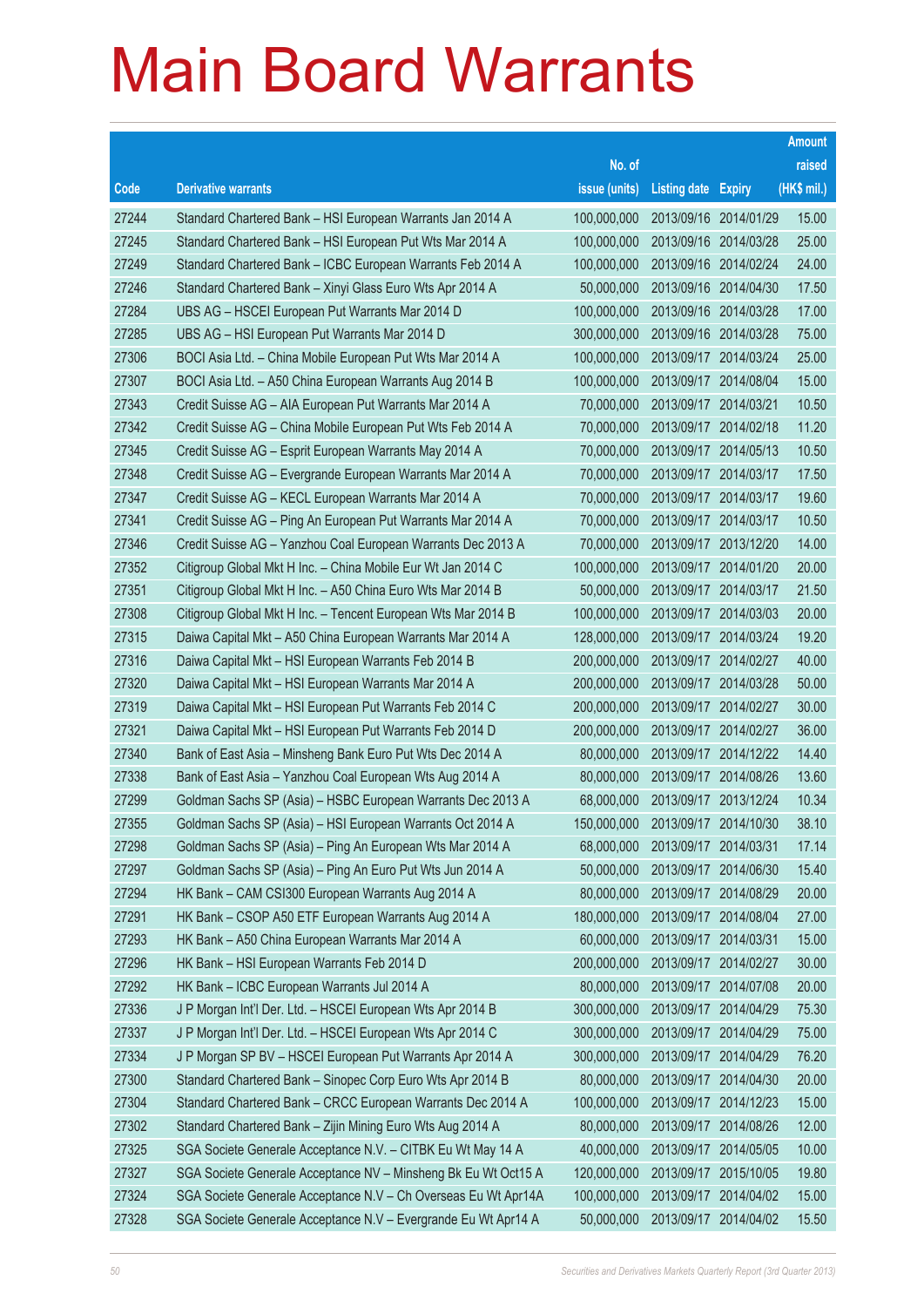|       |                                                                |               |                            |            | <b>Amount</b> |
|-------|----------------------------------------------------------------|---------------|----------------------------|------------|---------------|
|       |                                                                | No. of        |                            |            | raised        |
| Code  | <b>Derivative warrants</b>                                     | issue (units) | <b>Listing date Expiry</b> |            | (HK\$ mil.)   |
| 27322 | SGA Societe Generale Acceptance N.V. - JIANC Eu Wt Apr 2015A   | 100,000,000   | 2013/09/17                 | 2015/04/08 | 23.00         |
| 27326 | SGA Societe Generale Acceptance NV - Yanzhou Coal Eu Wt Mar14A | 25,000,000    | 2013/09/17 2014/03/05      |            | 16.50         |
| 27349 | UBS AG - China Mobile European Warrants Mar 2014 A             | 100,000,000   | 2013/09/17                 | 2014/03/17 | 25.00         |
| 27330 | UBS AG - CSOP A50 ETF European Warrants Mar 2014 A             | 100,000,000   | 2013/09/17 2014/03/17      |            | 25.00         |
| 27333 | UBS AG - A50 China European Warrants Mar 2014 A                | 100,000,000   | 2013/09/17 2014/03/17      |            | 25.00         |
| 27314 | UBS AG - HSCEI European Put Warrants Mar 2014 E                | 100,000,000   | 2013/09/17 2014/03/28      |            | 25.00         |
| 27329 | UBS AG - HSI European Warrants Mar 2014 E                      | 300,000,000   | 2013/09/17                 | 2014/03/28 | 75.00         |
| 27309 | UBS AG - Link REIT European Warrants Mar 2014 B                | 100,000,000   | 2013/09/17 2014/03/17      |            | 25.00         |
| 27424 | BNP Paribas Arbit Issu B.V. - Anhui Conch Euro Wt Apr 2014 A   | 100,000,000   | 2013/09/18 2014/04/02      |            | 25.00         |
| 27429 | BNP Paribas Arbit Issu B.V. - CITIC Sec Euro Wts Jun 2014 A    | 100,000,000   | 2013/09/18 2014/06/04      |            | 25.00         |
| 27428 | BNP Paribas Arbit Issu B.V. - Ch Ship Cont Eur Wt Jul 2014 A   | 60,000,000    | 2013/09/18 2014/07/03      |            | 15.00         |
| 27426 | BNP Paribas Arbit Issu B.V. - A50 China Euro Wts Apr 2014 A    | 100,000,000   | 2013/09/18 2014/04/02      |            | 25.00         |
| 27423 | BNP Paribas Arbit Issu B.V. - Hutchison Euro Wts Apr 2014 A    | 100,000,000   | 2013/09/18 2014/04/02      |            | 25.00         |
| 27425 | BNP Paribas Arbit Issu B.V. - Nine Dragons Eur Wt Apr 2016 A   | 100,000,000   | 2013/09/18 2016/04/05      |            | 25.00         |
| 27403 | Credit Suisse AG - Agricultural Bank European Wts Jan 2014 B   | 70,000,000    | 2013/09/18 2014/01/27      |            | 10.50         |
| 27406 | Credit Suisse AG - CC Bank European Put Warrants Jan 2014 C    | 80,000,000    | 2013/09/18 2014/01/27      |            | 12.00         |
| 27400 | Credit Suisse AG - Minsheng Bank European Wts Jan 2014 A       | 70,000,000    | 2013/09/18 2014/01/27      |            | 17.50         |
| 27401 | Credit Suisse AG - Minsheng Bank Euro Put Wts Dec 2014 A       | 70,000,000    | 2013/09/18 2014/12/22      |            | 11.20         |
| 27408 | Credit Suisse AG - CSOP A50 ETF European Warrants Dec 2013 B   | 80,000,000    | 2013/09/18 2013/12/24      |            | 14.40         |
| 27407 | Credit Suisse AG - Galaxy Ent European Put Wts Mar 2014 C      | 70,000,000    | 2013/09/18 2014/03/24      |            | 10.50         |
| 27409 | Credit Suisse AG - HSI European Put Warrants Feb 2014 G        | 200,000,000   | 2013/09/18 2014/02/27      |            | 30.00         |
| 27402 | Credit Suisse AG - Ping An European Warrants Mar 2014 B        | 80,000,000    | 2013/09/18 2014/03/17      |            | 20.80         |
| 27422 | Citigroup Global Mkt H Inc. - SJM Holdings Eu Wt Mar 2014 C    | 80,000,000    | 2013/09/18 2014/03/17      |            | 20.00         |
| 27421 | Citigroup Global Mkt H Inc. - SJM Holdings Eu Put Wts Mar14B   | 80,000,000    | 2013/09/18 2014/03/17      |            | 20.00         |
| 27390 | Daiwa Capital Mkt - HSCEI European Warrants Jun 2014 A         | 80,000,000    | 2013/09/18 2014/06/27      |            | 20.00         |
| 27392 | Daiwa Capital Mkt - HSCEI European Put Warrants Jun 2014 B     | 80,000,000    | 2013/09/18 2014/06/27      |            | 20.00         |
| 27389 | Daiwa Capital Mkt - Ping An European Put Warrants Mar 2014 A   | 80,000,000    | 2013/09/18 2014/03/17      |            | 22.40         |
| 27387 | Daiwa Capital Mkt - Tencent Holdings European Wts Apr 2014 B   | 108,000,000   | 2013/09/18 2014/04/15      |            | 27.00         |
| 27388 | Daiwa Capital Mkt - Tencent Holdings Euro Put Wts Feb 2014 C   | 80,000,000    | 2013/09/18 2014/02/05      |            | 20.00         |
| 27430 | Goldman Sachs SP (Asia) - Kingsoft European Wts May 2014 A     | 48,000,000    | 2013/09/18 2014/05/30      |            | 12.05         |
| 27432 | Goldman Sachs SP (Asia) - Tencent European Wt Apr 2014 A       | 80,000,000    | 2013/09/18 2014/04/29      |            | 20.00         |
| 27357 | HK Bank - CITIC Sec European Warrants Jul 2014 A               | 100,000,000   | 2013/09/18 2014/07/31      |            | 25.00         |
| 27358 | HK Bank - Minsheng Bank European Warrants Mar 2014 A           | 60,000,000    | 2013/09/18 2014/03/17      |            | 40.80         |
| 27363 | HK Bank - Minsheng Bank European Warrants Sep 2015 B           | 180,000,000   | 2013/09/18 2015/09/29      |            | 27.00         |
| 27360 | HK Bank - China Mobile European Warrants Mar 2014 A            | 100,000,000   | 2013/09/18 2014/03/24      |            | 15.00         |
| 27362 | HK Bank - HSCEI European Put Warrants Mar 2014 B               | 180,000,000   | 2013/09/18 2014/03/28      |            | 27.00         |
| 27356 | HK Bank - Haitong Sec European Warrants Apr 2014 A             | 100,000,000   | 2013/09/18 2014/04/29      |            | 15.00         |
| 27359 | HK Bank - Tencent European Warrants Apr 2014 A                 | 100,000,000   | 2013/09/18 2014/04/30      |            | 25.00         |
| 27378 | J P Morgan SP BV - China Life European Put Wts Aug 2014 A      | 200,000,000   | 2013/09/18 2014/08/01      |            | 50.00         |
| 27376 | J P Morgan SP BV - Ch Overseas European Put Wts Jul 2014 B     | 200,000,000   | 2013/09/18 2014/07/02      |            | 50.00         |
| 27374 | J P Morgan SP BV - Galaxy Ent European Warrants Apr 2014 D     | 150,000,000   | 2013/09/18 2014/04/01      |            | 37.65         |
| 27372 | J P Morgan SP BV - Galaxy Ent European Put Wts Apr 2014 C      | 100,000,000   | 2013/09/18 2014/04/01      |            | 41.60         |
| 27379 | J P Morgan SP BV - HSI European Warrants Apr 2014 F            | 300,000,000   | 2013/09/18 2014/04/29      |            | 75.00         |
| 27370 | J P Morgan SP BV - Hutchison European Warrants Apr 2014 A      | 80,000,000    | 2013/09/18 2014/04/01      |            | 20.08         |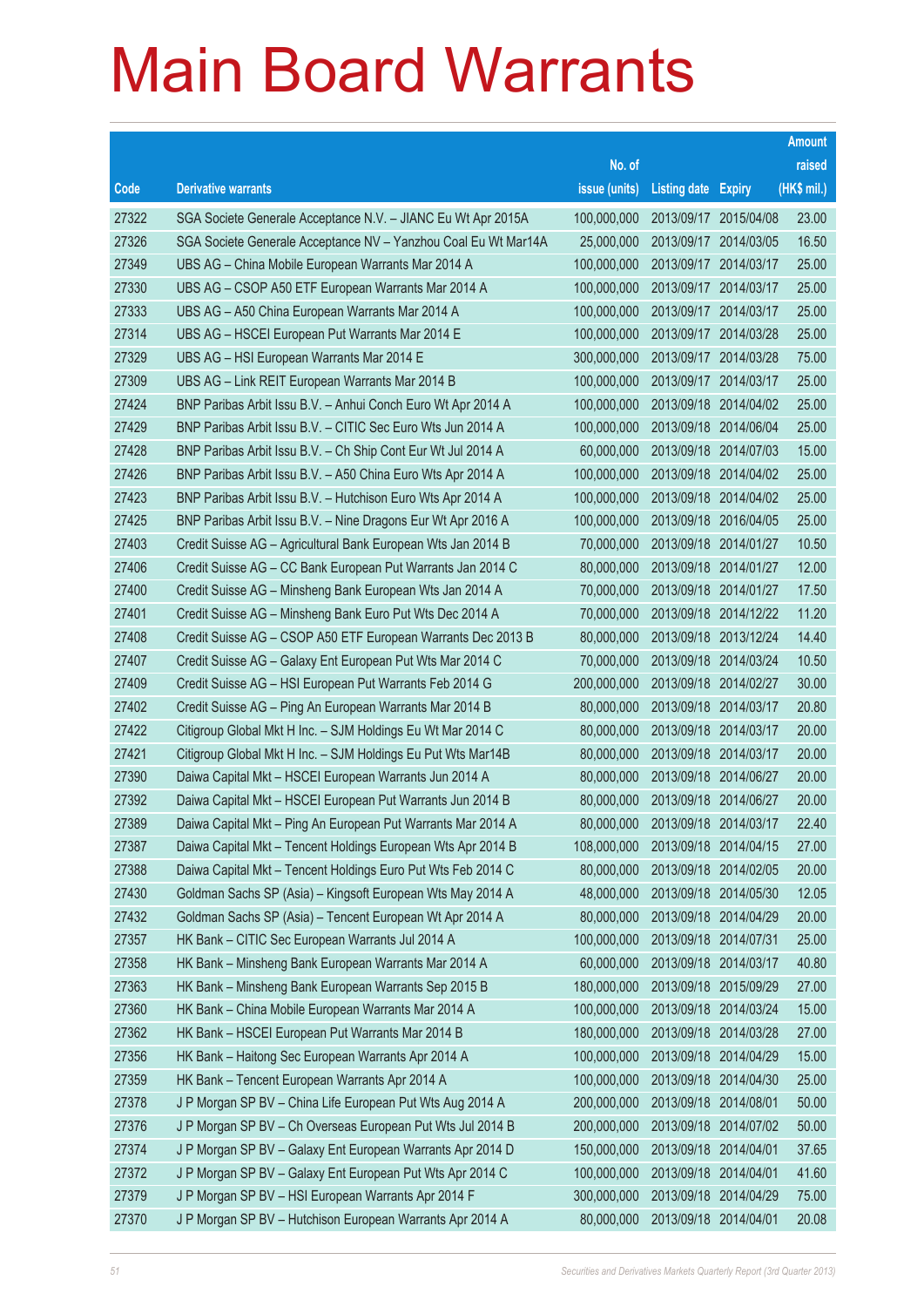|        |                                                                |               |                            |            | <b>Amount</b> |
|--------|----------------------------------------------------------------|---------------|----------------------------|------------|---------------|
|        |                                                                | No. of        |                            |            | raised        |
| Code   | <b>Derivative warrants</b>                                     | issue (units) | <b>Listing date Expiry</b> |            | (HK\$ mil.)   |
| 27369  | J P Morgan SP BV - ICBC European Put Wts Mar 2014 C            | 100,000,000   | 2013/09/18 2014/03/17      |            | 25.00         |
| 27382  | Macquarie Bank Ltd. - Ch Merchants European Wts May 2014 A     | 80,000,000    | 2013/09/18 2014/05/05      |            | 20.00         |
| 27380  | Macquarie Bank Ltd. - China Tel European Warrants May 2014 A   | 70,000,000    | 2013/09/18 2014/05/05      |            | 17.50         |
| 27381  | Macquarie Bank Ltd. - Evergrande European Wts May 2014 A       | 70,000,000    | 2013/09/18 2014/05/05      |            | 17.50         |
| 27419  | Macquarie Bank Ltd. - KECL European Warrants Jul 2014 A        | 70,000,000    | 2013/09/18 2014/07/03      |            | 10.50         |
| 27383  | Merrill Lynch Int'l & Co. C.V. - HSI European Wts Mar 2014 B   | 100,000,000   | 2013/09/18 2014/03/28      |            | 26.00         |
| 27384  | Merrill Lynch Int'l & Co. C.V. - HSI European Wts Mar 2014 C   | 100,000,000   | 2013/09/18 2014/03/28      |            | 26.50         |
| 27386  | Merrill Lynch Int'l & Co. C.V. - HSI European Wts Apr 2014 A   | 100,000,000   | 2013/09/18 2014/04/29      |            | 15.90         |
| 27385  | Merrill Lynch Int'l & Co. C.V. - HSI Euro Put Wts Mar 2014 D   | 100,000,000   | 2013/09/18 2014/03/28      |            | 25.50         |
| 27397  | Standard Chartered Bank – China Mobile Eur Put Wt Feb 2014 B   | 100,000,000   | 2013/09/18 2014/02/18      |            | 19.00         |
| 27398  | Standard Chartered Bank - Link REIT European Wts Mar 2014 A    | 80,000,000    | 2013/09/18 2014/03/28      |            | 20.00         |
| 27394  | Standard Chartered Bank - Tencent Hidg Euro Wts Mar 2014 A     | 100,000,000   | 2013/09/18 2014/03/03      |            | 28.00         |
| 27396  | Standard Chartered Bank - Tencent Hidg Euro Wts Mar 2014 B     | 100,000,000   | 2013/09/18 2014/03/17      |            | 25.00         |
| 27367  | SGA Societe Generale Acceptance N.V. - CAM CSI300 Eu Wt Jan15A | 150,000,000   | 2013/09/18 2015/01/05      |            | 30.75         |
| 27414  | SGA Societe Generale Acceptance N.V – Chi COSCO Eu Wt Apr 14 A | 50,000,000    | 2013/09/18 2014/04/02      |            | 15.00         |
| 27416  | SGA Societe Generale Acceptance N.V. - CITIC Sec Eu Wt Dec14A  | 100,000,000   | 2013/09/18 2014/12/03      |            | 25.00         |
| 27365  | SGA Societe Generale Acceptance NV – CSOP A50 ETF Eu Wt May14A | 50,000,000    | 2013/09/18 2014/05/05      |            | 12.50         |
| 27364  | SGA Societe Generale Acceptance N.V. - A50 Ch Eu Wt May2014 A  | 80,000,000    | 2013/09/18 2014/05/05      |            | 21.20         |
| 27418  | SGA Societe Generale Acceptance N.V - Haitong Sec Eu Wt May14B | 100,000,000   | 2013/09/18 2014/05/05      |            | 15.00         |
| 27413  | SGA Societe Generale Acceptance N.V. - Petch Eu Wt Mar2014 A   | 60,000,000    | 2013/09/18 2014/03/05      |            | 12.90         |
| 27415  | SGA Societe Generale Acceptance N.V. - Ping An Eu Wt Feb 14 B  | 70,000,000    | 2013/09/18 2014/02/05      |            | 10.50         |
| 27368  | SGA Societe Generale Acceptance N.V - Tencent Eu Put Wt Apr14B | 150,000,000   | 2013/09/18 2014/04/02      |            | 44.25         |
| 27411  | UBS AG - ZTE European Warrants Jun 2014 B                      | 100,000,000   | 2013/09/18 2014/06/24      |            | 19.00         |
| 22007# | HK Bank - A50 China European Warrants Sep 2014 A               | 280,000,000   | 2013/09/18 2014/09/15      |            | 23.80         |
| 27437  | BOCI Asia Ltd. - CC Bank European Put Warrants Mar 2014 A      | 100,000,000   | 2013/09/19 2014/03/24      |            | 25.00         |
| 27439  | BOCI Asia Ltd. - China Mobile European Warrants Jan 2014 C     | 100,000,000   | 2013/09/19 2014/01/30      |            | 16.00         |
| 27438  | BOCI Asia Ltd. – Ch Overseas European Warrants Mar 2014 A      | 100,000,000   | 2013/09/19 2014/03/03      |            | 15.00         |
| 27436  | BOCI Asia Ltd. - Ping An European Warrants Mar 2014 C          | 100,000,000   | 2013/09/19 2014/03/26      |            | 25.00         |
| 27473  | Credit Suisse AG - CNBM European Warrants Feb 2014 A           | 60,000,000    | 2013/09/19 2014/02/12      |            | 22.80         |
| 27474  | Credit Suisse AG - CNBM European Put Warrants Mar 2014 A       | 60,000,000    | 2013/09/19 2014/03/18      |            | 22.80         |
| 27477  | Credit Suisse AG - A50 China European Warrants Dec 2013 B      | 80,000,000    | 2013/09/19 2013/12/23      |            | 12.80         |
| 27476  | Credit Suisse AG - Kingsoft European Warrants Mar 2014 C       | 60,000,000    | 2013/09/19 2014/03/18      |            | 15.00         |
| 27475  | Credit Suisse AG - Tencent Holdings European Wts Mar 2014 C    | 100,000,000   | 2013/09/19                 | 2014/03/18 | 25.00         |
| 27490  | Citigroup Global Mkt H Inc. - China Life Euro Wts Apr 2014 A   | 120,000,000   | 2013/09/19 2014/04/17      |            | 24.60         |
| 27492  | Citigroup Global Mkt H Inc. - Galaxy Ent Euro Wts Mar 2014 D   | 60,000,000    | 2013/09/19 2014/03/05      |            | 15.60         |
| 27489  | Citigroup Global Mkt H Inc. - HSBC Euro Put Wts Mar 2014 B     | 50,000,000    | 2013/09/19 2014/03/18      |            | 13.50         |
| 27485  | Daiwa Capital Mkt - Sinopec Corp European Wts Mar 2014 A       | 80,000,000    | 2013/09/19                 | 2014/03/18 | 20.00         |
| 27486  | Daiwa Capital Mkt - Sinopec Corp European Put Wts May 2014 A   | 68,000,000    | 2013/09/19 2014/05/02      |            | 19.72         |
| 27484  | Daiwa Capital Mkt - Galaxy Ent European Warrants Mar 2014 C    | 80,000,000    | 2013/09/19                 | 2014/03/18 | 20.00         |
| 27483  | Daiwa Capital Mkt - Hutchison European Warrants Apr 2014 A     | 128,000,000   | 2013/09/19                 | 2014/04/02 | 32.00         |
| 27487  | Daiwa Capital Mkt - Sands China European Warrants Mar 2014 A   | 80,000,000    | 2013/09/19                 | 2014/03/03 | 12.80         |
| 27493  | Goldman Sachs SP (Asia) - Tencent European Put Wt Apr 2014 B   | 80,000,000    | 2013/09/19 2014/04/29      |            | 30.48         |
| 27434  | HK Bank - HSI European Put Warrants Feb 2014 E                 | 200,000,000   | 2013/09/19                 | 2014/02/27 | 30.00         |
| 27433  | HK Bank - HSI European Put Warrants Mar 2014 C                 | 150,000,000   | 2013/09/19 2014/03/28      |            | 37.50         |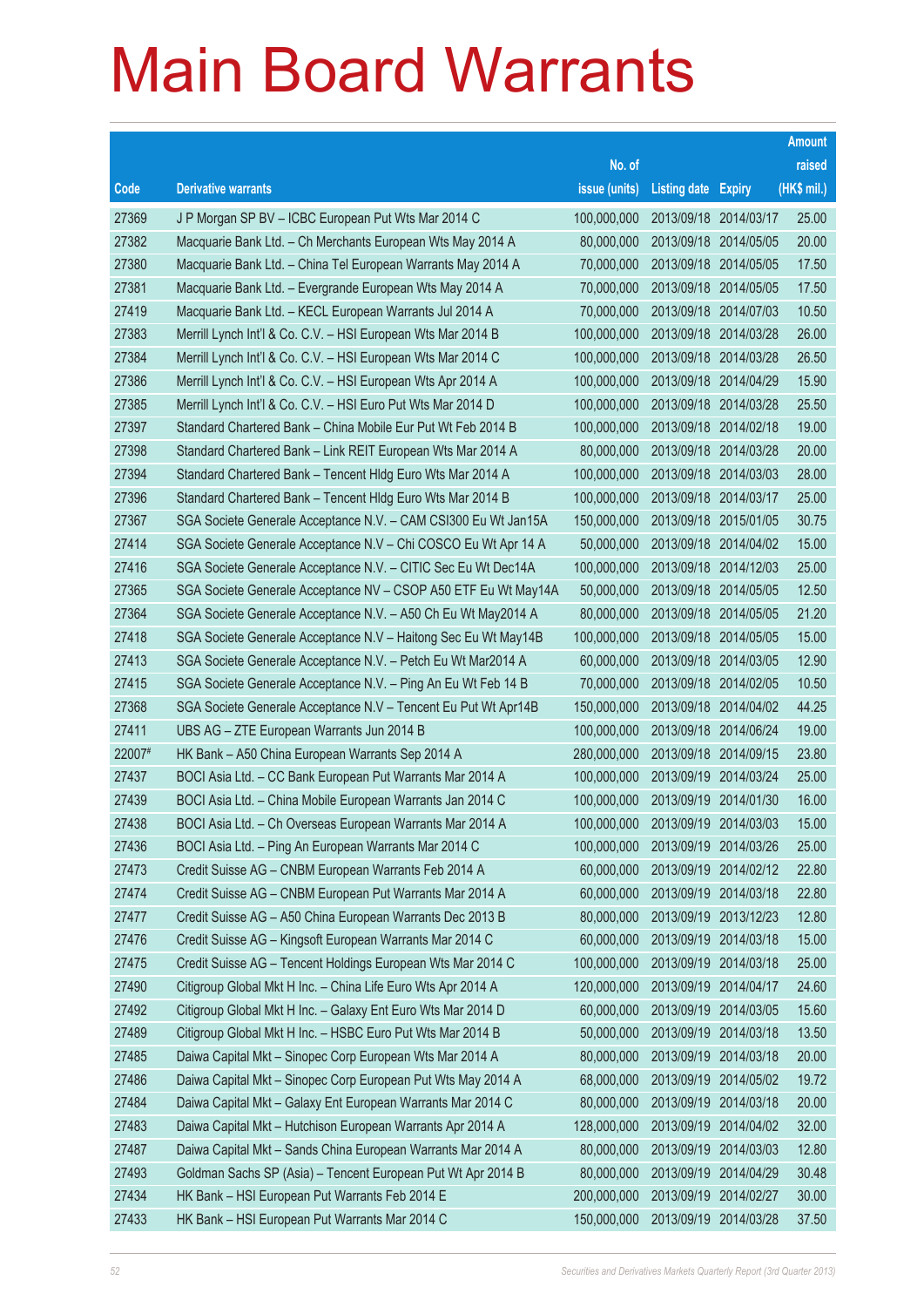|        |                                                                |               |                       |               | <b>Amount</b> |
|--------|----------------------------------------------------------------|---------------|-----------------------|---------------|---------------|
|        |                                                                | No. of        |                       |               | raised        |
| Code   | <b>Derivative warrants</b>                                     | issue (units) | <b>Listing date</b>   | <b>Expiry</b> | (HK\$ mil.)   |
| 27435  | HK Bank – PICC Group European Warrants Apr 2014 A              | 80,000,000    | 2013/09/19            | 2014/04/30    | 20.00         |
| 27453  | J P Morgan Int'l Der. Ltd. - CC Bank European Wts Apr 2014 A   | 200,000,000   | 2013/09/19            | 2014/04/01    | 50.00         |
| 27449  | J P Morgan SP BV - Tencent European Warrants Apr 2014 C        | 200,000,000   | 2013/09/19            | 2014/04/01    | 50.00         |
| 27450  | J P Morgan SP BV - Tencent European Put Warrants Apr 2014 D    | 200,000,000   | 2013/09/19 2014/04/01 |               | 65.20         |
| 27459  | Macquarie Bank Ltd. - CSOP A50 ETF European Wts Apr 2014 B     | 40,000,000    | 2013/09/19            | 2014/04/02    | 10.08         |
| 27457  | Macquarie Bank Ltd. - A50 China European Warrants Apr 2014 B   | 40,000,000    | 2013/09/19 2014/04/02 |               | 10.00         |
| 27465  | Macquarie Bank Ltd. - Galaxy Ent European Wts Apr 2014 C       | 40,000,000    | 2013/09/19            | 2014/04/02    | 10.00         |
| 27440  | Macquarie Bank Ltd. - Kingsoft European Warrants Apr 2014 A    | 40,000,000    | 2013/09/19 2014/04/02 |               | 10.00         |
| 27441  | Macquarie Bank Ltd. - Tencent European Warrants Apr 2014 A     | 40,000,000    | 2013/09/19 2014/04/02 |               | 10.00         |
| 27447  | Standard Chartered Bank - Ping An European Wts Jan 2014 B      | 100,000,000   | 2013/09/19            | 2014/01/06    | 21.00         |
| 27445  | Standard Chartered Bank – Tencent Hidg Eu Put Wts Mar 2014 C   | 100,000,000   | 2013/09/19            | 2014/03/18    | 30.00         |
| 27472  | SGA Societe Generale Acceptance N.V. - CPIC Eur Wt Aug 2014 A  | 100,000,000   | 2013/09/19 2014/08/04 |               | 25.00         |
| 27443  | SGA Societe Generale Acceptance N.V. - CTel Eu Wt Mar 2014 A   | 60,000,000    | 2013/09/19            | 2014/03/03    | 15.30         |
| 27442  | SGA Societe Generale Acceptance N.V. - CTel Eu Wt Oct 2014 A   | 60,000,000    | 2013/09/19 2014/10/06 |               | 15.00         |
| 27444  | SGA Societe Generale Acceptance N.V. - ChiUnicom Eu Wt Oct14 A | 150,000,000   | 2013/09/19            | 2014/10/06    | 26.25         |
| 27469  | SGA Societe Generale Acceptance N.V. - Dongfeng Eu Wt Dec14A   | 150,000,000   | 2013/09/19 2014/12/03 |               | 24.75         |
| 27467  | SGA Societe Generale Acceptance N.V. - Geely Auto Eu Wt Apr14A | 50,000,000    | 2013/09/19            | 2014/04/02    | 10.00         |
| 27471  | SGA Societe Generale Acceptance N.V. - Tencent Eu Wt Apr 14 C  | 150,000,000   | 2013/09/19            | 2014/04/02    | 36.00         |
| 27481  | UBS AG - SJM Holdings European Warrants Apr 2014 A             | 80,000,000    | 2013/09/19            | 2014/04/14    | 20.00         |
| 27478  | UBS AG – Tencent Holdings European Put Warrants Feb 2014 H     | 100,000,000   | 2013/09/19 2014/02/21 |               | 15.00         |
| 27480  | UBS AG – Tencent Holdings European Put Warrants Mar 2014 D     | 100,000,000   | 2013/09/19            | 2014/03/18    | 32.00         |
| 20485# | Daiwa Capital Mkt - HKEx European Warrants Jun 2014 A          | 300,000,000   | 2013/09/19            | 2014/06/20    | 24.60         |
| 27505  | BOCI Asia Ltd. - Agricultural Bk European Wts May 2014 A       | 100,000,000   | 2013/09/23            | 2014/05/12    | 25.00         |
| 27500  | BNP Paribas Arbit Issu B.V. - Cheung Kong Euro Wt Jul 2014 A   | 67,000,000    | 2013/09/23 2014/07/03 |               | 28.14         |
| 27503  | BNP Paribas Arbit Issu B.V. - Ch Mobile Eu Put Wt Apr 2014 B   | 100,000,000   | 2013/09/23 2014/04/02 |               | 27.00         |
| 27499  | BNP Paribas Arbit Issu B.V. - Haier Elec Euro Wts Nov 2014 A   | 73,000,000    | 2013/09/23 2014/11/04 |               | 18.98         |
| 27498  | BNP Paribas Arbit Issu B.V. - HSI Euro Put Wts Apr 2014 C      | 100,000,000   | 2013/09/23 2014/04/29 |               | 27.00         |
| 27502  | BNP Paribas Arbit Issu B.V. - SHK Ppt Euro Wts Jun 2014 A      | 68,000,000    | 2013/09/23 2014/06/04 |               | 17.68         |
| 27504  | Bank of East Asia - CITIC Sec European Warrants Aug 2014 A     | 40,000,000    | 2013/09/23 2014/08/26 |               | 10.00         |
| 27519  | Bank of East Asia - Kingsoft European Warrants Apr 2014 A      | 40,000,000    | 2013/09/23 2014/04/01 |               | 10.00         |
| 27496  | HK Bank - A50 China European Warrants Dec 2015 A               | 180,000,000   | 2013/09/23 2015/12/31 |               | 45.00         |
| 27494  | HK Bank - HSI European Warrants Feb 2014 F                     | 180,000,000   | 2013/09/23 2014/02/27 |               | 36.00         |
| 27506  | Macquarie Bank Ltd. - CAM CSI300 European Wts Oct 2014 A       | 40,000,000    | 2013/09/23 2014/10/06 |               | 10.00         |
| 27508  | Macquarie Bank Ltd. - CMS European Warrants Apr 2014 A         | 40,000,000    | 2013/09/23 2014/04/02 |               | 10.00         |
| 27515  | Standard Chartered Bank - Anhui Conch Euro Wts Aug 2014 A      | 100,000,000   | 2013/09/23 2014/08/08 |               | 25.00         |
| 27516  | Standard Chartered Bank - Agricultural Bk Eur Wts Jun 2014 A   | 100,000,000   | 2013/09/23 2014/06/10 |               | 25.00         |
| 27513  | SGA Societe Generale Acceptance N.V. - CLife Eu Put Wt Apr14A  | 100,000,000   | 2013/09/23 2014/04/09 |               | 16.00         |
| 27512  | SGA Societe Generale Acceptance N.V. - CMob Eu Put Wt Mar14A   | 100,000,000   | 2013/09/23 2014/03/05 |               | 22.00         |
| 27510  | SGA Societe Generale Acceptance N.V. - HKEx Eu Put Wt Mar14A   | 60,000,000    | 2013/09/23 2014/03/05 |               | 11.10         |
| 27509  | SGA Societe Generale Acceptance N.V. - HSBC Eu Put Wt Apr14 A  | 100,000,000   | 2013/09/23 2014/04/02 |               | 16.00         |
| 27514  | SGA Societe Generale Acceptance N.V. - HSBC Eu Put Wt Apr14 B  | 100,000,000   | 2013/09/23 2014/04/02 |               | 26.50         |
| 10234  | SGA Societe Generale Acceptance NV - Nikkei 225 Eu Wt Mar 14 A | 150,000,000   | 2013/09/23 2014/03/14 |               | 30.75         |
| 10235  | SGA Societe Generale Acceptance NV - Nikkei 225 Eu Wt Mar 14 B | 150,000,000   | 2013/09/23            | 2014/03/14    | 28.50         |
| 10236  | SGA Societe Generale Acceptance NV - N225 Eu Put Wt Mar 2014 C | 150,000,000   | 2013/09/23 2014/03/14 |               | 23.25         |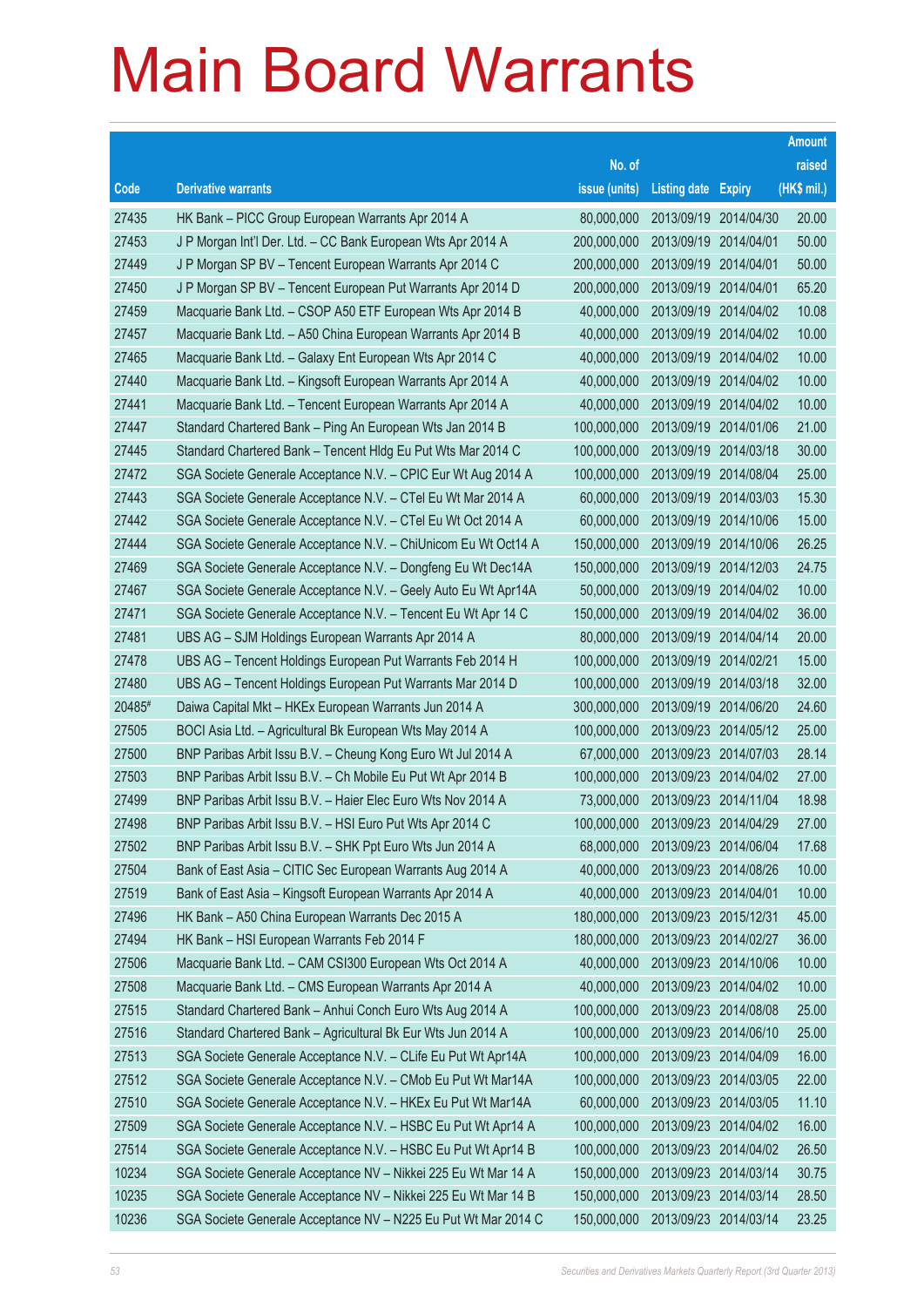|       |                                                                |               |                            |            | <b>Amount</b> |
|-------|----------------------------------------------------------------|---------------|----------------------------|------------|---------------|
|       |                                                                | No. of        |                            |            | raised        |
| Code  | <b>Derivative warrants</b>                                     | issue (units) | <b>Listing date Expiry</b> |            | (HK\$ mil.)   |
| 27547 | BNP Paribas Arbit Issu B.V. - China Life Euro Wts Jan 2015 B   | 100,000,000   | 2013/09/24                 | 2015/01/05 | 25.00         |
| 27543 | BNP Paribas Arbit Issu B.V. - HSBC European Wts Oct 2014 A     | 100,000,000   | 2013/09/24 2014/10/03      |            | 25.00         |
| 27531 | BNP Paribas Arbit Issu B.V. - Tencent HIdgs Eu Wt Apr 2014 E   | 100,000,000   | 2013/09/24                 | 2014/04/02 | 25.00         |
| 27548 | Citigroup Global Mkt H Inc. - Minsheng Bank Euro Wts Jan15 A   | 200,000,000   | 2013/09/24 2015/01/19      |            | 30.00         |
| 27541 | Citigroup Global Mkt H Inc. - China Mobile Eur Wt Mar 2014 B   | 100,000,000   | 2013/09/24 2014/03/24      |            | 25.00         |
| 27536 | Citigroup Global Mkt H Inc. - Galaxy Ent Eu Put Wt Mar 14 E    | 60,000,000    | 2013/09/24 2014/03/24      |            | 22.20         |
| 27540 | Citigroup Global Mkt H Inc. - Tencent European Wts Mar 2014 C  | 100,000,000   | 2013/09/24                 | 2014/03/24 | 25.00         |
| 27527 | J P Morgan SP BV - CITIC Bank European Warrants Apr 2014 A     | 100,000,000   | 2013/09/24 2014/04/02      |            | 25.00         |
| 27549 | J P Morgan SP BV - China Tel European Warrants Apr 2014 A      | 100,000,000   | 2013/09/24 2014/04/01      |            | 25.00         |
| 27525 | J P Morgan SP BV - Yurun Food European Warrants Mar 2014 A     | 40,000,000    | 2013/09/24 2014/03/24      |            | 10.00         |
| 27524 | J P Morgan SP BV - Yanzhou Coal European Warrants Apr 2014 A   | 100,000,000   | 2013/09/24                 | 2014/04/02 | 48.20         |
| 27520 | J P Morgan SP BV - Zhaojin Mining European Wts Mar 2014 A      | 30,000,000    | 2013/09/24 2014/03/28      |            | 17.34         |
| 27528 | Standard Chartered Bank - Tencent Hidg Euro Wts Apr 2014 B     | 100,000,000   | 2013/09/24 2014/04/02      |            | 25.00         |
| 27529 | SGA Societe Generale Acceptance N.V. - HWL Eur Put Wt Mar14A   | 80,000,000    | 2013/09/24 2014/03/05      |            | 22.00         |
| 27532 | SGA Societe Generale Acceptance N.V. - Tencent Eu Wt May 14 B  | 150,000,000   | 2013/09/24                 | 2014/05/07 | 37.50         |
| 27530 | SGA Societe Generale Acceptance N.V - Tencent Eu Put Wt Apr14D | 150,000,000   | 2013/09/24 2014/04/02      |            | 57.00         |
| 27534 | UBS AG – CITIC Sec European Warrants May 2014 A                | 80,000,000    | 2013/09/24 2014/05/08      |            | 20.00         |
| 27533 | UBS AG – China Life European Put Warrants Apr 2014 B           | 100,000,000   | 2013/09/24 2014/04/08      |            | 15.00         |
| 27535 | UBS AG - Haitong Sec European Warrants Apr 2014 A              | 80,000,000    | 2013/09/24                 | 2014/04/25 | 12.00         |
| 27542 | UBS AG - Tencent Holdings European Warrants Apr 2014 A         | 100,000,000   | 2013/09/24 2014/04/02      |            | 25.00         |
| 27554 | BOCI Asia Ltd. - CITIC Sec European Warrants Apr 2014 A        | 100,000,000   | 2013/09/25 2014/04/29      |            | 21.00         |
| 27557 | BOCI Asia Ltd. - Sands China European Warrants Mar 2014 A      | 100,000,000   | 2013/09/25 2014/03/31      |            | 25.00         |
| 27556 | BOCI Asia Ltd. - Tencent Holdings European Wts Apr 2014 A      | 100,000,000   | 2013/09/25 2014/04/07      |            | 25.00         |
| 27597 | Credit Suisse AG - A50 China European Warrants Mar 2014 A      | 80,000,000    | 2013/09/25 2014/03/31      |            | 28.00         |
| 27594 | Credit Suisse AG - Tencent Holdings European Wts Mar 2014 D    | 100,000,000   | 2013/09/25 2014/03/24      |            | 25.00         |
| 27592 | Credit Suisse AG - Tencent Holdings Euro Put Wts Feb 2014 F    | 100,000,000   | 2013/09/25 2014/02/07      |            | 22.00         |
| 27596 | Credit Suisse AG - Xinyi Glass European Warrants Mar 2014 A    | 60,000,000    | 2013/09/25 2014/03/24      |            | 19.20         |
| 27575 | Citigroup Global Mkt H Inc. - Galaxy Ent Euro Wts Mar 2014 F   | 60,000,000    | 2013/09/25 2014/03/03      |            | 22.50         |
| 27576 | Citigroup Global Mkt H Inc. - Tencent European Wts Jul 2014 A  | 80,000,000    | 2013/09/25 2014/07/07      |            | 20.00         |
| 27558 | Goldman Sachs SP (Asia) - HSI European Warrants Feb 2014 D     | 150,000,000   | 2013/09/25 2014/02/27      |            | 22.95         |
| 27559 | Goldman Sachs SP (Asia) - HSI European Put Wts Feb 2014 E      | 150,000,000   | 2013/09/25 2014/02/27      |            | 22.80         |
| 27562 | HK Bank - China Mobile European Warrants Mar 2014 B            | 80,000,000    | 2013/09/25 2014/03/31      |            | 20.00         |
| 27561 | HK Bank - Galaxy Ent European Warrants Mar 2014 A              | 60,000,000    | 2013/09/25 2014/03/31      |            | 15.00         |
| 27560 | HK Bank - Tencent European Put Warrants Apr 2014 B             | 100,000,000   | 2013/09/25 2014/04/30      |            | 32.00         |
| 27571 | J P Morgan SP BV - CSOP A50 ETF European Warrants Apr 2014 A   | 150,000,000   | 2013/09/25 2014/04/02      |            | 37.50         |
| 27570 | J P Morgan SP BV - A50 China European Warrants Apr 2014 A      | 200,000,000   | 2013/09/25 2014/04/02      |            | 50.00         |
| 27602 | J P Morgan SP BV - HSBC European Put Warrants Apr 2014 A       | 200,000,000   | 2013/09/25 2014/04/02      |            | 95.80         |
| 27591 | Macquarie Bank Ltd. - Ping An European Warrants Feb 2014 B     | 67,000,000    | 2013/09/25 2014/02/05      |            | 10.05         |
| 27552 | Merrill Lynch Int'l & Co. C.V. - Ch Mobile Eur Wt Jan 2014 C   | 60,000,000    | 2013/09/25 2014/01/23      |            | 10.50         |
| 27553 | Merrill Lynch Int'l & Co. C.V. - Ch Mobile Eur Wt Mar 2014 A   | 70,000,000    | 2013/09/25 2014/03/24      |            | 11.06         |
| 27551 | Merrill Lynch Int'l & Co. C.V. - Ping An Euro Wts Feb 2014 A   | 70,000,000    | 2013/09/25 2014/02/04      |            | 10.78         |
| 27550 | Merrill Lynch Int'l & Co. C.V. - Ping An Euro Wts Mar 2014 A   | 40,000,000    | 2013/09/25 2014/03/26      |            | 10.60         |
| 27566 | Standard Chartered Bank - Galaxy Ent European Wts May 2014 C   | 100,000,000   | 2013/09/25 2014/05/09      |            | 25.00         |
| 27564 | Standard Chartered Bank - Galaxy Ent Euro Put Wts Mar 2014 C   | 100,000,000   | 2013/09/25 2014/03/26      |            | 16.00         |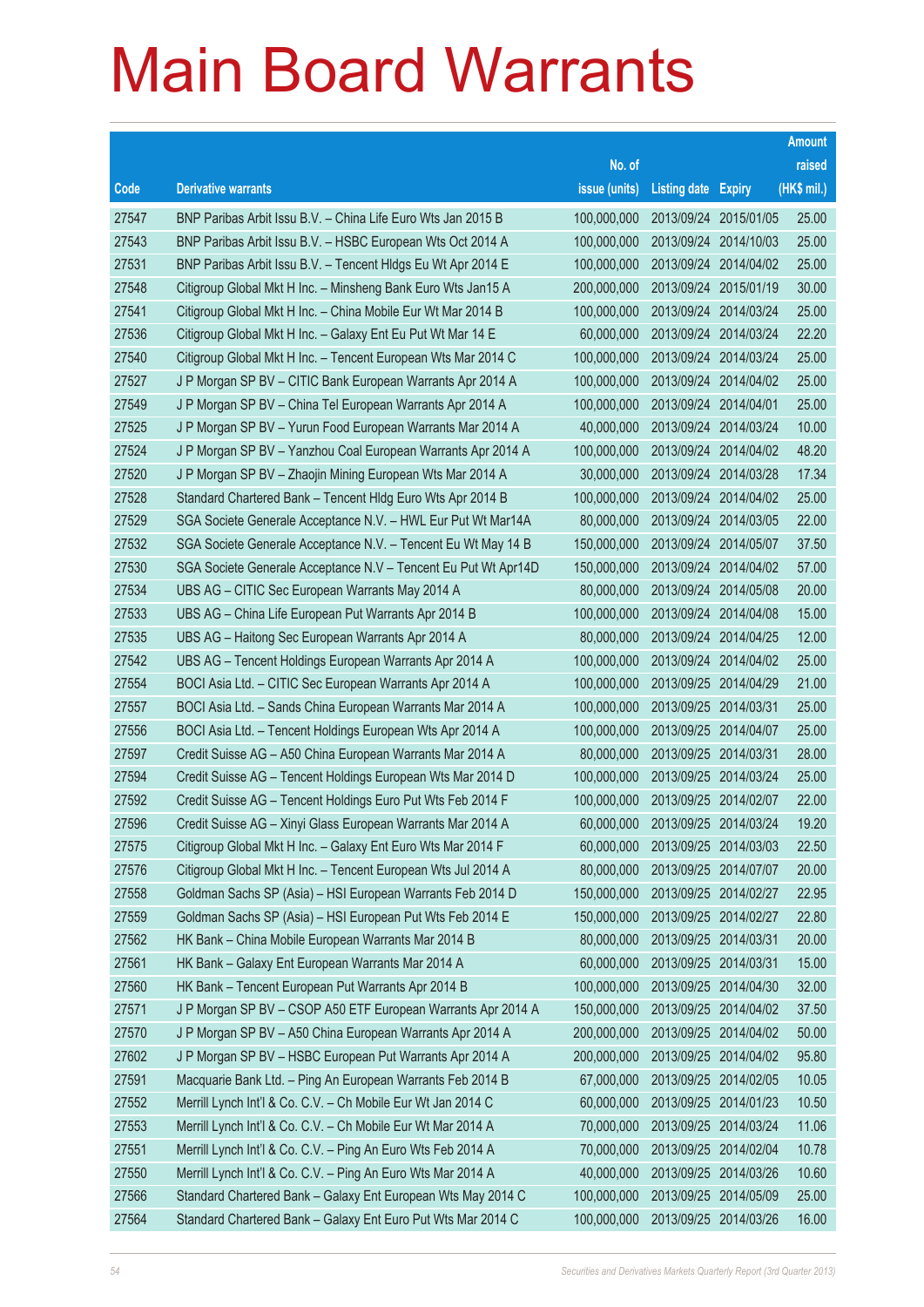|       |                                                                |               |                            |            | <b>Amount</b> |
|-------|----------------------------------------------------------------|---------------|----------------------------|------------|---------------|
|       |                                                                | No. of        |                            |            | raised        |
| Code  | <b>Derivative warrants</b>                                     | issue (units) | <b>Listing date Expiry</b> |            | (HK\$ mil.)   |
| 27563 | Standard Chartered Bank – HSCEI European Warrants Dec 2014 A   | 100,000,000   | 2013/09/25 2014/12/30      |            | 15.00         |
| 27589 | SGA Societe Generale Acceptance N.V. - AGBK Eu Wt Mar 2014 A   | 100,000,000   | 2013/09/25 2014/03/05      |            | 22.00         |
| 27569 | SGA Societe Generale Acceptance N.V. - AIA Eur Wt Mar 2014 A   | 100,000,000   | 2013/09/25                 | 2014/03/03 | 26.50         |
| 27588 | SGA Societe Generale Acceptance N.V. - CK(H) Eu Wt Apr2014 A   | 50,000,000    | 2013/09/25 2014/04/02      |            | 15.50         |
| 27582 | SGA Societe Generale Acceptance NV - Minsheng Bk Eu Wt Jun15 A | 150,000,000   | 2013/09/25 2015/06/03      |            | 24.00         |
| 27567 | SGA Societe Generale Acceptance N.V. - A50 Ch Eu Wt Aug2014 A  | 300,000,000   | 2013/09/25 2014/08/04      |            | 46.50         |
| 27601 | SGA Societe Generale Acceptance N.V. - HLand Eur Wt Jul 14 A   | 60,000,000    | 2013/09/25 2014/07/02      |            | 11.70         |
| 27600 | SGA Societe Generale Acceptance N.V. - Kingsoft Eu Wt Apr14A   | 60,000,000    | 2013/09/25 2014/04/14      |            | 15.30         |
| 27599 | SGA Societe Generale Acceptance N.V. - Link REIT Eu Wt Apr14B  | 70,000,000    | 2013/09/25 2014/04/02      |            | 10.50         |
| 27598 | SGA Societe Generale Acceptance N.V. - ZTE Eu Wt Jul 2014 A    | 80,000,000    | 2013/09/25 2014/07/02      |            | 14.40         |
| 27573 | UBS AG - A50 China European Put Warrants Dec 2014 A            | 100,000,000   | 2013/09/25 2014/12/01      |            | 16.00         |
| 27637 | Goldman Sachs SP (Asia) – Brilliance Chi Euro Wts Dec 2014 A   | 80,000,000    | 2013/09/26 2014/12/30      |            | 20.00         |
| 27635 | Goldman Sachs SP (Asia) - A50 China European Wts Feb 2014 B    | 80,000,000    | 2013/09/26 2014/02/05      |            | 12.00         |
| 27636 | Goldman Sachs SP (Asia) - Galaxy Ent Euro Wts Mar 2014 D       | 80,000,000    | 2013/09/26 2014/03/31      |            | 20.08         |
| 27619 | J P Morgan SP BV - CAM CSI300 European Warrants Dec 2014 A     | 200,000,000   | 2013/09/26 2014/12/31      |            | 37.40         |
| 27638 | J P Morgan SP BV - BOCL European Warrants May 2014 A           | 200,000,000   | 2013/09/26 2014/05/30      |            | 50.00         |
| 27639 | J P Morgan SP BV - Minsheng Bank European Wts Jan 2015 A       | 200,000,000   | 2013/09/26 2015/01/19      |            | 30.00         |
| 27622 | J P Morgan SP BV - Sinopec Corp European Warrants Apr 2014 A   | 200,000,000   | 2013/09/26 2014/04/01      |            | 50.00         |
| 27603 | J P Morgan SP BV - A50 China European Put Wts Dec 2014 A       | 200,000,000   | 2013/09/26 2014/12/01      |            | 30.00         |
| 27604 | J P Morgan SP BV - HSBC European Warrants Apr 2014 B           | 200,000,000   | 2013/09/26 2014/04/01      |            | 50.40         |
| 27611 | Macquarie Bank Ltd. - Bank of EA European Wts Jun 2014 A       | 100,000,000   | 2013/09/26 2014/06/04      |            | 25.00         |
| 27609 | Standard Chartered Bank - CC Bank European Wts Apr 2014 A      | 100,000,000   | 2013/09/26 2014/04/15      |            | 22.00         |
| 27607 | Standard Chartered Bank - HSI European Put Wts Feb 2014 A      | 100,000,000   | 2013/09/26 2014/02/27      |            | 15.00         |
| 27605 | Standard Chartered Bank - Tracker Fund Euro Wts Dec 2014 A     | 100,000,000   | 2013/09/26 2014/12/29      |            | 25.00         |
| 27608 | Standard Chartered Bank - YZ Coal European Wts Apr 2014 A      | 60,000,000    | 2013/09/26 2014/04/11      |            | 30.00         |
| 27625 | SGA Societe Generale Acceptance N.V. - AIA Eur Wt Apr 2014 A   | 100,000,000   | 2013/09/26 2014/04/02      |            | 18.00         |
| 27626 | SGA Societe Generale Acceptance N.V. - AIA Eu Put Wt Mar14 B   | 100,000,000   | 2013/09/26 2014/03/05      |            | 16.50         |
| 27615 | SGA Societe Generale Acceptance N.V. - CMB Eu Wts Sep 2014 A   | 100,000,000   | 2013/09/26 2014/09/03      |            | 19.50         |
| 27627 | SGA Societe Generale Acceptance NV - Minsheng Bk Eu Wt Mar14 A | 40,000,000    | 2013/09/26 2014/03/05      |            | 32.40         |
| 27614 | SGA Societe Generale Acceptance NV - Minsheng Bk Eu Wt Apr14 A | 60,000,000    | 2013/09/26 2014/04/02      |            | 31.80         |
| 27624 | SGA Societe Generale Acceptance N.V. - Galaxy Eu Put Wt Apr14B | 100,000,000   | 2013/09/26 2014/04/02      |            | 15.00         |
| 27613 | SGA Societe Generale Acceptance N.V. - HWL Eur Wt May 2014 A   | 50,000,000    | 2013/09/26 2014/05/05      |            | 12.50         |
| 27623 | SGA Societe Generale Acceptance N.V. - PICC P&C Eu Wt Jul14A   | 150,000,000   | 2013/09/26 2014/07/02      |            | 22.50         |
| 27617 | SGA Societe Generale Acceptance N.V. - SJM Hold Eu Wt May14A   | 80,000,000    | 2013/09/26 2014/05/05      |            | 20.00         |
| 27629 | UBS AG - Galaxy Ent European Warrants Mar 2014 D               | 80,000,000    | 2013/09/26 2014/03/25      |            | 32.00         |
| 27632 | UBS AG - HSI European Put Warrants Mar 2014 F                  | 300,000,000   | 2013/09/26 2014/03/28      |            | 75.00         |
| 27633 | UBS AG - Kingsoft European Warrants Feb 2014 A                 | 100,000,000   | 2013/09/26 2014/02/17      |            | 31.00         |
| 27641 | BOCI Asia Ltd. - China Life European Put Warrants Apr 2014 B   | 100,000,000   | 2013/09/27 2014/04/08      |            | 15.00         |
| 27659 | Credit Suisse AG - Cheung Kong European Warrants Feb 2014 A    | 70,000,000    | 2013/09/27 2014/02/10      |            | 23.80         |
| 27658 | Credit Suisse - Cheung Kong European Put Warrants Mar 2014 A   | 70,000,000    | 2013/09/27 2014/03/26      |            | 17.50         |
| 27649 | Credit Suisse AG - HSI European Put Warrants Feb 2014 H        | 200,000,000   | 2013/09/27                 | 2014/02/27 | 30.00         |
| 27650 | Credit Suisse AG - HSI European Put Warrants Mar 2014 C        | 200,000,000   | 2013/09/27 2014/03/28      |            | 38.80         |
| 27660 | Credit Suisse AG - SHK Ppt European Put Warrants Feb 2014 B    | 70,000,000    | 2013/09/27 2014/02/07      |            | 30.80         |
| 27661 | Credit Suisse - Yanzhou Coal European Put Wts Mar 2014 A       | 50,000,000    | 2013/09/27 2014/03/26      |            | 12.50         |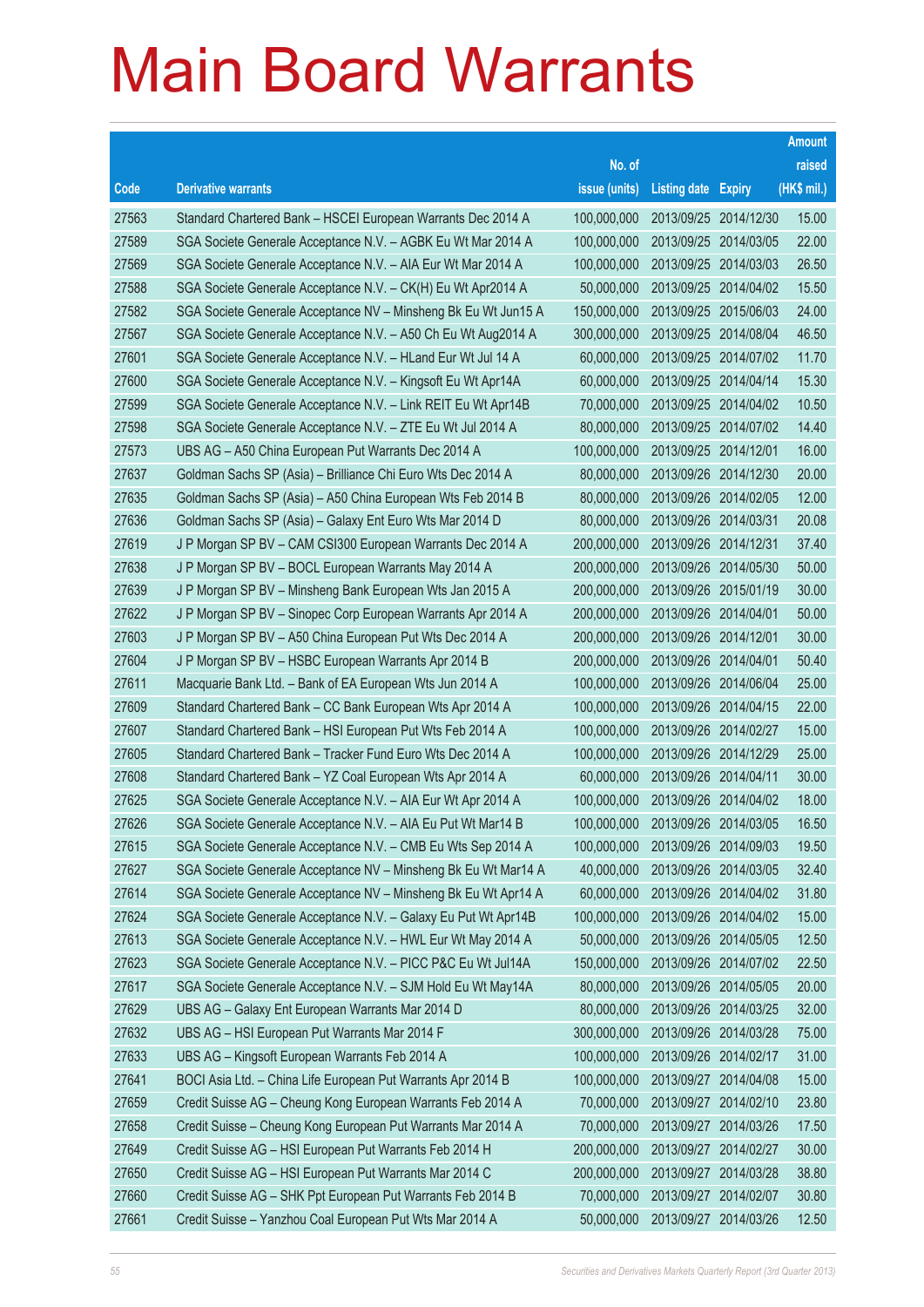|       |                                                                |               |                            |            | <b>Amount</b> |
|-------|----------------------------------------------------------------|---------------|----------------------------|------------|---------------|
|       |                                                                | No. of        |                            |            | raised        |
| Code  | <b>Derivative warrants</b>                                     | issue (units) | <b>Listing date Expiry</b> |            | (HK\$ mil.)   |
| 27679 | Citigroup Global Mkt H Inc. - CSOP A50 ETF Eu Wts Mar 2014 A   | 50,000,000    | 2013/09/27 2014/03/26      |            | 20.25         |
| 27680 | Citigroup Global Mkt H Inc. - CSOP A50 ETF Eu Wts Dec 2015 A   | 300,000,000   | 2013/09/27 2015/12/03      |            | 46.50         |
| 27681 | Citigroup Global Mkt H Inc. - HKEx European Wts Mar 2014 A     | 50,000,000    | 2013/09/27                 | 2014/03/26 | 20.75         |
| 27682 | Citigroup Global Mkt H Inc. - Link Reit Euro Wts Mar 2014 A    | 60,000,000    | 2013/09/27 2014/03/26      |            | 15.00         |
| 27678 | Citigroup Global Mkt H Inc. - Ping An Euro Wts Mar 2014 B      | 80,000,000    | 2013/09/27 2014/03/26      |            | 20.00         |
| 27643 | HK Bank - Foxconn European Warrants Apr 2014 A                 | 50,000,000    | 2013/09/27 2014/04/30      |            | 24.00         |
| 27644 | HK Bank - Tencent European Warrants Mar 2014 B                 | 100,000,000   | 2013/09/27                 | 2014/03/10 | 19.00         |
| 27691 | J P Morgan SP BV - Cheung Kong European Warrants May 2014 A    | 100,000,000   | 2013/09/27 2014/05/02      |            | 30.00         |
| 27690 | J P Morgan SP BV - Ping An European Warrants Apr 2014 C        | 200,000,000   | 2013/09/27 2014/04/02      |            | 50.00         |
| 27689 | J P Morgan SP BV - SPDR Gold Trust European Wts Jun 2014 A     | 100,000,000   | 2013/09/27 2014/06/03      |            | 26.10         |
| 27648 | Macquarie Bank Ltd. - China Res Gas European Wts Oct 2014 A    | 40,000,000    | 2013/09/27                 | 2014/10/06 | 10.00         |
| 27647 | Macquarie Bank Ltd. - Tencent European Put Wts Jul 2014 B      | 150,000,000   | 2013/09/27 2014/07/03      |            | 42.15         |
| 27662 | SGA Societe Generale Acceptance N.V. - AIA Eur Wt Apr 2014 B   | 100,000,000   | 2013/09/27 2014/04/30      |            | 15.50         |
| 27663 | SGA Societe Generale Acceptance N.V. - CCB Eur Wt Apr 2014 A   | 100,000,000   | 2013/09/27 2014/04/02      |            | 20.50         |
| 27666 | SGA Societe Generale Acceptance N.V. - HKEx Eu Wt Apr 2014 A   | 50,000,000    | 2013/09/27                 | 2014/04/02 | 16.25         |
| 27665 | SGA Societe Generale Acceptance N.V. - HLand Eur Wt Feb 14 A   | 60,000,000    | 2013/09/27 2014/02/05      |            | 10.50         |
| 27645 | SGA Societe Generale Acceptance N.V. - HSI Eur Wt Mar 2014 G   | 200,000,000   | 2013/09/27 2014/03/28      |            | 50.00         |
| 27664 | SGA Societe Generale Acceptance N.V. - HSI Eur Wt Mar 2014 H   | 200,000,000   | 2013/09/27 2014/03/28      |            | 50.00         |
| 27667 | SGA Societe Generale Acceptance N.V. - ICBC Eu Wt Aug 2014 A   | 100,000,000   | 2013/09/27                 | 2014/08/04 | 18.50         |
| 27668 | SGA Societe Generale Acceptance N.V - Ping An Eu Put Wt Apr14B | 100,000,000   | 2013/09/27 2014/04/02      |            | 25.00         |
| 27670 | SGA Societe Generale Acceptance N.V. - SHK P Eu Wt May2014 A   | 50,000,000    | 2013/09/27 2014/05/07      |            | 12.50         |
| 27669 | SGA Societe Generale Acceptance N.V. - Sino Land Eu Wt May14A  | 30,000,000    | 2013/09/27 2014/05/07      |            | 12.45         |
| 27671 | SGA Societe Generale Acceptance NV - Zijin Mining Eu Wt May14A | 70,000,000    | 2013/09/27                 | 2014/05/07 | 12.95         |
| 27677 | UBS AG - China Mobile European Put Warrants Mar 2014 B         | 100,000,000   | 2013/09/27 2014/03/05      |            | 19.50         |
| 27674 | UBS AG - HSBC European Put Warrants Jan 2014 D                 | 100,000,000   | 2013/09/27 2014/01/09      |            | 15.00         |
| 27683 | UBS AG - HSCEI European Warrants Mar 2014 F                    | 100,000,000   | 2013/09/27 2014/03/28      |            | 25.00         |
| 27672 | UBS AG – Ping An European Put Warrants Mar 2014 A              | 100,000,000   | 2013/09/27 2014/03/10      |            | 23.00         |
| 27701 | Credit Suisse AG - Sands China European Put Wts Mar 2014 B     | 60,000,000    | 2013/09/30 2014/03/05      |            | 16.80         |
| 27709 | Citigroup Global Mkt H Inc. - CSOP A50 ETF Eu Wts Apr 2014 A   | 50,000,000    | 2013/09/30 2014/04/28      |            | 11.50         |
| 27706 | Citigroup Global Mkt H Inc. - Link Reit Euro Wts Mar 2014 B    | 50,000,000    | 2013/09/30 2014/03/31      |            | 17.00         |
| 27708 | Citigroup Global Mkt H Inc. - Link Reit Euro Wts Mar 2014 C    | 60,000,000    | 2013/09/30 2014/03/25      |            | 10.50         |
| 27702 | Citigroup Global Mkt H Inc. - Link Reit Euro Wts May 2014 A    | 70,000,000    | 2013/09/30 2014/05/27      |            | 10.50         |
| 27692 | Daiwa Capital Mkt - CCB European Put Warrants Mar 2014 B       | 80,000,000    | 2013/09/30 2014/03/18      |            | 14.40         |
| 27710 | J P Morgan SP BV - AIA European Warrants May 2014 A            | 200,000,000   | 2013/09/30 2014/05/02      |            | 50.00         |
| 27711 | J P Morgan SP BV - AIA European Warrants May 2014 B            | 200,000,000   | 2013/09/30 2014/05/02      |            | 30.00         |
| 27694 | Standard Chartered Bank - Cheung Kong Euro Wts Apr 2014 A      | 60,000,000    | 2013/09/30 2014/04/30      |            | 15.00         |
| 27696 | Standard Chartered Bank - HSI European Warrants Feb 2014 B     | 100,000,000   | 2013/09/30 2014/02/27      |            | 18.00         |
| 27693 | Standard Chartered Bank - SHK P European Put Wts Apr 2014 A    | 60,000,000    | 2013/09/30 2014/04/11      |            | 15.00         |
| 10237 | SGA Societe Generale Acceptance N.V. - USD/YEN Eu Wt Mar14 A   | 50,000,000    | 2013/09/30 2014/03/31      |            | 12.50         |
| 10238 | SGA Societe Generale Acceptance N.V - USD/YEN Eu Put Wt Mar14B | 50,000,000    | 2013/09/30 2014/03/31      |            | 12.50         |
| 27699 | UBS AG - BOCL European Warrants Mar 2014 A                     | 100,000,000   | 2013/09/30 2014/03/31      |            | 25.00         |
| 27700 |                                                                | 100,000,000   |                            |            | 17.00         |
|       | UBS AG - ICBC European Warrants Feb 2014 C                     |               | 2013/09/30 2014/02/24      |            |               |
| Total |                                                                |               |                            |            | 40,026.39     |

# Further issue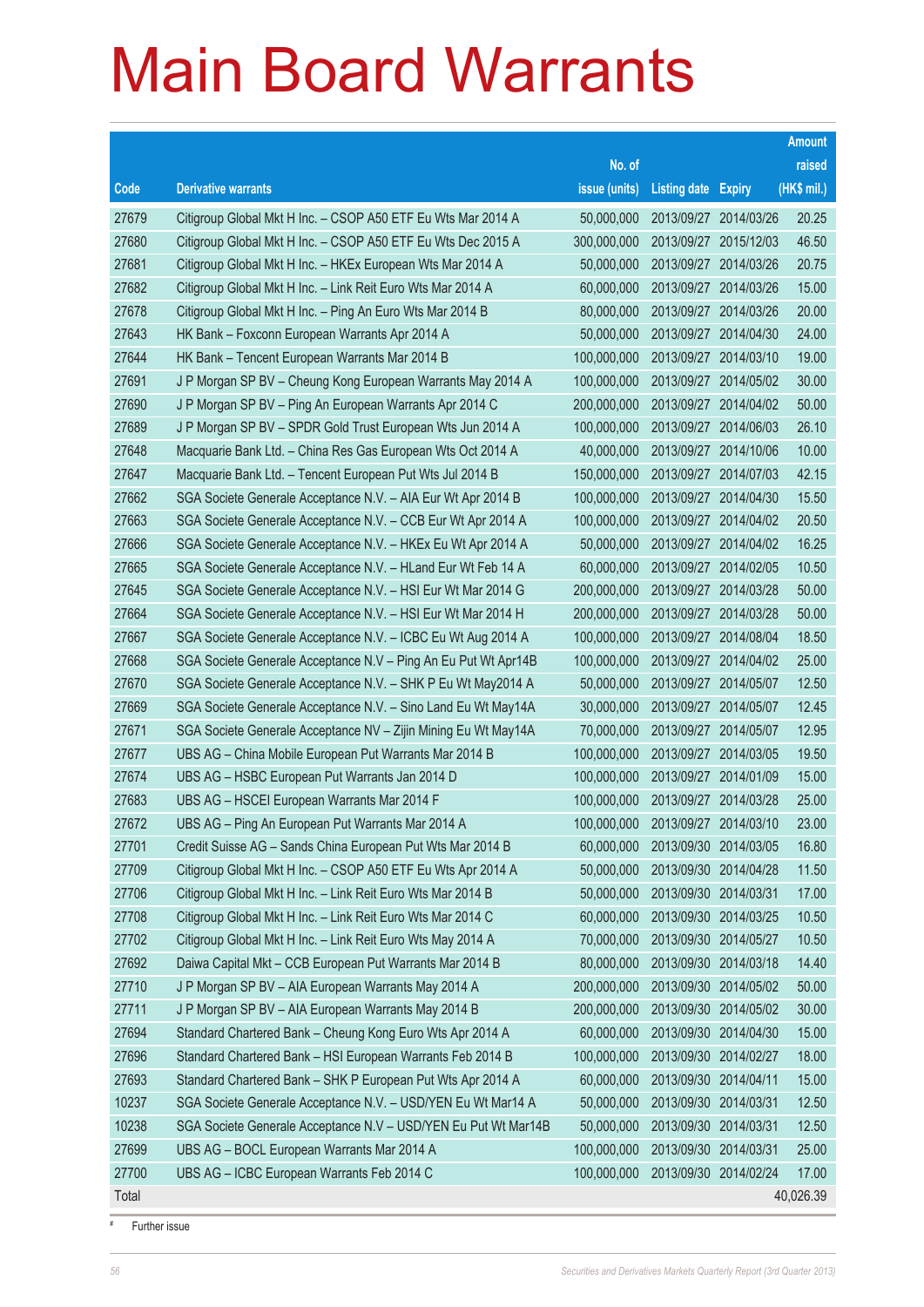# Main Board Debt Securities

### **Debt Securities Trading Statistics**

|      |                |                                | <b>Turnover value</b>   |
|------|----------------|--------------------------------|-------------------------|
|      |                | Exchange fund notes (HK\$ mil) | Market total (HK\$ mil) |
| 2012 | Q3             | -                              | 742.85                  |
|      | Q4             | -                              | 567.60                  |
| 2013 | Q1             | -                              | 585.65                  |
|      | Q <sub>2</sub> | -                              | 1,818.61                |
|      | Q3             | -                              | 1,171.98                |

### **Debt Securities Nominal Value**

|      |    | No. of issues | Nominal value (HK\$ mil.) |
|------|----|---------------|---------------------------|
| 2012 | Q3 | 247           | 811,545.76                |
|      | Q4 | 269           | 883,784.51                |
| 2013 | Q1 | 299           | 960,682.29                |
|      | Q2 | 355           | 1,185,676.77              |
|      | Q3 | 367           | 1,212,064.53              |

### **New Listing Statistics – Debt Securities**

|      |    | No. of newly listed debt securities | Amount raised (HK\$ mil.) |
|------|----|-------------------------------------|---------------------------|
| 2012 | Q3 | 26                                  | 77,396.31                 |
|      | Q4 | 29                                  | 80,894.77                 |
| 2013 | Q1 | 37                                  | 113,959.19                |
|      | Q2 | 69                                  | 237,646.45                |
|      | Q3 | 16                                  | 34,683.76                 |
|      |    |                                     |                           |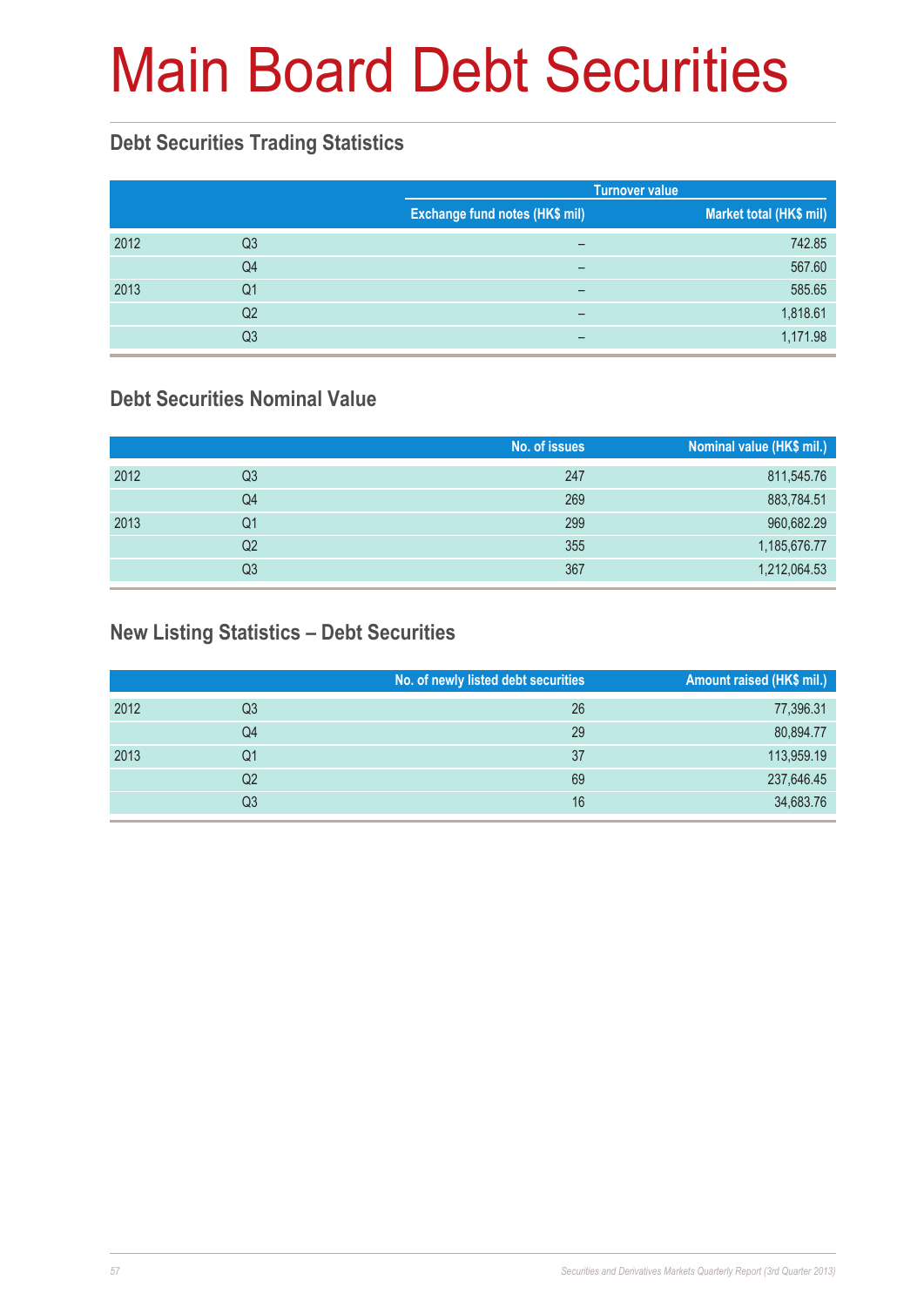# Main Board Debt Securities

#### **Newly Listed Debt Securities**

for 3rd quarter 2013

|               |                                                                 |                  |               |                     |                 | <b>Amount raised</b> |
|---------------|-----------------------------------------------------------------|------------------|---------------|---------------------|-----------------|----------------------|
| Code          | <b>Debt securities</b>                                          | <b>Principal</b> |               | <b>Listing date</b> | <b>Maturity</b> | (HK\$ mil.)          |
| 05962         | Societe Generale Callable Zero Coupon Notes Jul 2043            | <b>USD</b>       | 20,000,000    | 2013/07/10          | 2043/07/10      | 156.00               |
| 04216#        | The Govt of the HKSAR of the PRC 0.61% Bonds 2018               | <b>HKD</b>       | 2,000,000,000 | 2013/07/19          | 2018/02/05      | 1,927.20             |
| 85928         | Swire Pacific MTN Financing Ltd. 3.90% Guar. CNY Notes 2023     | <b>RMB</b>       | 300,000,000   | 2013/07/23          | 2023/07/22      | 379.05               |
| 05963         | Poly Real Estate Finance Ltd. 4.50% Guaranteed Bonds 2018       | <b>USD</b>       | 500,000,000   | 2013/08/06          | 2018/08/06      | 3,863.38             |
| 85929         | Far East Horizon Ltd. 4.50% CNY Notes 2016                      | <b>RMB</b>       | 500,000,000   | 2013/08/08          | 2016/03/22      |                      |
| 85929#        | Far East Horizon Ltd. 4.50% CNY Notes 2016                      | <b>RMB</b>       | 300,000,000   | 2013/08/08          | 2016/03/22      | 375.39               |
| 04215#        | The Government of the HKSAR of the PRC 1.10% Bonds 2023         | <b>HKD</b>       | 1,500,000,000 | 2013/08/09          | 2023/01/17      | 1,294.80             |
| 04041         | Hong Kong Monetary Authority 0.32% Exchange Fund Notes 2015     | <b>HKD</b>       | 1,200,000,000 | 2013/08/20          | 2015/08/19      | 1,198.92             |
| 05964         | Meiya Power Co. Ltd. 4.00% Bonds 2018                           | <b>USD</b>       | 350,000,000   | 2013/08/20          | 2018/08/19      | 2,721.43             |
| 85930         | Swire Pacific MTN Financing Ltd. 4.00% Guar. CNY Notes Aug 2023 | <b>RMB</b>       | 150,000,000   | 2013/08/22          | 2023/08/21      | 189.87               |
| 04042         | Hong Kong Monetary Authority 2.49% Exchange Fund Notes 2028     | <b>HKD</b>       | 600,000,000   | 2013/08/23          | 2028/08/22      | 584.28               |
| 04206#        | The Govt of the HKSAR of the PRC 1.43% Bonds 2015               | <b>HKD</b>       | 3,500,000,000 | 2013/09/06          | 2015/12/02      | 3,553.55             |
| 85931         | Swire Pacific MTN Financing Ltd. 4.00% Guar. CNY Notes Sep 2023 | <b>RMB</b>       | 100,000,000   | 2013/09/10          | 2023/09/09      | 126.80               |
| 05965         | AVIC Int'l Finance & Investment Ltd. 4.75% Guar, Bonds 2018     | <b>USD</b>       | 300,000,000   | 2013/09/13          | 2018/09/12      | 2,333.73             |
| 05966         | AVIC Int'l Finance & Investment Ltd. 6.00% Guar, Bonds 2023     | <b>USD</b>       | 200,000,000   | 2013/09/13          | 2023/09/12      | 1,560.00             |
| 05967         | China ZhengTong Auto Services Holdings Ltd 4.50% Credit         | <b>USD</b>       | 335,000,000   | 2013/09/17          | 2018/06/16      | 2.606.41             |
|               | Enhanced Bonds 2018                                             |                  |               |                     |                 |                      |
| 05920#        | CIFI Holdings (Group) Co. Ltd. 12.25% Senior Notes 2018         | <b>USD</b>       | 125,000,000   | 2013/09/19          | 2018/04/15      | 1,825.20             |
| 05968         | Century Master Investment Co. Ltd. 4.75% Guar. Bonds 2018       | <b>USD</b>       | 600,000,000   | 2013/09/23          | 2018/09/19      | 4,653.09             |
| 05969         | Greentown China Holdings Ltd. 8.00% Senior Notes 2019           | <b>USD</b>       | 300,000,000   | 2013/09/25          | 2019/03/24      | 2,340.00             |
| 04043         | Hong Kong Monetary Authority 1.52% Exchange Fund Notes 2018     | <b>HKD</b>       | 1,000,000,000 | 2013/09/26          | 2018/09/25      | 1,014.30             |
| 04019#        | Hong Kong Monetary Authority 0.79% Exchange Fund Notes 2016     | <b>HKD</b>       | 1,200,000,000 | 2013/09/26          | 2016/09/19      | 1,207.20             |
| 05970         | Wuzhou International Holdings Ltd. 13.75% Senior Notes 2018     | <b>USD</b>       | 100,000,000   | 2013/09/27          | 2018/09/26      | 773.15               |
| Total         |                                                                 |                  |               |                     |                 | 34,683.76            |
| Eurthor ionus |                                                                 |                  |               |                     |                 |                      |

Further issue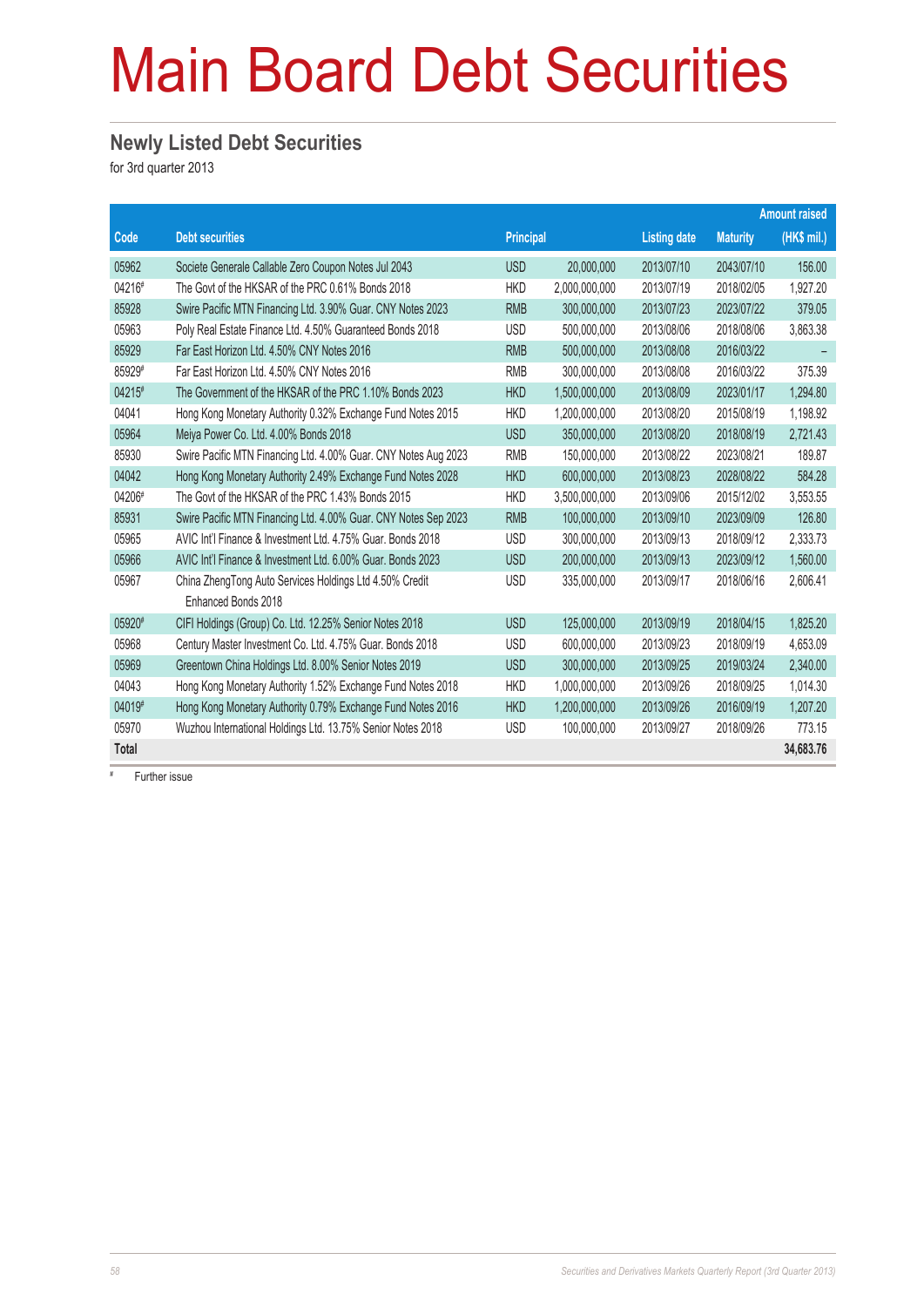# Main Board Unit Trusts and Mutual Funds

### **Unit Trusts and Mutual Funds Trading Statistics**

|      |                | <b>Exchange</b><br><b>Traded</b><br>Fund (ETF)<br>(HK\$ mil.) | <b>Real Estate</b><br><b>Investment</b><br><b>Trusts (REITs)</b><br>(HK\$ mil.) | <b>Others</b><br>(HK\$ mil.) | <b>Total</b><br>(HK\$ mil.) | $%$ of<br>market total |
|------|----------------|---------------------------------------------------------------|---------------------------------------------------------------------------------|------------------------------|-----------------------------|------------------------|
| 2012 | Q <sub>3</sub> | 99,979.83                                                     | 14,391.15                                                                       | 105.35                       | 114,476.33                  | 3.86                   |
|      | Q4             | 213,637.42                                                    | 22,489.26                                                                       | 51.26                        | 236,177.94                  | 6.93                   |
| 2013 | Q <sub>1</sub> | 309,073.10                                                    | 22,090.25                                                                       | 84.66                        | 331,248.01                  | 7.57                   |
|      | Q <sub>2</sub> | 232,045.35                                                    | 27,829.00                                                                       | 41.10                        | 259,915.45                  | 6.98                   |
|      | Q <sub>3</sub> | 187,460.35                                                    | 19,308.78                                                                       | 32.94                        | 206,802.07                  | 5.98                   |

Note: Turnover value traded in non-HKD currency securities have been included

### **Unit Trusts and Mutual Funds Market Value**

|      |                | No. of<br><b>issues</b> | <b>Exchange</b><br><b>Traded</b><br>Funds (ETF)<br>(HK\$ mil.) | No. of<br><b>issues</b> | <b>Real Estate</b><br><b>Investment</b><br><b>Trusts</b><br>(REITs)<br>(HK\$ mil.) | No. of<br><b>issues</b> | <b>Others</b><br>(HK\$ mil.) | No. of<br><b>issues</b> | <b>Total</b><br>(HK\$ mil.) |
|------|----------------|-------------------------|----------------------------------------------------------------|-------------------------|------------------------------------------------------------------------------------|-------------------------|------------------------------|-------------------------|-----------------------------|
| 2012 | Q <sub>3</sub> | 96                      | 808,879.98                                                     | 9                       | 158,736.84                                                                         | $\overline{2}$          | 2,157.57                     | 107                     | 969,774.39                  |
|      | Q4             | 100                     | 839,802.08                                                     | 9                       | 174,124.01                                                                         | $\overline{2}$          | 1,474.98                     | 111                     | 1,015,401.07                |
| 2013 | Q <sub>1</sub> | 100                     | 808,762.75                                                     | 9                       | 188,509.03                                                                         | $\overline{2}$          | 1,445.61                     | 111                     | 998,717.39                  |
|      | Q <sub>2</sub> | 110                     | 577,695.30                                                     | 9                       | 174,766.41                                                                         | $\overline{2}$          | 1,290.35                     | 121                     | 753,752.05                  |
|      | Q <sub>3</sub> | 113                     | 592,893.27                                                     | 10                      | 175,966.45                                                                         | $\overline{2}$          | 1,319.72                     | 125                     | 770,179.44                  |

### **New Listing Unit Trust and Mutual Funds Statistics**

|      |    | No. of newly listed<br>unit trust and mutual funds | <b>Funds raised</b><br>(HK\$ mil.) |
|------|----|----------------------------------------------------|------------------------------------|
| 2012 | Q3 |                                                    |                                    |
|      | Q4 |                                                    |                                    |
| 2013 | Q1 |                                                    |                                    |
|      | Q2 | 10                                                 |                                    |
|      | Q3 |                                                    | 675.50                             |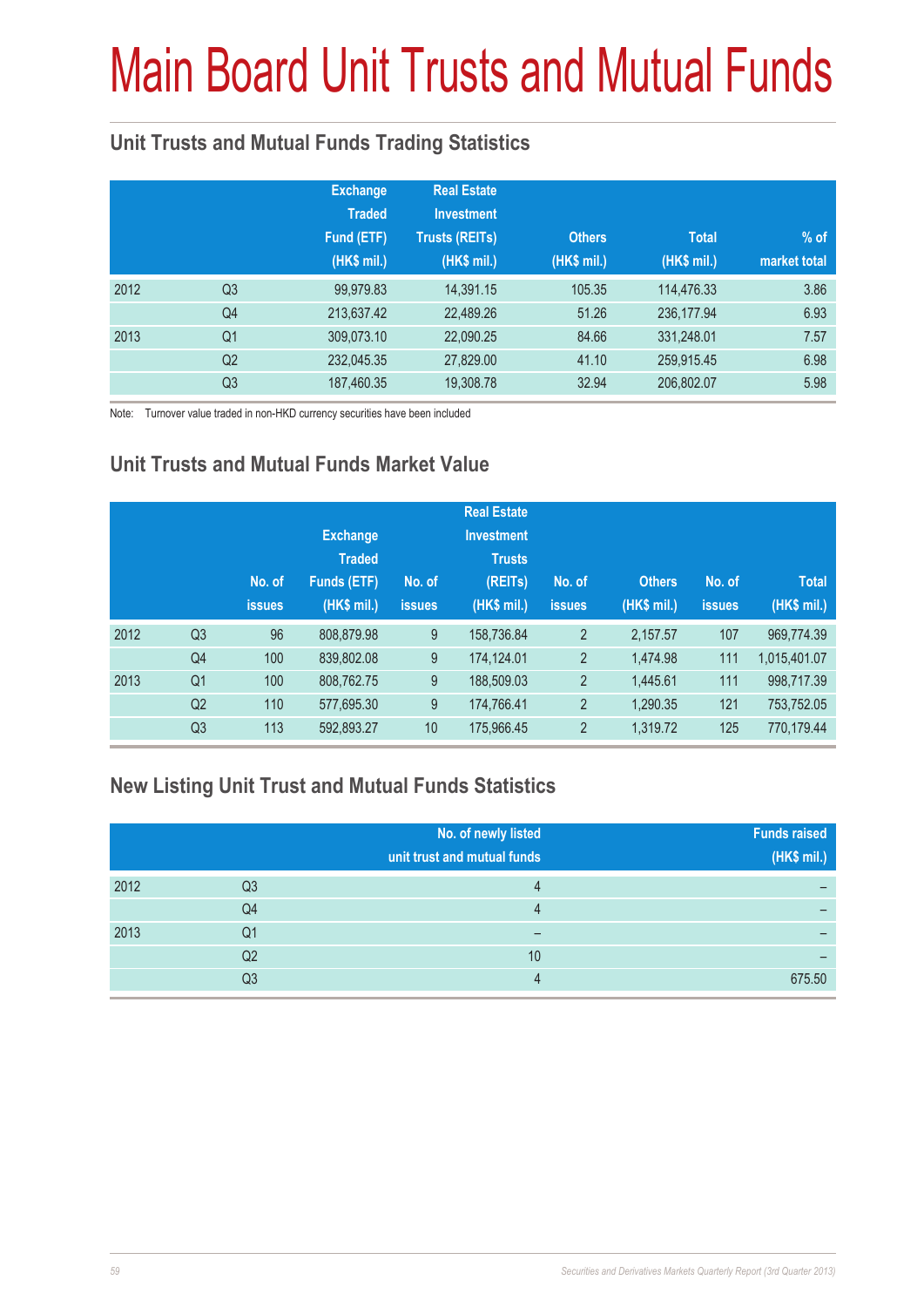# Main Board Unit Trusts and Mutual Funds

#### **Newly Listed Unit Trust and Mutual Funds**

for 3rd quarter 2013

|                 |                                                    |                                                                           |                           |                   | <b>Amount raised</b> | <b>Subscription</b> |              |
|-----------------|----------------------------------------------------|---------------------------------------------------------------------------|---------------------------|-------------------|----------------------|---------------------|--------------|
| Code            | Unit trust and Mutual funds                        | <b>Fund manager</b>                                                       | <b>Issue price (HK\$)</b> | No. of unit offer | (HK\$ mil)           | rate (times)        | Listing date |
| 83008/<br>03008 | C-Shares CSI 300 Index ETF                         | China Universal Asset<br>Management (Hong Kong)<br><b>Company Limited</b> | n.a.                      | n.a.              | n.a.                 | n.a.                | 2013/07/08   |
| 01275           | New Century Real Estate<br><b>Investment Trust</b> | New Century Asset<br>Management Limited                                   | 3.500                     | 193,000,000       | 675.50               | 0.584               | 2013/07/10   |
| 83180/<br>03180 | ChinaAMC CES China A80<br>Index ETF                | China Asset Management<br>(Hong Kong) Limited                             | n.a.                      | n.a.              | n.a.                 | n.a.                | 2013/08/26   |
| 83137/<br>03137 | CSOP CES China A80 ETF                             | CSOP Asset Management Limited                                             | n.a.                      | n.a.              | n.a.                 | n.a.                | 2013/09/23   |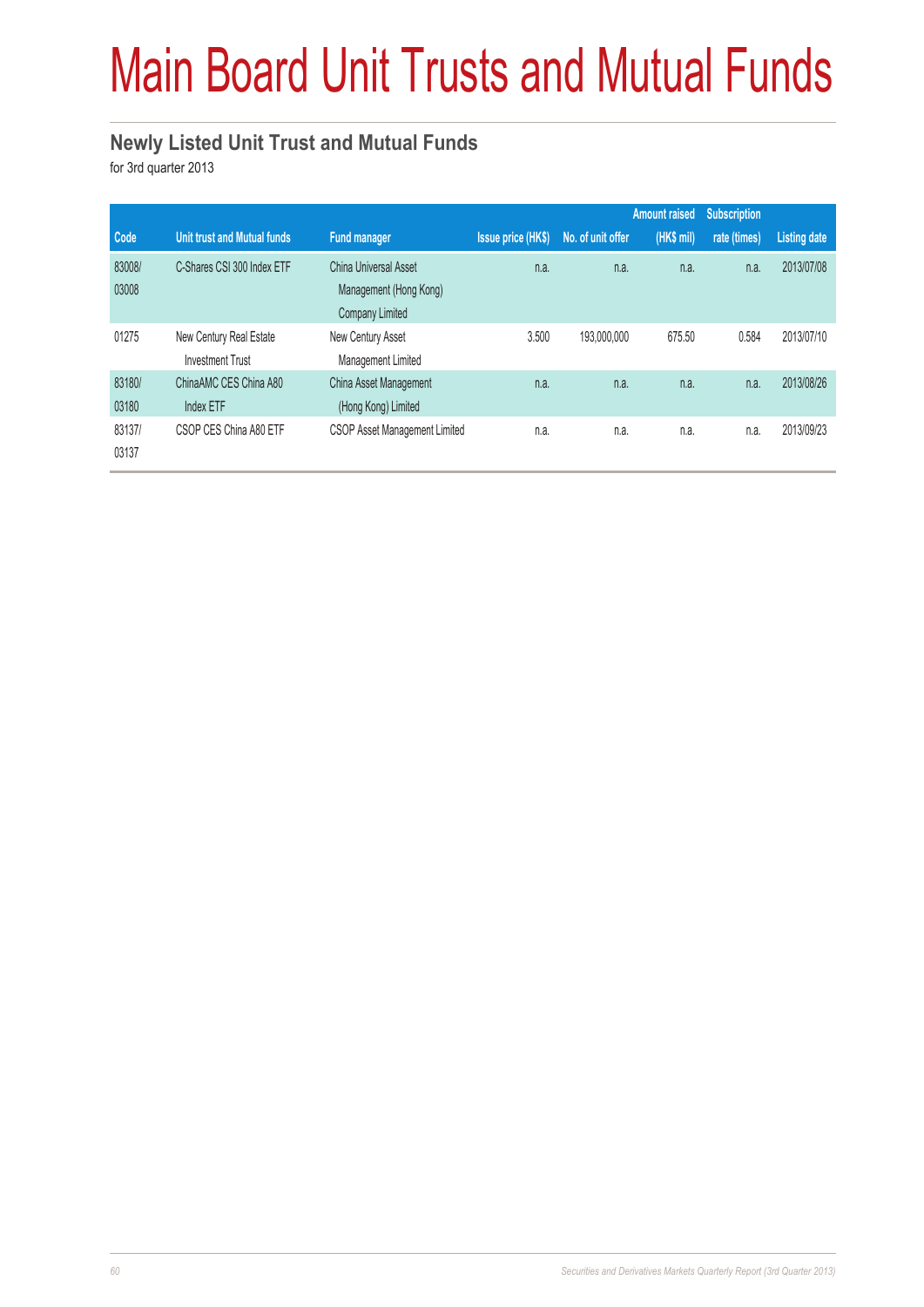#### **Callable Bull/Bear Contracts Trading Statistics**

|      |                | <b>Number</b> | <b>Market value</b> | <b>Turnover value</b> |
|------|----------------|---------------|---------------------|-----------------------|
|      |                |               | (HK\$ mil.)         | (HK\$ mil.)           |
| 2012 | Q <sub>3</sub> | 1,104         | 49,099.81           | 367,897.88            |
|      | Q4             | 1,214         | 53,414.12           | 315,589.20            |
| 2013 | Q <sub>1</sub> | 1.276         | 45,190.12           | 355,912.23            |
|      | Q <sub>2</sub> | 1,222         | 52,676.48           | 326,008.67            |
|      | Q3             | 1,596         | 68,940.37           | 330,779.62            |

#### **New Listings Callable Bull/Bear Contracts Statistics**

|      |    | No. of newly listed CBBC | Amount raised (HK\$ mil.) |
|------|----|--------------------------|---------------------------|
| 2012 | Q3 | 1,656                    | 94,844.71                 |
|      | Q4 | 1,451                    | 80,018.42                 |
| 2013 | Q1 | 1,922                    | 100,336.26                |
|      | Q2 | 2.415                    | 132,125.62                |
|      | Q3 | 2,455                    | 137,493.48                |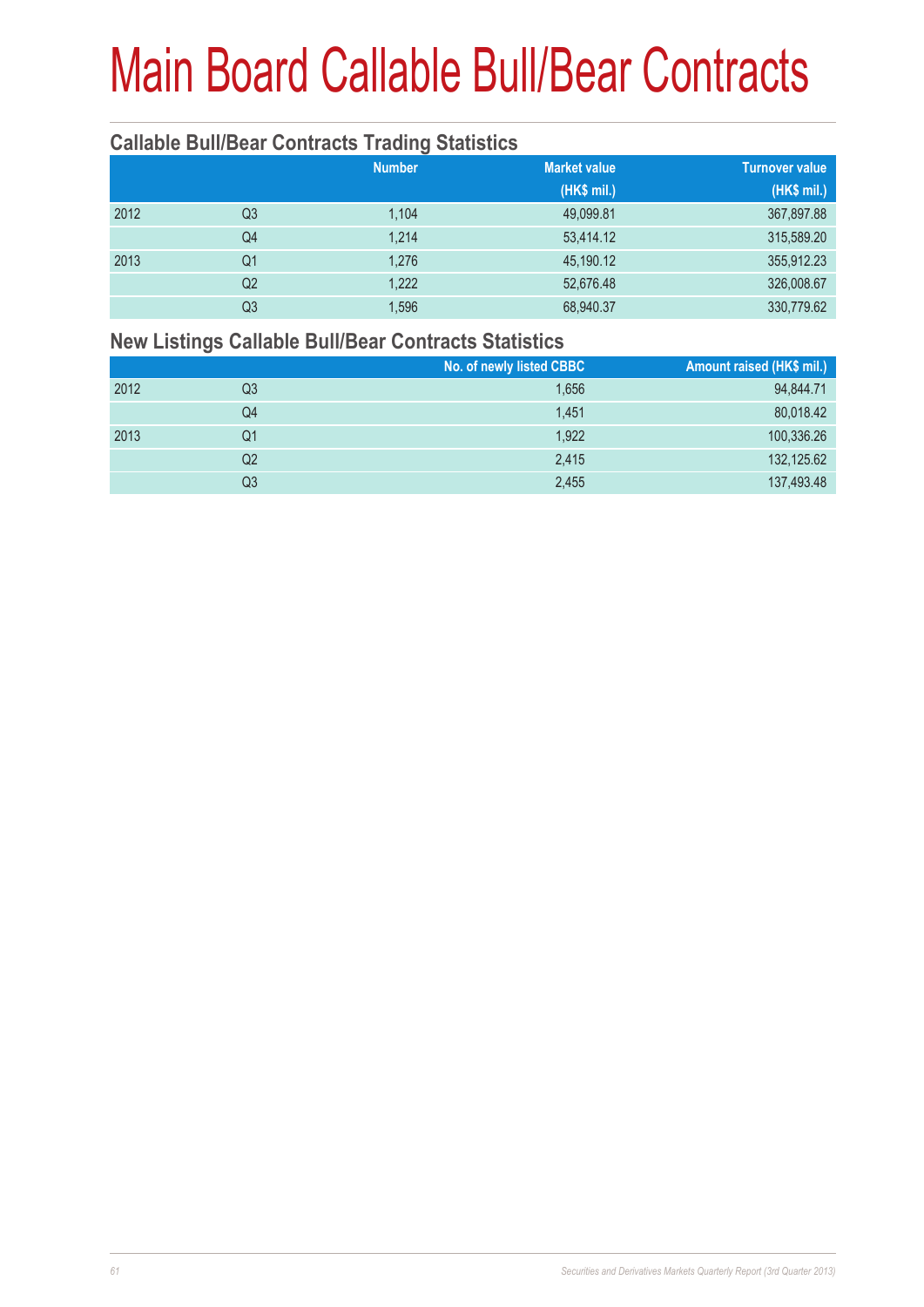#### **Newly Listed Callable Bull/Bear Contracts**

for 3rd quarter 2013

|       |                                                            | No. of        |                     |               | <b>Amount raised</b> |
|-------|------------------------------------------------------------|---------------|---------------------|---------------|----------------------|
| Code  | <b>Callable Bull/Bear Contracts</b>                        | issue (units) | <b>Listing date</b> | <b>Expiry</b> | (HK\$ mil.)          |
| 61977 | BNP Paribas Arbit Issu B.V. - HSCEI R Bull CBBC Dec 2013 H | 200,000,000   | 2013/07/02          | 2013/12/30    | 50.00                |
| 61947 | BNP Paribas Arbit Issu B.V. - HSI R Bull CBBC Feb 2014 M   | 300,000,000   | 2013/07/02          | 2014/02/27    | 75.00                |
| 61990 | BNP Paribas Arbit Issu B.V. - HSI R Bull CBBC Feb 2014 N   | 300,000,000   | 2013/07/02          | 2014/02/27    | 75.00                |
| 61991 | BNP Paribas Arbit Issu B.V. - HSI R Bull CBBC Feb 2014 O   | 300,000,000   | 2013/07/02          | 2014/02/27    | 75.00                |
| 61992 | BNP Paribas Arbit Issu B.V. - HSI R Bull CBBC Feb 2014 P   | 300,000,000   | 2013/07/02          | 2014/02/27    | 75.00                |
| 61993 | BNP Paribas Arbit Issu B.V. - HSI R Bull CBBC Feb 2014 Q   | 300,000,000   | 2013/07/02          | 2014/02/27    | 75.00                |
| 61986 | BNP Paribas Arbit Issu B.V. - HSI R Bull CBBC Apr 2014 Q   | 300,000,000   | 2013/07/02          | 2014/04/29    | 75.00                |
| 61987 | BNP Paribas Arbit Issu B.V. - HSI R Bull CBBC Apr 2014 W   | 300,000,000   | 2013/07/02          | 2014/04/29    | 75.00                |
| 61989 | BNP Paribas Arbit Issu B.V. - HSI R Bull CBBC Apr 2014 X   | 300,000,000   | 2013/07/02          | 2014/04/29    | 75.00                |
| 61978 | BNP Paribas Arbit Issu B.V. - HSI R Bear CBBC Jan 2014 Q   | 300,000,000   | 2013/07/02          | 2014/01/29    | 75.00                |
| 61979 | BNP Paribas Arbit Issu B.V. - HSI R Bear CBBC Jan 2014 R   | 300,000,000   | 2013/07/02          | 2014/01/29    | 75.00                |
| 61981 | BNP Paribas Arbit Issu B.V. - HSI R Bear CBBC Jan 2014 S   | 300,000,000   | 2013/07/02          | 2014/01/29    | 75.00                |
| 61982 | BNP Paribas Arbit Issu B.V. - HSI R Bear CBBC Jan 2014 T   | 300,000,000   | 2013/07/02          | 2014/01/29    | 75.00                |
| 61983 | BNP Paribas Arbit Issu B.V. - HSI R Bear CBBC Jan 2014 U   | 300,000,000   | 2013/07/02          | 2014/01/29    | 75.00                |
| 61984 | BNP Paribas Arbit Issu B.V. - HSI R Bear CBBC Jan 2014 V   | 300,000,000   | 2013/07/02          | 2014/01/29    | 75.00                |
| 61985 | BNP Paribas Arbit Issu B.V. - HSI R Bear CBBC Jan 2014 W   | 300,000,000   | 2013/07/02          | 2014/01/29    | 75.00                |
| 62059 | BNP Paribas Arbit Issu B.V. - HSI R Bear CBBC Jan 2014 X   | 300,000,000   | 2013/07/02          | 2014/01/29    | 75.00                |
| 62078 | Credit Suisse AG - HSCEI R Bull CBBC Oct 2013 D            | 150,000,000   | 2013/07/02          | 2013/10/30    | 37.50                |
| 62079 | Credit Suisse AG - HSCEI R Bull CBBC Oct 2013 E            | 150,000,000   | 2013/07/02          | 2013/10/30    | 37.50                |
| 62080 | Credit Suisse AG - HSCEI R Bear CBBC Oct 2013 C            | 150,000,000   | 2013/07/02          | 2013/10/30    | 37.50                |
| 62081 | Credit Suisse AG - HSCEI R Bear CBBC Oct 2013 D            | 150,000,000   | 2013/07/02          | 2013/10/30    | 37.50                |
| 61948 | Credit Suisse AG - HSI R Bull CBBC Jun 2014 F              | 300,000,000   | 2013/07/02          | 2014/06/27    | 75.00                |
| 61949 | Credit Suisse AG - HSI R Bull CBBC Jun 2014 G              | 300,000,000   | 2013/07/02          | 2014/06/27    | 75.00                |
| 61950 | Credit Suisse AG - HSI R Bull CBBC Jun 2014 H              | 300,000,000   | 2013/07/02          | 2014/06/27    | 75.00                |
| 61951 | Credit Suisse AG - HSI R Bull CBBC Jun 2014 I              | 300,000,000   | 2013/07/02          | 2014/06/27    | 75.00                |
| 61952 | Credit Suisse AG - HSI R Bull CBBC Jun 2014 J              | 300,000,000   | 2013/07/02          | 2014/06/27    | 75.00                |
| 61997 | Credit Suisse AG - HSI R Bull CBBC Jun 2014 K              | 300,000,000   | 2013/07/02          | 2014/06/27    | 135.00               |
| 61998 | Credit Suisse AG - HSI R Bull CBBC Jun 2014 L              | 300,000,000   | 2013/07/02          | 2014/06/27    | 144.00               |
| 62013 | Credit Suisse AG - HSI R Bull CBBC Jun 2014 M              | 300,000,000   | 2013/07/02          | 2014/06/27    | 75.00                |
| 62014 | Credit Suisse AG - HSI R Bull CBBC Jun 2014 N              | 300,000,000   | 2013/07/02          | 2014/06/27    | 75.00                |
| 62015 | Credit Suisse AG - HSI R Bull CBBC Jun 2014 O              | 300,000,000   | 2013/07/02          | 2014/06/27    | 93.00                |
| 62016 | Credit Suisse AG - HSI R Bull CBBC Jun 2014 P              | 300,000,000   | 2013/07/02          | 2014/06/27    | 108.00               |
| 62018 | Credit Suisse AG - HSI R Bull CBBC Jun 2014 Q              | 300,000,000   | 2013/07/02          | 2014/06/27    | 114.00               |
| 62019 | Credit Suisse AG - HSI R Bull CBBC Jun 2014 R              | 300,000,000   | 2013/07/02          | 2014/06/27    | 117.00               |
| 62020 | Credit Suisse AG - HSI R Bull CBBC Jun 2014 S              | 300,000,000   | 2013/07/02          | 2014/06/27    | 123.00               |
| 62024 | Credit Suisse AG - HSI R Bull CBBC Jun 2014 T              | 300,000,000   | 2013/07/02          | 2014/06/27    | 126.00               |
| 62025 | Credit Suisse AG - HSI R Bull CBBC Jun 2014 U              | 300,000,000   | 2013/07/02          | 2014/06/27    | 129.00               |
| 62077 | Credit Suisse AG - HSI R Bear CBBC Nov 2013 A              | 300,000,000   | 2013/07/02          | 2013/11/28    | 75.00                |
| 61999 | Credit Suisse AG - HSI R Bear CBBC Dec 2013 K              | 300,000,000   | 2013/07/02          | 2013/12/30    | 75.00                |
| 62000 | Credit Suisse AG - HSI R Bear CBBC Dec 2013 L              | 300,000,000   | 2013/07/02          | 2013/12/30    | 75.00                |
| 62002 | Credit Suisse AG - HSI R Bear CBBC Dec 2013 M              | 300,000,000   | 2013/07/02          | 2013/12/30    | 75.00                |
| 62003 | Credit Suisse AG - HSI R Bear CBBC Dec 2013 N              | 300,000,000   | 2013/07/02          | 2013/12/30    | 75.00                |
| 62074 | Credit Suisse AG - HSI R Bear CBBC Dec 2013 O              | 300,000,000   | 2013/07/02          | 2013/12/30    | 75.00                |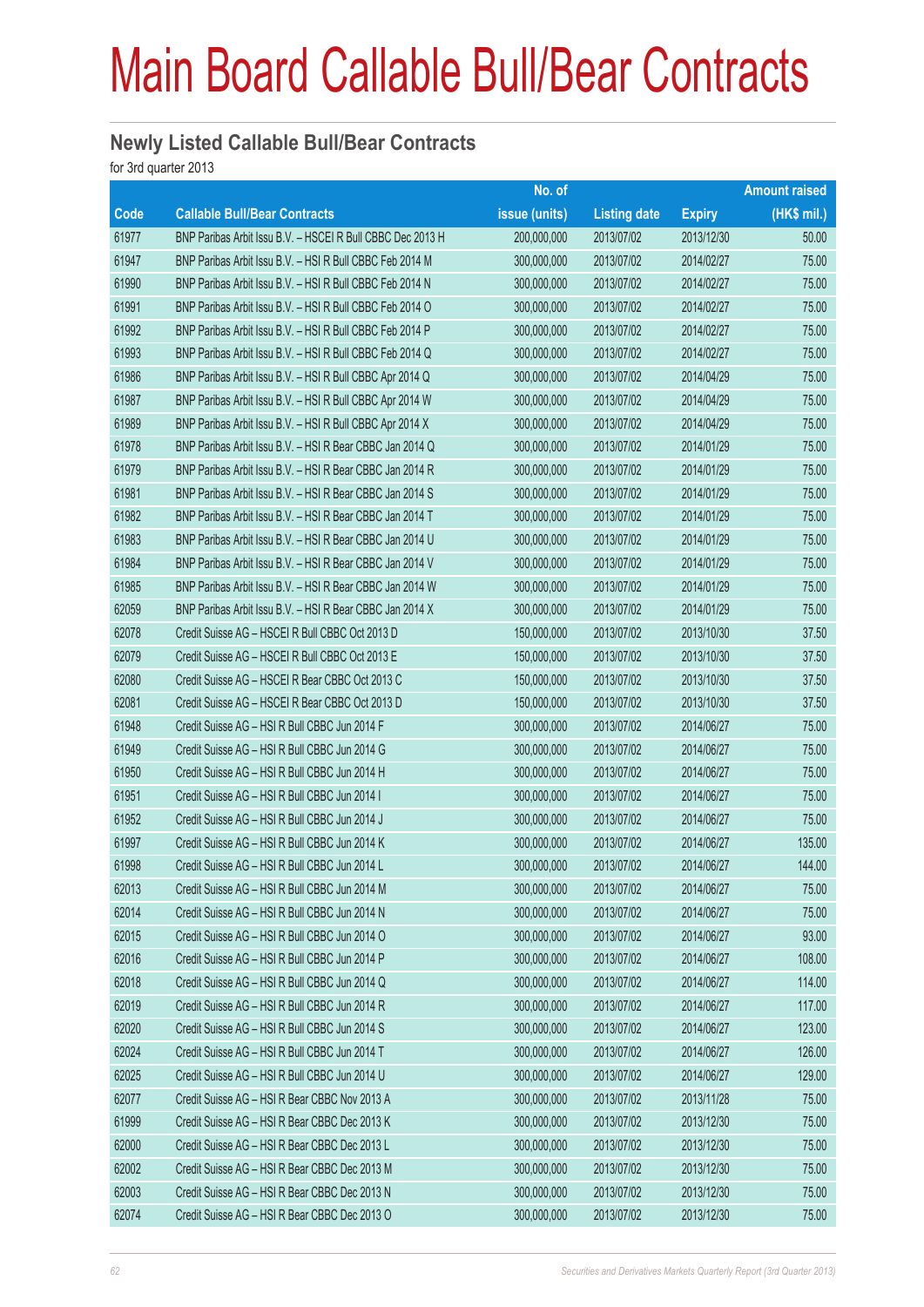|       |                                                                | No. of        |                     |               | <b>Amount raised</b> |
|-------|----------------------------------------------------------------|---------------|---------------------|---------------|----------------------|
| Code  | <b>Callable Bull/Bear Contracts</b>                            | issue (units) | <b>Listing date</b> | <b>Expiry</b> | (HK\$ mil.)          |
| 61975 | Citigroup Global Mkt H Inc. - HSI R Bull CBBC Oct 2013 S       | 120,000,000   | 2013/07/02          | 2013/10/30    | 30.00                |
| 62062 | Citigroup Global Mkt H Inc. - HSI R Bull CBBC Mar 2014 K       | 120,000,000   | 2013/07/02          | 2014/03/28    | 30.00                |
| 62063 | Citigroup Global Mkt H Inc. - HSI R Bull CBBC Mar 2014 L       | 120,000,000   | 2013/07/02          | 2014/03/28    | 30.00                |
| 62064 | Citigroup Global Mkt H Inc. - HSI R Bull CBBC Mar 2014 M       | 120,000,000   | 2013/07/02          | 2014/03/28    | 30.00                |
| 62086 | Goldman Sachs SP (Asia) - HSI R Bull CBBC Nov 2013 A           | 150,000,000   | 2013/07/02          | 2013/11/28    | 38.85                |
| 62095 | Goldman Sachs SP (Asia) - HSI R Bull CBBC Nov 2013 B           | 150,000,000   | 2013/07/02          | 2013/11/28    | 38.10                |
| 62097 | Goldman Sachs SP (Asia) - HSI R Bull CBBC Nov 2013 C           | 150,000,000   | 2013/07/02          | 2013/11/28    | 39.00                |
| 62098 | Goldman Sachs SP (Asia) - HSI R Bull CBBC Nov 2013 D           | 150,000,000   | 2013/07/02          | 2013/11/28    | 38.70                |
| 62099 | J P Morgan SP BV - HSI R Bull CBBC Jan 2014 N                  | 300,000,000   | 2013/07/02          | 2014/01/29    | 75.00                |
| 62111 | J P Morgan SP BV - HSI R Bull CBBC Jan 2014 O                  | 300,000,000   | 2013/07/02          | 2014/01/29    | 75.00                |
| 62112 | J P Morgan SP BV - HSI R Bull CBBC Jan 2014 P                  | 300,000,000   | 2013/07/02          | 2014/01/29    | 75.00                |
| 62119 | J P Morgan SP BV - HSI R Bull CBBC Jan 2014 Q                  | 300,000,000   | 2013/07/02          | 2014/01/29    | 75.00                |
| 62110 | J P Morgan SP BV - HSI R Bull CBBC Feb 2014 O                  | 300,000,000   | 2013/07/02          | 2014/02/27    | 75.00                |
| 62118 | J P Morgan SP BV - HSI R Bull CBBC Feb 2014 P                  | 300,000,000   | 2013/07/02          | 2014/02/27    | 75.00                |
| 62115 | J P Morgan SP BV - HSI R Bull CBBC Mar 2014 K                  | 300,000,000   | 2013/07/02          | 2014/03/28    | 75.00                |
| 62102 | J P Morgan SP BV - HSI R Bear CBBC Jan 2014 C                  | 300,000,000   | 2013/07/02          | 2014/01/29    | 75.00                |
| 62105 | J P Morgan SP BV - HSI R Bear CBBC Jan 2014 D                  | 300,000,000   | 2013/07/02          | 2014/01/29    | 75.00                |
| 62101 | J P Morgan SP BV - HSI R Bear CBBC Feb 2014 A                  | 300,000,000   | 2013/07/02          | 2014/02/27    | 75.00                |
| 62104 | J P Morgan SP BV - HSI R Bear CBBC Feb 2014 B                  | 300,000,000   | 2013/07/02          | 2014/02/27    | 75.00                |
| 62100 | J P Morgan SP BV - HSI R Bear CBBC Mar 2014 A                  | 300,000,000   | 2013/07/02          | 2014/03/28    | 75.00                |
| 62103 | J P Morgan SP BV - HSI R Bear CBBC Mar 2014 B                  | 300,000,000   | 2013/07/02          | 2014/03/28    | 75.00                |
| 62108 | J P Morgan SP BV - HSI R Bear CBBC Mar 2014 C                  | 300,000,000   | 2013/07/02          | 2014/03/28    | 75.00                |
| 61944 | Standard Chartered Bank - HSI R Bull CBBC Nov 2013 I           | 100,000,000   | 2013/07/02          | 2013/11/28    | 25.00                |
| 61945 | Standard Chartered Bank - HSI R Bull CBBC Nov 2013 J           | 100,000,000   | 2013/07/02          | 2013/11/28    | 25.00                |
| 61946 | Standard Chartered Bank - HSI R Bear CBBC Oct 2013 P           | 100,000,000   | 2013/07/02          | 2013/10/30    | 25.00                |
| 61967 | SGA Societe Generale Acceptance N.V. - HSI R Bull CBBC Oct13 A | 200,000,000   | 2013/07/02          | 2013/10/30    | 50.00                |
| 61970 | SGA Societe Generale Acceptance N.V. - HSI R Bull CBBC Oct13 B | 200,000,000   | 2013/07/02          | 2013/10/30    | 50.00                |
| 62061 | SGA Societe Generale Acceptance N.V. - HSI R Bull CBBC Oct13 C | 200,000,000   | 2013/07/02          | 2013/10/30    | 50.00                |
| 61955 | SGA Societe Generale Acceptance N.V. - HSI R Bull CBBC Oct13 V | 200,000,000   | 2013/07/02          | 2013/10/30    | 50.00                |
| 61956 | SGA Societe Generale Acceptance N.V. - HSI R Bull CBBC Oct13 W | 200,000,000   | 2013/07/02          | 2013/10/30    | 50.00                |
| 61957 | SGA Societe Generale Acceptance N.V. - HSI R Bull CBBC Oct13 X | 200,000,000   | 2013/07/02          | 2013/10/30    | 50.00                |
| 61958 | SGA Societe Generale Acceptance N.V. - HSI R Bull CBBC Oct13 Y | 200,000,000   | 2013/07/02          | 2013/10/30    | 50.00                |
| 61966 | SGA Societe Generale Acceptance N.V. - HSI R Bull CBBC Oct13 Z | 200,000,000   | 2013/07/02          | 2013/10/30    | 50.00                |
| 61972 | SGA Societe Generale Acceptance N.V. - HSI R Bear CBBC Oct13 Q | 200,000,000   | 2013/07/02          | 2013/10/30    | 50.00                |
| 61974 | SGA Societe Generale Acceptance N.V. - HSI R Bear CBBC Oct13 R | 200,000,000   | 2013/07/02          | 2013/10/30    | 50.00                |
| 62060 | SGA Societe Generale Acceptance N.V. - HSI R Bear CBBC Oct13 S | 200,000,000   | 2013/07/02          | 2013/10/30    | 50.00                |
| 62044 | UBS AG - CAM CSI300 R Bull CBBC Dec 2013 B                     | 40,000,000    | 2013/07/02          | 2013/12/09    | 18.20                |
| 62054 | UBS AG - CNOOC R Bull CBBC Jan 2014 A                          | 100,000,000   | 2013/07/02          | 2014/01/20    | 25.00                |
| 62057 | UBS AG - Sinopec Corp R Bull CBBC Feb 2014 A                   | 100,000,000   | 2013/07/02          | 2014/02/10    | 25.00                |
| 62050 | UBS AG - CSOP A50 ETF R Bull CBBC Apr 2014 A                   | 100,000,000   | 2013/07/02          | 2014/04/14    | 25.00                |
| 62051 | UBS AG - CSOP A50 ETF R Bull CBBC May 2014 A                   | 100,000,000   | 2013/07/02          | 2014/05/12    | 25.00                |
| 62049 | UBS AG - CSOP A50 ETF R Bear CBBC Jan 2014 A                   | 100,000,000   | 2013/07/02          | 2014/01/27    | 25.00                |
| 62047 | UBS AG - A50 China R Bull CBBC Apr 2014 B                      | 100,000,000   | 2013/07/02          | 2014/04/28    | 25.00                |
| 62048 | UBS AG - A50 China R Bull CBBC Apr 2014 C                      | 100,000,000   | 2013/07/02          | 2014/04/28    | 25.00                |
| 62045 | UBS AG - A50 China R Bear CBBC Jan 2014 A                      | 100,000,000   | 2013/07/02          | 2014/01/20    | 25.00                |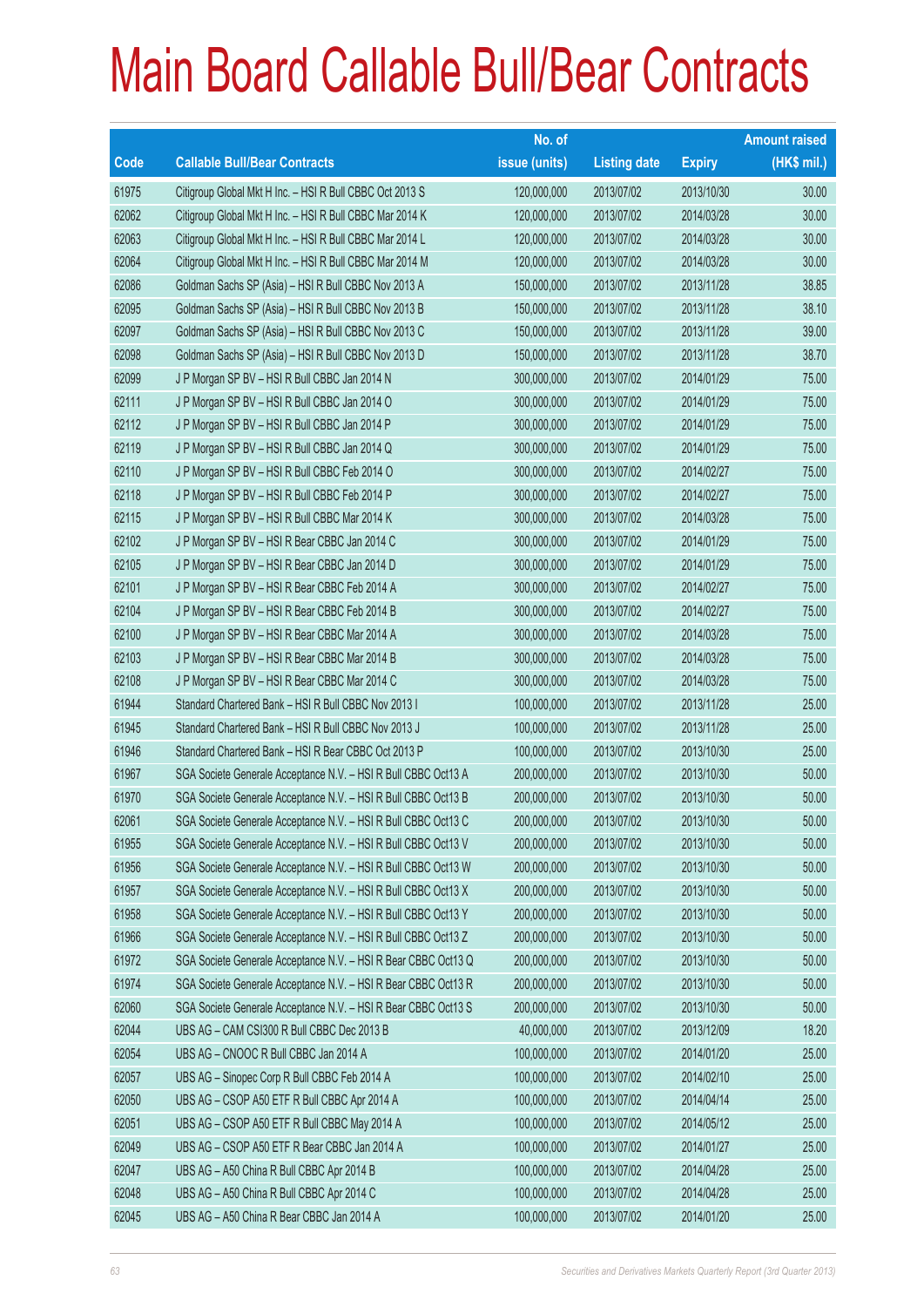|       |                                                          | No. of        |                     |               | <b>Amount raised</b> |
|-------|----------------------------------------------------------|---------------|---------------------|---------------|----------------------|
| Code  | <b>Callable Bull/Bear Contracts</b>                      | issue (units) | <b>Listing date</b> | <b>Expiry</b> | (HK\$ mil.)          |
| 62055 | UBS AG - HKEx R Bull CBBC Jan 2014 A                     | 100,000,000   | 2013/07/02          | 2014/01/20    | 25.00                |
| 62043 | UBS AG - HSCEI R Bull CBBC Jun 2014 C                    | 100,000,000   | 2013/07/02          | 2014/06/27    | 25.00                |
| 62041 | UBS AG - HSCEI R Bear CBBC Nov 2013 B                    | 100,000,000   | 2013/07/02          | 2013/11/28    | 25.00                |
| 61961 | UBS AG - HSI R Bull CBBC Mar 2014 H                      | 300,000,000   | 2013/07/02          | 2014/03/28    | 75.00                |
| 61962 | UBS AG - HSI R Bull CBBC Mar 2014 I                      | 300,000,000   | 2013/07/02          | 2014/03/28    | 75.00                |
| 61963 | UBS AG - HSI R Bull CBBC Mar 2014 N                      | 300,000,000   | 2013/07/02          | 2014/03/28    | 75.00                |
| 62040 | UBS AG - HSI R Bull CBBC Apr 2014 L                      | 300,000,000   | 2013/07/02          | 2014/04/29    | 75.00                |
| 62032 | UBS AG - HSI R Bull CBBC May 2014 G                      | 300,000,000   | 2013/07/02          | 2014/05/29    | 84.00                |
| 62036 | UBS AG - HSI R Bull CBBC May 2014 H                      | 300,000,000   | 2013/07/02          | 2014/05/29    | 75.00                |
| 62030 | UBS AG - HSI R Bull CBBC Jun 2014 E                      | 300,000,000   | 2013/07/02          | 2014/06/27    | 90.00                |
| 62033 | UBS AG - HSI R Bull CBBC Jun 2014 F                      | 300,000,000   | 2013/07/02          | 2014/06/27    | 75.00                |
| 62039 | UBS AG - HSI R Bull CBBC Jun 2014 G                      | 300,000,000   | 2013/07/02          | 2014/06/27    | 75.00                |
| 62026 | UBS AG - HSI R Bull CBBC Oct 2014 A                      | 300,000,000   | 2013/07/02          | 2014/10/30    | 126.00               |
| 62072 | UBS AG - HSI R Bear CBBC Nov 2013 Y                      | 300,000,000   | 2013/07/02          | 2013/11/28    | 75.00                |
| 62073 | UBS AG - HSI R Bear CBBC Nov 2013 Z                      | 300,000,000   | 2013/07/02          | 2013/11/28    | 75.00                |
| 62066 | UBS AG - HSI R Bear CBBC Dec 2013 S                      | 300,000,000   | 2013/07/02          | 2013/12/30    | 75.00                |
| 62069 | UBS AG - HSI R Bear CBBC Dec 2013 T                      | 300,000,000   | 2013/07/02          | 2013/12/30    | 75.00                |
| 62071 | UBS AG - HSI R Bear CBBC Dec 2013 U                      | 300,000,000   | 2013/07/02          | 2013/12/30    | 75.00                |
| 62065 | UBS AG - HSI R Bear CBBC Feb 2014 C                      | 300,000,000   | 2013/07/02          | 2014/02/27    | 75.00                |
| 62053 | UBS AG - Ping An R Bull CBBC Jul 2014 A                  | 100,000,000   | 2013/07/02          | 2014/07/14    | 25.00                |
| 62142 | BNP Paribas Arbit Issu B.V. - HSI R Bull CBBC Feb 2014 R | 300,000,000   | 2013/07/03          | 2014/02/27    | 75.00                |
| 62145 | BNP Paribas Arbit Issu B.V. - HSI R Bull CBBC Feb 2014 S | 300,000,000   | 2013/07/03          | 2014/02/27    | 75.00                |
| 62183 | BNP Paribas Arbit Issu B.V. - HSI R Bull CBBC Feb 2014 T | 300,000,000   | 2013/07/03          | 2014/02/27    | 75.00                |
| 62164 | BNP Paribas Arbit Issu B.V. - HSI R Bear CBBC Jan 2014 Y | 300,000,000   | 2013/07/03          | 2014/01/29    | 75.00                |
| 62165 | BNP Paribas Arbit Issu B.V. - HSI R Bear CBBC Jan 2014 Z | 300,000,000   | 2013/07/03          | 2014/01/29    | 75.00                |
| 62233 | BNP Paribas Arbit Issu B.V. - HSI R Bear CBBC Feb 2014 A | 300,000,000   | 2013/07/03          | 2014/02/27    | 75.00                |
| 62184 | Credit Suisse AG - A50 China R Bull CBBC Jan 2014 C      | 50,000,000    | 2013/07/03          | 2014/01/24    | 12.50                |
| 62185 | Credit Suisse AG - A50 China R Bull CBBC Jan 2014 D      | 50,000,000    | 2013/07/03          | 2014/01/24    | 12.50                |
| 62188 | Credit Suisse AG - A50 China R Bear CBBC Jan 2014 C      | 50,000,000    | 2013/07/03          | 2014/01/24    | 12.50                |
| 62189 | Credit Suisse AG - A50 China R Bear CBBC Jan 2014 D      | 50,000,000    | 2013/07/03          | 2014/01/24    | 12.50                |
| 62240 | Credit Suisse AG - HSI R Bull CBBC May 2014 D            | 300,000,000   | 2013/07/03          | 2014/05/29    | 75.00                |
| 62244 | Credit Suisse AG - HSI R Bull CBBC May 2014 E            | 300,000,000   | 2013/07/03          | 2014/05/29    | 75.00                |
| 62245 | Credit Suisse AG - HSI R Bull CBBC May 2014 F            | 300,000,000   | 2013/07/03          | 2014/05/29    | 75.00                |
| 62135 | Credit Suisse AG - HSI R Bull CBBC Jun 2014 V            | 300,000,000   | 2013/07/03          | 2014/06/27    | 75.00                |
| 62137 | Credit Suisse AG - HSI R Bull CBBC Jun 2014 W            | 300,000,000   | 2013/07/03          | 2014/06/27    | 75.00                |
| 62138 | Credit Suisse AG - HSI R Bull CBBC Jun 2014 X            | 300,000,000   | 2013/07/03          | 2014/06/27    | 75.00                |
| 62173 | Credit Suisse AG - HSI R Bear CBBC Dec 2013 P            | 300,000,000   | 2013/07/03          | 2013/12/30    | 75.00                |
| 62174 | Credit Suisse AG - HSI R Bear CBBC Dec 2013 Q            | 300,000,000   | 2013/07/03          | 2013/12/30    | 75.00                |
| 62177 | Credit Suisse AG - HSI R Bear CBBC Dec 2013 R            | 300,000,000   | 2013/07/03          | 2013/12/30    | 75.00                |
| 62178 | Credit Suisse AG - HSI R Bear CBBC Dec 2013 S            | 300,000,000   | 2013/07/03          | 2013/12/30    | 75.00                |
| 62179 | Credit Suisse AG - HSI R Bear CBBC Dec 2013 T            | 300,000,000   | 2013/07/03          | 2013/12/30    | 75.00                |
| 62180 | Credit Suisse AG - HSI R Bear CBBC Dec 2013 U            | 300,000,000   | 2013/07/03          | 2013/12/30    | 75.00                |
| 62181 | Credit Suisse AG - HSI R Bear CBBC Dec 2013 V            | 300,000,000   | 2013/07/03          | 2013/12/30    | 75.00                |
| 62182 | Credit Suisse AG - HSI R Bear CBBC Dec 2013 W            | 300,000,000   | 2013/07/03          | 2013/12/30    | 75.00                |
| 62146 | Citigroup Global Mkt H Inc. - HSI R Bull CBBC Oct 2013 T | 120,000,000   | 2013/07/03          | 2013/10/30    | 30.00                |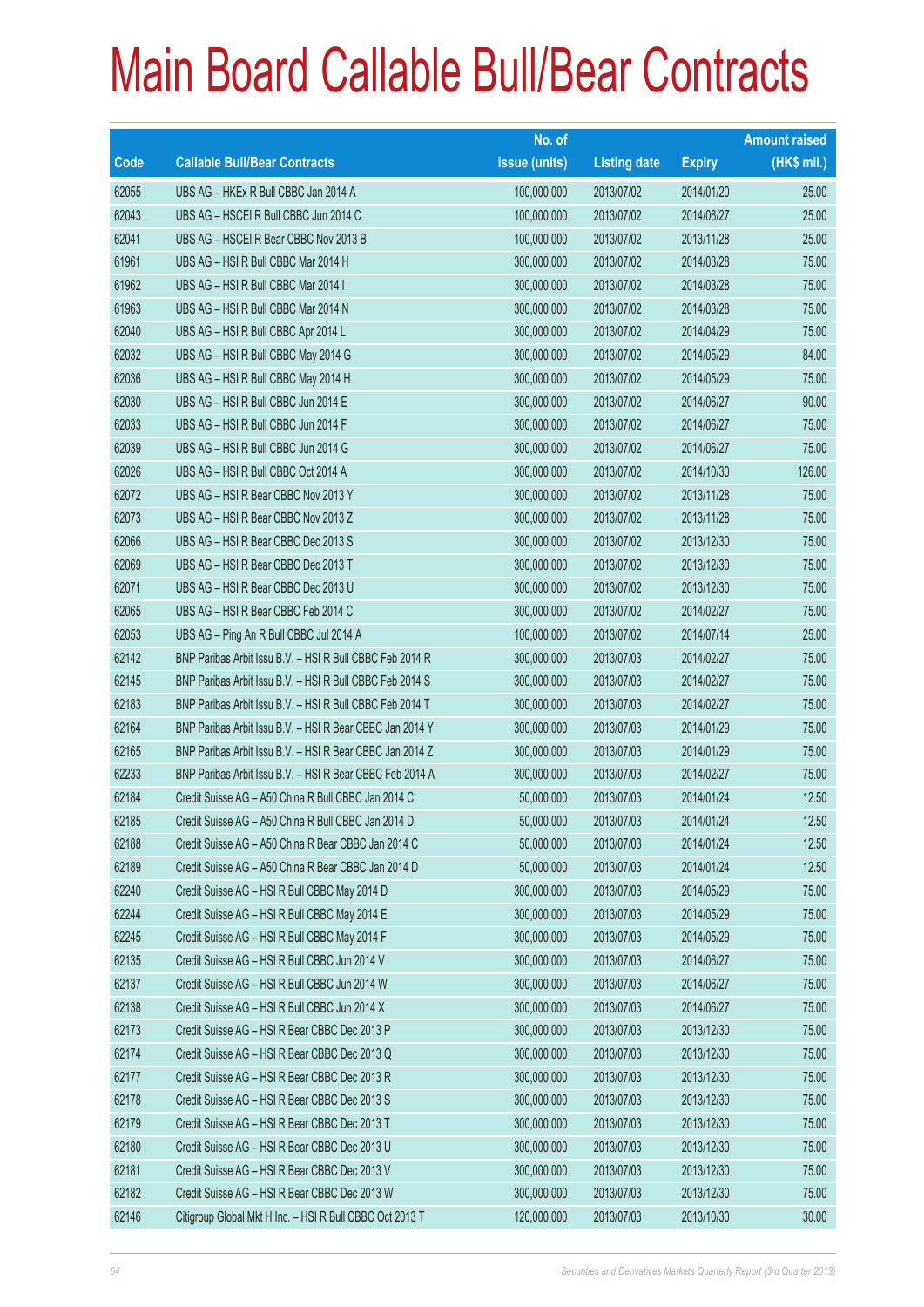|       |                                                                | No. of        |                     |               | <b>Amount raised</b> |
|-------|----------------------------------------------------------------|---------------|---------------------|---------------|----------------------|
| Code  | <b>Callable Bull/Bear Contracts</b>                            | issue (units) | <b>Listing date</b> | <b>Expiry</b> | (HK\$ mil.)          |
| 62147 | Citigroup Global Mkt H Inc. - HSI R Bull CBBC Oct 2013 U       | 120,000,000   | 2013/07/03          | 2013/10/30    | 30.00                |
| 62246 | Citigroup Global Mkt H Inc. - HSI R Bull CBBC Jan 2014 I       | 120,000,000   | 2013/07/03          | 2014/01/29    | 30.00                |
| 62247 | Citigroup Global Mkt H Inc. - HSI R Bull CBBC Jan 2014 J       | 120,000,000   | 2013/07/03          | 2014/01/29    | 30.00                |
| 62235 | Citigroup Global Mkt H Inc. - HSI R Bear CBBC Oct 2013 Q       | 120,000,000   | 2013/07/03          | 2013/10/30    | 30.00                |
| 62239 | Citigroup Global Mkt H Inc. - HSI R Bear CBBC Oct 2013 R       | 120,000,000   | 2013/07/03          | 2013/10/30    | 30.00                |
| 62270 | Goldman Sachs SP (Asia) - HSI R Bull CBBC Nov 2013 E           | 150,000,000   | 2013/07/03          | 2013/11/28    | 38.40                |
| 62271 | Goldman Sachs SP (Asia) - HSI R Bull CBBC Nov 2013 F           | 150,000,000   | 2013/07/03          | 2013/11/28    | 37.95                |
| 62272 | Goldman Sachs SP (Asia) - HSI R Bull CBBC Nov 2013 G           | 150,000,000   | 2013/07/03          | 2013/11/28    | 38.85                |
| 62273 | Goldman Sachs SP (Asia) - HSI R Bull CBBC Nov 2013 H           | 150,000,000   | 2013/07/03          | 2013/11/28    | 38.55                |
| 62274 | Goldman Sachs SP (Asia) - HSI R Bull CBBC Nov 2013 I           | 150,000,000   | 2013/07/03          | 2013/11/28    | 38.10                |
| 62269 | J P Morgan SP BV - HSI R Bull CBBC Mar 2014 L                  | 300,000,000   | 2013/07/03          | 2014/03/28    | 75.00                |
| 62259 | Merrill Lynch Int'l & Co. C.V. - HSI R Bull CBBC Dec 2013 Q    | 100,000,000   | 2013/07/03          | 2013/12/30    | 25.00                |
| 62263 | Merrill Lynch Int'l & Co. C.V. - HSI R Bull CBBC Dec 2013 R    | 100,000,000   | 2013/07/03          | 2013/12/30    | 25.00                |
| 62264 | Merrill Lynch Int'l & Co. C.V. - HSI R Bull CBBC Dec 2013 S    | 100,000,000   | 2013/07/03          | 2013/12/30    | 25.00                |
| 62265 | Merrill Lynch Int'l & Co. C.V. - HSI R Bull CBBC Dec 2013 T    | 100,000,000   | 2013/07/03          | 2013/12/30    | 25.00                |
| 62248 | Merrill Lynch Int'l & Co. C.V. - HSI R Bear CBBC Dec 2013 P    | 100,000,000   | 2013/07/03          | 2013/12/30    | 25.00                |
| 62255 | Merrill Lynch Int'l & Co. C.V. - HSI R Bear CBBC Dec 2013 Q    | 100,000,000   | 2013/07/03          | 2013/12/30    | 25.00                |
| 62257 | Merrill Lynch Int'l & Co. C.V. - HSI R Bear CBBC Dec 2013 R    | 100,000,000   | 2013/07/03          | 2013/12/30    | 25.00                |
| 62258 | Merrill Lynch Int'l & Co. C.V. - HSI R Bear CBBC Dec 2013 S    | 100,000,000   | 2013/07/03          | 2013/12/30    | 25.00                |
| 62123 | Standard Chartered Bank - HSI R Bull CBBC Nov 2013 K           | 100,000,000   | 2013/07/03          | 2013/11/28    | 25.00                |
| 62125 | Standard Chartered Bank - HSI R Bull CBBC Nov 2013 L           | 100,000,000   | 2013/07/03          | 2013/11/28    | 25.00                |
| 62126 | Standard Chartered Bank - HSI R Bull CBBC Nov 2013 M           | 100,000,000   | 2013/07/03          | 2013/11/28    | 25.00                |
| 62120 | Standard Chartered Bank - HSI R Bear CBBC Oct 2013 Q           | 100,000,000   | 2013/07/03          | 2013/10/30    | 25.00                |
| 62150 | SGA Societe Generale Acceptance N.V. - HSI R Bull CBBC Oct 13D | 200,000,000   | 2013/07/03          | 2013/10/30    | 50.00                |
| 62151 | SGA Societe Generale Acceptance N.V. - HSI R Bull CBBC Oct 13E | 200,000,000   | 2013/07/03          | 2013/10/30    | 50.00                |
| 62152 | SGA Societe Generale Acceptance N.V. - HSI R Bull CBBC Oct 13F | 200,000,000   | 2013/07/03          | 2013/10/30    | 50.00                |
| 62153 | SGA Societe Generale Acceptance N.V. - HSI R Bull CBBC Oct 13G | 200,000,000   | 2013/07/03          | 2013/10/30    | 50.00                |
| 62266 | SGA Societe Generale Acceptance N.V. - HSI R Bull CBBC Oct 13H | 200,000,000   | 2013/07/03          | 2013/10/30    | 50.00                |
| 62268 | SGA Societe Generale Acceptance N.V. - HSI R Bull CBBC Oct 131 | 200,000,000   | 2013/07/03          | 2013/10/30    | 50.00                |
| 62154 | SGA Societe Generale Acceptance N.V. - HSI R Bull CBBC Nov 13A | 200,000,000   | 2013/07/03          | 2013/11/28    | 50.00                |
| 62155 | SGA Societe Generale Acceptance N.V. - HSI R Bull CBBC Nov 13B | 200,000,000   | 2013/07/03          | 2013/11/28    | 50.00                |
| 62157 | SGA Societe Generale Acceptance N.V. - HSI R Bull CBBC Nov 13C | 200,000,000   | 2013/07/03          | 2013/11/28    | 50.00                |
| 62159 | SGA Societe Generale Acceptance N.V. - HSI R Bear CBBC Oct 13T | 200,000,000   | 2013/07/03          | 2013/10/30    | 50.00                |
| 62162 | SGA Societe Generale Acceptance N.V. - HSI R Bear CBBC Oct 13U | 200,000,000   | 2013/07/03          | 2013/10/30    | 50.00                |
| 62231 | UBS AG - CC Bank R Bull CBBC Jul 2014 A                        | 100,000,000   | 2013/07/03          | 2014/07/21    | 25.00                |
| 62226 | UBS AG - China Life R Bull CBBC Jul 2014 A                     | 100,000,000   | 2013/07/03          | 2014/07/14    | 42.00                |
| 62225 | UBS AG - China Life R Bear CBBC Jan 2014 B                     | 100,000,000   | 2013/07/03          | 2014/01/20    | 28.50                |
| 62228 | UBS AG - Minsheng Bank R Bull CBBC Mar 2014 A                  | 50,000,000    | 2013/07/03          | 2014/03/10    | 12.50                |
| 62222 | UBS AG - CSOP A50 ETF R Bull CBBC Jun 2014 A                   | 100,000,000   | 2013/07/03          | 2014/06/09    | 25.00                |
| 62221 | UBS AG - A50 China R Bull CBBC Jun 2014 A                      | 100,000,000   | 2013/07/03          | 2014/06/23    | 25.00                |
| 62217 | UBS AG - A50 China R Bear CBBC Nov 2013 B                      | 100,000,000   | 2013/07/03          | 2013/11/18    | 25.00                |
| 62232 | UBS AG - HKEx R Bull CBBC Jun 2014 A                           | 100,000,000   | 2013/07/03          | 2014/06/09    | 25.00                |
| 62216 | UBS AG - HSCEI R Bull CBBC Apr 2014 B                          | 100,000,000   | 2013/07/03          | 2014/04/29    | 25.00                |
| 62215 | UBS AG - HSCEIR Bear CBBC Oct 2013 E                           | 100,000,000   | 2013/07/03          | 2013/10/30    | 25.00                |
| 62149 | UBS AG - HSI R Bull CBBC Dec 2013 O                            | 300,000,000   | 2013/07/03          | 2013/12/30    | 75.00                |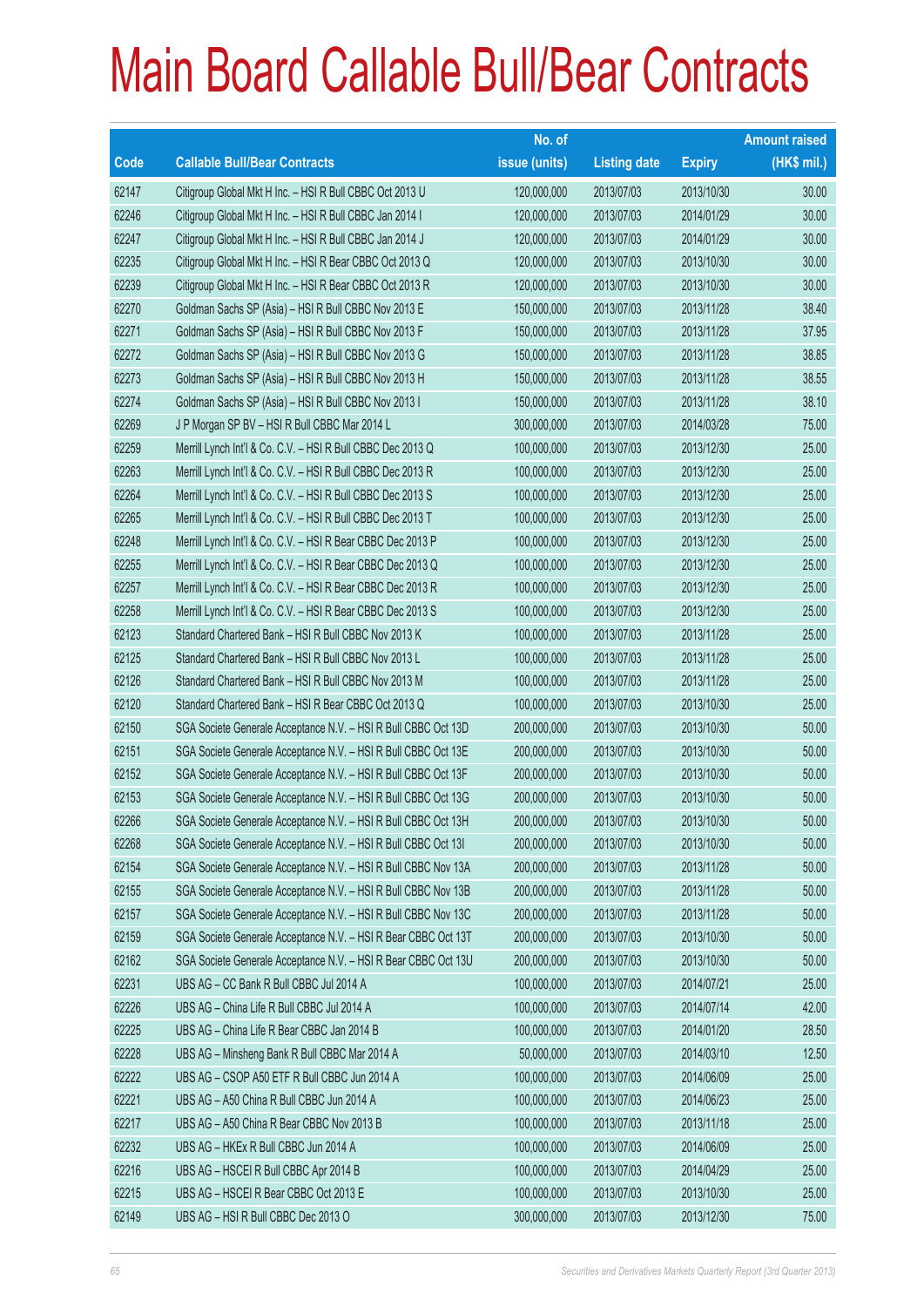|       |                                                                | No. of        |                     |               | <b>Amount raised</b> |
|-------|----------------------------------------------------------------|---------------|---------------------|---------------|----------------------|
| Code  | <b>Callable Bull/Bear Contracts</b>                            | issue (units) | <b>Listing date</b> | <b>Expiry</b> | (HK\$ mil.)          |
| 62211 | UBS AG - HSI R Bull CBBC Feb 2014 T                            | 300,000,000   | 2013/07/03          | 2014/02/27    | 75.00                |
| 62212 | UBS AG - HSI R Bull CBBC Feb 2014 U                            | 300,000,000   | 2013/07/03          | 2014/02/27    | 75.00                |
| 62213 | UBS AG - HSI R Bull CBBC Feb 2014 V                            | 300,000,000   | 2013/07/03          | 2014/02/27    | 75.00                |
| 62214 | UBS AG - HSI R Bull CBBC Mar 2014 O                            | 300,000,000   | 2013/07/03          | 2014/03/28    | 75.00                |
| 62148 | UBS AG - HSI R Bull CBBC Mar 2014 P                            | 300,000,000   | 2013/07/03          | 2014/03/28    | 75.00                |
| 62202 | UBS AG - HSI R Bull CBBC Apr 2014 M                            | 300,000,000   | 2013/07/03          | 2014/04/29    | 79.50                |
| 62210 | UBS AG - HSI R Bull CBBC Apr 2014 N                            | 300,000,000   | 2013/07/03          | 2014/04/29    | 75.00                |
| 62201 | UBS AG - HSI R Bull CBBC Jun 2014 H                            | 300,000,000   | 2013/07/03          | 2014/06/27    | 88.50                |
| 62200 | UBS AG - HSI R Bull CBBC Jul 2014 E                            | 300,000,000   | 2013/07/03          | 2014/07/30    | 103.50               |
| 62198 | UBS AG - HSI R Bull CBBC Sep 2014 G                            | 300,000,000   | 2013/07/03          | 2014/09/29    | 75.00                |
| 62190 | UBS AG - HSI R Bear CBBC Nov 2013 D                            | 300,000,000   | 2013/07/03          | 2013/11/28    | 75.00                |
| 62196 | UBS AG - HSI R Bear CBBC Nov 2013 E                            | 300,000,000   | 2013/07/03          | 2013/11/28    | 75.00                |
| 62191 | UBS AG - HSI R Bear CBBC Nov 2013 F                            | 300,000,000   | 2013/07/03          | 2013/11/28    | 75.00                |
| 62194 | UBS AG - HSI R Bear CBBC Dec 2013 V                            | 300,000,000   | 2013/07/03          | 2013/12/30    | 75.00                |
| 62195 | UBS AG - HSI R Bear CBBC Dec 2013 W                            | 300,000,000   | 2013/07/03          | 2013/12/30    | 75.00                |
| 62197 | UBS AG - HSI R Bear CBBC Feb 2014 D                            | 300,000,000   | 2013/07/03          | 2014/02/27    | 75.00                |
| 62229 | UBS AG - ICBC R Bull CBBC Jun 2014 B                           | 100,000,000   | 2013/07/03          | 2014/06/30    | 25.00                |
| 62230 | UBS AG - PICC Group R Bull CBBC Jul 2014 A                     | 50,000,000    | 2013/07/03          | 2014/07/14    | 12.50                |
| 62227 | UBS AG - Ping An R Bull CBBC Apr 2014 A                        | 100,000,000   | 2013/07/03          | 2014/04/14    | 25.00                |
| 62289 | Credit Suisse AG - HSI R Bull CBBC Apr 2014 K                  | 300,000,000   | 2013/07/04          | 2014/04/29    | 75.00                |
| 62290 | Credit Suisse AG - HSI R Bull CBBC Apr 2014 L                  | 300,000,000   | 2013/07/04          | 2014/04/29    | 75.00                |
| 62291 | Credit Suisse AG - HSI R Bull CBBC Apr 2014 M                  | 300,000,000   | 2013/07/04          | 2014/04/29    | 75.00                |
| 62292 | Credit Suisse AG - HSI R Bull CBBC Apr 2014 N                  | 300,000,000   | 2013/07/04          | 2014/04/29    | 75.00                |
| 62294 | Credit Suisse AG - HSI R Bull CBBC Apr 2014 O                  | 300,000,000   | 2013/07/04          | 2014/04/29    | 75.00                |
| 62296 | Credit Suisse AG - HSI R Bull CBBC Apr 2014 P                  | 300,000,000   | 2013/07/04          | 2014/04/29    | 75.00                |
| 62297 | Credit Suisse AG - HSI R Bull CBBC Apr 2014 Q                  | 300,000,000   | 2013/07/04          | 2014/04/29    | 75.00                |
| 62276 | Credit Suisse AG - HSI R Bear CBBC Nov 2013 B                  | 300,000,000   | 2013/07/04          | 2013/11/28    | 75.00                |
| 62275 | Credit Suisse AG - HSI R Bear CBBC Jan 2014 A                  | 300,000,000   | 2013/07/04          | 2014/01/29    | 75.00                |
| 62277 | Credit Suisse AG - HSI R Bear CBBC Jan 2014 B                  | 300,000,000   | 2013/07/04          | 2014/01/29    | 75.00                |
| 62308 | Citigroup Global Mkt H Inc. - HSI R Bull CBBC Oct 2013 V       | 120,000,000   | 2013/07/04          | 2013/10/30    | 30.00                |
| 62309 | Citigroup Global Mkt H Inc. - HSI R Bull CBBC Oct 2013 W       | 120,000,000   | 2013/07/04          | 2013/10/30    | 30.00                |
| 62316 | Citigroup Global Mkt H Inc. - HSI R Bear CBBC Oct 2013 S       | 120,000,000   | 2013/07/04          | 2013/10/30    | 30.00                |
| 62350 | Goldman Sachs SP (Asia) - HSI R Bear CBBC Nov 2013 C           | 150,000,000   | 2013/07/04          | 2013/11/28    | 38.10                |
| 62351 | Goldman Sachs SP (Asia) - HSI R Bear CBBC Nov 2013 D           | 150,000,000   | 2013/07/04          | 2013/11/28    | 37.65                |
| 62355 | J P Morgan SP BV - HSI R Bull CBBC Feb 2014 Q                  | 300,000,000   | 2013/07/04          | 2014/02/27    | 75.00                |
| 62354 | J P Morgan SP BV - HSI R Bull CBBC Mar 2014 M                  | 300,000,000   | 2013/07/04          | 2014/03/28    | 75.00                |
| 62352 | J P Morgan SP BV - HSI R Bear CBBC Jan 2014 E                  | 300,000,000   | 2013/07/04          | 2014/01/29    | 75.00                |
| 62299 | Merrill Lynch Int'l & Co. C.V. - HSI R Bull CBBC Dec 2013 U    | 100,000,000   | 2013/07/04          | 2013/12/30    | 25.00                |
| 62301 | Merrill Lynch Int'l & Co. C.V. - HSI R Bull CBBC Dec 2013 V    | 100,000,000   | 2013/07/04          | 2013/12/30    | 25.00                |
| 62302 | Merrill Lynch Int'l & Co. C.V. - HSI R Bull CBBC Dec 2013 W    | 100,000,000   | 2013/07/04          | 2013/12/30    | 25.00                |
| 62303 | Merrill Lynch Int'l & Co. C.V. - HSI R Bull CBBC Dec 2013 X    | 100,000,000   | 2013/07/04          | 2013/12/30    | 25.00                |
| 62304 | Merrill Lynch Int'l & Co. C.V. - HSI R Bull CBBC Dec 2013 Y    | 100,000,000   | 2013/07/04          | 2013/12/30    | 25.00                |
| 62306 | Merrill Lynch Int'l & Co. C.V. - HSI R Bull CBBC Dec 2013 Z    | 100,000,000   | 2013/07/04          | 2013/12/30    | 25.00                |
| 62287 | SGA Societe Generale Acceptance N.V. - HSI R Bull CBBC Oct13 N | 200,000,000   | 2013/07/04          | 2013/10/30    | 50.00                |
| 62288 | SGA Societe Generale Acceptance N.V. - HSI R Bear CBBC Oct13 V | 200,000,000   | 2013/07/04          | 2013/10/30    | 50.00                |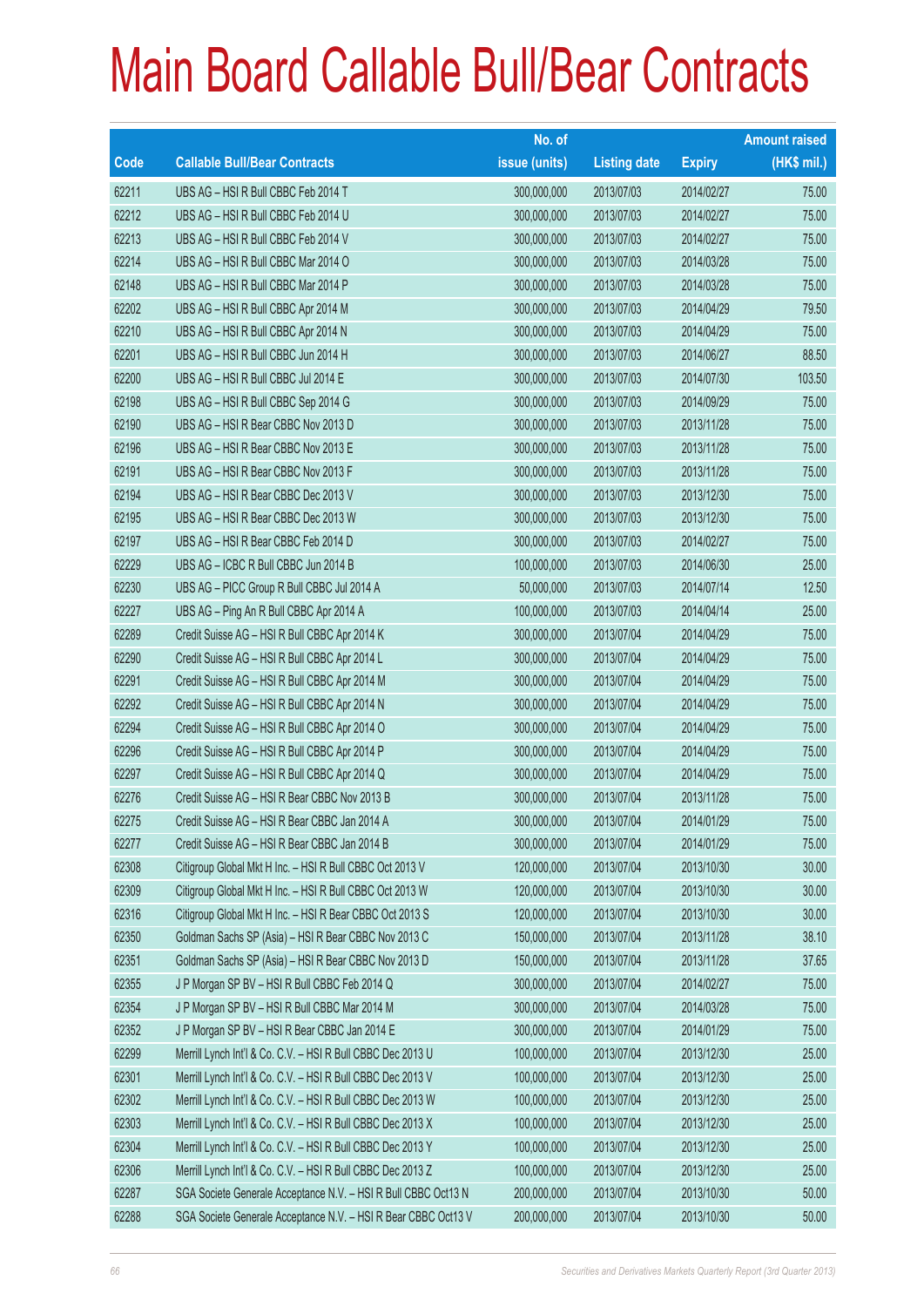|       |                                                          | No. of        |                     |               | <b>Amount raised</b> |
|-------|----------------------------------------------------------|---------------|---------------------|---------------|----------------------|
| Code  | <b>Callable Bull/Bear Contracts</b>                      | issue (units) | <b>Listing date</b> | <b>Expiry</b> | (HK\$ mil.)          |
| 62326 | UBS AG - HSI R Bull CBBC Dec 2013 G                      | 300,000,000   | 2013/07/04          | 2013/12/30    | 75.00                |
| 62328 | UBS AG - HSI R Bull CBBC Dec 2013 I                      | 300,000,000   | 2013/07/04          | 2013/12/30    | 75.00                |
| 62339 | UBS AG - HSI R Bull CBBC Dec 2013 P                      | 300,000,000   | 2013/07/04          | 2013/12/30    | 75.00                |
| 62320 | UBS AG - HSI R Bull CBBC Dec 2013 Q                      | 300,000,000   | 2013/07/04          | 2013/12/30    | 75.00                |
| 62323 | UBS AG - HSI R Bull CBBC Dec 2013 R                      | 300,000,000   | 2013/07/04          | 2013/12/30    | 75.00                |
| 62318 | UBS AG - HSI R Bull CBBC Dec 2013 S                      | 300,000,000   | 2013/07/04          | 2013/12/30    | 75.00                |
| 62319 | UBS AG - HSI R Bull CBBC Dec 2013 X                      | 300,000,000   | 2013/07/04          | 2013/12/30    | 75.00                |
| 62325 | UBS AG - HSI R Bull CBBC Feb 2014 W                      | 300,000,000   | 2013/07/04          | 2014/02/27    | 75.00                |
| 62338 | UBS AG - HSI R Bull CBBC Feb 2014 X                      | 300,000,000   | 2013/07/04          | 2014/02/27    | 75.00                |
| 62279 | UBS AG - HSI R Bear CBBC Dec 2013 X                      | 300,000,000   | 2013/07/04          | 2013/12/30    | 75.00                |
| 62280 | UBS AG - HSI R Bear CBBC Dec 2013 Y                      | 300,000,000   | 2013/07/04          | 2013/12/30    | 75.00                |
| 62286 | UBS AG - HSI R Bear CBBC Feb 2014 E                      | 350,000,000   | 2013/07/04          | 2014/02/27    | 87.50                |
| 62317 | UBS AG - TCH R Bull CBBC Dec 2013 F                      | 100,000,000   | 2013/07/04          | 2013/12/02    | 29.00                |
| 62368 | BNP Paribas Arbit Issu B.V. - HSI R Bull CBBC Feb 2014 U | 300,000,000   | 2013/07/05          | 2014/02/27    | 75.00                |
| 62369 | BNP Paribas Arbit Issu B.V. - HSI R Bull CBBC Feb 2014 V | 300,000,000   | 2013/07/05          | 2014/02/27    | 75.00                |
| 62370 | BNP Paribas Arbit Issu B.V. - HSI R Bull CBBC Feb 2014 W | 300,000,000   | 2013/07/05          | 2014/02/27    | 75.00                |
| 62408 | BNP Paribas Arbit Issu B.V. - HSI R Bull CBBC Feb 2014 X | 300,000,000   | 2013/07/05          | 2014/02/27    | 75.00                |
| 62396 | BNP Paribas Arbit Issu B.V. - HSI R Bull CBBC Mar 2014 Q | 300,000,000   | 2013/07/05          | 2014/03/28    | 75.00                |
| 62398 | BNP Paribas Arbit Issu B.V. - HSI R Bull CBBC Mar 2014 R | 300,000,000   | 2013/07/05          | 2014/03/28    | 75.00                |
| 62371 | BNP Paribas Arbit Issu B.V. - HSI R Bear CBBC Jan 2014 J | 300,000,000   | 2013/07/05          | 2014/01/29    | 75.00                |
| 62372 | BNP Paribas Arbit Issu B.V. - HSI R Bear CBBC Jan 2014 K | 300,000,000   | 2013/07/05          | 2014/01/29    | 75.00                |
| 62373 | BNP Paribas Arbit Issu B.V. - HSI R Bear CBBC Jan 2014 L | 300,000,000   | 2013/07/05          | 2014/01/29    | 75.00                |
| 62374 | BNP Paribas Arbit Issu B.V. - HSI R Bear CBBC Jan 2014 M | 300,000,000   | 2013/07/05          | 2014/01/29    | 75.00                |
| 62399 | Credit Suisse AG - HSCEI R Bull CBBC Nov 2013 A          | 150,000,000   | 2013/07/05          | 2013/11/28    | 37.50                |
| 62400 | Credit Suisse AG - HSCEI R Bear CBBC Nov 2013 A          | 150,000,000   | 2013/07/05          | 2013/11/28    | 37.50                |
| 62402 | Credit Suisse AG - HSI R Bull CBBC May 2014 G            | 300,000,000   | 2013/07/05          | 2014/05/29    | 75.00                |
| 62405 | Credit Suisse AG - HSI R Bull CBBC May 2014 H            | 300,000,000   | 2013/07/05          | 2014/05/29    | 75.00                |
| 62406 | Credit Suisse AG - HSI R Bull CBBC May 2014 I            | 300,000,000   | 2013/07/05          | 2014/05/29    | 75.00                |
| 62407 | Credit Suisse AG - HSI R Bull CBBC May 2014 J            | 300,000,000   | 2013/07/05          | 2014/05/29    | 75.00                |
| 62382 | Credit Suisse AG - HSI R Bear CBBC Nov 2013 W            | 300,000,000   | 2013/07/05          | 2013/11/28    | 75.00                |
| 62383 | Credit Suisse AG - HSI R Bear CBBC Dec 2013 X            | 300,000,000   | 2013/07/05          | 2013/12/30    | 75.00                |
| 62385 | Credit Suisse AG - HSI R Bear CBBC Dec 2013 Y            | 300,000,000   | 2013/07/05          | 2013/12/30    | 75.00                |
| 62401 | Credit Suisse AG - HSI R Bear CBBC Dec 2013 Z            | 300,000,000   | 2013/07/05          | 2013/12/30    | 75.00                |
| 62410 | Citigroup Global Mkt H Inc. - HSI R Bull CBBC Oct 2013 C | 120,000,000   | 2013/07/05          | 2013/10/30    | 30.00                |
| 62409 | Citigroup Global Mkt H Inc. - HSI R Bull CBBC Oct 2013 Z | 120,000,000   | 2013/07/05          | 2013/10/30    | 30.00                |
| 62422 | Citigroup Global Mkt H Inc. - HSI R Bear CBBC Oct 2013 T | 120,000,000   | 2013/07/05          | 2013/10/30    | 30.00                |
| 62425 | Goldman Sachs SP (Asia) - HSI R Bull CBBC Nov 2013 J     | 150,000,000   | 2013/07/05          | 2013/11/28    | 38.25                |
| 62426 | Goldman Sachs SP (Asia) - HSI R Bull CBBC Nov 2013 K     | 150,000,000   | 2013/07/05          | 2013/11/28    | 38.25                |
| 62427 | Goldman Sachs SP (Asia) - HSI R Bull CBBC Nov 2013 L     | 150,000,000   | 2013/07/05          | 2013/11/28    | 38.25                |
| 62429 | Goldman Sachs SP (Asia) - HSI R Bull CBBC Nov 2013 M     | 150,000,000   | 2013/07/05          | 2013/11/28    | 38.10                |
| 62432 | Goldman Sachs SP (Asia) - HSI R Bull CBBC Nov 2013 N     | 150,000,000   | 2013/07/05          | 2013/11/28    | 37.95                |
| 62435 | J P Morgan SP BV - HSI R Bull CBBC Feb 2014 R            | 300,000,000   | 2013/07/05          | 2014/02/27    | 75.00                |
| 62434 | J P Morgan SP BV - HSI R Bull CBBC Mar 2014 N            | 300,000,000   | 2013/07/05          | 2014/03/28    | 75.00                |
| 62433 | J P Morgan SP BV - HSI R Bear CBBC Feb 2014 C            | 300,000,000   | 2013/07/05          | 2014/02/27    | 75.00                |
| 62356 | Standard Chartered Bank - HSI R Bull CBBC Nov 2013 N     | 100,000,000   | 2013/07/05          | 2013/11/28    | 25.00                |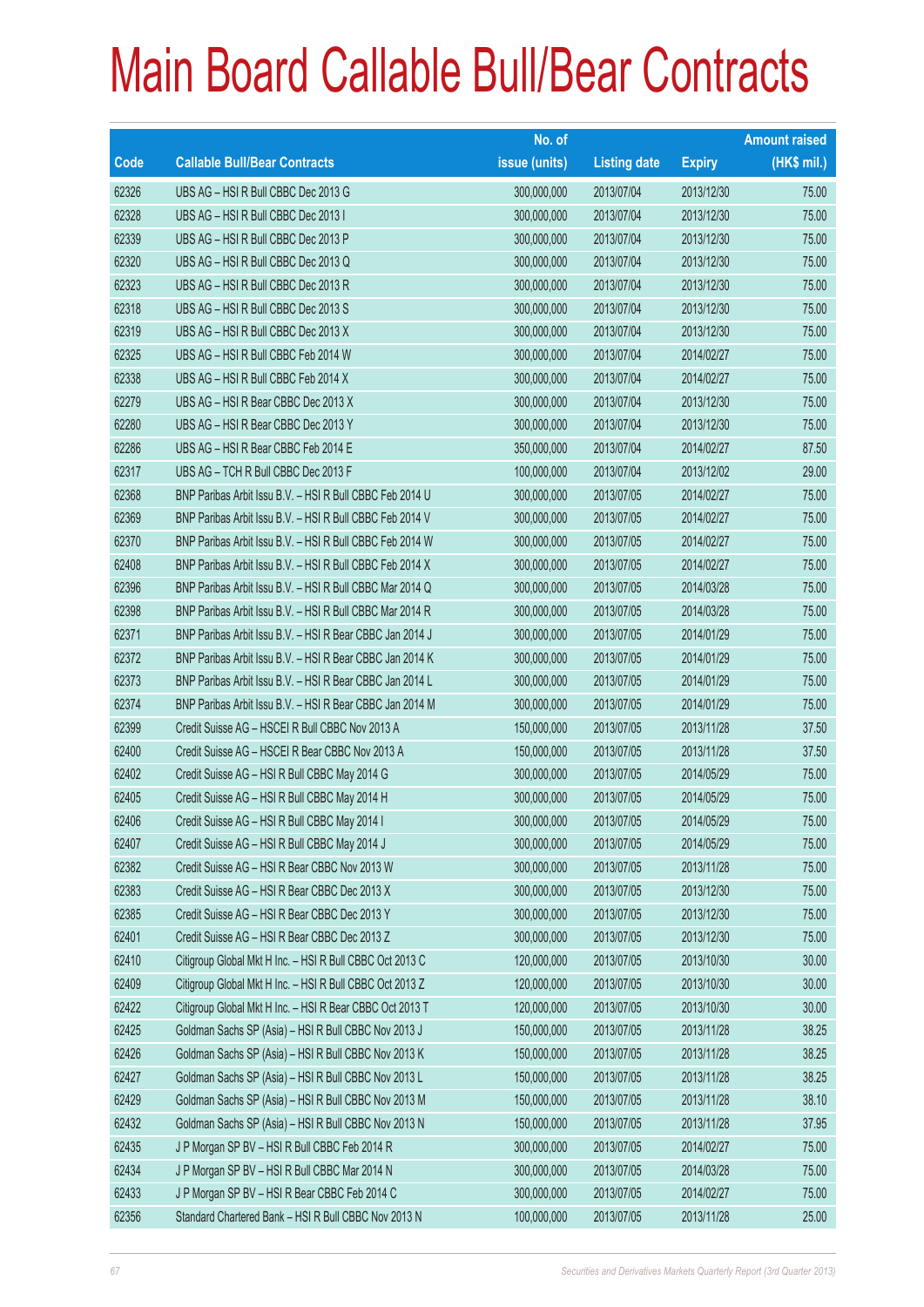|       |                                                                | No. of        |                     |               | <b>Amount raised</b> |
|-------|----------------------------------------------------------------|---------------|---------------------|---------------|----------------------|
| Code  | <b>Callable Bull/Bear Contracts</b>                            | issue (units) | <b>Listing date</b> | <b>Expiry</b> | $(HK$$ mil.)         |
| 62389 | SGA Societe Generale Acceptance N.V. - HSI R Bull CBBC Oct13 J | 200,000,000   | 2013/07/05          | 2013/10/30    | 50.00                |
| 62394 | SGA Societe Generale Acceptance N.V. - HSI R Bull CBBC Nov13 D | 200,000,000   | 2013/07/05          | 2013/11/28    | 50.00                |
| 62357 | SGA Societe Generale Acceptance N.V. - HSI R Bear CBBC Oct13 W | 200,000,000   | 2013/07/05          | 2013/10/30    | 50.00                |
| 62365 | SGA Societe Generale Acceptance N.V. - HSI R Bear CBBC Oct13 X | 200,000,000   | 2013/07/05          | 2013/10/30    | 50.00                |
| 62421 | UBS AG - HSI R Bull CBBC Nov 2013 D                            | 300,000,000   | 2013/07/05          | 2013/11/28    | 75.00                |
| 62419 | UBS AG - HSI R Bull CBBC Nov 2013 P                            | 300,000,000   | 2013/07/05          | 2013/11/28    | 75.00                |
| 62420 | UBS AG - HSI R Bull CBBC Nov 2013 S                            | 300,000,000   | 2013/07/05          | 2013/11/28    | 75.00                |
| 62418 | UBS AG - HSI R Bull CBBC Dec 2013 U                            | 300,000,000   | 2013/07/05          | 2013/12/30    | 75.00                |
| 62411 | UBS AG - HSI R Bull CBBC Mar 2014 Q                            | 300,000,000   | 2013/07/05          | 2014/03/28    | 75.00                |
| 62375 | UBS AG - HSI R Bear CBBC Nov 2013 G                            | 300,000,000   | 2013/07/05          | 2013/11/28    | 75.00                |
| 62376 | UBS AG - HSI R Bear CBBC Nov 2013 H                            | 300,000,000   | 2013/07/05          | 2013/11/28    | 75.00                |
| 62377 | UBS AG - HSI R Bear CBBC Jan 2014 B                            | 300,000,000   | 2013/07/05          | 2014/01/29    | 75.00                |
| 62493 | BNP Paribas Arbit Issu B.V. - HSI R Bull CBBC Mar 2014 M       | 300,000,000   | 2013/07/08          | 2014/03/28    | 75.00                |
| 62494 | BNP Paribas Arbit Issu B.V. - HSI R Bull CBBC Mar 2014 N       | 300,000,000   | 2013/07/08          | 2014/03/28    | 75.00                |
| 62499 | BNP Paribas Arbit Issu B.V. - HSI R Bull CBBC Mar 2014 O       | 300,000,000   | 2013/07/08          | 2014/03/28    | 75.00                |
| 62501 | BNP Paribas Arbit Issu B.V. - HSI R Bull CBBC Mar 2014 U       | 300,000,000   | 2013/07/08          | 2014/03/28    | 75.00                |
| 62460 | Credit Suisse AG - HSI R Bull CBBC Dec 2013 L                  | 300,000,000   | 2013/07/08          | 2013/12/30    | 75.00                |
| 62461 | Credit Suisse AG - HSI R Bull CBBC Dec 2013 N                  | 300,000,000   | 2013/07/08          | 2013/12/30    | 75.00                |
| 62476 | Credit Suisse AG - HSI R Bull CBBC Dec 2013 O                  | 300,000,000   | 2013/07/08          | 2013/12/30    | 75.00                |
| 62481 | Credit Suisse AG - HSI R Bull CBBC Dec 2013 P                  | 300,000,000   | 2013/07/08          | 2013/12/30    | 75.00                |
| 62439 | Credit Suisse AG - HSI R Bear CBBC Nov 2013 X                  | 300,000,000   | 2013/07/08          | 2013/11/28    | 75.00                |
| 62436 | Credit Suisse AG - HSI R Bear CBBC Dec 2013 E                  | 300,000,000   | 2013/07/08          | 2013/12/30    | 75.00                |
| 62440 | Credit Suisse AG - HSI R Bear CBBC Dec 2013 F                  | 300,000,000   | 2013/07/08          | 2013/12/30    | 75.00                |
| 62454 | Credit Suisse AG - HSI R Bear CBBC Dec 2013 H                  | 300,000,000   | 2013/07/08          | 2013/12/30    | 75.00                |
| 62482 | Credit Suisse AG - HSI R Bear CBBC Dec 2013 I                  | 300,000,000   | 2013/07/08          | 2013/12/30    | 75.00                |
| 62487 | Citigroup Global Mkt H Inc. - HSI R Bull CBBC Oct 2013 B       | 120,000,000   | 2013/07/08          | 2013/10/30    | 30.00                |
| 62488 | Citigroup Global Mkt H Inc. - HSI R Bull CBBC Oct 2013 D       | 120,000,000   | 2013/07/08          | 2013/10/30    | 30.00                |
| 62492 | Citigroup Global Mkt H Inc. - HSI R Bear CBBC Oct 2013 U       | 120,000,000   | 2013/07/08          | 2013/10/30    | 30.00                |
| 62513 | Goldman Sachs SP (Asia) - HSI R Bull CBBC Nov 2013 O           | 150,000,000   | 2013/07/08          | 2013/11/28    | 38.25                |
| 62514 | Goldman Sachs SP (Asia) - HSI R Bull CBBC Nov 2013 P           | 150,000,000   | 2013/07/08          | 2013/11/28    | 37.95                |
| 62515 | Goldman Sachs SP (Asia) - HSI R Bull CBBC Nov 2013 Q           | 150,000,000   | 2013/07/08          | 2013/11/28    | 38.70                |
| 62516 | Goldman Sachs SP (Asia) - HSI R Bull CBBC Nov 2013 R           | 150,000,000   | 2013/07/08          | 2013/11/28    | 38.10                |
| 62517 | Goldman Sachs SP (Asia) - HSI R Bull CBBC Nov 2013 S           | 150,000,000   | 2013/07/08          | 2013/11/28    | 37.80                |
| 62524 | J P Morgan SP BV - HSI R Bull CBBC Feb 2014 S                  | 300,000,000   | 2013/07/08          | 2014/02/27    | 75.00                |
| 62527 | J P Morgan SP BV - HSI R Bull CBBC Feb 2014 T                  | 300,000,000   | 2013/07/08          | 2014/02/27    | 75.00                |
| 62530 | J P Morgan SP BV - HSI R Bull CBBC Feb 2014 U                  | 300,000,000   | 2013/07/08          | 2014/02/27    | 75.00                |
| 62531 | J P Morgan SP BV - HSI R Bull CBBC Feb 2014 V                  | 300,000,000   | 2013/07/08          | 2014/02/27    | 75.00                |
| 62533 | J P Morgan SP BV - HSI R Bull CBBC Feb 2014 W                  | 300,000,000   | 2013/07/08          | 2014/02/27    | 75.00                |
| 62523 | J P Morgan SP BV - HSI R Bull CBBC Mar 2014 O                  | 300,000,000   | 2013/07/08          | 2014/03/28    | 75.00                |
| 62529 | J P Morgan SP BV - HSI R Bull CBBC Mar 2014 P                  | 300,000,000   | 2013/07/08          | 2014/03/28    | 75.00                |
| 62532 | J P Morgan SP BV - HSI R Bull CBBC Mar 2014 Q                  | 300,000,000   | 2013/07/08          | 2014/03/28    | 75.00                |
| 62518 | J P Morgan SP BV - HSI R Bear CBBC Feb 2014 D                  | 300,000,000   | 2013/07/08          | 2014/02/27    | 75.00                |
| 62484 | Merrill Lynch Int'l & Co. C.V. - HSI R Bull CBBC Dec 2013 A    | 100,000,000   | 2013/07/08          | 2013/12/30    | 25.00                |
| 62485 | Merrill Lynch Int'l & Co. C.V. - HSI R Bull CBBC Dec 2013 B    | 100,000,000   | 2013/07/08          | 2013/12/30    | 25.00                |
| 62483 | Merrill Lynch Int'l & Co. C.V. - HSI R Bull CBBC Dec 2013 C    | 100,000,000   | 2013/07/08          | 2013/12/30    | 25.00                |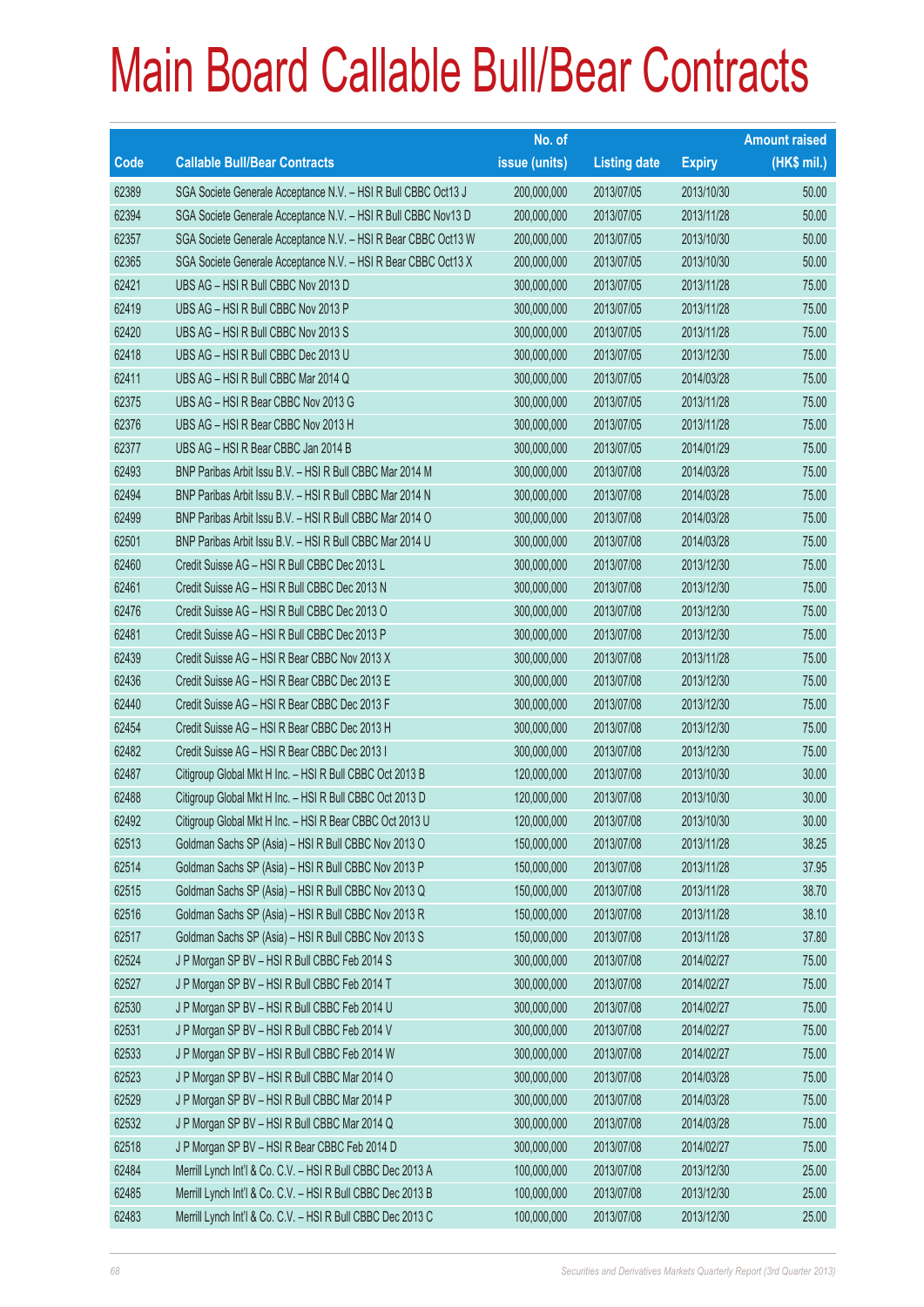|       |                                                                | No. of        |                     |               | <b>Amount raised</b> |
|-------|----------------------------------------------------------------|---------------|---------------------|---------------|----------------------|
| Code  | <b>Callable Bull/Bear Contracts</b>                            | issue (units) | <b>Listing date</b> | <b>Expiry</b> | $(HK$$ mil.)         |
| 62486 | Merrill Lynch Int'l & Co. C.V. - HSI R Bull CBBC Dec 2013 G    | 100,000,000   | 2013/07/08          | 2013/12/30    | 25.00                |
| 62445 | SGA Societe Generale Acceptance N.V. - HSI R Bull CBBC Nov13 E | 200,000,000   | 2013/07/08          | 2013/11/28    | 50.00                |
| 62450 | SGA Societe Generale Acceptance N.V. - HSI R Bull CBBC Nov13 F | 200,000,000   | 2013/07/08          | 2013/11/28    | 50.00                |
| 62447 | SGA Societe Generale Acceptance N.V. - HSI R Bear CBBC Oct13 Y | 200,000,000   | 2013/07/08          | 2013/10/30    | 50.00                |
| 62472 | UBS AG - CC Bank R Bull CBBC Mar 2014 B                        | 100,000,000   | 2013/07/08          | 2014/03/17    | 25.00                |
| 62468 | UBS AG - CSOP A50 ETF R Bull CBBC Mar 2014 B                   | 100,000,000   | 2013/07/08          | 2014/03/24    | 25.00                |
| 62466 | UBS AG - A50 China R Bull CBBC Mar 2014 B                      | 100,000,000   | 2013/07/08          | 2014/03/17    | 25.00                |
| 62506 | UBS AG - HSCEI R Bull CBBC Mar 2014 A                          | 100,000,000   | 2013/07/08          | 2014/03/28    | 25.00                |
| 62505 | UBS AG - HSI R Bull CBBC Dec 2013 V                            | 300,000,000   | 2013/07/08          | 2013/12/30    | 75.00                |
| 62502 | UBS AG - HSI R Bull CBBC Feb 2014 Y                            | 300,000,000   | 2013/07/08          | 2014/02/27    | 75.00                |
| 62504 | UBS AG - HSI R Bull CBBC Feb 2014 Z                            | 300,000,000   | 2013/07/08          | 2014/02/27    | 75.00                |
| 62443 | UBS AG - HSI R Bear CBBC Dec 2013 D                            | 300,000,000   | 2013/07/08          | 2013/12/30    | 75.00                |
| 62441 | UBS AG - HSI R Bear CBBC Dec 2013 Z                            | 300,000,000   | 2013/07/08          | 2013/12/30    | 75.00                |
| 62444 | UBS AG - HSI R Bear CBBC Feb 2014 F                            | 350,000,000   | 2013/07/08          | 2014/02/27    | 87.50                |
| 62469 | UBS AG - ICBC R Bull CBBC Mar 2014 A                           | 100,000,000   | 2013/07/08          | 2014/03/03    | 25.00                |
| 62534 | BNP Paribas Arbit Issu B.V. - HSI R Bear CBBC Nov 2013 V       | 300,000,000   | 2013/07/09          | 2013/11/28    | 75.00                |
| 62538 | BNP Paribas Arbit Issu B.V. - HSI R Bear CBBC Nov 2013 W       | 300,000,000   | 2013/07/09          | 2013/11/28    | 75.00                |
| 62572 | BNP Paribas Arbit Issu B.V. - HSI R Bear CBBC Nov 2013 X       | 300,000,000   | 2013/07/09          | 2013/11/28    | 75.00                |
| 62571 | Credit Suisse AG - HSI R Bull CBBC Jan 2014 A                  | 300,000,000   | 2013/07/09          | 2014/01/29    | 75.00                |
| 62569 | Credit Suisse AG - HSI R Bull CBBC Jan 2014 Y                  | 300,000,000   | 2013/07/09          | 2014/01/29    | 75.00                |
| 62570 | Credit Suisse AG - HSI R Bull CBBC Jan 2014 Z                  | 300,000,000   | 2013/07/09          | 2014/01/29    | 75.00                |
| 62587 | Credit Suisse AG - HSI R Bear CBBC Oct 2013 P                  | 300,000,000   | 2013/07/09          | 2013/10/30    | 75.00                |
| 62586 | Credit Suisse AG - HSI R Bear CBBC Oct 2013 R                  | 300,000,000   | 2013/07/09          | 2013/10/30    | 75.00                |
| 62589 | Credit Suisse AG - HSI R Bear CBBC Nov 2013 Y                  | 300,000,000   | 2013/07/09          | 2013/11/28    | 75.00                |
| 62590 | Credit Suisse AG - HSI R Bear CBBC Nov 2013 Z                  | 300,000,000   | 2013/07/09          | 2013/11/28    | 75.00                |
| 62583 | Citigroup Global Mkt H Inc. - HSI R Bull CBBC Oct 2013 E       | 120,000,000   | 2013/07/09          | 2013/10/30    | 30.00                |
| 62591 | Citigroup Global Mkt H Inc. - HSI R Bear CBBC Oct 2013 V       | 120,000,000   | 2013/07/09          | 2013/10/30    | 30.00                |
| 62593 | Citigroup Global Mkt H Inc. - HSI R Bear CBBC Oct 2013 W       | 120,000,000   | 2013/07/09          | 2013/10/30    | 30.00                |
| 62598 | Goldman Sachs SP (Asia) - HSI R Bull CBBC Nov 2013 T           | 150,000,000   | 2013/07/09          | 2013/11/28    | 37.80                |
| 62599 | Goldman Sachs SP (Asia) - HSI R Bull CBBC Nov 2013 U           | 150,000,000   | 2013/07/09          | 2013/11/28    | 37.95                |
| 62594 | J P Morgan SP BV - HSI R Bear CBBC Feb 2014 E                  | 300,000,000   | 2013/07/09          | 2014/02/27    | 75.00                |
| 62595 | J P Morgan SP BV - HSI R Bear CBBC Mar 2014 D                  | 300,000,000   | 2013/07/09          | 2014/03/28    | 75.00                |
| 62544 | SGA Societe Generale Acceptance N.V. - HSI R Bull CBBC Oct13 K | 200,000,000   | 2013/07/09          | 2013/10/30    | 50.00                |
| 62545 | SGA Societe Generale Acceptance N.V. - HSI R Bull CBBC Nov13 G | 200,000,000   | 2013/07/09          | 2013/11/28    | 50.00                |
| 62548 | SGA Societe Generale Acceptance N.V. - HSI R Bear CBBC Oct13 K | 200,000,000   | 2013/07/09          | 2013/10/30    | 50.00                |
| 62547 | SGA Societe Generale Acceptance N.V. - HSI R Bear CBBC Oct13 Z | 200,000,000   | 2013/07/09          | 2013/10/30    | 50.00                |
| 62567 | UBS AG - HSI R Bull CBBC Nov 2013 E                            | 300,000,000   | 2013/07/09          | 2013/11/28    | 75.00                |
| 62549 | UBS AG - HSI R Bull CBBC Nov 2013 Q                            | 300,000,000   | 2013/07/09          | 2013/11/28    | 75.00                |
| 62566 | UBS AG - HSI R Bull CBBC Nov 2013 T                            | 300,000,000   | 2013/07/09          | 2013/11/28    | 75.00                |
| 62553 | UBS AG - HSI R Bull CBBC Apr 2014 O                            | 300,000,000   | 2013/07/09          | 2014/04/29    | 75.00                |
| 62568 | UBS AG - HSI R Bull CBBC Apr 2014 P                            | 350,000,000   | 2013/07/09          | 2014/04/29    | 87.50                |
| 62573 | UBS AG - HSI R Bear CBBC Dec 2013 E                            | 300,000,000   | 2013/07/09          | 2013/12/30    | 75.00                |
| 62574 | UBS AG - HSI R Bear CBBC Dec 2013 F                            | 300,000,000   | 2013/07/09          | 2013/12/30    | 75.00                |
| 62584 | UBS AG - HSI R Bear CBBC Dec 2013 G                            | 350,000,000   | 2013/07/09          | 2013/12/30    | 87.50                |
| 62618 | BNP Paribas Arbit Issu B.V. - HSI R Bull CBBC Feb 2014 Y       | 300,000,000   | 2013/07/10          | 2014/02/27    | 75.00                |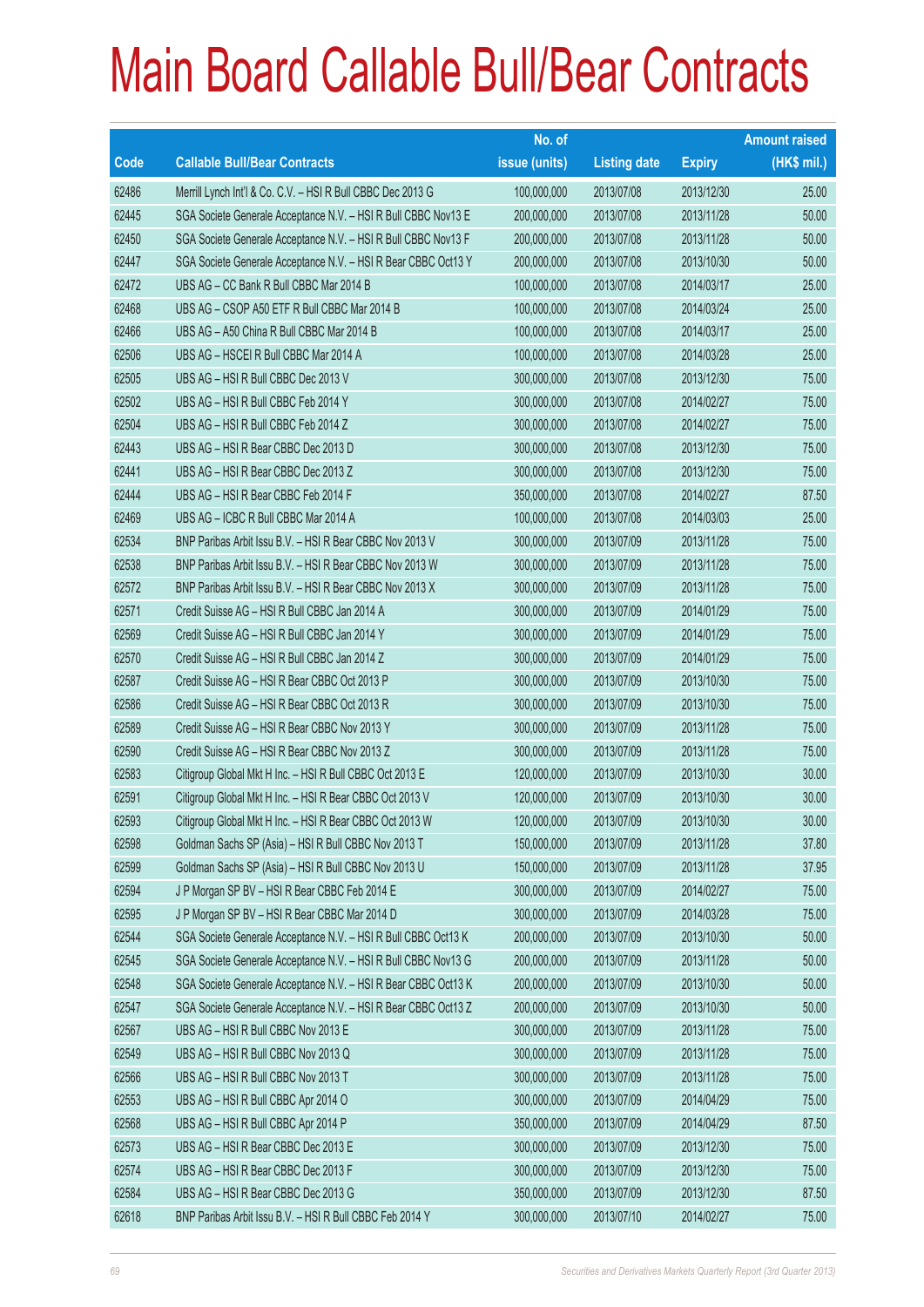|       |                                                                | No. of        |                     |               | <b>Amount raised</b> |
|-------|----------------------------------------------------------------|---------------|---------------------|---------------|----------------------|
| Code  | <b>Callable Bull/Bear Contracts</b>                            | issue (units) | <b>Listing date</b> | <b>Expiry</b> | (HK\$ mil.)          |
| 62627 | BNP Paribas Arbit Issu B.V. - HSI R Bull CBBC Mar 2014 K       | 300,000,000   | 2013/07/10          | 2014/03/28    | 75.00                |
| 62616 | BNP Paribas Arbit Issu B.V. - HSI R Bear CBBC Jan 2014 N       | 300,000,000   | 2013/07/10          | 2014/01/29    | 75.00                |
| 62617 | BNP Paribas Arbit Issu B.V. - HSI R Bear CBBC Jan 2014 O       | 300,000,000   | 2013/07/10          | 2014/01/29    | 75.00                |
| 62625 | BNP Paribas Arbit Issu B.V. - HSI R Bear CBBC Jan 2014 P       | 300,000,000   | 2013/07/10          | 2014/01/29    | 75.00                |
| 62655 | BNP Paribas Arbit Issu B.V. - HSI R Bear CBBC Jan 2014 Q       | 300,000,000   | 2013/07/10          | 2014/01/29    | 75.00                |
| 62656 | BNP Paribas Arbit Issu B.V. - HSI R Bear CBBC Jan 2014 R       | 300,000,000   | 2013/07/10          | 2014/01/29    | 75.00                |
| 62604 | Credit Suisse AG - China Mobile R Bull CBBC Nov 2013 A         | 50,000,000    | 2013/07/10          | 2013/11/29    | 12.50                |
| 62607 | Credit Suisse AG - HSI R Bull CBBC Mar 2014 N                  | 300,000,000   | 2013/07/10          | 2014/03/28    | 75.00                |
| 62611 | Credit Suisse AG - HSI R Bull CBBC Mar 2014 O                  | 300,000,000   | 2013/07/10          | 2014/03/28    | 75.00                |
| 62612 | Credit Suisse AG - HSI R Bull CBBC Mar 2014 P                  | 300,000,000   | 2013/07/10          | 2014/03/28    | 75.00                |
| 62613 | Credit Suisse AG - HSI R Bull CBBC Mar 2014 Q                  | 300,000,000   | 2013/07/10          | 2014/03/28    | 75.00                |
| 62614 | Credit Suisse AG - HSI R Bull CBBC Mar 2014 R                  | 300,000,000   | 2013/07/10          | 2014/03/28    | 75.00                |
| 62630 | Credit Suisse AG - HSI R Bull CBBC Mar 2014 S                  | 300,000,000   | 2013/07/10          | 2014/03/28    | 75.00                |
| 62631 | Credit Suisse AG - HSI R Bear CBBC Nov 2013 A                  | 300,000,000   | 2013/07/10          | 2013/11/28    | 75.00                |
| 62636 | Credit Suisse AG - HSI R Bear CBBC Nov 2013 J                  | 300,000,000   | 2013/07/10          | 2013/11/28    | 75.00                |
| 62637 | Credit Suisse AG - HSI R Bear CBBC Nov 2013 K                  | 300,000,000   | 2013/07/10          | 2013/11/28    | 75.00                |
| 62652 | Credit Suisse AG - HSI R Bear CBBC Nov 2013 L                  | 300,000,000   | 2013/07/10          | 2013/11/28    | 75.00                |
| 62653 | Credit Suisse AG - HSI R Bear CBBC Nov 2013 P                  | 300,000,000   | 2013/07/10          | 2013/11/28    | 75.00                |
| 62606 | Credit Suisse AG - Ping An R Bull CBBC Nov 2013 A              | 50,000,000    | 2013/07/10          | 2013/11/29    | 12.50                |
| 62685 | Citigroup Global Mkt H Inc. - HSI R Bull CBBC Oct 2013 F       | 120,000,000   | 2013/07/10          | 2013/10/30    | 30.00                |
| 62673 | Citigroup Global Mkt H Inc. - HSI R Bear CBBC Oct 2013 X       | 120,000,000   | 2013/07/10          | 2013/10/30    | 30.00                |
| 62669 | Goldman Sachs SP (Asia) - HSI R Bear CBBC Nov 2013 E           | 120,000,000   | 2013/07/10          | 2013/11/28    | 30.36                |
| 62670 | Goldman Sachs SP (Asia) - HSI R Bear CBBC Nov 2013 F           | 120,000,000   | 2013/07/10          | 2013/11/28    | 30.12                |
| 62671 | Goldman Sachs SP (Asia) - HSI R Bear CBBC Nov 2013 G           | 120,000,000   | 2013/07/10          | 2013/11/28    | 30.36                |
| 62672 | Goldman Sachs SP (Asia) - HSI R Bear CBBC Nov 2013 H           | 120,000,000   | 2013/07/10          | 2013/11/28    | 30.12                |
| 62665 | J P Morgan SP BV - HSI R Bear CBBC Jan 2014 F                  | 300,000,000   | 2013/07/10          | 2014/01/29    | 75.00                |
| 62666 | J P Morgan SP BV - HSI R Bear CBBC Jan 2014 G                  | 300,000,000   | 2013/07/10          | 2014/01/29    | 75.00                |
| 62667 | J P Morgan SP BV - HSI R Bear CBBC Feb 2014 F                  | 300,000,000   | 2013/07/10          | 2014/02/27    | 75.00                |
| 62668 | J P Morgan SP BV - HSI R Bear CBBC Mar 2014 E                  | 300,000,000   | 2013/07/10          | 2014/03/28    | 75.00                |
| 62600 | SGA Societe Generale Acceptance N.V. - HSI R Bull CBBC Nov13 H | 200,000,000   | 2013/07/10          | 2013/11/28    | 50.00                |
| 62623 | SGA Societe Generale Acceptance N.V. - HSI R Bear CBBC Oct13 A | 200,000,000   | 2013/07/10          | 2013/10/30    | 50.00                |
| 62603 | SGA Societe Generale Acceptance N.V. - HSI R Bear CBBC Oct13 L | 200,000,000   | 2013/07/10          | 2013/10/30    | 50.00                |
| 62624 | SGA Societe Generale Acceptance N.V. - HSI R Bear CBBC Oct13 M | 200,000,000   | 2013/07/10          | 2013/10/30    | 50.00                |
| 62626 | UBS AG - A50 China R Bull CBBC Mar 2014 C                      | 100,000,000   | 2013/07/10          | 2014/03/03    | 25.00                |
| 62638 | UBS AG - HSI R Bull CBBC Dec 2013 C                            | 300,000,000   | 2013/07/10          | 2013/12/30    | 75.00                |
| 62622 | UBS AG - HSI R Bull CBBC Dec 2013 W                            | 350,000,000   | 2013/07/10          | 2013/12/30    | 87.50                |
| 62620 | UBS AG - HSI R Bull CBBC Jan 2014 J                            | 300,000,000   | 2013/07/10          | 2014/01/29    | 75.00                |
| 62621 | UBS AG - HSI R Bull CBBC Feb 2014 C                            | 300,000,000   | 2013/07/10          | 2014/02/27    | 75.00                |
| 62640 | UBS AG - HSI R Bull CBBC Mar 2014 R                            | 300,000,000   | 2013/07/10          | 2014/03/28    | 75.00                |
| 62659 | UBS AG - HSI R Bear CBBC Oct 2013 R                            | 300,000,000   | 2013/07/10          | 2013/10/30    | 75.00                |
| 62657 | UBS AG - HSI R Bear CBBC Oct 2013 T                            | 300,000,000   | 2013/07/10          | 2013/10/30    | 75.00                |
| 62658 | UBS AG - HSI R Bear CBBC Nov 2013 I                            | 300,000,000   | 2013/07/10          | 2013/11/28    | 75.00                |
| 62661 | UBS AG - HSI R Bear CBBC Nov 2013 S                            | 300,000,000   | 2013/07/10          | 2013/11/28    | 75.00                |
| 62662 | UBS AG - HSI R Bear CBBC Nov 2013 T                            | 300,000,000   | 2013/07/10          | 2013/11/28    | 75.00                |
| 62660 | UBS AG - HSI R Bear CBBC Dec 2013 C                            | 300,000,000   | 2013/07/10          | 2013/12/30    | 75.00                |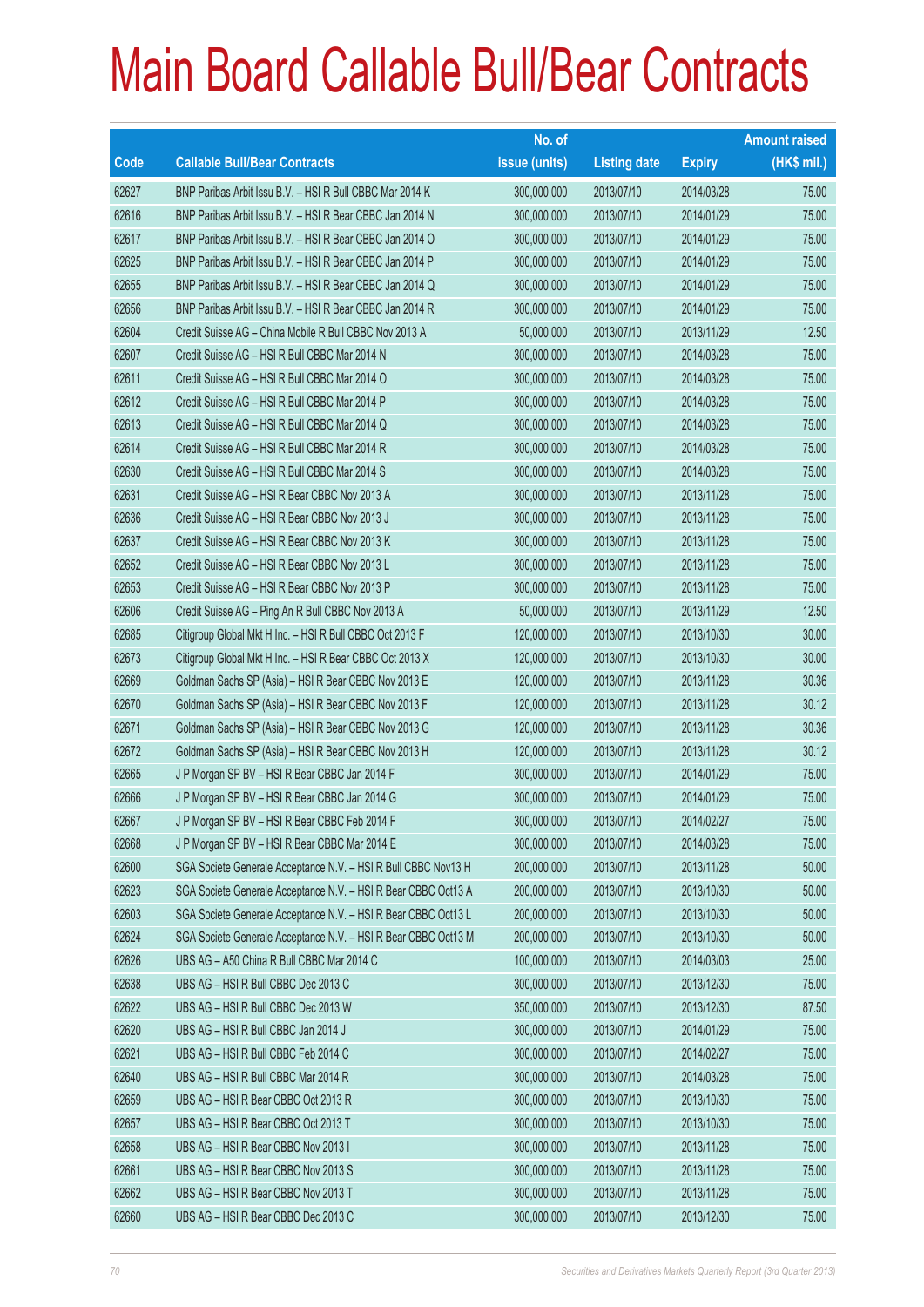|       |                                                                | No. of        |                     |               | <b>Amount raised</b> |
|-------|----------------------------------------------------------------|---------------|---------------------|---------------|----------------------|
| Code  | <b>Callable Bull/Bear Contracts</b>                            | issue (units) | <b>Listing date</b> | <b>Expiry</b> | (HK\$ mil.)          |
| 62740 | Credit Suisse AG - HSI R Bull CBBC Feb 2014 I                  | 300,000,000   | 2013/07/11          | 2014/02/27    | 75.00                |
| 62741 | Credit Suisse AG - HSI R Bull CBBC Feb 2014 J                  | 300,000,000   | 2013/07/11          | 2014/02/27    | 75.00                |
| 62687 | Credit Suisse AG - HSI R Bear CBBC Oct 2013 E                  | 300,000,000   | 2013/07/11          | 2013/10/30    | 75.00                |
| 62697 | Credit Suisse AG - HSI R Bear CBBC Oct 2013 J                  | 300,000,000   | 2013/07/11          | 2013/10/30    | 75.00                |
| 62704 | Credit Suisse AG - HSI R Bear CBBC Oct 2013 K                  | 300,000,000   | 2013/07/11          | 2013/10/30    | 75.00                |
| 62703 | Credit Suisse AG - HSI R Bear CBBC Nov 2013 U                  | 300,000,000   | 2013/07/11          | 2013/11/28    | 75.00                |
| 62744 | Citigroup Global Mkt H Inc. - HSI R Bull CBBC Oct 2013 G       | 120,000,000   | 2013/07/11          | 2013/10/30    | 30.00                |
| 62745 | Citigroup Global Mkt H Inc. - HSI R Bear CBBC Oct 2013 Y       | 120,000,000   | 2013/07/11          | 2013/10/30    | 30.00                |
| 62746 | Merrill Lynch Int'l & Co. C.V. - HSI R Bear CBBC Dec 2013 T    | 100,000,000   | 2013/07/11          | 2013/12/30    | 25.00                |
| 62747 | Merrill Lynch Int'l & Co. C.V. - HSI R Bear CBBC Dec 2013 U    | 100,000,000   | 2013/07/11          | 2013/12/30    | 25.00                |
| 62712 | SGA Societe Generale Acceptance N.V. - HSI R Bull CBBC Nov13 I | 200,000,000   | 2013/07/11          | 2013/11/28    | 50.00                |
| 62713 | SGA Societe Generale Acceptance N.V. - HSI R Bull CBBC Nov13 J | 200,000,000   | 2013/07/11          | 2013/11/28    | 50.00                |
| 62706 | SGA Societe Generale Acceptance N.V. - HSI R Bear CBBC Oct13 N | 200,000,000   | 2013/07/11          | 2013/10/30    | 50.00                |
| 62739 | SGA Societe Generale Acceptance N.V. - HSI R Bear CBBC Oct13 O | 200,000,000   | 2013/07/11          | 2013/10/30    | 50.00                |
| 62742 | UBS AG - HSI R Bull CBBC Dec 2013 D                            | 300,000,000   | 2013/07/11          | 2013/12/30    | 75.00                |
| 62743 | UBS AG - HSI R Bull CBBC Jun 2014 I                            | 350,000,000   | 2013/07/11          | 2014/06/27    | 87.50                |
| 62711 | UBS AG - HSI R Bear CBBC Nov 2013 U                            | 300,000,000   | 2013/07/11          | 2013/11/28    | 75.00                |
| 62708 | UBS AG - HSI R Bear CBBC Dec 2013 H                            | 300,000,000   | 2013/07/11          | 2013/12/30    | 75.00                |
| 62766 | BNP Paribas Arbit Issu B.V. - HSI R Bear CBBC Jan 2014 S       | 300,000,000   | 2013/07/12          | 2014/01/29    | 75.00                |
| 62767 | BNP Paribas Arbit Issu B.V. - HSI R Bear CBBC Jan 2014 T       | 300,000,000   | 2013/07/12          | 2014/01/29    | 75.00                |
| 62768 | BNP Paribas Arbit Issu B.V. - HSI R Bear CBBC Jan 2014 U       | 300,000,000   | 2013/07/12          | 2014/01/29    | 75.00                |
| 62774 | Credit Suisse AG - CSOP A50 ETF R Bull CBBC Jan 2014 A         | 50,000,000    | 2013/07/12          | 2014/01/24    | 12.50                |
| 62775 | Credit Suisse AG - CSOP A50 ETF R Bear CBBC Jan 2014 A         | 50,000,000    | 2013/07/12          | 2014/01/24    | 12.50                |
| 62792 | Credit Suisse AG - HSI R Bull CBBC Mar 2014 T                  | 300,000,000   | 2013/07/12          | 2014/03/28    | 75.00                |
| 62794 | Credit Suisse AG - HSI R Bull CBBC Mar 2014 U                  | 300,000,000   | 2013/07/12          | 2014/03/28    | 75.00                |
| 62785 | Credit Suisse AG - HSI R Bear CBBC Dec 2013 D                  | 300,000,000   | 2013/07/12          | 2013/12/30    | 75.00                |
| 62782 | Credit Suisse AG - HSI R Bear CBBC Dec 2013 J                  | 300,000,000   | 2013/07/12          | 2013/12/30    | 75.00                |
| 62786 | Credit Suisse AG - HSI R Bear CBBC Dec 2013 K                  | 300,000,000   | 2013/07/12          | 2013/12/30    | 75.00                |
| 62798 | Citigroup Global Mkt H Inc. - HSI R Bull CBBC Oct 2013 X       | 120,000,000   | 2013/07/12          | 2013/10/30    | 30.00                |
| 62805 | Citigroup Global Mkt H Inc. - HSI R Bear CBBC Oct 2013 Z       | 120,000,000   | 2013/07/12          | 2013/10/30    | 30.00                |
| 62765 | Standard Chartered Bank - HSI R Bull CBBC Nov 2013 O           | 100,000,000   | 2013/07/12          | 2013/11/28    | 25.00                |
| 62759 | Standard Chartered Bank - HSI R Bear CBBC Oct 2013 R           | 100,000,000   | 2013/07/12          | 2013/10/30    | 25.00                |
| 62787 | SGA Societe Generale Acceptance N.V. - HSI R Bull CBBC Nov13 K | 200,000,000   | 2013/07/12          | 2013/11/28    | 50.00                |
| 62788 | SGA Societe Generale Acceptance N.V. - HSI R Bull CBBC Nov13 L | 200,000,000   | 2013/07/12          | 2013/11/28    | 50.00                |
| 62769 | SGA Societe Generale Acceptance N.V. - HSI R Bear CBBC Oct13 B | 200,000,000   | 2013/07/12          | 2013/10/30    | 50.00                |
| 62791 | SGA Societe Generale Acceptance N.V. - HSI R Bear CBBC Oct13 H | 200,000,000   | 2013/07/12          | 2013/10/30    | 50.00                |
| 62797 | UBS AG - HSI R Bull CBBC Mar 2014 S                            | 300,000,000   | 2013/07/12          | 2014/03/28    | 75.00                |
| 62771 | UBS AG - HSI R Bear CBBC Oct 2013 U                            | 300,000,000   | 2013/07/12          | 2013/10/30    | 75.00                |
| 62770 | UBS AG - HSI R Bear CBBC Nov 2013 V                            | 300,000,000   | 2013/07/12          | 2013/11/28    | 75.00                |
| 62772 | UBS AG - HSI R Bear CBBC Jan 2014 C                            | 300,000,000   | 2013/07/12          | 2014/01/29    | 75.00                |
| 62773 | UBS AG - HSI R Bear CBBC Jan 2014 D                            | 300,000,000   | 2013/07/12          | 2014/01/29    | 75.00                |
| 62829 | BNP Paribas Arbit Issu B.V. - HSI R Bull CBBC Mar 2014 I       | 300,000,000   | 2013/07/15          | 2014/03/28    | 75.00                |
| 62826 | BNP Paribas Arbit Issu B.V. - HSI R Bull CBBC Mar 2014 L       | 300,000,000   | 2013/07/15          | 2014/03/28    | 75.00                |
| 62827 | BNP Paribas Arbit Issu B.V. - HSI R Bull CBBC Mar 2014 V       | 300,000,000   | 2013/07/15          | 2014/03/28    | 75.00                |
| 62828 | BNP Paribas Arbit Issu B.V. - HSI R Bull CBBC Mar 2014 W       | 300,000,000   | 2013/07/15          | 2014/03/28    | 75.00                |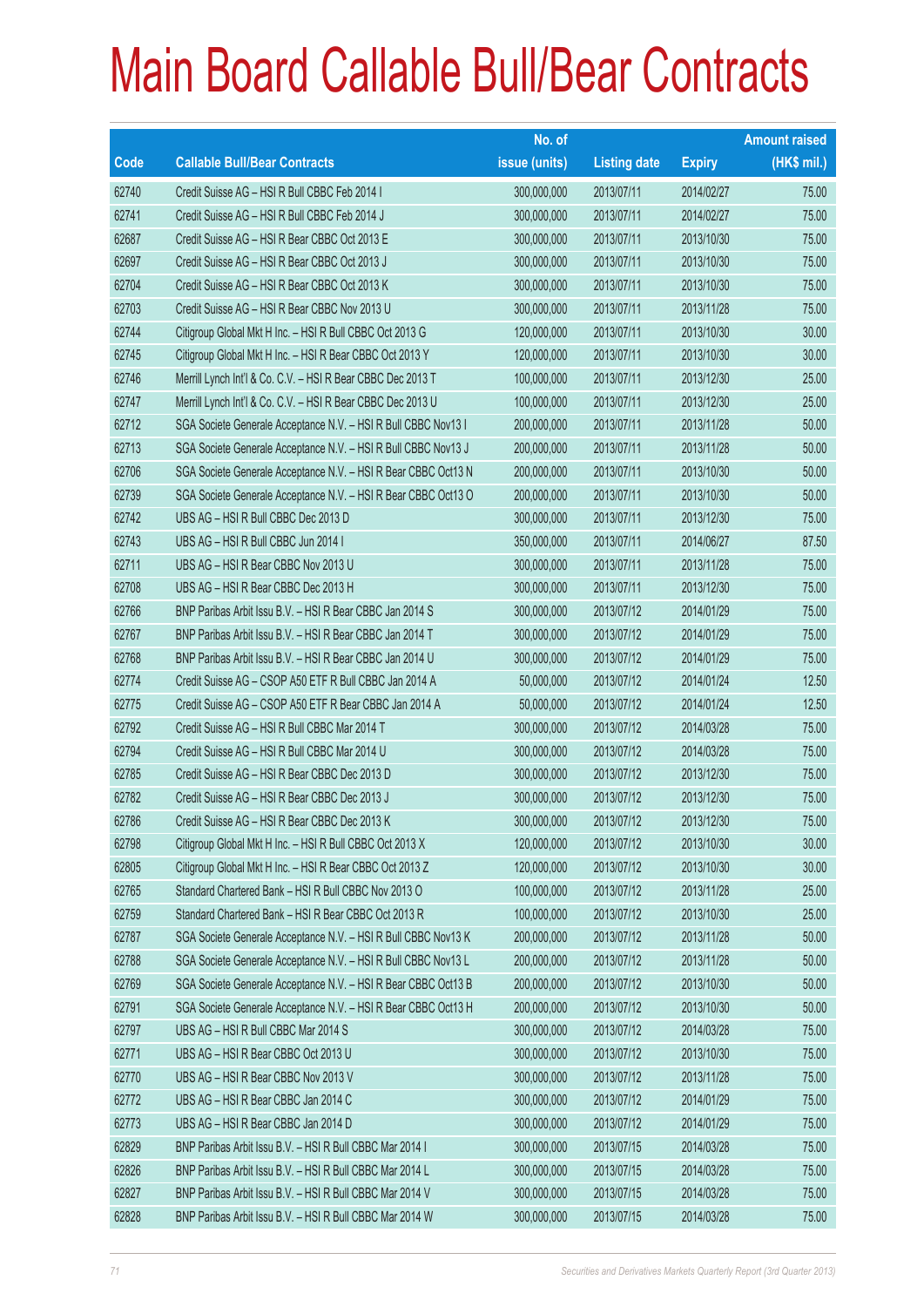|       |                                                                | No. of        |                     |               | <b>Amount raised</b> |
|-------|----------------------------------------------------------------|---------------|---------------------|---------------|----------------------|
| Code  | <b>Callable Bull/Bear Contracts</b>                            | issue (units) | <b>Listing date</b> | <b>Expiry</b> | (HK\$ mil.)          |
| 62837 | Credit Suisse AG - HSI R Bull CBBC Apr 2014 R                  | 300,000,000   | 2013/07/15          | 2014/04/29    | 75.00                |
| 62838 | Credit Suisse AG - HSI R Bull CBBC Apr 2014 S                  | 300,000,000   | 2013/07/15          | 2014/04/29    | 75.00                |
| 62839 | Credit Suisse AG - HSI R Bull CBBC Apr 2014 T                  | 300,000,000   | 2013/07/15          | 2014/04/29    | 75.00                |
| 62840 | Credit Suisse AG - HSI R Bull CBBC Apr 2014 U                  | 300,000,000   | 2013/07/15          | 2014/04/29    | 75.00                |
| 62841 | Credit Suisse AG - HSI R Bull CBBC Apr 2014 V                  | 300,000,000   | 2013/07/15          | 2014/04/29    | 75.00                |
| 62853 | Credit Suisse AG - HSI R Bear CBBC Oct 2013 L                  | 300,000,000   | 2013/07/15          | 2013/10/30    | 75.00                |
| 62854 | Credit Suisse AG - HSI R Bear CBBC Oct 2013 O                  | 300,000,000   | 2013/07/15          | 2013/10/30    | 75.00                |
| 62859 | Credit Suisse AG - HSI R Bear CBBC Oct 2013 Q                  | 300,000,000   | 2013/07/15          | 2013/10/30    | 75.00                |
| 62851 | Credit Suisse AG - HSI R Bear CBBC Nov 2013 F                  | 300,000,000   | 2013/07/15          | 2013/11/28    | 75.00                |
| 62830 | Citigroup Global Mkt H Inc. - HSI R Bull CBBC Oct 2013 A       | 120,000,000   | 2013/07/15          | 2013/10/30    | 30.00                |
| 62874 | Citigroup Global Mkt H Inc. - HSI R Bull CBBC Oct 2013 J       | 120,000,000   | 2013/07/15          | 2013/10/30    | 30.00                |
| 62873 | Citigroup Global Mkt H Inc. - HSI R Bear CBBC Oct 2013 L       | 120,000,000   | 2013/07/15          | 2013/10/30    | 30.00                |
| 62866 | Goldman Sachs SP (Asia) - HSI R Bull CBBC Nov 2013 V           | 150,000,000   | 2013/07/15          | 2013/11/28    | 37.50                |
| 62867 | Goldman Sachs SP (Asia) - HSI R Bull CBBC Nov 2013 W           | 150,000,000   | 2013/07/15          | 2013/11/28    | 37.50                |
| 62811 | Standard Chartered Bank - HSI R Bull CBBC Nov 2013 P           | 100,000,000   | 2013/07/15          | 2013/11/28    | 25.00                |
| 62817 | Standard Chartered Bank - HSI R Bull CBBC Nov 2013 Q           | 100,000,000   | 2013/07/15          | 2013/11/28    | 25.00                |
| 62818 | Standard Chartered Bank - HSI R Bull CBBC Dec 2013 C           | 200,000,000   | 2013/07/15          | 2013/12/30    | 50.00                |
| 62819 | Standard Chartered Bank - HSI R Bear CBBC Oct 2013 S           | 100,000,000   | 2013/07/15          | 2013/10/30    | 25.00                |
| 62806 | SGA Societe Generale Acceptance N.V. - HSI R Bull CBBC Nov13 M | 200,000,000   | 2013/07/15          | 2013/11/28    | 50.00                |
| 62807 | SGA Societe Generale Acceptance N.V. - HSI R Bull CBBC Nov13 N | 200,000,000   | 2013/07/15          | 2013/11/28    | 50.00                |
| 62850 | SGA Societe Generale Acceptance N.V. - HSI R Bear CBBC Oct13 Q | 200,000,000   | 2013/07/15          | 2013/10/30    | 50.00                |
| 62848 | UBS AG - HSI R Bull CBBC Nov 2013 C                            | 300,000,000   | 2013/07/15          | 2013/11/28    | 75.00                |
| 62842 | UBS AG - HSI R Bull CBBC Dec 2013 E                            | 300,000,000   | 2013/07/15          | 2013/12/30    | 75.00                |
| 62843 | UBS AG - HSI R Bull CBBC Feb 2014 B                            | 300,000,000   | 2013/07/15          | 2014/02/27    | 75.00                |
| 62844 | UBS AG - HSI R Bull CBBC Mar 2014 L                            | 300,000,000   | 2013/07/15          | 2014/03/28    | 75.00                |
| 62863 | UBS AG - HSI R Bear CBBC Nov 2013 W                            | 300,000,000   | 2013/07/15          | 2013/11/28    | 75.00                |
| 62860 | UBS AG - HSI R Bear CBBC Feb 2014 G                            | 350,000,000   | 2013/07/15          | 2014/02/27    | 87.50                |
| 62891 | Credit Suisse AG - HSI R Bull CBBC Feb 2014 K                  | 300,000,000   | 2013/07/16          | 2014/02/27    | 75.00                |
| 62892 | Credit Suisse AG - HSI R Bull CBBC Feb 2014 L                  | 300,000,000   | 2013/07/16          | 2014/02/27    | 75.00                |
| 62878 | Credit Suisse AG - HSI R Bear CBBC Nov 2013 B                  | 300,000,000   | 2013/07/16          | 2013/11/28    | 75.00                |
| 62881 | Credit Suisse AG - HSI R Bear CBBC Nov 2013 W                  | 300,000,000   | 2013/07/16          | 2013/11/28    | 75.00                |
| 62893 | Citigroup Global Mkt H Inc. - HSI R Bull CBBC Oct 2013 K       | 120,000,000   | 2013/07/16          | 2013/10/30    | 30.00                |
| 62894 | Citigroup Global Mkt H Inc. - HSI R Bear CBBC Oct 2013 M       | 120,000,000   | 2013/07/16          | 2013/10/30    | 30.00                |
| 62895 | Goldman Sachs SP (Asia) - HSI R Bull CBBC Nov 2013 X           | 120,000,000   | 2013/07/16          | 2013/11/28    | 30.00                |
| 62897 | Goldman Sachs SP (Asia) - HSI R Bull CBBC Nov 2013 Y           | 120,000,000   | 2013/07/16          | 2013/11/28    | 30.36                |
| 62898 | Goldman Sachs SP (Asia) - HSI R Bear CBBC Nov 2013 I           | 120,000,000   | 2013/07/16          | 2013/11/28    | 30.00                |
| 62877 | Standard Chartered Bank - HSI R Bull CBBC Dec 2013 D           | 200,000,000   | 2013/07/16          | 2013/12/30    | 50.00                |
| 62875 | Standard Chartered Bank - HSI R Bear CBBC Oct 2013 T           | 100,000,000   | 2013/07/16          | 2013/10/30    | 25.00                |
| 62889 | SGA Societe Generale Acceptance N.V. - HSI R Bull CBBC Nov13 O | 200,000,000   | 2013/07/16          | 2013/11/28    | 50.00                |
| 62906 | UBS AG - AIA R Bull CBBC Jun 2014 B                            | 100,000,000   | 2013/07/16          | 2014/06/23    | 25.00                |
| 62901 | UBS AG - China Mobile R Bull CBBC Dec 2013 B                   | 100,000,000   | 2013/07/16          | 2013/12/16    | 25.00                |
| 62899 | UBS AG - Cheung Kong R Bull CBBC Jun 2014 A                    | 100,000,000   | 2013/07/16          | 2014/06/23    | 25.00                |
| 62902 | UBS AG - HKEx R Bull CBBC May 2014 A                           | 100,000,000   | 2013/07/16          | 2014/05/19    | 25.00                |
| 62909 | UBS AG - HSI R Bull CBBC Dec 2013 H                            | 300,000,000   | 2013/07/16          | 2013/12/30    | 75.00                |
| 62908 | UBS AG - HSI R Bull CBBC Apr 2014 Q                            | 300,000,000   | 2013/07/16          | 2014/04/29    | 75.00                |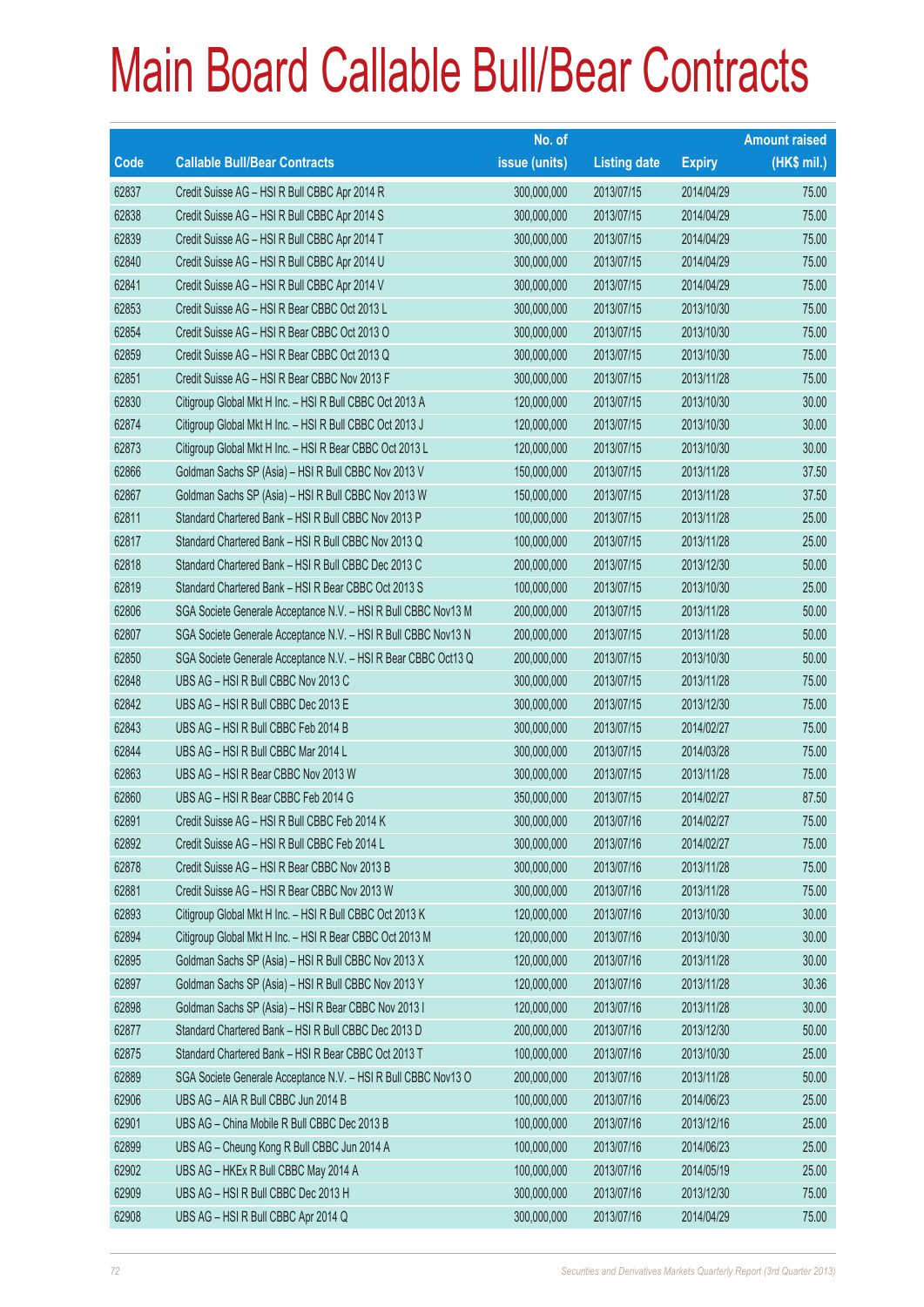|       |                                                                | No. of        |                     |               | <b>Amount raised</b> |
|-------|----------------------------------------------------------------|---------------|---------------------|---------------|----------------------|
| Code  | <b>Callable Bull/Bear Contracts</b>                            | issue (units) | <b>Listing date</b> | <b>Expiry</b> | $(HK$$ mil.)         |
| 62910 | UBS AG - HSI R Bull CBBC Jun 2014 J                            | 300,000,000   | 2013/07/16          | 2014/06/27    | 75.00                |
| 62886 | UBS AG - HSI R Bear CBBC Dec 2013 B                            | 300,000,000   | 2013/07/16          | 2013/12/30    | 75.00                |
| 62882 | UBS AG - HSI R Bear CBBC Jan 2014 E                            | 300,000,000   | 2013/07/16          | 2014/01/29    | 75.00                |
| 62903 | UBS AG - Lenovo R Bull CBBC Dec 2013 E                         | 100,000,000   | 2013/07/16          | 2013/12/16    | 25.00                |
| 62904 | UBS AG - TCH R Bull CBBC Jun 2014 A                            | 100,000,000   | 2013/07/16          | 2014/06/23    | 30.00                |
| 62951 | BNP Paribas Arbit Issu B.V. - HSI R Bull CBBC Mar 2014 J       | 300,000,000   | 2013/07/17          | 2014/03/28    | 75.00                |
| 62954 | BNP Paribas Arbit Issu B.V. - HSI R Bull CBBC Mar 2014 P       | 300,000,000   | 2013/07/17          | 2014/03/28    | 75.00                |
| 62956 | BNP Paribas Arbit Issu B.V. - HSI R Bull CBBC Mar 2014 X       | 300,000,000   | 2013/07/17          | 2014/03/28    | 75.00                |
| 62919 | BNP Paribas Arbit Issu B.V. - HSI R Bear CBBC Jan 2014 V       | 300,000,000   | 2013/07/17          | 2014/01/29    | 75.00                |
| 62920 | BNP Paribas Arbit Issu B.V. - HSI R Bear CBBC Jan 2014 W       | 300,000,000   | 2013/07/17          | 2014/01/29    | 75.00                |
| 62926 | BNP Paribas Arbit Issu B.V. - HSI R Bear CBBC Jan 2014 X       | 300,000,000   | 2013/07/17          | 2014/01/29    | 75.00                |
| 62946 | Credit Suisse AG - HSI R Bull CBBC Jan 2014 B                  | 300,000,000   | 2013/07/17          | 2014/01/29    | 75.00                |
| 62942 | Credit Suisse AG - HSI R Bull CBBC Jan 2014 D                  | 300,000,000   | 2013/07/17          | 2014/01/29    | 75.00                |
| 62947 | Credit Suisse AG - HSI R Bull CBBC Jan 2014 E                  | 300,000,000   | 2013/07/17          | 2014/01/29    | 75.00                |
| 62943 | Credit Suisse AG - HSI R Bull CBBC Jan 2014 X                  | 300,000,000   | 2013/07/17          | 2014/01/29    | 75.00                |
| 62911 | Credit Suisse AG - HSI R Bull CBBC May 2014 K                  | 300,000,000   | 2013/07/17          | 2014/05/29    | 75.00                |
| 62912 | Credit Suisse AG - HSI R Bull CBBC May 2014 L                  | 300,000,000   | 2013/07/17          | 2014/05/29    | 75.00                |
| 62917 | Credit Suisse AG - HSI R Bear CBBC Nov 2013 A                  | 300,000,000   | 2013/07/17          | 2013/11/28    | 75.00                |
| 62913 | Credit Suisse AG - HSI R Bear CBBC Nov 2013 X                  | 300,000,000   | 2013/07/17          | 2013/11/28    | 75.00                |
| 62916 | Credit Suisse AG - HSI R Bear CBBC Nov 2013 Z                  | 300,000,000   | 2013/07/17          | 2013/11/28    | 75.00                |
| 62950 | Citigroup Global Mkt H Inc. - HSI R Bull CBBC Oct 2013 H       | 120,000,000   | 2013/07/17          | 2013/10/30    | 30.00                |
| 62949 | Citigroup Global Mkt H Inc. - HSI R Bull CBBC Oct 2013 L       | 120,000,000   | 2013/07/17          | 2013/10/30    | 30.00                |
| 62968 | Goldman Sachs SP (Asia) - HSI R Bull CBBC Nov 2013 J           | 150,000,000   | 2013/07/17          | 2013/11/28    | 38.25                |
| 62969 | Goldman Sachs SP (Asia) - HSI R Bull CBBC Nov 2013 O           | 150,000,000   | 2013/07/17          | 2013/11/28    | 37.95                |
| 62971 | Goldman Sachs SP (Asia) - HSI R Bull CBBC Nov 2013 P           | 150,000,000   | 2013/07/17          | 2013/11/28    | 38.55                |
| 62972 | Goldman Sachs SP (Asia) - HSI R Bull CBBC Nov 2013 R           | 150,000,000   | 2013/07/17          | 2013/11/28    | 37.50                |
| 62965 | Goldman Sachs SP (Asia) - HSI R Bull CBBC Nov 2013 Z           | 150,000,000   | 2013/07/17          | 2013/11/28    | 37.80                |
| 62974 | J P Morgan SP BV - HSI R Bull CBBC Jan 2014 R                  | 300,000,000   | 2013/07/17          | 2014/01/29    | 75.00                |
| 62975 | J P Morgan SP BV - HSI R Bull CBBC Jan 2014 S                  | 300,000,000   | 2013/07/17          | 2014/01/29    | 75.00                |
| 62976 | J P Morgan SP BV - HSI R Bull CBBC Feb 2014 X                  | 300,000,000   | 2013/07/17          | 2014/02/27    | 75.00                |
| 62977 | J P Morgan SP BV - HSI R Bull CBBC Mar 2014 R                  | 300,000,000   | 2013/07/17          | 2014/03/28    | 75.00                |
| 62948 | SGA Societe Generale Acceptance N.V. - HSI R Bull CBBC Nov13 P | 200,000,000   | 2013/07/17          | 2013/11/28    | 50.00                |
| 62938 | SGA Societe Generale Acceptance N.V. - HSI R Bear CBBC Oct13 R | 200,000,000   | 2013/07/17          | 2013/10/30    | 50.00                |
| 62939 | SGA Societe Generale Acceptance N.V. - HSI R Bear CBBC Oct13 S | 200,000,000   | 2013/07/17          | 2013/10/30    | 50.00                |
| 62964 | UBS AG - CSOP A50 ETF R Bull CBBC Feb 2014 A                   | 100,000,000   | 2013/07/17          | 2014/02/17    | 25.00                |
| 62936 | UBS AG - China Shenhua R Bull CBBC Jul 2014 B                  | 30,000,000    | 2013/07/17          | 2014/07/21    | 10.80                |
| 62960 | UBS AG - HSI R Bull CBBC Nov 2013 R                            | 300,000,000   | 2013/07/17          | 2013/11/28    | 75.00                |
| 62957 | UBS AG - HSI R Bull CBBC Dec 2013 B                            | 300,000,000   | 2013/07/17          | 2013/12/30    | 75.00                |
| 62963 | UBS AG - HSI R Bull CBBC Jan 2014 K                            | 300,000,000   | 2013/07/17          | 2014/01/29    | 75.00                |
| 62928 | UBS AG - HSI R Bear CBBC Dec 2013 N                            | 300,000,000   | 2013/07/17          | 2013/12/30    | 75.00                |
| 62932 | UBS AG - HSI R Bear CBBC Dec 2013 O                            | 300,000,000   | 2013/07/17          | 2013/12/30    | 75.00                |
| 62933 | UBS AG - HSI R Bear CBBC Apr 2014 B                            | 350,000,000   | 2013/07/17          | 2014/04/29    | 87.50                |
| 62999 | BNP Paribas Arbit Issu B.V. - HSI R Bull CBBC Mar 2014 M       | 300,000,000   | 2013/07/18          | 2014/03/28    | 75.00                |
| 63000 | BNP Paribas Arbit Issu B.V. - HSI R Bull CBBC Mar 2014 N       | 300,000,000   | 2013/07/18          | 2014/03/28    | 75.00                |
| 63001 | BNP Paribas Arbit Issu B.V. - HSI R Bull CBBC Mar 2014 O       | 300,000,000   | 2013/07/18          | 2014/03/28    | 75.00                |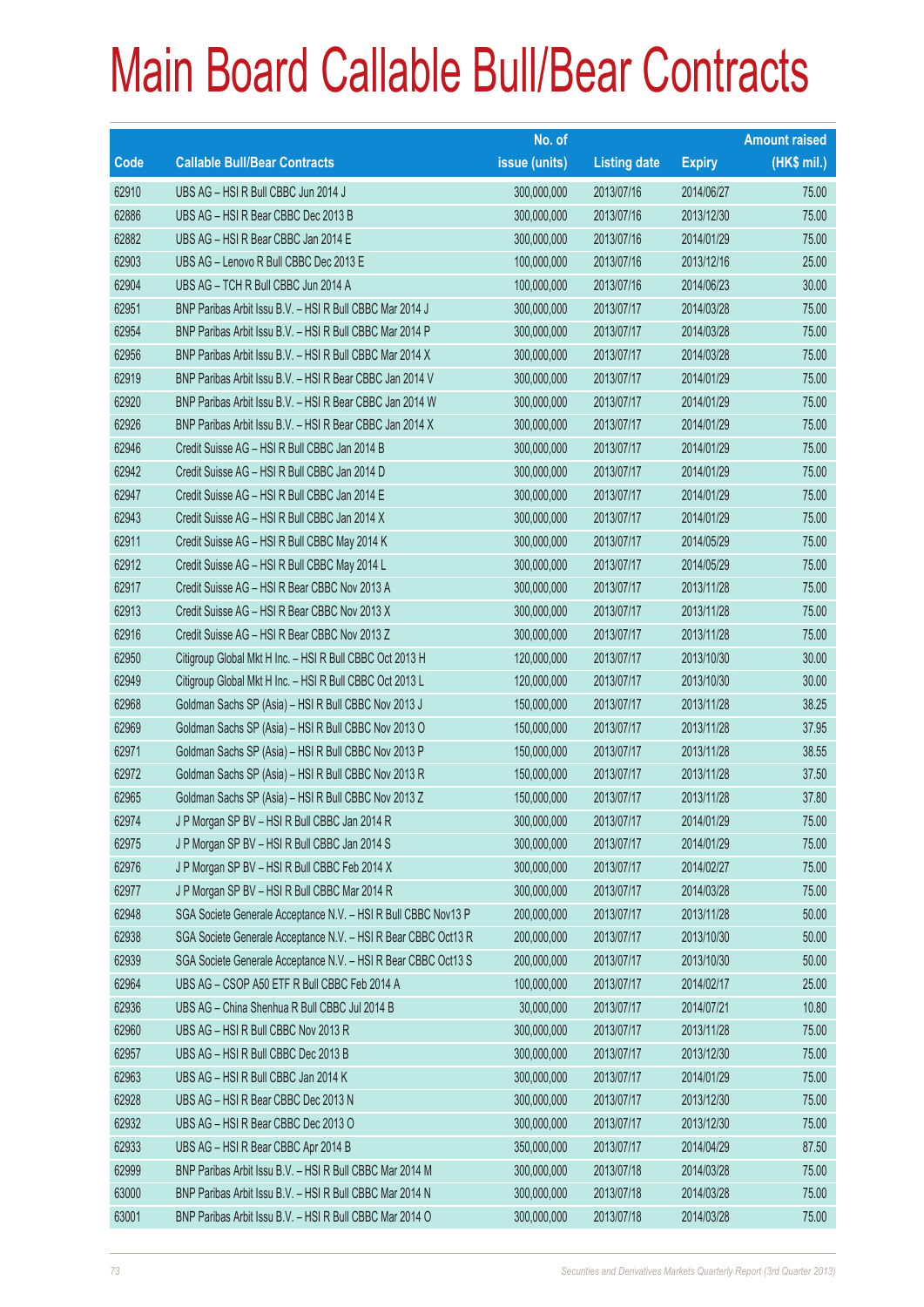|       |                                                                | No. of        |                     |               | <b>Amount raised</b> |
|-------|----------------------------------------------------------------|---------------|---------------------|---------------|----------------------|
| Code  | <b>Callable Bull/Bear Contracts</b>                            | issue (units) | <b>Listing date</b> | <b>Expiry</b> | (HK\$ mil.)          |
| 62997 | BNP Paribas Arbit Issu B.V. - HSI R Bull CBBC Mar 2014 Y       | 300,000,000   | 2013/07/18          | 2014/03/28    | 75.00                |
| 62998 | BNP Paribas Arbit Issu B.V. - HSI R Bull CBBC Mar 2014 Z       | 300,000,000   | 2013/07/18          | 2014/03/28    | 75.00                |
| 63017 | BNP Paribas Arbit Issu B.V. - HSI R Bull CBBC Apr 2014 A       | 300,000,000   | 2013/07/18          | 2014/04/29    | 75.00                |
| 63019 | BNP Paribas Arbit Issu B.V. - HSI R Bull CBBC Apr 2014 F       | 300,000,000   | 2013/07/18          | 2014/04/29    | 75.00                |
| 63021 | BNP Paribas Arbit Issu B.V. - HSI R Bull CBBC Apr 2014 G       | 300,000,000   | 2013/07/18          | 2014/04/29    | 75.00                |
| 63022 | BNP Paribas Arbit Issu B.V. - HSI R Bull CBBC Apr 2014 H       | 300,000,000   | 2013/07/18          | 2014/04/29    | 75.00                |
| 63046 | BNP Paribas Arbit Issu B.V. - HSI R Bull CBBC Apr 2014 I       | 300,000,000   | 2013/07/18          | 2014/04/29    | 75.00                |
| 63016 | BNP Paribas Arbit Issu B.V. - HSI R Bull CBBC Apr 2014 Y       | 300,000,000   | 2013/07/18          | 2014/04/29    | 75.00                |
| 63018 | BNP Paribas Arbit Issu B.V. - HSI R Bull CBBC Apr 2014 Z       | 300,000,000   | 2013/07/18          | 2014/04/29    | 75.00                |
| 63004 | BNP Paribas Arbit Issu B.V. - HSI R Bear CBBC Jan 2014 J       | 300,000,000   | 2013/07/18          | 2014/01/29    | 75.00                |
| 63023 | BNP Paribas Arbit Issu B.V. - HSI R Bear CBBC Jan 2014 K       | 300,000,000   | 2013/07/18          | 2014/01/29    | 75.00                |
| 63024 | BNP Paribas Arbit Issu B.V. - HSI R Bear CBBC Jan 2014 L       | 300,000,000   | 2013/07/18          | 2014/01/29    | 75.00                |
| 63002 | BNP Paribas Arbit Issu B.V. - HSI R Bear CBBC Jan 2014 Y       | 300,000,000   | 2013/07/18          | 2014/01/29    | 75.00                |
| 63003 | BNP Paribas Arbit Issu B.V. - HSI R Bear CBBC Jan 2014 Z       | 300,000,000   | 2013/07/18          | 2014/01/29    | 75.00                |
| 63034 | Credit Suisse AG - HSI R Bull CBBC May 2014 M                  | 300,000,000   | 2013/07/18          | 2014/05/29    | 75.00                |
| 63035 | Credit Suisse AG - HSI R Bull CBBC May 2014 N                  | 300,000,000   | 2013/07/18          | 2014/05/29    | 75.00                |
| 63036 | Credit Suisse AG - HSI R Bull CBBC May 2014 O                  | 300,000,000   | 2013/07/18          | 2014/05/29    | 75.00                |
| 63037 | Credit Suisse AG - HSI R Bull CBBC May 2014 P                  | 300,000,000   | 2013/07/18          | 2014/05/29    | 75.00                |
| 63039 | Credit Suisse AG - HSI R Bull CBBC May 2014 Q                  | 300,000,000   | 2013/07/18          | 2014/05/29    | 75.00                |
| 63040 | Credit Suisse AG - HSI R Bull CBBC May 2014 R                  | 300,000,000   | 2013/07/18          | 2014/05/29    | 75.00                |
| 63041 | Credit Suisse AG - HSI R Bull CBBC May 2014 S                  | 300,000,000   | 2013/07/18          | 2014/05/29    | 75.00                |
| 62987 | Credit Suisse AG - HSI R Bear CBBC Oct 2013 E                  | 300,000,000   | 2013/07/18          | 2013/10/30    | 75.00                |
| 63027 | Credit Suisse AG - HSI R Bear CBBC Oct 2013 G                  | 300,000,000   | 2013/07/18          | 2013/10/30    | 75.00                |
| 62984 | Credit Suisse AG - HSI R Bear CBBC Oct 2013 P                  | 300,000,000   | 2013/07/18          | 2013/10/30    | 75.00                |
| 62986 | Credit Suisse AG - HSI R Bear CBBC Oct 2013 R                  | 300,000,000   | 2013/07/18          | 2013/10/30    | 75.00                |
| 62983 | Credit Suisse AG - HSI R Bear CBBC Oct 2013 S                  | 300,000,000   | 2013/07/18          | 2013/10/30    | 75.00                |
| 63028 | Credit Suisse AG - HSI R Bear CBBC Nov 2013 J                  | 300,000,000   | 2013/07/18          | 2013/11/28    | 75.00                |
| 63043 | Citigroup Global Mkt H Inc. - HSI R Bull CBBC Oct 2013 I       | 120,000,000   | 2013/07/18          | 2013/10/30    | 30.00                |
| 63044 | Citigroup Global Mkt H Inc. - HSI R Bull CBBC Oct 2013 M       | 120,000,000   | 2013/07/18          | 2013/10/30    | 30.00                |
| 63045 | Citigroup Global Mkt H Inc. - HSI R Bull CBBC Oct 2013 N       | 120,000,000   | 2013/07/18          | 2013/10/30    | 30.00                |
| 63005 | Citigroup Global Mkt H Inc. - HSI R Bear CBBC Oct 2013 N       | 120,000,000   | 2013/07/18          | 2013/10/30    | 30.00                |
| 63006 | Citigroup Global Mkt H Inc. - HSI R Bear CBBC Oct 2013 O       | 120,000,000   | 2013/07/18          | 2013/10/30    | 30.00                |
| 63025 | Citigroup Global Mkt H Inc. - HSI R Bear CBBC Oct 2013 P       | 120,000,000   | 2013/07/18          | 2013/10/30    | 30.00                |
| 63026 | Citigroup Global Mkt H Inc. - HSI R Bear CBBC Oct 2013 Q       | 120,000,000   | 2013/07/18          | 2013/10/30    | 30.00                |
| 63048 | Goldman Sachs SP (Asia) - HSI R Bull CBBC Nov 2013 S           | 150,000,000   | 2013/07/18          | 2013/11/28    | 38.10                |
| 63049 | Goldman Sachs SP (Asia) - HSI R Bull CBBC Nov 2013 U           | 150,000,000   | 2013/07/18          | 2013/11/28    | 38.10                |
| 63281 | Goldman Sachs SP (Asia) - HSI R Bull CBBC Dec 2013 A           | 150,000,000   | 2013/07/18          | 2013/12/30    | 38.25                |
| 63321 | Goldman Sachs SP (Asia) - HSI R Bull CBBC Dec 2013 B           | 150,000,000   | 2013/07/18          | 2013/12/30    | 38.25                |
| 63222 | J P Morgan SP BV - HSI R Bull CBBC Jan 2014 T                  | 300,000,000   | 2013/07/18          | 2014/01/29    | 75.00                |
| 63239 | J P Morgan SP BV - HSI R Bull CBBC Jan 2014 U                  | 300,000,000   | 2013/07/18          | 2014/01/29    | 75.00                |
| 63232 | J P Morgan SP BV - HSI R Bull CBBC Feb 2014 Y                  | 300,000,000   | 2013/07/18          | 2014/02/27    | 75.00                |
| 63252 | J P Morgan SP BV - HSI R Bull CBBC Feb 2014 Z                  | 300,000,000   | 2013/07/18          | 2014/02/27    | 75.00                |
| 63238 | J P Morgan SP BV - HSI R Bull CBBC Mar 2014 S                  | 300,000,000   | 2013/07/18          | 2014/03/28    | 75.00                |
| 63253 | J P Morgan SP BV - HSI R Bull CBBC Mar 2014 T                  | 300,000,000   | 2013/07/18          | 2014/03/28    | 75.00                |
| 62988 | SGA Societe Generale Acceptance N.V. - HSI R Bull CBBC Nov13 Q | 200,000,000   | 2013/07/18          | 2013/11/28    | 50.00                |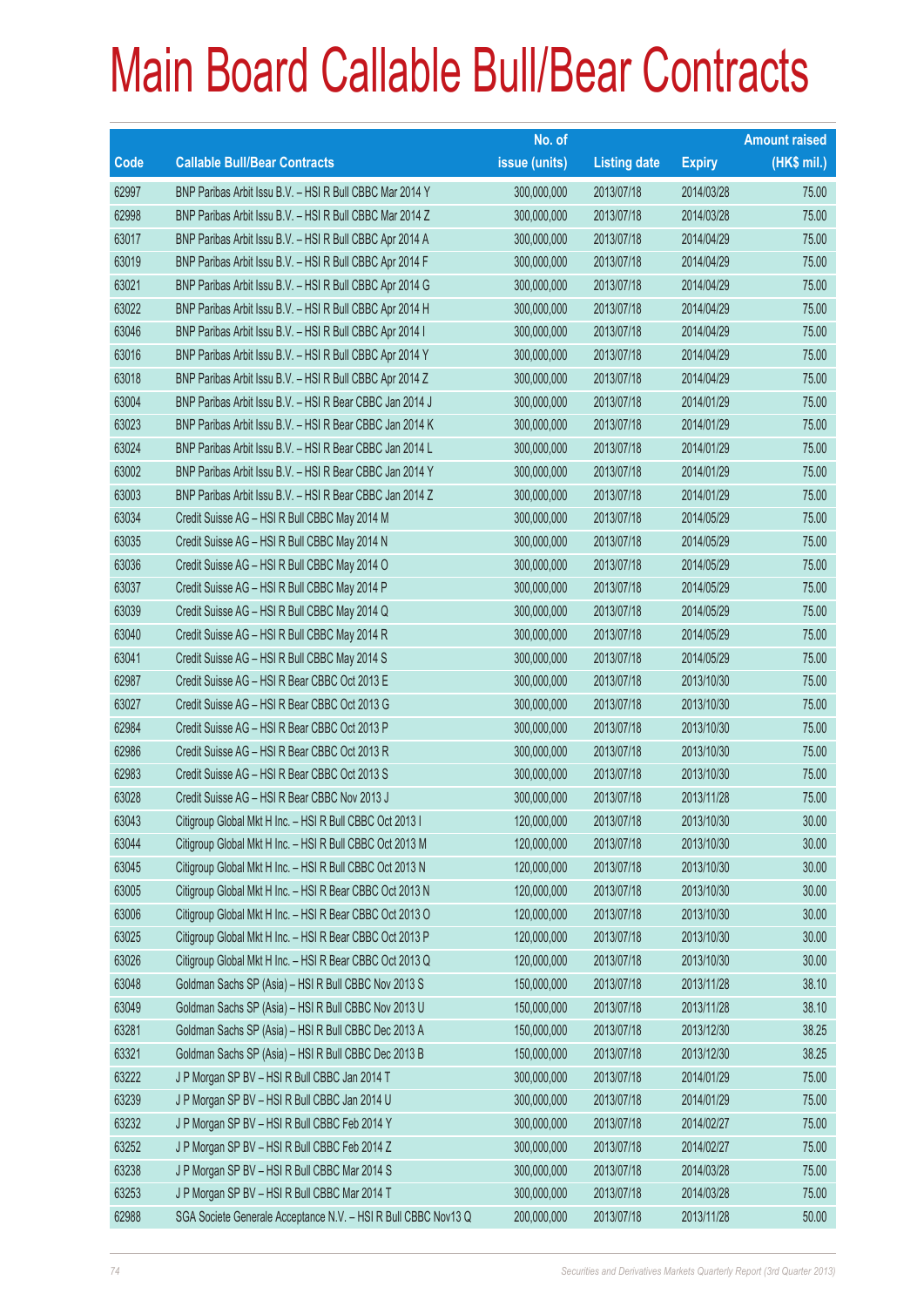|       |                                                                | No. of        |                     |               | <b>Amount raised</b> |
|-------|----------------------------------------------------------------|---------------|---------------------|---------------|----------------------|
| Code  | <b>Callable Bull/Bear Contracts</b>                            | issue (units) | <b>Listing date</b> | <b>Expiry</b> | $(HK$$ mil.)         |
| 63013 | SGA Societe Generale Acceptance N.V. - HSI R Bull CBBC Nov13 R | 200,000,000   | 2013/07/18          | 2013/11/28    | 50.00                |
| 63014 | SGA Societe Generale Acceptance N.V. - HSI R Bull CBBC Nov13 S | 200,000,000   | 2013/07/18          | 2013/11/28    | 50.00                |
| 63015 | SGA Societe Generale Acceptance N.V. - HSI R Bull CBBC Nov13 T | 200,000,000   | 2013/07/18          | 2013/11/28    | 50.00                |
| 63042 | SGA Societe Generale Acceptance N.V. - HSI R Bull CBBC Nov13 U | 200,000,000   | 2013/07/18          | 2013/11/28    | 50.00                |
| 62989 | SGA Societe Generale Acceptance N.V. - HSI R Bear CBBC Oct13 T | 200,000,000   | 2013/07/18          | 2013/10/30    | 50.00                |
| 62990 | SGA Societe Generale Acceptance N.V. - HSI R Bear CBBC Oct13 U | 200,000,000   | 2013/07/18          | 2013/10/30    | 50.00                |
| 63011 | SGA Societe Generale Acceptance N.V. - HSI R Bear CBBC Oct13 V | 200,000,000   | 2013/07/18          | 2013/10/30    | 50.00                |
| 63012 | SGA Societe Generale Acceptance N.V. - HSI R Bear CBBC Oct13 W | 200,000,000   | 2013/07/18          | 2013/10/30    | 50.00                |
| 62996 | SGA Societe Generale Acceptance N.V. - HSI R Bear CBBC Nov13 A | 200,000,000   | 2013/07/18          | 2013/11/28    | 50.00                |
| 63142 | UBS AG - CSOP A50 ETF R Bull CBBC Jan 2014 C                   | 100,000,000   | 2013/07/18          | 2014/01/20    | 25.00                |
| 63150 | UBS AG - CSOP A50 ETF R Bear CBBC Jan 2014 B                   | 100,000,000   | 2013/07/18          | 2014/01/27    | 25.00                |
| 63129 | UBS AG - A50 China R Bull CBBC Jan 2014 F                      | 100,000,000   | 2013/07/18          | 2014/01/20    | 25.00                |
| 63183 | UBS AG - HSCEI R Bull CBBC Jun 2014 D                          | 100,000,000   | 2013/07/18          | 2014/06/27    | 25.00                |
| 63190 | UBS AG - HSCEI R Bear CBBC Dec 2013 A                          | 100,000,000   | 2013/07/18          | 2013/12/30    | 25.00                |
| 63069 | UBS AG - HSI R Bull CBBC Dec 2013 F                            | 300,000,000   | 2013/07/18          | 2013/12/30    | 75.00                |
| 63056 | UBS AG - HSI R Bull CBBC Jan 2014 L                            | 300,000,000   | 2013/07/18          | 2014/01/29    | 75.00                |
| 63052 | UBS AG - HSI R Bull CBBC Feb 2014 D                            | 300,000,000   | 2013/07/18          | 2014/02/27    | 75.00                |
| 63063 | UBS AG - HSI R Bull CBBC Feb 2014 E                            | 350,000,000   | 2013/07/18          | 2014/02/27    | 87.50                |
| 63058 | UBS AG - HSI R Bull CBBC Mar 2014 J                            | 300,000,000   | 2013/07/18          | 2014/03/28    | 75.00                |
| 63050 | UBS AG - HSI R Bull CBBC Mar 2014 T                            | 300,000,000   | 2013/07/18          | 2014/03/28    | 75.00                |
| 63008 | UBS AG - HSI R Bear CBBC Oct 2013 R                            | 300,000,000   | 2013/07/18          | 2013/10/30    | 75.00                |
| 63029 | UBS AG - HSI R Bear CBBC Oct 2013 T                            | 300,000,000   | 2013/07/18          | 2013/10/30    | 75.00                |
| 63007 | UBS AG - HSI R Bear CBBC Nov 2013 X                            | 300,000,000   | 2013/07/18          | 2013/11/28    | 75.00                |
| 63010 | UBS AG - HSI R Bear CBBC Dec 2013 P                            | 300,000,000   | 2013/07/18          | 2013/12/30    | 75.00                |
| 63111 | UBS AG - Hutchison R Bull CBBC Jun 2014 A                      | 100,000,000   | 2013/07/18          | 2014/06/16    | 25.00                |
| 63161 | UBS AG - Petrochina R Bull CBBC Dec 2013 B                     | 100,000,000   | 2013/07/18          | 2013/12/30    | 25.00                |
| 63079 | UBS AG - TCH R Bull CBBC Jun 2014 B                            | 100,000,000   | 2013/07/18          | 2014/06/30    | 29.00                |
| 63503 | Credit Suisse AG - HSI R Bull CBBC Apr 2014 A                  | 300,000,000   | 2013/07/19          | 2014/04/29    | 75.00                |
| 63456 | Credit Suisse AG - HSI R Bull CBBC Apr 2014 W                  | 300,000,000   | 2013/07/19          | 2014/04/29    | 75.00                |
| 63487 | Credit Suisse AG - HSI R Bull CBBC Apr 2014 X                  | 300,000,000   | 2013/07/19          | 2014/04/29    | 75.00                |
| 63488 | Credit Suisse AG - HSI R Bull CBBC Apr 2014 Y                  | 300,000,000   | 2013/07/19          | 2014/04/29    | 75.00                |
| 63496 | Credit Suisse AG - HSI R Bull CBBC Apr 2014 Z                  | 300,000,000   | 2013/07/19          | 2014/04/29    | 75.00                |
| 63821 | Credit Suisse AG - HSI R Bear CBBC Nov 2013 K                  | 300,000,000   | 2013/07/19          | 2013/11/28    | 75.00                |
| 63849 | Credit Suisse AG - HSI R Bear CBBC Nov 2013 L                  | 300,000,000   | 2013/07/19          | 2013/11/28    | 75.00                |
| 63850 | Credit Suisse AG - HSI R Bear CBBC Nov 2013 P                  | 300,000,000   | 2013/07/19          | 2013/11/28    | 75.00                |
| 63851 | Credit Suisse AG - HSI R Bear CBBC Nov 2013 Y                  | 300,000,000   | 2013/07/19          | 2013/11/28    | 75.00                |
| 63862 | Citigroup Global Mkt H Inc. - HSI R Bull CBBC Oct 2013 O       | 120,000,000   | 2013/07/19          | 2013/10/30    | 30.00                |
| 63867 | Citigroup Global Mkt H Inc. - HSI R Bull CBBC Oct 2013 Q       | 120,000,000   | 2013/07/19          | 2013/10/30    | 30.00                |
| 63881 | Citigroup Global Mkt H Inc. - HSI R Bear CBBC Oct 2013 R       | 120,000,000   | 2013/07/19          | 2013/10/30    | 30.00                |
| 63882 | Citigroup Global Mkt H Inc. - HSI R Bear CBBC Oct 2013 S       | 120,000,000   | 2013/07/19          | 2013/10/30    | 30.00                |
| 63889 | Goldman Sachs SP (Asia) - HSI R Bear CBBC Dec 2013 A           | 150,000,000   | 2013/07/19          | 2013/12/30    | 37.95                |
| 63890 | Goldman Sachs SP (Asia) - HSI R Bear CBBC Dec 2013 B           | 150,000,000   | 2013/07/19          | 2013/12/30    | 37.80                |
| 63758 | Standard Chartered Bank - HSI R Bull CBBC Nov 2013 R           | 100,000,000   | 2013/07/19          | 2013/11/28    | 25.00                |
| 63765 | Standard Chartered Bank - HSI R Bull CBBC Nov 2013 S           | 100,000,000   | 2013/07/19          | 2013/11/28    | 25.00                |
| 63508 | SGA Societe Generale Acceptance N.V. - HSI R Bull CBBC Nov13 V | 200,000,000   | 2013/07/19          | 2013/11/28    | 50.00                |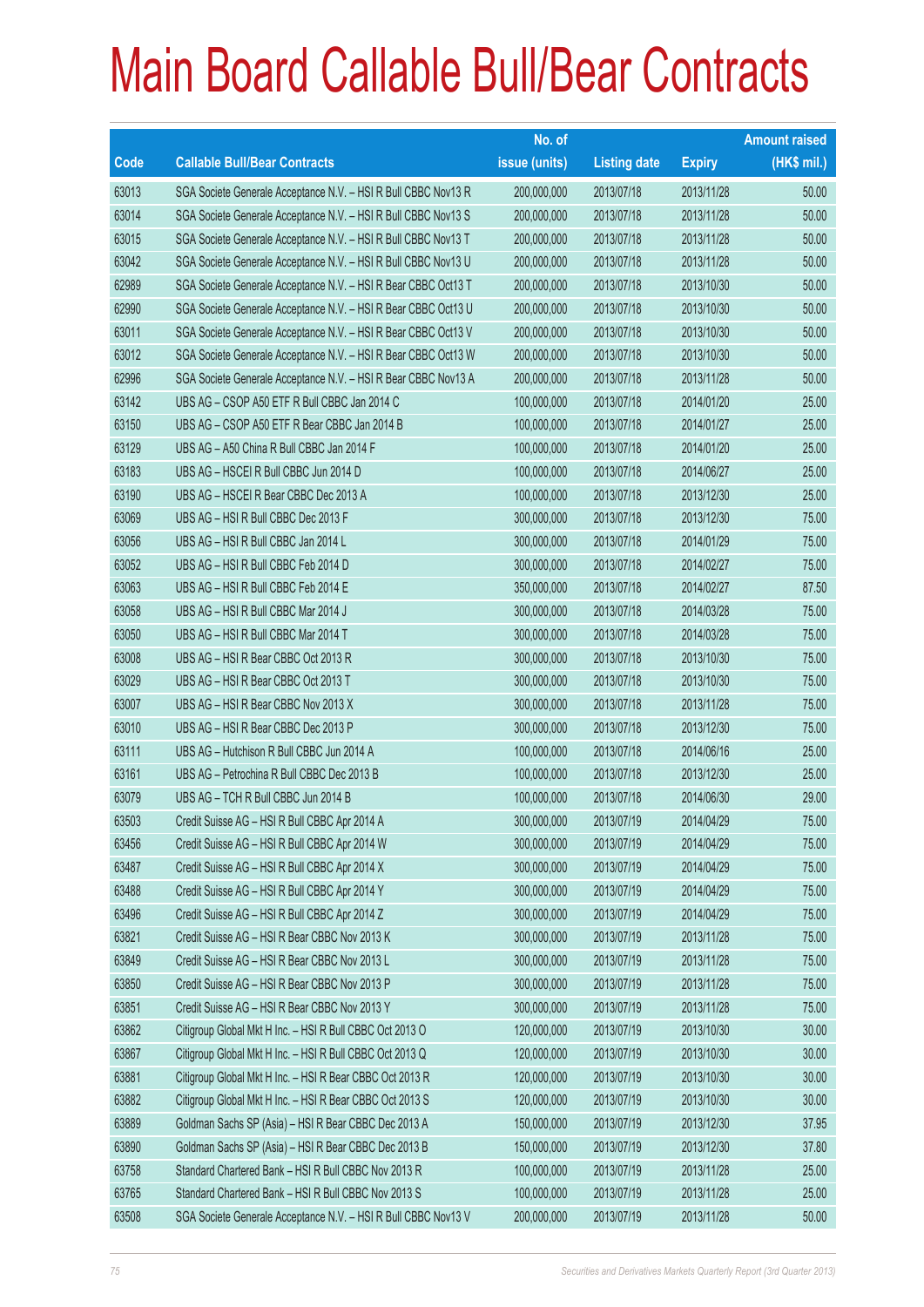|       |                                                                | No. of        |                     |               | <b>Amount raised</b> |
|-------|----------------------------------------------------------------|---------------|---------------------|---------------|----------------------|
| Code  | <b>Callable Bull/Bear Contracts</b>                            | issue (units) | <b>Listing date</b> | <b>Expiry</b> | $(HK$$ mil.)         |
| 63610 | SGA Societe Generale Acceptance N.V. - HSI R Bull CBBC Nov13 W | 200,000,000   | 2013/07/19          | 2013/11/28    | 50.00                |
| 63768 | SGA Societe Generale Acceptance N.V. - HSI R Bear CBBC Oct13 X | 200,000,000   | 2013/07/19          | 2013/10/30    | 50.00                |
| 63348 | UBS AG - HSI R Bull CBBC Nov 2013 U                            | 300,000,000   | 2013/07/19          | 2013/11/28    | 75.00                |
| 63322 | UBS AG - HSI R Bull CBBC Dec 2013 J                            | 300,000,000   | 2013/07/19          | 2013/12/30    | 75.00                |
| 63359 | UBS AG - HSI R Bull CBBC Dec 2013 K                            | 300,000,000   | 2013/07/19          | 2013/12/30    | 75.00                |
| 63404 | UBS AG - HSI R Bull CBBC Jan 2014 M                            | 300,000,000   | 2013/07/19          | 2014/01/29    | 75.00                |
| 63858 | UBS AG - HSI R Bull CBBC Feb 2014 F                            | 300,000,000   | 2013/07/19          | 2014/02/27    | 75.00                |
| 63852 | UBS AG - HSI R Bear CBBC Oct 2013 K                            | 300,000,000   | 2013/07/19          | 2013/10/30    | 75.00                |
| 63855 | UBS AG - HSI R Bear CBBC Oct 2013 O                            | 300,000,000   | 2013/07/19          | 2013/10/30    | 75.00                |
| 63945 | Credit Suisse AG - HSI R Bull CBBC Dec 2013 Q                  | 300,000,000   | 2013/07/22          | 2013/12/30    | 75.00                |
| 63947 | Credit Suisse AG - HSI R Bull CBBC Dec 2013 R                  | 300,000,000   | 2013/07/22          | 2013/12/30    | 75.00                |
| 63953 | Credit Suisse AG - HSI R Bull CBBC Dec 2013 S                  | 300,000,000   | 2013/07/22          | 2013/12/30    | 75.00                |
| 63914 | Credit Suisse AG - HSI R Bear CBBC Dec 2013 L                  | 300,000,000   | 2013/07/22          | 2013/12/30    | 75.00                |
| 63916 | Credit Suisse AG - HSI R Bear CBBC Dec 2013 M                  | 300,000,000   | 2013/07/22          | 2013/12/30    | 75.00                |
| 63970 | Citigroup Global Mkt H Inc. - HSI R Bull CBBC Oct 2013 P       | 120,000,000   | 2013/07/22          | 2013/10/30    | 30.00                |
| 63966 | Citigroup Global Mkt H Inc. - HSI R Bull CBBC Oct 2013 Y       | 120,000,000   | 2013/07/22          | 2013/10/30    | 30.00                |
| 63974 | Citigroup Global Mkt H Inc. - HSI R Bear CBBC Oct 2013 T       | 120,000,000   | 2013/07/22          | 2013/10/30    | 30.00                |
| 63912 | Bank of East Asia - A50 China R Bull CBBC Jun 2014 A           | 60,000,000    | 2013/07/22          | 2014/06/26    | 15.00                |
| 63913 | Bank of East Asia - ICBC R Bull CBBC Jun 2014 A                | 60,000,000    | 2013/07/22          | 2014/06/26    | 15.00                |
| 63911 | Bank of East Asia - Ping An R Bull CBBC Jun 2014 B             | 60,000,000    | 2013/07/22          | 2014/06/26    | 15.00                |
| 63978 | Goldman Sachs SP (Asia) - HSI R Bull CBBC Dec 2013 C           | 150,000,000   | 2013/07/22          | 2013/12/30    | 37.95                |
| 63960 | J P Morgan SP BV - HSI R Bull CBBC Feb 2014 B                  | 300,000,000   | 2013/07/22          | 2014/02/27    | 75.00                |
| 63962 | J P Morgan SP BV - HSI R Bull CBBC Mar 2014 U                  | 300,000,000   | 2013/07/22          | 2014/03/28    | 75.00                |
| 63959 | J P Morgan SP BV - HSI R Bear CBBC Jan 2014 H                  | 300,000,000   | 2013/07/22          | 2014/01/29    | 75.00                |
| 63956 | Merrill Lynch Int'l & Co. C.V. - HSI R Bull CBBC Dec 2013 E    | 100,000,000   | 2013/07/22          | 2013/12/30    | 25.00                |
| 63957 | Merrill Lynch Int'l & Co. C.V. - HSI R Bull CBBC Dec 2013 F    | 100,000,000   | 2013/07/22          | 2013/12/30    | 25.00                |
| 63955 | Merrill Lynch Int'l & Co. C.V. - HSI R Bull CBBC Dec 2013 H    | 100,000,000   | 2013/07/22          | 2013/12/30    | 25.00                |
| 63958 | Merrill Lynch Int'l & Co. C.V. - HSI R Bull CBBC Dec 2013 I    | 100,000,000   | 2013/07/22          | 2013/12/30    | 25.00                |
| 63954 | Merrill Lynch Int'l & Co. C.V. - HSI R Bear CBBC Dec 2013 V    | 100,000,000   | 2013/07/22          | 2013/12/30    | 25.00                |
| 63891 | Standard Chartered Bank - HSI R Bull CBBC Nov 2013 T           | 100,000,000   | 2013/07/22          | 2013/11/28    | 25.00                |
| 63904 | Standard Chartered Bank - HSI R Bear CBBC Oct 2013 U           | 100,000,000   | 2013/07/22          | 2013/10/30    | 25.00                |
| 63941 | UBS AG - HSI R Bull CBBC Nov 2013 A                            | 300,000,000   | 2013/07/22          | 2013/11/28    | 75.00                |
| 63922 | UBS AG - HSI R Bull CBBC Jan 2014 N                            | 300,000,000   | 2013/07/22          | 2014/01/29    | 75.00                |
| 63923 | UBS AG - HSI R Bull CBBC Mar 2014 M                            | 300,000,000   | 2013/07/22          | 2014/03/28    | 75.00                |
| 63921 | UBS AG - HSI R Bear CBBC Nov 2013 N                            | 300,000,000   | 2013/07/22          | 2013/11/28    | 75.00                |
| 63943 | UBS AG - TCH R Bull CBBC Jan 2014 B                            | 100,000,000   | 2013/07/22          | 2014/01/13    | 31.00                |
| 63942 | UBS AG - TCH R Bear CBBC Jun 2014 A                            | 100,000,000   | 2013/07/22          | 2014/06/16    | 37.00                |
| 64018 | Credit Suisse AG - HSI R Bull CBBC Dec 2013 T                  | 300,000,000   | 2013/07/23          | 2013/12/30    | 75.00                |
| 64020 | Credit Suisse AG - HSI R Bull CBBC Dec 2013 W                  | 300,000,000   | 2013/07/23          | 2013/12/30    | 75.00                |
| 63994 | Credit Suisse AG - HSI R Bear CBBC Dec 2013 N                  | 300,000,000   | 2013/07/23          | 2013/12/30    | 75.00                |
| 64003 | Credit Suisse AG - HSI R Bear CBBC Dec 2013 O                  | 300,000,000   | 2013/07/23          | 2013/12/30    | 75.00                |
| 64030 | Citigroup Global Mkt H Inc. - HSI R Bull CBBC Oct 2013 B       | 120,000,000   | 2013/07/23          | 2013/10/30    | 30.00                |
| 64033 | Citigroup Global Mkt H Inc. - HSI R Bear CBBC Oct 2013 V       | 120,000,000   | 2013/07/23          | 2013/10/30    | 30.00                |
| 63989 | SGA Societe Generale Acceptance N.V. - HSI R Bull CBBC Nov13 X | 200,000,000   | 2013/07/23          | 2013/11/28    | 50.00                |
| 63991 | SGA Societe Generale Acceptance N.V. - HSI R Bear CBBC Oct13 Y | 200,000,000   | 2013/07/23          | 2013/10/30    | 50.00                |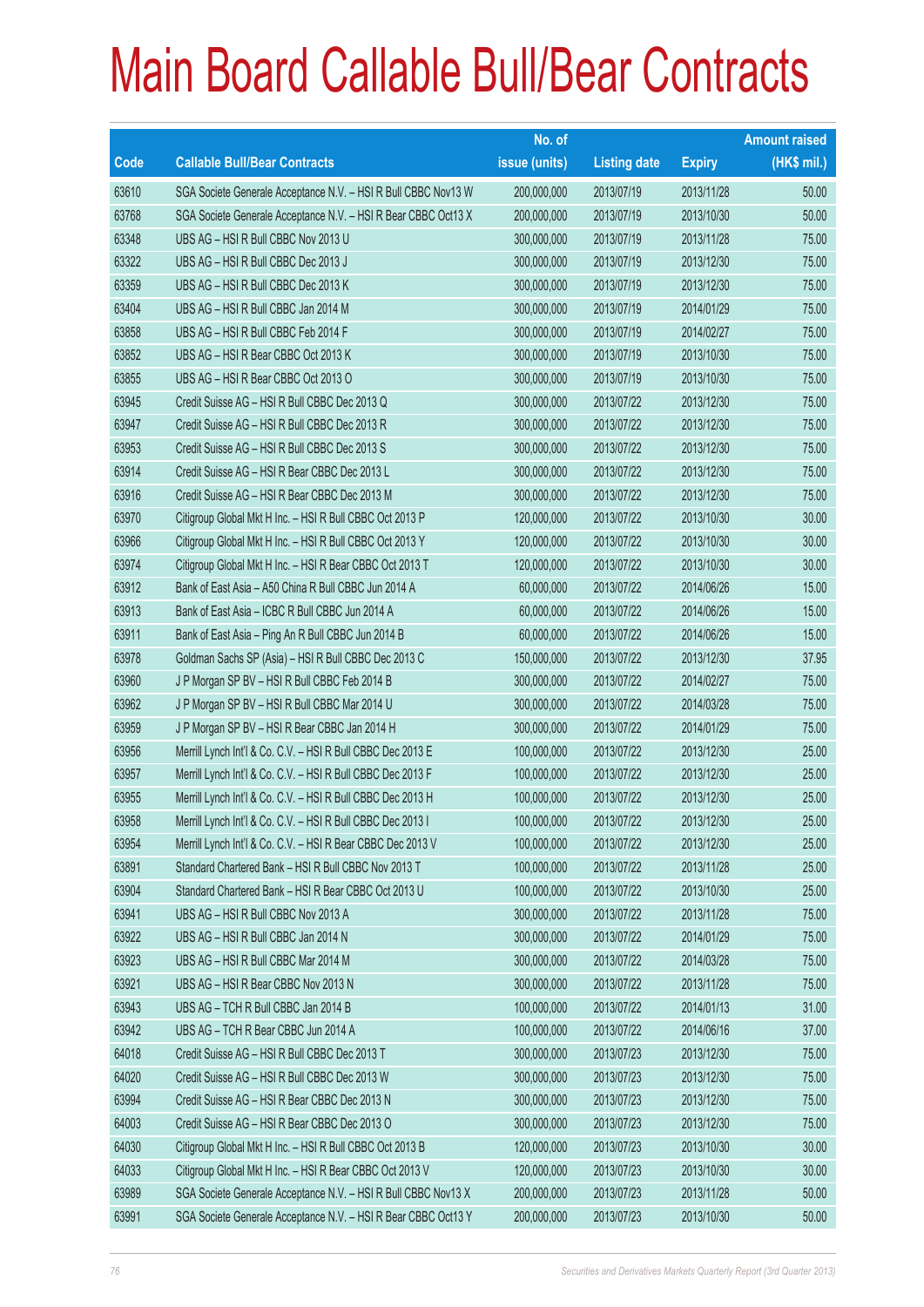|       |                                                                | No. of        |                     |               | <b>Amount raised</b> |
|-------|----------------------------------------------------------------|---------------|---------------------|---------------|----------------------|
| Code  | <b>Callable Bull/Bear Contracts</b>                            | issue (units) | <b>Listing date</b> | <b>Expiry</b> | $(HK$$ mil.)         |
| 64024 | UBS AG - CSOP A50 ETF R Bull CBBC Jan 2014 D                   | 100,000,000   | 2013/07/23          | 2014/01/13    | 25.00                |
| 64021 | UBS AG - A50 China R Bull CBBC Jan 2014 G                      | 100,000,000   | 2013/07/23          | 2014/01/13    | 25.00                |
| 64029 | UBS AG - HSI R Bull CBBC Apr 2014 S                            | 300,000,000   | 2013/07/23          | 2014/04/29    | 75.00                |
| 64005 | UBS AG - HSI R Bear CBBC Dec 2013 M                            | 300,000,000   | 2013/07/23          | 2013/12/30    | 75.00                |
| 64009 | UBS AG - HSI R Bear CBBC Jan 2014 F                            | 350,000,000   | 2013/07/23          | 2014/01/29    | 87.50                |
| 64027 | UBS AG - TCH R Bull CBBC Jun 2014 C                            | 100,000,000   | 2013/07/23          | 2014/06/26    | 25.00                |
| 64026 | UBS AG - TCH R Bear CBBC Dec 2013 D                            | 100,000,000   | 2013/07/23          | 2013/12/16    | 59.00                |
| 64025 | UBS AG - TCH R Bear CBBC Jan 2014 A                            | 100,000,000   | 2013/07/23          | 2014/01/06    | 79.00                |
| 64042 | Credit Suisse AG - HSI R Bull CBBC Jan 2014 F                  | 300,000,000   | 2013/07/24          | 2014/01/29    | 75.00                |
| 64039 | Credit Suisse AG - HSI R Bear CBBC Oct 2013 H                  | 300,000,000   | 2013/07/24          | 2013/10/30    | 75.00                |
| 64047 | J P Morgan SP BV - HSI R Bull CBBC Feb 2014 C                  | 300,000,000   | 2013/07/24          | 2014/02/27    | 75.00                |
| 64049 | J P Morgan SP BV - HSI R Bull CBBC Mar 2014 V                  | 300,000,000   | 2013/07/24          | 2014/03/28    | 75.00                |
| 64046 | J P Morgan SP BV - HSI R Bear CBBC Jan 2014 I                  | 300,000,000   | 2013/07/24          | 2014/01/29    | 75.00                |
| 64037 | Standard Chartered Bank - HSI R Bull CBBC Nov 2013 U           | 100,000,000   | 2013/07/24          | 2013/11/28    | 25.00                |
| 64045 | UBS AG - HSI R Bull CBBC May 2014 I                            | 350,000,000   | 2013/07/24          | 2014/05/29    | 87.50                |
| 64040 | UBS AG - HSI R Bear CBBC Oct 2013 P                            | 300,000,000   | 2013/07/24          | 2013/10/30    | 75.00                |
| 64050 | BNP Paribas Arbit Issu B.V. - HSI R Bull CBBC Apr 2014 N       | 300,000,000   | 2013/07/25          | 2014/04/29    | 75.00                |
| 64057 | BNP Paribas Arbit Issu B.V. - HSI R Bear CBBC Jan 2014 M       | 300,000,000   | 2013/07/25          | 2014/01/29    | 75.00                |
| 64065 | Credit Suisse AG - HSI R Bull CBBC Feb 2014 M                  | 300,000,000   | 2013/07/25          | 2014/02/27    | 75.00                |
| 64061 | Credit Suisse AG - HSI R Bear CBBC Oct 2013 J                  | 300,000,000   | 2013/07/25          | 2013/10/30    | 75.00                |
| 64064 | SGA Societe Generale Acceptance N.V. - HSI R Bull CBBC Nov13 Y | 200,000,000   | 2013/07/25          | 2013/11/28    | 50.00                |
| 64090 | UBS AG - HKEx R Bull CBBC Jun 2014 B                           | 100,000,000   | 2013/07/25          | 2014/06/09    | 25.00                |
| 64105 | UBS AG - HSBC R Bull CBBC May 2014 A                           | 100,000,000   | 2013/07/25          | 2014/05/05    | 25.00                |
| 64086 | UBS AG - HSI R Bull CBBC Feb 2014 G                            | 300,000,000   | 2013/07/25          | 2014/02/27    | 75.00                |
| 64107 | UBS AG - HSI R Bear CBBC Oct 2013 U                            | 350,000,000   | 2013/07/25          | 2013/10/30    | 87.50                |
| 64098 | UBS AG - Hutchison R Bear CBBC Feb 2014 A                      | 100,000,000   | 2013/07/25          | 2014/02/10    | 25.00                |
| 64128 | BNP Paribas Arbit Issu B.V. - A50 R Bear CBBC Mar 2014 A       | 200,000,000   | 2013/07/26          | 2014/03/28    | 50.00                |
| 64129 | BNP Paribas Arbit Issu B.V. - HSCEI R Bull CBBC Dec 2013 I     | 200,000,000   | 2013/07/26          | 2013/12/30    | 50.00                |
| 64131 | Credit Suisse AG - HSI R Bull CBBC Jan 2014 G                  | 300,000,000   | 2013/07/26          | 2014/01/29    | 75.00                |
| 64134 | Credit Suisse AG - HSI R Bull CBBC Jan 2014 J                  | 300,000,000   | 2013/07/26          | 2014/01/29    | 75.00                |
| 64125 | Credit Suisse AG - HSI R Bear CBBC Oct 2013 K                  | 300,000,000   | 2013/07/26          | 2013/10/30    | 75.00                |
| 64141 | Credit Suisse AG - HSI R Bear CBBC Oct 2013 L                  | 300,000,000   | 2013/07/26          | 2013/10/30    | 75.00                |
| 64145 | Citigroup Global Mkt H Inc. - HSI R Bull CBBC Oct 2013 C       | 120,000,000   | 2013/07/26          | 2013/10/30    | 30.00                |
| 64146 | Citigroup Global Mkt H Inc. - HSI R Bear CBBC Oct 2013 U       | 120,000,000   | 2013/07/26          | 2013/10/30    | 30.00                |
| 64108 | SGA Societe Generale Acceptance N.V. - HSI R Bull CBBC Nov13 Z | 200,000,000   | 2013/07/26          | 2013/11/28    | 50.00                |
| 64111 | SGA Societe Generale Acceptance N.V. - HSI R Bear CBBC Oct13 A | 200,000,000   | 2013/07/26          | 2013/10/30    | 50.00                |
| 64139 | UBS AG - China Mobile R Bear CBBC Jan 2014 A                   | 100,000,000   | 2013/07/26          | 2014/01/06    | 25.00                |
| 64137 | UBS AG - HSI R Bull CBBC Jan 2014 O                            | 300,000,000   | 2013/07/26          | 2014/01/29    | 75.00                |
| 64126 | UBS AG - HSI R Bear CBBC Dec 2013 S                            | 350,000,000   | 2013/07/26          | 2013/12/30    | 87.50                |
| 64138 | UBS AG - Ping An R Bull CBBC Jun 2014 A                        | 100,000,000   | 2013/07/26          | 2014/06/23    | 25.00                |
| 64233 | BNP Paribas Arbit Issu B.V. - HSI R Bull CBBC Apr 2014 U       | 300,000,000   | 2013/07/29          | 2014/04/29    | 75.00                |
| 64230 | Credit Suisse AG - HSI R Bull CBBC Feb 2014 N                  | 300,000,000   | 2013/07/29          | 2014/02/27    | 75.00                |
| 64210 | Credit Suisse AG - HSI R Bear CBBC Oct 2013 O                  | 300,000,000   | 2013/07/29          | 2013/10/30    | 75.00                |
| 64234 | Goldman Sachs SP (Asia) - HSI R Bull CBBC Dec 2013 D           | 150,000,000   | 2013/07/29          | 2013/12/30    | 37.80                |
| 64237 | Goldman Sachs SP (Asia) - HSI R Bull CBBC Dec 2013 E           | 150,000,000   | 2013/07/29          | 2013/12/30    | 38.70                |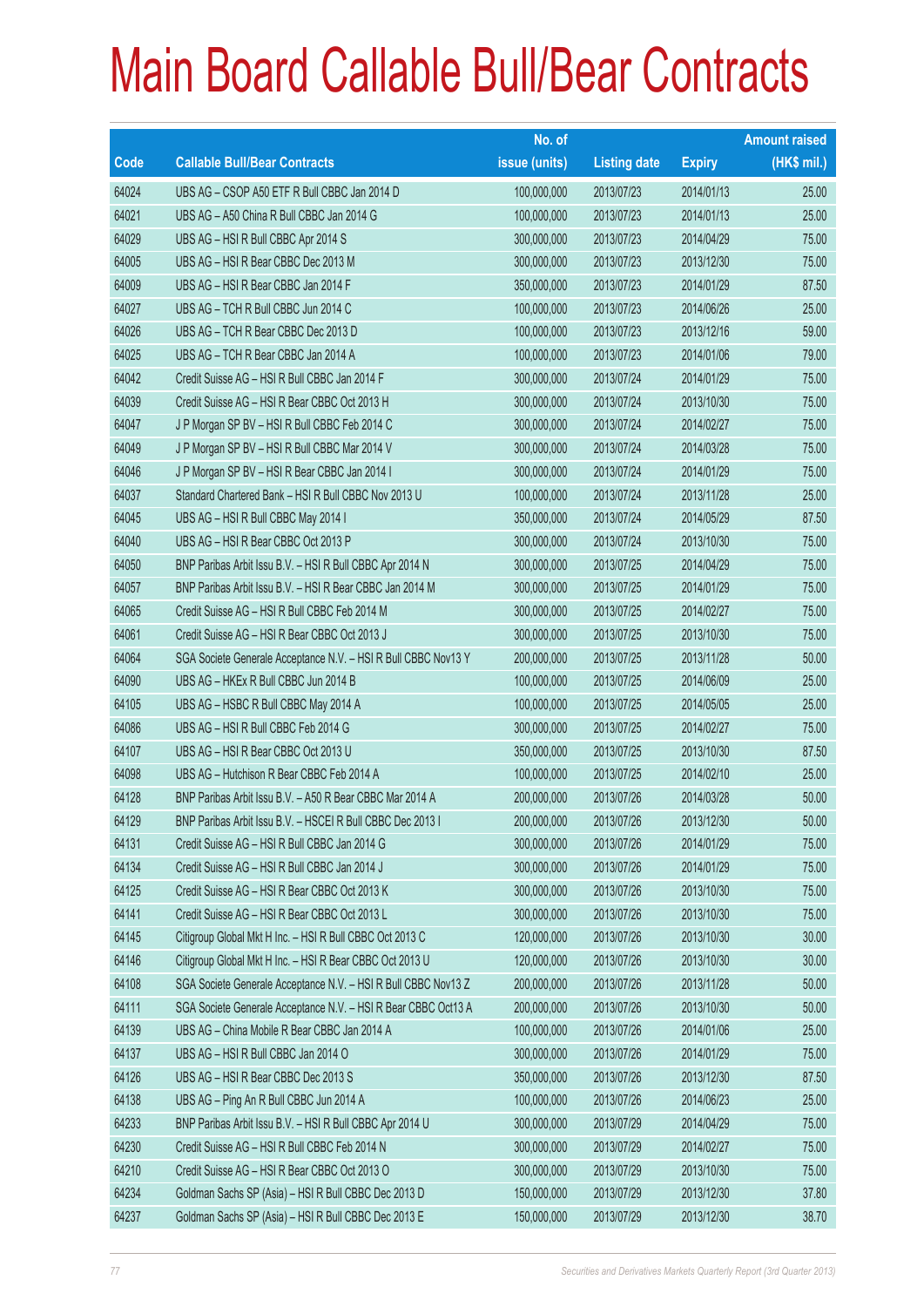|       |                                                                | No. of        |                     |               | <b>Amount raised</b> |
|-------|----------------------------------------------------------------|---------------|---------------------|---------------|----------------------|
| Code  | <b>Callable Bull/Bear Contracts</b>                            | issue (units) | <b>Listing date</b> | <b>Expiry</b> | $(HK$$ mil.)         |
| 64172 | HK Bank - CSOP A50 ETF R Bull CBBC Jan 2014 B                  | 80,000,000    | 2013/07/29          | 2014/01/20    | 20.00                |
| 64174 | HK Bank - CSOP A50 ETF R Bull CBBC Jan 2014 C                  | 80,000,000    | 2013/07/29          | 2014/01/27    | 20.00                |
| 64170 | HK Bank - A50 R Bull CBBC Jan 2014 D                           | 100,000,000   | 2013/07/29          | 2014/01/22    | 25.00                |
| 64171 | HK Bank - A50 R Bull CBBC Jan 2014 E                           | 100,000,000   | 2013/07/29          | 2014/01/20    | 25.00                |
| 64168 | HK Bank - HSCEI R Bull CBBC Dec 2013 D                         | 100,000,000   | 2013/07/29          | 2013/12/30    | 25.00                |
| 64166 | HK Bank - HSCEI R Bull CBBC Jan 2014 B                         | 100,000,000   | 2013/07/29          | 2014/01/29    | 25.00                |
| 64160 | HK Bank - HSI R Bull CBBC Nov 2013 Q                           | 100,000,000   | 2013/07/29          | 2013/11/28    | 25.00                |
| 64161 | HK Bank - HSI R Bull CBBC Nov 2013 R                           | 100,000,000   | 2013/07/29          | 2013/11/28    | 25.00                |
| 64153 | HK Bank - HSI R Bull CBBC Dec 2013 N                           | 100,000,000   | 2013/07/29          | 2013/12/30    | 25.00                |
| 64158 | HK Bank - HSI R Bull CBBC Dec 2013 O                           | 100,000,000   | 2013/07/29          | 2013/12/30    | 25.00                |
| 64165 | HK Bank - HSI R Bull CBBC Jan 2014 G                           | 400,000,000   | 2013/07/29          | 2014/01/29    | 100.00               |
| 64175 | HK Bank - TCH R Bull CBBC Jan 2014 A                           | 50,000,000    | 2013/07/29          | 2014/01/13    | 18.50                |
| 64176 | HK Bank - TCH R Bull CBBC Feb 2014 A                           | 50,000,000    | 2013/07/29          | 2014/02/24    | 29.00                |
| 64177 | HK Bank - TCH R Bear CBBC Jan 2014 A                           | 50,000,000    | 2013/07/29          | 2014/01/13    | 20.50                |
| 64182 | HK Bank - TCH R Bear CBBC Feb 2014 A                           | 50,000,000    | 2013/07/29          | 2014/02/24    | 27.50                |
| 64208 | SGA Societe Generale Acceptance N.V. - HSI R Bear CBBC Oct13 L | 200,000,000   | 2013/07/29          | 2013/10/30    | 50.00                |
| 64231 | UBS AG - HSI R Bull CBBC May 2014 J                            | 300,000,000   | 2013/07/29          | 2014/05/29    | 75.00                |
| 64221 | UBS AG - HSI R Bear CBBC Nov 2013 R                            | 300,000,000   | 2013/07/29          | 2013/11/28    | 75.00                |
| 64222 | UBS AG - HSI R Bear CBBC Jan 2014 G                            | 350,000,000   | 2013/07/29          | 2014/01/29    | 87.50                |
| 64223 | UBS AG - TCH R Bull CBBC Jun 2014 D                            | 50,000,000    | 2013/07/29          | 2014/06/16    | 12.50                |
| 64484 | BNP Paribas Arbit Issu B.V. - HSI R Bull CBBC Apr 2014 B       | 300,000,000   | 2013/07/30          | 2014/04/29    | 75.00                |
| 64489 | BNP Paribas Arbit Issu B.V. - HSI R Bull CBBC Apr 2014 C       | 300,000,000   | 2013/07/30          | 2014/04/29    | 75.00                |
| 64736 | BNP Paribas Arbit Issu B.V. - HSI R Bull CBBC Apr 2014 J       | 300,000,000   | 2013/07/30          | 2014/04/29    | 75.00                |
| 64706 | BNP Paribas Arbit Issu B.V. - HSI R Bull CBBC Apr 2014 K       | 300,000,000   | 2013/07/30          | 2014/04/29    | 75.00                |
| 64707 | BNP Paribas Arbit Issu B.V. - HSI R Bull CBBC Apr 2014 O       | 300,000,000   | 2013/07/30          | 2014/04/29    | 75.00                |
| 64874 | BNP Paribas Arbit Issu B.V. - HSI R Bull CBBC Apr 2014 R       | 300,000,000   | 2013/07/30          | 2014/04/29    | 75.00                |
| 64849 | BNP Paribas Arbit Issu B.V. - HSI R Bull CBBC Apr 2014 S       | 300,000,000   | 2013/07/30          | 2014/04/29    | 75.00                |
| 64733 | BNP Paribas Arbit Issu B.V. - HSI R Bull CBBC Apr 2014 T       | 300,000,000   | 2013/07/30          | 2014/04/29    | 75.00                |
| 64482 | BNP Paribas Arbit Issu B.V. - HSI R Bull CBBC Apr 2014 V       | 300,000,000   | 2013/07/30          | 2014/04/29    | 75.00                |
| 64523 | BNP Paribas Arbit Issu B.V. - HSI R Bear CBBC Jan 2014 N       | 300,000,000   | 2013/07/30          | 2014/01/29    | 75.00                |
| 64556 | BNP Paribas Arbit Issu B.V. - HSI R Bear CBBC Jan 2014 O       | 300,000,000   | 2013/07/30          | 2014/01/29    | 75.00                |
| 64567 | BNP Paribas Arbit Issu B.V. - HSI R Bear CBBC Jan 2014 P       | 300,000,000   | 2013/07/30          | 2014/01/29    | 75.00                |
| 64583 | BNP Paribas Arbit Issu B.V. - HSI R Bear CBBC Jan 2014 Q       | 300,000,000   | 2013/07/30          | 2014/01/29    | 75.00                |
| 64739 | BNP Paribas Arbit Issu B.V. - HSI R Bear CBBC Jan 2014 R       | 300,000,000   | 2013/07/30          | 2014/01/29    | 75.00                |
| 64640 | Credit Suisse AG - HSI R Bull CBBC Apr 2014 F                  | 300,000,000   | 2013/07/30          | 2014/04/29    | 75.00                |
| 64753 | Credit Suisse AG - HSI R Bull CBBC Apr 2014 J                  | 300,000,000   | 2013/07/30          | 2014/04/29    | 75.00                |
| 64757 | Credit Suisse AG - HSI R Bull CBBC Apr 2014 P                  | 300,000,000   | 2013/07/30          | 2014/04/29    | 75.00                |
| 64754 | Credit Suisse AG - HSI R Bull CBBC Apr 2014 Q                  | 300,000,000   | 2013/07/30          | 2014/04/29    | 75.00                |
| 64804 | Credit Suisse AG - HSI R Bull CBBC Apr 2014 W                  | 300,000,000   | 2013/07/30          | 2014/04/29    | 75.00                |
| 64805 | Credit Suisse AG - HSI R Bull CBBC Apr 2014 X                  | 300,000,000   | 2013/07/30          | 2014/04/29    | 75.00                |
| 64589 | Credit Suisse AG - HSI R Bear CBBC Oct 2013 E                  | 300,000,000   | 2013/07/30          | 2013/10/30    | 75.00                |
| 64590 | Credit Suisse AG - HSI R Bear CBBC Oct 2013 G                  | 300,000,000   | 2013/07/30          | 2013/10/30    | 75.00                |
| 64633 | Credit Suisse AG - HSI R Bear CBBC Oct 2013 P                  | 300,000,000   | 2013/07/30          | 2013/10/30    | 75.00                |
| 64584 | Credit Suisse AG - HSI R Bear CBBC Oct 2013 Q                  | 300,000,000   | 2013/07/30          | 2013/10/30    | 75.00                |
| 64639 | Credit Suisse AG - HSI R Bear CBBC Oct 2013 R                  | 300,000,000   | 2013/07/30          | 2013/10/30    | 75.00                |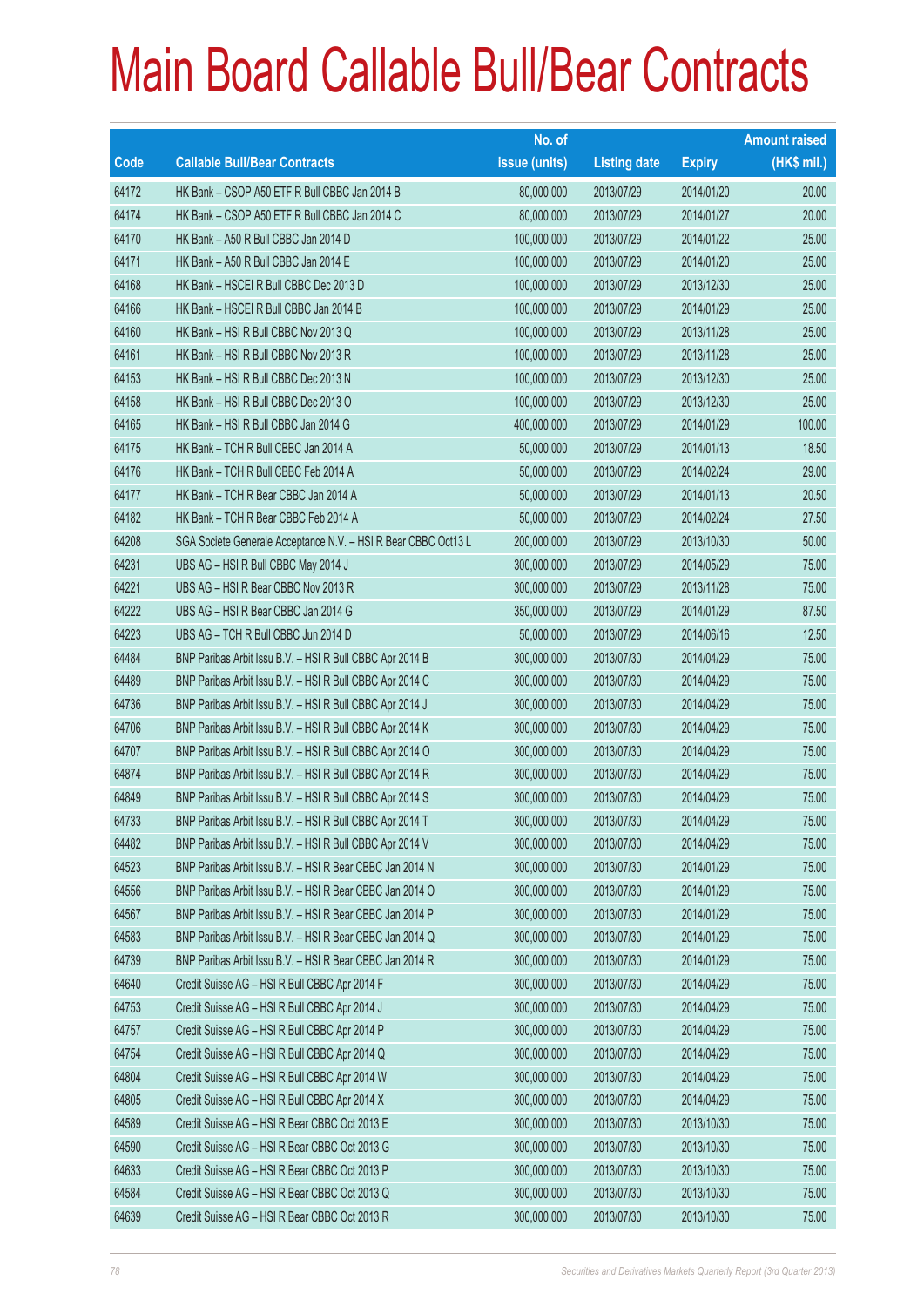|       |                                                                | No. of        |                     |               | <b>Amount raised</b> |
|-------|----------------------------------------------------------------|---------------|---------------------|---------------|----------------------|
| Code  | <b>Callable Bull/Bear Contracts</b>                            | issue (units) | <b>Listing date</b> | <b>Expiry</b> | $(HK$$ mil.)         |
| 65130 | Citigroup Global Mkt H Inc. - HSI R Bull CBBC Oct 2013 D       | 120,000,000   | 2013/07/30          | 2013/10/30    | 30.00                |
| 65141 | Citigroup Global Mkt H Inc. - HSI R Bull CBBC Oct 2013 W       | 120,000,000   | 2013/07/30          | 2013/10/30    | 30.00                |
| 65165 | Citigroup Global Mkt H Inc. - HSI R Bull CBBC Oct 2013 Z       | 120,000,000   | 2013/07/30          | 2013/10/30    | 30.00                |
| 64327 | Citigroup Global Mkt H Inc. - HSI R Bear CBBC Oct 2013 W       | 120,000,000   | 2013/07/30          | 2013/10/30    | 30.00                |
| 64336 | Citigroup Global Mkt H Inc. - HSI R Bear CBBC Oct 2013 X       | 120,000,000   | 2013/07/30          | 2013/10/30    | 30.00                |
| 65079 | Goldman Sachs SP (Asia) - HSI R Bull CBBC Dec 2013 F           | 150,000,000   | 2013/07/30          | 2013/12/30    | 38.70                |
| 65083 | Goldman Sachs SP (Asia) - HSI R Bull CBBC Dec 2013 G           | 150,000,000   | 2013/07/30          | 2013/12/30    | 38.85                |
| 65108 | Goldman Sachs SP (Asia) - HSI R Bull CBBC Dec 2013 H           | 150,000,000   | 2013/07/30          | 2013/12/30    | 38.55                |
| 65110 | Goldman Sachs SP (Asia) - HSI R Bull CBBC Dec 2013 I           | 150,000,000   | 2013/07/30          | 2013/12/30    | 39.30                |
| 65127 | Goldman Sachs SP (Asia) - HSI R Bull CBBC Dec 2013 J           | 150,000,000   | 2013/07/30          | 2013/12/30    | 39.00                |
| 64272 | HK Bank - China Mobile R Bull CBBC Jan 2014 A                  | 120,000,000   | 2013/07/30          | 2014/01/06    | 30.00                |
| 64286 | HK Bank - COVS R Bull CBBC Jan 2014 A                          | 50,000,000    | 2013/07/30          | 2014/01/13    | 16.50                |
| 64283 | HK Bank - Minsheng Bank R Bear CBBC Dec 2013 B                 | 40,000,000    | 2013/07/30          | 2013/12/02    | 10.00                |
| 64289 | HK Bank - China Shenhua R Bull CBBC Feb 2014 B                 | 60,000,000    | 2013/07/30          | 2014/02/17    | 33.60                |
| 64259 | HK Bank - A50 R Bear CBBC Dec 2013 A                           | 50,000,000    | 2013/07/30          | 2013/12/09    | 12.50                |
| 64256 | HK Bank - HSCEI R Bear CBBC Dec 2013 D                         | 68,000,000    | 2013/07/30          | 2013/12/30    | 17.00                |
| 64246 | HK Bank - HSI R Bull CBBC Dec 2013 P                           | 100,000,000   | 2013/07/30          | 2013/12/30    | 25.00                |
| 64255 | HK Bank - HSI R Bull CBBC Dec 2013 Q                           | 100,000,000   | 2013/07/30          | 2013/12/30    | 25.00                |
| 64245 | HK Bank - HSI R Bull CBBC Jan 2014 H                           | 100,000,000   | 2013/07/30          | 2014/01/29    | 25.00                |
| 64254 | HK Bank - HSI R Bull CBBC Feb 2014 C                           | 400,000,000   | 2013/07/30          | 2014/02/27    | 100.00               |
| 64280 | HK Bank - Hutchison R Bull CBBC Jan 2014 A                     | 60,000,000    | 2013/07/30          | 2014/01/20    | 15.00                |
| 65199 | J P Morgan SP BV - HSI R Bull CBBC May 2014 A                  | 300,000,000   | 2013/07/30          | 2014/05/29    | 75.00                |
| 65335 | J P Morgan SP BV - HSI R Bull CBBC May 2014 B                  | 300,000,000   | 2013/07/30          | 2014/05/29    | 75.00                |
| 65340 | J P Morgan SP BV - HSI R Bull CBBC May 2014 C                  | 300,000,000   | 2013/07/30          | 2014/05/29    | 75.00                |
| 65466 | J P Morgan SP BV - HSI R Bull CBBC May 2014 D                  | 300,000,000   | 2013/07/30          | 2014/05/29    | 75.00                |
| 65530 | J P Morgan SP BV - HSI R Bull CBBC May 2014 E                  | 300,000,000   | 2013/07/30          | 2014/05/29    | 75.00                |
| 65531 | J P Morgan SP BV - HSI R Bull CBBC May 2014 F                  | 300,000,000   | 2013/07/30          | 2014/05/29    | 75.00                |
| 65166 | JP Morgan SP BV - HSIR Bear CBBC Dec 2013 U                    | 300,000,000   | 2013/07/30          | 2013/12/30    | 75.00                |
| 65182 | J P Morgan SP BV - HSI R Bear CBBC Dec 2013 V                  | 300,000,000   | 2013/07/30          | 2013/12/30    | 75.00                |
| 64244 | Standard Chartered Bank - HSI R Bull CBBC Nov 2013 V           | 100,000,000   | 2013/07/30          | 2013/11/28    | 25.00                |
| 64654 | SGA Societe Generale Acceptance N.V. - HSI R Bull CBBC Nov13 F | 200,000,000   | 2013/07/30          | 2013/11/28    | 50.00                |
| 64655 | SGA Societe Generale Acceptance N.V. - HSI R Bull CBBC Nov13 U | 200,000,000   | 2013/07/30          | 2013/11/28    | 50.00                |
| 64659 | SGA Societe Generale Acceptance N.V. - HSI R Bull CBBC Nov13 V | 200,000,000   | 2013/07/30          | 2013/11/28    | 50.00                |
| 64291 | SGA Societe Generale Acceptance N.V. - HSI R Bear CBBC Nov13 B | 200,000,000   | 2013/07/30          | 2013/11/28    | 50.00                |
| 64295 | SGA Societe Generale Acceptance N.V. - HSI R Bear CBBC Nov13 C | 200,000,000   | 2013/07/30          | 2013/11/28    | 50.00                |
| 64299 | SGA Societe Generale Acceptance N.V. - HSI R Bear CBBC Nov13 D | 200,000,000   | 2013/07/30          | 2013/11/28    | 50.00                |
| 64322 | SGA Societe Generale Acceptance N.V. - HSI R Bear CBBC Nov13 E | 200,000,000   | 2013/07/30          | 2013/11/28    | 50.00                |
| 64817 | UBS AG - AIA R Bull CBBC Jun 2014 C                            | 100,000,000   | 2013/07/30          | 2014/06/09    | 25.00                |
| 64843 | UBS AG - China Mobile R Bull CBBC Apr 2014 A                   | 100,000,000   | 2013/07/30          | 2014/04/28    | 25.00                |
| 64847 | UBS AG - CC Bank R Bull CBBC Apr 2014 A                        | 100,000,000   | 2013/07/30          | 2014/04/14    | 25.00                |
| 64806 | UBS AG - China Life R Bull CBBC Apr 2014 A                     | 100,000,000   | 2013/07/30          | 2014/04/28    | 25.00                |
| 64962 | UBS AG - HSCEI R Bull CBBC May 2014 D                          | 100,000,000   | 2013/07/30          | 2014/05/29    | 25.00                |
| 65054 | UBS AG - HSI R Bull CBBC Mar 2014 F                            | 300,000,000   | 2013/07/30          | 2014/03/28    | 75.00                |
| 65036 | UBS AG - HSI R Bull CBBC Mar 2014 U                            | 300,000,000   | 2013/07/30          | 2014/03/28    | 75.00                |
| 65023 | UBS AG - HSI R Bull CBBC Apr 2014 T                            | 300,000,000   | 2013/07/30          | 2014/04/29    | 75.00                |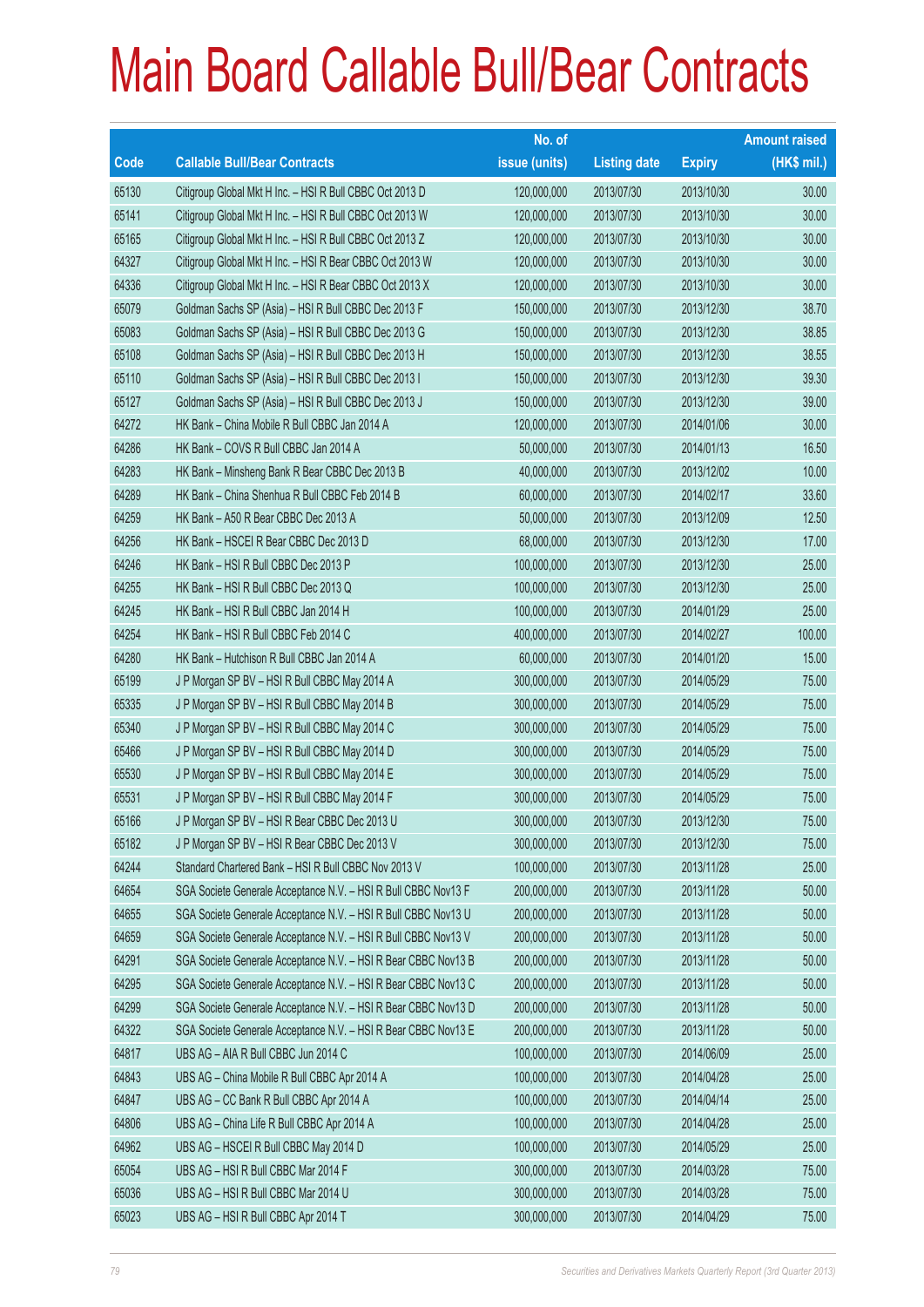|       |                                                                | No. of        |                     |               | <b>Amount raised</b> |
|-------|----------------------------------------------------------------|---------------|---------------------|---------------|----------------------|
| Code  | <b>Callable Bull/Bear Contracts</b>                            | issue (units) | <b>Listing date</b> | <b>Expiry</b> | (HK\$ mil.)          |
| 65024 | UBS AG - HSI R Bull CBBC May 2014 K                            | 300,000,000   | 2013/07/30          | 2014/05/29    | 75.00                |
| 65072 | UBS AG - HSI R Bull CBBC May 2014 L                            | 300,000,000   | 2013/07/30          | 2014/05/29    | 75.00                |
| 64480 | UBS AG - HSI R Bear CBBC Oct 2013 G                            | 300,000,000   | 2013/07/30          | 2013/10/30    | 75.00                |
| 64472 | UBS AG - HSI R Bear CBBC Oct 2013 O                            | 300,000,000   | 2013/07/30          | 2013/10/30    | 75.00                |
| 64459 | UBS AG - HSI R Bear CBBC Oct 2013 Q                            | 300,000,000   | 2013/07/30          | 2013/10/30    | 75.00                |
| 64466 | UBS AG - HSI R Bear CBBC Oct 2013 R                            | 300,000,000   | 2013/07/30          | 2013/10/30    | 75.00                |
| 64479 | UBS AG - HSI R Bear CBBC Oct 2013 T                            | 300,000,000   | 2013/07/30          | 2013/10/30    | 75.00                |
| 64337 | UBS AG - HSI R Bear CBBC Jan 2014 H                            | 300,000,000   | 2013/07/30          | 2014/01/29    | 81.00                |
| 64338 | UBS AG - HSI R Bear CBBC Jan 2014 I                            | 300,000,000   | 2013/07/30          | 2014/01/29    | 76.50                |
| 64351 | UBS AG - HSI R Bear CBBC Jan 2014 J                            | 300,000,000   | 2013/07/30          | 2014/01/29    | 75.00                |
| 64364 | UBS AG - HSI R Bear CBBC Jan 2014 K                            | 300,000,000   | 2013/07/30          | 2014/01/29    | 75.00                |
| 64382 | UBS AG - HSI R Bear CBBC Jan 2014 L                            | 300,000,000   | 2013/07/30          | 2014/01/29    | 75.00                |
| 64393 | UBS AG - HSI R Bear CBBC Jan 2014 M                            | 300,000,000   | 2013/07/30          | 2014/01/29    | 75.00                |
| 64400 | UBS AG - HSI R Bear CBBC Jan 2014 N                            | 300,000,000   | 2013/07/30          | 2014/01/29    | 75.00                |
| 64457 | UBS AG - HSI R Bear CBBC Jan 2014 O                            | 300,000,000   | 2013/07/30          | 2014/01/29    | 75.00                |
| 64808 | UBS AG - ICBC R Bull CBBC Apr 2014 A                           | 100,000,000   | 2013/07/30          | 2014/04/07    | 25.00                |
| 65958 | Credit Suisse AG - HSI R Bull CBBC Mar 2014 A                  | 300,000,000   | 2013/07/31          | 2014/03/28    | 75.00                |
| 65819 | Credit Suisse AG - HSI R Bull CBBC Mar 2014 W                  | 300,000,000   | 2013/07/31          | 2014/03/28    | 75.00                |
| 65821 | Credit Suisse AG - HSI R Bull CBBC Mar 2014 X                  | 300,000,000   | 2013/07/31          | 2014/03/28    | 75.00                |
| 65834 | Credit Suisse AG - HSI R Bull CBBC Mar 2014 Y                  | 300,000,000   | 2013/07/31          | 2014/03/28    | 75.00                |
| 65835 | Credit Suisse AG - HSI R Bull CBBC Mar 2014 Z                  | 300,000,000   | 2013/07/31          | 2014/03/28    | 75.00                |
| 65957 | Credit Suisse AG - HSI R Bull CBBC Apr 2014 Y                  | 300,000,000   | 2013/07/31          | 2014/04/29    | 75.00                |
| 65932 | Credit Suisse AG - HSI R Bear CBBC Oct 2013 A                  | 300,000,000   | 2013/07/31          | 2013/10/30    | 75.00                |
| 65952 | Credit Suisse AG - HSI R Bear CBBC Oct 2013 B                  | 300,000,000   | 2013/07/31          | 2013/10/30    | 75.00                |
| 65927 | Credit Suisse AG - HSI R Bear CBBC Oct 2013 S                  | 300,000,000   | 2013/07/31          | 2013/10/30    | 75.00                |
| 65988 | Citigroup Global Mkt H Inc. - HSI R Bull CBBC Nov 2013 N       | 120,000,000   | 2013/07/31          | 2013/11/28    | 30.00                |
| 65989 | Citigroup Global Mkt H Inc. - HSI R Bear CBBC Nov 2013 N       | 120,000,000   | 2013/07/31          | 2013/11/28    | 30.00                |
| 65688 | HK Bank - Cheung Kong R Bull CBBC Feb 2014 A                   | 60,000,000    | 2013/07/31          | 2014/02/24    | 15.00                |
| 65701 | HK Bank - CNOOC R Bull CBBC Jan 2014 A                         | 60,000,000    | 2013/07/31          | 2014/01/27    | 15.00                |
| 65699 | HK Bank - Sinopec Corp R Bull CBBC Feb 2014 A                  | 80,000,000    | 2013/07/31          | 2014/02/24    | 20.00                |
| 65611 | HK Bank - HSCEI R Bull CBBC Nov 2013 E                         | 100,000,000   | 2013/07/31          | 2013/11/28    | 25.00                |
| 65576 | HK Bank - HSI R Bull CBBC Dec 2013 R                           | 100,000,000   | 2013/07/31          | 2013/12/30    | 25.00                |
| 65571 | HK Bank - HSI R Bull CBBC Jan 2014 I                           | 100,000,000   | 2013/07/31          | 2014/01/29    | 25.00                |
| 65536 | HK Bank - HSI R Bull CBBC Feb 2014 D                           | 100,000,000   | 2013/07/31          | 2014/02/27    | 25.00                |
| 65704 | HK Bank - ICBC R Bull CBBC Jan 2014 A                          | 80,000,000    | 2013/07/31          | 2014/01/20    | 20.00                |
| 65700 | HK Bank - PetCh R Bull CBBC Jan 2014 A                         | 60,000,000    | 2013/07/31          | 2014/01/27    | 15.00                |
| 65691 | HK Bank - Sands China R Bull CBBC Apr 2014 A                   | 60,000,000    | 2013/07/31          | 2014/04/24    | 15.00                |
| 65695 | HK Bank - SHK Ppt R Bull CBBC Jan 2014 B                       | 60,000,000    | 2013/07/31          | 2014/01/20    | 15.00                |
| 65994 | J P Morgan SP BV - HSI R Bull CBBC Jun 2014 A                  | 300,000,000   | 2013/07/31          | 2014/06/27    | 75.00                |
| 65996 | J P Morgan SP BV - HSI R Bull CBBC Jun 2014 B                  | 300,000,000   | 2013/07/31          | 2014/06/27    | 75.00                |
| 65708 | Standard Chartered Bank - HSI R Bull CBBC Nov 2013 W           | 100,000,000   | 2013/07/31          | 2013/11/28    | 25.00                |
| 65839 | SGA Societe Generale Acceptance N.V. - HSI R Bull CBBC Dec13 A | 200,000,000   | 2013/07/31          | 2013/12/30    | 50.00                |
| 65840 | SGA Societe Generale Acceptance N.V. - HSI R Bull CBBC Dec13 B | 200,000,000   | 2013/07/31          | 2013/12/30    | 50.00                |
| 65841 | SGA Societe Generale Acceptance N.V. - HSI R Bear CBBC Nov13 F | 200,000,000   | 2013/07/31          | 2013/11/28    | 50.00                |
| 65842 | SGA Societe Generale Acceptance N.V. - HSI R Bear CBBC Nov13 G | 200,000,000   | 2013/07/31          | 2013/11/28    | 50.00                |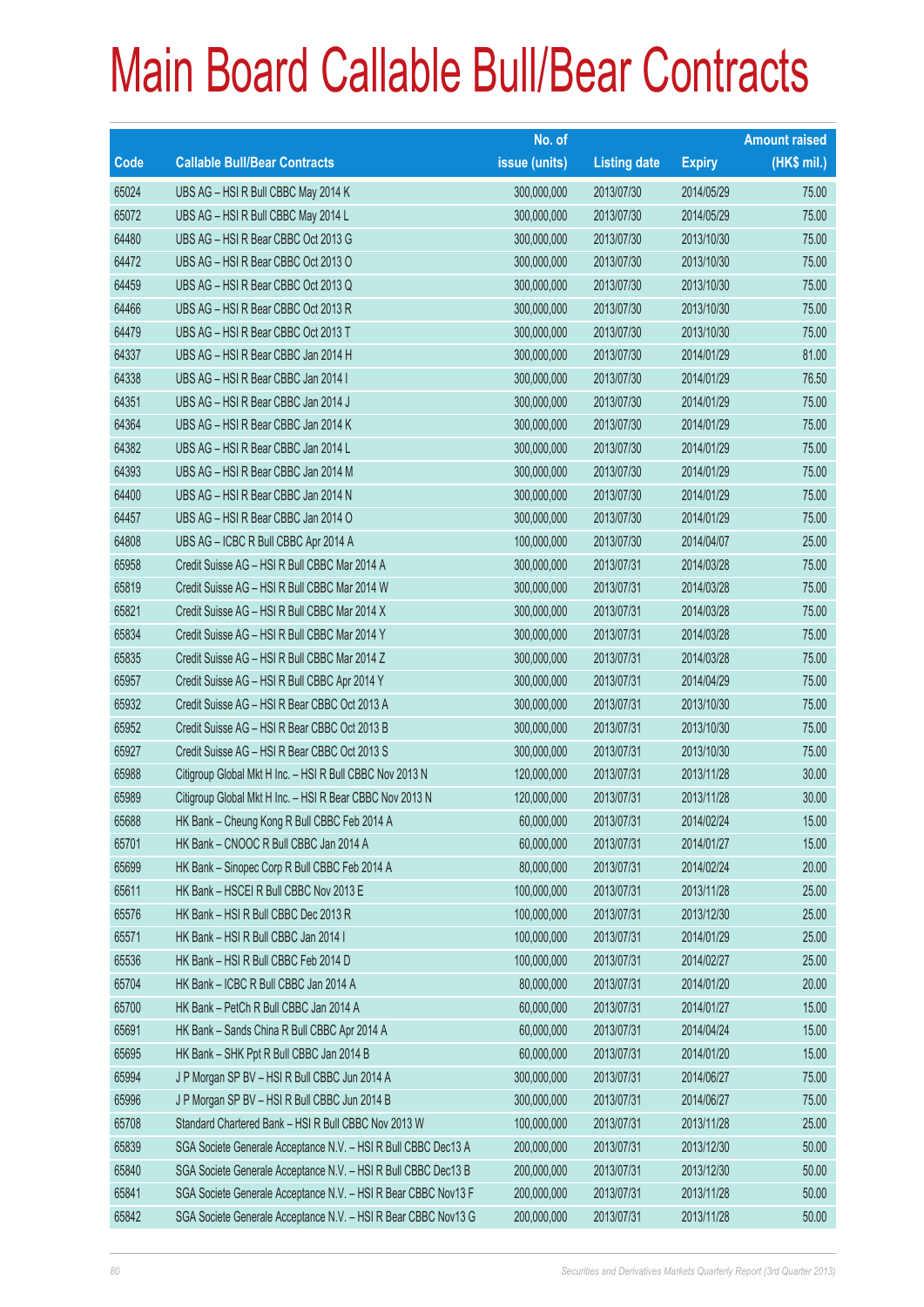|       |                                                                | No. of        |                     |               | <b>Amount raised</b> |
|-------|----------------------------------------------------------------|---------------|---------------------|---------------|----------------------|
| Code  | <b>Callable Bull/Bear Contracts</b>                            | issue (units) | <b>Listing date</b> | <b>Expiry</b> | (HK\$ mil.)          |
| 65719 | UBS AG - HSI R Bull CBBC Mar 2014 K                            | 300,000,000   | 2013/07/31          | 2014/03/28    | 75.00                |
| 65735 | UBS AG - HSI R Bull CBBC Apr 2014 U                            | 300,000,000   | 2013/07/31          | 2014/04/29    | 75.00                |
| 65742 | UBS AG - HSI R Bull CBBC Apr 2014 V                            | 300,000,000   | 2013/07/31          | 2014/04/29    | 75.00                |
| 65741 | UBS AG - HSI R Bull CBBC May 2014 M                            | 300,000,000   | 2013/07/31          | 2014/05/29    | 75.00                |
| 65982 | UBS AG - HSI R Bull CBBC Jun 2014 K                            | 300,000,000   | 2013/07/31          | 2014/06/27    | 75.00                |
| 65713 | UBS AG - HSI R Bull CBBC Jul 2014 F                            | 300,000,000   | 2013/07/31          | 2014/07/30    | 75.00                |
| 65906 | UBS AG - HSI R Bear CBBC Nov 2013 Y                            | 350,000,000   | 2013/07/31          | 2013/11/28    | 87.50                |
| 65845 | UBS AG - HSI R Bear CBBC Dec 2013 T                            | 300,000,000   | 2013/07/31          | 2013/12/30    | 75.00                |
| 65856 | UBS AG - HSI R Bear CBBC Dec 2013 U                            | 300,000,000   | 2013/07/31          | 2013/12/30    | 75.00                |
| 65873 | UBS AG - HSI R Bear CBBC Dec 2013 V                            | 300,000,000   | 2013/07/31          | 2013/12/30    | 75.00                |
| 65843 | UBS AG - HSI R Bear CBBC Feb 2014 H                            | 300,000,000   | 2013/07/31          | 2014/02/27    | 75.00                |
| 65852 | UBS AG - HSI R Bear CBBC Feb 2014 I                            | 300,000,000   | 2013/07/31          | 2014/02/27    | 75.00                |
| 65872 | UBS AG - HSI R Bear CBBC Feb 2014 J                            | 300,000,000   | 2013/07/31          | 2014/02/27    | 75.00                |
| 65886 | UBS AG - HSI R Bear CBBC Feb 2014 K                            | 300,000,000   | 2013/07/31          | 2014/02/27    | 75.00                |
| 66041 | Credit Suisse AG - HSI R Bull CBBC Feb 2014 O                  | 300,000,000   | 2013/08/01          | 2014/02/27    | 75.00                |
| 66061 | Credit Suisse AG - HSI R Bull CBBC Feb 2014 P                  | 300,000,000   | 2013/08/01          | 2014/02/27    | 75.00                |
| 66043 | Credit Suisse AG - HSI R Bull CBBC Feb 2014 Q                  | 300,000,000   | 2013/08/01          | 2014/02/27    | 75.00                |
| 66045 | Credit Suisse AG - HSI R Bull CBBC Feb 2014 R                  | 300,000,000   | 2013/08/01          | 2014/02/27    | 75.00                |
| 66133 | Credit Suisse AG - HSI R Bear CBBC Nov 2013 H                  | 300,000,000   | 2013/08/01          | 2013/11/28    | 75.00                |
| 66171 | Goldman Sachs SP (Asia) - HSI R Bull CBBC Dec 2013 K           | 150,000,000   | 2013/08/01          | 2013/12/30    | 38.10                |
| 66034 | HK Bank - BOCL R Bull CBBC Aug 2014 A                          | 80,000,000    | 2013/08/01          | 2014/08/28    | 20.00                |
| 66016 | HK Bank - COVS R Bear CBBC Jan 2014 A                          | 40,000,000    | 2013/08/01          | 2014/01/20    | 12.00                |
| 66030 | HK Bank - CC Bank R Bull CBBC Feb 2014 A                       | 80,000,000    | 2013/08/01          | 2014/02/24    | 20.00                |
| 66037 | HK Bank - China Life R Bull CBBC Feb 2014 A                    | 60,000,000    | 2013/08/01          | 2014/02/24    | 15.00                |
| 66021 | HK Bank - Minsheng Bank R Bull CBBC Jan 2014 A                 | 40,000,000    | 2013/08/01          | 2014/01/13    | 10.00                |
| 66029 | HK Bank - Minsheng Bank R Bull CBBC Mar 2014 A                 | 40,000,000    | 2013/08/01          | 2014/03/24    | 12.40                |
| 66015 | HK Bank - A50 R Bull CBBC Feb 2014 A                           | 100,000,000   | 2013/08/01          | 2014/02/24    | 25.00                |
| 66000 | HK Bank - HSI R Bull CBBC Feb 2014 E                           | 100,000,000   | 2013/08/01          | 2014/02/27    | 25.00                |
| 65999 | HK Bank - HSI R Bull CBBC Mar 2014 A                           | 100,000,000   | 2013/08/01          | 2014/03/28    | 25.00                |
| 66172 | J P Morgan SP BV - HSI R Bull CBBC Jun 2014 C                  | 300,000,000   | 2013/08/01          | 2014/06/27    | 75.00                |
| 66173 | J P Morgan SP BV - HSI R Bull CBBC Jun 2014 D                  | 300,000,000   | 2013/08/01          | 2014/06/27    | 75.00                |
| 66098 | Standard Chartered Bank - HSI R Bull CBBC Nov 2013 X           | 100,000,000   | 2013/08/01          | 2013/11/28    | 25.00                |
| 66125 | SGA Societe Generale Acceptance N.V. - HSI R Bull CBBC Dec 13C | 200,000,000   | 2013/08/01          | 2013/12/30    | 50.00                |
| 66127 | SGA Societe Generale Acceptance N.V. - HSI R Bull CBBC Dec 13D | 200,000,000   | 2013/08/01          | 2013/12/30    | 50.00                |
| 66129 | SGA Societe Generale Acceptance N.V. - HSI R Bear CBBC Nov 13H | 200,000,000   | 2013/08/01          | 2013/11/28    | 50.00                |
| 66102 | UBS AG - HSI R Bull CBBC Dec 2013 L                            | 300,000,000   | 2013/08/01          | 2013/12/30    | 75.00                |
| 66116 | UBS AG - HSI R Bull CBBC Dec 2013 Z                            | 300,000,000   | 2013/08/01          | 2013/12/30    | 75.00                |
| 66113 | UBS AG - HSI R Bull CBBC Jan 2014 P                            | 300,000,000   | 2013/08/01          | 2014/01/29    | 75.00                |
| 66103 | UBS AG - HSI R Bull CBBC Feb 2014 I                            | 300,000,000   | 2013/08/01          | 2014/02/27    | 75.00                |
| 66105 | UBS AG - HSI R Bull CBBC Feb 2014 O                            | 300,000,000   | 2013/08/01          | 2014/02/27    | 75.00                |
| 66163 | UBS AG - HSI R Bear CBBC Dec 2013 W                            | 300,000,000   | 2013/08/01          | 2013/12/30    | 75.00                |
| 66167 | UBS AG - HSI R Bear CBBC Dec 2013 X                            | 300,000,000   | 2013/08/01          | 2013/12/30    | 75.00                |
| 66164 | UBS AG - HSI R Bear CBBC Feb 2014 L                            | 300,000,000   | 2013/08/01          | 2014/02/27    | 84.00                |
| 66170 | UBS AG - HSI R Bear CBBC Feb 2014 M                            | 300,000,000   | 2013/08/01          | 2014/02/27    | 75.00                |
| 66261 | BNP Paribas Arbit Issu B.V. - HSI R Bear CBBC Jan 2014 E       | 300,000,000   | 2013/08/02          | 2014/01/29    | 75.00                |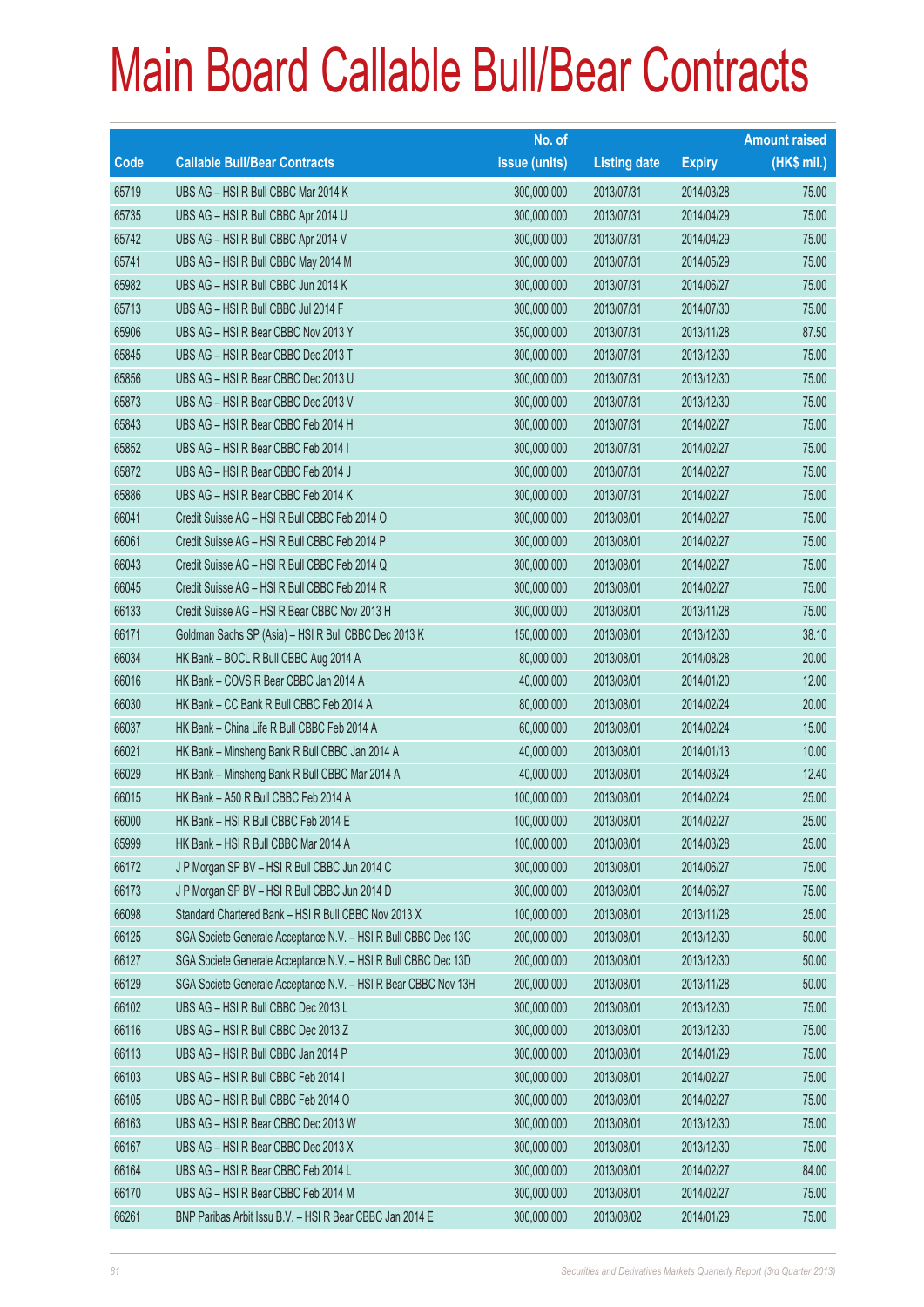|       |                                                                | No. of        |                     |               | <b>Amount raised</b> |
|-------|----------------------------------------------------------------|---------------|---------------------|---------------|----------------------|
| Code  | <b>Callable Bull/Bear Contracts</b>                            | issue (units) | <b>Listing date</b> | <b>Expiry</b> | (HK\$ mil.)          |
| 66413 | Credit Suisse AG - HSI R Bull CBBC Dec 2013 X                  | 300,000,000   | 2013/08/02          | 2013/12/30    | 75.00                |
| 66426 | Credit Suisse AG - HSI R Bull CBBC Dec 2013 Y                  | 300,000,000   | 2013/08/02          | 2013/12/30    | 75.00                |
| 66257 | Credit Suisse AG - HSI R Bear CBBC Dec 2013 P                  | 300,000,000   | 2013/08/02          | 2013/12/30    | 75.00                |
| 66258 | Credit Suisse AG - HSI R Bear CBBC Dec 2013 Q                  | 300,000,000   | 2013/08/02          | 2013/12/30    | 75.00                |
| 66492 | Citigroup Global Mkt H Inc. - HSI R Bull CBBC Nov 2013 P       | 120,000,000   | 2013/08/02          | 2013/11/28    | 30.00                |
| 66505 | Citigroup Global Mkt H Inc. - HSI R Bull CBBC Nov 2013 R       | 120,000,000   | 2013/08/02          | 2013/11/28    | 30.00                |
| 66516 | Citigroup Global Mkt H Inc. - HSI R Bear CBBC Nov 2013 O       | 120,000,000   | 2013/08/02          | 2013/11/28    | 30.00                |
| 66254 | HK Bank - AIA R Bull CBBC Mar 2014 A                           | 60,000,000    | 2013/08/02          | 2014/03/24    | 21.00                |
| 66190 | HK Bank - CAM CSI300 R Bull CBBC Mar 2014 A                    | 60,000,000    | 2013/08/02          | 2014/03/17    | 27.60                |
| 66206 | HK Bank - CAM CSI300 R Bull CBBC Apr 2014 A                    | 60,000,000    | 2013/08/02          | 2014/04/14    | 37.20                |
| 66217 | HK Bank - CPIC R Bull CBBC Mar 2014 A                          | 60,000,000    | 2013/08/02          | 2014/03/03    | 24.00                |
| 66240 | HK Bank - Evergrande R Bull CBBC Apr 2014 A                    | 60,000,000    | 2013/08/02          | 2014/04/07    | 15.00                |
| 66241 | HK Bank - Evergrande R Bull CBBC Sep 2014 A                    | 60,000,000    | 2013/08/02          | 2014/09/24    | 15.00                |
| 66189 | HK Bank - PICC Group R Bull CBBC Apr 2014 A                    | 50,000,000    | 2013/08/02          | 2014/04/28    | 12.50                |
| 66284 | SGA Societe Generale Acceptance N.V. - HSI R Bull CBBC Dec13 E | 200,000,000   | 2013/08/02          | 2013/12/30    | 50.00                |
| 66347 | SGA Societe Generale Acceptance N.V. - HSI R Bear CBBC Nov13 I | 200,000,000   | 2013/08/02          | 2013/11/28    | 50.00                |
| 66359 | SGA Societe Generale Acceptance N.V. - HSI R Bear CBBC Nov13 J | 200,000,000   | 2013/08/02          | 2013/11/28    | 50.00                |
| 66277 | UBS AG - CPIC R Bull CBBC Jan 2014 A                           | 30,000,000    | 2013/08/02          | 2014/01/13    | 15.30                |
| 66361 | UBS AG - Evergrande R Bull CBBC Jul 2014 A                     | 100,000,000   | 2013/08/02          | 2014/07/21    | 25.00                |
| 66411 | UBS AG - Evergrande R Bull CBBC Jul 2014 B                     | 100,000,000   | 2013/08/02          | 2014/07/08    | 25.00                |
| 66360 | UBS AG - Evergrande R Bear CBBC Feb 2014 A                     | 100,000,000   | 2013/08/02          | 2014/02/10    | 25.00                |
| 66431 | UBS AG - HSI R Bull CBBC Apr 2014 W                            | 350,000,000   | 2013/08/02          | 2014/04/29    | 87.50                |
| 66262 | UBS AG - HSI R Bear CBBC Nov 2013 Z                            | 350,000,000   | 2013/08/02          | 2013/11/28    | 87.50                |
| 66475 | UBS AG - Hutchison R Bear CBBC Jan 2014 A                      | 100,000,000   | 2013/08/02          | 2014/01/20    | 25.00                |
| 66459 | UBS AG - TCH R Bull CBBC Jul 2014 A                            | 100,000,000   | 2013/08/02          | 2014/07/07    | 25.00                |
| 66434 | UBS AG - TCH R Bear CBBC Mar 2014 A                            | 100,000,000   | 2013/08/02          | 2014/03/24    | 80.00                |
| 66710 | Credit Suisse AG - HSI R Bull CBBC Jun 2014 Y                  | 300,000,000   | 2013/08/05          | 2014/06/27    | 75.00                |
| 66714 | Credit Suisse AG - HSI R Bull CBBC Jun 2014 Z                  | 300,000,000   | 2013/08/05          | 2014/06/27    | 75.00                |
| 66692 | Credit Suisse AG - HSI R Bear CBBC Nov 2013 I                  | 300,000,000   | 2013/08/05          | 2013/11/28    | 75.00                |
| 66693 | Credit Suisse AG - HSI R Bear CBBC Nov 2013 M                  | 300,000,000   | 2013/08/05          | 2013/11/28    | 75.00                |
| 66694 | Credit Suisse AG - HSI R Bear CBBC Nov 2013 N                  | 300,000,000   | 2013/08/05          | 2013/11/28    | 75.00                |
| 66761 | Credit Suisse AG - HSI R Bear CBBC Nov 2013 O                  | 300,000,000   | 2013/08/05          | 2013/11/28    | 75.00                |
| 66660 | Credit Suisse AG - HSI R Bear CBBC Dec 2013 R                  | 300,000,000   | 2013/08/05          | 2013/12/30    | 75.00                |
| 66682 | Credit Suisse AG - HSI R Bear CBBC Dec 2013 S                  | 300,000,000   | 2013/08/05          | 2013/12/30    | 75.00                |
| 66687 | Credit Suisse AG - HSI R Bear CBBC Dec 2013 T                  | 300,000,000   | 2013/08/05          | 2013/12/30    | 75.00                |
| 66689 | Credit Suisse AG - HSI R Bear CBBC Dec 2013 U                  | 300,000,000   | 2013/08/05          | 2013/12/30    | 75.00                |
| 66691 | Credit Suisse AG - HSI R Bear CBBC Dec 2013 V                  | 300,000,000   | 2013/08/05          | 2013/12/30    | 75.00                |
| 66695 | Credit Suisse AG - HSI R Bear CBBC Jan 2014 C                  | 300,000,000   | 2013/08/05          | 2014/01/29    | 75.00                |
| 66700 | Credit Suisse AG - HSI R Bear CBBC Jan 2014 D                  | 300,000,000   | 2013/08/05          | 2014/01/29    | 75.00                |
| 66701 | Credit Suisse AG - HSI R Bear CBBC Jan 2014 E                  | 300,000,000   | 2013/08/05          | 2014/01/29    | 75.00                |
| 66702 | Credit Suisse AG - HSI R Bear CBBC Feb 2014 B                  | 300,000,000   | 2013/08/05          | 2014/02/27    | 75.00                |
| 66707 | Credit Suisse AG - HSI R Bear CBBC Feb 2014 C                  | 300,000,000   | 2013/08/05          | 2014/02/27    | 75.00                |
| 66762 | Citigroup Global Mkt H Inc. - HSI R Bull CBBC Nov 2013 S       | 120,000,000   | 2013/08/05          | 2013/11/28    | 30.00                |
| 66766 | Citigroup Global Mkt H Inc. - HSI R Bear CBBC Nov 2013 P       | 120,000,000   | 2013/08/05          | 2013/11/28    | 30.00                |
| 66628 | HK Bank - Anhui Conch R Bull CBBC Sep 2014 C                   | 50,000,000    | 2013/08/05          | 2014/09/18    | 12.50                |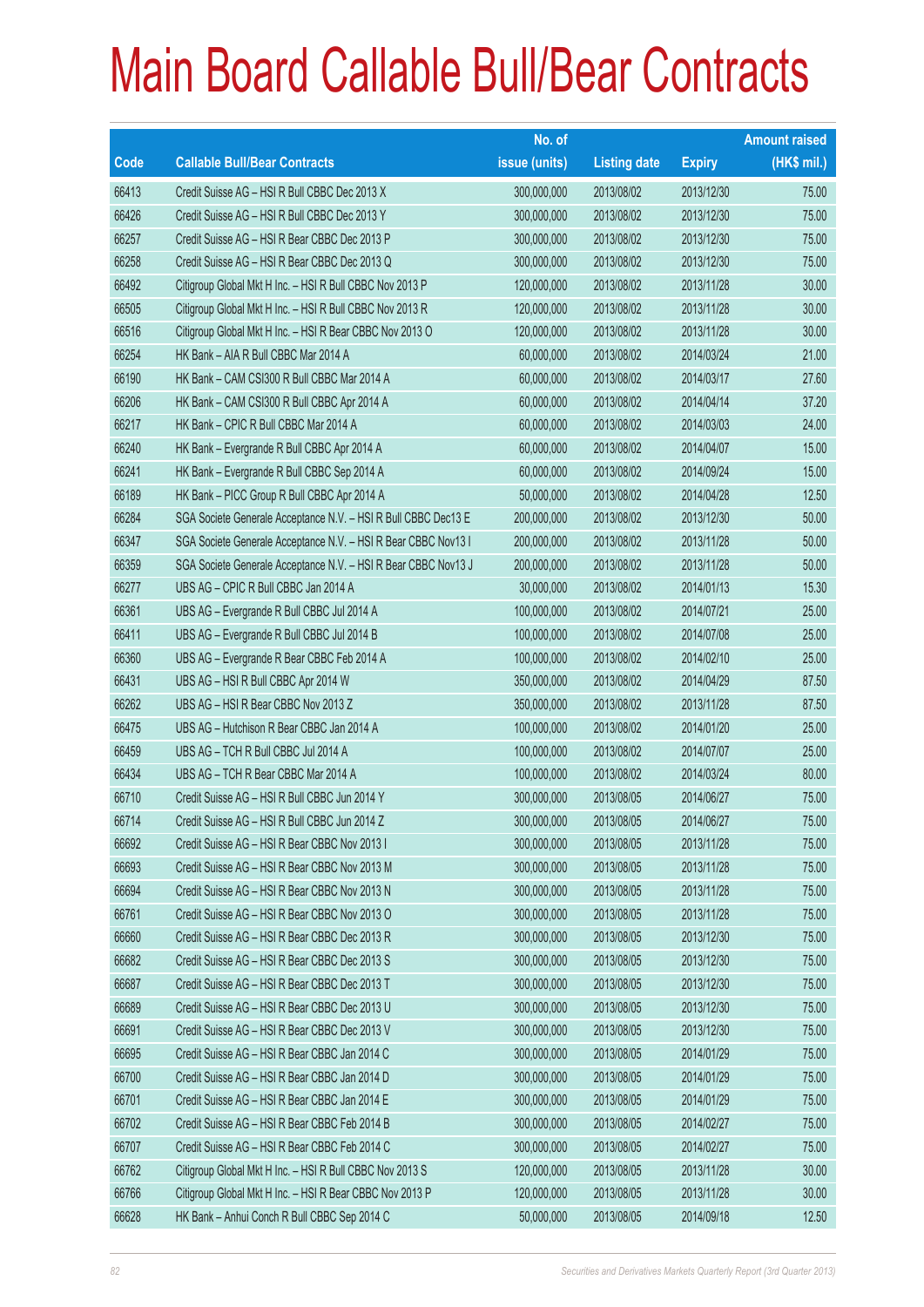|       |                                                                | No. of        |                     |               | <b>Amount raised</b> |
|-------|----------------------------------------------------------------|---------------|---------------------|---------------|----------------------|
| Code  | <b>Callable Bull/Bear Contracts</b>                            | issue (units) | <b>Listing date</b> | <b>Expiry</b> | (HK\$ mil.)          |
| 66626 | HK Bank - Anhui Conch R Bull CBBC Oct 2014 A                   | 50,000,000    | 2013/08/05          | 2014/10/16    | 12.50                |
| 66561 | HK Bank - China Mobile R Bull CBBC Dec 2013 E                  | 120,000,000   | 2013/08/05          | 2013/12/23    | 30.00                |
| 66519 | HK Bank - CNBM R Bull CBBC Jan 2014 A                          | 50,000,000    | 2013/08/05          | 2014/01/20    | 12.50                |
| 66517 | HK Bank - CNBM R Bull CBBC Feb 2014 A                          | 50,000,000    | 2013/08/05          | 2014/02/24    | 12.50                |
| 66624 | HK Bank - Galaxy Ent R Bull CBBC Jan 2014 A                    | 50,000,000    | 2013/08/05          | 2014/01/16    | 35.00                |
| 66623 | HK Bank - Galaxy Ent R Bull CBBC Mar 2014 A                    | 50,000,000    | 2013/08/05          | 2014/03/17    | 19.00                |
| 66641 | HK Bank - Galaxy Ent R Bear CBBC Jan 2014 B                    | 40,000,000    | 2013/08/05          | 2014/01/22    | 36.80                |
| 66659 | HK Bank - Galaxy Ent R Bear CBBC Mar 2014 A                    | 40,000,000    | 2013/08/05          | 2014/03/17    | 24.80                |
| 66527 | HK Bank - Sands China R Bull CBBC May 2014 A                   | 60,000,000    | 2013/08/05          | 2014/05/19    | 15.00                |
| 66619 | HK Bank - TCH R Bull CBBC Feb 2014 B                           | 50,000,000    | 2013/08/05          | 2014/02/10    | 17.50                |
| 66640 | HK Bank - TCH R Bull CBBC Feb 2014 C                           | 50,000,000    | 2013/08/05          | 2014/02/10    | 12.50                |
| 66632 | HK Bank - TCH R Bear CBBC Feb 2014 B                           | 50,000,000    | 2013/08/05          | 2014/02/10    | 28.00                |
| 66639 | HK Bank - TCH R Bear CBBC Mar 2014 A                           | 50,000,000    | 2013/08/05          | 2014/03/17    | 36.00                |
| 66592 | HK Bank - Wharf Holdings R Bull CBBC Dec 2013 A                | 40,000,000    | 2013/08/05          | 2013/12/23    | 10.00                |
| 66708 | Standard Chartered Bank - HSI R Bear CBBC Jan 2014 A           | 100,000,000   | 2013/08/05          | 2014/01/29    | 25.00                |
| 66717 | SGA Societe Generale Acceptance N.V. - HSI R Bear CBBC Nov13 K | 200,000,000   | 2013/08/05          | 2013/11/28    | 50.00                |
| 66754 | UBS AG - Anhui Conch R Bull CBBC Dec 2014 A                    | 100,000,000   | 2013/08/05          | 2014/12/29    | 25.00                |
| 66755 | UBS AG - Anhui Conch R Bull CBBC Dec 2014 B                    | 100,000,000   | 2013/08/05          | 2014/12/22    | 25.00                |
| 66719 | UBS AG - CNBM R Bull CBBC Feb 2014 A                           | 50,000,000    | 2013/08/05          | 2014/02/10    | 12.50                |
| 66742 | UBS AG - CNBM R Bull CBBC Mar 2014 A                           | 50,000,000    | 2013/08/05          | 2014/03/03    | 12.50                |
| 66718 | UBS AG - CNBM R Bear CBBC Mar 2014 A                           | 50,000,000    | 2013/08/05          | 2014/03/17    | 12.50                |
| 66757 | UBS AG - Galaxy Ent R Bull CBBC Jan 2014 A                     | 50,000,000    | 2013/08/05          | 2014/01/20    | 28.50                |
| 66716 | UBS AG - HSI R Bull CBBC Feb 2014 J                            | 350,000,000   | 2013/08/05          | 2014/02/27    | 87.50                |
| 66759 | UBS AG - HSI R Bear CBBC Nov 2013 D                            | 300,000,000   | 2013/08/05          | 2013/11/28    | 75.00                |
| 66760 | UBS AG - HSI R Bear CBBC Dec 2013 Y                            | 350,000,000   | 2013/08/05          | 2013/12/30    | 87.50                |
| 66931 | BNP Paribas Arbit Issu B.V. - HSI R Bull CBBC Jun 2014 A       | 300,000,000   | 2013/08/06          | 2014/06/27    | 75.00                |
| 66860 | BNP Paribas Arbit Issu B.V. - HSI R Bear CBBC Jan 2014 F       | 300,000,000   | 2013/08/06          | 2014/01/29    | 75.00                |
| 66932 | Credit Suisse AG - HSI R Bull CBBC Feb 2014 S                  | 300,000,000   | 2013/08/06          | 2014/02/27    | 75.00                |
| 66934 | Credit Suisse AG - HSI R Bull CBBC Feb 2014 T                  | 300,000,000   | 2013/08/06          | 2014/02/27    | 75.00                |
| 66901 | Credit Suisse AG - HSI R Bear CBBC Nov 2013 Q                  | 300,000,000   | 2013/08/06          | 2013/11/28    | 75.00                |
| 66905 | Credit Suisse AG - HSI R Bear CBBC Nov 2013 R                  | 300,000,000   | 2013/08/06          | 2013/11/28    | 75.00                |
| 66957 | Citigroup Global Mkt H Inc. - HSI R Bull CBBC Nov 2013 U       | 120,000,000   | 2013/08/06          | 2013/11/28    | 30.00                |
| 66960 | Citigroup Global Mkt H Inc. - HSI R Bull CBBC Nov 2013 V       | 120,000,000   | 2013/08/06          | 2013/11/28    | 30.00                |
| 66972 | Citigroup Global Mkt H Inc. - HSI R Bear CBBC Nov 2013 Q       | 120,000,000   | 2013/08/06          | 2013/11/28    | 30.00                |
| 66954 | Goldman Sachs SP (Asia) - HSI R Bull CBBC Dec 2013 L           | 150,000,000   | 2013/08/06          | 2013/12/30    | 38.10                |
| 66849 | HK Bank - ABC R Bull CBBC Apr 2014 A                           | 80,000,000    | 2013/08/06          | 2014/04/28    | 20.00                |
| 66851 | HK Bank - ABC R Bear CBBC Mar 2014 A                           | 40,000,000    | 2013/08/06          | 2014/03/26    | 10.00                |
| 66772 | HK Bank - China Mobile R Bull CBBC Feb 2014 B                  | 120,000,000   | 2013/08/06          | 2014/02/24    | 30.00                |
| 66773 | HK Bank - China Mobile R Bull CBBC Feb 2014 C                  | 120,000,000   | 2013/08/06          | 2014/02/10    | 30.00                |
| 66771 | HK Bank - China Mobile R Bull CBBC Mar 2014 A                  | 120,000,000   | 2013/08/06          | 2014/03/10    | 30.00                |
| 66794 | HK Bank - China Mobile R Bear CBBC Apr 2014 A                  | 50,000,000    | 2013/08/06          | 2014/04/07    | 12.50                |
| 66791 | HK Bank - COVS R Bear CBBC Mar 2014 A                          | 40,000,000    | 2013/08/06          | 2014/03/31    | 12.00                |
| 66859 | HK Bank - Minsheng Bank R Bear CBBC Feb 2014 A                 | 40,000,000    | 2013/08/06          | 2014/02/20    | 10.00                |
| 66769 | HK Bank - CSOP A50 ETF R Bull CBBC Mar 2014 A                  | 80,000,000    | 2013/08/06          | 2014/03/10    | 20.00                |
| 66770 | HK Bank - CSOP A50 ETF R Bull CBBC Mar 2014 B                  | 80,000,000    | 2013/08/06          | 2014/03/31    | 20.00                |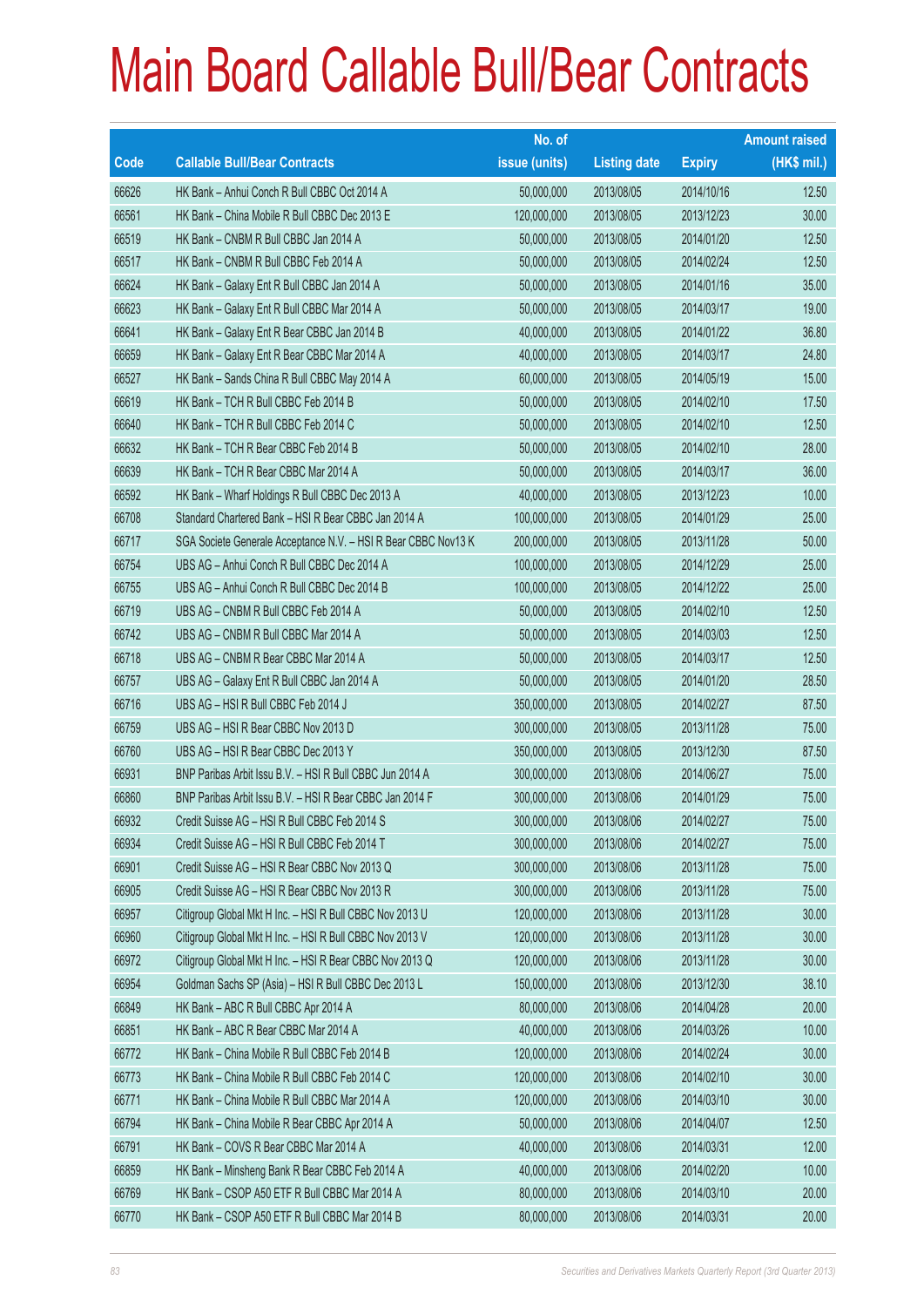|       |                                                                | No. of        |                     |               | <b>Amount raised</b> |
|-------|----------------------------------------------------------------|---------------|---------------------|---------------|----------------------|
| Code  | <b>Callable Bull/Bear Contracts</b>                            | issue (units) | <b>Listing date</b> | <b>Expiry</b> | (HK\$ mil.)          |
| 66848 | HK Bank - China Shenhua R Bear CBBC Mar 2014 A                 | 40,000,000    | 2013/08/06          | 2014/03/17    | 20.80                |
| 66767 | HK Bank - A50 R Bull CBBC Feb 2014 B                           | 100,000,000   | 2013/08/06          | 2014/02/17    | 25.00                |
| 66768 | HK Bank - A50 R Bull CBBC Mar 2014 A                           | 100,000,000   | 2013/08/06          | 2014/03/24    | 25.00                |
| 66783 | HK Bank - HKEx R Bull CBBC Jan 2014 A                          | 60,000,000    | 2013/08/06          | 2014/01/13    | 15.00                |
| 66777 | HK Bank - Hutchison R Bull CBBC Dec 2013 C                     | 60,000,000    | 2013/08/06          | 2013/12/30    | 15.00                |
| 66852 | HK Bank - ICBC R Bear CBBC Jan 2014 A                          | 40,000,000    | 2013/08/06          | 2014/01/27    | 10.00                |
| 66847 | HK Bank - Lenovo R Bull CBBC Apr 2014 A                        | 60,000,000    | 2013/08/06          | 2014/04/28    | 15.00                |
| 66855 | HK Bank - Sands China R Bear CBBC Jan 2014 A                   | 50,000,000    | 2013/08/06          | 2014/01/13    | 12.50                |
| 66912 | Standard Chartered Bank - HSI R Bull CBBC Dec 2013 E           | 200,000,000   | 2013/08/06          | 2013/12/30    | 50.00                |
| 66916 | Standard Chartered Bank - HSI R Bear CBBC Jan 2014 B           | 100,000,000   | 2013/08/06          | 2014/01/29    | 25.00                |
| 66925 | UBS AG - Galaxy Ent R Bull CBBC Mar 2014 A                     | 50,000,000    | 2013/08/06          | 2014/03/10    | 18.00                |
| 66924 | UBS AG - Galaxy Ent R Bear CBBC Feb 2014 A                     | 50,000,000    | 2013/08/06          | 2014/02/24    | 27.50                |
| 66953 | UBS AG - HSI R Bull CBBC Jan 2014 Q                            | 300,000,000   | 2013/08/06          | 2014/01/29    | 75.00                |
| 66947 | UBS AG - HSI R Bull CBBC Mar 2014 V                            | 350,000,000   | 2013/08/06          | 2014/03/28    | 87.50                |
| 66952 | UBS AG - HSI R Bull CBBC Apr 2014 X                            | 350,000,000   | 2013/08/06          | 2014/04/29    | 87.50                |
| 66883 | UBS AG - HSI R Bear CBBC Nov 2013 E                            | 300,000,000   | 2013/08/06          | 2013/11/28    | 75.00                |
| 66863 | UBS AG - HSI R Bear CBBC Dec 2013 D                            | 350,000,000   | 2013/08/06          | 2013/12/30    | 87.50                |
| 66929 | UBS AG - Hutchison R Bull CBBC Feb 2014 A                      | 100,000,000   | 2013/08/06          | 2014/02/10    | 25.00                |
| 66923 | UBS AG - TCH R Bull CBBC Mar 2014 A                            | 50,000,000    | 2013/08/06          | 2014/03/03    | 12.50                |
| 66943 | UBS AG - TCH R Bear CBBC Dec 2013 E                            | 50,000,000    | 2013/08/06          | 2013/12/30    | 22.50                |
| 66918 | UBS AG - TCH R Bear CBBC Jan 2014 B                            | 50,000,000    | 2013/08/06          | 2014/01/20    | 12.50                |
| 66917 | UBS AG - TCH R Bear CBBC Apr 2014 A                            | 50,000,000    | 2013/08/06          | 2014/04/28    | 47.50                |
| 67103 | BNP Paribas Arbit Issu B.V. - HSI R Bull CBBC Jun 2014 B       | 300,000,000   | 2013/08/07          | 2014/06/27    | 75.00                |
| 67116 | Credit Suisse AG - HSI R Bull CBBC Jan 2014 H                  | 300,000,000   | 2013/08/07          | 2014/01/29    | 75.00                |
| 67115 | Credit Suisse AG - HSI R Bull CBBC Jan 2014 L                  | 300,000,000   | 2013/08/07          | 2014/01/29    | 75.00                |
| 67046 | Credit Suisse AG - HSI R Bear CBBC Nov 2013 S                  | 300,000,000   | 2013/08/07          | 2013/11/28    | 75.00                |
| 67047 | Credit Suisse AG - HSI R Bear CBBC Nov 2013 T                  | 300,000,000   | 2013/08/07          | 2013/11/28    | 75.00                |
| 67118 | Credit Suisse AG - HSI R Bear CBBC Nov 2013 U                  | 300,000,000   | 2013/08/07          | 2013/11/28    | 75.00                |
| 67051 | Credit Suisse AG - TCH R Bear CBBC Dec 2013 C                  | 80,000,000    | 2013/08/07          | 2013/12/20    | 20.00                |
| 67053 | Credit Suisse AG - TCH R Bear CBBC Dec 2013 D                  | 80,000,000    | 2013/08/07          | 2013/12/20    | 33.60                |
| 67032 | HK Bank - China Life R Bear CBBC Jan 2014 A                    | 50,000,000    | 2013/08/07          | 2014/01/27    | 15.00                |
| 67038 | HK Bank - CNBM R Bull CBBC Mar 2014 A                          | 50,000,000    | 2013/08/07          | 2014/03/03    | 13.00                |
| 67035 | HK Bank - CNBM R Bear CBBC Mar 2014 A                          | 50,000,000    | 2013/08/07          | 2014/03/03    | 12.50                |
| 67036 | HK Bank - CNBM R Bear CBBC Apr 2014 A                          | 50,000,000    | 2013/08/07          | 2014/04/07    | 17.50                |
| 66973 | HK Bank - HSI R Bull CBBC Jan 2014 J                           | 100,000,000   | 2013/08/07          | 2014/01/29    | 25.00                |
| 66976 | HK Bank - HSI R Bull CBBC Feb 2014 F                           | 100,000,000   | 2013/08/07          | 2014/02/27    | 25.00                |
| 66978 | HK Bank - HSI R Bull CBBC Mar 2014 B                           | 400,000,000   | 2013/08/07          | 2014/03/28    | 100.00               |
| 66979 | HK Bank - HSI R Bull CBBC Apr 2014 A                           | 400,000,000   | 2013/08/07          | 2014/04/29    | 100.00               |
| 67016 | HK Bank - Ping An R Bull CBBC Apr 2014 A                       | 60,000,000    | 2013/08/07          | 2014/04/28    | 15.00                |
| 66982 | HK Bank - Ping An R Bear CBBC Feb 2014 A                       | 40,000,000    | 2013/08/07          | 2014/02/24    | 10.00                |
| 67039 | HK Bank - TCH R Bull CBBC Mar 2014 A                           | 50,000,000    | 2013/08/07          | 2014/03/18    | 19.50                |
| 67040 | HK Bank - TCH R Bear CBBC Mar 2014 B                           | 50,000,000    | 2013/08/07          | 2014/03/06    | 34.00                |
| 67041 | HK Bank - TCH R Bear CBBC Mar 2014 C                           | 50,000,000    | 2013/08/07          | 2014/03/18    | 39.50                |
| 67055 | SGA Societe Generale Acceptance N.V. - HSI R Bull CBBC Dec13 F | 200,000,000   | 2013/08/07          | 2013/12/30    | 50.00                |
| 67057 | SGA Societe Generale Acceptance N.V. - HSI R Bear CBBC Nov13 L | 200,000,000   | 2013/08/07          | 2013/11/28    | 50.00                |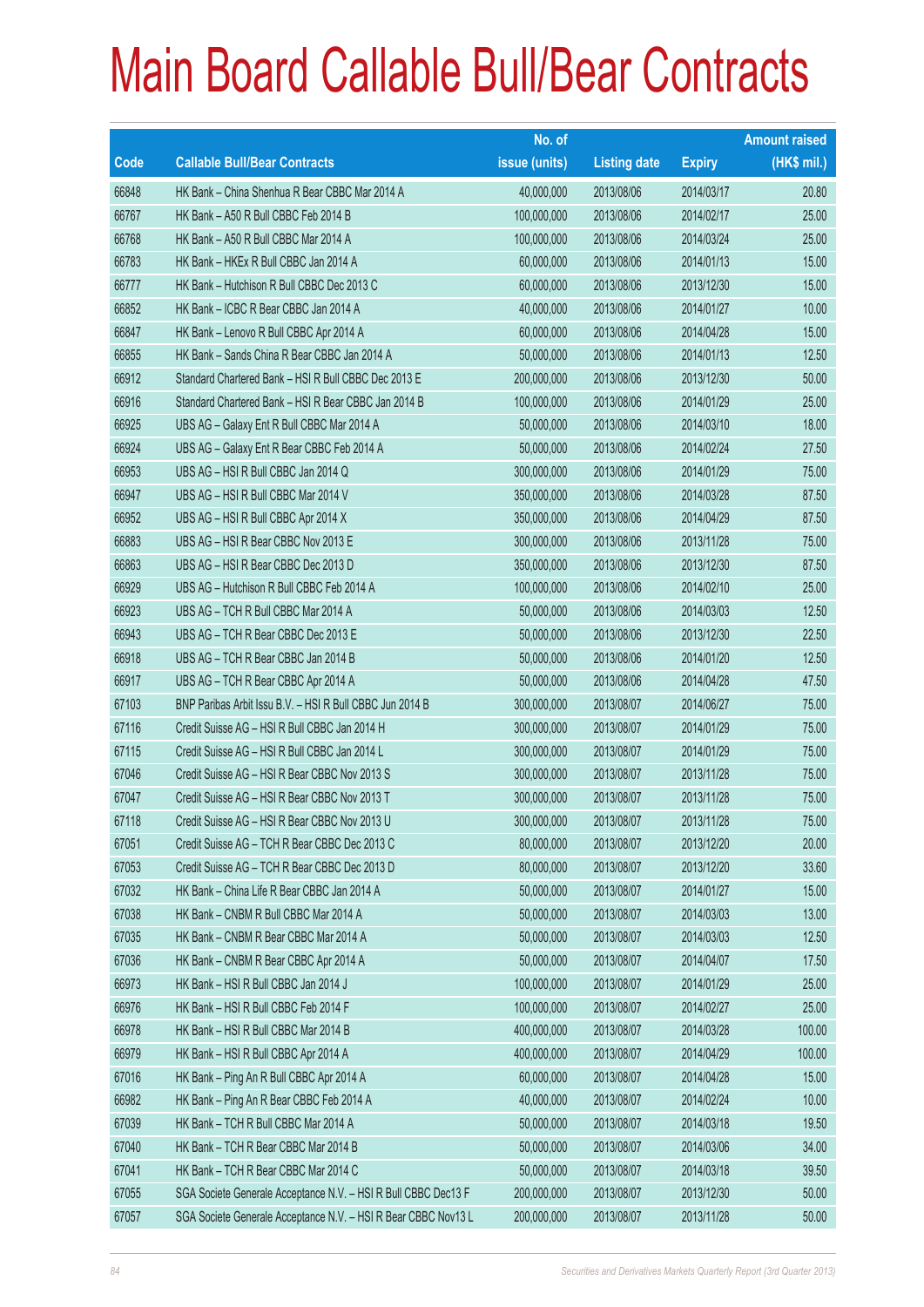|       |                                                                | No. of        |                     |               | <b>Amount raised</b> |
|-------|----------------------------------------------------------------|---------------|---------------------|---------------|----------------------|
| Code  | <b>Callable Bull/Bear Contracts</b>                            | issue (units) | <b>Listing date</b> | <b>Expiry</b> | (HK\$ mil.)          |
| 67059 | SGA Societe Generale Acceptance N.V. - HSI R Bear CBBC Nov13 M | 200,000,000   | 2013/08/07          | 2013/11/28    | 50.00                |
| 67061 | SGA Societe Generale Acceptance N.V. - HSI R Bear CBBC Nov13 N | 200,000,000   | 2013/08/07          | 2013/11/28    | 50.00                |
| 67069 | UBS AG - ABC R Bear CBBC Mar 2014 A                            | 100,000,000   | 2013/08/07          | 2014/03/17    | 25.00                |
| 67078 | UBS AG - China Mobile R Bull CBBC Feb 2014 A                   | 100,000,000   | 2013/08/07          | 2014/02/10    | 25.00                |
| 67089 | UBS AG - COVS R Bull CBBC Jan 2014 A                           | 50,000,000    | 2013/08/07          | 2014/01/06    | 27.00                |
| 67082 | UBS AG - COVS R Bear CBBC Feb 2014 A                           | 50,000,000    | 2013/08/07          | 2014/02/24    | 19.00                |
| 67076 | UBS AG - China Shenhua R Bull CBBC Dec 2014 A                  | 100,000,000   | 2013/08/07          | 2014/12/15    | 25.00                |
| 67075 | UBS AG - China Shenhua R Bear CBBC Jun 2014 A                  | 100,000,000   | 2013/08/07          | 2014/06/09    | 25.00                |
| 67110 | UBS AG - HSI R Bull CBBC Apr 2014 Y                            | 300,000,000   | 2013/08/07          | 2014/04/29    | 75.00                |
| 67104 | UBS AG - HSI R Bull CBBC May 2014 N                            | 350,000,000   | 2013/08/07          | 2014/05/29    | 87.50                |
| 67105 | UBS AG - HSI R Bull CBBC May 2014 O                            | 350,000,000   | 2013/08/07          | 2014/05/29    | 87.50                |
| 67120 | UBS AG - HSI R Bear CBBC Nov 2013 F                            | 350,000,000   | 2013/08/07          | 2013/11/28    | 87.50                |
| 67043 | UBS AG - HSI R Bear CBBC Jan 2014 P                            | 300,000,000   | 2013/08/07          | 2014/01/29    | 75.00                |
| 67067 | UBS AG - Sands China R Bull CBBC Jul 2014 A                    | 100,000,000   | 2013/08/07          | 2014/07/07    | 25.00                |
| 67068 | UBS AG - Sands China R Bull CBBC Aug 2014 A                    | 100,000,000   | 2013/08/07          | 2014/08/11    | 25.00                |
| 67065 | UBS AG - Sands China R Bear CBBC Feb 2014 A                    | 100,000,000   | 2013/08/07          | 2014/02/17    | 25.00                |
| 67163 | BNP Paribas Arbit Issu B.V. - HSI R Bull CBBC Jun 2014 C       | 300,000,000   | 2013/08/08          | 2014/06/27    | 75.00                |
| 67165 | BNP Paribas Arbit Issu B.V. - HSI R Bear CBBC Jan 2014 G       | 300,000,000   | 2013/08/08          | 2014/01/29    | 75.00                |
| 67194 | Credit Suisse AG - HSI R Bull CBBC Mar 2014 G                  | 300,000,000   | 2013/08/08          | 2014/03/28    | 75.00                |
| 67195 | Credit Suisse AG - HSI R Bull CBBC Mar 2014 H                  | 300,000,000   | 2013/08/08          | 2014/03/28    | 75.00                |
| 67188 | Credit Suisse AG - HSI R Bear CBBC Nov 2013 B                  | 300,000,000   | 2013/08/08          | 2013/11/28    | 75.00                |
| 67169 | Credit Suisse AG - HSI R Bear CBBC Nov 2013 F                  | 300,000,000   | 2013/08/08          | 2013/11/28    | 75.00                |
| 67167 | Credit Suisse AG - HSI R Bear CBBC Nov 2013 V                  | 300,000,000   | 2013/08/08          | 2013/11/28    | 75.00                |
| 67216 | Citigroup Global Mkt H Inc. - HSI R Bull CBBC Nov 2013 W       | 120,000,000   | 2013/08/08          | 2013/11/28    | 30.00                |
| 67217 | Citigroup Global Mkt H Inc. - HSI R Bear CBBC Nov 2013 R       | 120,000,000   | 2013/08/08          | 2013/11/28    | 30.00                |
| 67215 | Goldman Sachs SP (Asia) - HSI R Bull CBBC Dec 2013 M           | 150,000,000   | 2013/08/08          | 2013/12/30    | 37.80                |
| 67137 | HK Bank - ABC R Bull CBBC Aug 2014 A                           | 80,000,000    | 2013/08/08          | 2014/08/28    | 20.00                |
| 67139 | HK Bank - ABC R Bear CBBC Apr 2014 A                           | 40,000,000    | 2013/08/08          | 2014/04/28    | 10.00                |
| 67136 | HK Bank - AIA R Bull CBBC Mar 2014 B                           | 60,000,000    | 2013/08/08          | 2014/03/17    | 18.60                |
| 67127 | HK Bank - AIA R Bear CBBC Apr 2014 A                           | 50,000,000    | 2013/08/08          | 2014/04/07    | 26.00                |
| 67162 | HK Bank - COVS R Bull CBBC Feb 2014 A                          | 50,000,000    | 2013/08/08          | 2014/02/24    | 17.00                |
| 67147 | HK Bank - CNOOC R Bear CBBC Apr 2014 A                         | 40,000,000    | 2013/08/08          | 2014/04/07    | 12.80                |
| 67121 | HK Bank - CSOP A50 ETF R Bear CBBC Mar 2014 A                  | 40,000,000    | 2013/08/08          | 2014/03/24    | 10.00                |
| 67146 | HK Bank - China Shenhua R Bull CBBC Mar 2014 C                 | 60,000,000    | 2013/08/08          | 2014/03/10    | 22.20                |
| 67148 | HK Bank - TCH R Bear CBBC Jan 2014 B                           | 50,000,000    | 2013/08/08          | 2014/01/13    | 12.50                |
| 67219 | J P Morgan SP BV - HSI R Bull CBBC Jun 2014 E                  | 300,000,000   | 2013/08/08          | 2014/06/27    | 75.00                |
| 67222 | J P Morgan SP BV - HSI R Bull CBBC Jun 2014 F                  | 300,000,000   | 2013/08/08          | 2014/06/27    | 75.00                |
| 67192 | Standard Chartered Bank - HSI R Bear CBBC Jan 2014 C           | 100,000,000   | 2013/08/08          | 2014/01/29    | 25.00                |
| 67206 | UBS AG - HSI R Bull CBBC Mar 2014 W                            | 300,000,000   | 2013/08/08          | 2014/03/28    | 75.00                |
| 67213 | UBS AG - HSI R Bull CBBC May 2014 P                            | 300,000,000   | 2013/08/08          | 2014/05/29    | 75.00                |
| 67202 | UBS AG - HSI R Bull CBBC Nov 2014 A                            | 300,000,000   | 2013/08/08          | 2014/11/27    | 75.00                |
| 67190 | UBS AG - HSI R Bear CBBC Dec 2013 G                            | 300,000,000   | 2013/08/08          | 2013/12/30    | 75.00                |
| 67191 | UBS AG - HSI R Bear CBBC Dec 2013 Z                            | 300,000,000   | 2013/08/08          | 2013/12/30    | 75.00                |
| 67200 | UBS AG - HSI R Bear CBBC Nov 2014 A                            | 300,000,000   | 2013/08/08          | 2014/11/27    | 75.00                |
| 67214 | UBS AG - Ping An R Bull CBBC Oct 2014 A                        | 100,000,000   | 2013/08/08          | 2014/10/21    | 25.00                |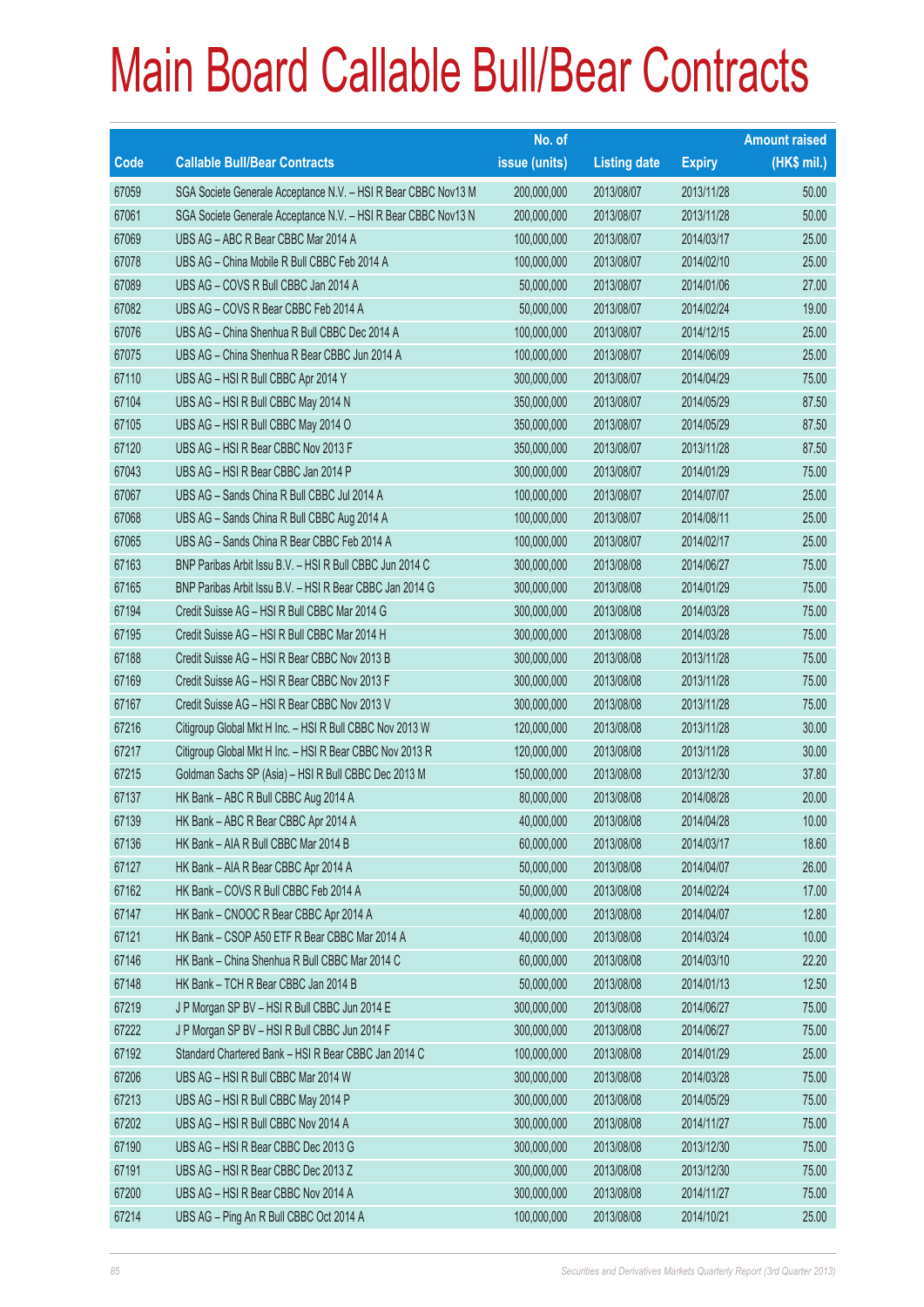|         |                                                                | No. of        |                     |               | <b>Amount raised</b> |
|---------|----------------------------------------------------------------|---------------|---------------------|---------------|----------------------|
| Code    | <b>Callable Bull/Bear Contracts</b>                            | issue (units) | <b>Listing date</b> | <b>Expiry</b> | $(HK$$ mil.)         |
| 67268   | BNP Paribas Arbit Issu B.V. - HSI R Bull CBBC Jun 2014 D       | 300,000,000   | 2013/08/09          | 2014/06/27    | 75.00                |
| 67269   | BNP Paribas Arbit Issu B.V. - HSI R Bull CBBC Jun 2014 E       | 300,000,000   | 2013/08/09          | 2014/06/27    | 75.00                |
| 67277   | BNP Paribas Arbit Issu B.V. - HSI R Bull CBBC Jun 2014 F       | 300,000,000   | 2013/08/09          | 2014/06/27    | 75.00                |
| 67278   | BNP Paribas Arbit Issu B.V. - HSI R Bull CBBC Jun 2014 G       | 300,000,000   | 2013/08/09          | 2014/06/27    | 75.00                |
| 67270   | BNP Paribas Arbit Issu B.V. - HSI R Bear CBBC Jan 2014 H       | 300,000,000   | 2013/08/09          | 2014/01/29    | 75.00                |
| 67235   | Credit Suisse AG - HSI R Bull CBBC Feb 2014 U                  | 300,000,000   | 2013/08/09          | 2014/02/27    | 75.00                |
| 67287   | Credit Suisse AG - HSI R Bull CBBC Apr 2014 G                  | 300,000,000   | 2013/08/09          | 2014/04/29    | 75.00                |
| 67288   | Credit Suisse AG - HSI R Bull CBBC Apr 2014 H                  | 300,000,000   | 2013/08/09          | 2014/04/29    | 75.00                |
| 67291   | Credit Suisse AG - HSI R Bull CBBC Apr 2014 I                  | 300,000,000   | 2013/08/09          | 2014/04/29    | 75.00                |
| 67283   | Credit Suisse AG - HSI R Bear CBBC Nov 2013 L                  | 300,000,000   | 2013/08/09          | 2013/11/28    | 75.00                |
| 67286   | Credit Suisse AG - HSI R Bear CBBC Nov 2013 P                  | 300,000,000   | 2013/08/09          | 2013/11/28    | 75.00                |
| 67280   | Credit Suisse AG - HSI R Bear CBBC Nov 2013 Z                  | 300,000,000   | 2013/08/09          | 2013/11/28    | 75.00                |
| 67236   | Credit Suisse AG - HSI R Bear CBBC Feb 2014 D                  | 300,000,000   | 2013/08/09          | 2014/02/27    | 75.00                |
| 67237   | Credit Suisse AG - HSI R Bear CBBC Feb 2014 E                  | 300,000,000   | 2013/08/09          | 2014/02/27    | 75.00                |
| 67239   | Credit Suisse AG - HSI R Bear CBBC Feb 2014 F                  | 300,000,000   | 2013/08/09          | 2014/02/27    | 78.00                |
| 67243   | Credit Suisse AG - HSI R Bear CBBC Feb 2014 G                  | 300,000,000   | 2013/08/09          | 2014/02/27    | 84.00                |
| 67245   | Credit Suisse AG - HSI R Bear CBBC Feb 2014 H                  | 300,000,000   | 2013/08/09          | 2014/02/27    | 90.00                |
| 67246   | Credit Suisse AG - HSI R Bear CBBC Feb 2014 I                  | 300,000,000   | 2013/08/09          | 2014/02/27    | 96.00                |
| 67301   | Goldman Sachs SP (Asia) - HSI R Bull CBBC Dec 2013 N           | 150,000,000   | 2013/08/09          | 2013/12/30    | 38.10                |
| 67307   | Goldman Sachs SP (Asia) - HSI R Bull CBBC Dec 2013 O           | 150,000,000   | 2013/08/09          | 2013/12/30    | 38.40                |
| 67305   | Goldman Sachs SP (Asia) - HSI R Bear CBBC Dec 2013 C           | 150,000,000   | 2013/08/09          | 2013/12/30    | 37.65                |
| 67228   | HK Bank - HSI R Bull CBBC Jan 2014 K                           | 100,000,000   | 2013/08/09          | 2014/01/29    | 25.00                |
| 67231   | HK Bank - HSI R Bull CBBC Jan 2014 L                           | 100,000,000   | 2013/08/09          | 2014/01/29    | 25.00                |
| 67224   | HK Bank - HSI R Bull CBBC Apr 2014 B                           | 400,000,000   | 2013/08/09          | 2014/04/29    | 100.00               |
| 67319   | J P Morgan SP BV - HSI R Bull CBBC Jun 2014 G                  | 300,000,000   | 2013/08/09          | 2014/06/27    | 75.00                |
| 67340   | J P Morgan SP BV - HSI R Bull CBBC Jun 2014 H                  | 300,000,000   | 2013/08/09          | 2014/06/27    | 75.00                |
| 67343   | J P Morgan SP BV - HSI R Bull CBBC Jun 2014 I                  | 300,000,000   | 2013/08/09          | 2014/06/27    | 75.00                |
| 67329   | J P Morgan SP BV - HSI R Bear CBBC Nov 2013 B                  | 300,000,000   | 2013/08/09          | 2013/11/28    | 75.00                |
| 67232   | SGA Societe Generale Acceptance N.V. - HSI R Bull CBBC Dec13 G | 200,000,000   | 2013/08/09          | 2013/12/30    | 50.00                |
| 67233   | SGA Societe Generale Acceptance N.V. - HSI R Bear CBBC Nov13 O | 200,000,000   | 2013/08/09          | 2013/11/28    | 50.00                |
| 67279   | SGA Societe Generale Acceptance N.V. - HSI R Bear CBBC Nov13 P | 200,000,000   | 2013/08/09          | 2013/11/28    | 50.00                |
| 67234   | SGA Societe Generale Acceptance N.V. - HSI R Bear CBBC Dec13 A | 200,000,000   | 2013/08/09          | 2013/12/30    | 50.00                |
| 67298   | UBS AG - COVS R Bull CBBC Feb 2014 A                           | 50,000,000    | 2013/08/09          | 2014/02/10    | 18.75                |
| 67295   | UBS AG - HSI R Bull CBBC Mar 2014 X                            | 300,000,000   | 2013/08/09          | 2014/03/28    | 75.00                |
| 67296   | UBS AG - HSI R Bull CBBC Mar 2014 Y                            | 300,000,000   | 2013/08/09          | 2014/03/28    | 75.00                |
| 67272   | UBS AG - HSI R Bear CBBC Nov 2013 G                            | 300,000,000   | 2013/08/09          | 2013/11/28    | 75.00                |
| 67273   | UBS AG - HSI R Bear CBBC Nov 2013 H                            | 350,000,000   | 2013/08/09          | 2013/11/28    | 87.50                |
| 66709 # | HK Bank - A50 R Bull CBBC Nov 2013 B                           | 200,000,000   | 2013/08/09          | 2013/11/06    | 26.00                |
| 67373   | Credit Suisse AG - HSI R Bull CBBC Dec 2013 G                  | 300,000,000   | 2013/08/12          | 2013/12/30    | 75.00                |
| 67377   | Credit Suisse AG - HSI R Bull CBBC Dec 2013 M                  | 300,000,000   | 2013/08/12          | 2013/12/30    | 75.00                |
| 67347   | Credit Suisse AG - HSI R Bear CBBC Dec 2013 W                  | 300,000,000   | 2013/08/12          | 2013/12/30    | 75.00                |
| 67366   | Credit Suisse AG - HSI R Bear CBBC Dec 2013 X                  | 300,000,000   | 2013/08/12          | 2013/12/30    | 75.00                |
| 67394   | J P Morgan SP BV - HSI R Bull CBBC May 2014 G                  | 300,000,000   | 2013/08/12          | 2014/05/29    | 75.00                |
| 67392   | J P Morgan SP BV - HSI R Bull CBBC Jun 2014 J                  | 300,000,000   | 2013/08/12          | 2014/06/27    | 75.00                |
| 67393   | J P Morgan SP BV - HSI R Bear CBBC Jan 2014 J                  | 300,000,000   | 2013/08/12          | 2014/01/29    | 75.00                |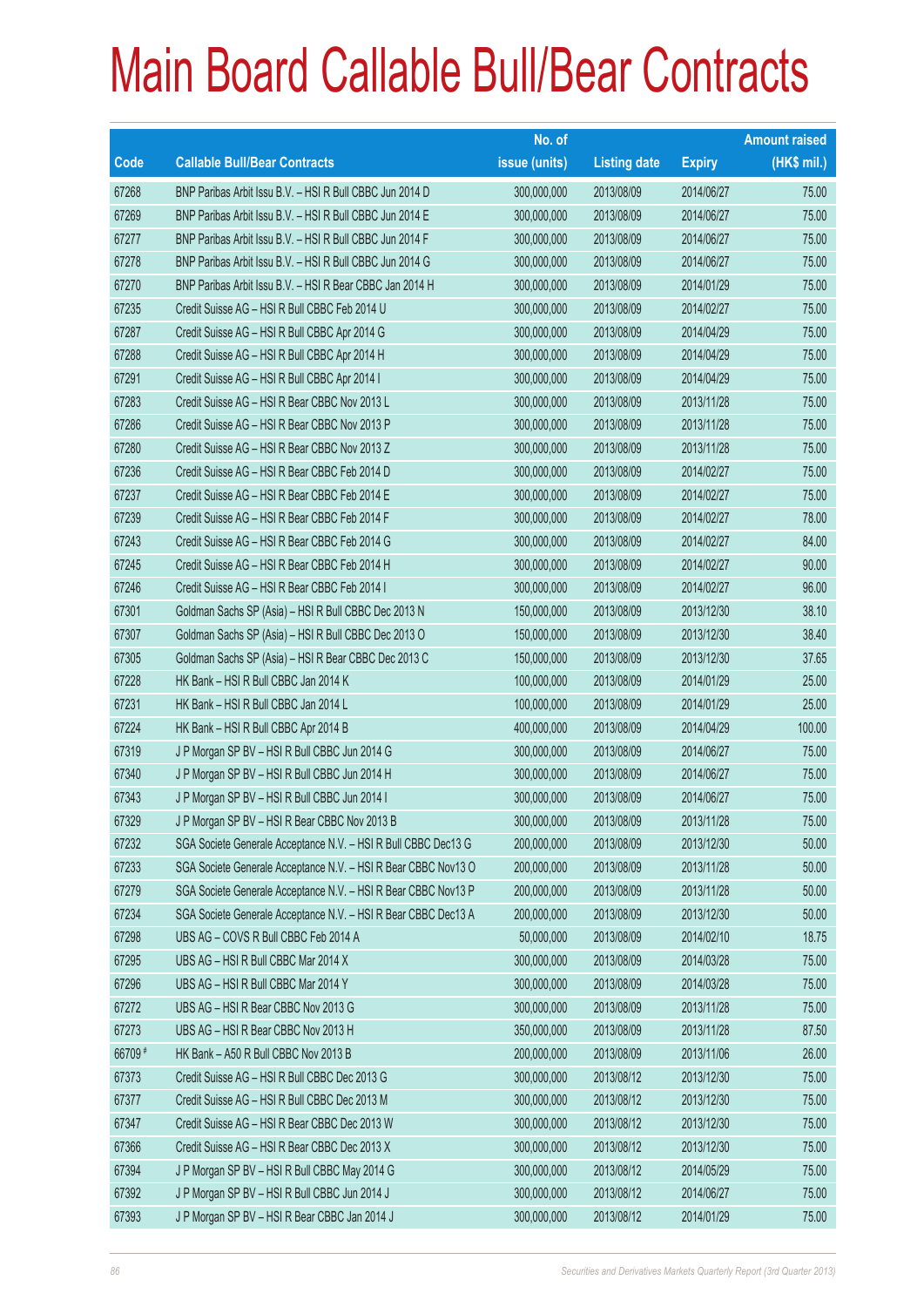|       |                                                                | No. of        |                     |               | <b>Amount raised</b> |
|-------|----------------------------------------------------------------|---------------|---------------------|---------------|----------------------|
| Code  | <b>Callable Bull/Bear Contracts</b>                            | issue (units) | <b>Listing date</b> | <b>Expiry</b> | (HK\$ mil.)          |
| 67370 | SGA Societe Generale Acceptance N.V. - HSI R Bull CBBC Dec13 H | 200,000,000   | 2013/08/12          | 2013/12/30    | 50.00                |
| 67345 | SGA Societe Generale Acceptance N.V. - HSI R Bear CBBC Nov13 Q | 200,000,000   | 2013/08/12          | 2013/11/28    | 50.00                |
| 67372 | SGA Societe Generale Acceptance N.V. - HSI R Bear CBBC Nov13 R | 200,000,000   | 2013/08/12          | 2013/11/28    | 50.00                |
| 67380 | UBS AG - HSI R Bull CBBC Feb 2014 K                            | 300,000,000   | 2013/08/12          | 2014/02/27    | 75.00                |
| 67391 | UBS AG - HSI R Bull CBBC Dec 2014 C                            | 300,000,000   | 2013/08/12          | 2014/12/30    | 75.00                |
| 67369 | UBS AG - HSI R Bear CBBC Dec 2013 C                            | 300,000,000   | 2013/08/12          | 2013/12/30    | 75.00                |
| 67423 | BNP Paribas Arbit Issu B.V. - HSI R Bull CBBC Jun 2014 H       | 300,000,000   | 2013/08/13          | 2014/06/27    | 75.00                |
| 67491 | BNP Paribas Arbit Issu B.V. - HSI R Bear CBBC Jan 2014 I       | 300,000,000   | 2013/08/13          | 2014/01/29    | 75.00                |
| 67495 | BNP Paribas Arbit Issu B.V. - HSI R Bear CBBC Jan 2014 S       | 300,000,000   | 2013/08/13          | 2014/01/29    | 75.00                |
| 67426 | Credit Suisse AG - HSI R Bull CBBC Feb 2014 A                  | 300,000,000   | 2013/08/13          | 2014/02/27    | 75.00                |
| 67429 | Credit Suisse AG - HSI R Bull CBBC Feb 2014 B                  | 300,000,000   | 2013/08/13          | 2014/02/27    | 75.00                |
| 67438 | Credit Suisse AG - HSI R Bull CBBC Feb 2014 C                  | 300,000,000   | 2013/08/13          | 2014/02/27    | 75.00                |
| 67439 | Credit Suisse AG - HSI R Bull CBBC Feb 2014 D                  | 300,000,000   | 2013/08/13          | 2014/02/27    | 75.00                |
| 67483 | Credit Suisse AG - HSI R Bear CBBC Dec 2013 E                  | 300,000,000   | 2013/08/13          | 2013/12/30    | 75.00                |
| 67472 | Credit Suisse AG - HSI R Bear CBBC Dec 2013 Y                  | 300,000,000   | 2013/08/13          | 2013/12/30    | 75.00                |
| 67474 | Credit Suisse AG - HSI R Bear CBBC Dec 2013 Z                  | 300,000,000   | 2013/08/13          | 2013/12/30    | 75.00                |
| 67524 | Citigroup Global Mkt H Inc. - HSI R Bull CBBC Nov 2013 X       | 120,000,000   | 2013/08/13          | 2013/11/28    | 30.00                |
| 67525 | Citigroup Global Mkt H Inc. - HSI R Bear CBBC Nov 2013 S       | 120,000,000   | 2013/08/13          | 2013/11/28    | 30.00                |
| 67521 | Goldman Sachs SP (Asia) - HSI R Bear CBBC Dec 2013 D           | 150,000,000   | 2013/08/13          | 2013/12/30    | 38.10                |
| 67522 | Goldman Sachs SP (Asia) - HSI R Bear CBBC Dec 2013 E           | 150,000,000   | 2013/08/13          | 2013/12/30    | 37.50                |
| 67523 | Goldman Sachs SP (Asia) - HSI R Bear CBBC Dec 2013 F           | 150,000,000   | 2013/08/13          | 2013/12/30    | 37.80                |
| 67413 | HK Bank - Hutchison R Bear CBBC Feb 2014 A                     | 50,000,000    | 2013/08/13          | 2014/02/07    | 12.50                |
| 67404 | HK Bank - TCH R Bull CBBC Mar 2014 B                           | 50,000,000    | 2013/08/13          | 2014/03/10    | 17.50                |
| 67467 | HK Bank - TCH R Bull CBBC Mar 2014 C                           | 50,000,000    | 2013/08/13          | 2014/03/10    | 15.00                |
| 67471 | HK Bank - TCH R Bull CBBC Jul 2014 A                           | 50,000,000    | 2013/08/13          | 2014/07/18    | 12.50                |
| 67425 | Standard Chartered Bank - HSI R Bull CBBC Nov 2013 Y           | 100,000,000   | 2013/08/13          | 2013/11/28    | 25.00                |
| 67487 | Standard Chartered Bank - HSI R Bull CBBC Feb 2014 A           | 100,000,000   | 2013/08/13          | 2014/02/27    | 25.00                |
| 67488 | Standard Chartered Bank - HSI R Bear CBBC Feb 2014 A           | 100,000,000   | 2013/08/13          | 2014/02/27    | 25.00                |
| 67424 | SGA Societe Generale Acceptance N.V. - HSI R Bull CBBC Dec13 I | 200,000,000   | 2013/08/13          | 2013/12/30    | 50.00                |
| 67446 | SGA Societe Generale Acceptance N.V. - HSI R Bear CBBC Nov13 S | 200,000,000   | 2013/08/13          | 2013/11/28    | 50.00                |
| 67448 | SGA Societe Generale Acceptance N.V. - HSI R Bear CBBC Nov13 T | 200,000,000   | 2013/08/13          | 2013/11/28    | 50.00                |
| 67440 | UBS AG - HSI R Bull CBBC Dec 2013 A                            | 300,000,000   | 2013/08/13          | 2013/12/30    | 75.00                |
| 67441 | UBS AG - HSI R Bull CBBC Feb 2014 M                            | 350,000,000   | 2013/08/13          | 2014/02/27    | 87.50                |
| 67442 | UBS AG - HSI R Bull CBBC Apr 2014 Z                            | 350,000,000   | 2013/08/13          | 2014/04/29    | 87.50                |
| 67505 | UBS AG - HSI R Bear CBBC Nov 2013 I                            | 300,000,000   | 2013/08/13          | 2013/11/28    | 75.00                |
| 67507 | UBS AG - HSI R Bear CBBC Nov 2013 S                            | 300,000,000   | 2013/08/13          | 2013/11/28    | 75.00                |
| 67503 | UBS AG - HSI R Bear CBBC Jan 2014 Q                            | 300,000,000   | 2013/08/13          | 2014/01/29    | 75.00                |
| 67520 | UBS AG - Hutchison R Bear CBBC Mar 2014 A                      | 100,000,000   | 2013/08/13          | 2014/03/31    | 25.00                |
| 67516 | UBS AG - Ping An R Bear CBBC Apr 2014 A                        | 100,000,000   | 2013/08/13          | 2014/04/07    | 25.00                |
| 67518 | UBS AG - TCH R Bull CBBC Jun 2014 E                            | 50,000,000    | 2013/08/13          | 2014/06/23    | 12.50                |
| 67578 | BNP Paribas Arbit Issu B.V. - HSI R Bull CBBC Jun 2014 I       | 300,000,000   | 2013/08/14          | 2014/06/27    | 75.00                |
| 67608 | BNP Paribas Arbit Issu B.V. - HSI R Bull CBBC Jun 2014 J       | 300,000,000   | 2013/08/14          | 2014/06/27    | 75.00                |
| 67609 | BNP Paribas Arbit Issu B.V. - HSI R Bull CBBC Jun 2014 K       | 300,000,000   | 2013/08/14          | 2014/06/27    | 75.00                |
| 67611 | BNP Paribas Arbit Issu B.V. - HSI R Bear CBBC Jan 2014 T       | 300,000,000   | 2013/08/14          | 2014/01/29    | 75.00                |
| 67698 | BNP Paribas Arbit Issu B.V. - HSI R Bear CBBC Jan 2014 U       | 300,000,000   | 2013/08/14          | 2014/01/29    | 75.00                |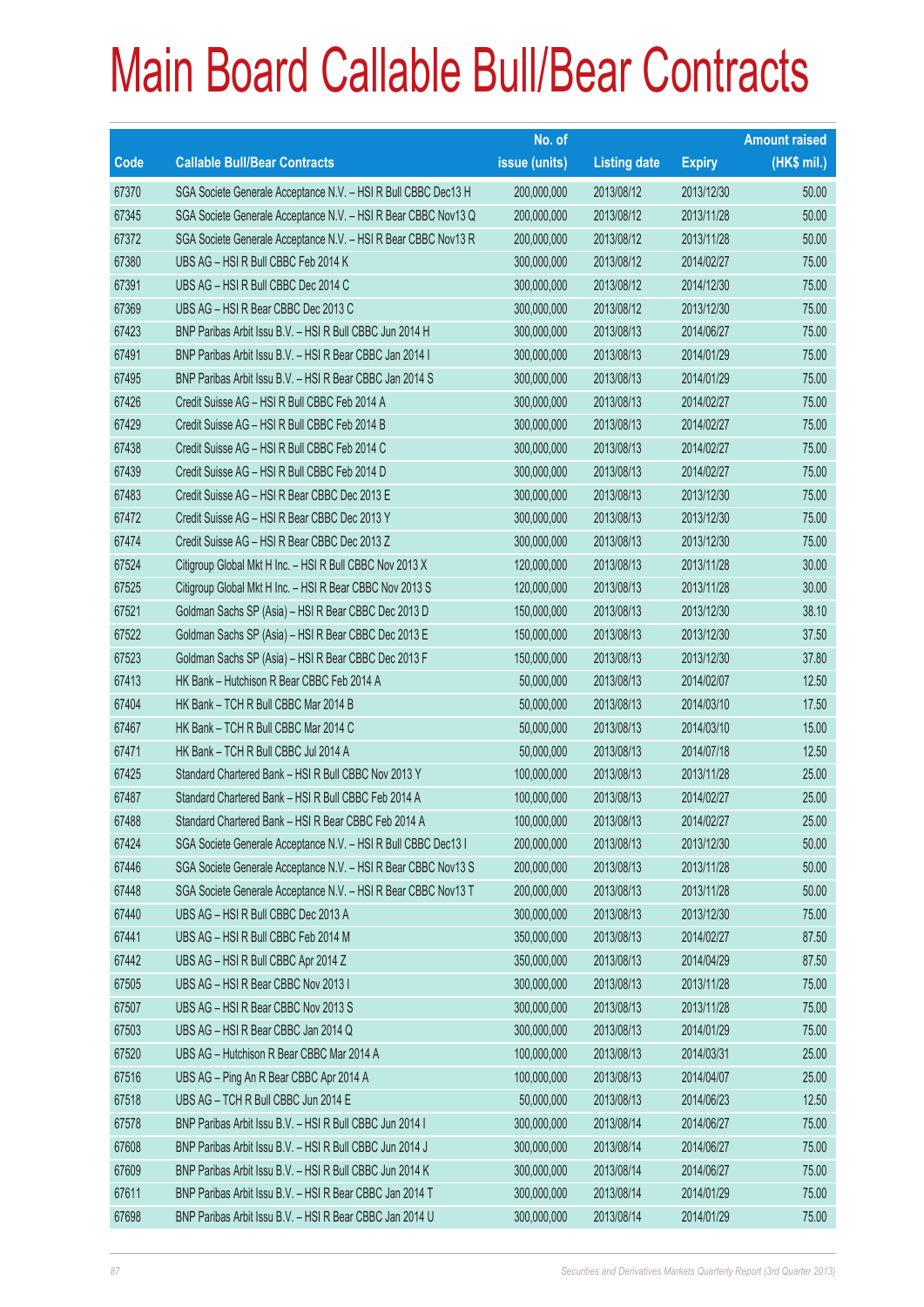|       |                                                                | No. of        |                     |               | <b>Amount raised</b> |
|-------|----------------------------------------------------------------|---------------|---------------------|---------------|----------------------|
| Code  | <b>Callable Bull/Bear Contracts</b>                            | issue (units) | <b>Listing date</b> | <b>Expiry</b> | (HK\$ mil.)          |
| 67700 | BNP Paribas Arbit Issu B.V. - HSI R Bear CBBC Jan 2014 V       | 300,000,000   | 2013/08/14          | 2014/01/29    | 75.00                |
| 67701 | BNP Paribas Arbit Issu B.V. - HSI R Bear CBBC Jan 2014 W       | 300,000,000   | 2013/08/14          | 2014/01/29    | 75.00                |
| 67702 | BNP Paribas Arbit Issu B.V. - HSI R Bear CBBC Jan 2014 X       | 300,000,000   | 2013/08/14          | 2014/01/29    | 75.00                |
| 67625 | Credit Suisse AG - HSI R Bull CBBC Jan 2014 C                  | 300,000,000   | 2013/08/14          | 2014/01/29    | 75.00                |
| 67582 | Credit Suisse AG - HSI R Bull CBBC Jan 2014 I                  | 300,000,000   | 2013/08/14          | 2014/01/29    | 75.00                |
| 67584 | Credit Suisse AG - HSI R Bull CBBC Jan 2014 P                  | 300,000,000   | 2013/08/14          | 2014/01/29    | 75.00                |
| 67624 | Credit Suisse AG - HSI R Bull CBBC Jan 2014 Q                  | 300,000,000   | 2013/08/14          | 2014/01/29    | 75.00                |
| 67688 | Credit Suisse AG - HSI R Bear CBBC Nov 2013 H                  | 300,000,000   | 2013/08/14          | 2013/11/28    | 75.00                |
| 67685 | Credit Suisse AG - HSI R Bear CBBC Nov 2013 J                  | 300,000,000   | 2013/08/14          | 2013/11/28    | 75.00                |
| 67686 | Credit Suisse AG - HSI R Bear CBBC Nov 2013 K                  | 300,000,000   | 2013/08/14          | 2013/11/28    | 75.00                |
| 67681 | Credit Suisse AG - HSI R Bear CBBC Nov 2013 Y                  | 300,000,000   | 2013/08/14          | 2013/11/28    | 75.00                |
| 67653 | Citigroup Global Mkt H Inc. - HSI R Bull CBBC Nov 2013 A       | 120,000,000   | 2013/08/14          | 2013/11/28    | 30.00                |
| 67694 | Citigroup Global Mkt H Inc. - HSI R Bull CBBC Nov 2013 K       | 120,000,000   | 2013/08/14          | 2013/11/28    | 30.00                |
| 67635 | Citigroup Global Mkt H Inc. - HSI R Bull CBBC Nov 2013 Y       | 120,000,000   | 2013/08/14          | 2013/11/28    | 30.00                |
| 67697 | Citigroup Global Mkt H Inc. - HSI R Bear CBBC Nov 2013 T       | 120,000,000   | 2013/08/14          | 2013/11/28    | 30.00                |
| 67722 | Goldman Sachs SP (Asia) - HSI R Bear CBBC Dec 2013 G           | 150,000,000   | 2013/08/14          | 2013/12/30    | 37.95                |
| 67729 | Goldman Sachs SP (Asia) - HSI R Bear CBBC Dec 2013 H           | 150,000,000   | 2013/08/14          | 2013/12/30    | 38.85                |
| 67731 | Goldman Sachs SP (Asia) - HSI R Bear CBBC Dec 2013 I           | 150,000,000   | 2013/08/14          | 2013/12/30    | 37.50                |
| 67734 | Goldman Sachs SP (Asia) - HSI R Bear CBBC Dec 2013 J           | 150,000,000   | 2013/08/14          | 2013/12/30    | 37.65                |
| 67737 | Goldman Sachs SP (Asia) - HSI R Bear CBBC Dec 2013 K           | 150,000,000   | 2013/08/14          | 2013/12/30    | 37.65                |
| 67530 | HK Bank - CSOP A50 ETF R Bull CBBC Jan 2014 D                  | 80,000,000    | 2013/08/14          | 2014/01/13    | 20.00                |
| 67526 | HK Bank - A50 R Bull CBBC Mar 2014 B                           | 100,000,000   | 2013/08/14          | 2014/03/10    | 25.00                |
| 67565 | HK Bank – HKEx R Bear CBBC Mar 2014 A                          | 50,000,000    | 2013/08/14          | 2014/03/17    | 12.50                |
| 67566 | HK Bank - HSI R Bear CBBC Jan 2014 A                           | 100,000,000   | 2013/08/14          | 2014/01/29    | 25.00                |
| 67557 | HK Bank - Hutchison R Bull CBBC Feb 2014 A                     | 60,000,000    | 2013/08/14          | 2014/02/24    | 15.00                |
| 67531 | HK Bank - TCH R Bear CBBC Apr 2014 A                           | 50,000,000    | 2013/08/14          | 2014/04/07    | 38.50                |
| 67540 | HK Bank - TCH R Bear CBBC Apr 2014 B                           | 50,000,000    | 2013/08/14          | 2014/04/14    | 43.50                |
| 67740 | J P Morgan SP BV - HSI R Bull CBBC Apr 2014 A                  | 300,000,000   | 2013/08/14          | 2014/04/29    | 75.00                |
| 67750 | J P Morgan SP BV - HSI R Bull CBBC May 2014 H                  | 300,000,000   | 2013/08/14          | 2014/05/29    | 75.00                |
| 67752 | J P Morgan SP BV - HSI R Bull CBBC Jun 2014 K                  | 300,000,000   | 2013/08/14          | 2014/06/27    | 75.00                |
| 67766 | J P Morgan SP BV - HSI R Bear CBBC Nov 2013 R                  | 300,000,000   | 2013/08/14          | 2013/11/28    | 75.00                |
| 67770 | J P Morgan SP BV - HSI R Bear CBBC Nov 2013 T                  | 300,000,000   | 2013/08/14          | 2013/11/28    | 75.00                |
| 67753 | J P Morgan SP BV - HSI R Bear CBBC Nov 2013 U                  | 300,000,000   | 2013/08/14          | 2013/11/28    | 75.00                |
| 67758 | J P Morgan SP BV - HSI R Bear CBBC Nov 2013 X                  | 300,000,000   | 2013/08/14          | 2013/11/28    | 75.00                |
| 67761 | J P Morgan SP BV - HSI R Bear CBBC Nov 2013 Y                  | 300,000,000   | 2013/08/14          | 2013/11/28    | 75.00                |
| 67764 | J P Morgan SP BV - HSI R Bear CBBC Nov 2013 Z                  | 300,000,000   | 2013/08/14          | 2013/11/28    | 75.00                |
| 67576 | Standard Chartered Bank - HSI R Bear CBBC Jan 2014 D           | 100,000,000   | 2013/08/14          | 2014/01/29    | 25.00                |
| 67567 | SGA Societe Generale Acceptance N.V. - HSI R Bull CBBC Dec13 J | 200,000,000   | 2013/08/14          | 2013/12/30    | 50.00                |
| 67720 | SGA Societe Generale Acceptance N.V. - HSI R Bull CBBC Dec13 K | 200,000,000   | 2013/08/14          | 2013/12/30    | 50.00                |
| 67573 | SGA Societe Generale Acceptance N.V. - HSI R Bear CBBC Nov13 U | 200,000,000   | 2013/08/14          | 2013/11/28    | 50.00                |
| 67574 | SGA Societe Generale Acceptance N.V. - HSI R Bear CBBC Nov13 V | 200,000,000   | 2013/08/14          | 2013/11/28    | 50.00                |
| 67721 | SGA Societe Generale Acceptance N.V. - HSI R Bear CBBC Nov13 W | 200,000,000   | 2013/08/14          | 2013/11/28    | 50.00                |
| 67581 | UBS AG - HSI R Bull CBBC Feb 2014 N                            | 300,000,000   | 2013/08/14          | 2014/02/27    | 75.00                |
| 67579 | UBS AG - HSI R Bull CBBC Mar 2014 E                            | 300,000,000   | 2013/08/14          | 2014/03/28    | 75.00                |
| 67623 | UBS AG - HSI R Bull CBBC Mar 2014 G                            | 300,000,000   | 2013/08/14          | 2014/03/28    | 75.00                |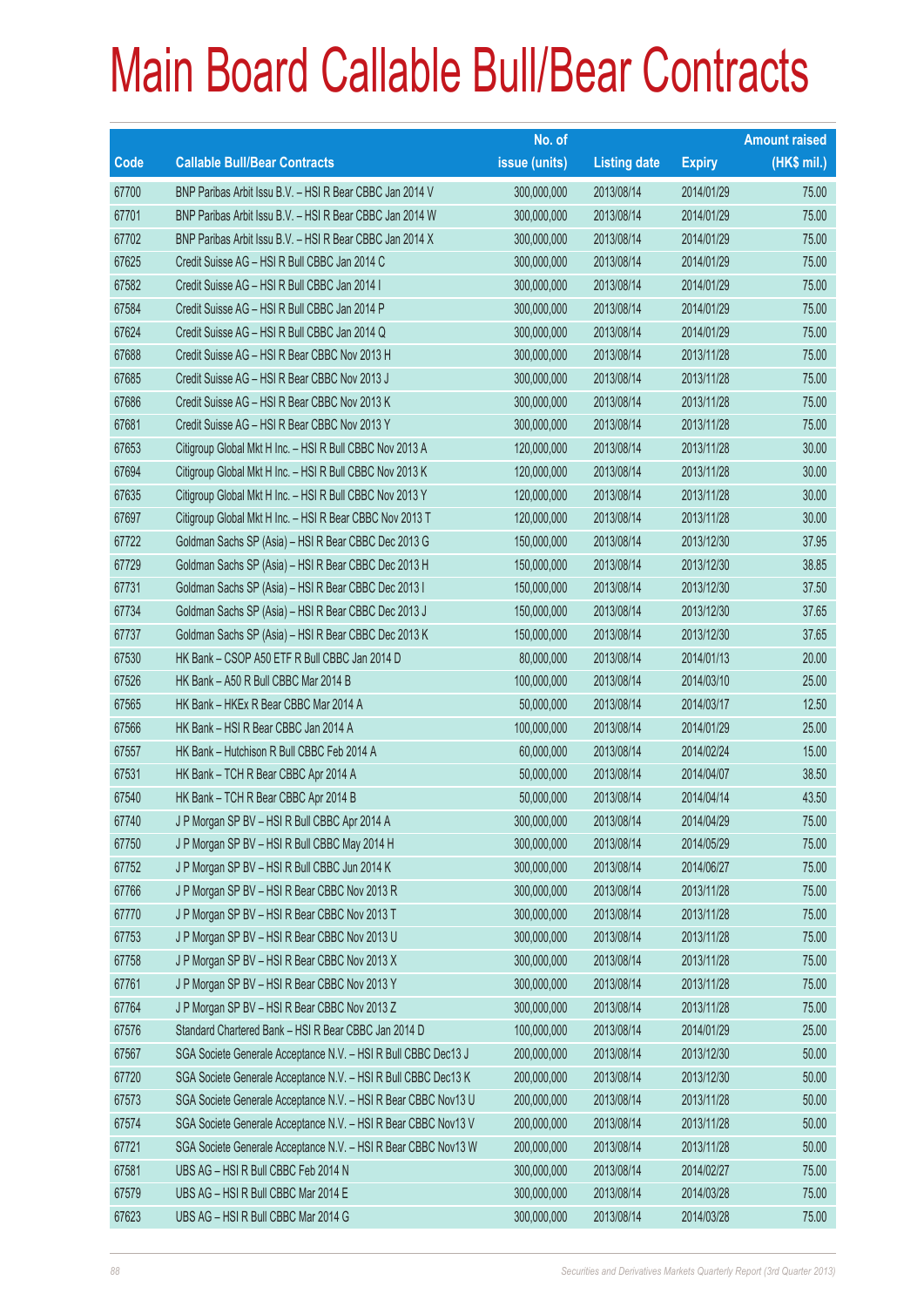|       |                                                                | No. of        |                     |               | <b>Amount raised</b> |
|-------|----------------------------------------------------------------|---------------|---------------------|---------------|----------------------|
| Code  | <b>Callable Bull/Bear Contracts</b>                            | issue (units) | <b>Listing date</b> | <b>Expiry</b> | (HK\$ mil.)          |
| 67692 | UBS AG - HSI R Bear CBBC Nov 2013 O                            | 300,000,000   | 2013/08/14          | 2013/11/28    | 75.00                |
| 67689 | UBS AG - HSI R Bear CBBC Nov 2013 T                            | 300,000,000   | 2013/08/14          | 2013/11/28    | 75.00                |
| 67691 | UBS AG - HSI R Bear CBBC Dec 2013 E                            | 300,000,000   | 2013/08/14          | 2013/12/30    | 75.00                |
| 67690 | UBS AG - HSI R Bear CBBC Jan 2014 R                            | 300,000,000   | 2013/08/14          | 2014/01/29    | 75.00                |
| 67620 | UBS AG - TCH R Bear CBBC Dec 2013 F                            | 50,000,000    | 2013/08/14          | 2013/12/16    | 12.50                |
| 67890 | Credit Suisse AG - HSI R Bull CBBC Dec 2013 F                  | 300,000,000   | 2013/08/15          | 2013/12/30    | 75.00                |
| 67886 | Credit Suisse AG - HSI R Bull CBBC Dec 2013 Z                  | 300,000,000   | 2013/08/15          | 2013/12/30    | 75.00                |
| 67841 | Credit Suisse AG - HSI R Bear CBBC Dec 2013 F                  | 300,000,000   | 2013/08/15          | 2013/12/30    | 75.00                |
| 67843 | Credit Suisse AG - HSI R Bear CBBC Dec 2013 H                  | 300,000,000   | 2013/08/15          | 2013/12/30    | 75.00                |
| 67846 | Credit Suisse AG - HSI R Bear CBBC Dec 2013 I                  | 300,000,000   | 2013/08/15          | 2013/12/30    | 75.00                |
| 67910 | Citigroup Global Mkt H Inc. - HSI R Bear CBBC Nov 2013 U       | 120,000,000   | 2013/08/15          | 2013/11/28    | 30.00                |
| 67911 | Citigroup Global Mkt H Inc. - HSI R Bear CBBC Nov 2013 V       | 120,000,000   | 2013/08/15          | 2013/11/28    | 30.00                |
| 67912 | Goldman Sachs SP (Asia) - HSI R Bull CBBC Dec 2013 P           | 150,000,000   | 2013/08/15          | 2013/12/30    | 38.55                |
| 67914 | Goldman Sachs SP (Asia) - HSI R Bear CBBC Dec 2013 L           | 150,000,000   | 2013/08/15          | 2013/12/30    | 37.65                |
| 67789 | HK Bank - Sinopec Corp R Bear CBBC Apr 2014 A                  | 40,000,000    | 2013/08/15          | 2014/04/14    | 10.00                |
| 67788 | HK Bank - China Shenhua R Bear CBBC Mar 2014 B                 | 40,000,000    | 2013/08/15          | 2014/03/24    | 18.00                |
| 67777 | HK Bank - HSI R Bull CBBC Feb 2014 G                           | 100,000,000   | 2013/08/15          | 2014/02/27    | 25.00                |
| 67772 | HK Bank - HSI R Bear CBBC Jan 2014 B                           | 100,000,000   | 2013/08/15          | 2014/01/29    | 25.00                |
| 67780 | HK Bank - HSI R Bear CBBC Jan 2014 C                           | 100,000,000   | 2013/08/15          | 2014/01/29    | 25.00                |
| 67786 | HK Bank - HSI R Bear CBBC Jan 2014 D                           | 100,000,000   | 2013/08/15          | 2014/01/29    | 25.00                |
| 67781 | HK Bank - HSI R Bear CBBC Feb 2014 C                           | 100,000,000   | 2013/08/15          | 2014/02/27    | 25.00                |
| 67805 | HK Bank - Lenovo R Bull CBBC Mar 2014 A                        | 60,000,000    | 2013/08/15          | 2014/03/24    | 15.00                |
| 67797 | HK Bank - PetCh R Bear CBBC Apr 2014 A                         | 40,000,000    | 2013/08/15          | 2014/04/14    | 10.00                |
| 67804 | HK Bank - SHK Ppt R Bear CBBC Feb 2014 A                       | 50,000,000    | 2013/08/15          | 2014/02/06    | 12.50                |
| 67918 | J P Morgan SP BV - HSI R Bull CBBC Apr 2014 B                  | 300,000,000   | 2013/08/15          | 2014/04/29    | 75.00                |
| 67923 | J P Morgan SP BV - HSI R Bear CBBC Nov 2013 V                  | 300,000,000   | 2013/08/15          | 2013/11/28    | 75.00                |
| 67929 | J P Morgan SP BV - HSI R Bear CBBC Nov 2013 W                  | 300,000,000   | 2013/08/15          | 2013/11/28    | 75.00                |
| 67920 | J P Morgan SP BV - HSI R Bear CBBC Jan 2014 K                  | 300,000,000   | 2013/08/15          | 2014/01/29    | 75.00                |
| 67925 | J P Morgan SP BV - HSI R Bear CBBC Jan 2014 L                  | 300,000,000   | 2013/08/15          | 2014/01/29    | 75.00                |
| 67847 | Standard Chartered Bank - HSI R Bear CBBC Jan 2014 E           | 100,000,000   | 2013/08/15          | 2014/01/29    | 25.00                |
| 67851 | Standard Chartered Bank - HSI R Bear CBBC Jan 2014 F           | 100,000,000   | 2013/08/15          | 2014/01/29    | 25.00                |
| 67879 | Standard Chartered Bank - HSI R Bear CBBC Feb 2014 B           | 100,000,000   | 2013/08/15          | 2014/02/27    | 25.00                |
| 67880 | SGA Societe Generale Acceptance N.V. - HSI R Bull CBBC Dec13 L | 200,000,000   | 2013/08/15          | 2013/12/30    | 50.00                |
| 67881 | SGA Societe Generale Acceptance N.V. - HSI R Bear CBBC Nov13 X | 200,000,000   | 2013/08/15          | 2013/11/28    | 50.00                |
| 67906 | UBS AG - HSI R Bull CBBC Dec 2013 M                            | 300,000,000   | 2013/08/15          | 2013/12/30    | 75.00                |
| 67908 | UBS AG - HSI R Bull CBBC Dec 2013 N                            | 300,000,000   | 2013/08/15          | 2013/12/30    | 75.00                |
| 67809 | UBS AG - HSI R Bear CBBC Jan 2014 S                            | 300,000,000   | 2013/08/15          | 2014/01/29    | 75.00                |
| 67808 | UBS AG - HSI R Bear CBBC Feb 2014 N                            | 300,000,000   | 2013/08/15          | 2014/02/27    | 75.00                |
| 67909 | UBS AG - Hutchison R Bull CBBC Feb 2014 B                      | 100,000,000   | 2013/08/15          | 2014/02/17    | 25.00                |
| 67903 | UBS AG - TCH R Bull CBBC Jun 2014 F                            | 50,000,000    | 2013/08/15          | 2014/06/09    | 17.50                |
| 67938 | Credit Suisse AG - HSI R Bull CBBC Jan 2014 M                  | 300,000,000   | 2013/08/16          | 2014/01/29    | 75.00                |
| 67939 | Credit Suisse AG - HSI R Bull CBBC Jan 2014 O                  | 300,000,000   | 2013/08/16          | 2014/01/29    | 75.00                |
| 67933 | Credit Suisse AG - HSI R Bear CBBC Jan 2014 F                  | 300,000,000   | 2013/08/16          | 2014/01/29    | 75.00                |
| 67934 | Credit Suisse AG - HSI R Bear CBBC Jan 2014 G                  | 300,000,000   | 2013/08/16          | 2014/01/29    | 75.00                |
| 67949 | Goldman Sachs SP (Asia) - HSI R Bull CBBC Dec 2013 Q           | 150,000,000   | 2013/08/16          | 2013/12/30    | 37.50                |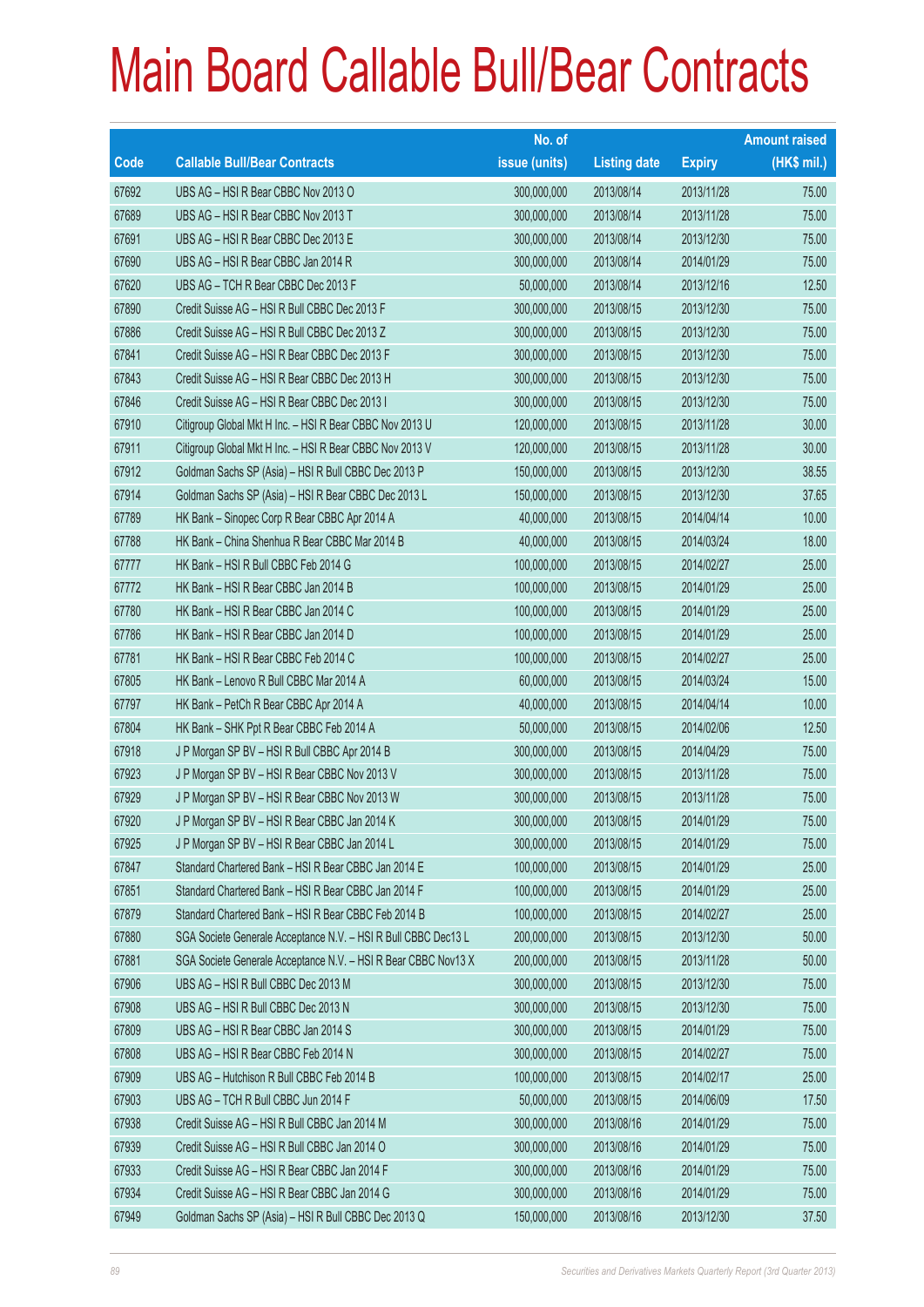|             |                                                                | No. of        |                     |               | <b>Amount raised</b> |
|-------------|----------------------------------------------------------------|---------------|---------------------|---------------|----------------------|
| <b>Code</b> | <b>Callable Bull/Bear Contracts</b>                            | issue (units) | <b>Listing date</b> | <b>Expiry</b> | (HK\$ mil.)          |
| 67950       | Goldman Sachs SP (Asia) - HSI R Bull CBBC Dec 2013 R           | 150,000,000   | 2013/08/16          | 2013/12/30    | 37.50                |
| 67931       | HK Bank – TCH R Bear CBBC Jan 2014 C                           | 50,000,000    | 2013/08/16          | 2014/01/20    | 18.00                |
| 67948       | UBS AG - HSI R Bull CBBC Dec 2013 T                            | 350,000,000   | 2013/08/16          | 2013/12/30    | 87.50                |
| 67941       | UBS AG - HSI R Bull CBBC Feb 2014 P                            | 300,000,000   | 2013/08/16          | 2014/02/27    | 75.00                |
| 67935       | UBS AG - HSI R Bear CBBC Nov 2013 P                            | 300,000,000   | 2013/08/16          | 2013/11/28    | 75.00                |
| 67937       | UBS AG - HSI R Bear CBBC Nov 2013 Q                            | 300,000,000   | 2013/08/16          | 2013/11/28    | 75.00                |
| 67990       | BNP Paribas Arbit Issu B.V. - HSI R Bull CBBC Jun 2014 L       | 300,000,000   | 2013/08/19          | 2014/06/27    | 75.00                |
| 67991       | BNP Paribas Arbit Issu B.V. - HSI R Bull CBBC Jun 2014 M       | 300,000,000   | 2013/08/19          | 2014/06/27    | 75.00                |
| 68087       | BNP Paribas Arbit Issu B.V. - HSI R Bull CBBC Jun 2014 N       | 300,000,000   | 2013/08/19          | 2014/06/27    | 75.00                |
| 67952       | BNP Paribas Arbit Issu B.V. - HSI R Bear CBBC Jan 2014 J       | 300,000,000   | 2013/08/19          | 2014/01/29    | 75.00                |
| 67953       | BNP Paribas Arbit Issu B.V. - HSI R Bear CBBC Jan 2014 K       | 300,000,000   | 2013/08/19          | 2014/01/29    | 75.00                |
| 68073       | Credit Suisse AG - HSI R Bull CBBC Mar 2014 I                  | 300,000,000   | 2013/08/19          | 2014/03/28    | 75.00                |
| 68074       | Credit Suisse AG - HSI R Bull CBBC Mar 2014 J                  | 300,000,000   | 2013/08/19          | 2014/03/28    | 75.00                |
| 68078       | Credit Suisse AG - HSI R Bull CBBC Mar 2014 K                  | 300,000,000   | 2013/08/19          | 2014/03/28    | 75.00                |
| 68085       | Credit Suisse AG - HSI R Bull CBBC Mar 2014 N                  | 300,000,000   | 2013/08/19          | 2014/03/28    | 75.00                |
| 67957       | Credit Suisse AG - HSI R Bear CBBC Nov 2013 A                  | 300,000,000   | 2013/08/19          | 2013/11/28    | 75.00                |
| 67973       | Credit Suisse AG - HSI R Bear CBBC Nov 2013 O                  | 300,000,000   | 2013/08/19          | 2013/11/28    | 75.00                |
| 68059       | Credit Suisse AG - HSI R Bear CBBC Nov 2013 Q                  | 300,000,000   | 2013/08/19          | 2013/11/28    | 75.00                |
| 67970       | Credit Suisse AG - HSI R Bear CBBC Nov 2013 W                  | 300,000,000   | 2013/08/19          | 2013/11/28    | 75.00                |
| 67972       | Credit Suisse AG - HSI R Bear CBBC Nov 2013 X                  | 300,000,000   | 2013/08/19          | 2013/11/28    | 75.00                |
| 68060       | Credit Suisse AG - HSI R Bear CBBC Feb 2014 J                  | 300,000,000   | 2013/08/19          | 2014/02/27    | 75.00                |
| 68062       | Credit Suisse AG - HSI R Bear CBBC Feb 2014 K                  | 300,000,000   | 2013/08/19          | 2014/02/27    | 75.00                |
| 68065       | Credit Suisse AG - HSI R Bear CBBC Feb 2014 L                  | 300,000,000   | 2013/08/19          | 2014/02/27    | 75.00                |
| 68066       | Credit Suisse AG - HSI R Bear CBBC Feb 2014 M                  | 300,000,000   | 2013/08/19          | 2014/02/27    | 87.00                |
| 68068       | Credit Suisse AG - HSI R Bear CBBC Feb 2014 N                  | 300,000,000   | 2013/08/19          | 2014/02/27    | 93.00                |
| 68069       | Credit Suisse AG - HSI R Bear CBBC Feb 2014 O                  | 300,000,000   | 2013/08/19          | 2014/02/27    | 102.00               |
| 68090       | Goldman Sachs SP (Asia) - HSI R Bull CBBC Dec 2013 S           | 150,000,000   | 2013/08/19          | 2013/12/30    | 37.50                |
| 68091       | Goldman Sachs SP (Asia) - HSI R Bull CBBC Dec 2013 T           | 150,000,000   | 2013/08/19          | 2013/12/30    | 37.50                |
| 68094       | Goldman Sachs SP (Asia) - HSI R Bull CBBC Dec 2013 U           | 150,000,000   | 2013/08/19          | 2013/12/30    | 37.95                |
| 68095       | Goldman Sachs SP (Asia) - HSI R Bull CBBC Dec 2013 V           | 150,000,000   | 2013/08/19          | 2013/12/30    | 37.95                |
| 68097       | Goldman Sachs SP (Asia) - HSI R Bull CBBC Dec 2013 W           | 150,000,000   | 2013/08/19          | 2013/12/30    | 38.40                |
| 68105       | J P Morgan SP BV - HSI R Bull CBBC Apr 2014 C                  | 300,000,000   | 2013/08/19          | 2014/04/29    | 75.00                |
| 68128       | J P Morgan SP BV - HSI R Bull CBBC May 2014 I                  | 300,000,000   | 2013/08/19          | 2014/05/29    | 75.00                |
| 68098       | J P Morgan SP BV - HSI R Bull CBBC Jun 2014 L                  | 300,000,000   | 2013/08/19          | 2014/06/27    | 75.00                |
| 68111       | J P Morgan SP BV - HSI R Bull CBBC Jun 2014 M                  | 300,000,000   | 2013/08/19          | 2014/06/27    | 75.00                |
| 67981       | Standard Chartered Bank - HSI R Bull CBBC Nov 2013 Z           | 100,000,000   | 2013/08/19          | 2013/11/28    | 25.00                |
| 68133       | Standard Chartered Bank - HSI R Bull CBBC Feb 2014 B           | 100,000,000   | 2013/08/19          | 2014/02/27    | 25.00                |
| 67983       | Standard Chartered Bank - HSI R Bear CBBC Feb 2014 C           | 100,000,000   | 2013/08/19          | 2014/02/27    | 25.00                |
| 67986       | SGA Societe Generale Acceptance N.V. - HSI R Bull CBBC Dec13 M | 200,000,000   | 2013/08/19          | 2013/12/30    | 50.00                |
| 67987       | SGA Societe Generale Acceptance N.V. - HSI R Bull CBBC Dec13 N | 200,000,000   | 2013/08/19          | 2013/12/30    | 50.00                |
| 68086       | SGA Societe Generale Acceptance N.V. - HSI R Bull CBBC Dec13 O | 200,000,000   | 2013/08/19          | 2013/12/30    | 50.00                |
| 67951       | SGA Societe Generale Acceptance N.V. - HSI R Bear CBBC Nov13 Y | 200,000,000   | 2013/08/19          | 2013/11/28    | 50.00                |
| 67998       | UBS AG - HSCEI R Bull CBBC Jul 2014 A                          | 100,000,000   | 2013/08/19          | 2014/07/30    | 25.00                |
| 68057       | UBS AG - HSI R Bull CBBC Dec 2013 Y                            | 300,000,000   | 2013/08/19          | 2013/12/30    | 75.00                |
| 68035       | UBS AG - HSI R Bull CBBC Jan 2014 R                            | 300,000,000   | 2013/08/19          | 2014/01/29    | 75.00                |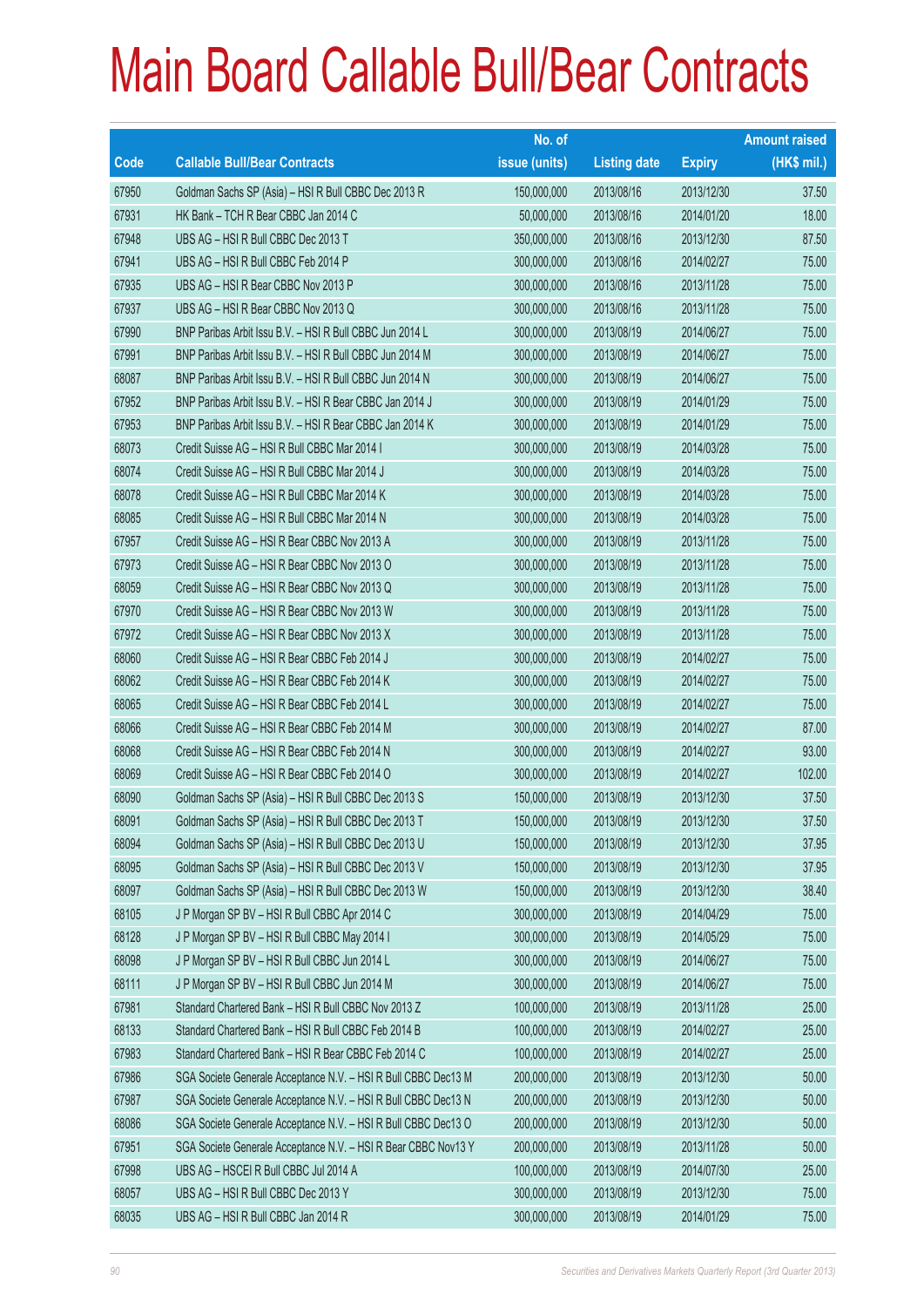|       |                                                             | No. of        |                     |               | <b>Amount raised</b> |
|-------|-------------------------------------------------------------|---------------|---------------------|---------------|----------------------|
| Code  | <b>Callable Bull/Bear Contracts</b>                         | issue (units) | <b>Listing date</b> | <b>Expiry</b> | (HK\$ mil.)          |
| 68036 | UBS AG - HSI R Bull CBBC Jan 2014 S                         | 300,000,000   | 2013/08/19          | 2014/01/29    | 75.00                |
| 68044 | UBS AG - HSI R Bull CBBC Feb 2014 A                         | 300,000,000   | 2013/08/19          | 2014/02/27    | 75.00                |
| 67978 | UBS AG - HSI R Bear CBBC Dec 2013 F                         | 300,000,000   | 2013/08/19          | 2013/12/30    | 75.00                |
| 67979 | UBS AG - HSI R Bear CBBC Dec 2013 H                         | 300,000,000   | 2013/08/19          | 2013/12/30    | 75.00                |
| 67993 | UBS AG - HSI R Bear CBBC Dec 2013 K                         | 300,000,000   | 2013/08/19          | 2013/12/30    | 75.00                |
| 67974 | UBS AG - HSI R Bear CBBC Feb 2014 O                         | 350,000,000   | 2013/08/19          | 2014/02/27    | 87.50                |
| 68013 | UBS AG - Hutchison R Bull CBBC Jun 2014 B                   | 100,000,000   | 2013/08/19          | 2014/06/23    | 25.00                |
| 68004 | UBS AG - Hutchison R Bear CBBC Aug 2014 A                   | 100,000,000   | 2013/08/19          | 2014/08/11    | 25.00                |
| 68000 | UBS AG - Ping An R Bull CBBC Jun 2014 B                     | 100,000,000   | 2013/08/19          | 2014/06/09    | 25.00                |
| 68003 | UBS AG - TCH R Bear CBBC Feb 2014 B                         | 50,000,000    | 2013/08/19          | 2014/02/24    | 27.00                |
| 68211 | BNP Paribas Arbit Issu B.V. - A50 Ch R Bull CBBC Jun 2014 A | 200,000,000   | 2013/08/20          | 2014/06/27    | 50.00                |
| 68330 | BNP Paribas Arbit Issu B.V. - HSI R Bull CBBC Jun 2014 O    | 300,000,000   | 2013/08/20          | 2014/06/27    | 75.00                |
| 68335 | BNP Paribas Arbit Issu B.V. - HSI R Bull CBBC Jun 2014 P    | 300,000,000   | 2013/08/20          | 2014/06/27    | 75.00                |
| 68384 | BNP Paribas Arbit Issu B.V. - HSI R Bull CBBC Jun 2014 Q    | 300,000,000   | 2013/08/20          | 2014/06/27    | 75.00                |
| 68391 | BNP Paribas Arbit Issu B.V. - HSI R Bull CBBC Jun 2014 R    | 300,000,000   | 2013/08/20          | 2014/06/27    | 75.00                |
| 68392 | BNP Paribas Arbit Issu B.V. - HSI R Bull CBBC Jun 2014 S    | 300,000,000   | 2013/08/20          | 2014/06/27    | 75.00                |
| 68470 | BNP Paribas Arbit Issu B.V. - HSI R Bull CBBC Jun 2014 T    | 300,000,000   | 2013/08/20          | 2014/06/27    | 75.00                |
| 68401 | BNP Paribas Arbit Issu B.V. - HSI R Bear CBBC Jan 2014 A    | 300,000,000   | 2013/08/20          | 2014/01/29    | 75.00                |
| 68408 | BNP Paribas Arbit Issu B.V. - HSI R Bear CBBC Jan 2014 B    | 300,000,000   | 2013/08/20          | 2014/01/29    | 75.00                |
| 68414 | BNP Paribas Arbit Issu B.V. - HSI R Bear CBBC Jan 2014 C    | 300,000,000   | 2013/08/20          | 2014/01/29    | 75.00                |
| 68415 | BNP Paribas Arbit Issu B.V. - HSI R Bear CBBC Jan 2014 D    | 300,000,000   | 2013/08/20          | 2014/01/29    | 75.00                |
| 68205 | BNP Paribas Arbit Issu B.V. - HSI R Bear CBBC Jan 2014 Y    | 300,000,000   | 2013/08/20          | 2014/01/29    | 75.00                |
| 68210 | BNP Paribas Arbit Issu B.V. - HSI R Bear CBBC Jan 2014 Z    | 300,000,000   | 2013/08/20          | 2014/01/29    | 75.00                |
| 68467 | Credit Suisse AG - HSI R Bull CBBC Dec 2013 H               | 300,000,000   | 2013/08/20          | 2013/12/30    | 75.00                |
| 68468 | Credit Suisse AG - HSI R Bull CBBC Dec 2013 I               | 300,000,000   | 2013/08/20          | 2013/12/30    | 75.00                |
| 68473 | Credit Suisse AG - HSI R Bull CBBC Apr 2014 G               | 300,000,000   | 2013/08/20          | 2014/04/29    | 75.00                |
| 68479 | Credit Suisse AG - HSI R Bull CBBC Apr 2014 H               | 300,000,000   | 2013/08/20          | 2014/04/29    | 75.00                |
| 68471 | Credit Suisse AG - HSI R Bull CBBC Apr 2014 P               | 300,000,000   | 2013/08/20          | 2014/04/29    | 75.00                |
| 68472 | Credit Suisse AG - HSI R Bull CBBC Apr 2014 W               | 300,000,000   | 2013/08/20          | 2014/04/29    | 75.00                |
| 68469 | Credit Suisse AG - HSI R Bull CBBC Apr 2014 X               | 300,000,000   | 2013/08/20          | 2014/04/29    | 75.00                |
| 68187 | Credit Suisse AG - HSI R Bear CBBC Nov 2013 B               | 300,000,000   | 2013/08/20          | 2013/11/28    | 75.00                |
| 68182 | Credit Suisse AG - HSI R Bear CBBC Nov 2013 U               | 300,000,000   | 2013/08/20          | 2013/11/28    | 75.00                |
| 68466 | Credit Suisse AG - HSI R Bear CBBC Dec 2013 C               | 300,000,000   | 2013/08/20          | 2013/12/30    | 75.00                |
| 68418 | Credit Suisse AG - HSI R Bear CBBC Dec 2013 D               | 300,000,000   | 2013/08/20          | 2013/12/30    | 75.00                |
| 68417 | Credit Suisse AG - HSI R Bear CBBC Dec 2013 G               | 300,000,000   | 2013/08/20          | 2013/12/30    | 75.00                |
| 68446 | Credit Suisse AG - HSI R Bear CBBC Dec 2013 J               | 300,000,000   | 2013/08/20          | 2013/12/30    | 75.00                |
| 68459 | Credit Suisse AG - HSI R Bear CBBC Dec 2013 K               | 300,000,000   | 2013/08/20          | 2013/12/30    | 75.00                |
| 68464 | Credit Suisse AG - HSI R Bear CBBC Dec 2013 L               | 300,000,000   | 2013/08/20          | 2013/12/30    | 75.00                |
| 68546 | Citigroup Global Mkt H Inc. - HSI R Bull CBBC Nov 2013 C    | 120,000,000   | 2013/08/20          | 2013/11/28    | 30.00                |
| 68553 | Citigroup Global Mkt H Inc. - HSI R Bull CBBC Nov 2013 D    | 120,000,000   | 2013/08/20          | 2013/11/28    | 30.00                |
| 68545 | Citigroup Global Mkt H Inc. - HSI R Bull CBBC Nov 2013 Z    | 120,000,000   | 2013/08/20          | 2013/11/28    | 30.00                |
| 68248 | Citigroup Global Mkt H Inc. - HSI R Bear CBBC Nov 2013 W    | 120,000,000   | 2013/08/20          | 2013/11/28    | 30.00                |
| 68512 | Goldman Sachs SP (Asia) - HSI R Bull CBBC Dec 2013 X        | 150,000,000   | 2013/08/20          | 2013/12/30    | 37.50                |
| 68513 | Goldman Sachs SP (Asia) - HSI R Bull CBBC Dec 2013 Y        | 150,000,000   | 2013/08/20          | 2013/12/30    | 38.10                |
| 68514 | Goldman Sachs SP (Asia) - HSI R Bull CBBC Dec 2013 Z        | 150,000,000   | 2013/08/20          | 2013/12/30    | 38.85                |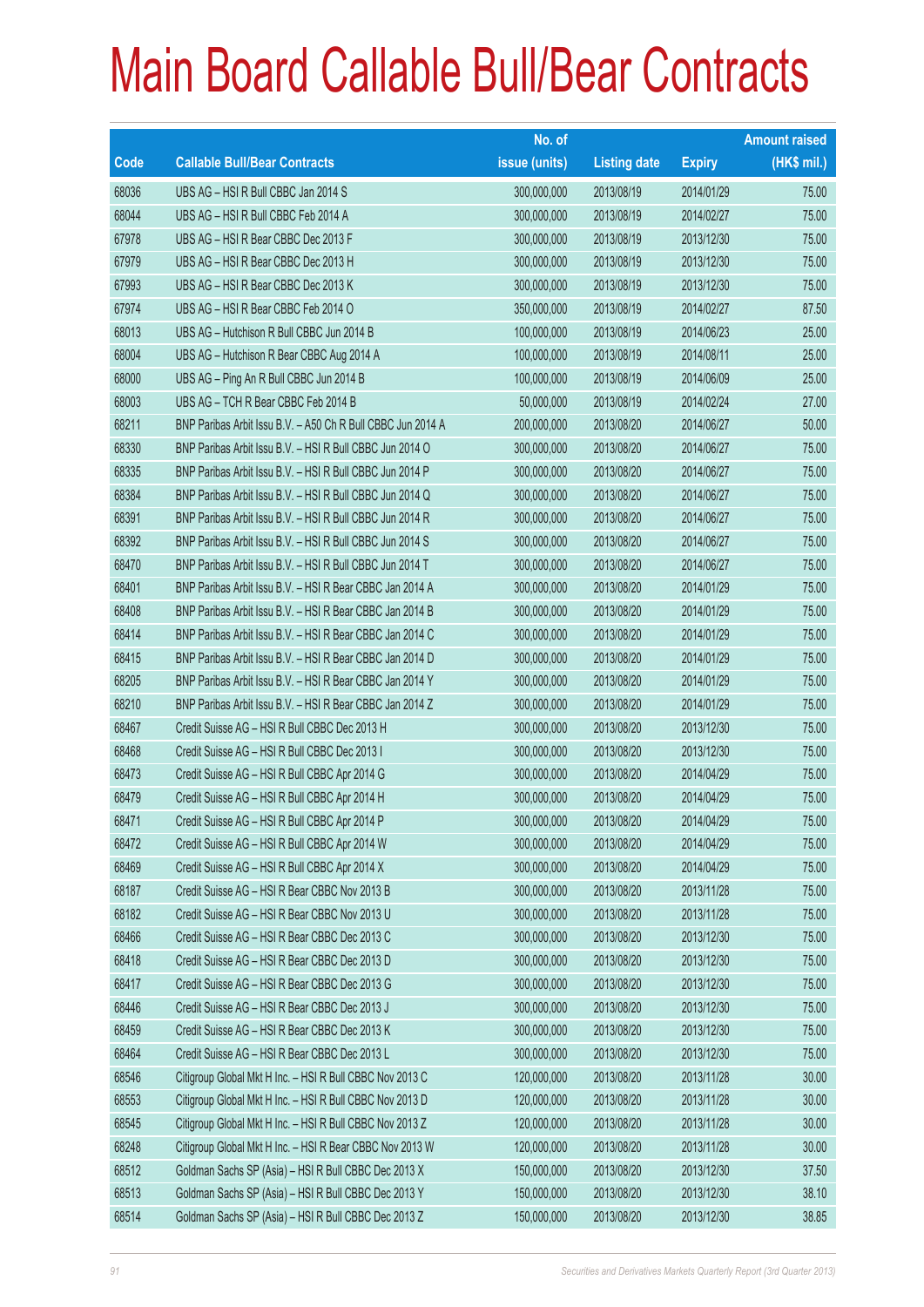|             |                                                                | No. of        |                     |               | <b>Amount raised</b> |
|-------------|----------------------------------------------------------------|---------------|---------------------|---------------|----------------------|
| <b>Code</b> | <b>Callable Bull/Bear Contracts</b>                            | issue (units) | <b>Listing date</b> | <b>Expiry</b> | (HK\$ mil.)          |
| 68160       | HK Bank - Anhui Conch R Bull CBBC Nov 2014 A                   | 50,000,000    | 2013/08/20          | 2014/11/17    | 12.50                |
| 68154       | HK Bank - COVS R Bull CBBC Mar 2014 A                          | 50,000,000    | 2013/08/20          | 2014/03/31    | 15.50                |
| 68153       | HK Bank - A50 R Bull CBBC Mar 2014 C                           | 100,000,000   | 2013/08/20          | 2014/03/03    | 25.00                |
| 68168       | HK Bank - Galaxy Ent R Bull CBBC May 2014 A                    | 50,000,000    | 2013/08/20          | 2014/05/19    | 17.00                |
| 68162       | HK Bank - HKEx R Bull CBBC Mar 2014 A                          | 60,000,000    | 2013/08/20          | 2014/03/17    | 15.00                |
| 68141       | HK Bank - HSI R Bull CBBC Jan 2014 M                           | 100,000,000   | 2013/08/20          | 2014/01/29    | 25.00                |
| 68150       | HK Bank - HSI R Bull CBBC Jan 2014 N                           | 100,000,000   | 2013/08/20          | 2014/01/29    | 25.00                |
| 68148       | HK Bank - HSI R Bull CBBC Feb 2014 H                           | 100,000,000   | 2013/08/20          | 2014/02/27    | 25.00                |
| 68152       | HK Bank - HSI R Bull CBBC Mar 2014 C                           | 400,000,000   | 2013/08/20          | 2014/03/28    | 100.00               |
| 68156       | HK Bank - Sands China R Bull CBBC Apr 2014 B                   | 60,000,000    | 2013/08/20          | 2014/04/07    | 15.00                |
| 68540       | J P Morgan SP BV - HSI R Bull CBBC Apr 2014 D                  | 300,000,000   | 2013/08/20          | 2014/04/29    | 75.00                |
| 68538       | J P Morgan SP BV - HSI R Bull CBBC May 2014 J                  | 300,000,000   | 2013/08/20          | 2014/05/29    | 75.00                |
| 68542       | J P Morgan SP BV - HSI R Bull CBBC May 2014 K                  | 300,000,000   | 2013/08/20          | 2014/05/29    | 75.00                |
| 68539       | J P Morgan SP BV - HSI R Bull CBBC Jun 2014 N                  | 300,000,000   | 2013/08/20          | 2014/06/27    | 75.00                |
| 68544       | J P Morgan SP BV - HSI R Bull CBBC Jun 2014 O                  | 300,000,000   | 2013/08/20          | 2014/06/27    | 75.00                |
| 68517       | J P Morgan SP BV - HSI R Bear CBBC Nov 2013 Q                  | 300,000,000   | 2013/08/20          | 2013/11/28    | 75.00                |
| 68530       | J P Morgan SP BV - HSI R Bear CBBC Nov 2013 S                  | 300,000,000   | 2013/08/20          | 2013/11/28    | 75.00                |
| 68515       | J P Morgan SP BV - HSI R Bear CBBC Jan 2014 M                  | 300,000,000   | 2013/08/20          | 2014/01/29    | 75.00                |
| 68516       | J P Morgan SP BV - HSI R Bear CBBC Jan 2014 N                  | 300,000,000   | 2013/08/20          | 2014/01/29    | 75.00                |
| 68304       | Standard Chartered Bank - HSI R Bull CBBC Feb 2014 C           | 100,000,000   | 2013/08/20          | 2014/02/27    | 25.00                |
| 68511       | Standard Chartered Bank - HSI R Bull CBBC Feb 2014 D           | 100,000,000   | 2013/08/20          | 2014/02/27    | 25.00                |
| 68305       | Standard Chartered Bank - HSI R Bear CBBC Feb 2014 D           | 100,000,000   | 2013/08/20          | 2014/02/27    | 25.00                |
| 68177       | SGA Societe Generale Acceptance N.V. - HSI R Bull CBBC Dec13 P | 200,000,000   | 2013/08/20          | 2013/12/30    | 50.00                |
| 68252       | SGA Societe Generale Acceptance N.V. - HSI R Bull CBBC Dec13 Q | 200,000,000   | 2013/08/20          | 2013/12/30    | 50.00                |
| 68275       | SGA Societe Generale Acceptance N.V. - HSI R Bull CBBC Dec13 R | 200,000,000   | 2013/08/20          | 2013/12/30    | 50.00                |
| 68282       | SGA Societe Generale Acceptance N.V. - HSI R Bear CBBC Nov13 B | 200,000,000   | 2013/08/20          | 2013/11/28    | 50.00                |
| 68283       | SGA Societe Generale Acceptance N.V. - HSI R Bear CBBC Nov13 C | 200,000,000   | 2013/08/20          | 2013/11/28    | 50.00                |
| 68286       | SGA Societe Generale Acceptance N.V. - HSI R Bear CBBC Nov13 F | 200,000,000   | 2013/08/20          | 2013/11/28    | 50.00                |
| 68325       | SGA Societe Generale Acceptance N.V. - HSI R Bear CBBC Nov13 I | 200,000,000   | 2013/08/20          | 2013/11/28    | 50.00                |
| 68178       | SGA Societe Generale Acceptance N.V. - HSI R Bear CBBC Nov13 Z | 200,000,000   | 2013/08/20          | 2013/11/28    | 50.00                |
| 68291       | SGA Societe Generale Acceptance N.V. - HSI R Bear CBBC Dec13 B | 200,000,000   | 2013/08/20          | 2013/12/30    | 50.00                |
| 68303       | SGA Societe Generale Acceptance N.V. - HSI R Bear CBBC Dec13 C | 200,000,000   | 2013/08/20          | 2013/12/30    | 50.00                |
| 68324       | UBS AG - COVS R Bear CBBC May 2014 A                           | 50,000,000    | 2013/08/20          | 2014/05/19    | 22.75                |
| 68323       | UBS AG - China Life R Bull CBBC Jul 2014 B                     | 100,000,000   | 2013/08/20          | 2014/07/21    | 25.00                |
| 68320       | UBS AG - HSCEI R Bull CBBC Jun 2014 E                          | 100,000,000   | 2013/08/20          | 2014/06/27    | 25.00                |
| 68490       | UBS AG - HSI R Bull CBBC Nov 2013 X                            | 300,000,000   | 2013/08/20          | 2013/11/28    | 75.00                |
| 68503       | UBS AG - HSI R Bull CBBC Jan 2014 T                            | 300,000,000   | 2013/08/20          | 2014/01/29    | 75.00                |
| 68502       | UBS AG - HSI R Bull CBBC Feb 2014 L                            | 300,000,000   | 2013/08/20          | 2014/02/27    | 75.00                |
| 68508       | UBS AG - HSI R Bull CBBC Apr 2014 C                            | 300,000,000   | 2013/08/20          | 2014/04/29    | 75.00                |
| 68510       | UBS AG - HSI R Bull CBBC Apr 2014 D                            | 300,000,000   | 2013/08/20          | 2014/04/29    | 75.00                |
| 68487       | UBS AG - HSI R Bull CBBC Jun 2014 L                            | 300,000,000   | 2013/08/20          | 2014/06/27    | 75.00                |
| 68213       | UBS AG - HSI R Bear CBBC Nov 2013 U                            | 300,000,000   | 2013/08/20          | 2013/11/28    | 75.00                |
| 68317       | UBS AG - HSI R Bear CBBC Nov 2013 V                            | 300,000,000   | 2013/08/20          | 2013/11/28    | 75.00                |
| 68310       | UBS AG - HSI R Bear CBBC Dec 2013 L                            | 300,000,000   | 2013/08/20          | 2013/12/30    | 75.00                |
| 68316       | UBS AG - HSI R Bear CBBC Dec 2013 Q                            | 300,000,000   | 2013/08/20          | 2013/12/30    | 75.00                |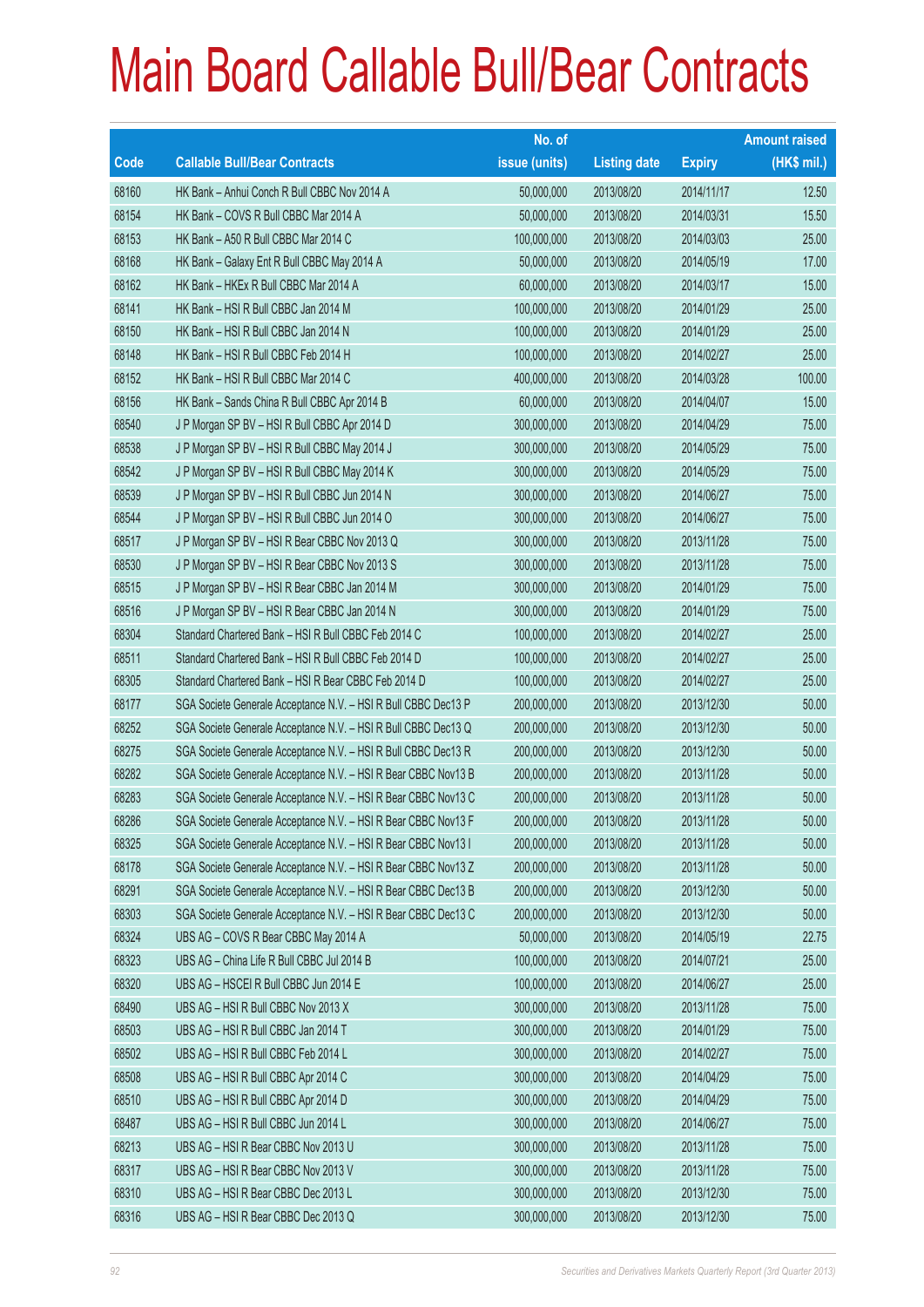|             |                                                                | No. of        |                     |               | <b>Amount raised</b> |
|-------------|----------------------------------------------------------------|---------------|---------------------|---------------|----------------------|
| <b>Code</b> | <b>Callable Bull/Bear Contracts</b>                            | issue (units) | <b>Listing date</b> | <b>Expiry</b> | (HK\$ mil.)          |
| 68218       | UBS AG - HSI R Bear CBBC Jan 2014 T                            | 300,000,000   | 2013/08/20          | 2014/01/29    | 75.00                |
| 68313       | UBS AG - HSI R Bear CBBC Jan 2014 U                            | 300,000,000   | 2013/08/20          | 2014/01/29    | 75.00                |
| 68315       | UBS AG - HSI R Bear CBBC Jan 2014 V                            | 300,000,000   | 2013/08/20          | 2014/01/29    | 75.00                |
| 68309       | UBS AG - HSI R Bear CBBC Feb 2014 P                            | 300,000,000   | 2013/08/20          | 2014/02/27    | 84.00                |
| 68314       | UBS AG - HSI R Bear CBBC Feb 2014 Q                            | 300,000,000   | 2013/08/20          | 2014/02/27    | 75.00                |
| 68306       | UBS AG - HSI R Bear CBBC Mar 2014 A                            | 300,000,000   | 2013/08/20          | 2014/03/28    | 114.00               |
| 68307       | UBS AG - HSI R Bear CBBC Mar 2014 B                            | 300,000,000   | 2013/08/20          | 2014/03/28    | 99.00                |
| 68311       | UBS AG - HSI R Bear CBBC Jun 2014 A                            | 300,000,000   | 2013/08/20          | 2014/06/27    | 75.00                |
| 68593       | BNP Paribas Arbit Issu B.V. - HSI R Bull CBBC Jun 2014 U       | 300,000,000   | 2013/08/22          | 2014/06/27    | 75.00                |
| 68594       | BNP Paribas Arbit Issu B.V. - HSI R Bear CBBC Jan 2014 L       | 300,000,000   | 2013/08/22          | 2014/01/29    | 75.00                |
| 68705       | Credit Suisse AG - HSI R Bull CBBC Mar 2014 A                  | 300,000,000   | 2013/08/22          | 2014/03/28    | 75.00                |
| 68704       | Credit Suisse AG - HSI R Bull CBBC Mar 2014 V                  | 300,000,000   | 2013/08/22          | 2014/03/28    | 75.00                |
| 68706       | Credit Suisse AG - HSI R Bull CBBC Mar 2014 W                  | 300,000,000   | 2013/08/22          | 2014/03/28    | 75.00                |
| 68707       | Credit Suisse AG - HSI R Bull CBBC Mar 2014 X                  | 300,000,000   | 2013/08/22          | 2014/03/28    | 75.00                |
| 68708       | Credit Suisse AG - HSI R Bull CBBC Mar 2014 Y                  | 300,000,000   | 2013/08/22          | 2014/03/28    | 75.00                |
| 68592       | Credit Suisse AG - HSI R Bear CBBC Nov 2013 L                  | 300,000,000   | 2013/08/22          | 2013/11/28    | 75.00                |
| 68730       | Credit Suisse AG - HSI R Bear CBBC Nov 2013 R                  | 300,000,000   | 2013/08/22          | 2013/11/28    | 75.00                |
| 68777       | Citigroup Global Mkt H Inc. - HSI R Bull CBBC Nov 2013 B       | 120,000,000   | 2013/08/22          | 2013/11/28    | 30.00                |
| 68762       | Citigroup Global Mkt H Inc. - HSI R Bull CBBC Nov 2013 F       | 120,000,000   | 2013/08/22          | 2013/11/28    | 30.00                |
| 68778       | Citigroup Global Mkt H Inc. - HSI R Bear CBBC Nov 2013 X       | 120,000,000   | 2013/08/22          | 2013/11/28    | 30.00                |
| 68787       | Citigroup Global Mkt H Inc. - HSI R Bear CBBC Nov 2013 Y       | 120,000,000   | 2013/08/22          | 2013/11/28    | 30.00                |
| 68597       | Goldman Sachs SP (Asia) - HSI R Bear CBBC Dec 2013 M           | 150,000,000   | 2013/08/22          | 2013/12/30    | 38.25                |
| 68603       | Goldman Sachs SP (Asia) - HSI R Bear CBBC Dec 2013 N           | 150,000,000   | 2013/08/22          | 2013/12/30    | 38.55                |
| 68608       | Goldman Sachs SP (Asia) - HSI R Bear CBBC Dec 2013 O           | 150,000,000   | 2013/08/22          | 2013/12/30    | 38.55                |
| 68610       | Goldman Sachs SP (Asia) - HSI R Bear CBBC Dec 2013 P           | 150,000,000   | 2013/08/22          | 2013/12/30    | 37.80                |
| 68613       | Goldman Sachs SP (Asia) - HSI R Bear CBBC Dec 2013 Q           | 150,000,000   | 2013/08/22          | 2013/12/30    | 37.95                |
| 68579       | HK Bank - COVS R Bear CBBC Mar 2014 B                          | 40,000,000    | 2013/08/22          | 2014/03/31    | 18.00                |
| 68577       | HK Bank - CC Bank R Bull CBBC Mar 2014 A                       | 80,000,000    | 2013/08/22          | 2014/03/10    | 20.00                |
| 68581       | HK Bank - Minsheng Bank R Bull CBBC Mar 2014 B                 | 40,000,000    | 2013/08/22          | 2014/03/10    | 10.00                |
| 68578       | HK Bank - China Shenhua R Bull CBBC Mar 2014 D                 | 60,000,000    | 2013/08/22          | 2014/03/03    | 30.00                |
| 68554       | HK Bank - HSI R Bull CBBC Feb 2014 I                           | 100,000,000   | 2013/08/22          | 2014/02/27    | 25.00                |
| 68560       | HK Bank - HSI R Bear CBBC Jan 2014 E                           | 100,000,000   | 2013/08/22          | 2014/01/29    | 25.00                |
| 68561       | HK Bank - HSI R Bear CBBC Feb 2014 D                           | 100,000,000   | 2013/08/22          | 2014/02/27    | 25.00                |
| 68565       | HK Bank - HSI R Bear CBBC Mar 2014 B                           | 100,000,000   | 2013/08/22          | 2014/03/28    | 25.00                |
| 68568       | HK Bank - HSI R Bear CBBC Apr 2014 A                           | 100,000,000   | 2013/08/22          | 2014/04/29    | 25.00                |
| 68589       | HK Bank - Sands China R Bear CBBC Apr 2014 A                   | 50,000,000    | 2013/08/22          | 2014/04/07    | 12.50                |
| 68745       | J P Morgan SP BV - HSI R Bull CBBC May 2014 L                  | 300,000,000   | 2013/08/22          | 2014/05/29    | 75.00                |
| 68750       | J P Morgan SP BV - HSI R Bull CBBC May 2014 M                  | 300,000,000   | 2013/08/22          | 2014/05/29    | 75.00                |
| 68739       | J P Morgan SP BV - HSI R Bull CBBC Jun 2014 P                  | 300,000,000   | 2013/08/22          | 2014/06/27    | 75.00                |
| 68746       | J P Morgan SP BV - HSI R Bull CBBC Jun 2014 Q                  | 300,000,000   | 2013/08/22          | 2014/06/27    | 75.00                |
| 68755       | J P Morgan SP BV - HSI R Bear CBBC Nov 2013 P                  | 300,000,000   | 2013/08/22          | 2013/11/28    | 75.00                |
| 68757       | J P Morgan SP BV - HSI R Bear CBBC Jan 2014 O                  | 300,000,000   | 2013/08/22          | 2014/01/29    | 75.00                |
| 68620       | SGA Societe Generale Acceptance N.V. - HSI R Bull CBBC Dec13 S | 200,000,000   | 2013/08/22          | 2013/12/30    | 50.00                |
| 68621       | SGA Societe Generale Acceptance N.V. - HSI R Bull CBBC Dec13 T | 200,000,000   | 2013/08/22          | 2013/12/30    | 50.00                |
| 68628       | SGA Societe Generale Acceptance N.V. - HSI R Bear CBBC Nov13 K | 200,000,000   | 2013/08/22          | 2013/11/28    | 50.00                |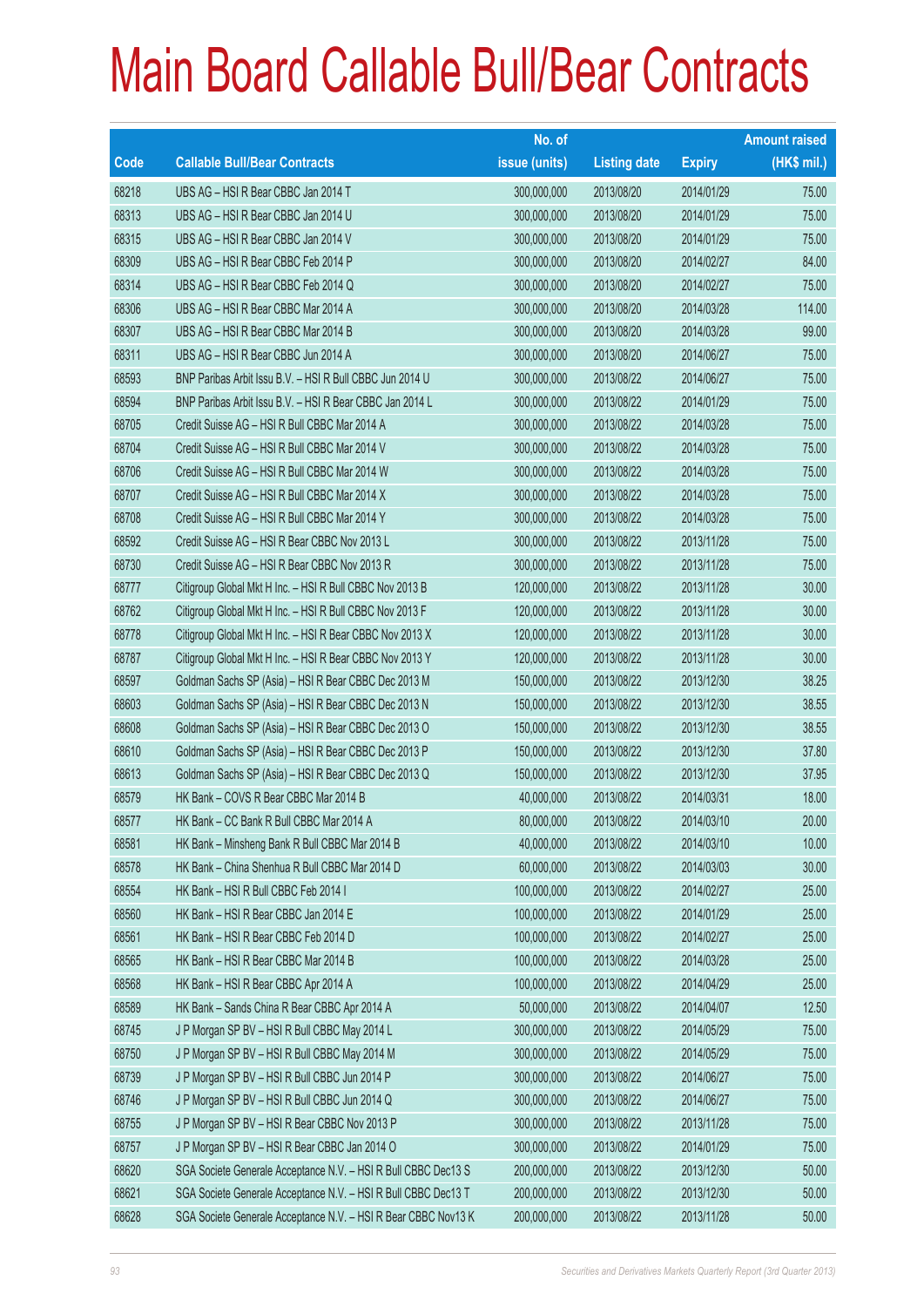|       |                                                          | No. of        |                     |               | <b>Amount raised</b> |
|-------|----------------------------------------------------------|---------------|---------------------|---------------|----------------------|
| Code  | <b>Callable Bull/Bear Contracts</b>                      | issue (units) | <b>Listing date</b> | <b>Expiry</b> | $(HK$$ mil.)         |
| 68671 | UBS AG - Anhui Conch R Bull CBBC Dec 2014 C              | 100,000,000   | 2013/08/22          | 2014/12/15    | 25.00                |
| 68649 | UBS AG - CC Bank R Bull CBBC Apr 2014 B                  | 100,000,000   | 2013/08/22          | 2014/04/28    | 25.00                |
| 68647 | UBS AG - CC Bank R Bear CBBC Feb 2014 A                  | 100,000,000   | 2013/08/22          | 2014/02/24    | 25.00                |
| 68633 | UBS AG - Minsheng Bank R Bull CBBC Feb 2014 A            | 50,000,000    | 2013/08/22          | 2014/02/17    | 12.50                |
| 68680 | UBS AG - CNOOC R Bull CBBC Jun 2014 A                    | 100,000,000   | 2013/08/22          | 2014/06/09    | 25.00                |
| 68702 | UBS AG - Sinopec Corp R Bull CBBC Jun 2014 A             | 100,000,000   | 2013/08/22          | 2014/06/16    | 25.00                |
| 68632 | UBS AG - CSOP A50 ETF R Bull CBBC Apr 2014 B             | 100,000,000   | 2013/08/22          | 2014/04/07    | 25.00                |
| 68629 | UBS AG - A50 China R Bull CBBC Feb 2014 D                | 100,000,000   | 2013/08/22          | 2014/02/24    | 25.00                |
| 68703 | UBS AG - Galaxy Ent R Bull CBBC Mar 2014 B               | 30,000,000    | 2013/08/22          | 2014/03/24    | 11.85                |
| 68700 | UBS AG - HKEx R Bull CBBC Jun 2014 C                     | 100,000,000   | 2013/08/22          | 2014/06/16    | 25.00                |
| 68724 | UBS AG - HSI R Bull CBBC Feb 2014 H                      | 300,000,000   | 2013/08/22          | 2014/02/27    | 75.00                |
| 68729 | UBS AG - HSI R Bull CBBC Feb 2014 Q                      | 300,000,000   | 2013/08/22          | 2014/02/27    | 75.00                |
| 68723 | UBS AG - HSI R Bull CBBC Mar 2014 A                      | 300,000,000   | 2013/08/22          | 2014/03/28    | 75.00                |
| 68722 | UBS AG - HSI R Bull CBBC Mar 2014 Z                      | 300,000,000   | 2013/08/22          | 2014/03/28    | 75.00                |
| 68596 | UBS AG - HSI R Bear CBBC Nov 2013 W                      | 350,000,000   | 2013/08/22          | 2013/11/28    | 87.50                |
| 68595 | UBS AG - HSI R Bear CBBC Dec 2013 B                      | 300,000,000   | 2013/08/22          | 2013/12/30    | 75.00                |
| 68637 | UBS AG - ICBC R Bull CBBC Feb 2014 C                     | 100,000,000   | 2013/08/22          | 2014/02/24    | 25.00                |
| 68636 | UBS AG - ICBC R Bear CBBC Apr 2014 A                     | 100,000,000   | 2013/08/22          | 2014/04/14    | 25.00                |
| 68635 | UBS AG - Sands China R Bull CBBC Jul 2014 B              | 100,000,000   | 2013/08/22          | 2014/07/14    | 25.00                |
| 68681 | UBS AG - TCH R Bull CBBC Jun 2014 G                      | 50,000,000    | 2013/08/22          | 2014/06/23    | 12.50                |
| 68956 | BNP Paribas Arbit Issu B.V. - HSI R Bull CBBC Jun 2014 V | 300,000,000   | 2013/08/23          | 2014/06/27    | 75.00                |
| 68945 | Credit Suisse AG - HSI R Bull CBBC Jan 2014 A            | 300,000,000   | 2013/08/23          | 2014/01/29    | 75.00                |
| 68940 | Credit Suisse AG - HSI R Bull CBBC Jan 2014 R            | 300,000,000   | 2013/08/23          | 2014/01/29    | 75.00                |
| 68906 | Credit Suisse AG - HSI R Bull CBBC Jan 2014 V            | 300,000,000   | 2013/08/23          | 2014/01/29    | 75.00                |
| 68930 | Credit Suisse AG - HSI R Bull CBBC Jan 2014 W            | 300,000,000   | 2013/08/23          | 2014/01/29    | 75.00                |
| 68888 | Credit Suisse AG - HSI R Bear CBBC Nov 2013 T            | 300,000,000   | 2013/08/23          | 2013/11/28    | 75.00                |
| 68889 | Credit Suisse AG - HSI R Bear CBBC Nov 2013 V            | 300,000,000   | 2013/08/23          | 2013/11/28    | 75.00                |
| 69050 | Credit Suisse AG - HSI R Bear CBBC Nov 2013 Z            | 300,000,000   | 2013/08/23          | 2013/11/28    | 75.00                |
| 69051 | Goldman Sachs SP (Asia) - HSI R Bull CBBC Dec 2013 A     | 150,000,000   | 2013/08/23          | 2013/12/30    | 38.40                |
| 69053 | Goldman Sachs SP (Asia) - HSI R Bull CBBC Dec 2013 L     | 150,000,000   | 2013/08/23          | 2013/12/30    | 38.25                |
| 69059 | Goldman Sachs SP (Asia) - HSI R Bear CBBC Dec 2013 R     | 150,000,000   | 2013/08/23          | 2013/12/30    | 37.95                |
| 69064 | Goldman Sachs SP (Asia) - HSI R Bear CBBC Dec 2013 S     | 150,000,000   | 2013/08/23          | 2013/12/30    | 47.25                |
| 69068 | Goldman Sachs SP (Asia) - HSI R Bear CBBC Jan 2014 A     | 150,000,000   | 2013/08/23          | 2014/01/29    | 38.25                |
| 68851 | HK Bank - AIA R Bear CBBC Mar 2014 A                     | 50,000,000    | 2013/08/23          | 2014/03/17    | 15.00                |
| 68852 | HK Bank - China Mobile R Bear CBBC Mar 2014 A            | 50,000,000    | 2013/08/23          | 2014/03/28    | 12.50                |
| 68844 | HK Bank - Minsheng Bank R Bull CBBC Apr 2014 A           | 40,000,000    | 2013/08/23          | 2014/04/28    | 12.80                |
| 68848 | HK Bank - CNBM R Bull CBBC Jun 2014 A                    | 50,000,000    | 2013/08/23          | 2014/06/23    | 12.50                |
| 68849 | HK Bank - CNBM R Bear CBBC Mar 2014 B                    | 50,000,000    | 2013/08/23          | 2014/03/18    | 12.50                |
| 68789 | HK Bank - HSCEI R Bull CBBC Feb 2014 B                   | 100,000,000   | 2013/08/23          | 2014/02/27    | 25.00                |
| 68809 | HK Bank - HSI R Bear CBBC Jan 2014 F                     | 100,000,000   | 2013/08/23          | 2014/01/29    | 25.00                |
| 68839 | HK Bank - HSI R Bear CBBC Feb 2014 E                     | 100,000,000   | 2013/08/23          | 2014/02/27    | 25.00                |
| 68803 | HK Bank - HSI R Bear CBBC Mar 2014 C                     | 400,000,000   | 2013/08/23          | 2014/03/28    | 100.00               |
| 68804 | HK Bank - HSI R Bear CBBC Apr 2014 B                     | 400,000,000   | 2013/08/23          | 2014/04/29    | 100.00               |
| 68808 | HK Bank - HSI R Bear CBBC May 2014 A                     | 400,000,000   | 2013/08/23          | 2014/05/29    | 100.00               |
| 68947 | Standard Chartered Bank - HSI R Bull CBBC Feb 2014 E     | 100,000,000   | 2013/08/23          | 2014/02/27    | 25.00                |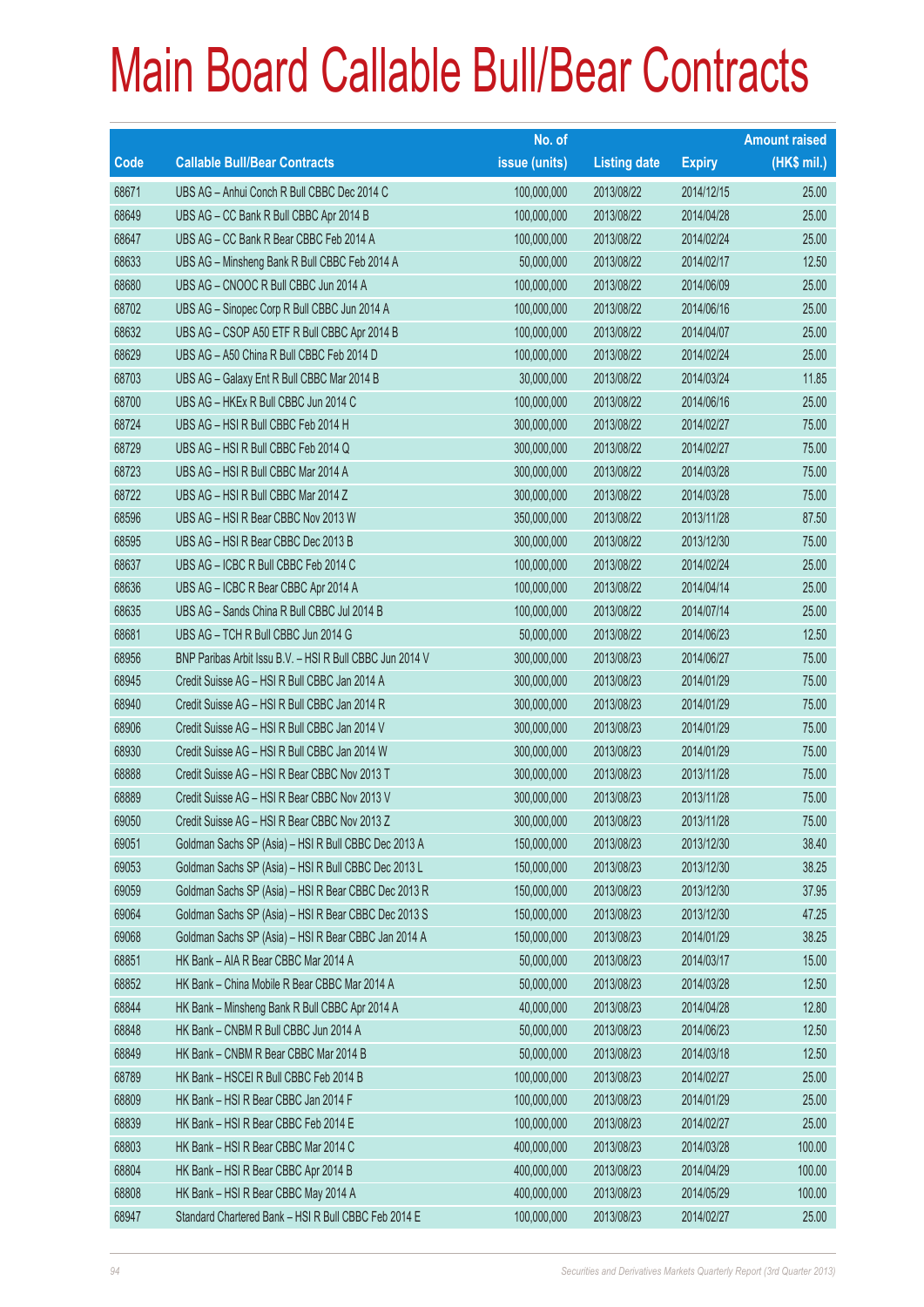|       |                                                                | No. of        |                     |               | <b>Amount raised</b> |
|-------|----------------------------------------------------------------|---------------|---------------------|---------------|----------------------|
| Code  | <b>Callable Bull/Bear Contracts</b>                            | issue (units) | <b>Listing date</b> | <b>Expiry</b> | (HK\$ mil.)          |
| 68863 | Standard Chartered Bank - HSI R Bear CBBC Feb 2014 E           | 100,000,000   | 2013/08/23          | 2014/02/27    | 25.00                |
| 69018 | SGA Societe Generale Acceptance N.V. - HSI R Bull CBBC Feb14 A | 200,000,000   | 2013/08/23          | 2014/02/27    | 50.00                |
| 69019 | SGA Societe Generale Acceptance N.V. - HSI R Bear CBBC Nov13 A | 200,000,000   | 2013/08/23          | 2013/11/28    | 50.00                |
| 69017 | UBS AG - A50 China R Bear CBBC Apr 2014 A                      | 100,000,000   | 2013/08/23          | 2014/04/28    | 25.00                |
| 68976 | UBS AG - HSI R Bull CBBC Jan 2014 U                            | 300,000,000   | 2013/08/23          | 2014/01/29    | 75.00                |
| 68979 | UBS AG - HSI R Bull CBBC Jan 2014 V                            | 300,000,000   | 2013/08/23          | 2014/01/29    | 75.00                |
| 68978 | UBS AG - HSI R Bull CBBC Jun 2014 M                            | 300,000,000   | 2013/08/23          | 2014/06/27    | 75.00                |
| 69033 | UBS AG - HSI R Bear CBBC Dec 2013 N                            | 300,000,000   | 2013/08/23          | 2013/12/30    | 75.00                |
| 68864 | UBS AG - HSI R Bear CBBC Jan 2014 W                            | 300,000,000   | 2013/08/23          | 2014/01/29    | 75.00                |
| 69016 | UBS AG - Lenovo R Bull CBBC Mar 2014 A                         | 100,000,000   | 2013/08/23          | 2014/03/24    | 25.00                |
| 69086 | BNP Paribas Arbit Issu B.V. - HSI R Bear CBBC Jan 2014 M       | 300,000,000   | 2013/08/26          | 2014/01/29    | 75.00                |
| 69087 | BNP Paribas Arbit Issu B.V. - HSI R Bear CBBC Jan 2014 N       | 300,000,000   | 2013/08/26          | 2014/01/29    | 75.00                |
| 69088 | BNP Paribas Arbit Issu B.V. - HSI R Bear CBBC Jan 2014 O       | 300,000,000   | 2013/08/26          | 2014/01/29    | 75.00                |
| 69089 | BNP Paribas Arbit Issu B.V. - HSI R Bear CBBC Jan 2014 P       | 300,000,000   | 2013/08/26          | 2014/01/29    | 75.00                |
| 69077 | Credit Suisse AG - HSI R Bull CBBC Feb 2014 F                  | 300,000,000   | 2013/08/26          | 2014/02/27    | 75.00                |
| 69090 | Credit Suisse AG - HSI R Bull CBBC Feb 2014 W                  | 300,000,000   | 2013/08/26          | 2014/02/27    | 75.00                |
| 69127 | Credit Suisse AG - HSI R Bear CBBC Nov 2013 F                  | 300,000,000   | 2013/08/26          | 2013/11/28    | 75.00                |
| 69124 | Credit Suisse AG - HSI R Bear CBBC Nov 2013 P                  | 300,000,000   | 2013/08/26          | 2013/11/28    | 75.00                |
| 69149 | Citigroup Global Mkt H Inc. - HSI R Bear CBBC Nov 2013 G       | 120,000,000   | 2013/08/26          | 2013/11/28    | 30.00                |
| 69143 | Citigroup Global Mkt H Inc. - HSI R Bear CBBC Nov 2013 Z       | 120,000,000   | 2013/08/26          | 2013/11/28    | 30.00                |
| 69138 | Goldman Sachs SP (Asia) - HSI R Bear CBBC Jan 2014 B           | 150,000,000   | 2013/08/26          | 2014/01/29    | 43.35                |
| 69139 | Goldman Sachs SP (Asia) - HSI R Bear CBBC Jan 2014 C           | 150,000,000   | 2013/08/26          | 2014/01/29    | 41.55                |
| 69140 | Goldman Sachs SP (Asia) - HSI R Bear CBBC Jan 2014 D           | 150,000,000   | 2013/08/26          | 2014/01/29    | 42.75                |
| 69141 | Goldman Sachs SP (Asia) - HSI R Bear CBBC Jan 2014 E           | 150,000,000   | 2013/08/26          | 2014/01/29    | 42.75                |
| 69142 | Goldman Sachs SP (Asia) - HSI R Bear CBBC Jan 2014 F           | 150,000,000   | 2013/08/26          | 2014/01/29    | 41.85                |
| 69080 | SGA Societe Generale Acceptance N.V. - HSI R Bear CBBC Nov13 P | 200,000,000   | 2013/08/26          | 2013/11/28    | 50.00                |
| 69084 | SGA Societe Generale Acceptance N.V. - HSI R Bear CBBC Nov13 S | 200,000,000   | 2013/08/26          | 2013/11/28    | 50.00                |
| 69085 | SGA Societe Generale Acceptance N.V. - HSI R Bear CBBC Nov13 T | 200,000,000   | 2013/08/26          | 2013/11/28    | 50.00                |
| 69079 | UBS AG - HSI R Bull CBBC May 2014 Q                            | 300,000,000   | 2013/08/26          | 2014/05/29    | 75.00                |
| 69128 | UBS AG - HSI R Bear CBBC Jan 2014 X                            | 300,000,000   | 2013/08/26          | 2014/01/29    | 75.00                |
| 69391 | BNP Paribas Arbit Issu B.V. - HSI R Bull CBBC Jun 2014 A       | 300,000,000   | 2013/08/27          | 2014/06/27    | 75.00                |
| 69221 | BNP Paribas Arbit Issu B.V. - HSI R Bull CBBC Jun 2014 W       | 300,000,000   | 2013/08/27          | 2014/06/27    | 75.00                |
| 69222 | BNP Paribas Arbit Issu B.V. - HSI R Bull CBBC Jun 2014 X       | 300,000,000   | 2013/08/27          | 2014/06/27    | 75.00                |
| 69227 | BNP Paribas Arbit Issu B.V. - HSI R Bull CBBC Jun 2014 Y       | 300,000,000   | 2013/08/27          | 2014/06/27    | 75.00                |
| 69228 | BNP Paribas Arbit Issu B.V. - HSI R Bull CBBC Jun 2014 Z       | 300,000,000   | 2013/08/27          | 2014/06/27    | 75.00                |
| 69402 | BNP Paribas Arbit Issu B.V. - HSI R Bear CBBC Jan 2014 E       | 300,000,000   | 2013/08/27          | 2014/01/29    | 75.00                |
| 69481 | BNP Paribas Arbit Issu B.V. - HSI R Bear CBBC Jan 2014 F       | 300,000,000   | 2013/08/27          | 2014/01/29    | 75.00                |
| 69482 | BNP Paribas Arbit Issu B.V. - HSI R Bear CBBC Jan 2014 G       | 300,000,000   | 2013/08/27          | 2014/01/29    | 75.00                |
| 69490 | BNP Paribas Arbit Issu B.V. - HSI R Bear CBBC Jan 2014 H       | 300,000,000   | 2013/08/27          | 2014/01/29    | 75.00                |
| 69499 | BNP Paribas Arbit Issu B.V. - HSI R Bear CBBC Jan 2014 I       | 300,000,000   | 2013/08/27          | 2014/01/29    | 75.00                |
| 69394 | BNP Paribas Arbit Issu B.V. - HSI R Bear CBBC Jan 2014 Q       | 300,000,000   | 2013/08/27          | 2014/01/29    | 75.00                |
| 69401 | BNP Paribas Arbit Issu B.V. - HSI R Bear CBBC Jan 2014 R       | 300,000,000   | 2013/08/27          | 2014/01/29    | 75.00                |
| 69280 | Credit Suisse AG - HSI R Bull CBBC Apr 2014 G                  | 300,000,000   | 2013/08/27          | 2014/04/29    | 75.00                |
| 69281 | Credit Suisse AG - HSI R Bull CBBC Apr 2014 H                  | 300,000,000   | 2013/08/27          | 2014/04/29    | 75.00                |
| 69274 | Credit Suisse AG - HSI R Bull CBBC Apr 2014 I                  | 300,000,000   | 2013/08/27          | 2014/04/29    | 75.00                |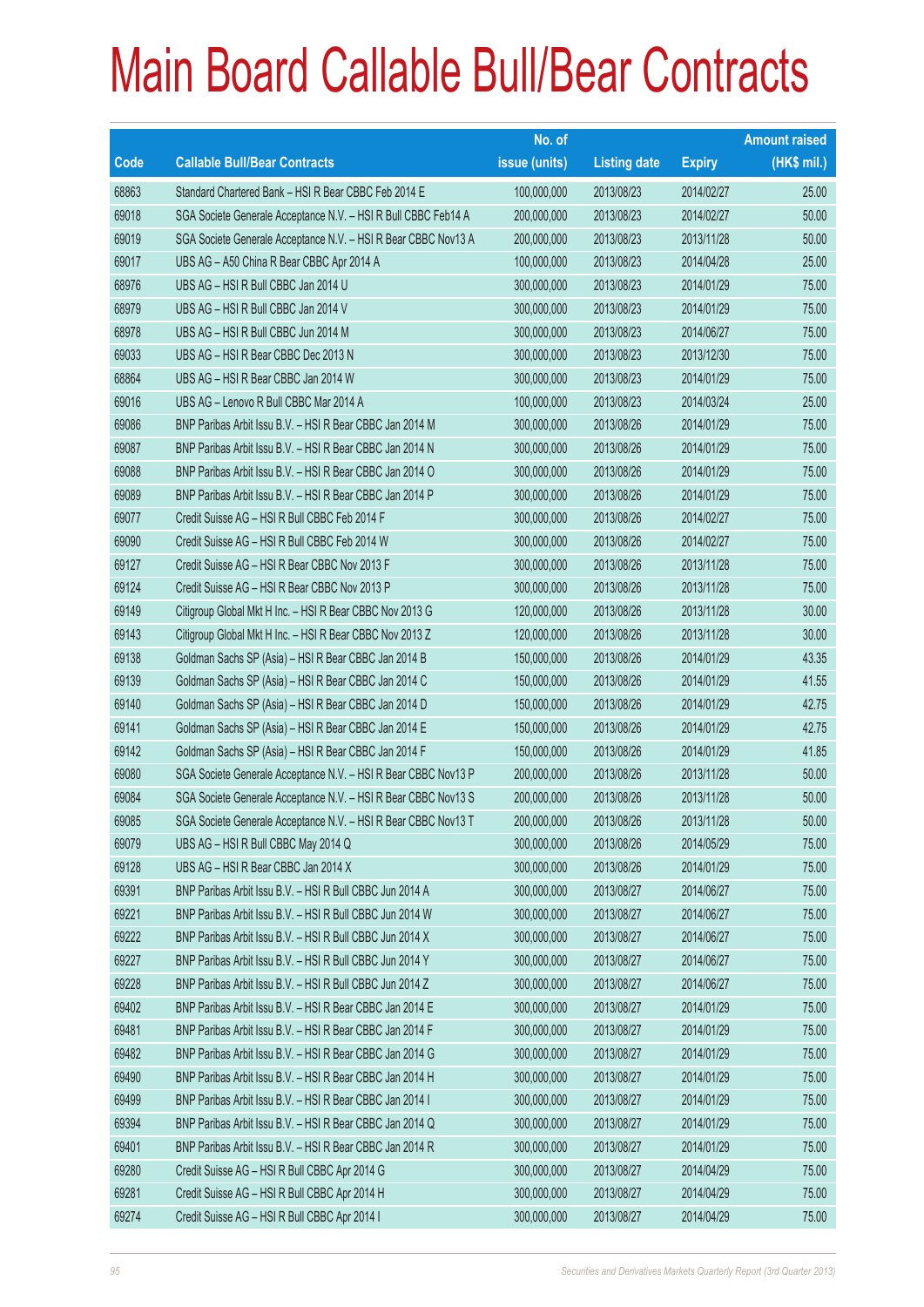|       |                                                                | No. of        |                     |               | <b>Amount raised</b> |
|-------|----------------------------------------------------------------|---------------|---------------------|---------------|----------------------|
| Code  | <b>Callable Bull/Bear Contracts</b>                            | issue (units) | <b>Listing date</b> | <b>Expiry</b> | $(HK$$ mil.)         |
| 69317 | Credit Suisse AG - HSI R Bull CBBC Apr 2014 P                  | 300,000,000   | 2013/08/27          | 2014/04/29    | 75.00                |
| 69318 | Credit Suisse AG - HSI R Bull CBBC Apr 2014 W                  | 300,000,000   | 2013/08/27          | 2014/04/29    | 75.00                |
| 69418 | Credit Suisse AG - HSI R Bull CBBC Apr 2014 X                  | 300,000,000   | 2013/08/27          | 2014/04/29    | 75.00                |
| 69450 | Credit Suisse AG - HSI R Bear CBBC Nov 2013 A                  | 300,000,000   | 2013/08/27          | 2013/11/28    | 75.00                |
| 69421 | Credit Suisse AG - HSI R Bear CBBC Nov 2013 H                  | 300,000,000   | 2013/08/27          | 2013/11/28    | 75.00                |
| 69432 | Credit Suisse AG - HSI R Bear CBBC Nov 2013 J                  | 300,000,000   | 2013/08/27          | 2013/11/28    | 75.00                |
| 69443 | Credit Suisse AG - HSI R Bear CBBC Nov 2013 K                  | 300,000,000   | 2013/08/27          | 2013/11/28    | 75.00                |
| 69449 | Credit Suisse AG - HSI R Bear CBBC Nov 2013 S                  | 300,000,000   | 2013/08/27          | 2013/11/28    | 75.00                |
| 69446 | Credit Suisse AG - HSI R Bear CBBC Nov 2013 Y                  | 300,000,000   | 2013/08/27          | 2013/11/28    | 75.00                |
| 69500 | Citigroup Global Mkt H Inc. - HSI R Bear CBBC Nov 2013 F       | 120,000,000   | 2013/08/27          | 2013/11/28    | 30.00                |
| 69504 | Citigroup Global Mkt H Inc. - HSI R Bear CBBC Nov 2013 H       | 120,000,000   | 2013/08/27          | 2013/11/28    | 30.00                |
| 69622 | Goldman Sachs SP (Asia) - HSI R Bear CBBC Jan 2014 G           | 150,000,000   | 2013/08/27          | 2014/01/29    | 38.85                |
| 69623 | Goldman Sachs SP (Asia) - HSI R Bear CBBC Jan 2014 H           | 150,000,000   | 2013/08/27          | 2014/01/29    | 39.60                |
| 69663 | Goldman Sachs SP (Asia) - HSI R Bear CBBC Jan 2014 I           | 150,000,000   | 2013/08/27          | 2014/01/29    | 39.15                |
| 69664 | Goldman Sachs SP (Asia) - HSI R Bear CBBC Jan 2014 J           | 150,000,000   | 2013/08/27          | 2014/01/29    | 38.70                |
| 69683 | Goldman Sachs SP (Asia) - HSI R Bear CBBC Jan 2014 K           | 150,000,000   | 2013/08/27          | 2014/01/29    | 38.40                |
| 69205 | HK Bank - CNOOC R Bull CBBC Apr 2014 A                         | 60,000,000    | 2013/08/27          | 2014/04/28    | 15.00                |
| 69202 | HK Bank - CSOP A50 ETF R Bull CBBC Mar 2014 C                  | 80,000,000    | 2013/08/27          | 2014/03/03    | 20.00                |
| 69180 | HK Bank - A50 R Bull CBBC Mar 2014 D                           | 100,000,000   | 2013/08/27          | 2014/03/17    | 25.00                |
| 69179 | HK Bank - HSCEI R Bull CBBC Jan 2014 C                         | 100,000,000   | 2013/08/27          | 2014/01/29    | 25.00                |
| 69173 | HK Bank - HSI R Bear CBBC Feb 2014 F                           | 100,000,000   | 2013/08/27          | 2014/02/27    | 25.00                |
| 69178 | HK Bank - HSI R Bear CBBC Jun 2014 A                           | 100,000,000   | 2013/08/27          | 2014/06/27    | 25.00                |
| 69204 | HK Bank - PetCh R Bull CBBC Apr 2014 A                         | 60,000,000    | 2013/08/27          | 2014/04/14    | 15.00                |
| 69520 | J P Morgan SP BV - HSI R Bear CBBC Nov 2013 N                  | 300,000,000   | 2013/08/27          | 2013/11/28    | 75.00                |
| 69523 | J P Morgan SP BV - HSI R Bear CBBC Nov 2013 R                  | 300,000,000   | 2013/08/27          | 2013/11/28    | 75.00                |
| 69566 | J P Morgan SP BV - HSI R Bear CBBC Nov 2013 T                  | 300,000,000   | 2013/08/27          | 2013/11/28    | 75.00                |
| 69507 | J P Morgan SP BV - HSI R Bear CBBC Jan 2014 P                  | 300,000,000   | 2013/08/27          | 2014/01/29    | 75.00                |
| 69521 | J P Morgan SP BV - HSI R Bear CBBC Jan 2014 Q                  | 300,000,000   | 2013/08/27          | 2014/01/29    | 75.00                |
| 69219 | Standard Chartered Bank - HSI R Bull CBBC Feb 2014 F           | 100,000,000   | 2013/08/27          | 2014/02/27    | 25.00                |
| 69220 | Standard Chartered Bank - HSI R Bull CBBC Feb 2014 G           | 100,000,000   | 2013/08/27          | 2014/02/27    | 25.00                |
| 69288 | Standard Chartered Bank - HSI R Bull CBBC Feb 2014 H           | 100,000,000   | 2013/08/27          | 2014/02/27    | 25.00                |
| 69419 | Standard Chartered Bank - HSI R Bull CBBC Feb 2014 I           | 100,000,000   | 2013/08/27          | 2014/02/27    | 25.00                |
| 69315 | Standard Chartered Bank - HSI R Bear CBBC Feb 2014 F           | 100,000,000   | 2013/08/27          | 2014/02/27    | 25.00                |
| 69584 | Standard Chartered Bank - HSI R Bear CBBC Feb 2014 G           | 100,000,000   | 2013/08/27          | 2014/02/27    | 25.00                |
| 69609 | Standard Chartered Bank - HSI R Bear CBBC Feb 2014 H           | 100,000,000   | 2013/08/27          | 2014/02/27    | 25.00                |
| 69290 | SGA Societe Generale Acceptance N.V. - HSI R Bull CBBC Dec13 U | 200,000,000   | 2013/08/27          | 2013/12/30    | 50.00                |
| 69292 | SGA Societe Generale Acceptance N.V. - HSI R Bear CBBC Nov13 D | 200,000,000   | 2013/08/27          | 2013/11/28    | 50.00                |
| 69302 | SGA Societe Generale Acceptance N.V. - HSI R Bear CBBC Nov13 U | 200,000,000   | 2013/08/27          | 2013/11/28    | 50.00                |
| 69480 | SGA Societe Generale Acceptance N.V. - HSI R Bear CBBC Nov13 V | 200,000,000   | 2013/08/27          | 2013/11/28    | 50.00                |
| 69414 | UBS AG - Cheung Kong R Bull CBBC Feb 2014 A                    | 100,000,000   | 2013/08/27          | 2014/02/17    | 25.00                |
| 69406 | UBS AG - CNBM R Bull CBBC Jan 2014 A                           | 50,000,000    | 2013/08/27          | 2014/01/20    | 12.50                |
| 69287 | UBS AG - HSI R Bull CBBC Apr 2014 B                            | 300,000,000   | 2013/08/27          | 2014/04/29    | 75.00                |
| 69285 | UBS AG - HSI R Bull CBBC Apr 2014 E                            | 300,000,000   | 2013/08/27          | 2014/04/29    | 75.00                |
| 69286 | UBS AG - HSI R Bull CBBC May 2014 R                            | 350,000,000   | 2013/08/27          | 2014/05/29    | 87.50                |
| 69284 | UBS AG - HSI R Bull CBBC Jun 2014 N                            | 300,000,000   | 2013/08/27          | 2014/06/27    | 75.00                |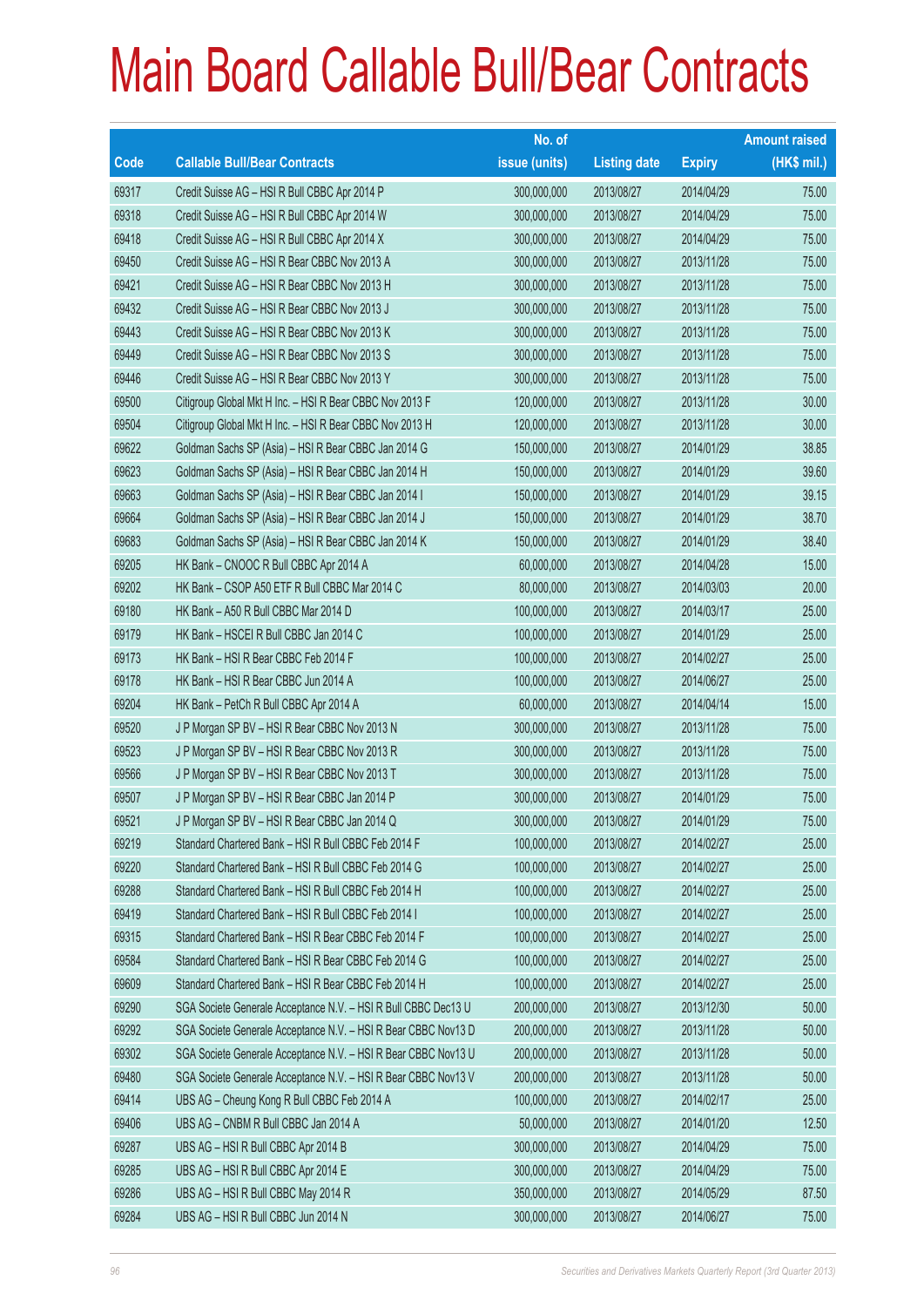|             |                                                                | No. of        |                     |               | <b>Amount raised</b> |
|-------------|----------------------------------------------------------------|---------------|---------------------|---------------|----------------------|
| <b>Code</b> | <b>Callable Bull/Bear Contracts</b>                            | issue (units) | <b>Listing date</b> | <b>Expiry</b> | (HK\$ mil.)          |
| 69405       | UBS AG - HSI R Bull CBBC Jun 2014 O                            | 300,000,000   | 2013/08/27          | 2014/06/27    | 75.00                |
| 69466       | UBS AG - HSI R Bear CBBC Nov 2013 N                            | 300,000,000   | 2013/08/27          | 2013/11/28    | 75.00                |
| 69457       | UBS AG - HSI R Bear CBBC Nov 2013 X                            | 300,000,000   | 2013/08/27          | 2013/11/28    | 75.00                |
| 69463       | UBS AG - HSI R Bear CBBC Dec 2013 M                            | 300,000,000   | 2013/08/27          | 2013/12/30    | 75.00                |
| 69452       | UBS AG - HSI R Bear CBBC Dec 2013 O                            | 300,000,000   | 2013/08/27          | 2013/12/30    | 75.00                |
| 69456       | UBS AG - HSI R Bear CBBC Dec 2013 P                            | 300,000,000   | 2013/08/27          | 2013/12/30    | 75.00                |
| 69702       | BNP Paribas Arbit Issu B.V. - HSI R Bull CBBC Jun 2014 B       | 300,000,000   | 2013/08/28          | 2014/06/27    | 75.00                |
| 69703       | BNP Paribas Arbit Issu B.V. - HSI R Bull CBBC Jun 2014 F       | 300,000,000   | 2013/08/28          | 2014/06/27    | 75.00                |
| 69707       | BNP Paribas Arbit Issu B.V. - HSI R Bull CBBC Jun 2014 G       | 300,000,000   | 2013/08/28          | 2014/06/27    | 75.00                |
| 69755       | BNP Paribas Arbit Issu B.V. - HSI R Bear CBBC Jan 2014 S       | 300,000,000   | 2013/08/28          | 2014/01/29    | 75.00                |
| 69757       | BNP Paribas Arbit Issu B.V. - HSI R Bear CBBC Jan 2014 T       | 300,000,000   | 2013/08/28          | 2014/01/29    | 75.00                |
| 69758       | BNP Paribas Arbit Issu B.V. - HSI R Bear CBBC Jan 2014 U       | 300,000,000   | 2013/08/28          | 2014/01/29    | 75.00                |
| 69769       | BNP Paribas Arbit Issu B.V. - HSI R Bear CBBC Jan 2014 V       | 300,000,000   | 2013/08/28          | 2014/01/29    | 75.00                |
| 69720       | Credit Suisse AG - HSI R Bull CBBC Mar 2014 G                  | 300,000,000   | 2013/08/28          | 2014/03/28    | 75.00                |
| 69725       | Credit Suisse AG - HSI R Bull CBBC Mar 2014 H                  | 300,000,000   | 2013/08/28          | 2014/03/28    | 75.00                |
| 69726       | Credit Suisse AG - HSI R Bull CBBC Mar 2014 J                  | 300,000,000   | 2013/08/28          | 2014/03/28    | 75.00                |
| 69727       | Credit Suisse AG - HSI R Bull CBBC Mar 2014 K                  | 300,000,000   | 2013/08/28          | 2014/03/28    | 75.00                |
| 69805       | Credit Suisse AG - HSI R Bear CBBC Nov 2013 B                  | 300,000,000   | 2013/08/28          | 2013/11/28    | 75.00                |
| 69799       | Credit Suisse AG - HSI R Bear CBBC Nov 2013 O                  | 300,000,000   | 2013/08/28          | 2013/11/28    | 75.00                |
| 69800       | Credit Suisse AG - HSI R Bear CBBC Nov 2013 Q                  | 300,000,000   | 2013/08/28          | 2013/11/28    | 75.00                |
| 69806       | Credit Suisse AG - HSI R Bear CBBC Nov 2013 U                  | 300,000,000   | 2013/08/28          | 2013/11/28    | 75.00                |
| 69801       | Credit Suisse AG - HSI R Bear CBBC Nov 2013 W                  | 300,000,000   | 2013/08/28          | 2013/11/28    | 75.00                |
| 69804       | Credit Suisse AG - HSI R Bear CBBC Nov 2013 X                  | 300,000,000   | 2013/08/28          | 2013/11/28    | 75.00                |
| 69821       | Citigroup Global Mkt H Inc. - HSI R Bear CBBC Nov 2013 D       | 120,000,000   | 2013/08/28          | 2013/11/28    | 30.00                |
| 69828       | Goldman Sachs SP (Asia) - HSI R Bull CBBC Jan 2014 A           | 150,000,000   | 2013/08/28          | 2014/01/29    | 37.50                |
| 69846       | Goldman Sachs SP (Asia) - HSI R Bear CBBC Jan 2014 L           | 150,000,000   | 2013/08/28          | 2014/01/29    | 38.85                |
| 69847       | Goldman Sachs SP (Asia) – HSI R Bear CBBC Jan 2014 M           | 150,000,000   | 2013/08/28          | 2014/01/29    | 37.80                |
| 69848       | Goldman Sachs SP (Asia) - HSI R Bear CBBC Jan 2014 N           | 150,000,000   | 2013/08/28          | 2014/01/29    | 39.00                |
| 69807       | J P Morgan SP BV - HSI R Bull CBBC May 2014 N                  | 300,000,000   | 2013/08/28          | 2014/05/29    | 75.00                |
| 69856       | J P Morgan SP BV - HSI R Bull CBBC May 2014 O                  | 300,000,000   | 2013/08/28          | 2014/05/29    | 75.00                |
| 69820       | J P Morgan SP BV - HSI R Bull CBBC Jun 2014 R                  | 300,000,000   | 2013/08/28          | 2014/06/27    | 75.00                |
| 69857       | J P Morgan SP BV - HSI R Bull CBBC Jun 2014 S                  | 300,000,000   | 2013/08/28          | 2014/06/27    | 75.00                |
| 69855       | J P Morgan SP BV - HSI R Bear CBBC Nov 2013 U                  | 300,000,000   | 2013/08/28          | 2013/11/28    | 75.00                |
| 69852       | J P Morgan SP BV - HSI R Bear CBBC Jan 2014 R                  | 300,000,000   | 2013/08/28          | 2014/01/29    | 75.00                |
| 69745       | Standard Chartered Bank - HSI R Bull CBBC Feb 2014 J           | 100,000,000   | 2013/08/28          | 2014/02/27    | 25.00                |
| 69694       | SGA Societe Generale Acceptance N.V. - HSI R Bull CBBC May14 A | 200,000,000   | 2013/08/28          | 2014/05/29    | 50.00                |
| 69696       | SGA Societe Generale Acceptance N.V. - HSI R Bull CBBC May14 B | 200,000,000   | 2013/08/28          | 2014/05/29    | 50.00                |
| 69698       | SGA Societe Generale Acceptance N.V. - HSI R Bear CBBC Dec13 D | 200,000,000   | 2013/08/28          | 2013/12/30    | 50.00                |
| 69701       | SGA Societe Generale Acceptance N.V. - HSI R Bear CBBC Dec13 E | 200,000,000   | 2013/08/28          | 2013/12/30    | 50.00                |
| 69751       | SGA Societe Generale Acceptance N.V. - HSI R Bear CBBC Dec13 F | 200,000,000   | 2013/08/28          | 2013/12/30    | 50.00                |
| 69728       | UBS AG - AIA R Bull CBBC Jun 2014 D                            | 100,000,000   | 2013/08/28          | 2014/06/09    | 25.00                |
| 69792       | UBS AG - CSOP A50 ETF R Bull CBBC Jan 2014 E                   | 100,000,000   | 2013/08/28          | 2014/01/06    | 25.00                |
| 69790       | UBS AG - A50 China R Bull CBBC Feb 2014 E                      | 100,000,000   | 2013/08/28          | 2014/02/17    | 25.00                |
| 69741       | UBS AG - HSI R Bull CBBC Dec 2013 P                            | 300,000,000   | 2013/08/28          | 2013/12/30    | 75.00                |
| 69740       | UBS AG - HSI R Bull CBBC Jan 2014 W                            | 300,000,000   | 2013/08/28          | 2014/01/29    | 75.00                |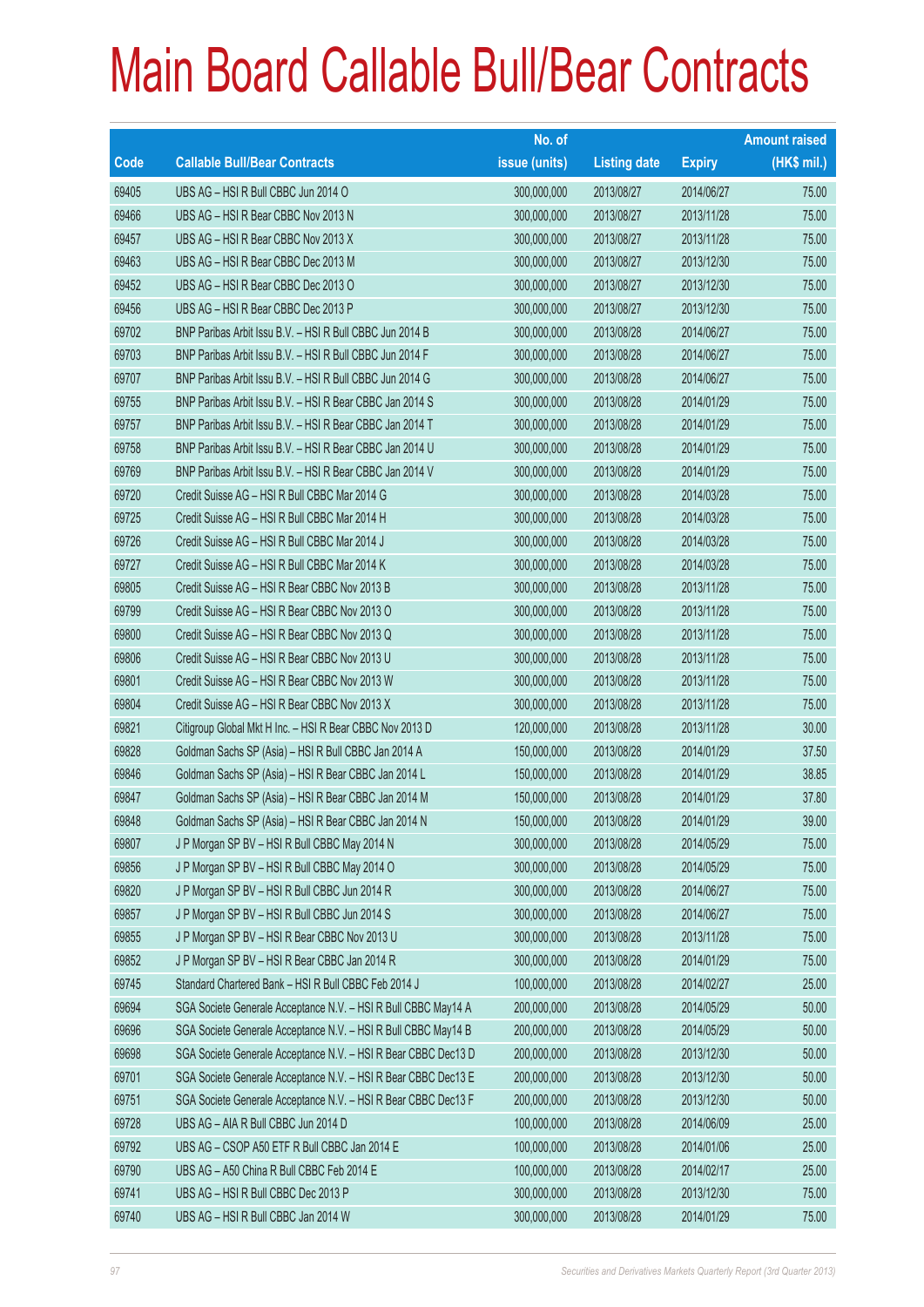|             |                                                                | No. of        |                     |               | <b>Amount raised</b> |
|-------------|----------------------------------------------------------------|---------------|---------------------|---------------|----------------------|
| <b>Code</b> | <b>Callable Bull/Bear Contracts</b>                            | issue (units) | <b>Listing date</b> | <b>Expiry</b> | (HK\$ mil.)          |
| 69729       | UBS AG - HSI R Bull CBBC Feb 2014 R                            | 300,000,000   | 2013/08/28          | 2014/02/27    | 75.00                |
| 69770       | UBS AG - HSI R Bear CBBC Nov 2013 K                            | 300,000,000   | 2013/08/28          | 2013/11/28    | 75.00                |
| 69771       | UBS AG - HSI R Bear CBBC Nov 2013 L                            | 300,000,000   | 2013/08/28          | 2013/11/28    | 75.00                |
| 69783       | UBS AG - HSI R Bear CBBC Nov 2013 M                            | 300,000,000   | 2013/08/28          | 2013/11/28    | 75.00                |
| 69785       | UBS AG - HSI R Bear CBBC Nov 2013 R                            | 300,000,000   | 2013/08/28          | 2013/11/28    | 75.00                |
| 69773       | UBS AG - HSI R Bear CBBC Dec 2013 R                            | 300,000,000   | 2013/08/28          | 2013/12/30    | 75.00                |
| 69796       | UBS AG - Petrochina R Bull CBBC Jun 2014 A                     | 100,000,000   | 2013/08/28          | 2014/06/23    | 25.00                |
| 69866       | BNP Paribas Arbit Issu B.V. - HSI R Bull CBBC Jun 2014 L       | 300,000,000   | 2013/08/29          | 2014/06/27    | 75.00                |
| 69894       | BNP Paribas Arbit Issu B.V. - HSI R Bear CBBC Jan 2014 W       | 300,000,000   | 2013/08/29          | 2014/01/29    | 75.00                |
| 69895       | BNP Paribas Arbit Issu B.V. - HSI R Bear CBBC Jan 2014 X       | 300,000,000   | 2013/08/29          | 2014/01/29    | 75.00                |
| 69917       | Credit Suisse AG - HSI R Bull CBBC Dec 2013 J                  | 300,000,000   | 2013/08/29          | 2013/12/30    | 75.00                |
| 69873       | Credit Suisse AG - HSI R Bull CBBC Feb 2014 E                  | 300,000,000   | 2013/08/29          | 2014/02/27    | 75.00                |
| 69870       | Credit Suisse AG - HSI R Bull CBBC Feb 2014 X                  | 300,000,000   | 2013/08/29          | 2014/02/27    | 75.00                |
| 69871       | Credit Suisse AG - HSI R Bull CBBC Feb 2014 Y                  | 300,000,000   | 2013/08/29          | 2014/02/27    | 75.00                |
| 69872       | Credit Suisse AG - HSI R Bull CBBC Feb 2014 Z                  | 300,000,000   | 2013/08/29          | 2014/02/27    | 75.00                |
| 69910       | Credit Suisse AG - HSI R Bear CBBC Dec 2013 B                  | 300,000,000   | 2013/08/29          | 2013/12/30    | 75.00                |
| 69907       | Credit Suisse AG - HSI R Bear CBBC Dec 2013 M                  | 300,000,000   | 2013/08/29          | 2013/12/30    | 75.00                |
| 69908       | Credit Suisse AG - HSI R Bear CBBC Dec 2013 N                  | 300,000,000   | 2013/08/29          | 2013/12/30    | 75.00                |
| 69909       | Credit Suisse AG - HSI R Bear CBBC Dec 2013 O                  | 300,000,000   | 2013/08/29          | 2013/12/30    | 75.00                |
| 69915       | Credit Suisse AG - HSI R Bear CBBC Dec 2013 P                  | 300,000,000   | 2013/08/29          | 2013/12/30    | 75.00                |
| 69919       | Citigroup Global Mkt H Inc. - HSI R Bull CBBC Nov 2013 E       | 120,000,000   | 2013/08/29          | 2013/11/28    | 30.00                |
| 69923       | Goldman Sachs SP (Asia) - HSI R Bull CBBC Jan 2014 B           | 150,000,000   | 2013/08/29          | 2014/01/29    | 37.80                |
| 69926       | Goldman Sachs SP (Asia) - HSI R Bull CBBC Jan 2014 C           | 150,000,000   | 2013/08/29          | 2014/01/29    | 38.55                |
| 69927       | Goldman Sachs SP (Asia) - HSI R Bear CBBC Jan 2014 O           | 150,000,000   | 2013/08/29          | 2014/01/29    | 43.20                |
| 69864       | HK Bank - Cheung Kong R Bull CBBC Apr 2014 A                   | 60,000,000    | 2013/08/29          | 2014/04/28    | 15.00                |
| 69863       | HK Bank - A50 R Bull CBBC Mar 2014 E                           | 100,000,000   | 2013/08/29          | 2014/03/17    | 25.00                |
| 69862       | HK Bank - HSI R Bear CBBC Jan 2014 G                           | 100,000,000   | 2013/08/29          | 2014/01/29    | 25.00                |
| 69860       | HK Bank – HSI R Bear CBBC Feb 2014 G                           | 100,000,000   | 2013/08/29          | 2014/02/27    | 25.00                |
| 69861       | HK Bank - HSI R Bear CBBC Feb 2014 H                           | 100,000,000   | 2013/08/29          | 2014/02/27    | 25.00                |
| 69858       | HK Bank - HSI R Bear CBBC Mar 2014 D                           | 100,000,000   | 2013/08/29          | 2014/03/28    | 25.00                |
| 69865       | HK Bank - Ping An R Bull CBBC Apr 2014 B                       | 60,000,000    | 2013/08/29          | 2014/04/14    | 15.00                |
| 69869       | Standard Chartered Bank - HSI R Bull CBBC Feb 2014 K           | 100,000,000   | 2013/08/29          | 2014/02/27    | 25.00                |
| 69931       | Standard Chartered Bank - HSI R Bear CBBC Feb 2014 I           | 100,000,000   | 2013/08/29          | 2014/02/27    | 25.00                |
| 69889       | SGA Societe Generale Acceptance N.V. - HSI R Bull CBBC May14 C | 200,000,000   | 2013/08/29          | 2014/05/29    | 50.00                |
| 69890       | SGA Societe Generale Acceptance N.V. - HSI R Bear CBBC Dec13 G | 200,000,000   | 2013/08/29          | 2013/12/30    | 50.00                |
| 69874       | UBS AG - HSCEI R Bear CBBC Nov 2013 C                          | 100,000,000   | 2013/08/29          | 2013/11/28    | 25.00                |
| 69918       | UBS AG - HSI R Bull CBBC Dec 2013 V                            | 300,000,000   | 2013/08/29          | 2013/12/30    | 75.00                |
| 69867       | UBS AG - HSI R Bull CBBC Jan 2014 X                            | 300,000,000   | 2013/08/29          | 2014/01/29    | 75.00                |
| 69877       | UBS AG - HSI R Bear CBBC Nov 2013 Y                            | 300,000,000   | 2013/08/29          | 2013/11/28    | 75.00                |
| 69880       | UBS AG - HSI R Bear CBBC Nov 2013 Z                            | 300,000,000   | 2013/08/29          | 2013/11/28    | 75.00                |
| 69879       | UBS AG - HSI R Bear CBBC Dec 2013 S                            | 300,000,000   | 2013/08/29          | 2013/12/30    | 75.00                |
| 69887       | UBS AG - HSI R Bear CBBC Dec 2013 W                            | 300,000,000   | 2013/08/29          | 2013/12/30    | 75.00                |
| 69896       | UBS AG - HSI R Bear CBBC Dec 2013 Y                            | 300,000,000   | 2013/08/29          | 2013/12/30    | 75.00                |
| 69886       | UBS AG - HSI R Bear CBBC Jan 2014 A                            | 300,000,000   | 2013/08/29          | 2014/01/29    | 75.00                |
| 69875       | UBS AG - HSI R Bear CBBC Jan 2014 Y                            | 300,000,000   | 2013/08/29          | 2014/01/29    | 75.00                |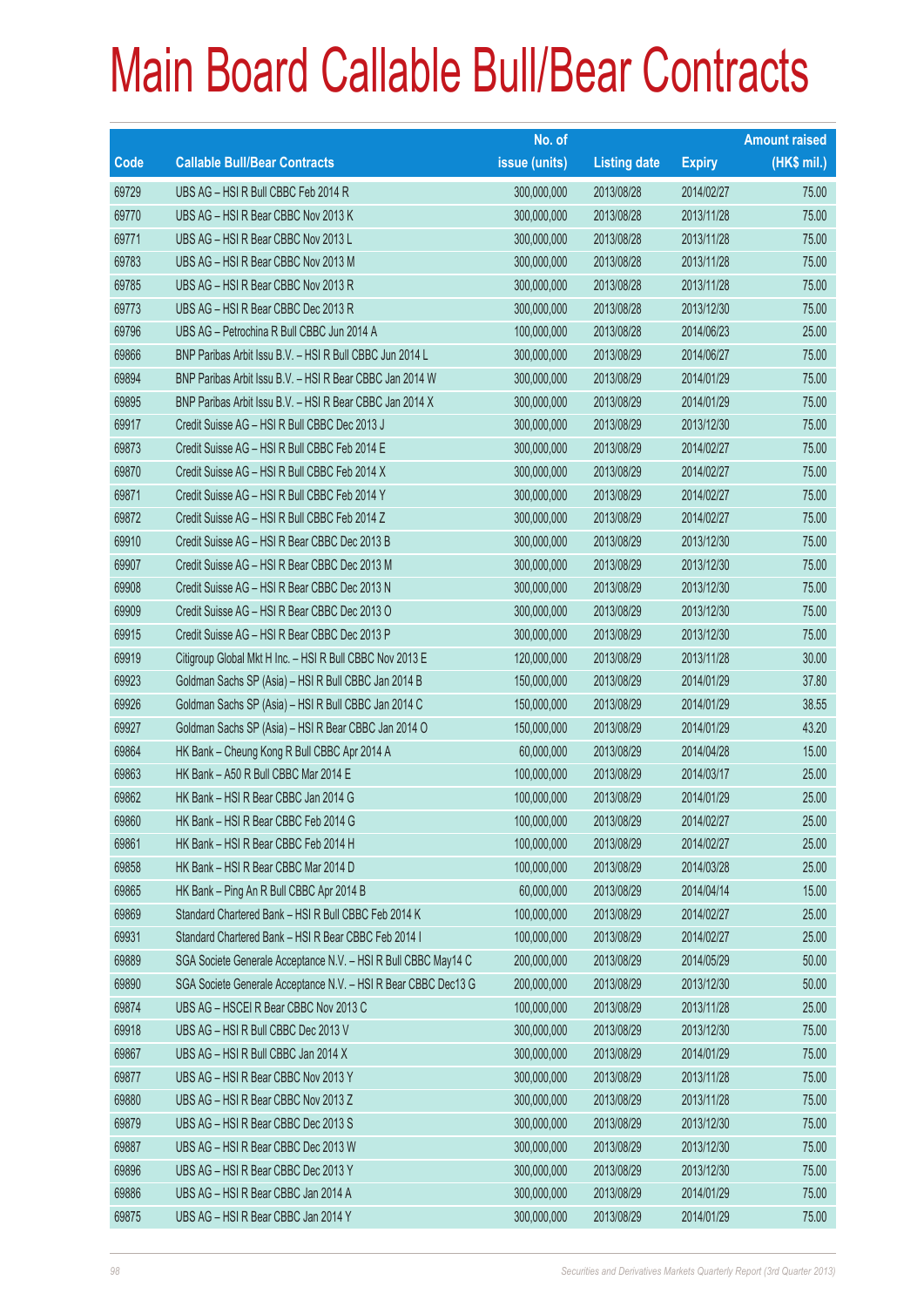|             |                                                                | No. of        |                     |               | <b>Amount raised</b> |
|-------------|----------------------------------------------------------------|---------------|---------------------|---------------|----------------------|
| <b>Code</b> | <b>Callable Bull/Bear Contracts</b>                            | issue (units) | <b>Listing date</b> | <b>Expiry</b> | (HK\$ mil.)          |
| 69876       | UBS AG - HSI R Bear CBBC Jan 2014 Z                            | 300,000,000   | 2013/08/29          | 2014/01/29    | 75.00                |
| 69888       | UBS AG - HSI R Bear CBBC Feb 2014 R                            | 300,000,000   | 2013/08/29          | 2014/02/27    | 75.00                |
| 69958       | Credit Suisse AG - HSI R Bull CBBC Jan 2014 Y                  | 300,000,000   | 2013/08/30          | 2014/01/29    | 75.00                |
| 69960       | Credit Suisse AG - HSI R Bull CBBC Jan 2014 Z                  | 300,000,000   | 2013/08/30          | 2014/01/29    | 75.00                |
| 69933       | Credit Suisse AG - HSI R Bear CBBC Jan 2014 I                  | 300,000,000   | 2013/08/30          | 2014/01/29    | 75.00                |
| 69975       | Credit Suisse AG - HSI R Bear CBBC Jan 2014 J                  | 300,000,000   | 2013/08/30          | 2014/01/29    | 75.00                |
| 69978       | Citigroup Global Mkt H Inc. - HSI R Bull CBBC Dec 2013 H       | 120,000,000   | 2013/08/30          | 2013/12/30    | 30.00                |
| 69979       | Citigroup Global Mkt H Inc. - HSI R Bear CBBC Dec 2013 N       | 120,000,000   | 2013/08/30          | 2013/12/30    | 30.00                |
| 69945       | J P Morgan SP BV - HSI R Bull CBBC May 2014 P                  | 300,000,000   | 2013/08/30          | 2014/05/29    | 75.00                |
| 69946       | J P Morgan SP BV - HSI R Bull CBBC Jun 2014 T                  | 300,000,000   | 2013/08/30          | 2014/06/27    | 75.00                |
| 69939       | J P Morgan SP BV - HSI R Bear CBBC Dec 2013 W                  | 300,000,000   | 2013/08/30          | 2013/12/30    | 75.00                |
| 69944       | J P Morgan SP BV - HSI R Bear CBBC Dec 2013 X                  | 300,000,000   | 2013/08/30          | 2013/12/30    | 75.00                |
| 69961       | Standard Chartered Bank - HSI R Bull CBBC Feb 2014 L           | 100,000,000   | 2013/08/30          | 2014/02/27    | 25.00                |
| 69963       | Standard Chartered Bank - HSI R Bear CBBC Dec 2013 G           | 200,000,000   | 2013/08/30          | 2013/12/30    | 50.00                |
| 69947       | SGA Societe Generale Acceptance N.V. - HSI R Bull CBBC May14 D | 200,000,000   | 2013/08/30          | 2014/05/29    | 50.00                |
| 69948       | SGA Societe Generale Acceptance N.V. - HSI R Bull CBBC May14 E | 200,000,000   | 2013/08/30          | 2014/05/29    | 50.00                |
| 69956       | SGA Societe Generale Acceptance N.V. - HSI R Bear CBBC Dec13 H | 200,000,000   | 2013/08/30          | 2013/12/30    | 50.00                |
| 69965       | UBS AG - HSI R Bull CBBC May 2014 S                            | 300,000,000   | 2013/08/30          | 2014/05/29    | 75.00                |
| 69966       | UBS AG - HSI R Bull CBBC May 2014 T                            | 350,000,000   | 2013/08/30          | 2014/05/29    | 87.50                |
| 69964       | UBS AG - HSI R Bull CBBC Jun 2014 P                            | 300,000,000   | 2013/08/30          | 2014/06/27    | 75.00                |
| 69977       | UBS AG - HSI R Bear CBBC Dec 2013 C                            | 300,000,000   | 2013/08/30          | 2013/12/30    | 75.00                |
| 69976       | UBS AG - HSI R Bear CBBC Feb 2014 S                            | 350,000,000   | 2013/08/30          | 2014/02/27    | 87.50                |
| 60138       | Credit Suisse AG - HSI R Bull CBBC Feb 2014 G                  | 300,000,000   | 2013/09/02          | 2014/02/27    | 75.00                |
| 60143       | Credit Suisse AG - HSI R Bull CBBC Feb 2014 H                  | 300,000,000   | 2013/09/02          | 2014/02/27    | 75.00                |
| 60145       | Credit Suisse AG - HSI R Bull CBBC Feb 2014 O                  | 300,000,000   | 2013/09/02          | 2014/02/27    | 75.00                |
| 69992       | Credit Suisse AG - HSI R Bear CBBC Feb 2014 P                  | 300,000,000   | 2013/09/02          | 2014/02/27    | 75.00                |
| 69993       | Credit Suisse AG - HSI R Bear CBBC Feb 2014 Q                  | 300,000,000   | 2013/09/02          | 2014/02/27    | 75.00                |
| 69994       | Bank of East Asia - A50 China R Bull CBBC Aug 2014 A           | 50,000,000    | 2013/09/02          | 2014/08/22    | 12.50                |
| 60132       | Bank of East Asia - GCL-Poly Energy R Bull CBBC Jul 2014 A     | 30,000,000    | 2013/09/02          | 2014/07/22    | 15.00                |
| 69998       | Bank of East Asia - Galaxy Ent R Bull CBBC Jun 2014 A          | 60,000,000    | 2013/09/02          | 2014/06/27    | 15.00                |
| 69997       | Bank of East Asia - HKEx R Bull CBBC Aug 2014 A                | 60,000,000    | 2013/09/02          | 2014/08/22    | 15.00                |
| 60055       | Bank of East Asia - Hutchison R Bull CBBC Jun 2014 A           | 60,000,000    | 2013/09/02          | 2014/06/13    | 15.00                |
| 60052       | Bank of East Asia - Lenovo R Bull CBBC Sep 2014 A              | 60,000,000    | 2013/09/02          | 2014/09/08    | 15.00                |
| 69996       | Bank of East Asia - Ping An R Bull CBBC Aug 2014 A             | 60,000,000    | 2013/09/02          | 2014/08/22    | 15.00                |
| 60054       | Bank of East Asia - Sands China R Bull CBBC Aug 2014 A         | 60,000,000    | 2013/09/02          | 2014/08/28    | 15.00                |
| 60328       | Goldman Sachs SP (Asia) - HSI R Bull CBBC Jan 2014 D           | 150,000,000   | 2013/09/02          | 2014/01/29    | 37.50                |
| 60331       | Goldman Sachs SP (Asia) - HSI R Bull CBBC Jan 2014 E           | 150,000,000   | 2013/09/02          | 2014/01/29    | 37.65                |
| 69990       | HK Bank - AIA R Bear CBBC Mar 2014 B                           | 50,000,000    | 2013/09/02          | 2014/03/10    | 15.00                |
| 69991       | HK Bank - CNOOC R Bull CBBC Apr 2014 B                         | 60,000,000    | 2013/09/02          | 2014/04/07    | 15.00                |
| 69980       | HK Bank - HSI R Bull CBBC Feb 2014 J                           | 100,000,000   | 2013/09/02          | 2014/02/27    | 25.00                |
| 69983       | HK Bank - HSI R Bear CBBC Apr 2014 C                           | 400,000,000   | 2013/09/02          | 2014/04/29    | 100.00               |
| 69989       | HK Bank - PetCh R Bull CBBC Jun 2014 A                         | 60,000,000    | 2013/09/02          | 2014/06/30    | 15.00                |
| 69987       | HK Bank - TCH R Bear CBBC Feb 2014 C                           | 50,000,000    | 2013/09/02          | 2014/02/24    | 13.00                |
| 60313       | J P Morgan SP BV - HSI R Bull CBBC Jun 2014 U                  | 300,000,000   | 2013/09/02          | 2014/06/27    | 75.00                |
| 60327       | J P Morgan SP BV - HSI R Bull CBBC Jun 2014 V                  | 300,000,000   | 2013/09/02          | 2014/06/27    | 75.00                |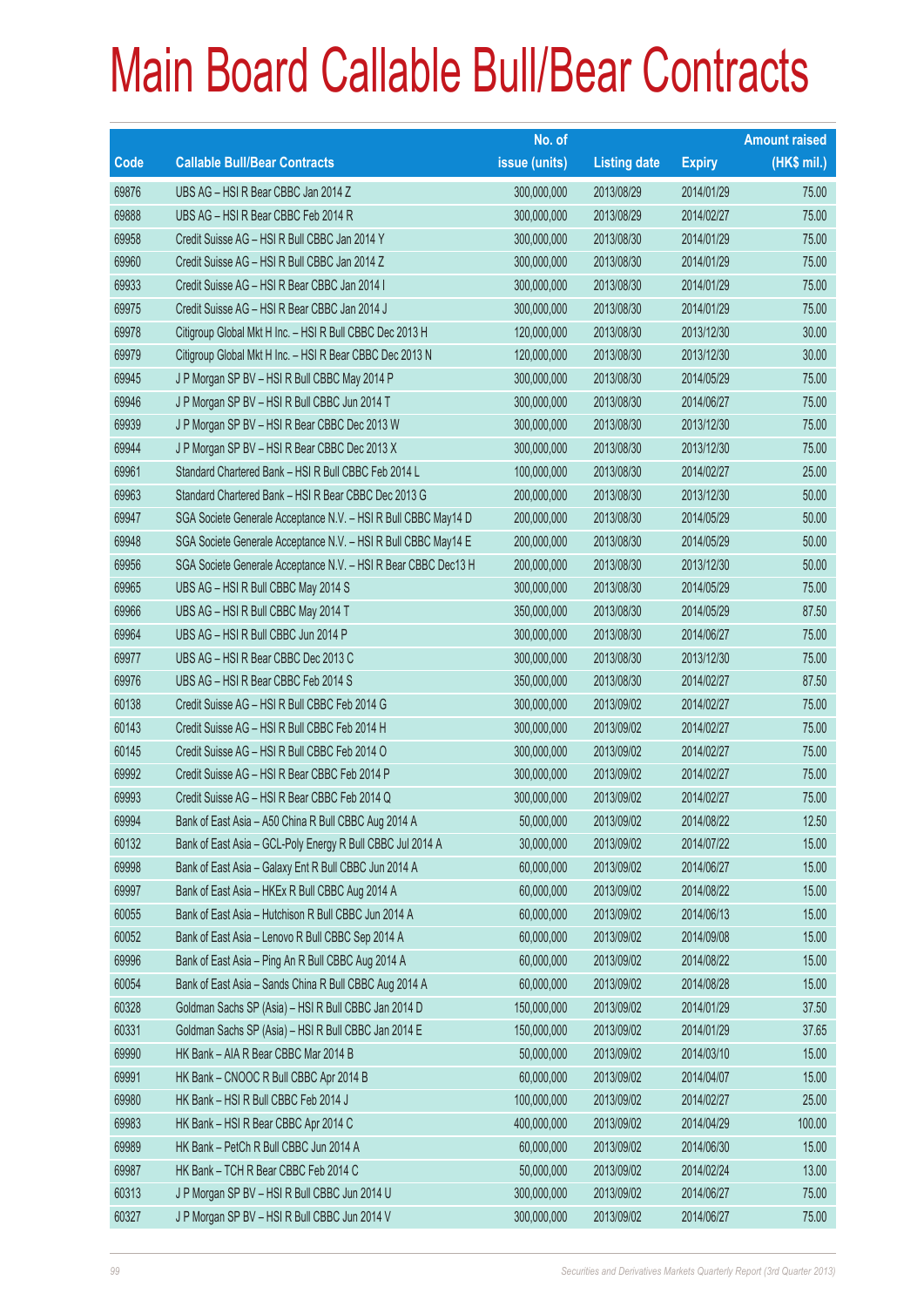|       |                                                          | No. of        |                     |               | <b>Amount raised</b> |
|-------|----------------------------------------------------------|---------------|---------------------|---------------|----------------------|
| Code  | <b>Callable Bull/Bear Contracts</b>                      | issue (units) | <b>Listing date</b> | <b>Expiry</b> | $(HK$$ mil.)         |
| 60136 | Standard Chartered Bank - HSI R Bear CBBC Feb 2014 J     | 100,000,000   | 2013/09/02          | 2014/02/27    | 25.00                |
| 60218 | UBS AG - HSCEI R Bull CBBC Jun 2014 F                    | 100,000,000   | 2013/09/02          | 2014/06/27    | 25.00                |
| 60232 | UBS AG - HSI R Bull CBBC Dec 2013 W                      | 300,000,000   | 2013/09/02          | 2013/12/30    | 75.00                |
| 60263 | UBS AG - HSI R Bull CBBC Apr 2014 F                      | 300,000,000   | 2013/09/02          | 2014/04/29    | 75.00                |
| 60260 | UBS AG - HSI R Bull CBBC Jul 2014 G                      | 300,000,000   | 2013/09/02          | 2014/07/30    | 75.00                |
| 60134 | UBS AG - HSI R Bear CBBC Apr 2014 C                      | 350,000,000   | 2013/09/02          | 2014/04/29    | 87.50                |
| 60311 | UBS AG - Wharf Holdings R Bull CBBC Dec 2013 A           | 50,000,000    | 2013/09/02          | 2013/12/16    | 12.50                |
| 60353 | BNP Paribas Arbit Issu B.V. - HSI R Bull CBBC Jun 2014 M | 300,000,000   | 2013/09/03          | 2014/06/27    | 75.00                |
| 60375 | Credit Suisse AG - HSI R Bull CBBC Feb 2014 Q            | 300,000,000   | 2013/09/03          | 2014/02/27    | 75.00                |
| 60389 | Credit Suisse AG - HSI R Bull CBBC Feb 2014 R            | 300,000,000   | 2013/09/03          | 2014/02/27    | 75.00                |
| 60354 | Credit Suisse AG - HSI R Bull CBBC Feb 2014 S            | 300,000,000   | 2013/09/03          | 2014/02/27    | 75.00                |
| 60390 | Credit Suisse AG - HSI R Bear CBBC Dec 2013 Q            | 300,000,000   | 2013/09/03          | 2013/12/30    | 75.00                |
| 60397 | Credit Suisse AG - HSI R Bear CBBC Dec 2013 W            | 300,000,000   | 2013/09/03          | 2013/12/30    | 75.00                |
| 60435 | J P Morgan SP BV - HSI R Bull CBBC Mar 2014 W            | 300,000,000   | 2013/09/03          | 2014/03/28    | 75.00                |
| 60461 | J P Morgan SP BV - HSI R Bull CBBC Jun 2014 W            | 300,000,000   | 2013/09/03          | 2014/06/27    | 75.00                |
| 60433 | J P Morgan SP BV - HSI R Bear CBBC Jan 2014 S            | 300,000,000   | 2013/09/03          | 2014/01/29    | 75.00                |
| 60434 | J P Morgan SP BV - HSI R Bear CBBC Jan 2014 T            | 300,000,000   | 2013/09/03          | 2014/01/29    | 75.00                |
| 60415 | Standard Chartered Bank - HSI R Bull CBBC Jun 2014 A     | 100,000,000   | 2013/09/03          | 2014/06/27    | 25.00                |
| 60432 | Standard Chartered Bank - HSI R Bear CBBC Jan 2014 G     | 100,000,000   | 2013/09/03          | 2014/01/29    | 25.00                |
| 60411 | UBS AG - CNBM R Bear CBBC Jan 2014 A                     | 50,000,000    | 2013/09/03          | 2014/01/20    | 12.50                |
| 60412 | UBS AG - CNOOC R Bear CBBC Jan 2014 A                    | 100,000,000   | 2013/09/03          | 2014/01/27    | 25.00                |
| 60406 | UBS AG - Galaxy Ent R Bull CBBC Jun 2014 A               | 100,000,000   | 2013/09/03          | 2014/06/09    | 25.00                |
| 60413 | UBS AG - HKEx R Bull CBBC Jul 2014 A                     | 100,000,000   | 2013/09/03          | 2014/07/21    | 25.00                |
| 60352 | UBS AG - HSI R Bull CBBC Jun 2014 Q                      | 300,000,000   | 2013/09/03          | 2014/06/27    | 75.00                |
| 60407 | UBS AG - HSI R Bear CBBC Mar 2014 C                      | 300,000,000   | 2013/09/03          | 2014/03/28    | 75.00                |
| 60523 | BNP Paribas Arbit Issu B.V. - HSI R Bull CBBC Jun 2014 N | 300,000,000   | 2013/09/04          | 2014/06/27    | 75.00                |
| 60524 | BNP Paribas Arbit Issu B.V. - HSI R Bull CBBC Jun 2014 Q | 300,000,000   | 2013/09/04          | 2014/06/27    | 75.00                |
| 60561 | BNP Paribas Arbit Issu B.V. - HSI R Bull CBBC Jun 2014 R | 300,000,000   | 2013/09/04          | 2014/06/27    | 75.00                |
| 60566 | BNP Paribas Arbit Issu B.V. - HSI R Bear CBBC Dec 2013 Y | 300,000,000   | 2013/09/04          | 2013/12/30    | 75.00                |
| 60565 | BNP Paribas Arbit Issu B.V. - HSI R Bear CBBC Dec 2013 Z | 300,000,000   | 2013/09/04          | 2013/12/30    | 75.00                |
| 60525 | BNP Paribas Arbit Issu B.V. - HSI R Bear CBBC Jan 2014 J | 300,000,000   | 2013/09/04          | 2014/01/29    | 75.00                |
| 60547 | Credit Suisse AG - HSI R Bull CBBC May 2014 T            | 300,000,000   | 2013/09/04          | 2014/05/29    | 75.00                |
| 60548 | Credit Suisse AG - HSI R Bull CBBC May 2014 U            | 300,000,000   | 2013/09/04          | 2014/05/29    | 75.00                |
| 60558 | Credit Suisse AG - HSI R Bull CBBC May 2014 W            | 300,000,000   | 2013/09/04          | 2014/05/29    | 75.00                |
| 60608 | Credit Suisse AG - HSI R Bear CBBC Dec 2013 E            | 300,000,000   | 2013/09/04          | 2013/12/30    | 75.00                |
| 60632 | Credit Suisse AG - HSI R Bear CBBC Dec 2013 X            | 300,000,000   | 2013/09/04          | 2013/12/30    | 75.00                |
| 60638 | Credit Suisse AG - HSI R Bear CBBC Dec 2013 Y            | 300,000,000   | 2013/09/04          | 2013/12/30    | 75.00                |
| 60724 | Goldman Sachs SP (Asia) - HSI R Bull CBBC Jan 2014 F     | 150,000,000   | 2013/09/04          | 2014/01/29    | 40.05                |
| 60562 | Goldman Sachs SP (Asia) - HSI R Bear CBBC Jan 2014 P     | 150,000,000   | 2013/09/04          | 2014/01/29    | 37.80                |
| 60564 | Goldman Sachs SP (Asia) - HSI R Bear CBBC Feb 2014 A     | 150,000,000   | 2013/09/04          | 2014/02/27    | 37.80                |
| 60563 | Goldman Sachs SP (Asia) - HSI R Bear CBBC Mar 2014 A     | 150,000,000   | 2013/09/04          | 2014/03/28    | 37.95                |
| 60495 | HK Bank - CC Bank R Bear CBBC Apr 2014 A                 | 40,000,000    | 2013/09/04          | 2014/04/14    | 10.00                |
| 60496 | HK Bank - China Life R Bull CBBC Mar 2014 A              | 60,000,000    | 2013/09/04          | 2014/03/17    | 15.00                |
| 60476 | HK Bank - CNOOC R Bear CBBC Apr 2014 B                   | 40,000,000    | 2013/09/04          | 2014/04/28    | 10.40                |
| 60462 | HK Bank - Galaxy Ent R Bull CBBC Apr 2014 A              | 50,000,000    | 2013/09/04          | 2014/04/14    | 20.00                |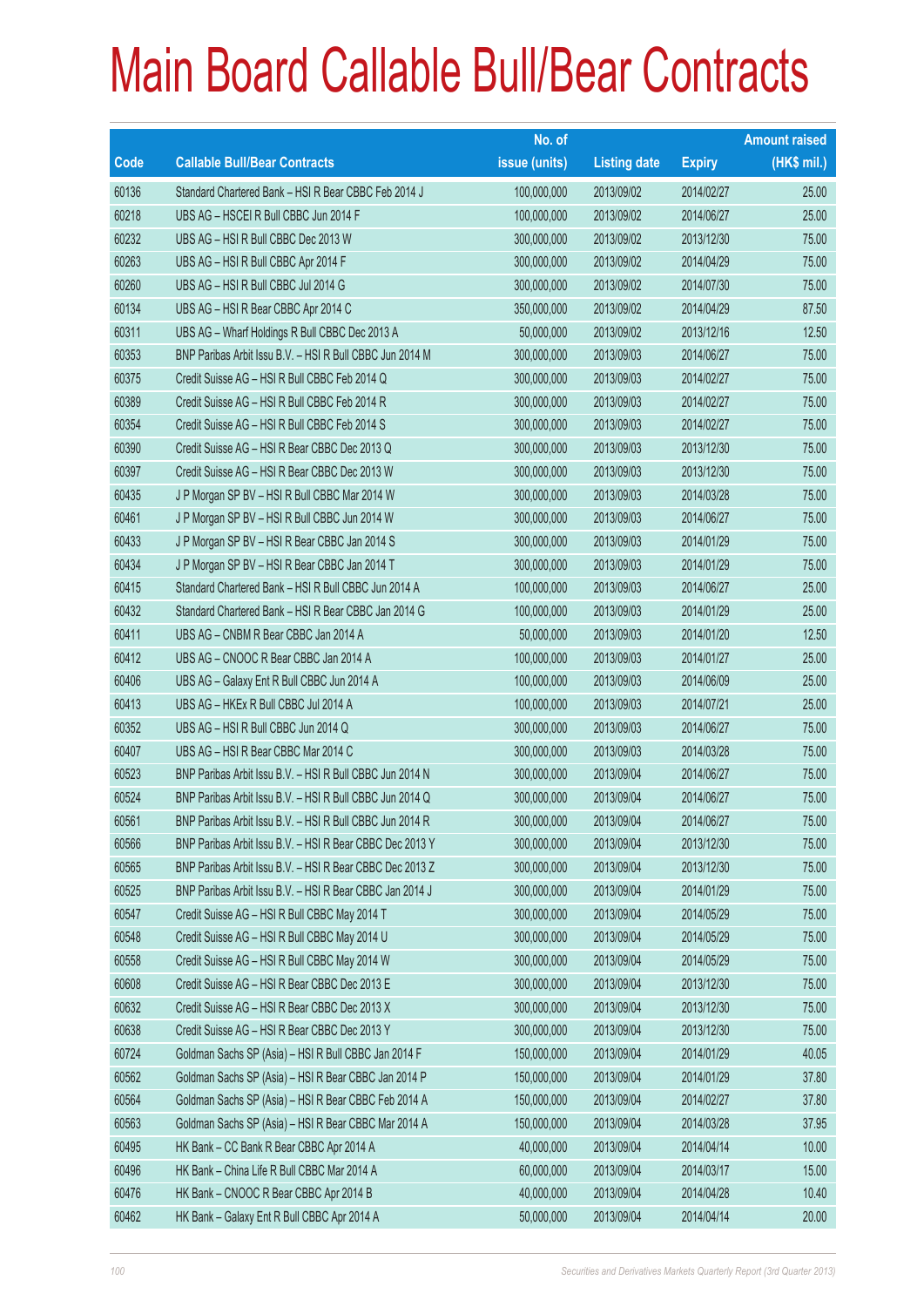|       |                                                                | No. of        |                     |               | <b>Amount raised</b> |
|-------|----------------------------------------------------------------|---------------|---------------------|---------------|----------------------|
| Code  | <b>Callable Bull/Bear Contracts</b>                            | issue (units) | <b>Listing date</b> | <b>Expiry</b> | (HK\$ mil.)          |
| 60468 | HK Bank - Galaxy Ent R Bear CBBC Apr 2014 A                    | 40,000,000    | 2013/09/04          | 2014/04/14    | 26.00                |
| 60497 | SGA Societe Generale Acceptance N.V. - HSI R Bull CBBC May14 F | 200,000,000   | 2013/09/04          | 2014/05/29    | 50.00                |
| 60567 | SGA Societe Generale Acceptance N.V. - HSI R Bull CBBC May14 G | 200,000,000   | 2013/09/04          | 2014/05/29    | 50.00                |
| 60575 | SGA Societe Generale Acceptance N.V. - HSI R Bear CBBC Dec13 I | 200,000,000   | 2013/09/04          | 2013/12/30    | 50.00                |
| 60577 | SGA Societe Generale Acceptance N.V. - HSI R Bear CBBC Dec13 J | 200,000,000   | 2013/09/04          | 2013/12/30    | 50.00                |
| 60702 | UBS AG - HSCEIR Bear CBBC Dec 2013 B                           | 100,000,000   | 2013/09/04          | 2013/12/30    | 25.00                |
| 60498 | UBS AG - HSI R Bull CBBC Feb 2014 S                            | 300,000,000   | 2013/09/04          | 2014/02/27    | 75.00                |
| 60503 | UBS AG - HSI R Bull CBBC Feb 2014 Y                            | 300,000,000   | 2013/09/04          | 2014/02/27    | 75.00                |
| 60502 | UBS AG - HSI R Bull CBBC Jul 2014 H                            | 300,000,000   | 2013/09/04          | 2014/07/30    | 75.00                |
| 60701 | UBS AG - HSI R Bear CBBC Dec 2013 G                            | 300,000,000   | 2013/09/04          | 2013/12/30    | 75.00                |
| 60700 | UBS AG - HSI R Bear CBBC Jan 2014 B                            | 300,000,000   | 2013/09/04          | 2014/01/29    | 75.00                |
| 60703 | UBS AG - TCH R Bear CBBC Jan 2014 C                            | 50,000,000    | 2013/09/04          | 2014/01/13    | 12.50                |
| 60789 | BNP Paribas Arbit Issu B.V. - HSI R Bull CBBC Jun 2014 S       | 300,000,000   | 2013/09/05          | 2014/06/27    | 75.00                |
| 60790 | BNP Paribas Arbit Issu B.V. - HSI R Bear CBBC Dec 2013 X       | 300,000,000   | 2013/09/05          | 2013/12/30    | 75.00                |
| 60787 | Credit Suisse AG - HSI R Bull CBBC Jan 2014 K                  | 300,000,000   | 2013/09/05          | 2014/01/29    | 75.00                |
| 60812 | Credit Suisse AG - HSI R Bull CBBC Jan 2014 L                  | 300,000,000   | 2013/09/05          | 2014/01/29    | 75.00                |
| 60764 | Credit Suisse AG - HSI R Bear CBBC Jan 2014 K                  | 300,000,000   | 2013/09/05          | 2014/01/29    | 75.00                |
| 60770 | Credit Suisse AG - HSI R Bear CBBC Jan 2014 L                  | 300,000,000   | 2013/09/05          | 2014/01/29    | 75.00                |
| 60786 | Credit Suisse AG - HSI R Bear CBBC Jan 2014 M                  | 300,000,000   | 2013/09/05          | 2014/01/29    | 75.00                |
| 60813 | Goldman Sachs SP (Asia) - HSI R Bull CBBC Jan 2014 G           | 150,000,000   | 2013/09/05          | 2014/01/29    | 38.40                |
| 60816 | Goldman Sachs SP (Asia) - HSI R Bull CBBC Jan 2014 H           | 150,000,000   | 2013/09/05          | 2014/01/29    | 38.25                |
| 60725 | HK Bank - ABC R Bull CBBC Aug 2014 B                           | 80,000,000    | 2013/09/05          | 2014/08/18    | 20.00                |
| 60726 | HK Bank - Wharf Holdings R Bull CBBC Apr 2014 A                | 40,000,000    | 2013/09/05          | 2014/04/28    | 10.00                |
| 60820 | J P Morgan SP BV - HSI R Bull CBBC Mar 2014 X                  | 300,000,000   | 2013/09/05          | 2014/03/28    | 75.00                |
| 60748 | J P Morgan SP BV - HSI R Bear CBBC Jan 2014 U                  | 300,000,000   | 2013/09/05          | 2014/01/29    | 75.00                |
| 60749 | J P Morgan SP BV - HSI R Bear CBBC Jan 2014 V                  | 300,000,000   | 2013/09/05          | 2014/01/29    | 75.00                |
| 60750 | J P Morgan SP BV - HSI R Bear CBBC Jan 2014 W                  | 300,000,000   | 2013/09/05          | 2014/01/29    | 75.00                |
| 60773 | Standard Chartered Bank - HSI R Bull CBBC Dec 2013 F           | 200,000,000   | 2013/09/05          | 2013/12/30    | 50.00                |
| 60783 | Standard Chartered Bank - HSI R Bear CBBC Feb 2014 K           | 100,000,000   | 2013/09/05          | 2014/02/27    | 25.00                |
| 60784 | SGA Societe Generale Acceptance N.V. - HSI R Bull CBBC May14 H | 200,000,000   | 2013/09/05          | 2014/05/29    | 50.00                |
| 60785 | SGA Societe Generale Acceptance N.V. - HSI R Bear CBBC Dec13 K | 200,000,000   | 2013/09/05          | 2013/12/30    | 50.00                |
| 60808 | UBS AG - HSI R Bull CBBC Mar 2014 B                            | 350,000,000   | 2013/09/05          | 2014/03/28    | 87.50                |
| 60806 | UBS AG - HSI R Bull CBBC Jul 2014 I                            | 300,000,000   | 2013/09/05          | 2014/07/30    | 75.00                |
| 60751 | UBS AG - HSI R Bear CBBC Feb 2014 T                            | 300,000,000   | 2013/09/05          | 2014/02/27    | 75.00                |
| 60752 | UBS AG - HSI R Bear CBBC Feb 2014 U                            | 300,000,000   | 2013/09/05          | 2014/02/27    | 75.00                |
| 60831 | Credit Suisse AG - HSI R Bull CBBC Jan 2014 I                  | 300,000,000   | 2013/09/06          | 2014/01/29    | 75.00                |
| 60834 | Credit Suisse AG - HSI R Bull CBBC Jan 2014 M                  | 300,000,000   | 2013/09/06          | 2014/01/29    | 75.00                |
| 60828 | Credit Suisse AG - HSI R Bear CBBC Jan 2014 N                  | 300,000,000   | 2013/09/06          | 2014/01/29    | 75.00                |
| 60960 | Citigroup Global Mkt H Inc. - HSI R Bear CBBC Dec 2013 O       | 120,000,000   | 2013/09/06          | 2013/12/30    | 30.00                |
| 60974 | Citigroup Global Mkt H Inc. - HSI R Bear CBBC Dec 2013 P       | 120,000,000   | 2013/09/06          | 2013/12/30    | 30.00                |
| 60917 | J P Morgan SP BV - HSI R Bull CBBC Apr 2014 E                  | 300,000,000   | 2013/09/06          | 2014/04/29    | 75.00                |
| 60941 | J P Morgan SP BV - HSI R Bear CBBC Jan 2014 X                  | 300,000,000   | 2013/09/06          | 2014/01/29    | 75.00                |
| 60859 | Standard Chartered Bank - HSI R Bull CBBC Feb 2014 M           | 100,000,000   | 2013/09/06          | 2014/02/27    | 25.00                |
| 60870 | Standard Chartered Bank - HSI R Bull CBBC Feb 2014 N           | 100,000,000   | 2013/09/06          | 2014/02/27    | 25.00                |
| 60857 | UBS AG - HSI R Bull CBBC Feb 2014 Z                            | 300,000,000   | 2013/09/06          | 2014/02/27    | 75.00                |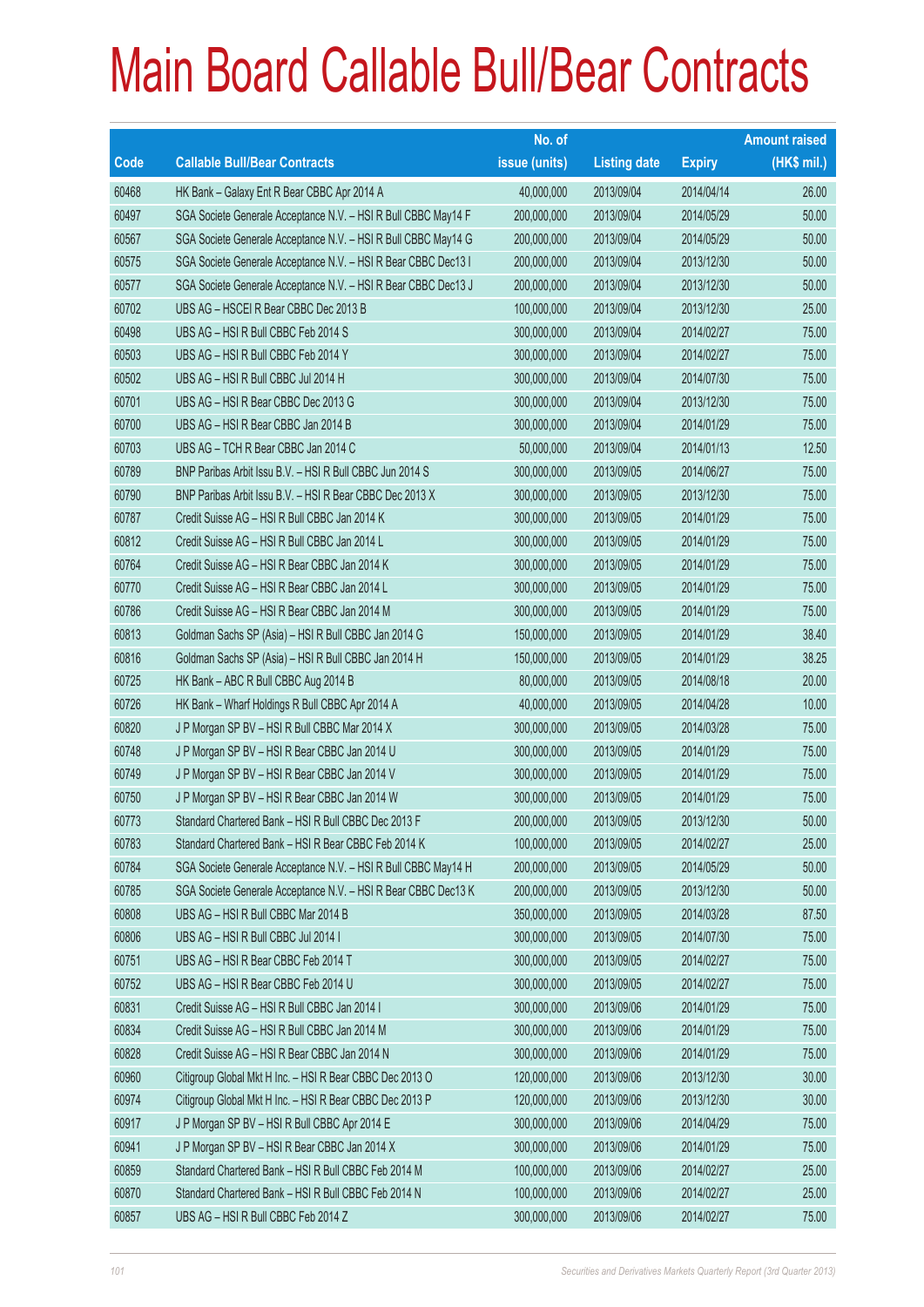|       |                                                                | No. of        |                     |               | <b>Amount raised</b> |
|-------|----------------------------------------------------------------|---------------|---------------------|---------------|----------------------|
| Code  | <b>Callable Bull/Bear Contracts</b>                            | issue (units) | <b>Listing date</b> | <b>Expiry</b> | $(HK$$ mil.)         |
| 60855 | UBS AG - HSI R Bear CBBC Dec 2013 Z                            | 300,000,000   | 2013/09/06          | 2013/12/30    | 75.00                |
| 61458 | BNP Paribas Arbit Issu B.V. - HSI R Bull CBBC Jun 2014 E       | 300,000,000   | 2013/09/09          | 2014/06/27    | 75.00                |
| 61463 | BNP Paribas Arbit Issu B.V. - HSI R Bull CBBC Jun 2014 H       | 300,000,000   | 2013/09/09          | 2014/06/27    | 75.00                |
| 61438 | BNP Paribas Arbit Issu B.V. - HSI R Bull CBBC Jun 2014 T       | 300,000,000   | 2013/09/09          | 2014/06/27    | 75.00                |
| 61249 | BNP Paribas Arbit Issu B.V. - HSI R Bear CBBC Jan 2014 F       | 300,000,000   | 2013/09/09          | 2014/01/29    | 75.00                |
| 61160 | BNP Paribas Arbit Issu B.V. - HSI R Bear CBBC Jan 2014 K       | 300,000,000   | 2013/09/09          | 2014/01/29    | 75.00                |
| 61164 | BNP Paribas Arbit Issu B.V. - HSI R Bear CBBC Jan 2014 W       | 300,000,000   | 2013/09/09          | 2014/01/29    | 75.00                |
| 61162 | BNP Paribas Arbit Issu B.V. - HSI R Bear CBBC Jan 2014 Y       | 300,000,000   | 2013/09/09          | 2014/01/29    | 75.00                |
| 61163 | BNP Paribas Arbit Issu B.V. - HSI R Bear CBBC Jan 2014 Z       | 300,000,000   | 2013/09/09          | 2014/01/29    | 75.00                |
| 61727 | Credit Suisse AG - HSI R Bull CBBC Apr 2014 G                  | 300,000,000   | 2013/09/09          | 2014/04/29    | 75.00                |
| 61741 | Credit Suisse AG - HSI R Bull CBBC Apr 2014 H                  | 300,000,000   | 2013/09/09          | 2014/04/29    | 75.00                |
| 61764 | Credit Suisse AG - HSI R Bull CBBC Apr 2014 I                  | 300,000,000   | 2013/09/09          | 2014/04/29    | 75.00                |
| 61724 | Credit Suisse AG - HSI R Bull CBBC Apr 2014 Q                  | 300,000,000   | 2013/09/09          | 2014/04/29    | 75.00                |
| 61273 | Credit Suisse AG - HSI R Bear CBBC Dec 2013 F                  | 300,000,000   | 2013/09/09          | 2013/12/30    | 75.00                |
| 61302 | Credit Suisse AG - HSI R Bear CBBC Dec 2013 H                  | 300,000,000   | 2013/09/09          | 2013/12/30    | 75.00                |
| 61303 | Credit Suisse AG - HSI R Bear CBBC Dec 2013 I                  | 300,000,000   | 2013/09/09          | 2013/12/30    | 75.00                |
| 61335 | Credit Suisse AG - HSI R Bear CBBC Dec 2013 R                  | 300,000,000   | 2013/09/09          | 2013/12/30    | 75.00                |
| 61252 | Credit Suisse AG - HSI R Bear CBBC Dec 2013 Z                  | 300,000,000   | 2013/09/09          | 2013/12/30    | 75.00                |
| 61696 | Credit Suisse AG - HSI R Bear CBBC Feb 2014 R                  | 300,000,000   | 2013/09/09          | 2014/02/27    | 75.00                |
| 61788 | Citigroup Global Mkt H Inc. - HSI R Bull CBBC Dec 2013 E       | 120,000,000   | 2013/09/09          | 2013/12/30    | 30.00                |
| 61789 | Citigroup Global Mkt H Inc. - HSI R Bull CBBC Dec 2013 S       | 120,000,000   | 2013/09/09          | 2013/12/30    | 30.00                |
| 61786 | Citigroup Global Mkt H Inc. - HSI R Bear CBBC Dec 2013 Q       | 120,000,000   | 2013/09/09          | 2013/12/30    | 30.00                |
| 61412 | Goldman Sachs SP (Asia) - HSI R Bull CBBC Jan 2014 I           | 150,000,000   | 2013/09/09          | 2014/01/29    | 38.55                |
| 61415 | Goldman Sachs SP (Asia) - HSI R Bull CBBC Jan 2014 J           | 150,000,000   | 2013/09/09          | 2014/01/29    | 37.95                |
| 61437 | Goldman Sachs SP (Asia) - HSI R Bull CBBC Jan 2014 K           | 150,000,000   | 2013/09/09          | 2014/01/29    | 37.80                |
| 61771 | J P Morgan SP BV - HSI R Bull CBBC May 2014 Q                  | 300,000,000   | 2013/09/09          | 2014/05/29    | 75.00                |
| 61783 | J P Morgan SP BV - HSI R Bull CBBC May 2014 R                  | 300,000,000   | 2013/09/09          | 2014/05/29    | 75.00                |
| 61785 | J P Morgan SP BV - HSI R Bear CBBC Jan 2014 Y                  | 300,000,000   | 2013/09/09          | 2014/01/29    | 75.00                |
| 61382 | Standard Chartered Bank - HSI R Bull CBBC Dec 2013 G           | 200,000,000   | 2013/09/09          | 2013/12/30    | 50.00                |
| 61387 | Standard Chartered Bank - HSI R Bull CBBC Jun 2014 B           | 100,000,000   | 2013/09/09          | 2014/06/27    | 25.00                |
| 61100 | Standard Chartered Bank - HSI R Bear CBBC Jan 2014 H           | 100,000,000   | 2013/09/09          | 2014/01/29    | 25.00                |
| 61076 | Standard Chartered Bank - HSI R Bear CBBC Feb 2014 L           | 100,000,000   | 2013/09/09          | 2014/02/27    | 25.00                |
| 61368 | SGA Societe Generale Acceptance N.V. - HSI R Bull CBBC May14 I | 200,000,000   | 2013/09/09          | 2014/05/29    | 50.00                |
| 61381 | SGA Societe Generale Acceptance N.V. - HSI R Bull CBBC May14 J | 200,000,000   | 2013/09/09          | 2014/05/29    | 50.00                |
| 60993 | SGA Societe Generale Acceptance N.V. - HSI R Bear CBBC Dec13 L | 200,000,000   | 2013/09/09          | 2013/12/30    | 50.00                |
| 60997 | SGA Societe Generale Acceptance N.V. - HSI R Bear CBBC Dec13 M | 200,000,000   | 2013/09/09          | 2013/12/30    | 50.00                |
| 61075 | SGA Societe Generale Acceptance N.V. - HSI R Bear CBBC Dec13 N | 200,000,000   | 2013/09/09          | 2013/12/30    | 50.00                |
| 61649 | UBS AG - HSI R Bull CBBC Jan 2014 Y                            | 300,000,000   | 2013/09/09          | 2014/01/29    | 75.00                |
| 61648 | UBS AG - HSI R Bull CBBC Mar 2014 I                            | 300,000,000   | 2013/09/09          | 2014/03/28    | 75.00                |
| 61638 | UBS AG - HSI R Bull CBBC Apr 2014 A                            | 300,000,000   | 2013/09/09          | 2014/04/29    | 75.00                |
| 61667 | UBS AG - HSI R Bull CBBC Apr 2014 I                            | 300,000,000   | 2013/09/09          | 2014/04/29    | 75.00                |
| 61665 | UBS AG - HSI R Bull CBBC Jun 2014 R                            | 300,000,000   | 2013/09/09          | 2014/06/27    | 75.00                |
| 61115 | UBS AG - HSI R Bear CBBC Dec 2013 E                            | 300,000,000   | 2013/09/09          | 2013/12/30    | 75.00                |
| 61511 | UBS AG - HSI R Bear CBBC Dec 2013 F                            | 300,000,000   | 2013/09/09          | 2013/12/30    | 75.00                |
| 61562 | UBS AG - HSI R Bear CBBC Dec 2013 H                            | 300,000,000   | 2013/09/09          | 2013/12/30    | 75.00                |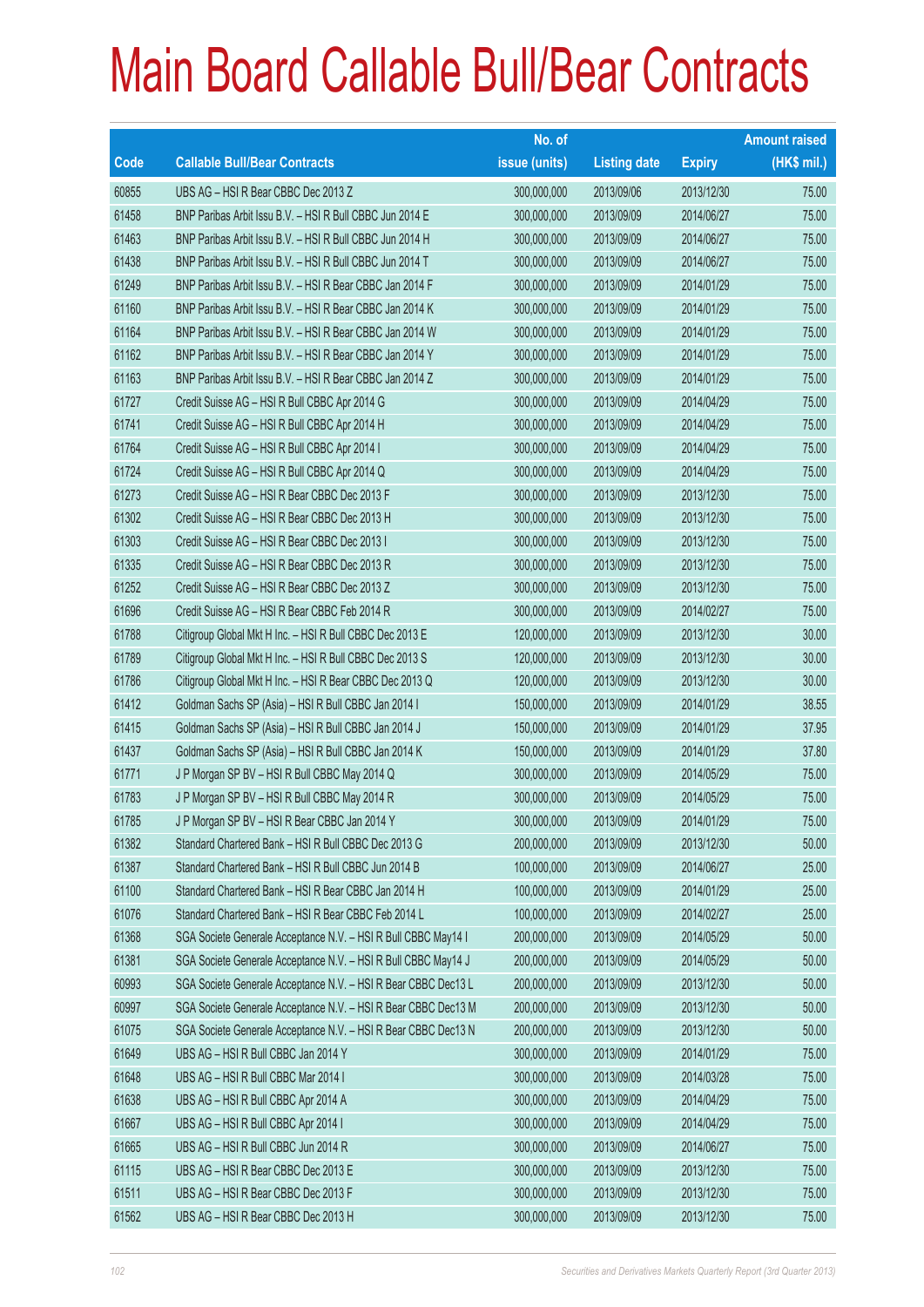|       |                                                          | No. of        |                     |               | <b>Amount raised</b> |
|-------|----------------------------------------------------------|---------------|---------------------|---------------|----------------------|
| Code  | <b>Callable Bull/Bear Contracts</b>                      | issue (units) | <b>Listing date</b> | <b>Expiry</b> | (HK\$ mil.)          |
| 61114 | UBS AG - HSI R Bear CBBC Dec 2013 I                      | 300,000,000   | 2013/09/09          | 2013/12/30    | 75.00                |
| 61101 | UBS AG - HSI R Bear CBBC Jan 2014 C                      | 300,000,000   | 2013/09/09          | 2014/01/29    | 75.00                |
| 61137 | UBS AG - HSI R Bear CBBC Mar 2014 D                      | 350,000,000   | 2013/09/09          | 2014/03/28    | 87.50                |
| 61595 | UBS AG - HSI R Bear CBBC Mar 2014 E                      | 300,000,000   | 2013/09/09          | 2014/03/28    | 75.00                |
| 61604 | UBS AG - HSI R Bear CBBC Apr 2014 D                      | 300,000,000   | 2013/09/09          | 2014/04/29    | 75.00                |
| 61621 | UBS AG - HSI R Bear CBBC Apr 2014 E                      | 300,000,000   | 2013/09/09          | 2014/04/29    | 75.00                |
| 61464 | UBS AG - Ping An R Bear CBBC Feb 2014 A                  | 100,000,000   | 2013/09/09          | 2014/02/10    | 25.00                |
| 62038 | BNP Paribas Arbit Issu B.V. - HSI R Bull CBBC Jun 2014 D | 300,000,000   | 2013/09/10          | 2014/06/27    | 75.00                |
| 62028 | BNP Paribas Arbit Issu B.V. - HSI R Bull CBBC Jun 2014 I | 300,000,000   | 2013/09/10          | 2014/06/27    | 75.00                |
| 62042 | BNP Paribas Arbit Issu B.V. - HSI R Bull CBBC Jun 2014 J | 300,000,000   | 2013/09/10          | 2014/06/27    | 75.00                |
| 62029 | BNP Paribas Arbit Issu B.V. - HSI R Bull CBBC Jun 2014 K | 300,000,000   | 2013/09/10          | 2014/06/27    | 75.00                |
| 62034 | BNP Paribas Arbit Issu B.V. - HSI R Bull CBBC Jun 2014 O | 300,000,000   | 2013/09/10          | 2014/06/27    | 75.00                |
| 62035 | BNP Paribas Arbit Issu B.V. - HSI R Bull CBBC Jun 2014 P | 300,000,000   | 2013/09/10          | 2014/06/27    | 75.00                |
| 61889 | BNP Paribas Arbit Issu B.V. - HSI R Bear CBBC Jan 2014 G | 300,000,000   | 2013/09/10          | 2014/01/29    | 75.00                |
| 61891 | BNP Paribas Arbit Issu B.V. - HSI R Bear CBBC Jan 2014 Q | 300,000,000   | 2013/09/10          | 2014/01/29    | 75.00                |
| 62091 | Credit Suisse AG - HSI R Bull CBBC Jul 2014 C            | 300,000,000   | 2013/09/10          | 2014/07/30    | 75.00                |
| 62096 | Credit Suisse AG - HSI R Bull CBBC Jul 2014 D            | 300,000,000   | 2013/09/10          | 2014/07/30    | 75.00                |
| 62117 | Credit Suisse AG - HSI R Bull CBBC Jul 2014 E            | 300,000,000   | 2013/09/10          | 2014/07/30    | 75.00                |
| 61965 | Credit Suisse AG - HSI R Bear CBBC Dec 2013 B            | 300,000,000   | 2013/09/10          | 2013/12/30    | 75.00                |
| 61918 | Credit Suisse AG - HSI R Bear CBBC Dec 2013 G            | 300,000,000   | 2013/09/10          | 2013/12/30    | 75.00                |
| 61968 | Credit Suisse AG - HSI R Bear CBBC Dec 2013 N            | 300,000,000   | 2013/09/10          | 2013/12/30    | 75.00                |
| 61928 | Credit Suisse AG - HSI R Bear CBBC Dec 2013 P            | 300,000,000   | 2013/09/10          | 2013/12/30    | 75.00                |
| 61896 | Credit Suisse AG - HSI R Bear CBBC Jan 2014 O            | 300,000,000   | 2013/09/10          | 2014/01/29    | 75.00                |
| 61900 | Credit Suisse AG - HSI R Bear CBBC Jan 2014 P            | 300,000,000   | 2013/09/10          | 2014/01/29    | 75.00                |
| 61911 | Credit Suisse AG - HSI R Bear CBBC Jan 2014 Q            | 300,000,000   | 2013/09/10          | 2014/01/29    | 75.00                |
| 61959 | Credit Suisse AG - HSI R Bear CBBC Jan 2014 R            | 300,000,000   | 2013/09/10          | 2014/01/29    | 75.00                |
| 61960 | Credit Suisse AG - HSI R Bear CBBC Jan 2014 S            | 300,000,000   | 2013/09/10          | 2014/01/29    | 75.00                |
| 61971 | Credit Suisse AG - HSI R Bear CBBC Jan 2014 T            | 300,000,000   | 2013/09/10          | 2014/01/29    | 75.00                |
| 61927 | Credit Suisse AG - HSI R Bear CBBC Feb 2014 S            | 300,000,000   | 2013/09/10          | 2014/02/27    | 75.00                |
| 61931 | Credit Suisse AG - HSI R Bear CBBC Feb 2014 T            | 300,000,000   | 2013/09/10          | 2014/02/27    | 75.00                |
| 62052 | Credit Suisse AG - HSI R Bear CBBC Apr 2014 A            | 300,000,000   | 2013/09/10          | 2014/04/29    | 78.00                |
| 62058 | Credit Suisse AG - HSI R Bear CBBC Apr 2014 B            | 300,000,000   | 2013/09/10          | 2014/04/29    | 96.00                |
| 62070 | Credit Suisse AG - HSI R Bear CBBC Apr 2014 C            | 300,000,000   | 2013/09/10          | 2014/04/29    | 105.00               |
| 62082 | Credit Suisse AG - HSI R Bear CBBC Apr 2014 D            | 300,000,000   | 2013/09/10          | 2014/04/29    | 114.00               |
| 62084 | Credit Suisse AG - HSI R Bear CBBC Apr 2014 E            | 300,000,000   | 2013/09/10          | 2014/04/29    | 120.00               |
| 62172 | Citigroup Global Mkt H Inc. - HSI R Bull CBBC Dec 2013 Q | 120,000,000   | 2013/09/10          | 2013/12/30    | 30.00                |
| 62187 | Citigroup Global Mkt H Inc. - HSI R Bull CBBC Dec 2013 U | 120,000,000   | 2013/09/10          | 2013/12/30    | 30.00                |
| 62186 | Citigroup Global Mkt H Inc. - HSI R Bull CBBC Dec 2013 V | 120,000,000   | 2013/09/10          | 2013/12/30    | 30.00                |
| 62205 | Citigroup Global Mkt H Inc. - HSI R Bear CBBC Dec 2013 R | 120,000,000   | 2013/09/10          | 2013/12/30    | 30.00                |
| 62206 | Goldman Sachs SP (Asia) - HSI R Bull CBBC Jan 2014 L     | 150,000,000   | 2013/09/10          | 2014/01/29    | 38.25                |
| 62207 | Goldman Sachs SP (Asia) - HSI R Bull CBBC Jan 2014 M     | 150,000,000   | 2013/09/10          | 2014/01/29    | 38.40                |
| 62208 | Goldman Sachs SP (Asia) - HSI R Bull CBBC Jan 2014 N     | 150,000,000   | 2013/09/10          | 2014/01/29    | 38.40                |
| 61810 | HK Bank - Galaxy Ent R Bull CBBC May 2014 B              | 40,000,000    | 2013/09/10          | 2014/05/19    | 20.00                |
| 61819 | HK Bank - Galaxy Ent R Bear CBBC Jul 2014 A              | 80,000,000    | 2013/09/10          | 2014/07/28    | 20.00                |
| 61790 | HK Bank - HSI R Bull CBBC Jan 2014 O                     | 100,000,000   | 2013/09/10          | 2014/01/29    | 25.00                |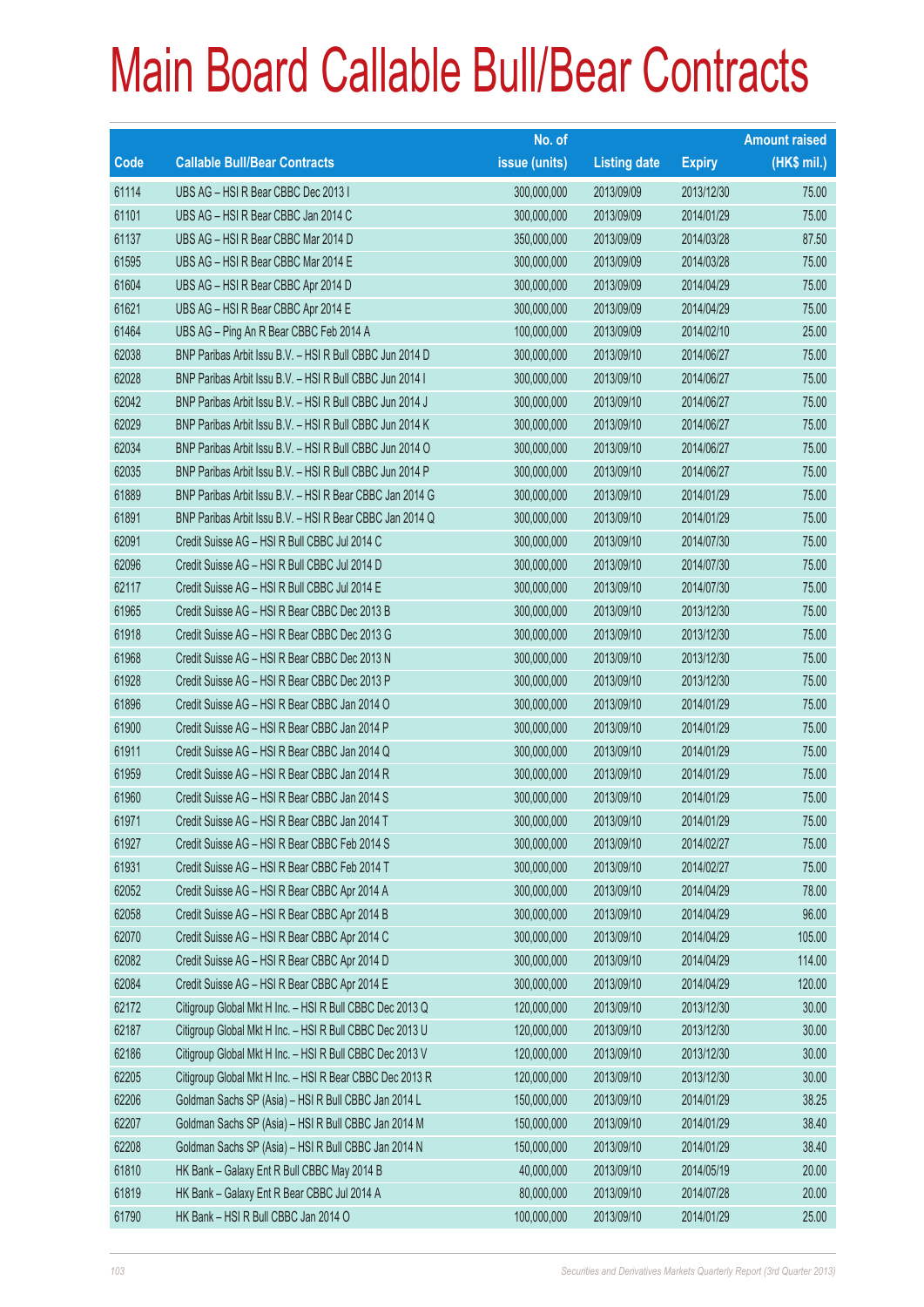|       |                                                                | No. of        |                     |               | <b>Amount raised</b> |
|-------|----------------------------------------------------------------|---------------|---------------------|---------------|----------------------|
| Code  | <b>Callable Bull/Bear Contracts</b>                            | issue (units) | <b>Listing date</b> | <b>Expiry</b> | $(HK$$ mil.)         |
| 61791 | HK Bank - HSI R Bear CBBC Feb 2014 I                           | 100,000,000   | 2013/09/10          | 2014/02/27    | 25.00                |
| 61822 | HK Bank - Sands China R Bull CBBC Mar 2014 A                   | 60,000,000    | 2013/09/10          | 2014/03/17    | 15.00                |
| 61828 | HK Bank - Sands China R Bear CBBC Apr 2014 B                   | 50,000,000    | 2013/09/10          | 2014/04/28    | 12.50                |
| 61829 | HK Bank - TCH R Bull CBBC Apr 2014 A                           | 50,000,000    | 2013/09/10          | 2014/04/07    | 15.00                |
| 62004 | J P Morgan SP BV - HSI R Bull CBBC Jun 2014 X                  | 300,000,000   | 2013/09/10          | 2014/06/27    | 75.00                |
| 62006 | J P Morgan SP BV - HSI R Bull CBBC Jul 2014 A                  | 300,000,000   | 2013/09/10          | 2014/07/30    | 75.00                |
| 61834 | J P Morgan SP BV - HSI R Bear CBBC Jan 2014 A                  | 300,000,000   | 2013/09/10          | 2014/01/29    | 75.00                |
| 61833 | J P Morgan SP BV - HSI R Bear CBBC Jan 2014 Z                  | 300,000,000   | 2013/09/10          | 2014/01/29    | 75.00                |
| 61862 | Standard Chartered Bank - HSI R Bull CBBC Feb 2014 O           | 100,000,000   | 2013/09/10          | 2014/02/27    | 25.00                |
| 61864 | Standard Chartered Bank - HSI R Bear CBBC Jan 2014 I           | 100,000,000   | 2013/09/10          | 2014/01/29    | 25.00                |
| 61865 | Standard Chartered Bank - HSI R Bear CBBC Jan 2014 J           | 100,000,000   | 2013/09/10          | 2014/01/29    | 25.00                |
| 62008 | Standard Chartered Bank - HSI R Bear CBBC Jan 2014 K           | 100,000,000   | 2013/09/10          | 2014/01/29    | 25.00                |
| 62021 | Standard Chartered Bank - HSI R Bear CBBC Jan 2014 L           | 100,000,000   | 2013/09/10          | 2014/01/29    | 25.00                |
| 62209 | Standard Chartered Bank - HSI R Bear CBBC Feb 2014 M           | 100,000,000   | 2013/09/10          | 2014/02/27    | 25.00                |
| 62218 | Standard Chartered Bank - HSI R Bear CBBC Feb 2014 N           | 100,000,000   | 2013/09/10          | 2014/02/27    | 25.00                |
| 62022 | SGA Societe Generale Acceptance N.V. - HSI R Bull CBBC May14 K | 200,000,000   | 2013/09/10          | 2014/05/29    | 50.00                |
| 62023 | SGA Societe Generale Acceptance N.V. - HSI R Bull CBBC May14 L | 200,000,000   | 2013/09/10          | 2014/05/29    | 50.00                |
| 62027 | SGA Societe Generale Acceptance N.V. - HSI R Bull CBBC May14 M | 200,000,000   | 2013/09/10          | 2014/05/29    | 50.00                |
| 61894 | SGA Societe Generale Acceptance N.V. - HSI R Bear CBBC Dec13 O | 200,000,000   | 2013/09/10          | 2013/12/30    | 50.00                |
| 62161 | UBS AG - BOCL R Bull CBBC Aug 2014 A                           | 100,000,000   | 2013/09/10          | 2014/08/25    | 25.00                |
| 62166 | UBS AG - China Life R Bull CBBC Jul 2014 C                     | 100,000,000   | 2013/09/10          | 2014/07/21    | 25.00                |
| 62167 | UBS AG - China Shenhua R Bear CBBC Jul 2014 A                  | 100,000,000   | 2013/09/10          | 2014/07/21    | 25.00                |
| 62143 | UBS AG - HSCEI R Bull CBBC Jul 2014 B                          | 100,000,000   | 2013/09/10          | 2014/07/30    | 25.00                |
| 62140 | UBS AG - HSCEI R Bear CBBC Jan 2014 A                          | 100,000,000   | 2013/09/10          | 2014/01/29    | 25.00                |
| 62136 | UBS AG - HSI R Bull CBBC Mar 2014 N                            | 300,000,000   | 2013/09/10          | 2014/03/28    | 75.00                |
| 62131 | UBS AG - HSI R Bull CBBC Apr 2014 K                            | 300,000,000   | 2013/09/10          | 2014/04/29    | 75.00                |
| 62139 | UBS AG - HSI R Bull CBBC May 2014 U                            | 300,000,000   | 2013/09/10          | 2014/05/29    | 75.00                |
| 62129 | UBS AG - HSI R Bull CBBC Jun 2014 S                            | 300,000,000   | 2013/09/10          | 2014/06/27    | 75.00                |
| 62134 | UBS AG - HSI R Bull CBBC Jul 2014 J                            | 300,000,000   | 2013/09/10          | 2014/07/30    | 75.00                |
| 61976 | UBS AG - HSI R Bear CBBC Dec 2013 D                            | 300,000,000   | 2013/09/10          | 2013/12/30    | 75.00                |
| 61973 | UBS AG - HSI R Bear CBBC Dec 2013 K                            | 300,000,000   | 2013/09/10          | 2013/12/30    | 75.00                |
| 62128 | UBS AG - HSI R Bear CBBC Feb 2014 V                            | 300,000,000   | 2013/09/10          | 2014/02/27    | 75.00                |
| 62124 | UBS AG - HSI R Bear CBBC Mar 2014 F                            | 300,000,000   | 2013/09/10          | 2014/03/28    | 75.00                |
| 62171 | UBS AG - TCH R Bull CBBC Jun 2014 H                            | 50,000,000    | 2013/09/10          | 2014/06/23    | 12.50                |
| 62261 | Credit Suisse AG - HSI R Bull CBBC Jun 2014 F                  | 300,000,000   | 2013/09/11          | 2014/06/27    | 75.00                |
| 62267 | Credit Suisse AG - HSI R Bull CBBC Jun 2014 Y                  | 300,000,000   | 2013/09/11          | 2014/06/27    | 75.00                |
| 62282 | Credit Suisse AG - HSI R Bull CBBC Jun 2014 Z                  | 300,000,000   | 2013/09/11          | 2014/06/27    | 75.00                |
| 62298 | Credit Suisse AG - HSI R Bull CBBC Jul 2014 F                  | 300,000,000   | 2013/09/11          | 2014/07/30    | 75.00                |
| 62311 | Credit Suisse AG - HSI R Bear CBBC Dec 2013 M                  | 300,000,000   | 2013/09/11          | 2013/12/30    | 75.00                |
| 62310 | Credit Suisse AG - HSI R Bear CBBC Dec 2013 O                  | 300,000,000   | 2013/09/11          | 2013/12/30    | 75.00                |
| 62256 | Credit Suisse AG - HSI R Bear CBBC Apr 2014 F                  | 300,000,000   | 2013/09/11          | 2014/04/29    | 75.00                |
| 62305 | Goldman Sachs SP (Asia) - HSI R Bear CBBC Jan 2014 Q           | 150,000,000   | 2013/09/11          | 2014/01/29    | 70.20                |
| 62307 | Goldman Sachs SP (Asia) - HSI R Bear CBBC Jan 2014 R           | 150,000,000   | 2013/09/11          | 2014/01/29    | 37.65                |
| 62237 | HK Bank - ABC R Bull CBBC Jul 2014 A                           | 80,000,000    | 2013/09/11          | 2014/07/28    | 20.00                |
| 62242 | HK Bank - AIA R Bull CBBC Apr 2014 A                           | 60,000,000    | 2013/09/11          | 2014/04/07    | 19.20                |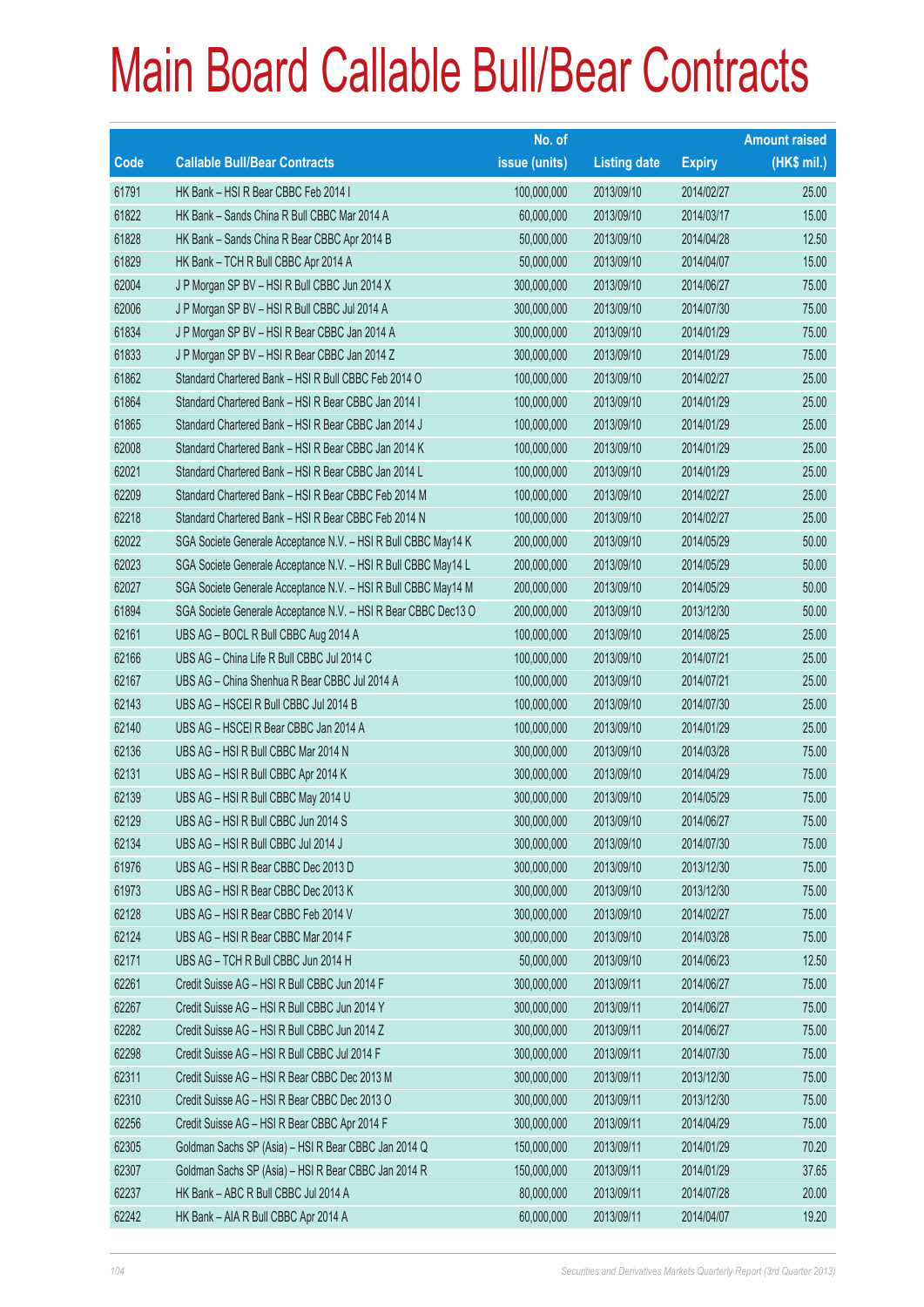|       |                                                                | No. of        |                     |               | <b>Amount raised</b> |
|-------|----------------------------------------------------------------|---------------|---------------------|---------------|----------------------|
| Code  | <b>Callable Bull/Bear Contracts</b>                            | issue (units) | <b>Listing date</b> | <b>Expiry</b> | $(HK$$ mil.)         |
| 62220 | HK Bank - HSI R Bull CBBC Feb 2014 K                           | 100,000,000   | 2013/09/11          | 2014/02/27    | 25.00                |
| 62219 | HK Bank - HSI R Bull CBBC Mar 2014 D                           | 100,000,000   | 2013/09/11          | 2014/03/28    | 25.00                |
| 62236 | HK Bank - HSI R Bull CBBC Mar 2014 E                           | 400,000,000   | 2013/09/11          | 2014/03/28    | 100.00               |
| 62238 | HK Bank - ICBC R Bull CBBC Jul 2014 A                          | 80,000,000    | 2013/09/11          | 2014/07/28    | 20.00                |
| 62241 | HK Bank - SHK Ppt R Bull CBBC Apr 2014 A                       | 60,000,000    | 2013/09/11          | 2014/04/15    | 15.00                |
| 62249 | HK Bank - TCH R Bull CBBC Apr 2014 B                           | 50,000,000    | 2013/09/11          | 2014/04/14    | 12.50                |
| 62250 | J P Morgan SP BV - HSI R Bull CBBC May 2014 S                  | 300,000,000   | 2013/09/11          | 2014/05/29    | 75.00                |
| 62322 | J P Morgan SP BV - HSI R Bull CBBC Jun 2014 Y                  | 300,000,000   | 2013/09/11          | 2014/06/27    | 75.00                |
| 62252 | Standard Chartered Bank - HSI R Bull CBBC Feb 2014 P           | 100,000,000   | 2013/09/11          | 2014/02/27    | 25.00                |
| 62253 | Standard Chartered Bank - HSI R Bull CBBC Feb 2014 Q           | 100,000,000   | 2013/09/11          | 2014/02/27    | 25.00                |
| 62251 | SGA Societe Generale Acceptance N.V. - HSI R Bull CBBC May14 N | 200,000,000   | 2013/09/11          | 2014/05/29    | 50.00                |
| 62300 | SGA Societe Generale Acceptance N.V. - HSI R Bear CBBC Dec13 P | 200,000,000   | 2013/09/11          | 2013/12/30    | 50.00                |
| 62321 | UBS AG - Galaxy Ent R Bear CBBC Mar 2014 A                     | 100,000,000   | 2013/09/11          | 2014/03/10    | 25.00                |
| 62283 | UBS AG - HSI R Bull CBBC Feb 2014 D                            | 300,000,000   | 2013/09/11          | 2014/02/27    | 75.00                |
| 62293 | UBS AG - HSI R Bull CBBC May 2014 V                            | 300,000,000   | 2013/09/11          | 2014/05/29    | 75.00                |
| 62285 | UBS AG - HSI R Bull CBBC Jul 2014 K                            | 300,000,000   | 2013/09/11          | 2014/07/30    | 75.00                |
| 62295 | UBS AG - HSI R Bull CBBC Jul 2014 L                            | 300,000,000   | 2013/09/11          | 2014/07/30    | 75.00                |
| 62312 | UBS AG - HSI R Bear CBBC Mar 2014 G                            | 300,000,000   | 2013/09/11          | 2014/03/28    | 75.00                |
| 62314 | UBS AG - Sands China R Bear CBBC Mar 2014 A                    | 100,000,000   | 2013/09/11          | 2014/03/17    | 25.00                |
| 62315 | UBS AG - TCH R Bull CBBC Jun 2014 I                            | 50,000,000    | 2013/09/11          | 2014/06/16    | 16.75                |
| 62361 | BNP Paribas Arbit Issu B.V. - HSI R Bull CBBC Jun 2014 A       | 300,000,000   | 2013/09/12          | 2014/06/27    | 75.00                |
| 62359 | BNP Paribas Arbit Issu B.V. - HSI R Bull CBBC Jun 2014 U       | 300,000,000   | 2013/09/12          | 2014/06/27    | 75.00                |
| 62360 | BNP Paribas Arbit Issu B.V. - HSI R Bull CBBC Jun 2014 V       | 300,000,000   | 2013/09/12          | 2014/06/27    | 75.00                |
| 62362 | BNP Paribas Arbit Issu B.V. - HSI R Bull CBBC Jun 2014 W       | 300,000,000   | 2013/09/12          | 2014/06/27    | 75.00                |
| 62392 | BNP Paribas Arbit Issu B.V. - HSI R Bear CBBC Jan 2014 E       | 300,000,000   | 2013/09/12          | 2014/01/29    | 75.00                |
| 62412 | BNP Paribas Arbit Issu B.V. - HSI R Bear CBBC Jan 2014 R       | 300,000,000   | 2013/09/12          | 2014/01/29    | 75.00                |
| 62330 | BNP Paribas Arbit Issu B.V. - HSI R Bear CBBC Jan 2014 S       | 300,000,000   | 2013/09/12          | 2014/01/29    | 75.00                |
| 62331 | BNP Paribas Arbit Issu B.V. - HSI R Bear CBBC Jan 2014 T       | 300,000,000   | 2013/09/12          | 2014/01/29    | 75.00                |
| 62413 | BNP Paribas Arbit Issu B.V. - HSI R Bear CBBC Jan 2014 U       | 300,000,000   | 2013/09/12          | 2014/01/29    | 75.00                |
| 62381 | Credit Suisse AG - HSI R Bull CBBC Feb 2014 A                  | 300,000,000   | 2013/09/12          | 2014/02/27    | 75.00                |
| 62384 | Credit Suisse AG - HSI R Bull CBBC Feb 2014 B                  | 300,000,000   | 2013/09/12          | 2014/02/27    | 75.00                |
| 62380 | Credit Suisse AG - HSI R Bull CBBC Feb 2014 T                  | 300,000,000   | 2013/09/12          | 2014/02/27    | 75.00                |
| 62347 | Credit Suisse AG - HSI R Bear CBBC Feb 2014 U                  | 300,000,000   | 2013/09/12          | 2014/02/27    | 75.00                |
| 62348 | Credit Suisse AG - HSI R Bear CBBC Feb 2014 V                  | 300,000,000   | 2013/09/12          | 2014/02/27    | 75.00                |
| 62349 | Credit Suisse AG - HSI R Bear CBBC Feb 2014 W                  | 300,000,000   | 2013/09/12          | 2014/02/27    | 75.00                |
| 62364 | Credit Suisse AG - HSI R Bear CBBC Feb 2014 X                  | 300,000,000   | 2013/09/12          | 2014/02/27    | 75.00                |
| 62449 | Citigroup Global Mkt H Inc. - HSI R Bull CBBC Dec 2013 F       | 120,000,000   | 2013/09/12          | 2013/12/30    | 30.00                |
| 62446 | Citigroup Global Mkt H Inc. - HSI R Bull CBBC Dec 2013 T       | 120,000,000   | 2013/09/12          | 2013/12/30    | 30.00                |
| 62462 | Goldman Sachs SP (Asia) - HSI R Bull CBBC Jan 2014 O           | 150,000,000   | 2013/09/12          | 2014/01/29    | 38.25                |
| 62489 | Goldman Sachs SP (Asia) - HSI R Bull CBBC Jan 2014 P           | 150,000,000   | 2013/09/12          | 2014/01/29    | 37.50                |
| 62490 | Goldman Sachs SP (Asia) - HSI R Bear CBBC Jan 2014 S           | 150,000,000   | 2013/09/12          | 2014/01/29    | 39.30                |
| 62503 | Goldman Sachs SP (Asia) - HSI R Bear CBBC Jan 2014 T           | 150,000,000   | 2013/09/12          | 2014/01/29    | 38.10                |
| 62451 | J P Morgan SP BV - HSI R Bull CBBC Apr 2014 F                  | 300,000,000   | 2013/09/12          | 2014/04/29    | 75.00                |
| 62459 | J P Morgan SP BV - HSI R Bull CBBC Apr 2014 G                  | 300,000,000   | 2013/09/12          | 2014/04/29    | 75.00                |
| 62329 | J P Morgan SP BV - HSI R Bear CBBC Jan 2014 C                  | 300,000,000   | 2013/09/12          | 2014/01/29    | 75.00                |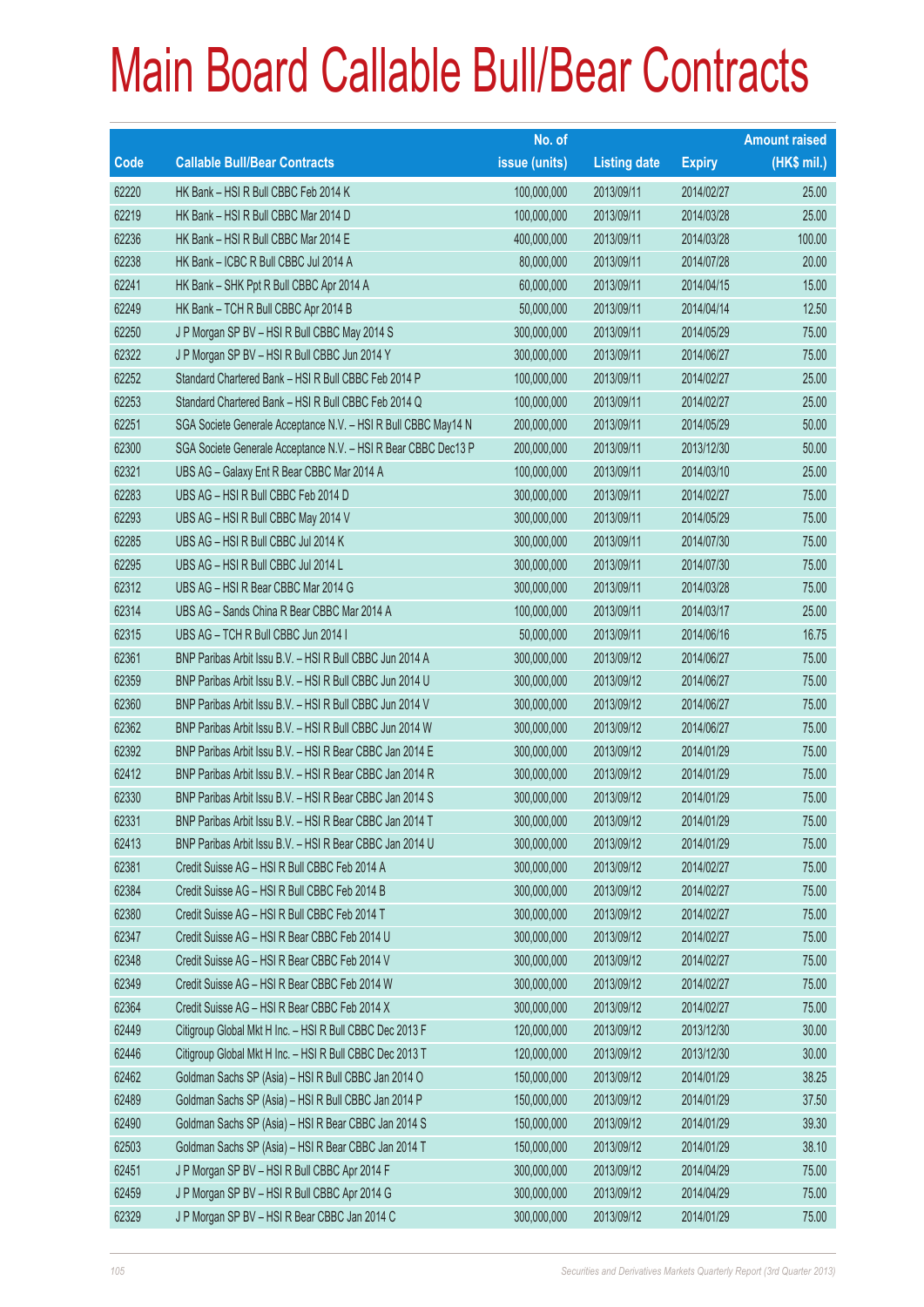|       |                                                                | No. of        |                     |               | <b>Amount raised</b> |
|-------|----------------------------------------------------------------|---------------|---------------------|---------------|----------------------|
| Code  | <b>Callable Bull/Bear Contracts</b>                            | issue (units) | <b>Listing date</b> | <b>Expiry</b> | $(HK$$ mil.)         |
| 62390 | Standard Chartered Bank - HSI R Bull CBBC Jun 2014 C           | 100,000,000   | 2013/09/12          | 2014/06/27    | 25.00                |
| 62342 | Standard Chartered Bank - HSI R Bear CBBC Dec 2013 H           | 200,000,000   | 2013/09/12          | 2013/12/30    | 50.00                |
| 62343 | Standard Chartered Bank - HSI R Bear CBBC Feb 2014 O           | 100,000,000   | 2013/09/12          | 2014/02/27    | 25.00                |
| 62386 | Standard Chartered Bank - HSI R Bear CBBC Feb 2014 P           | 100,000,000   | 2013/09/12          | 2014/02/27    | 25.00                |
| 62387 | Standard Chartered Bank - HSI R Bear CBBC Feb 2014 Q           | 100,000,000   | 2013/09/12          | 2014/02/27    | 25.00                |
| 62438 | SGA Societe Generale Acceptance N.V. - HSI R Bull CBBC May14 O | 200,000,000   | 2013/09/12          | 2014/05/29    | 50.00                |
| 62353 | SGA Societe Generale Acceptance N.V. - HSI R Bear CBBC Dec13 Q | 200,000,000   | 2013/09/12          | 2013/12/30    | 50.00                |
| 62431 | UBS AG - HSI R Bull CBBC Feb 2014 J                            | 300,000,000   | 2013/09/12          | 2014/02/27    | 75.00                |
| 62428 | UBS AG - HSI R Bull CBBC Mar 2014 Q                            | 300,000,000   | 2013/09/12          | 2014/03/28    | 75.00                |
| 62414 | UBS AG - HSI R Bull CBBC Jun 2014 T                            | 300,000,000   | 2013/09/12          | 2014/06/27    | 75.00                |
| 62430 | UBS AG - HSI R Bull CBBC Jun 2014 U                            | 300,000,000   | 2013/09/12          | 2014/06/27    | 75.00                |
| 62344 | UBS AG - HSI R Bear CBBC Dec 2013 Y                            | 300,000,000   | 2013/09/12          | 2013/12/30    | 75.00                |
| 62346 | UBS AG - HSI R Bear CBBC Jan 2014 D                            | 350,000,000   | 2013/09/12          | 2014/01/29    | 87.50                |
| 62415 | UBS AG - HSI R Bear CBBC Jan 2014 E                            | 300,000,000   | 2013/09/12          | 2014/01/29    | 76.50                |
| 62423 | UBS AG - HSI R Bear CBBC Jan 2014 F                            | 300,000,000   | 2013/09/12          | 2014/01/29    | 75.00                |
| 62345 | UBS AG - HSI R Bear CBBC Feb 2014 W                            | 300,000,000   | 2013/09/12          | 2014/02/27    | 75.00                |
| 62416 | UBS AG - HSI R Bear CBBC Feb 2014 X                            | 300,000,000   | 2013/09/12          | 2014/02/27    | 75.00                |
| 62417 | UBS AG - HSI R Bear CBBC Mar 2014 H                            | 300,000,000   | 2013/09/12          | 2014/03/28    | 75.00                |
| 62424 | UBS AG - HSI R Bear CBBC Mar 2014 I                            | 300,000,000   | 2013/09/12          | 2014/03/28    | 75.00                |
| 62437 | UBS AG - ICBC R Bull CBBC Jul 2014 A                           | 100,000,000   | 2013/09/12          | 2014/07/21    | 25.00                |
| 62576 | Credit Suisse AG - HSI R Bull CBBC Aug 2014 E                  | 300,000,000   | 2013/09/13          | 2014/08/28    | 75.00                |
| 62644 | Credit Suisse AG - HSI R Bull CBBC Aug 2014 F                  | 300,000,000   | 2013/09/13          | 2014/08/28    | 75.00                |
| 62645 | Credit Suisse AG - HSI R Bull CBBC Aug 2014 G                  | 300,000,000   | 2013/09/13          | 2014/08/28    | 75.00                |
| 62577 | Credit Suisse AG - HSI R Bear CBBC Dec 2013 Q                  | 300,000,000   | 2013/09/13          | 2013/12/30    | 75.00                |
| 62578 | Credit Suisse AG - HSI R Bear CBBC Dec 2013 W                  | 300,000,000   | 2013/09/13          | 2013/12/30    | 75.00                |
| 62646 | Citigroup Global Mkt H Inc. - HSI R Bull CBBC Dec 2013 K       | 120,000,000   | 2013/09/13          | 2013/12/30    | 30.00                |
| 62654 | Goldman Sachs SP (Asia) - HSI R Bear CBBC Jan 2014 U           | 150,000,000   | 2013/09/13          | 2014/01/29    | 37.80                |
| 62663 | Goldman Sachs SP (Asia) - HSI R Bear CBBC Jan 2014 V           | 150,000,000   | 2013/09/13          | 2014/01/29    | 38.70                |
| 62512 | HK Bank - Anhui Conch R Bull CBBC Sep 2014 D                   | 60,000,000    | 2013/09/13          | 2014/09/29    | 15.00                |
| 62511 | HK Bank - China Shenhua R Bull CBBC Jul 2014 B                 | 60,000,000    | 2013/09/13          | 2014/07/28    | 21.00                |
| 62526 | HK Bank - HSCEI R Bull CBBC Mar 2014 B                         | 100,000,000   | 2013/09/13          | 2014/03/28    | 25.00                |
| 62508 | HK Bank - HSI R Bull CBBC Feb 2014 L                           | 100,000,000   | 2013/09/13          | 2014/02/27    | 25.00                |
| 62507 | HK Bank - HSI R Bull CBBC Mar 2014 F                           | 100,000,000   | 2013/09/13          | 2014/03/28    | 25.00                |
| 62510 | HK Bank - SHK Ppt R Bear CBBC Feb 2014 B                       | 50,000,000    | 2013/09/13          | 2014/02/24    | 12.50                |
| 62676 | J P Morgan SP BV - HSI R Bull CBBC Apr 2014 H                  | 300,000,000   | 2013/09/13          | 2014/04/29    | 75.00                |
| 62564 | J P Morgan SP BV - HSI R Bear CBBC Jan 2014 D                  | 300,000,000   | 2013/09/13          | 2014/01/29    | 75.00                |
| 62535 | Standard Chartered Bank - HSI R Bull CBBC Dec 2013 H           | 200,000,000   | 2013/09/13          | 2013/12/30    | 50.00                |
| 62536 | Standard Chartered Bank - HSI R Bear CBBC Jan 2014 M           | 100,000,000   | 2013/09/13          | 2014/01/29    | 25.00                |
| 62537 | Standard Chartered Bank - HSI R Bear CBBC Jan 2014 N           | 100,000,000   | 2013/09/13          | 2014/01/29    | 25.00                |
| 62551 | SGA Societe Generale Acceptance N.V. - HSI R Bull CBBC Feb14 B | 200,000,000   | 2013/09/13          | 2014/02/27    | 50.00                |
| 62552 | SGA Societe Generale Acceptance N.V. - HSI R Bull CBBC Feb14 C | 200,000,000   | 2013/09/13          | 2014/02/27    | 50.00                |
| 62546 | SGA Societe Generale Acceptance N.V. - HSI R Bull CBBC May14 P | 200,000,000   | 2013/09/13          | 2014/05/29    | 50.00                |
| 62550 | SGA Societe Generale Acceptance N.V. - HSI R Bull CBBC May14 Q | 200,000,000   | 2013/09/13          | 2014/05/29    | 50.00                |
| 62554 | SGA Societe Generale Acceptance N.V. - HSI R Bear CBBC Dec13 R | 200,000,000   | 2013/09/13          | 2013/12/30    | 50.00                |
| 62556 | SGA Societe Generale Acceptance N.V. - HSI R Bear CBBC Dec13 S | 200,000,000   | 2013/09/13          | 2013/12/30    | 50.00                |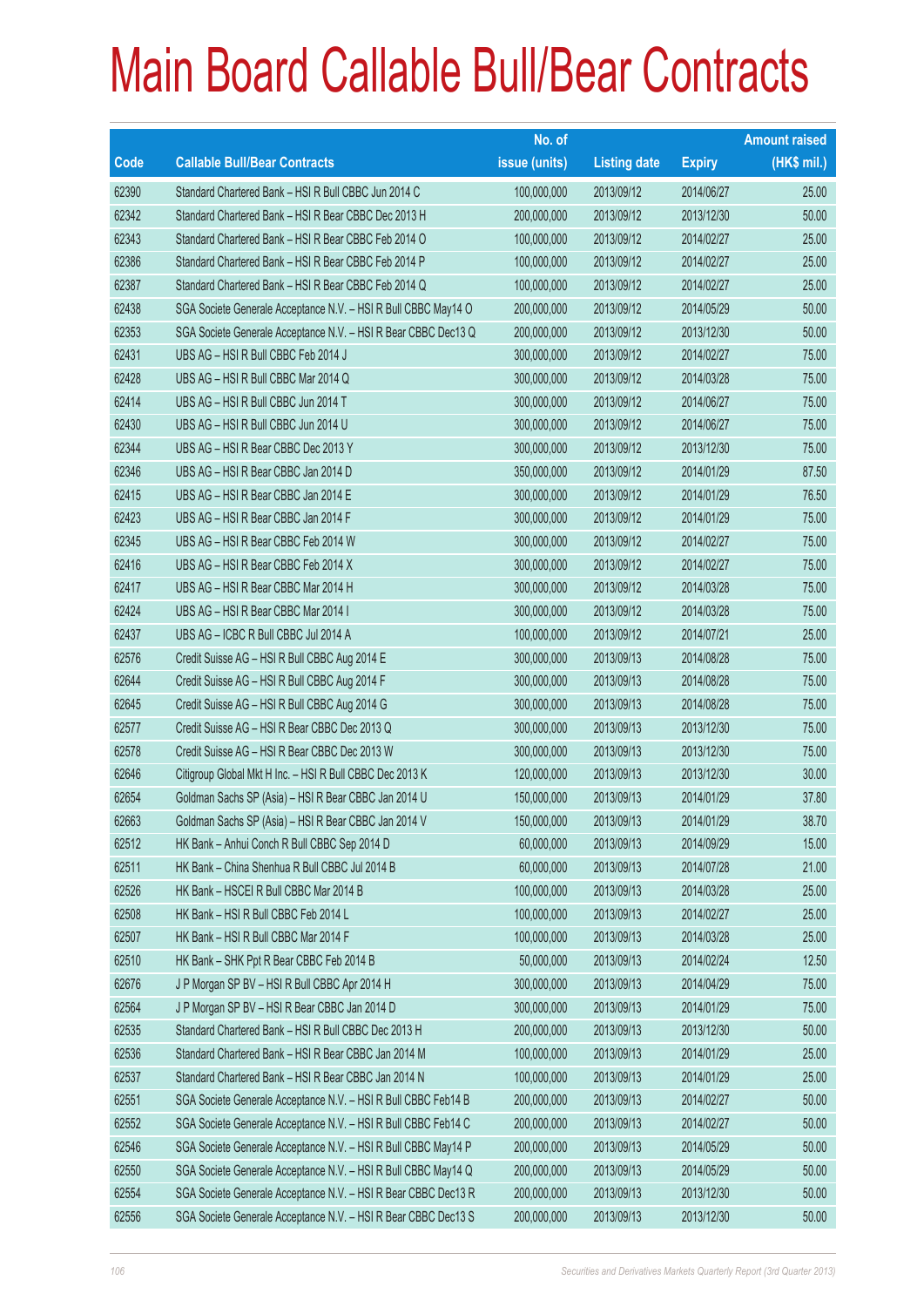|       |                                                                | No. of        |                     |               | <b>Amount raised</b> |
|-------|----------------------------------------------------------------|---------------|---------------------|---------------|----------------------|
| Code  | <b>Callable Bull/Bear Contracts</b>                            | issue (units) | <b>Listing date</b> | <b>Expiry</b> | $(HK$$ mil.)         |
| 62557 | SGA Societe Generale Acceptance N.V. - HSI R Bear CBBC Dec13 T | 200,000,000   | 2013/09/13          | 2013/12/30    | 50.00                |
| 62642 | UBS AG - AIA R Bull CBBC Aug 2014 A                            | 100,000,000   | 2013/09/13          | 2014/08/25    | 25.00                |
| 62615 | UBS AG - China Mobile R Bull CBBC Jun 2014 C                   | 100,000,000   | 2013/09/13          | 2014/06/23    | 25.00                |
| 62639 | UBS AG - China Life R Bull CBBC Jul 2014 D                     | 100,000,000   | 2013/09/13          | 2014/07/07    | 25.00                |
| 62635 | UBS AG - HSI R Bull CBBC Apr 2014 P                            | 300,000,000   | 2013/09/13          | 2014/04/29    | 75.00                |
| 62664 | UBS AG - HSI R Bull CBBC Apr 2014 R                            | 300,000,000   | 2013/09/13          | 2014/04/29    | 75.00                |
| 62674 | UBS AG - HSI R Bull CBBC Jun 2014 V                            | 300,000,000   | 2013/09/13          | 2014/06/27    | 75.00                |
| 62632 | UBS AG - HSI R Bear CBBC Jan 2014 G                            | 300,000,000   | 2013/09/13          | 2014/01/29    | 75.00                |
| 62561 | UBS AG - HSI R Bear CBBC Feb 2014 Y                            | 300,000,000   | 2013/09/13          | 2014/02/27    | 75.00                |
| 62562 | UBS AG - HSI R Bear CBBC Apr 2014 F                            | 350,000,000   | 2013/09/13          | 2014/04/29    | 87.50                |
| 62633 | UBS AG - HSI R Bear CBBC Apr 2014 G                            | 300,000,000   | 2013/09/13          | 2014/04/29    | 75.00                |
| 62634 | UBS AG - HSI R Bear CBBC Apr 2014 H                            | 300,000,000   | 2013/09/13          | 2014/04/29    | 75.00                |
| 62605 | UBS AG - Ping An R Bull CBBC Jul 2014 B                        | 100,000,000   | 2013/09/13          | 2014/07/28    | 25.00                |
| 62643 | UBS AG - TCH R Bear CBBC Feb 2014 C                            | 50,000,000    | 2013/09/13          | 2014/02/10    | 27.00                |
| 62688 | BNP Paribas Arbit Issu B.V. - A50 Ch R Bull CBBC Jun 2014 B    | 200,000,000   | 2013/09/16          | 2014/06/27    | 50.00                |
| 62689 | BNP Paribas Arbit Issu B.V. - A50 Ch R Bull CBBC Jun 2014 C    | 200,000,000   | 2013/09/16          | 2014/06/27    | 50.00                |
| 62727 | BNP Paribas Arbit Issu B.V. - HSCEI R Bull CBBC Jun 2014 A     | 200,000,000   | 2013/09/16          | 2014/06/27    | 50.00                |
| 62723 | BNP Paribas Arbit Issu B.V. - HSI R Bull CBBC Jun 2014 X       | 300,000,000   | 2013/09/16          | 2014/06/27    | 75.00                |
| 62724 | BNP Paribas Arbit Issu B.V. - HSI R Bull CBBC Jun 2014 Y       | 300,000,000   | 2013/09/16          | 2014/06/27    | 75.00                |
| 62726 | BNP Paribas Arbit Issu B.V. - HSI R Bear CBBC Jan 2014 A       | 300,000,000   | 2013/09/16          | 2014/01/29    | 75.00                |
| 62725 | BNP Paribas Arbit Issu B.V. - HSI R Bear CBBC Jan 2014 J       | 300,000,000   | 2013/09/16          | 2014/01/29    | 75.00                |
| 62682 | BNP Paribas Arbit Issu B.V. - HSI R Bear CBBC Jan 2014 V       | 300,000,000   | 2013/09/16          | 2014/01/29    | 75.00                |
| 62683 | BNP Paribas Arbit Issu B.V. - HSI R Bear CBBC Jan 2014 X       | 300,000,000   | 2013/09/16          | 2014/01/29    | 75.00                |
| 62730 | Credit Suisse AG - HSI R Bull CBBC Jul 2014 G                  | 300,000,000   | 2013/09/16          | 2014/07/30    | 75.00                |
| 62731 | Credit Suisse AG - HSI R Bull CBBC Jul 2014 H                  | 300,000,000   | 2013/09/16          | 2014/07/30    | 75.00                |
| 62732 | Credit Suisse AG - HSI R Bull CBBC Jul 2014 I                  | 300,000,000   | 2013/09/16          | 2014/07/30    | 75.00                |
| 62690 | Credit Suisse AG - HSI R Bear CBBC Dec 2013 E                  | 300,000,000   | 2013/09/16          | 2013/12/30    | 75.00                |
| 62691 | Credit Suisse AG - HSI R Bear CBBC Dec 2013 X                  | 300,000,000   | 2013/09/16          | 2013/12/30    | 75.00                |
| 62778 | Citigroup Global Mkt H Inc. - HSI R Bull CBBC Dec 2013 R       | 120,000,000   | 2013/09/16          | 2013/12/30    | 30.00                |
| 62779 | Citigroup Global Mkt H Inc. - HSI R Bear CBBC Dec 2013 S       | 120,000,000   | 2013/09/16          | 2013/12/30    | 30.00                |
| 62709 | Goldman Sachs SP (Asia) - HSI R Bull CBBC Jan 2014 Q           | 150,000,000   | 2013/09/16          | 2014/01/29    | 38.25                |
| 62717 | Goldman Sachs SP (Asia) - HSI R Bull CBBC Jan 2014 R           | 150,000,000   | 2013/09/16          | 2014/01/29    | 38.70                |
| 62737 | J P Morgan SP BV - HSI R Bull CBBC Jun 2014 Z                  | 300,000,000   | 2013/09/16          | 2014/06/27    | 75.00                |
| 62722 | J P Morgan SP BV - HSI R Bear CBBC Jan 2014 E                  | 300,000,000   | 2013/09/16          | 2014/01/29    | 75.00                |
| 62729 | Standard Chartered Bank - HSI R Bull CBBC Feb 2014 R           | 100,000,000   | 2013/09/16          | 2014/02/27    | 25.00                |
| 62679 | Standard Chartered Bank - HSI R Bear CBBC Dec 2013 I           | 200,000,000   | 2013/09/16          | 2013/12/30    | 50.00                |
| 62728 | Standard Chartered Bank - HSI R Bear CBBC Jan 2014 O           | 100,000,000   | 2013/09/16          | 2014/01/29    | 25.00                |
| 62680 | Standard Chartered Bank - HSI R Bear CBBC Feb 2014 R           | 100,000,000   | 2013/09/16          | 2014/02/27    | 25.00                |
| 62681 | Standard Chartered Bank - HSI R Bear CBBC Feb 2014 S           | 100,000,000   | 2013/09/16          | 2014/02/27    | 25.00                |
| 62705 | SGA Societe Generale Acceptance N.V. - HSI R Bull CBBC May14 R | 200,000,000   | 2013/09/16          | 2014/05/29    | 50.00                |
| 62677 | SGA Societe Generale Acceptance N.V. - HSI R Bear CBBC Dec13 U | 200,000,000   | 2013/09/16          | 2013/12/30    | 50.00                |
| 62678 | SGA Societe Generale Acceptance N.V. - HSI R Bear CBBC Dec13 V | 200,000,000   | 2013/09/16          | 2013/12/30    | 50.00                |
| 62707 | SGA Societe Generale Acceptance N.V. - HSI R Bear CBBC Dec13 W | 200,000,000   | 2013/09/16          | 2013/12/30    | 50.00                |
| 62748 | UBS AG - CSOP A50 ETF R Bull CBBC Apr 2014 C                   | 100,000,000   | 2013/09/16          | 2014/04/28    | 25.00                |
| 62738 | UBS AG - A50 China R Bull CBBC Mar 2014 D                      | 100,000,000   | 2013/09/16          | 2014/03/24    | 25.00                |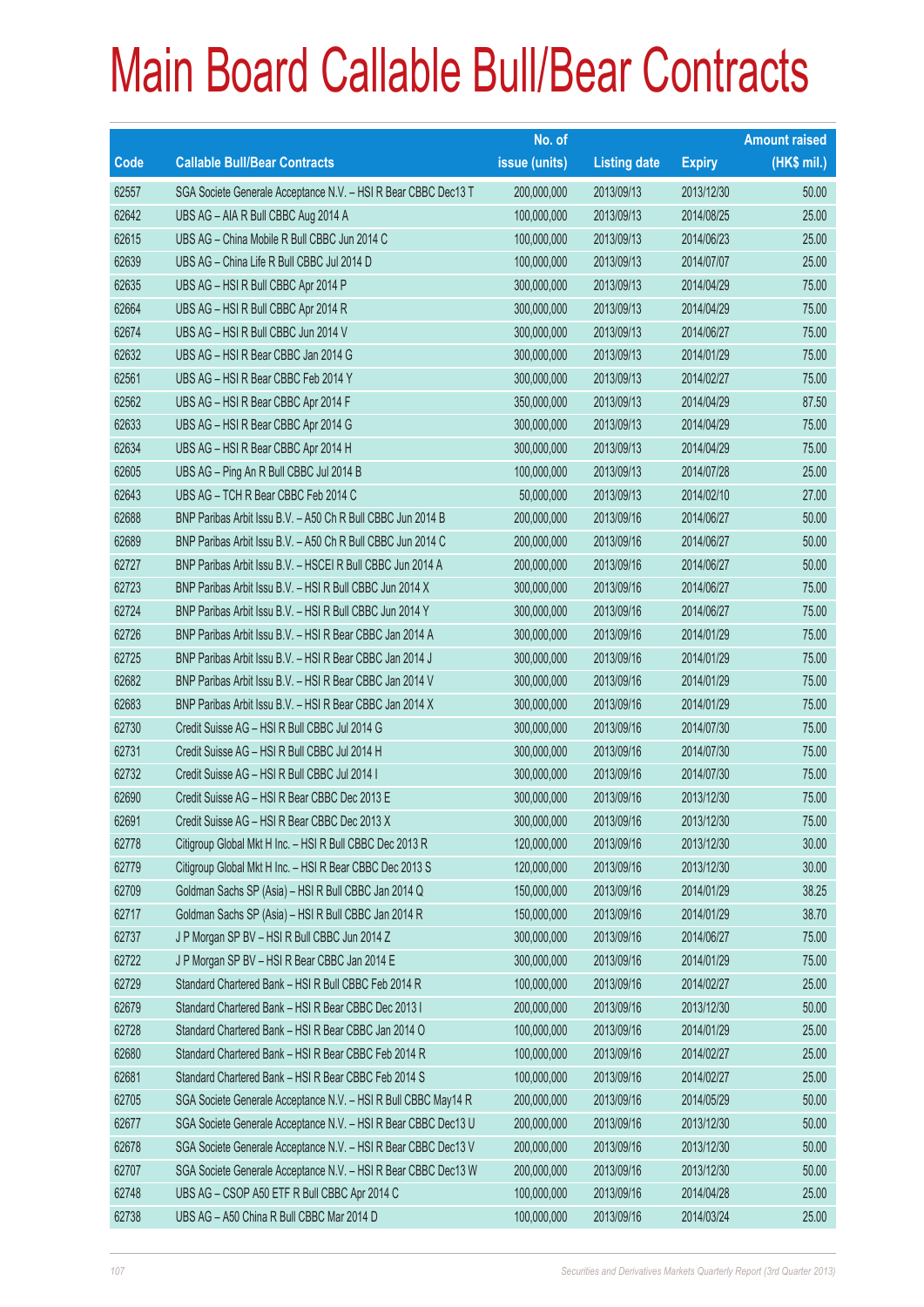|        |                                                          | No. of        |                     |               | <b>Amount raised</b> |
|--------|----------------------------------------------------------|---------------|---------------------|---------------|----------------------|
| Code   | <b>Callable Bull/Bear Contracts</b>                      | issue (units) | <b>Listing date</b> | <b>Expiry</b> | $(HK$$ mil.)         |
| 62777  | UBS AG - HSCEI R Bear CBBC Feb 2014 A                    | 100,000,000   | 2013/09/16          | 2014/02/27    | 25.00                |
| 62734  | UBS AG - HSI R Bull CBBC Mar 2014 F                      | 350,000,000   | 2013/09/16          | 2014/03/28    | 87.50                |
| 62733  | UBS AG - HSI R Bull CBBC Mar 2014 T                      | 300,000,000   | 2013/09/16          | 2014/03/28    | 75.00                |
| 62735  | UBS AG - HSI R Bull CBBC May 2014 W                      | 300,000,000   | 2013/09/16          | 2014/05/29    | 75.00                |
| 62694  | UBS AG - HSI R Bear CBBC Mar 2014 J                      | 300,000,000   | 2013/09/16          | 2014/03/28    | 75.00                |
| 62695  | UBS AG - HSI R Bear CBBC Apr 2014 I                      | 350,000,000   | 2013/09/16          | 2014/04/29    | 87.50                |
| 68561# | HK Bank - HSI R Bear CBBC Feb 2014 D                     | 180,000,000   | 2013/09/16          | 2014/02/27    | 14.76                |
| 62981  | BNP Paribas Arbit Issu B.V. - HSI R Bull CBBC Jun 2014 B | 300,000,000   | 2013/09/17          | 2014/06/27    | 75.00                |
| 62955  | BNP Paribas Arbit Issu B.V. - HSI R Bull CBBC Jun 2014 Z | 300,000,000   | 2013/09/17          | 2014/06/27    | 75.00                |
| 62952  | BNP Paribas Arbit Issu B.V. - HSI R Bull CBBC Aug 2014 A | 300,000,000   | 2013/09/17          | 2014/08/28    | 75.00                |
| 62953  | BNP Paribas Arbit Issu B.V. - HSI R Bull CBBC Aug 2014 B | 300,000,000   | 2013/09/17          | 2014/08/28    | 75.00                |
| 62822  | BNP Paribas Arbit Issu B.V. - HSI R Bear CBBC Jan 2014 H | 300,000,000   | 2013/09/17          | 2014/01/29    | 75.00                |
| 62823  | BNP Paribas Arbit Issu B.V. - HSI R Bear CBBC Jan 2014 I | 300,000,000   | 2013/09/17          | 2014/01/29    | 75.00                |
| 62825  | BNP Paribas Arbit Issu B.V. - HSI R Bear CBBC Jan 2014 L | 300,000,000   | 2013/09/17          | 2014/01/29    | 75.00                |
| 62958  | Credit Suisse AG - HSI R Bull CBBC May 2014 X            | 300,000,000   | 2013/09/17          | 2014/05/29    | 75.00                |
| 62959  | Credit Suisse AG - HSI R Bull CBBC May 2014 Y            | 300,000,000   | 2013/09/17          | 2014/05/29    | 75.00                |
| 62962  | Credit Suisse AG - HSI R Bull CBBC May 2014 Z            | 300,000,000   | 2013/09/17          | 2014/05/29    | 75.00                |
| 62834  | Credit Suisse AG - HSI R Bear CBBC Jan 2014 U            | 300,000,000   | 2013/09/17          | 2014/01/29    | 75.00                |
| 62845  | Credit Suisse AG - HSI R Bear CBBC Jan 2014 V            | 300,000,000   | 2013/09/17          | 2014/01/29    | 75.00                |
| 62849  | Credit Suisse AG - HSI R Bear CBBC Jan 2014 W            | 300,000,000   | 2013/09/17          | 2014/01/29    | 75.00                |
| 62864  | Credit Suisse AG - HSI R Bear CBBC Mar 2014 A            | 300,000,000   | 2013/09/17          | 2014/03/28    | 78.00                |
| 62865  | Credit Suisse AG - HSI R Bear CBBC Mar 2014 B            | 300,000,000   | 2013/09/17          | 2014/03/28    | 87.00                |
| 62868  | Credit Suisse AG - HSI R Bear CBBC Mar 2014 C            | 300,000,000   | 2013/09/17          | 2014/03/28    | 93.00                |
| 62871  | Credit Suisse AG - HSI R Bear CBBC Mar 2014 D            | 300,000,000   | 2013/09/17          | 2014/03/28    | 102.00               |
| 62870  | Credit Suisse AG - HSI R Bear CBBC May 2014 A            | 300,000,000   | 2013/09/17          | 2014/05/29    | 96.00                |
| 62879  | Credit Suisse AG - HSI R Bear CBBC May 2014 B            | 300,000,000   | 2013/09/17          | 2014/05/29    | 129.00               |
| 62993  | Citigroup Global Mkt H Inc. - HSI R Bull CBBC Dec 2013 A | 120,000,000   | 2013/09/17          | 2013/12/30    | 30.00                |
| 63009  | Citigroup Global Mkt H Inc. - HSI R Bear CBBC Dec 2013 T | 120,000,000   | 2013/09/17          | 2013/12/30    | 30.00                |
| 63020  | Citigroup Global Mkt H Inc. - HSI R Bear CBBC Dec 2013 U | 120,000,000   | 2013/09/17          | 2013/12/30    | 30.00                |
| 62937  | Goldman Sachs SP (Asia) - HSI R Bear CBBC Jan 2014 W     | 150,000,000   | 2013/09/17          | 2014/01/29    | 39.00                |
| 62944  | Goldman Sachs SP (Asia) - HSI R Bear CBBC Jan 2014 X     | 150,000,000   | 2013/09/17          | 2014/01/29    | 45.30                |
| 62945  | Goldman Sachs SP (Asia) - HSI R Bear CBBC Jan 2014 Y     | 150,000,000   | 2013/09/17          | 2014/01/29    | 42.90                |
| 62821  | HK Bank - China Mobile R Bull CBBC Apr 2014 A            | 120,000,000   | 2013/09/17          | 2014/04/28    | 30.00                |
| 62801  | HK Bank - CSOP A50 ETF R Bull CBBC Apr 2014 A            | 80,000,000    | 2013/09/17          | 2014/04/14    | 20.00                |
| 62802  | HK Bank - CSOP A50 ETF R Bear CBBC Apr 2014 A            | 40,000,000    | 2013/09/17          | 2014/04/14    | 10.00                |
| 62790  | HK Bank - A50 R Bull CBBC Apr 2014 A                     | 100,000,000   | 2013/09/17          | 2014/04/28    | 25.00                |
| 62793  | HK Bank - A50 R Bull CBBC Apr 2014 B                     | 100,000,000   | 2013/09/17          | 2014/04/07    | 25.00                |
| 62796  | HK Bank - A50 R Bear CBBC Apr 2014 A                     | 50,000,000    | 2013/09/17          | 2014/04/07    | 12.50                |
| 62799  | HK Bank - A50 R Bear CBBC Apr 2014 B                     | 50,000,000    | 2013/09/17          | 2014/04/28    | 12.50                |
| 62800  | HK Bank - A50 R Bear CBBC May 2014 A                     | 50,000,000    | 2013/09/17          | 2014/05/26    | 12.50                |
| 62813  | HK Bank - Galaxy Ent R Bull CBBC Aug 2014 A              | 50,000,000    | 2013/09/17          | 2014/08/25    | 12.50                |
| 62804  | HK Bank - Galaxy Ent R Bear CBBC Aug 2014 A              | 40,000,000    | 2013/09/17          | 2014/08/25    | 10.00                |
| 62789  | HK Bank - HSCEI R Bull CBBC Feb 2014 C                   | 100,000,000   | 2013/09/17          | 2014/02/27    | 25.00                |
| 62780  | HK Bank - HSI R Bull CBBC Feb 2014 M                     | 100,000,000   | 2013/09/17          | 2014/02/27    | 25.00                |
| 62783  | HK Bank - HSI R Bull CBBC May 2014 A                     | 400,000,000   | 2013/09/17          | 2014/05/29    | 100.00               |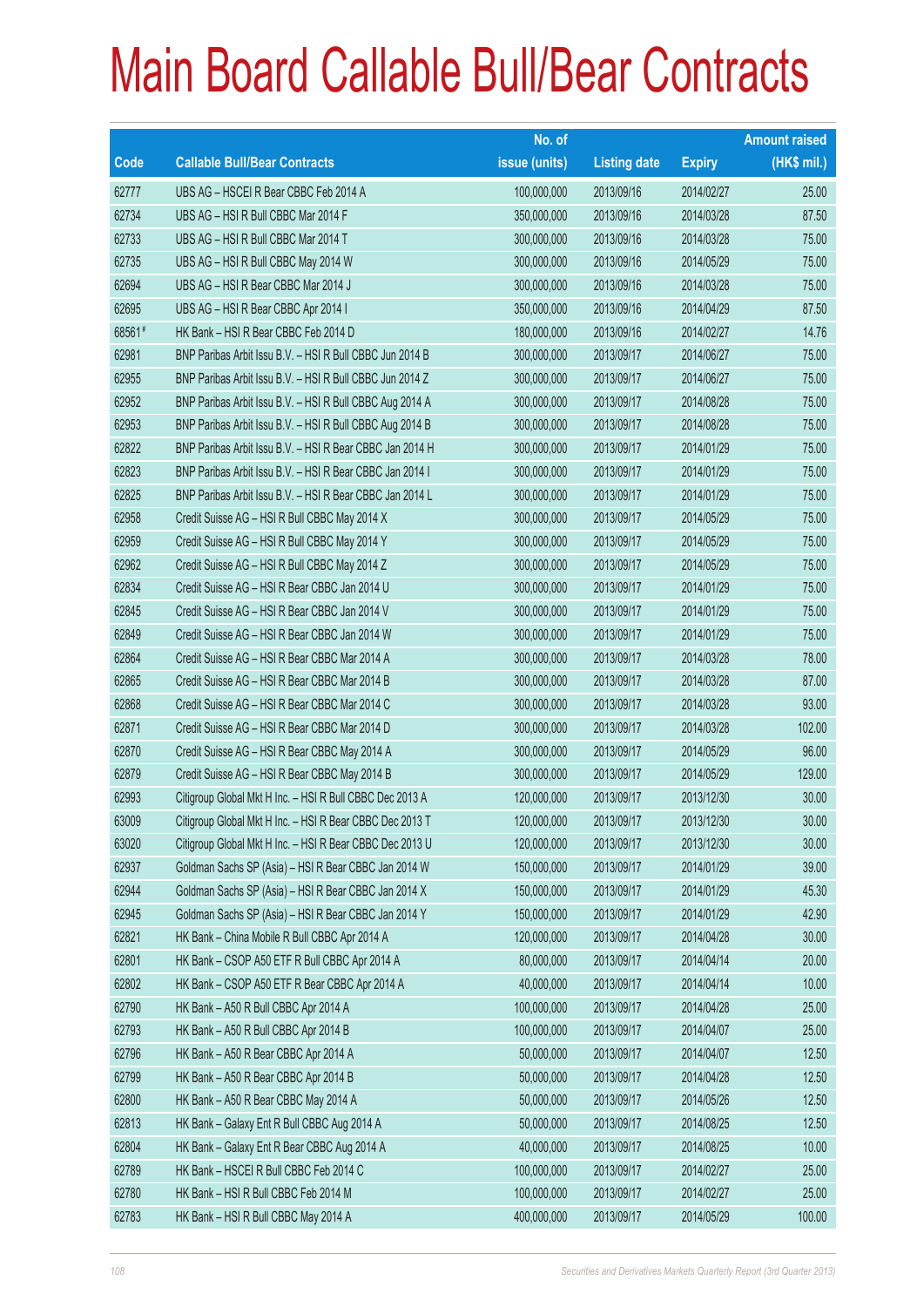|       |                                                                   | No. of        |                     |               | <b>Amount raised</b> |
|-------|-------------------------------------------------------------------|---------------|---------------------|---------------|----------------------|
| Code  | <b>Callable Bull/Bear Contracts</b>                               | issue (units) | <b>Listing date</b> | <b>Expiry</b> | $(HK$$ mil.)         |
| 62815 | HK Bank - Ping An R Bull CBBC Apr 2014 C                          | 60,000,000    | 2013/09/17          | 2014/04/07    | 15.00                |
| 62820 | HK Bank - Ping An R Bear CBBC Apr 2014 A                          | 40,000,000    | 2013/09/17          | 2014/04/07    | 10.00                |
| 62982 | J P Morgan SP BV - HSI R Bull CBBC Apr 2014 I                     | 300,000,000   | 2013/09/17          | 2014/04/29    | 75.00                |
| 62985 | J P Morgan SP BV - HSI R Bull CBBC May 2014 T                     | 300,000,000   | 2013/09/17          | 2014/05/29    | 75.00                |
| 62992 | J P Morgan SP BV - HSI R Bull CBBC Jun 2014 B                     | 300,000,000   | 2013/09/17          | 2014/06/27    | 75.00                |
| 62915 | Standard Chartered Bank - HSI R Bull CBBC Feb 2014 S              | 100,000,000   | 2013/09/17          | 2014/02/27    | 25.00                |
| 62918 | Standard Chartered Bank - HSI R Bear CBBC Feb 2014 T              | 100,000,000   | 2013/09/17          | 2014/02/27    | 25.00                |
| 62914 | SGA Societe Generale Acceptance N.V. - HSI R Bull CBBC Jun 2014 A | 200,000,000   | 2013/09/17          | 2014/06/27    | 50.00                |
| 62880 | SGA Societe Generale Acceptance N.V. - HSI R Bear CBBC Dec 2013 X | 200,000,000   | 2013/09/17          | 2013/12/30    | 50.00                |
| 62887 | SGA Societe Generale Acceptance N.V. - HSI R Bear CBBC Dec 2013 Y | 200,000,000   | 2013/09/17          | 2013/12/30    | 50.00                |
| 62888 | SGA Societe Generale Acceptance N.V. - HSI R Bear CBBC Jan 2014 A | 200,000,000   | 2013/09/17          | 2014/01/29    | 50.00                |
| 62907 | SGA Societe Generale Acceptance N.V. - HSI R Bear CBBC Jan 2014 B | 200,000,000   | 2013/09/17          | 2014/01/29    | 50.00                |
| 62934 | UBS AG - HSCEI R Bull CBBC Jun 2014 G                             | 100,000,000   | 2013/09/17          | 2014/06/27    | 25.00                |
| 62978 | UBS AG - HSI R Bull CBBC Feb 2014 O                               | 300,000,000   | 2013/09/17          | 2014/02/27    | 75.00                |
| 62970 | UBS AG - HSI R Bull CBBC Jun 2014 W                               | 300,000,000   | 2013/09/17          | 2014/06/27    | 75.00                |
| 62979 | UBS AG - HSI R Bull CBBC Jul 2014 M                               | 300,000,000   | 2013/09/17          | 2014/07/30    | 75.00                |
| 62980 | UBS AG - HSI R Bull CBBC Sep 2014 H                               | 300,000,000   | 2013/09/17          | 2014/09/29    | 75.00                |
| 62852 | UBS AG - HSI R Bear CBBC Dec 2013 C                               | 300,000,000   | 2013/09/17          | 2013/12/30    | 75.00                |
| 62855 | UBS AG - HSI R Bear CBBC Jan 2014 P                               | 350,000,000   | 2013/09/17          | 2014/01/29    | 87.50                |
| 62925 | UBS AG - HSI R Bear CBBC Feb 2014 C                               | 300,000,000   | 2013/09/17          | 2014/02/27    | 75.00                |
| 62923 | UBS AG - HSI R Bear CBBC Feb 2014 Z                               | 300,000,000   | 2013/09/17          | 2014/02/27    | 76.50                |
| 62922 | UBS AG - HSI R Bear CBBC Mar 2014 K                               | 300,000,000   | 2013/09/17          | 2014/03/28    | 82.50                |
| 62924 | UBS AG - HSI R Bear CBBC Mar 2014 L                               | 300,000,000   | 2013/09/17          | 2014/03/28    | 75.00                |
| 62929 | UBS AG - HSI R Bear CBBC Mar 2014 M                               | 300,000,000   | 2013/09/17          | 2014/03/28    | 75.00                |
| 62921 | UBS AG - TCH R Bear CBBC Mar 2014 B                               | 50,000,000    | 2013/09/17          | 2014/03/31    | 31.50                |
| 63104 | BNP Paribas Arbit Issu B.V. - HSI R Bear CBBC Jan 2014 F          | 300,000,000   | 2013/09/18          | 2014/01/29    | 75.00                |
| 63105 | BNP Paribas Arbit Issu B.V. - HSI R Bear CBBC Jan 2014 K          | 300,000,000   | 2013/09/18          | 2014/01/29    | 75.00                |
| 63106 | BNP Paribas Arbit Issu B.V. - HSI R Bear CBBC Feb 2014 B          | 300,000,000   | 2013/09/18          | 2014/02/27    | 75.00                |
| 63107 | BNP Paribas Arbit Issu B.V. - HSI R Bear CBBC Feb 2014 C          | 300,000,000   | 2013/09/18          | 2014/02/27    | 75.00                |
| 63109 | BNP Paribas Arbit Issu B.V. - HSI R Bear CBBC Feb 2014 D          | 300,000,000   | 2013/09/18          | 2014/02/27    | 75.00                |
| 63110 | Credit Suisse AG - HSI R Bull CBBC Aug 2014 H                     | 300,000,000   | 2013/09/18          | 2014/08/28    | 75.00                |
| 63112 | Credit Suisse AG - HSI R Bull CBBC Aug 2014 I                     | 300,000,000   | 2013/09/18          | 2014/08/28    | 75.00                |
| 63116 | Credit Suisse AG - HSI R Bull CBBC Aug 2014 J                     | 300,000,000   | 2013/09/18          | 2014/08/28    | 75.00                |
| 63138 | Credit Suisse AG - HSI R Bull CBBC Aug 2014 K                     | 300,000,000   | 2013/09/18          | 2014/08/28    | 75.00                |
| 63133 | Credit Suisse AG - HSI R Bear CBBC Dec 2013 D                     | 300,000,000   | 2013/09/18          | 2013/12/30    | 75.00                |
| 63145 | Credit Suisse AG - HSI R Bear CBBC Dec 2013 F                     | 300,000,000   | 2013/09/18          | 2013/12/30    | 75.00                |
| 63131 | Credit Suisse AG - HSI R Bear CBBC Dec 2013 Y                     | 300,000,000   | 2013/09/18          | 2013/12/30    | 75.00                |
| 63147 | Goldman Sachs SP (Asia) - HSI R Bull CBBC Jan 2014 S              | 150,000,000   | 2013/09/18          | 2014/01/29    | 38.70                |
| 63149 | Goldman Sachs SP (Asia) - HSI R Bear CBBC Jan 2014 G              | 150,000,000   | 2013/09/18          | 2014/01/29    | 37.50                |
| 63148 | Goldman Sachs SP (Asia) - HSI R Bear CBBC Jan 2014 Z              | 150,000,000   | 2013/09/18          | 2014/01/29    | 39.00                |
| 63071 | HK Bank - ABC R Bear CBBC May 2014 A                              | 40,000,000    | 2013/09/18          | 2014/05/26    | 10.00                |
| 63072 | HK Bank - ABC R Bear CBBC May 2014 B                              | 40,000,000    | 2013/09/18          | 2014/05/12    | 10.00                |
| 63067 | HK Bank - BOCL R Bull CBBC Jul 2014 A                             | 80,000,000    | 2013/09/18          | 2014/07/28    | 20.00                |
| 63059 | HK Bank - China Life R Bull CBBC Apr 2014 A                       | 60,000,000    | 2013/09/18          | 2014/04/14    | 15.00                |
| 63060 | HK Bank - China Life R Bear CBBC Mar 2014 A                       | 50,000,000    | 2013/09/18          | 2014/03/17    | 14.50                |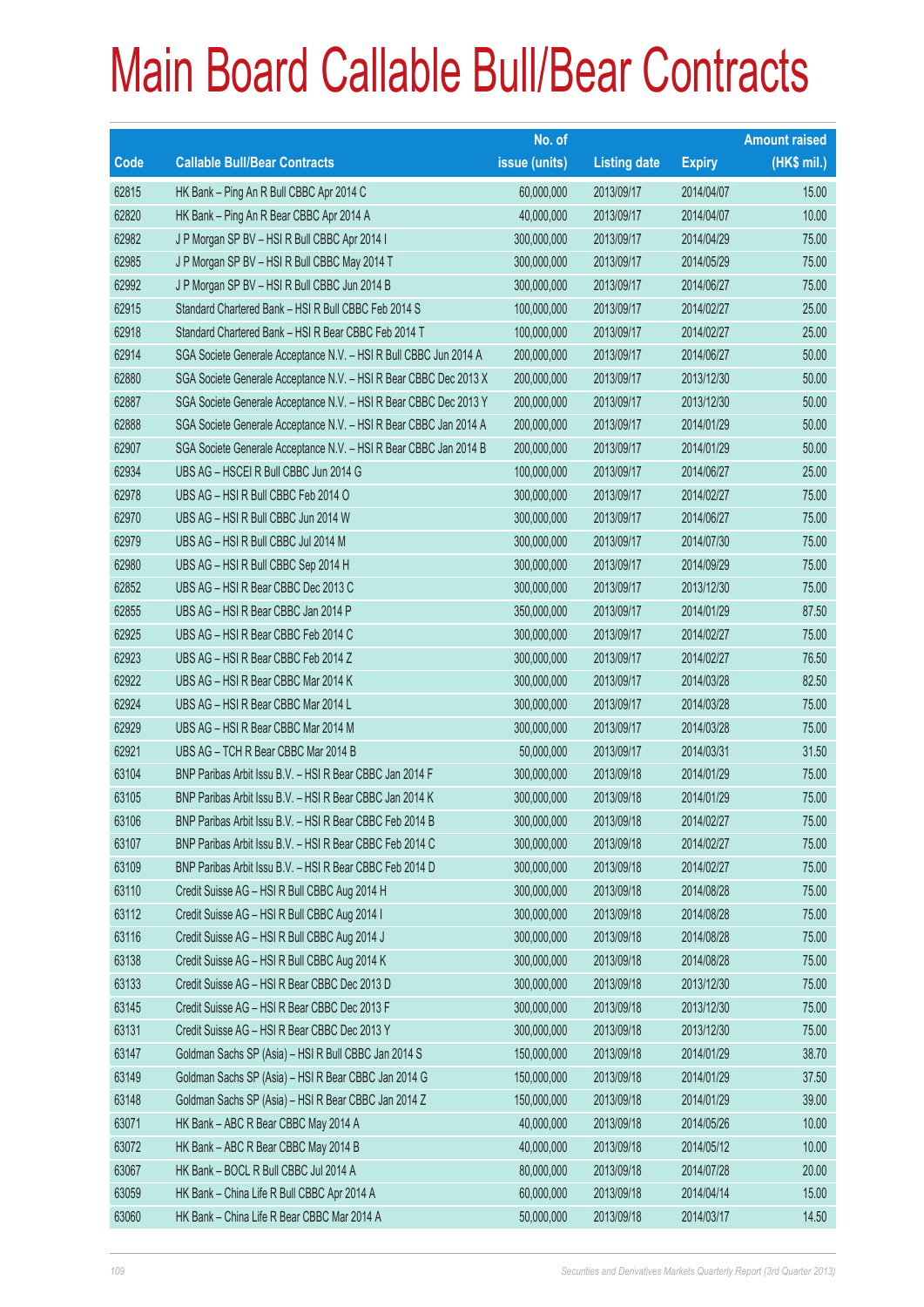|       |                                                                | No. of        |                     |               | <b>Amount raised</b> |
|-------|----------------------------------------------------------------|---------------|---------------------|---------------|----------------------|
| Code  | <b>Callable Bull/Bear Contracts</b>                            | issue (units) | <b>Listing date</b> | <b>Expiry</b> | $(HK$$ mil.)         |
| 63061 | HK Bank - China Life R Bear CBBC Apr 2014 A                    | 50,000,000    | 2013/09/18          | 2014/04/14    | 27.00                |
| 63068 | HK Bank - Minsheng Bank R Bull CBBC Jul 2014 A                 | 40,000,000    | 2013/09/18          | 2014/07/07    | 10.00                |
| 63073 | HK Bank - CNOOC R Bear CBBC Aug 2014 A                         | 40,000,000    | 2013/09/18          | 2014/08/11    | 12.40                |
| 63074 | HK Bank - HKEx R Bear CBBC Mar 2014 B                          | 50,000,000    | 2013/09/18          | 2014/03/24    | 12.50                |
| 63076 | HK Bank - HKEx R Bear CBBC Apr 2014 A                          | 50,000,000    | 2013/09/18          | 2014/04/07    | 17.50                |
| 63055 | HK Bank - HSI R Bull CBBC Mar 2014 G                           | 100,000,000   | 2013/09/18          | 2014/03/28    | 25.00                |
| 63062 | HK Bank - Lenovo R Bull CBBC Aug 2014 A                        | 60,000,000    | 2013/09/18          | 2014/08/25    | 15.00                |
| 63064 | HK Bank - Lenovo R Bear CBBC Jun 2014 A                        | 40,000,000    | 2013/09/18          | 2014/06/23    | 10.80                |
| 63070 | HK Bank - Sands China R Bull CBBC Jul 2014 A                   | 60,000,000    | 2013/09/18          | 2014/07/07    | 15.00                |
| 63057 | HK Bank - TCH R Bull CBBC Jun 2014 A                           | 50,000,000    | 2013/09/18          | 2014/06/16    | 16.50                |
| 63155 | J P Morgan SP BV - HSI R Bull CBBC Jun 2014 D                  | 300,000,000   | 2013/09/18          | 2014/06/27    | 75.00                |
| 63154 | J P Morgan SP BV - HSI R Bear CBBC Jan 2014 F                  | 300,000,000   | 2013/09/18          | 2014/01/29    | 75.00                |
| 63153 | J P Morgan SP BV - HSI R Bear CBBC Feb 2014 G                  | 300,000,000   | 2013/09/18          | 2014/02/27    | 75.00                |
| 63152 | J P Morgan SP BV - HSI R Bear CBBC Mar 2014 F                  | 300,000,000   | 2013/09/18          | 2014/03/28    | 75.00                |
| 63092 | Standard Chartered Bank - HSI R Bull CBBC Feb 2014 T           | 100,000,000   | 2013/09/18          | 2014/02/27    | 25.00                |
| 63151 | Standard Chartered Bank - HSI R Bear CBBC Dec 2013 J           | 200,000,000   | 2013/09/18          | 2013/12/30    | 50.00                |
| 63118 | SGA Societe Generale Acceptance N.V. - HSI R Bull CBBC Feb14 D | 200,000,000   | 2013/09/18          | 2014/02/27    | 50.00                |
| 63078 | SGA Societe Generale Acceptance N.V. - HSI R Bull CBBC Jun14 B | 200,000,000   | 2013/09/18          | 2014/06/27    | 50.00                |
| 63080 | SGA Societe Generale Acceptance N.V. - HSI R Bear CBBC Dec13 Z | 200,000,000   | 2013/09/18          | 2013/12/30    | 50.00                |
| 63084 | SGA Societe Generale Acceptance N.V. - HSI R Bear CBBC Jan14 C | 200,000,000   | 2013/09/18          | 2014/01/29    | 50.00                |
| 63085 | SGA Societe Generale Acceptance N.V. - HSI R Bear CBBC Jan14 D | 200,000,000   | 2013/09/18          | 2014/01/29    | 50.00                |
| 63086 | SGA Societe Generale Acceptance N.V. - HSI R Bear CBBC Jan14 E | 200,000,000   | 2013/09/18          | 2014/01/29    | 50.00                |
| 63087 | SGA Societe Generale Acceptance N.V. - HSI R Bear CBBC Jan14 F | 200,000,000   | 2013/09/18          | 2014/01/29    | 50.00                |
| 63119 | SGA Societe Generale Acceptance N.V. - HSI R Bear CBBC Jan14 G | 200,000,000   | 2013/09/18          | 2014/01/29    | 50.00                |
| 63120 | SGA Societe Generale Acceptance N.V. - HSI R Bear CBBC Jan14 H | 200,000,000   | 2013/09/18          | 2014/01/29    | 50.00                |
| 63089 | SGA Societe Generale Acceptance N.V. - HSI R Bear CBBC Feb14 A | 200,000,000   | 2013/09/18          | 2014/02/27    | 50.00                |
| 63124 | UBS AG - ABC R Bear CBBC May 2014 A                            | 100,000,000   | 2013/09/18          | 2014/05/05    | 25.00                |
| 63123 | UBS AG - China Life R Bear CBBC Feb 2014 A                     | 100,000,000   | 2013/09/18          | 2014/02/10    | 38.00                |
| 63122 | UBS AG - CSOP A50 ETF R Bull CBBC Mar 2014 C                   | 100,000,000   | 2013/09/18          | 2014/03/17    | 25.00                |
| 63121 | UBS AG - A50 China R Bull CBBC Mar 2014 E                      | 100,000,000   | 2013/09/18          | 2014/03/03    | 25.00                |
| 63130 | UBS AG - Galaxy Ent R Bull CBBC Mar 2014 C                     | 100,000,000   | 2013/09/18          | 2014/03/24    | 25.00                |
| 63128 | UBS AG - HKEx R Bull CBBC Jun 2014 D                           | 100,000,000   | 2013/09/18          | 2014/06/09    | 25.00                |
| 63101 | UBS AG - HSI R Bull CBBC Feb 2014 K                            | 350,000,000   | 2013/09/18          | 2014/02/27    | 87.50                |
| 63098 | UBS AG - HSI R Bull CBBC Mar 2014 U                            | 300,000,000   | 2013/09/18          | 2014/03/28    | 75.00                |
| 63099 | UBS AG - HSI R Bull CBBC Jul 2014 N                            | 300,000,000   | 2013/09/18          | 2014/07/30    | 75.00                |
| 63093 | UBS AG - HSI R Bear CBBC Jan 2014 Q                            | 300,000,000   | 2013/09/18          | 2014/01/29    | 76.50                |
| 63144 | UBS AG - HSI R Bear CBBC Jan 2014 R                            | 300,000,000   | 2013/09/18          | 2014/01/29    | 75.00                |
| 63140 | UBS AG - HSI R Bear CBBC Feb 2014 E                            | 300,000,000   | 2013/09/18          | 2014/02/27    | 75.00                |
| 63097 | UBS AG - HSI R Bear CBBC Mar 2014 N                            | 300,000,000   | 2013/09/18          | 2014/03/28    | 75.00                |
| 63094 | UBS AG - HSI R Bear CBBC Apr 2014 J                            | 300,000,000   | 2013/09/18          | 2014/04/29    | 75.00                |
| 63127 | UBS AG - TCH R Bull CBBC Jun 2014 J                            | 50,000,000    | 2013/09/18          | 2014/06/23    | 16.00                |
| 63126 | UBS AG - TCH R Bear CBBC Apr 2014 B                            | 50,000,000    | 2013/09/18          | 2014/04/14    | 34.50                |
| 63125 | UBS AG - TCH R Bear CBBC Jun 2014 B                            | 50,000,000    | 2013/09/18          | 2014/06/23    | 44.50                |
| 63170 | Credit Suisse AG - A50 China R Bull CBBC Jan 2014 E            | 60,000,000    | 2013/09/19          | 2014/01/24    | 15.00                |
| 63171 | Credit Suisse AG - A50 China R Bull CBBC Jan 2014 F            | 60,000,000    | 2013/09/19          | 2014/01/24    | 15.00                |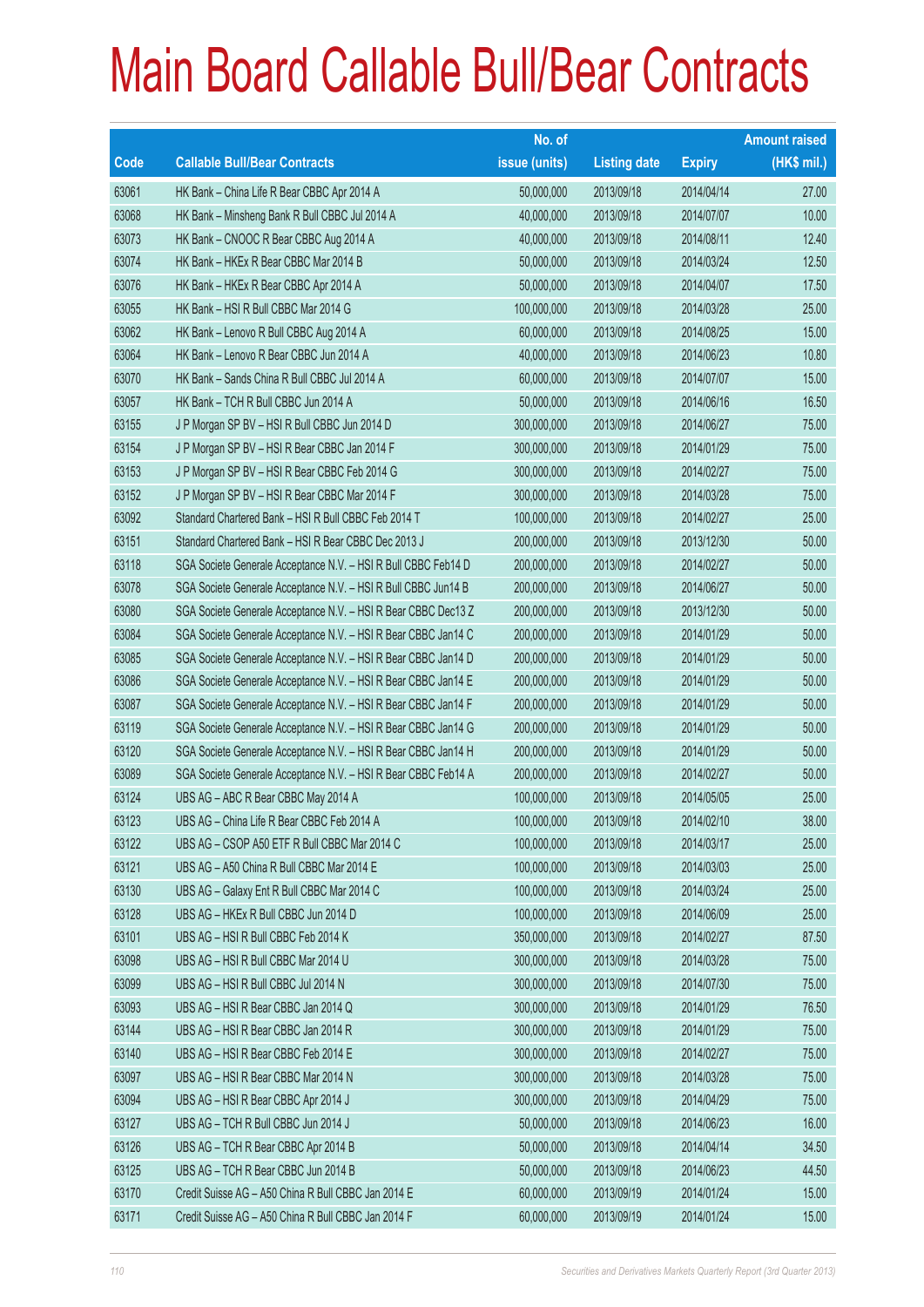|       |                                                          | No. of        |                     |               | <b>Amount raised</b> |
|-------|----------------------------------------------------------|---------------|---------------------|---------------|----------------------|
| Code  | <b>Callable Bull/Bear Contracts</b>                      | issue (units) | <b>Listing date</b> | <b>Expiry</b> | $(HK$$ mil.)         |
| 63172 | Credit Suisse AG - A50 China R Bear CBBC Jan 2014 E      | 60,000,000    | 2013/09/19          | 2014/01/24    | 15.00                |
| 63174 | Credit Suisse AG - A50 China R Bear CBBC Jan 2014 F      | 60,000,000    | 2013/09/19          | 2014/01/24    | 15.00                |
| 63175 | Credit Suisse AG - A50 China R Bear CBBC Jan 2014 G      | 60,000,000    | 2013/09/19          | 2014/01/24    | 15.00                |
| 63176 | Credit Suisse AG - HSI R Bull CBBC Jul 2014 J            | 300,000,000   | 2013/09/19          | 2014/07/30    | 75.00                |
| 63177 | Credit Suisse AG - HSI R Bull CBBC Jul 2014 K            | 300,000,000   | 2013/09/19          | 2014/07/30    | 75.00                |
| 63166 | Credit Suisse AG - HSI R Bear CBBC Jan 2014 X            | 300,000,000   | 2013/09/19          | 2014/01/29    | 75.00                |
| 63167 | Credit Suisse AG - HSI R Bear CBBC Jan 2014 Y            | 300,000,000   | 2013/09/19          | 2014/01/29    | 75.00                |
| 63188 | Citigroup Global Mkt H Inc. - HSI R Bull CBBC Jan 2014 D | 120,000,000   | 2013/09/19          | 2014/01/29    | 30.00                |
| 63187 | Citigroup Global Mkt H Inc. - HSI R Bull CBBC Jan 2014 K | 120,000,000   | 2013/09/19          | 2014/01/29    | 30.00                |
| 63185 | Citigroup Global Mkt H Inc. - HSI R Bear CBBC Jan 2014 F | 120,000,000   | 2013/09/19          | 2014/01/29    | 30.00                |
| 63186 | Citigroup Global Mkt H Inc. - HSI R Bear CBBC Jan 2014 G | 120,000,000   | 2013/09/19          | 2014/01/29    | 30.00                |
| 63165 | HK Bank - Cheung Kong R Bear CBBC Apr 2014 A             | 50,000,000    | 2013/09/19          | 2014/04/28    | 16.00                |
| 63159 | HK Bank - Minsheng Bank R Bear CBBC May 2014 A           | 40,000,000    | 2013/09/19          | 2014/05/26    | 10.80                |
| 63162 | HK Bank - Sinopec Corp R Bear CBBC May 2014 A            | 40,000,000    | 2013/09/19          | 2014/05/19    | 10.00                |
| 63158 | HK Bank - CSOP A50 ETF R Bull CBBC Apr 2014 B            | 80,000,000    | 2013/09/19          | 2014/04/14    | 20.00                |
| 63157 | HK Bank - A50 R Bull CBBC Mar 2014 F                     | 100,000,000   | 2013/09/19          | 2014/03/31    | 25.00                |
| 63156 | HK Bank - HSI R Bear CBBC Mar 2014 E                     | 100,000,000   | 2013/09/19          | 2014/03/28    | 25.00                |
| 63160 | HK Bank - ICBC R Bear CBBC May 2014 A                    | 40,000,000    | 2013/09/19          | 2014/05/12    | 10.00                |
| 63164 | HK Bank - TCH R Bull CBBC Jun 2014 B                     | 50,000,000    | 2013/09/19          | 2014/06/09    | 13.00                |
| 63189 | J P Morgan SP BV - HSI R Bull CBBC Apr 2014 J            | 300,000,000   | 2013/09/19          | 2014/04/29    | 75.00                |
| 63191 | J P Morgan SP BV - HSI R Bear CBBC Jan 2014 G            | 300,000,000   | 2013/09/19          | 2014/01/29    | 75.00                |
| 63178 | UBS AG - A50 China R Bull CBBC Apr 2014 D                | 100,000,000   | 2013/09/19          | 2014/04/07    | 25.00                |
| 63184 | UBS AG - HSI R Bull CBBC May 2014 X                      | 300,000,000   | 2013/09/19          | 2014/05/29    | 75.00                |
| 63182 | UBS AG - HSI R Bull CBBC Jun 2014 X                      | 300,000,000   | 2013/09/19          | 2014/06/27    | 75.00                |
| 63169 | UBS AG - HSI R Bear CBBC Dec 2013 M                      | 300,000,000   | 2013/09/19          | 2013/12/30    | 75.00                |
| 63168 | UBS AG - HSI R Bear CBBC Apr 2014 K                      | 350,000,000   | 2013/09/19          | 2014/04/29    | 87.50                |
| 63181 | UBS AG - TCH R Bull CBBC Jul 2014 B                      | 50,000,000    | 2013/09/19          | 2014/07/21    | 15.25                |
| 63211 | Credit Suisse AG - HSI R Bull CBBC Jul 2014 L            | 300,000,000   | 2013/09/23          | 2014/07/30    | 75.00                |
| 63212 | Credit Suisse AG - HSI R Bull CBBC Jul 2014 M            | 300,000,000   | 2013/09/23          | 2014/07/30    | 75.00                |
| 63234 | Credit Suisse AG - HSI R Bear CBBC Dec 2013 H            | 300,000,000   | 2013/09/23          | 2013/12/30    | 75.00                |
| 63242 | Credit Suisse AG - HSI R Bear CBBC Dec 2013 I            | 300,000,000   | 2013/09/23          | 2013/12/30    | 75.00                |
| 63245 | Credit Suisse AG - HSI R Bear CBBC Dec 2013 R            | 300,000,000   | 2013/09/23          | 2013/12/30    | 75.00                |
| 63255 | Citigroup Global Mkt H Inc. - HSI R Bear CBBC Jan 2014 H | 120,000,000   | 2013/09/23          | 2014/01/29    | 30.00                |
| 63210 | HK Bank - CC Bank R Bear CBBC May 2014 A                 | 40,000,000    | 2013/09/23          | 2014/05/26    | 10.00                |
| 63203 | HK Bank - A50 R Bull CBBC Jun 2014 A                     | 50,000,000    | 2013/09/23          | 2014/06/23    | 12.50                |
| 63204 | HK Bank - A50 R Bull CBBC Jul 2014 A                     | 100,000,000   | 2013/09/23          | 2014/07/07    | 25.00                |
| 63199 | HK Bank – HSCEI R Bear CBBC Mar 2014 A                   | 68,000,000    | 2013/09/23          | 2014/03/28    | 17.00                |
| 63192 | HK Bank - HSCEI R Bear CBBC Apr 2014 A                   | 68,000,000    | 2013/09/23          | 2014/04/29    | 17.00                |
| 63195 | HK Bank - HSCEI R Bear CBBC Apr 2014 B                   | 68,000,000    | 2013/09/23          | 2014/04/29    | 17.00                |
| 63193 | HK Bank - HSCEI R Bear CBBC May 2014 A                   | 68,000,000    | 2013/09/23          | 2014/05/29    | 17.00                |
| 63198 | HK Bank - HSCEI R Bear CBBC May 2014 B                   | 68,000,000    | 2013/09/23          | 2014/05/29    | 17.00                |
| 63209 | HK Bank - TCH R Bear CBBC Mar 2014 D                     | 50,000,000    | 2013/09/23          | 2014/03/31    | 29.50                |
| 63206 | HK Bank - TCH R Bear CBBC Apr 2014 C                     | 40,000,000    | 2013/09/23          | 2014/04/22    | 27.60                |
| 63207 | HK Bank - TCH R Bear CBBC Jun 2014 A                     | 40,000,000    | 2013/09/23          | 2014/06/16    | 36.00                |
| 63208 | HK Bank - TCH R Bear CBBC Jun 2014 B                     | 40,000,000    | 2013/09/23          | 2014/06/30    | 44.00                |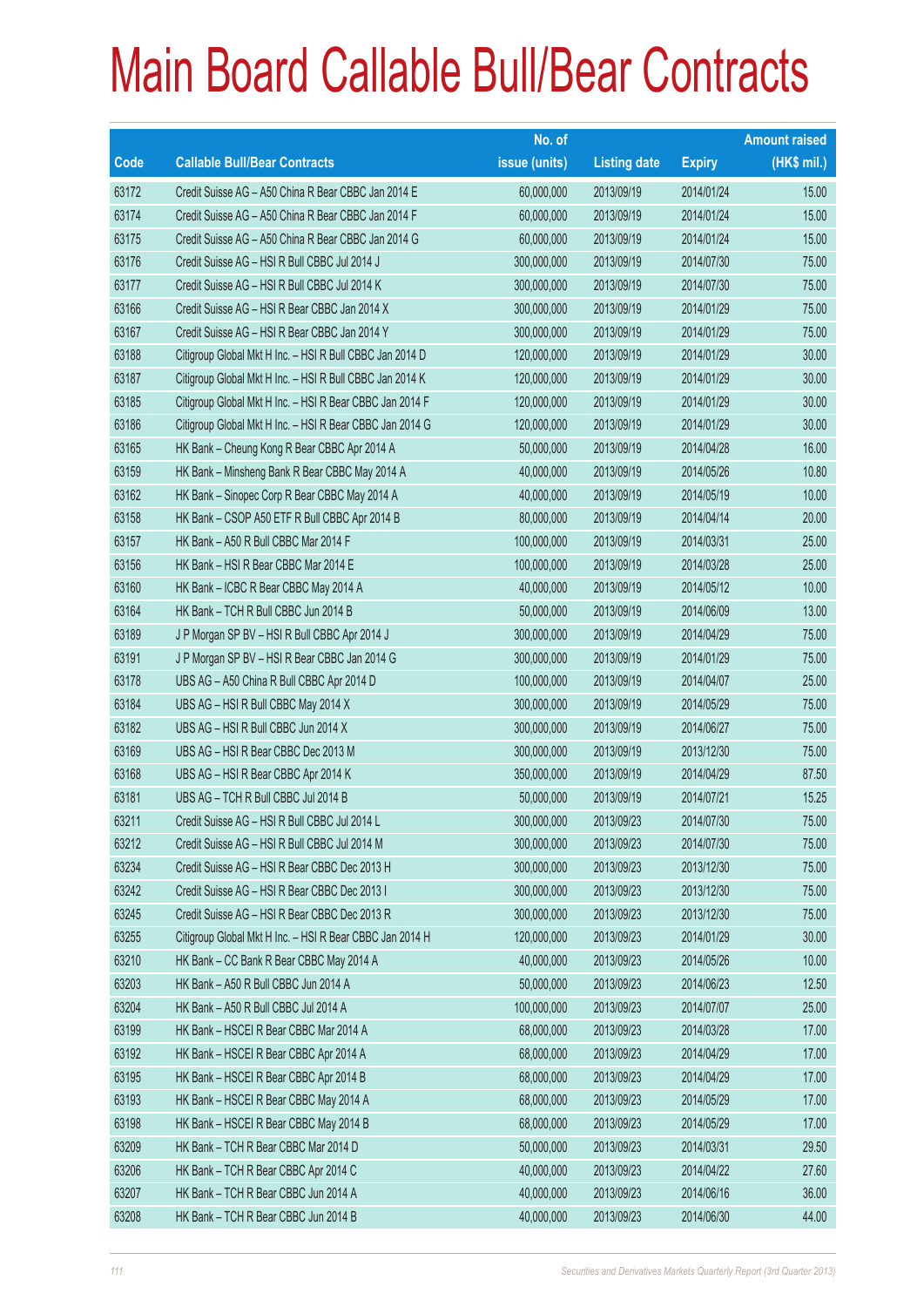|       |                                                                | No. of        |                     |               | <b>Amount raised</b> |
|-------|----------------------------------------------------------------|---------------|---------------------|---------------|----------------------|
| Code  | <b>Callable Bull/Bear Contracts</b>                            | issue (units) | <b>Listing date</b> | <b>Expiry</b> | $(HK$$ mil.)         |
| 63216 | J P Morgan SP BV - HSI R Bear CBBC Jan 2014 B                  | 300,000,000   | 2013/09/23          | 2014/01/29    | 75.00                |
| 63220 | SGA Societe Generale Acceptance N.V. - HSI R Bull CBBC Feb14 E | 200,000,000   | 2013/09/23          | 2014/02/27    | 50.00                |
| 63224 | SGA Societe Generale Acceptance N.V. - HSI R Bear CBBC Dec13 D | 200,000,000   | 2013/09/23          | 2013/12/30    | 50.00                |
| 63231 | SGA Societe Generale Acceptance N.V. - HSI R Bear CBBC Feb14 B | 200,000,000   | 2013/09/23          | 2014/02/27    | 50.00                |
| 63213 | UBS AG - HSI R Bull CBBC Feb 2014 A                            | 350,000,000   | 2013/09/23          | 2014/02/27    | 87.50                |
| 63215 | UBS AG - HSI R Bull CBBC Mar 2014 V                            | 300,000,000   | 2013/09/23          | 2014/03/28    | 75.00                |
| 63247 | UBS AG - HSI R Bear CBBC Dec 2013 R                            | 300,000,000   | 2013/09/23          | 2013/12/30    | 75.00                |
| 63249 | UBS AG - HSI R Bear CBBC Jan 2014 S                            | 300,000,000   | 2013/09/23          | 2014/01/29    | 75.00                |
| 63251 | UBS AG - HSI R Bear CBBC Jan 2014 T                            | 300,000,000   | 2013/09/23          | 2014/01/29    | 75.00                |
| 63309 | BNP Paribas Arbit Issu B.V. - HSI R Bull CBBC Aug 2014 C       | 300,000,000   | 2013/09/24          | 2014/08/28    | 75.00                |
| 63316 | BNP Paribas Arbit Issu B.V. - HSI R Bull CBBC Aug 2014 D       | 300,000,000   | 2013/09/24          | 2014/08/28    | 75.00                |
| 63317 | BNP Paribas Arbit Issu B.V. - HSI R Bull CBBC Aug 2014 E       | 300,000,000   | 2013/09/24          | 2014/08/28    | 75.00                |
| 63318 | BNP Paribas Arbit Issu B.V. - HSI R Bull CBBC Aug 2014 F       | 300,000,000   | 2013/09/24          | 2014/08/28    | 75.00                |
| 63319 | BNP Paribas Arbit Issu B.V. - HSI R Bull CBBC Aug 2014 G       | 300,000,000   | 2013/09/24          | 2014/08/28    | 75.00                |
| 63346 | BNP Paribas Arbit Issu B.V. - HSI R Bull CBBC Aug 2014 H       | 300,000,000   | 2013/09/24          | 2014/08/28    | 75.00                |
| 63259 | BNP Paribas Arbit Issu B.V. - HSI R Bear CBBC Jan 2014 W       | 300,000,000   | 2013/09/24          | 2014/01/29    | 75.00                |
| 63262 | BNP Paribas Arbit Issu B.V. - HSI R Bear CBBC Feb 2014 E       | 300,000,000   | 2013/09/24          | 2014/02/27    | 75.00                |
| 63265 | BNP Paribas Arbit Issu B.V. - HSI R Bear CBBC Feb 2014 F       | 300,000,000   | 2013/09/24          | 2014/02/27    | 75.00                |
| 63266 | BNP Paribas Arbit Issu B.V. - HSI R Bear CBBC Feb 2014 G       | 300,000,000   | 2013/09/24          | 2014/02/27    | 75.00                |
| 63268 | BNP Paribas Arbit Issu B.V. - HSI R Bear CBBC Feb 2014 H       | 300,000,000   | 2013/09/24          | 2014/02/27    | 75.00                |
| 63269 | BNP Paribas Arbit Issu B.V. - HSI R Bear CBBC Feb 2014 I       | 300,000,000   | 2013/09/24          | 2014/02/27    | 75.00                |
| 63272 | BNP Paribas Arbit Issu B.V. - HSI R Bear CBBC Feb 2014 J       | 300,000,000   | 2013/09/24          | 2014/02/27    | 75.00                |
| 63273 | BNP Paribas Arbit Issu B.V. - HSI R Bear CBBC Feb 2014 K       | 300,000,000   | 2013/09/24          | 2014/02/27    | 90.00                |
| 63277 | BNP Paribas Arbit Issu B.V. - HSI R Bear CBBC Feb 2014 L       | 300,000,000   | 2013/09/24          | 2014/02/27    | 105.00               |
| 63349 | BNP Paribas Arbit Issu B.V. - HSI R Bear CBBC Feb 2014 M       | 300,000,000   | 2013/09/24          | 2014/02/27    | 75.00                |
| 63339 | Credit Suisse AG - HSI R Bull CBBC Aug 2014 L                  | 300,000,000   | 2013/09/24          | 2014/08/28    | 75.00                |
| 63340 | Credit Suisse AG - HSI R Bull CBBC Aug 2014 M                  | 300,000,000   | 2013/09/24          | 2014/08/28    | 75.00                |
| 63343 | Credit Suisse AG - HSI R Bull CBBC Aug 2014 N                  | 300,000,000   | 2013/09/24          | 2014/08/28    | 75.00                |
| 63280 | Credit Suisse AG - HSI R Bear CBBC Jan 2014 A                  | 300,000,000   | 2013/09/24          | 2014/01/29    | 75.00                |
| 63282 | Credit Suisse AG - HSI R Bear CBBC Jan 2014 B                  | 300,000,000   | 2013/09/24          | 2014/01/29    | 75.00                |
| 63278 | Credit Suisse AG - HSI R Bear CBBC Jan 2014 Z                  | 300,000,000   | 2013/09/24          | 2014/01/29    | 75.00                |
| 63364 | Citigroup Global Mkt H Inc. - HSI R Bull CBBC Jan 2014 L       | 120,000,000   | 2013/09/24          | 2014/01/29    | 30.00                |
| 63365 | Citigroup Global Mkt H Inc. - HSI R Bear CBBC Jan 2014 I       | 120,000,000   | 2013/09/24          | 2014/01/29    | 30.00                |
| 63366 | Citigroup Global Mkt H Inc. - HSI R Bear CBBC Feb 2014 A       | 120,000,000   | 2013/09/24          | 2014/02/27    | 30.00                |
| 63368 | Citigroup Global Mkt H Inc. - HSI R Bear CBBC Feb 2014 B       | 120,000,000   | 2013/09/24          | 2014/02/27    | 30.00                |
| 63320 | Goldman Sachs SP (Asia) - HSI R Bull CBBC Jan 2014 T           | 150,000,000   | 2013/09/24          | 2014/01/29    | 39.00                |
| 63325 | Goldman Sachs SP (Asia) - HSI R Bull CBBC Jan 2014 U           | 150,000,000   | 2013/09/24          | 2014/01/29    | 37.50                |
| 63298 | J P Morgan SP BV - HSI R Bull CBBC Jun 2014 F                  | 300,000,000   | 2013/09/24          | 2014/06/27    | 75.00                |
| 63292 | J P Morgan SP BV - HSI R Bull CBBC Jul 2014 B                  | 300,000,000   | 2013/09/24          | 2014/07/30    | 75.00                |
| 63355 | J P Morgan SP BV - HSI R Bull CBBC Jul 2014 C                  | 300,000,000   | 2013/09/24          | 2014/07/30    | 75.00                |
| 63354 | J P Morgan SP BV - HSI R Bear CBBC Jan 2014 H                  | 300,000,000   | 2013/09/24          | 2014/01/29    | 75.00                |
| 63353 | J P Morgan SP BV - HSI R Bear CBBC Feb 2014 H                  | 300,000,000   | 2013/09/24          | 2014/02/27    | 75.00                |
| 63352 | J P Morgan SP BV - HSI R Bear CBBC Mar 2014 G                  | 300,000,000   | 2013/09/24          | 2014/03/28    | 75.00                |
| 63350 | J P Morgan SP BV - HSI R Bear CBBC Apr 2014 A                  | 300,000,000   | 2013/09/24          | 2014/04/29    | 75.00                |
| 63351 | J P Morgan SP BV - HSI R Bear CBBC Apr 2014 B                  | 300,000,000   | 2013/09/24          | 2014/04/29    | 75.00                |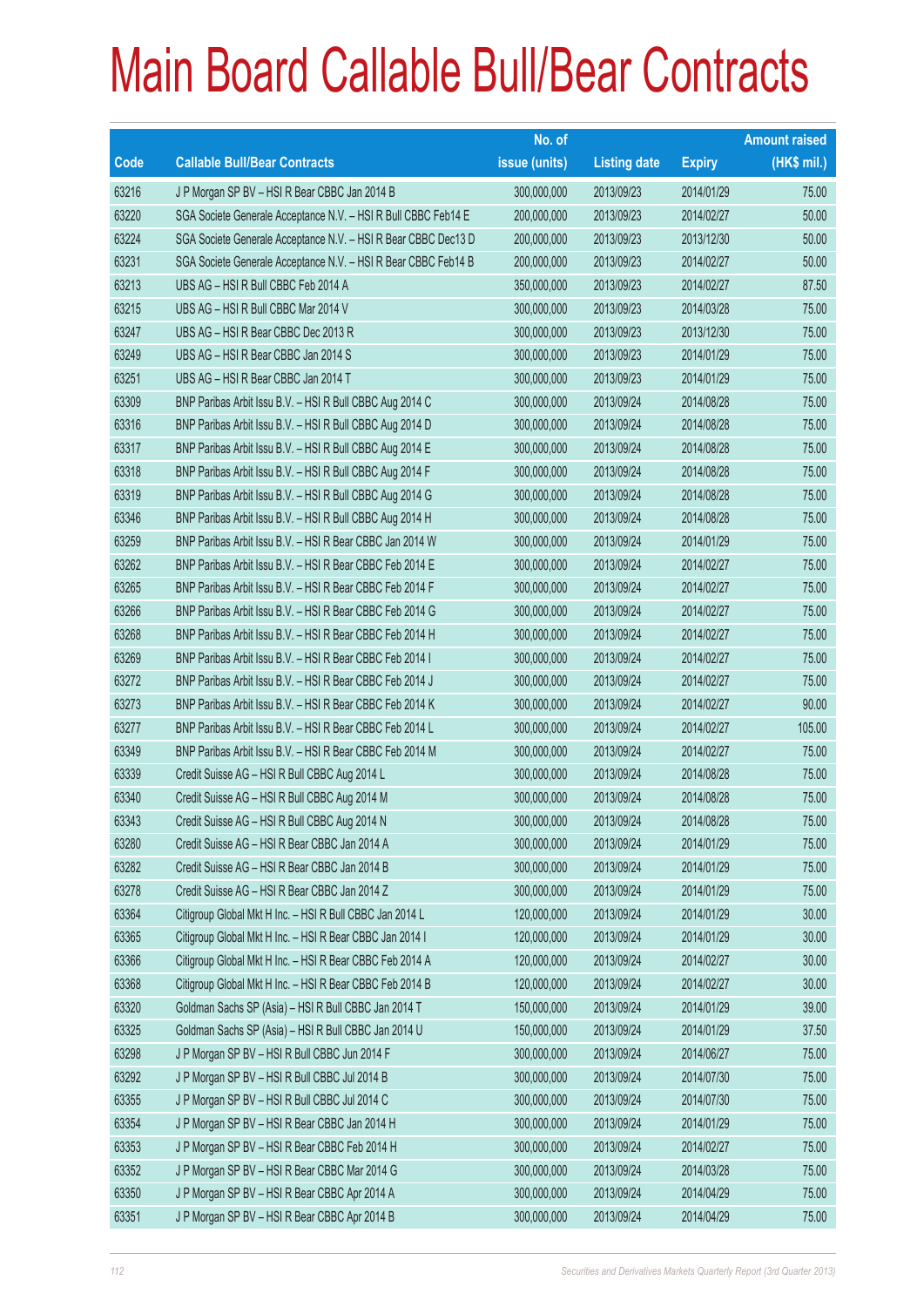|       |                                                                | No. of        |                     |               | <b>Amount raised</b> |
|-------|----------------------------------------------------------------|---------------|---------------------|---------------|----------------------|
| Code  | <b>Callable Bull/Bear Contracts</b>                            | issue (units) | <b>Listing date</b> | <b>Expiry</b> | $(HK$$ mil.)         |
| 63283 | Standard Chartered Bank - HSI R Bull CBBC Mar 2014 A           | 100,000,000   | 2013/09/24          | 2014/03/28    | 25.00                |
| 63356 | Standard Chartered Bank - HSI R Bull CBBC Mar 2014 B           | 100,000,000   | 2013/09/24          | 2014/03/28    | 25.00                |
| 63363 | Standard Chartered Bank - HSI R Bull CBBC Mar 2014 C           | 100,000,000   | 2013/09/24          | 2014/03/28    | 25.00                |
| 63285 | Standard Chartered Bank - HSI R Bear CBBC Jan 2014 P           | 100,000,000   | 2013/09/24          | 2014/01/29    | 25.00                |
| 63287 | Standard Chartered Bank - HSI R Bear CBBC Feb 2014 U           | 100,000,000   | 2013/09/24          | 2014/02/27    | 25.00                |
| 63289 | Standard Chartered Bank - HSI R Bear CBBC Feb 2014 V           | 100,000,000   | 2013/09/24          | 2014/02/27    | 25.00                |
| 63299 | SGA Societe Generale Acceptance N.V. - HSI R Bull CBBC Jun14 C | 200,000,000   | 2013/09/24          | 2014/06/27    | 50.00                |
| 63257 | SGA Societe Generale Acceptance N.V. - HSI R Bear CBBC Dec13 F | 200,000,000   | 2013/09/24          | 2013/12/30    | 50.00                |
| 63302 | SGA Societe Generale Acceptance N.V. - HSI R Bear CBBC Jan14 I | 200,000,000   | 2013/09/24          | 2014/01/29    | 50.00                |
| 63304 | SGA Societe Generale Acceptance N.V. - HSI R Bear CBBC Jan14 J | 200,000,000   | 2013/09/24          | 2014/01/29    | 50.00                |
| 63258 | SGA Societe Generale Acceptance N.V. - HSI R Bear CBBC Feb14 C | 200,000,000   | 2013/09/24          | 2014/02/27    | 50.00                |
| 63327 | UBS AG - China Mobile R Bear CBBC Apr 2014 A                   | 100,000,000   | 2013/09/24          | 2014/04/07    | 25.00                |
| 63328 | UBS AG - China Mobile R Bear CBBC Apr 2014 B                   | 100,000,000   | 2013/09/24          | 2014/04/28    | 25.00                |
| 63332 | UBS AG - A50 China R Bear CBBC Jan 2014 B                      | 100,000,000   | 2013/09/24          | 2014/01/06    | 25.00                |
| 63331 | UBS AG - Galaxy Ent R Bear CBBC Mar 2014 B                     | 100,000,000   | 2013/09/24          | 2014/03/24    | 25.00                |
| 63326 | UBS AG - HSCEI R Bear CBBC Feb 2014 B                          | 100,000,000   | 2013/09/24          | 2014/02/27    | 25.00                |
| 63344 | UBS AG - HSI R Bull CBBC Mar 2014 W                            | 300,000,000   | 2013/09/24          | 2014/03/28    | 75.00                |
| 63345 | UBS AG - HSI R Bull CBBC Jul 2014 O                            | 300,000,000   | 2013/09/24          | 2014/07/30    | 75.00                |
| 63291 | UBS AG - HSI R Bear CBBC Jan 2014 A                            | 300,000,000   | 2013/09/24          | 2014/01/29    | 75.00                |
| 63290 | UBS AG - HSI R Bear CBBC Mar 2014 O                            | 300,000,000   | 2013/09/24          | 2014/03/28    | 75.00                |
| 63329 | UBS AG - ICBC R Bull CBBC Jul 2014 B                           | 100,000,000   | 2013/09/24          | 2014/07/07    | 25.00                |
| 63330 | UBS AG - Sands China R Bull CBBC Jul 2014 C                    | 100,000,000   | 2013/09/24          | 2014/07/21    | 25.00                |
| 63337 | UBS AG - TCH R Bull CBBC Jul 2014 C                            | 50,000,000    | 2013/09/24          | 2014/07/07    | 14.00                |
| 63338 | UBS AG - TCH R Bear CBBC Jun 2014 C                            | 50,000,000    | 2013/09/24          | 2014/06/16    | 46.50                |
| 63391 | Credit Suisse AG - HSI R Bull CBBC Sep 2014 A                  | 300,000,000   | 2013/09/25          | 2014/09/29    | 75.00                |
| 63392 | Credit Suisse AG - HSI R Bull CBBC Sep 2014 B                  | 300,000,000   | 2013/09/25          | 2014/09/29    | 75.00                |
| 63393 | Credit Suisse AG - HSI R Bull CBBC Sep 2014 C                  | 300,000,000   | 2013/09/25          | 2014/09/29    | 75.00                |
| 63418 | Credit Suisse AG - HSI R Bear CBBC Dec 2013 A                  | 300,000,000   | 2013/09/25          | 2013/12/30    | 75.00                |
| 63417 | Credit Suisse AG - HSI R Bear CBBC Dec 2013 Z                  | 300,000,000   | 2013/09/25          | 2013/12/30    | 75.00                |
| 63424 | Citigroup Global Mkt H Inc. - HSI R Bull CBBC Jan 2014 M       | 120,000,000   | 2013/09/25          | 2014/01/29    | 30.00                |
| 63398 | Goldman Sachs SP (Asia) - HSI R Bear CBBC Jan 2014 I           | 150,000,000   | 2013/09/25          | 2014/01/29    | 42.15                |
| 63399 | Goldman Sachs SP (Asia) - HSI R Bear CBBC Jan 2014 J           | 150,000,000   | 2013/09/25          | 2014/01/29    | 47.55                |
| 63401 | Goldman Sachs SP (Asia) - HSI R Bear CBBC Jan 2014 L           | 150,000,000   | 2013/09/25          | 2014/01/29    | 52.80                |
| 63402 | Goldman Sachs SP (Asia) - HSI R Bear CBBC Jan 2014 M           | 150,000,000   | 2013/09/25          | 2014/01/29    | 57.75                |
| 63387 | HK Bank - AIA R Bull CBBC Jun 2014 A                           | 60,000,000    | 2013/09/25          | 2014/06/09    | 19.20                |
| 63380 | HK Bank - China Mobile R Bull CBBC Jun 2014 A                  | 120,000,000   | 2013/09/25          | 2014/06/30    | 30.00                |
| 63378 | HK Bank - CC Bank R Bull CBBC Jul 2014 A                       | 80,000,000    | 2013/09/25          | 2014/07/14    | 20.00                |
| 63375 | HK Bank - Galaxy Ent R Bull CBBC Jul 2014 A                    | 50,000,000    | 2013/09/25          | 2014/07/28    | 28.00                |
| 63376 | HK Bank - Galaxy Ent R Bear CBBC Sep 2014 A                    | 40,000,000    | 2013/09/25          | 2014/09/29    | 26.00                |
| 63369 | HK Bank - HSI R Bull CBBC Apr 2014 C                           | 100,000,000   | 2013/09/25          | 2014/04/29    | 25.00                |
| 63370 | HK Bank - HSI R Bear CBBC May 2014 B                           | 100,000,000   | 2013/09/25          | 2014/05/29    | 25.00                |
| 63372 | HK Bank - HSI R Bear CBBC May 2014 C                           | 100,000,000   | 2013/09/25          | 2014/05/29    | 25.00                |
| 63374 | HK Bank - HSI R Bear CBBC Jun 2014 B                           | 100,000,000   | 2013/09/25          | 2014/06/27    | 25.00                |
| 63373 | HK Bank - HSI R Bear CBBC Jul 2014 A                           | 100,000,000   | 2013/09/25          | 2014/07/30    | 25.00                |
| 63390 | HK Bank - Hutchison R Bull CBBC Jun 2014 A                     | 60,000,000    | 2013/09/25          | 2014/06/23    | 15.00                |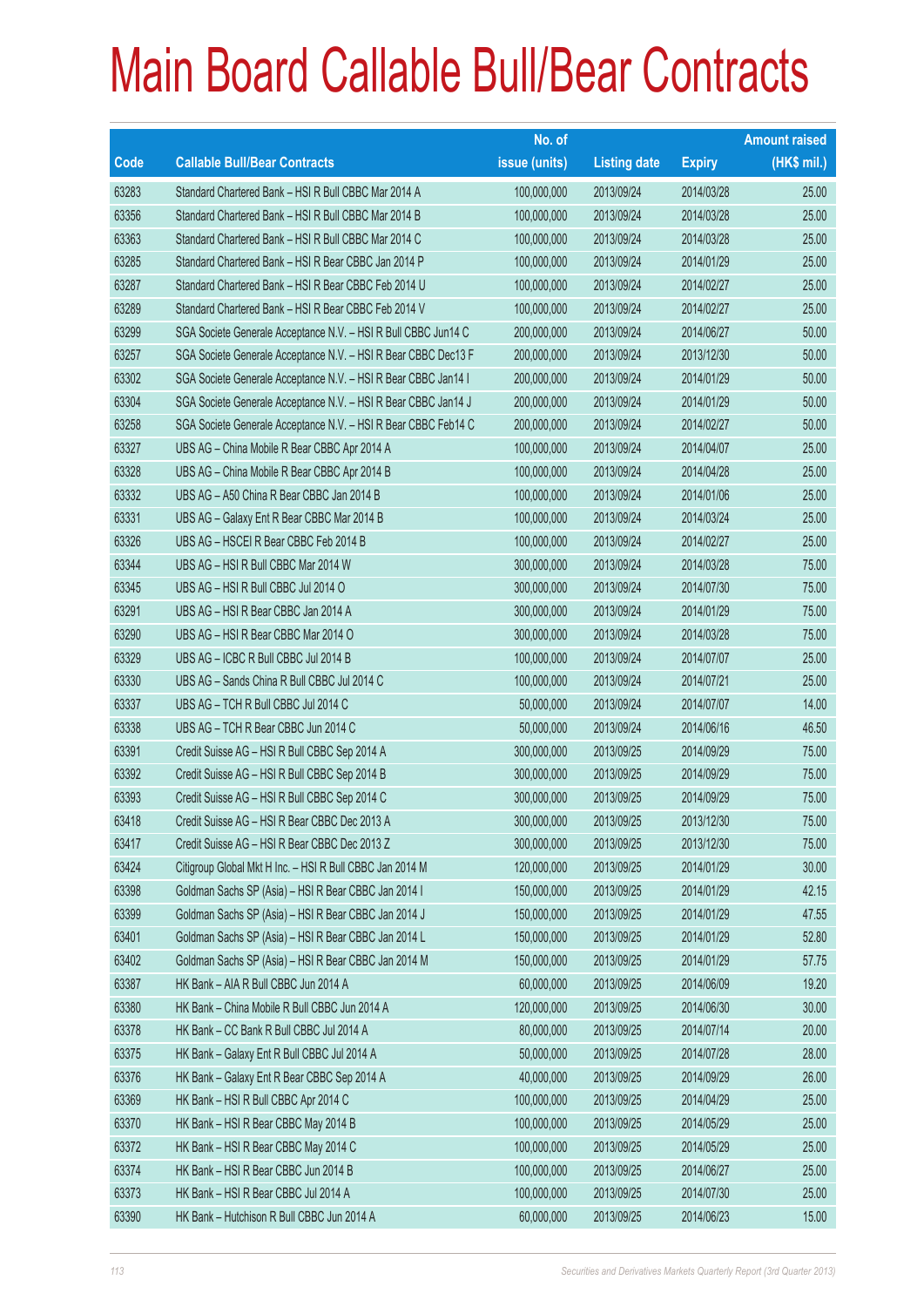|       |                                                                | No. of        |                     |               | <b>Amount raised</b> |
|-------|----------------------------------------------------------------|---------------|---------------------|---------------|----------------------|
| Code  | <b>Callable Bull/Bear Contracts</b>                            | issue (units) | <b>Listing date</b> | <b>Expiry</b> | (HK\$ mil.)          |
| 63379 | HK Bank - ICBC R Bull CBBC Jul 2014 B                          | 80,000,000    | 2013/09/25          | 2014/07/07    | 20.00                |
| 63377 | HK Bank - Sands China R Bear CBBC May 2014 A                   | 50,000,000    | 2013/09/25          | 2014/05/12    | 12.50                |
| 63381 | HK Bank - TCH R Bull CBBC Jun 2014 C                           | 40,000,000    | 2013/09/25          | 2014/06/03    | 14.80                |
| 63382 | HK Bank - TCH R Bear CBBC Jul 2014 A                           | 40,000,000    | 2013/09/25          | 2014/07/14    | 48.80                |
| 63423 | J P Morgan SP BV - HSI R Bull CBBC Jul 2014 D                  | 300,000,000   | 2013/09/25          | 2014/07/30    | 75.00                |
| 63422 | J P Morgan SP BV - HSI R Bull CBBC Aug 2014 A                  | 300,000,000   | 2013/09/25          | 2014/08/28    | 75.00                |
| 63421 | J P Morgan SP BV - HSI R Bear CBBC Mar 2014 H                  | 300,000,000   | 2013/09/25          | 2014/03/28    | 75.00                |
| 63403 | SGA Societe Generale Acceptance N.V. - HSI R Bull CBBC Jun14 D | 200,000,000   | 2013/09/25          | 2014/06/27    | 50.00                |
| 63407 | UBS AG - HKEx R Bear CBBC Mar 2014 A                           | 100,000,000   | 2013/09/25          | 2014/03/03    | 25.00                |
| 63397 | UBS AG - HSI R Bull CBBC Dec 2013 Z                            | 350,000,000   | 2013/09/25          | 2013/12/30    | 87.50                |
| 63396 | UBS AG - HSI R Bull CBBC Jun 2014 Y                            | 300,000,000   | 2013/09/25          | 2014/06/27    | 75.00                |
| 63395 | UBS AG - HSI R Bull CBBC Jul 2014 P                            | 300,000,000   | 2013/09/25          | 2014/07/30    | 75.00                |
| 63420 | UBS AG - HSI R Bear CBBC Feb 2014 D                            | 300,000,000   | 2013/09/25          | 2014/02/27    | 75.00                |
| 63408 | UBS AG - HSI R Bear CBBC Apr 2014 L                            | 300,000,000   | 2013/09/25          | 2014/04/29    | 106.50               |
| 63415 | UBS AG - HSI R Bear CBBC Apr 2014 M                            | 300,000,000   | 2013/09/25          | 2014/04/29    | 85.50                |
| 63429 | Credit Suisse AG - HSI R Bull CBBC Sep 2014 D                  | 300,000,000   | 2013/09/26          | 2014/09/29    | 75.00                |
| 63431 | Credit Suisse AG - HSI R Bull CBBC Sep 2014 E                  | 300,000,000   | 2013/09/26          | 2014/09/29    | 75.00                |
| 63432 | Credit Suisse AG - HSI R Bull CBBC Sep 2014 F                  | 300,000,000   | 2013/09/26          | 2014/09/29    | 75.00                |
| 63433 | Credit Suisse AG - HSI R Bear CBBC Dec 2013 G                  | 300,000,000   | 2013/09/26          | 2013/12/30    | 75.00                |
| 63436 | Credit Suisse AG - HSI R Bear CBBC Dec 2013 P                  | 300,000,000   | 2013/09/26          | 2013/12/30    | 75.00                |
| 63428 | HK Bank - Sinopec Corp R Bull CBBC Jul 2014 A                  | 80,000,000    | 2013/09/26          | 2014/07/14    | 20.00                |
| 63426 | HK Bank - HKEx R Bull CBBC May 2014 A                          | 60,000,000    | 2013/09/26          | 2014/05/19    | 15.00                |
| 63425 | HK Bank - Lenovo R Bull CBBC Sep 2014 A                        | 60,000,000    | 2013/09/26          | 2014/09/15    | 15.00                |
| 63440 | UBS AG - Sinopec Corp R Bear CBBC Mar 2014 A                   | 100,000,000   | 2013/09/26          | 2014/03/17    | 25.00                |
| 63434 | UBS AG - HSI R Bull CBBC Jan 2014 Z                            | 300,000,000   | 2013/09/26          | 2014/01/29    | 75.00                |
| 63435 | UBS AG - HSI R Bull CBBC May 2014 Y                            | 300,000,000   | 2013/09/26          | 2014/05/29    | 75.00                |
| 63439 | UBS AG - HSI R Bear CBBC Feb 2014 F                            | 300,000,000   | 2013/09/26          | 2014/02/27    | 75.00                |
| 63441 | UBS AG - HSI R Bear CBBC Mar 2014 P                            | 300,000,000   | 2013/09/26          | 2014/03/28    | 75.00                |
| 63490 | BNP Paribas Arbit Issu B.V. - HSI R Bull CBBC Aug 2014 I       | 300,000,000   | 2013/09/27          | 2014/08/28    | 75.00                |
| 63492 | BNP Paribas Arbit Issu B.V. - HSI R Bull CBBC Aug 2014 J       | 300,000,000   | 2013/09/27          | 2014/08/28    | 75.00                |
| 63501 | BNP Paribas Arbit Issu B.V. - HSI R Bull CBBC Aug 2014 K       | 300,000,000   | 2013/09/27          | 2014/08/28    | 75.00                |
| 63502 | BNP Paribas Arbit Issu B.V. - HSI R Bull CBBC Aug 2014 L       | 300,000,000   | 2013/09/27          | 2014/08/28    | 75.00                |
| 63504 | BNP Paribas Arbit Issu B.V. - HSI R Bull CBBC Aug 2014 M       | 300,000,000   | 2013/09/27          | 2014/08/28    | 75.00                |
| 63505 | BNP Paribas Arbit Issu B.V. - HSI R Bull CBBC Aug 2014 N       | 300,000,000   | 2013/09/27          | 2014/08/28    | 75.00                |
| 63449 | BNP Paribas Arbit Issu B.V. - HSI R Bear CBBC Feb 2014 N       | 300,000,000   | 2013/09/27          | 2014/02/27    | 75.00                |
| 63450 | BNP Paribas Arbit Issu B.V. - HSI R Bear CBBC Feb 2014 O       | 300,000,000   | 2013/09/27          | 2014/02/27    | 75.00                |
| 63451 | BNP Paribas Arbit Issu B.V. - HSI R Bear CBBC Feb 2014 P       | 300,000,000   | 2013/09/27          | 2014/02/27    | 75.00                |
| 63506 | BNP Paribas Arbit Issu B.V. - HSI R Bear CBBC Feb 2014 Q       | 300,000,000   | 2013/09/27          | 2014/02/27    | 75.00                |
| 63509 | BNP Paribas Arbit Issu B.V. - HSI R Bear CBBC Feb 2014 R       | 300,000,000   | 2013/09/27          | 2014/02/27    | 75.00                |
| 63510 | BNP Paribas Arbit Issu B.V. - HSI R Bear CBBC Feb 2014 S       | 300,000,000   | 2013/09/27          | 2014/02/27    | 75.00                |
| 63517 | BNP Paribas Arbit Issu B.V. - HSI R Bear CBBC Feb 2014 T       | 300,000,000   | 2013/09/27          | 2014/02/27    | 75.00                |
| 63521 | Credit Suisse AG - HSI R Bull CBBC Sep 2014 G                  | 300,000,000   | 2013/09/27          | 2014/09/29    | 75.00                |
| 63522 | Credit Suisse AG - HSI R Bull CBBC Sep 2014 H                  | 300,000,000   | 2013/09/27          | 2014/09/29    | 75.00                |
| 63539 | Credit Suisse AG - HSI R Bull CBBC Sep 2014 I                  | 300,000,000   | 2013/09/27          | 2014/09/29    | 75.00                |
| 63442 | Credit Suisse AG - HSI R Bear CBBC Dec 2013 J                  | 300,000,000   | 2013/09/27          | 2013/12/30    | 75.00                |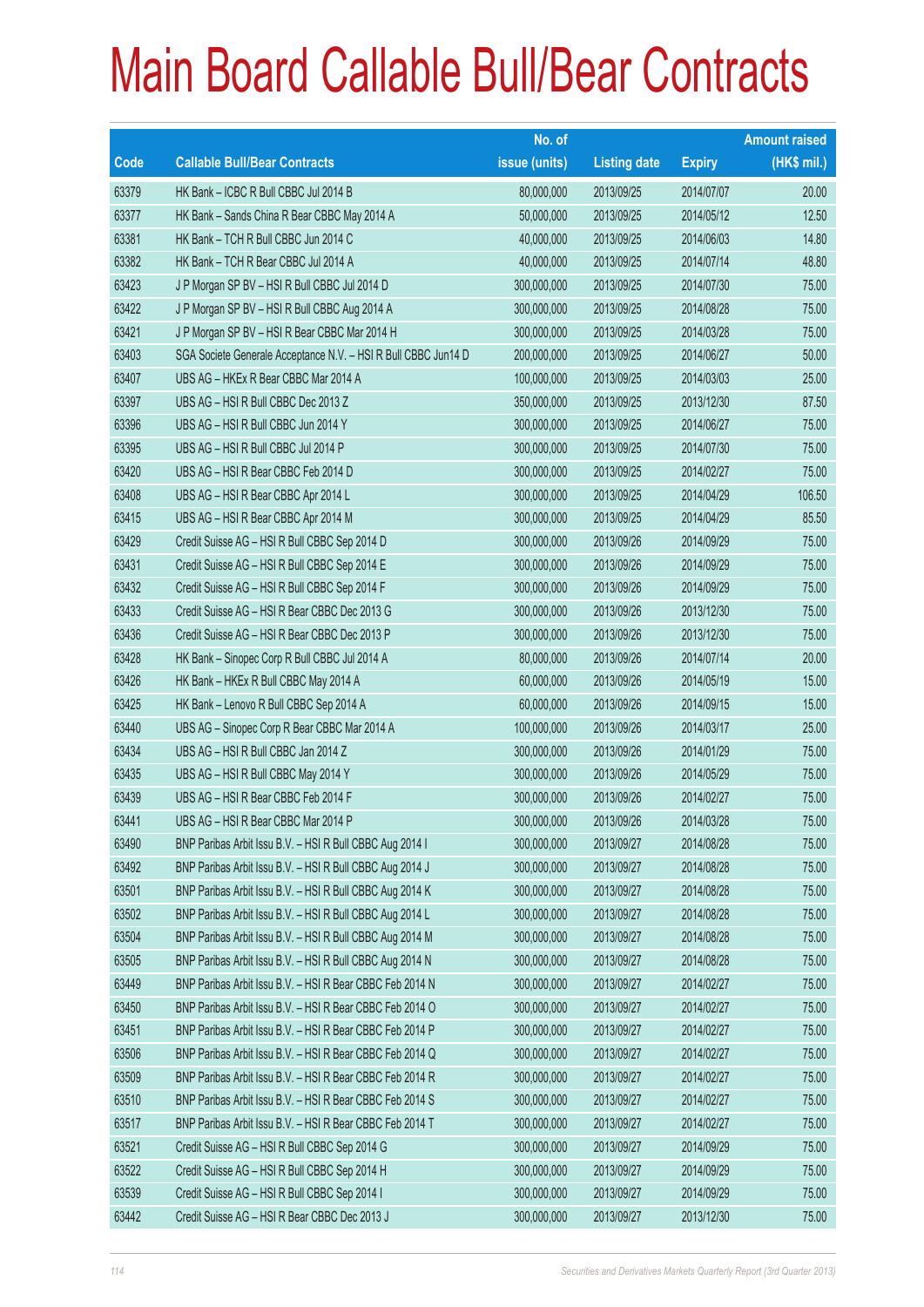|       |                                                                | No. of        |                     |               | <b>Amount raised</b> |
|-------|----------------------------------------------------------------|---------------|---------------------|---------------|----------------------|
| Code  | <b>Callable Bull/Bear Contracts</b>                            | issue (units) | <b>Listing date</b> | <b>Expiry</b> | $(HK$$ mil.)         |
| 63444 | Credit Suisse AG - HSI R Bear CBBC Dec 2013 M                  | 300,000,000   | 2013/09/27          | 2013/12/30    | 75.00                |
| 63445 | Credit Suisse AG - HSI R Bear CBBC Dec 2013 O                  | 300,000,000   | 2013/09/27          | 2013/12/30    | 75.00                |
| 63446 | Credit Suisse AG - HSI R Bear CBBC Dec 2013 S                  | 300,000,000   | 2013/09/27          | 2013/12/30    | 75.00                |
| 63541 | Citigroup Global Mkt H Inc. - HSI R Bull CBBC Jan 2014 N       | 120,000,000   | 2013/09/27          | 2014/01/29    | 30.00                |
| 63544 | Citigroup Global Mkt H Inc. - HSI R Bull CBBC Jan 2014 O       | 120,000,000   | 2013/09/27          | 2014/01/29    | 30.00                |
| 63548 | Citigroup Global Mkt H Inc. - HSI R Bear CBBC Jan 2014 J       | 120,000,000   | 2013/09/27          | 2014/01/29    | 30.00                |
| 63549 | Citigroup Global Mkt H Inc. - HSI R Bear CBBC Jan 2014 K       | 120,000,000   | 2013/09/27          | 2014/01/29    | 30.00                |
| 63483 | Goldman Sachs SP (Asia) - HSI R Bull CBBC Jan 2014 V           | 100,000,000   | 2013/09/27          | 2014/01/29    | 25.30                |
| 63484 | Goldman Sachs SP (Asia) - HSI R Bull CBBC Jan 2014 W           | 100,000,000   | 2013/09/27          | 2014/01/29    | 25.00                |
| 63485 | Goldman Sachs SP (Asia) - HSI R Bull CBBC Jan 2014 X           | 100,000,000   | 2013/09/27          | 2014/01/29    | 25.40                |
| 63486 | Goldman Sachs SP (Asia) - HSI R Bull CBBC Jan 2014 Y           | 100,000,000   | 2013/09/27          | 2014/01/29    | 25.40                |
| 63481 | Goldman Sachs SP (Asia) - HSI R Bear CBBC Jan 2014 H           | 100,000,000   | 2013/09/27          | 2014/01/29    | 27.70                |
| 63557 | J P Morgan SP BV - HSI R Bull CBBC Jul 2014 E                  | 300,000,000   | 2013/09/27          | 2014/07/30    | 75.00                |
| 63553 | J P Morgan SP BV - HSI R Bull CBBC Aug 2014 B                  | 300,000,000   | 2013/09/27          | 2014/08/28    | 75.00                |
| 63561 | J P Morgan SP BV - HSI R Bull CBBC Aug 2014 C                  | 300,000,000   | 2013/09/27          | 2014/08/28    | 75.00                |
| 63552 | J P Morgan SP BV - HSI R Bear CBBC Jan 2014 I                  | 300,000,000   | 2013/09/27          | 2014/01/29    | 75.00                |
| 63551 | J P Morgan SP BV - HSI R Bear CBBC Mar 2014 I                  | 300,000,000   | 2013/09/27          | 2014/03/28    | 75.00                |
| 63550 | J P Morgan SP BV - HSI R Bear CBBC Apr 2014 C                  | 300,000,000   | 2013/09/27          | 2014/04/29    | 75.00                |
| 63461 | Standard Chartered Bank - HSI R Bull CBBC Apr 2014 A           | 100,000,000   | 2013/09/27          | 2014/04/29    | 25.00                |
| 63447 | Standard Chartered Bank - HSI R Bear CBBC Mar 2014 A           | 100,000,000   | 2013/09/27          | 2014/03/28    | 25.00                |
| 63448 | Standard Chartered Bank - HSI R Bear CBBC Mar 2014 B           | 100,000,000   | 2013/09/27          | 2014/03/28    | 25.00                |
| 63476 | SGA Societe Generale Acceptance N.V. - HSI R Bull CBBC Jun14 E | 200,000,000   | 2013/09/27          | 2014/06/27    | 50.00                |
| 63480 | SGA Societe Generale Acceptance N.V. - HSI R Bull CBBC Jun14 F | 200,000,000   | 2013/09/27          | 2014/06/27    | 50.00                |
| 63454 | SGA Societe Generale Acceptance N.V. - HSI R Bear CBBC Dec13 E | 200,000,000   | 2013/09/27          | 2013/12/30    | 50.00                |
| 63453 | SGA Societe Generale Acceptance N.V. - HSI R Bear CBBC Dec13 G | 200,000,000   | 2013/09/27          | 2013/12/30    | 50.00                |
| 63468 | SGA Societe Generale Acceptance N.V. - HSI R Bear CBBC Jan14 K | 200,000,000   | 2013/09/27          | 2014/01/29    | 50.00                |
| 63475 | SGA Societe Generale Acceptance N.V. - HSI R Bear CBBC Jan14 L | 200,000,000   | 2013/09/27          | 2014/01/29    | 50.00                |
| 63537 | UBS AG - HSI R Bull CBBC Feb 2014 L                            | 300,000,000   | 2013/09/27          | 2014/02/27    | 75.00                |
| 63538 | UBS AG - HSI R Bull CBBC Jul 2014 Q                            | 300,000,000   | 2013/09/27          | 2014/07/30    | 75.00                |
| 63535 | UBS AG - HSI R Bull CBBC Sep 2014 I                            | 300,000,000   | 2013/09/27          | 2014/09/29    | 75.00                |
| 63536 | UBS AG - HSI R Bull CBBC Sep 2014 J                            | 300,000,000   | 2013/09/27          | 2014/09/29    | 75.00                |
| 63532 | UBS AG - HSI R Bear CBBC Dec 2013 B                            | 300,000,000   | 2013/09/27          | 2013/12/30    | 75.00                |
| 63531 | UBS AG - HSI R Bear CBBC Dec 2013 G                            | 300,000,000   | 2013/09/27          | 2013/12/30    | 75.00                |
| 63533 | UBS AG - HSI R Bear CBBC Dec 2013 N                            | 300,000,000   | 2013/09/27          | 2013/12/30    | 75.00                |
| 63534 | UBS AG - HSI R Bear CBBC Dec 2013 O                            | 300,000,000   | 2013/09/27          | 2013/12/30    | 75.00                |
| 63530 | UBS AG - HSI R Bear CBBC Dec 2013 P                            | 300,000,000   | 2013/09/27          | 2013/12/30    | 78.00                |
| 63455 | UBS AG - HSI R Bear CBBC Dec 2013 S                            | 300,000,000   | 2013/09/27          | 2013/12/30    | 75.00                |
| 63458 | UBS AG - HSI R Bear CBBC Dec 2013 W                            | 300,000,000   | 2013/09/27          | 2013/12/30    | 75.00                |
| 63526 | UBS AG - HSI R Bear CBBC Jan 2014 B                            | 300,000,000   | 2013/09/27          | 2014/01/29    | 75.00                |
| 63457 | UBS AG - HSI R Bear CBBC Feb 2014 B                            | 300,000,000   | 2013/09/27          | 2014/02/27    | 75.00                |
| 63523 | UBS AG - HSI R Bear CBBC Feb 2014 G                            | 300,000,000   | 2013/09/27          | 2014/02/27    | 78.00                |
| 63528 | UBS AG - HSI R Bear CBBC Feb 2014 N                            | 300,000,000   | 2013/09/27          | 2014/02/27    | 75.00                |
| 63459 | UBS AG - HSI R Bear CBBC Mar 2014 Q                            | 350,000,000   | 2013/09/27          | 2014/03/28    | 87.50                |
| 63567 | Credit Suisse AG - HSI R Bull CBBC Sep 2014 J                  | 300,000,000   | 2013/09/30          | 2014/09/29    | 75.00                |
| 63587 | Credit Suisse AG - HSI R Bull CBBC Sep 2014 K                  | 300,000,000   | 2013/09/30          | 2014/09/29    | 75.00                |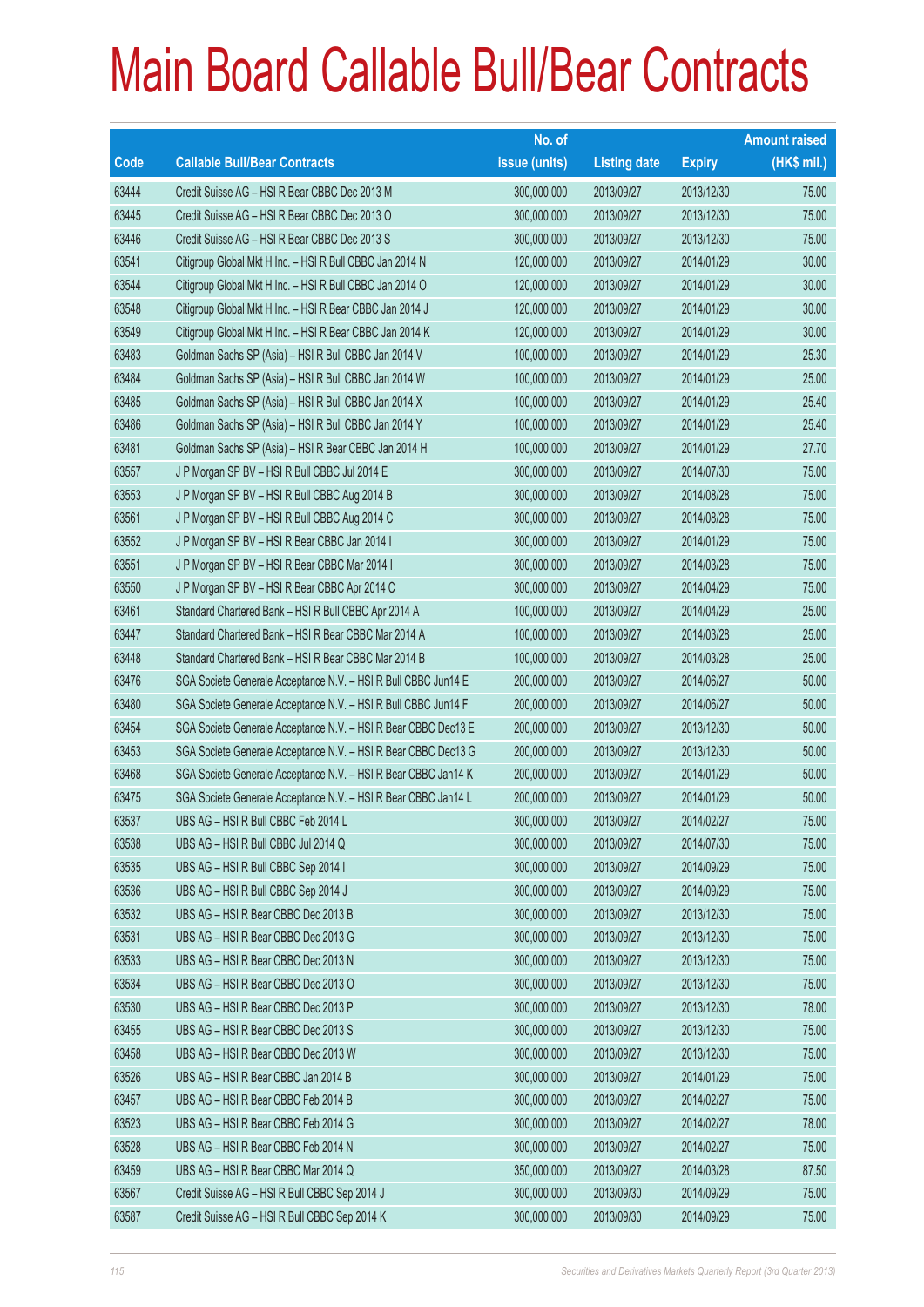|             |                                                                | No. of        |                     |               | <b>Amount raised</b> |
|-------------|----------------------------------------------------------------|---------------|---------------------|---------------|----------------------|
| <b>Code</b> | <b>Callable Bull/Bear Contracts</b>                            | issue (units) | <b>Listing date</b> | <b>Expiry</b> | $(HK$$ mil.)         |
| 63589       | Credit Suisse AG - HSI R Bull CBBC Sep 2014 L                  | 300,000,000   | 2013/09/30          | 2014/09/29    | 75.00                |
| 63590       | Credit Suisse AG - HSI R Bull CBBC Sep 2014 M                  | 300,000,000   | 2013/09/30          | 2014/09/29    | 75.00                |
| 63586       | Credit Suisse AG - HSI R Bear CBBC Dec 2013 E                  | 300,000,000   | 2013/09/30          | 2013/12/30    | 75.00                |
| 63617       | Credit Suisse AG - HSI R Bear CBBC Dec 2013 K                  | 300,000,000   | 2013/09/30          | 2013/12/30    | 75.00                |
| 63569       | Credit Suisse AG - HSI R Bear CBBC Dec 2013 Q                  | 300,000,000   | 2013/09/30          | 2013/12/30    | 75.00                |
| 63585       | Credit Suisse AG - HSI R Bear CBBC Dec 2013 W                  | 300,000,000   | 2013/09/30          | 2013/12/30    | 75.00                |
| 63619       | Credit Suisse AG - HSI R Bear CBBC Dec 2013 X                  | 300,000,000   | 2013/09/30          | 2013/12/30    | 75.00                |
| 63654       | Citigroup Global Mkt H Inc. - HSI R Bull CBBC Mar 2014 N       | 120,000,000   | 2013/09/30          | 2014/03/28    | 30.00                |
| 63657       | Citigroup Global Mkt H Inc. - HSI R Bear CBBC Mar 2014 A       | 120,000,000   | 2013/09/30          | 2014/03/28    | 30.00                |
| 63651       | Goldman Sachs SP (Asia) - HSI R Bear CBBC Feb 2014 B           | 150,000,000   | 2013/09/30          | 2014/02/27    | 37.50                |
| 63665       | J P Morgan SP BV - HSI R Bear CBBC Jan 2014 K                  | 300,000,000   | 2013/09/30          | 2014/01/29    | 75.00                |
| 63658       | J P Morgan SP BV - HSI R Bear CBBC Mar 2014 J                  | 300,000,000   | 2013/09/30          | 2014/03/28    | 75.00                |
| 63649       | Standard Chartered Bank - HSI R Bull CBBC Mar 2014 D           | 100,000,000   | 2013/09/30          | 2014/03/28    | 25.00                |
| 63562       | SGA Societe Generale Acceptance N.V. - HSI R Bull CBBC Jun14 G | 200,000,000   | 2013/09/30          | 2014/06/27    | 50.00                |
| 63564       | SGA Societe Generale Acceptance N.V. - HSI R Bull CBBC Jun14 H | 200,000,000   | 2013/09/30          | 2014/06/27    | 50.00                |
| 63646       | SGA Societe Generale Acceptance N.V. - HSI R Bear CBBC Dec13 I | 200,000,000   | 2013/09/30          | 2013/12/30    | 50.00                |
| 63615       | UBS AG - CC Bank R Bull CBBC Jul 2014 B                        | 100,000,000   | 2013/09/30          | 2014/07/07    | 25.00                |
| 63613       | UBS AG - HSI R Bull CBBC Feb 2014 M                            | 300,000,000   | 2013/09/30          | 2014/02/27    | 75.00                |
| 63612       | UBS AG - HSI R Bull CBBC Jun 2014 C                            | 300,000,000   | 2013/09/30          | 2014/06/27    | 75.00                |
| 63602       | UBS AG - HSI R Bull CBBC Jun 2014 Z                            | 300,000,000   | 2013/09/30          | 2014/06/27    | 75.00                |
| 63620       | UBS AG - HSI R Bear CBBC Dec 2013 D                            | 300,000,000   | 2013/09/30          | 2013/12/30    | 75.00                |
| 63593       | UBS AG - HSI R Bear CBBC Dec 2013 E                            | 300,000,000   | 2013/09/30          | 2013/12/30    | 78.00                |
| 63596       | UBS AG - HSI R Bear CBBC Dec 2013 F                            | 300,000,000   | 2013/09/30          | 2013/12/30    | 75.00                |
| 63626       | UBS AG - HSI R Bear CBBC Dec 2013 H                            | 300,000,000   | 2013/09/30          | 2013/12/30    | 75.00                |
| 63597       | UBS AG - HSI R Bear CBBC Dec 2013 I                            | 300,000,000   | 2013/09/30          | 2013/12/30    | 75.00                |
| 63598       | UBS AG - HSI R Bear CBBC Dec 2013 J                            | 300,000,000   | 2013/09/30          | 2013/12/30    | 75.00                |
| 63643       | UBS AG - HSI R Bear CBBC Dec 2013 K                            | 350,000,000   | 2013/09/30          | 2013/12/30    | 87.50                |
| 63592       | UBS AG - HSI R Bear CBBC Dec 2013 Z                            | 300,000,000   | 2013/09/30          | 2013/12/30    | 81.00                |
| 63616       | UBS AG - Hutchison R Bull CBBC Jun 2014 C                      | 100,000,000   | 2013/09/30          | 2014/06/09    | 25.00                |
| Total       |                                                                |               |                     |               | 137,493.48           |
|             | Eurthor inque                                                  |               |                     |               |                      |

Further issue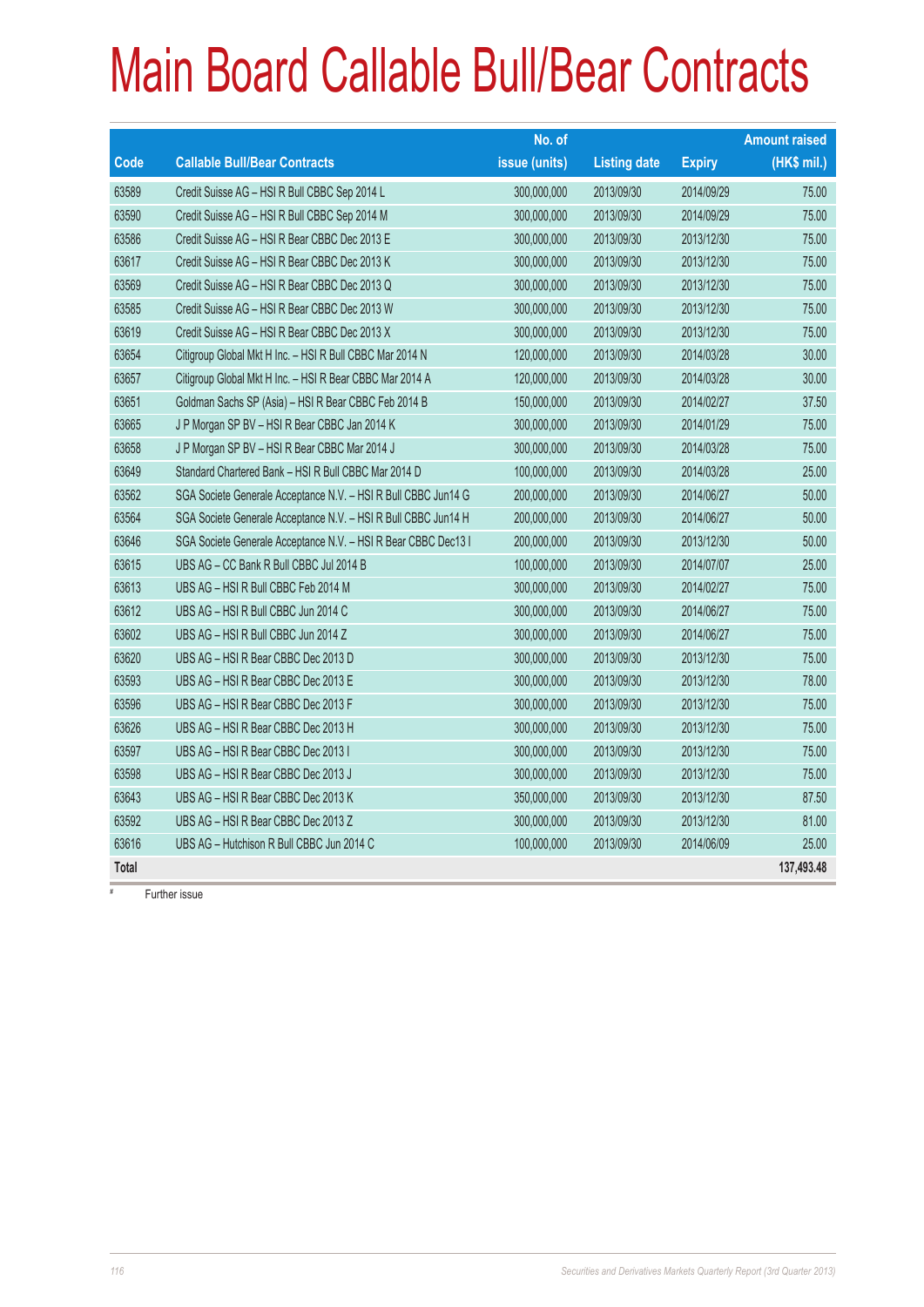# DR/ELI/Trading Only Stocks Trading Statistics

### **Depositary Receipt Trading Statistics**

|      |    | No. of issues | Turnover value (HK\$ mil.) |
|------|----|---------------|----------------------------|
| 2012 | Q3 |               | 10.47                      |
|      | Q4 |               | 18.62                      |
| 2013 | Q1 |               | 15.07                      |
|      | Q2 | Д             | 20.85                      |
|      | Q3 |               | 7.69                       |

### **Equity Linked Instrument Trading Statistics**

|      |    | No. of issues | Turnover value (HK\$ mil.) |
|------|----|---------------|----------------------------|
| 2012 | Q3 |               |                            |
|      | Q4 | -             |                            |
| 2013 | Q1 | –             | -                          |
|      | Q2 | -             | -                          |
|      | Q3 | -             | -                          |

#### **NASDAQ Stocks**

|      |    | No. of issues | Turnover value (HK\$ mil.) |
|------|----|---------------|----------------------------|
| 2012 | Q3 |               | 0.49                       |
|      | Q4 |               | 0.00                       |
| 2013 | Q1 |               | 0.25                       |
|      | Q2 |               | 0.03                       |
|      | Q3 |               | 0.08                       |

#### **iShares**

|      |    | No. of issues | Turnover value (HK\$ mil.) |
|------|----|---------------|----------------------------|
| 2012 | Q3 |               |                            |
|      | Q4 |               |                            |
| 2013 | Q1 |               |                            |
|      | Q2 |               |                            |
|      | Q3 |               |                            |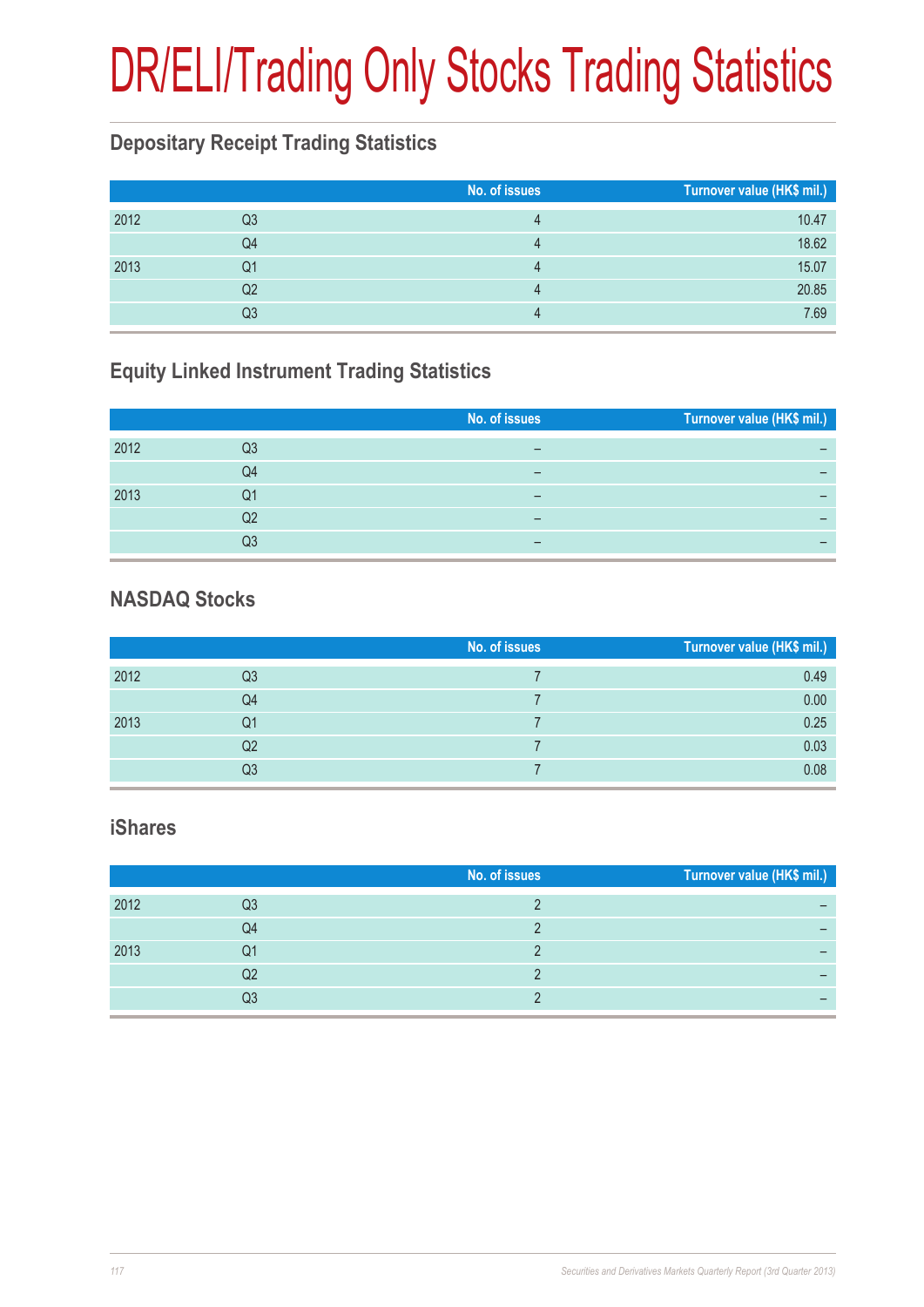### **Equity Turnover – GEM**

|      |    | Share (Mil. shs) | Value (HK\$ mil.) | No. of deals |
|------|----|------------------|-------------------|--------------|
| 2012 | Q3 | 33,483.43        | 5,395.70          | 206,623      |
|      | Q4 | 45,943.00        | 9,037.19          | 329,420      |
| 2013 | Q1 | 55,775.21        | 12,379.11         | 371,122      |
|      | Q2 | 38,483.69        | 15,384.62         | 413,646      |
|      | Q3 | 56,706.88        | 18,446.55         | 542,526      |

### **Equity Trading Statistics – GEM**

|      |                | No. of<br>trading days | <b>Average daily turnover</b><br>(HK\$ mil.) | <b>Average value</b><br>per deal |
|------|----------------|------------------------|----------------------------------------------|----------------------------------|
| 2012 | Q <sub>3</sub> | 64                     | 84.31                                        | 26,114                           |
|      | Q4             | 61                     | 148.15                                       | 27,434                           |
| 2013 | Q <sub>1</sub> | 59                     | 209.82                                       | 33,356                           |
|      | Q <sub>2</sub> | 60                     | 256.41                                       | 37,193                           |
|      | Q3             | 63                     | 292.80                                       | 34,001                           |

#### **20 Most Advanced GEM Stocks**

for 3rd quarter 2013

|                |       |                        | <b>Closing price</b> |                         |          |
|----------------|-------|------------------------|----------------------|-------------------------|----------|
| Rank           | Code  | <b>Stock</b>           | End of Sep 2013      | End of Jun 2013         | $%$ up   |
| $\mathbf{1}$   | 08132 | <b>FAIRSON HLDGS</b>   | 1.920                | 0.163                   | 1,077.91 |
| $\overline{2}$ | 08115 | <b>SHANGHAI QINGPU</b> | 0.980                | 0.190                   | 415.79   |
| 3              | 08050 | <b>YUNBO DIGITAL</b>   | 0.810                | 0.285                   | 184.21   |
| 4              | 08321 | C AUTO INT DECO        | 0.620                | 0.219                   | 183.11   |
| 5              | 08131 | <b>ABC MULTIACTIVE</b> | 0.450                | 0.160                   | 181.25   |
| 6              | 08019 | <b>HAO WEN HLDGS</b>   | 0.320                | 0.118<br>$\overline{A}$ | 171.19   |
| $\overline{7}$ | 08116 | C FORTUNE INV          | 0.231                | 0.092                   | 151.09   |
| 8              | 08085 | <b>HK LIFE SCI</b>     | 0.475                | 0.197                   | 141.12   |
| 9              | 08236 | <b>POWERLEADER</b>     | 0.700                | 0.300                   | 133.33   |
| 10             | 08266 | M TEL                  | 0.265                | 0.119                   | 122.69   |
| 11             | 08260 | <b>ZEBRA STRAT</b>     | 2.060                | 0.940                   | 119.15   |
| 12             | 08123 | <b>FIRST CHINA NET</b> | 0.310                | 0.143                   | 116.78   |
| 13             | 08286 | <b>CCOE</b>            | 0.455                | 0.210                   | 116.67   |
| 14             | 08276 | <b>HUAZHANG TECH</b>   | 2.710                | 1.300                   | 108.46   |
| 15             | 08250 | CHI NATURAL INV        | 0.250                | 0.121                   | 106.61   |
| 16             | 08006 | CHINA.COM              | 9.290                | 4.910                   | 89.21    |
| 17             | 08095 | <b>BEIDA JADE BIRD</b> | 0.600                | 0.320                   | 87.50    |
| 18             | 08156 | <b>CHINA VANGUARD</b>  | 0.470                | 0.265                   | 77.36    |
| 19             | 08212 | <b>CELEBRATE INT</b>   | 0.900                | 0.510                   | 76.47    |
| 20             | 08179 | <b>GAYETY HLDGS</b>    | 0.230                | 0.132                   | 74.24    |
|                |       |                        |                      |                         |          |

A Adjusted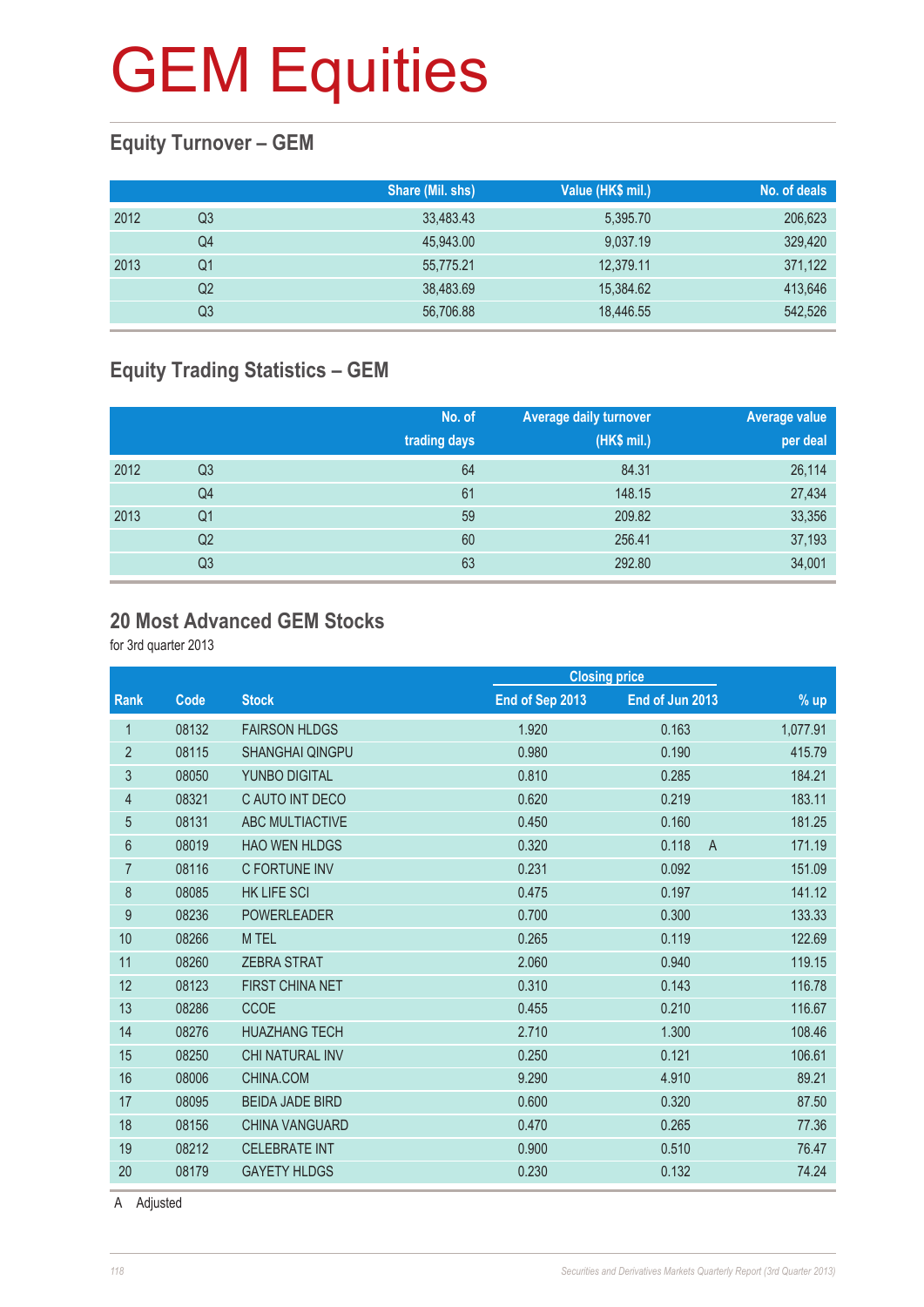#### **20 Most Declined GEM Stocks**

for 3rd quarter 2013

|                |       |                        | <b>Closing price</b> |                         |          |
|----------------|-------|------------------------|----------------------|-------------------------|----------|
| Rank           | Code  | <b>Stock</b>           | End of Sep 2013      | End of Jun 2013         | % down   |
| 1              | 08108 | <b>FAVA INT'L-NEW</b>  | 0.211                | 0.550<br>$\overline{A}$ | $-61.64$ |
| $\overline{2}$ | 08081 | <b>COMPUTECH</b>       | 0.209                | 0.510                   | $-59.02$ |
| 3              | 08041 | LUXEY INT'L            | 0.032                | 0.063                   | $-49.21$ |
| 4              | 08120 | <b>ORI UNICORN</b>     | 0.255                | 0.445                   | $-42.70$ |
| $\overline{5}$ | 08270 | <b>CHINA LEASON</b>    | 0.330                | 0.495                   | $-33.33$ |
| $6\phantom{.}$ | 08078 | <b>CHINA3D DIGIT</b>   | 0.024                | 0.034<br>$\overline{A}$ | $-29.41$ |
| $\overline{7}$ | 08029 | <b>SUN INT'L</b>       | 0.395                | 0.540                   | $-26.85$ |
| 8              | 08030 | <b>FLYING FIN</b>      | 0.470                | 0.640                   | $-26.56$ |
| 9              | 08112 | <b>FOCUS MEDIA</b>     | 0.570                | 0.750                   | $-24.00$ |
| 10             | 08100 | <b>M DREAM INWORLD</b> | 0.089                | 0.117                   | $-23.93$ |
| 11             | 08055 | <b>CHI E-LEARNING</b>  | 0.128                | 0.162                   | $-20.99$ |
| 12             | 08306 | <b>CH NONFERROUS</b>   | 0.280                | 0.350                   | $-20.00$ |
| 13             | 08225 | <b>VENTUREPHARM</b>    | 0.325                | 0.400                   | $-18.75$ |
| 14             | 08256 | <b>NETEL</b>           | 0.128                | 0.153                   | $-16.34$ |
| 15             | 08079 | <b>UL CREATIVITY</b>   | 0.275                | 0.315                   | $-12.70$ |
| 16             | 08086 | <b>EPRO</b>            | 0.420                | 0.480                   | $-12.50$ |
| 17             | 08020 | <b>CHANCETON FIN</b>   | 0.660                | 0.750                   | $-12.00$ |
| 18             | 08167 | <b>NEO TELEMEDIA</b>   | 0.370                | 0.420                   | $-11.90$ |
| 19             | 08356 | <b>CNC HOLDINGS</b>    | 0.690                | 0.780                   | $-11.54$ |
| 20             | 08082 | <b>SAGE INT'L GP</b>   | 0.088                | 0.099                   | $-11.11$ |

A Adjusted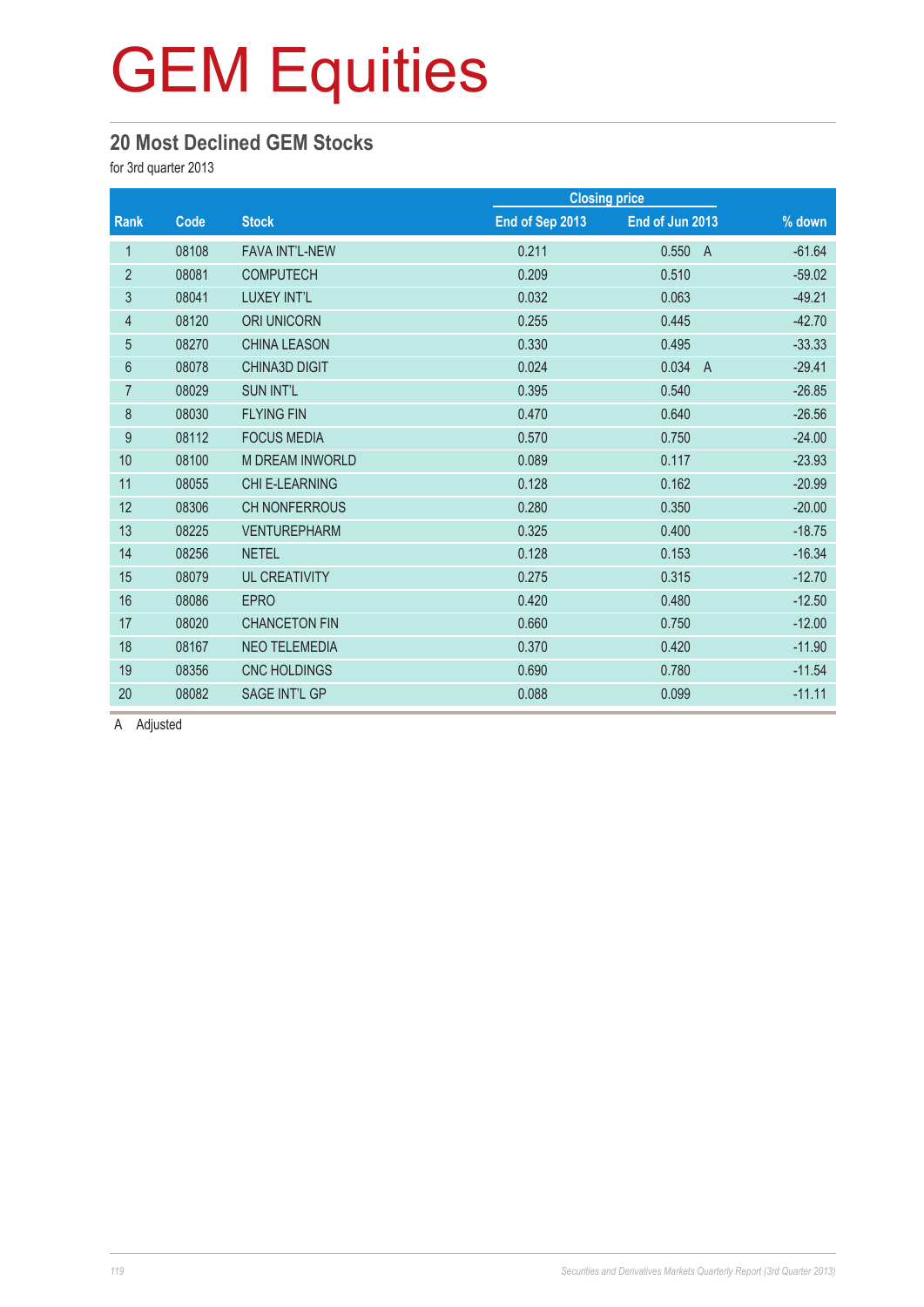### **20 Most Active GEM Stocks by Value**

for 3rd quarter 2013

| Rank             | Code  | <b>Stock</b>           | Turnover (HK\$ mil.) | % of total |
|------------------|-------|------------------------|----------------------|------------|
| $\mathbf{1}$     | 08138 | TONGRENTANGCM          | 1,663.71             | 9.02       |
| $\overline{2}$   | 08150 | <b>SEAMLESS GREEN</b>  | 1,392.27             | 7.55       |
| $\mathfrak{S}$   | 08292 | <b>HC INTL</b>         | 997.51               | 5.41       |
| 4                | 08132 | <b>FAIRSON HLDGS</b>   | 956.80               | 5.19       |
| 5                | 08078 | <b>CHINA3D DIGIT</b>   | 634.51               | 3.44       |
| $\,6\,$          | 08085 | <b>HK LIFE SCI</b>     | 569.85               | 3.09       |
| $\overline{7}$   | 08017 | <b>LONG SUCCESS</b>    | 526.84               | 2.86       |
| $\,8\,$          | 08356 | <b>CNC HOLDINGS</b>    | 519.58               | 2.82       |
| $\boldsymbol{9}$ | 08212 | <b>CELEBRATE INT</b>   | 491.35               | 2.66       |
| 10               | 08198 | <b>MELCOLOT</b>        | 459.58               | 2.49       |
| 11               | 08260 | <b>ZEBRA STRAT</b>     | 447.71               | 2.43       |
| 12               | 08081 | <b>COMPUTECH</b>       | 424.70               | 2.30       |
| 13               | 08266 | M TEL                  | 409.97               | 2.22       |
| 14               | 08270 | <b>CHINA LEASON</b>    | 340.18               | 1.84       |
| 15               | 08037 | <b>LONGLIFE GROUP</b>  | 324.83               | 1.76       |
| 16               | 08100 | <b>M DREAM INWORLD</b> | 306.89               | 1.66       |
| 17               | 08102 | <b>SHANGHAI FUDAN</b>  | 294.54               | 1.60       |
| 18               | 08231 | <b>FUDANZHANGJIANG</b> | 285.45               | 1.55       |
| 19               | 08239 | <b>MING KEI HOLD</b>   | 281.96               | 1.53       |
| 20               | 08137 | <b>HONBRIDGE</b>       | 277.71               | 1.51       |
| <b>Total</b>     |       |                        | 11,605.93            | 62.92      |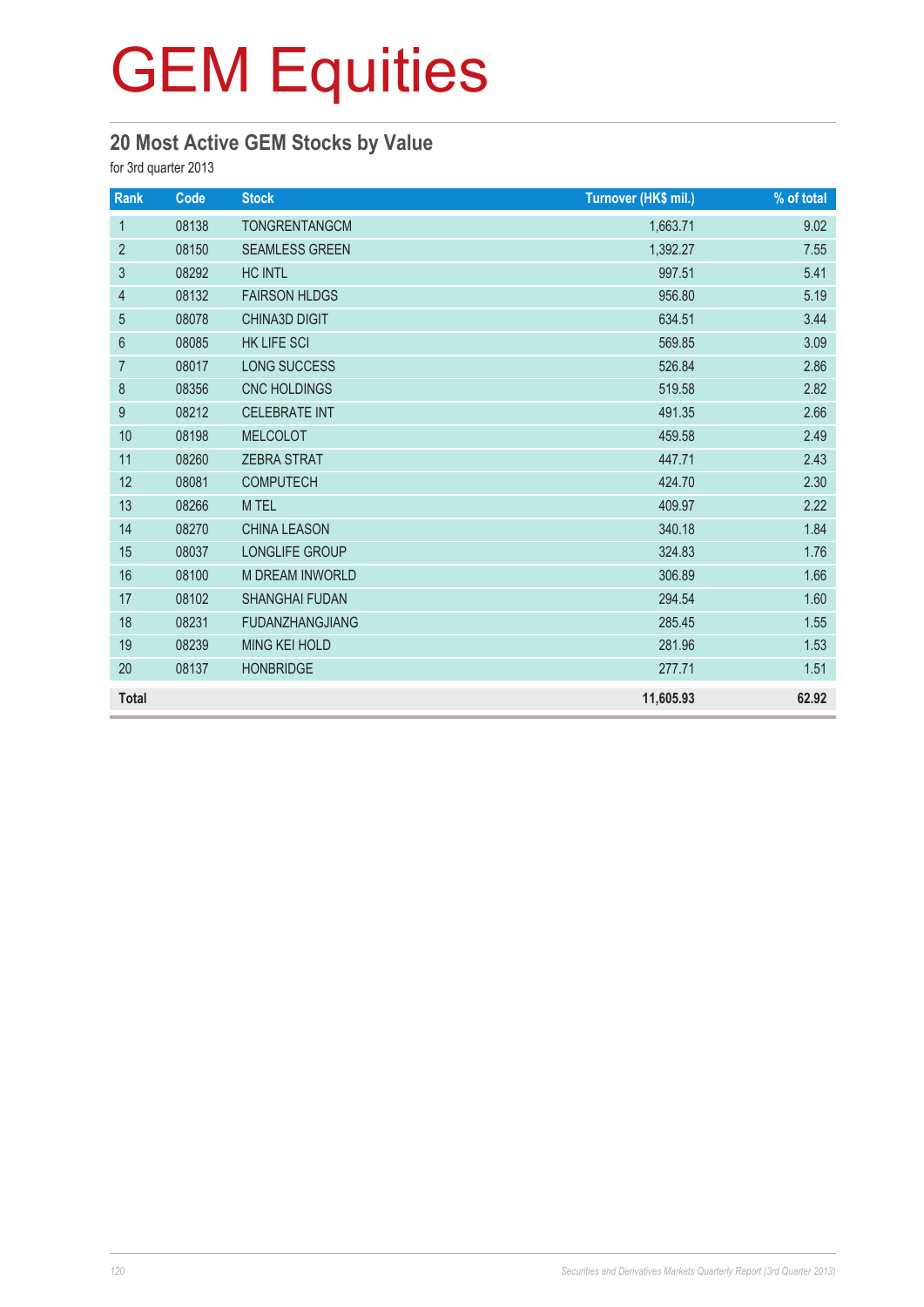### **20 Most Active GEM Stock by Shares**

for 3rd quarter 2013

| Rank           | Code  | <b>Stock</b>           | <b>Turnover (Mil. shs)</b> | % of total |
|----------------|-------|------------------------|----------------------------|------------|
| $\mathbf{1}$   | 08078 | CHINA3D DIGIT          | 9,243.79                   | 16.30      |
| $\overline{2}$ | 08019 | <b>HAO WEN HLDGS</b>   | 3,234.05                   | 5.70       |
| 3              | 08037 | LONGLIFE GROUP         | 3,041.08                   | 5.36       |
| $\overline{4}$ | 08100 | <b>M DREAM INWORLD</b> | 2,665.29                   | 4.70       |
| 5              | 08041 | LUXEY INT'L            | 2,093.23                   | 3.69       |
| 6              | 08266 | M TEL                  | 2,004.91                   | 3.54       |
| $\overline{7}$ | 08171 | <b>CHINA TRENDS</b>    | 1,896.32                   | 3.34       |
| 8              | 08085 | <b>HK LIFE SCI</b>     | 1,806.58                   | 3.19       |
| 9              | 08161 | <b>CHINALOTSYNERGY</b> | 1,782.08                   | 3.14       |
| 10             | 08081 | <b>COMPUTECH</b>       | 1,690.08                   | 2.98       |
| 11             | 08250 | CHI NATURAL INV        | 1,300.43                   | 2.29       |
| 12             | 08075 | <b>MEDIA ASIA</b>      | 1,246.17                   | 2.20       |
| 13             | 08108 | <b>FAVA INT'L-NEW</b>  | 1,185.28                   | 2.09       |
| 14             | 08116 | C FORTUNE INV          | 1,074.84                   | 1.90       |
| 15             | 08270 | <b>CHINA LEASON</b>    | 1,058.88                   | 1.87       |
| 16             | 08132 | <b>FAIRSON HLDGS</b>   | 865.88                     | 1.53       |
| 17             | 08082 | <b>SAGE INT'L GP</b>   | 829.40                     | 1.46       |
| 18             | 08356 | <b>CNC HOLDINGS</b>    | 751.57                     | 1.33       |
| 19             | 08228 | <b>NATIONAL ARTS</b>   | 704.55                     | 1.24       |
| 20             | 08212 | <b>CELEBRATE INT</b>   | 686.54                     | 1.21       |
| <b>Total</b>   |       |                        | 39,160.94                  | 69.06      |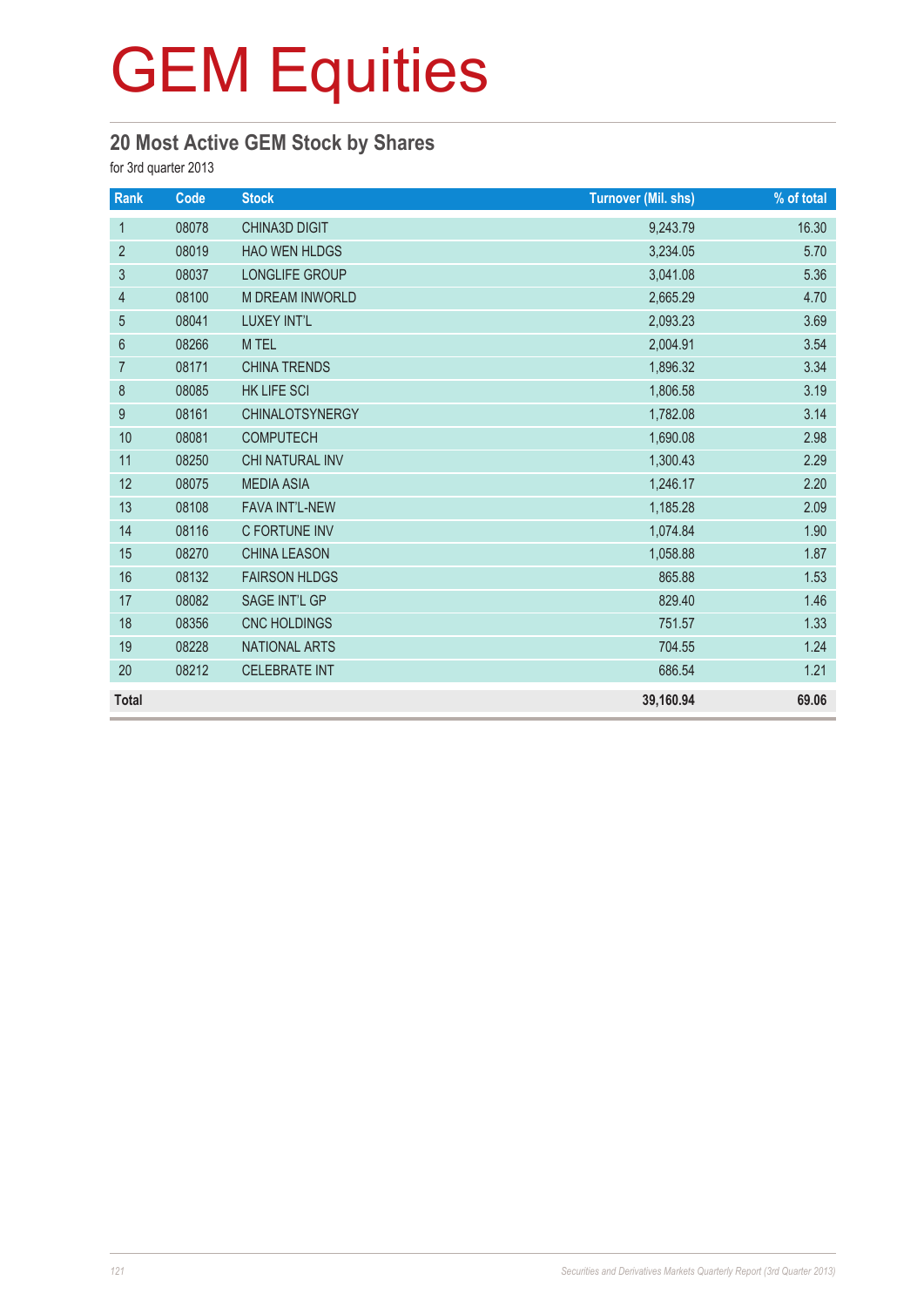#### **Market Capitalisation of Listed Companies for GEM**

as at the quarter end

|      |                | HK\$ mil.  |
|------|----------------|------------|
| 2012 | Q3             | 73,436.35  |
|      | Q4             | 78,398.98  |
| 2013 | Q1             | 87,318.43  |
|      | Q2             | 98,730.52  |
|      | Q <sub>3</sub> | 119,020.80 |

#### **Market Capitalisation by Hang Seng Industry Classification System\* – GEM** Quarter-end figures



Hang Seng Industry Classification System (HSICS) is provided by Hang Seng Indexes Company Limited. Note: New Hang Seng Industry Classification System took effect on 9 September 2013.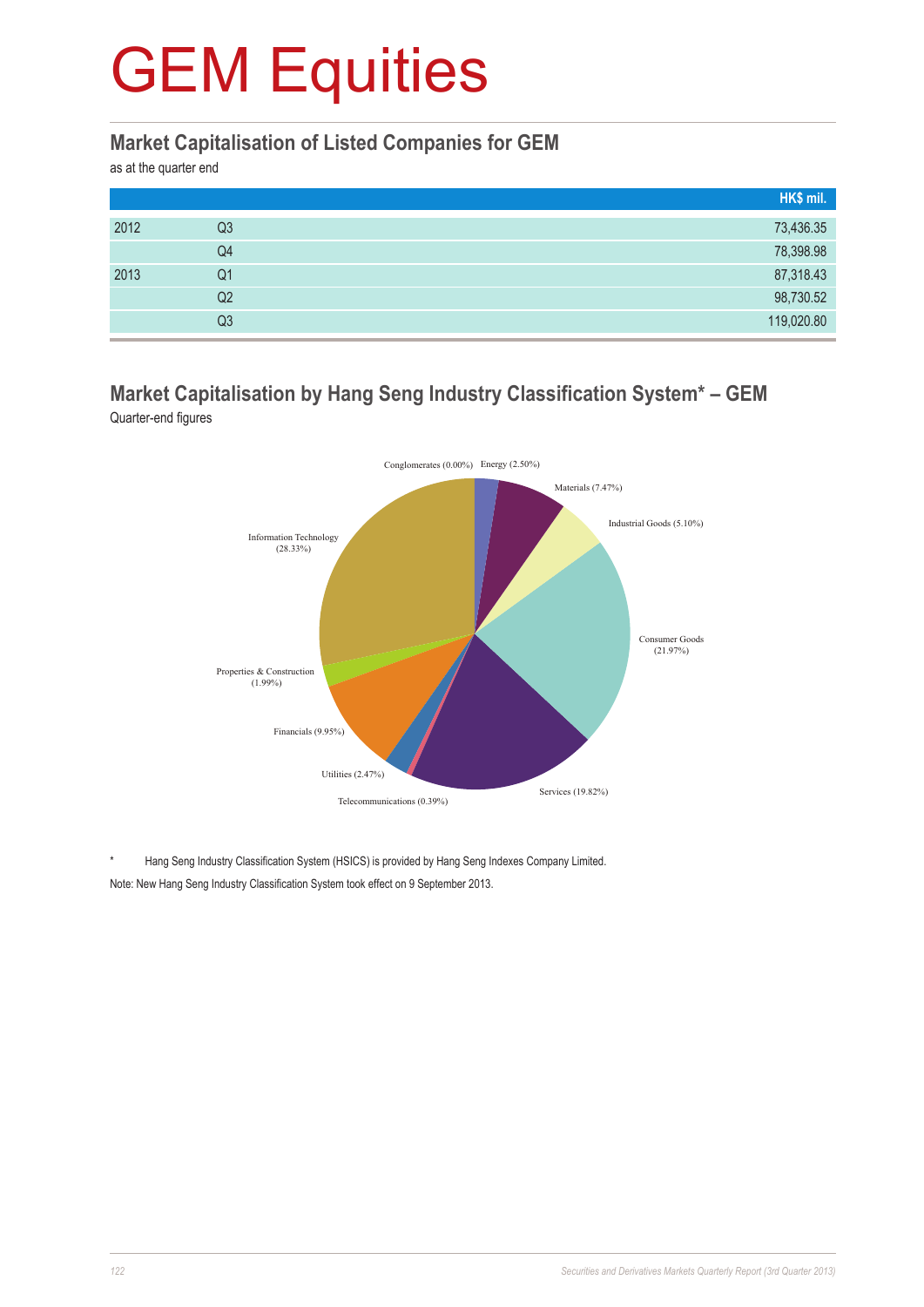#### **50 Leading Companies by Market Capitalisation – GEM**

as at the 3rd quarter end 2013

|                     |       | <b>Market capitalisation</b>                                 |             |                   |
|---------------------|-------|--------------------------------------------------------------|-------------|-------------------|
| Rank                |       | <b>Company</b>                                               | (HK\$ mil.) | % of market total |
| $\mathbf{1}$        | 08138 | Beijing Tong Ren Tang Chinese Medicine Co. Ltd.              | 11,205.00   | 9.41              |
| $\overline{2}$      | 08137 | Honbridge Holdings Ltd.                                      | 5,842.74    | 4.91              |
| $\mathfrak{S}$      | 08292 | HC International, Inc.                                       | 5,300.03    | 4.45              |
| $\overline{4}$      | 08008 | Sunevision Holdings Ltd.                                     | 5,271.71    | 4.43              |
| 5                   | 08122 | LifeTech Scientific Corporation                              | 2,900.00    | 2.44              |
| $6\phantom{1}6$     | 08279 | AGTech Holdings Ltd.                                         | 2,759.94    | 2.32              |
| $\overline{7}$      | 08032 | Viva China Holdings Ltd.                                     | 2,643.23    | 2.22              |
| 8                   | 08035 | Binhai Investment Co. Ltd.                                   | 2,307.23    | 1.94              |
| 9                   | 08090 | China Assurance Finance Group Ltd.                           | 2,298.83    | 1.93              |
| 10                  | 08198 | MelcoLot Ltd.                                                | 2,195.84    | 1.84              |
| 11                  | 08086 | ePRO Ltd.                                                    | 2,139.70    | 1.80              |
| 12                  | 08155 | South China Land Ltd.                                        | 2,101.56    | 1.77              |
| 13                  | 08158 | China Bio-Med Regeneration Technology Ltd.                   | 1,946.57    | 1.64              |
| 14                  | 08085 | Hong Kong Life Sciences and Technologies Group Ltd.          | 1,876.41    | 1.58              |
| 15                  | 08270 | China Leason CBM & Shale Gas Group Co. Ltd.                  | 1,802.37    | 1.51              |
| 16                  | 08231 | Shanghai Fudan-Zhangjiang Bio-Pharmaceutical Co. Ltd. -H Shs | 1,774.80    | 1.49              |
| 17                  | 08102 | Shanghai Fudan Microelectronics Group Co. Ltd. - H Shares    | 1,735.08    | 1.46              |
| 18                  | 08207 | Credit China Holdings Ltd.                                   | 1,701.40    | 1.43              |
| 19                  | 08072 | Roma Group Ltd.                                              | 1,480.00    | 1.24              |
| 20                  | 08020 | Chanceton Financial Group Ltd.                               | 1,465.20    | 1.23              |
| 21                  | 08232 | China U-Ton Holdings Ltd.                                    | 1,428.00    | 1.20              |
| 22                  | 08058 | Shandong Luoxin Pharmacy Stock Co. Ltd. - H Shares           | 1,410.28    | 1.18              |
| 23                  | 08123 | First China Financial Network Holdings Ltd.                  | 1,382.28    | 1.16              |
| 24                  | 08005 | Yuxing InfoTech Investment Holdings Ltd.                     | 1,379.93    | 1.16              |
| 25                  | 08128 | China Ground Source Energy Industry Group Ltd.               | 1,277.24    | 1.07              |
| 26                  | 08132 | Fairson Holdings Ltd.                                        | 1,267.20    | 1.06              |
| 27                  | 08083 | China Innovationpay Group Ltd.                               | 1,247.39    | 1.05              |
| 28                  | 08250 | China Natural Investment Co. Ltd.                            | 1,165.63    | 0.98              |
| 29                  | 08356 | CNC Holdings Ltd.                                            | 1,155.57    | 0.97              |
| 30                  | 08018 | <b>Finsoft Corporation</b>                                   | 1,108.00    | 0.93              |
| 31                  | 08050 | Yunbo Digital Synergy Group Ltd.                             | 1,098.56    | 0.92              |
| 32                  | 08006 | China.com Inc.                                               | 995.64      | 0.84              |
| 33                  | 08167 | Neo Telemedia Ltd.                                           | 945.32      | 0.79              |
| 34                  | 08161 | China LotSynergy Holdings Ltd.                               | 902.84      | 0.76              |
| 35                  | 08219 | Branding China Group Ltd.                                    | 888.52      | 0.75              |
| 36                  | 08150 | Seamless Green China (Holdings) Ltd.                         | 839.25      | 0.71              |
| 37                  | 08017 | Long Success International (Holdings) Ltd.                   | 834.63      | 0.70              |
| 38                  | 08260 | Zebra Strategic Holdings Ltd.                                | 824.00      | 0.69              |
| 39                  | 08240 | China City Railway Transportation Technology HIdgs Co. Ltd.  | 820.61      | 0.69              |
| 40                  | 08066 | Phoenitron Holdings Ltd.                                     | 806.27      | 0.68              |
| 41                  | 08075 | Media Asia Group Holdings Ltd.                               | 777.39      | 0.65              |
| 42                  | 08077 | KVB Kunlun Financial Group Ltd.                              | 770.00      | 0.65              |
| 43                  | 08025 | Asian Capital Resources (Holdings) Ltd.                      | 757.61      | 0.64              |
| 44                  | 08276 | Huazhang Technology Holding Ltd.                             | 737.12      | 0.62              |
| 45                  | 08179 | Gayety Holdings Ltd.                                         | 736.00      | 0.62              |
| 46                  | 08325 | Oriental City Group Holdings Ltd.                            | 732.00      | 0.62              |
| 47                  | 08109 | Creative Energy Solutions Holdings Ltd.                      | 721.88      | 0.61              |
| 48                  | 08321 | China Automotive Interior Decoration Holdings Ltd.           | 714.24      | 0.60              |
| 49                  | 08175 | China Digital Culture (Group) Ltd.                           | 709.61      | 0.60              |
| 50                  | 08046 | Heng Xin China Holdings Ltd.                                 | 708.99      | 0.60              |
| <b>Total</b>        |       |                                                              | 89,889.64   | 75.52             |
| <b>Market Total</b> |       |                                                              | 119,020.80  | 100.00            |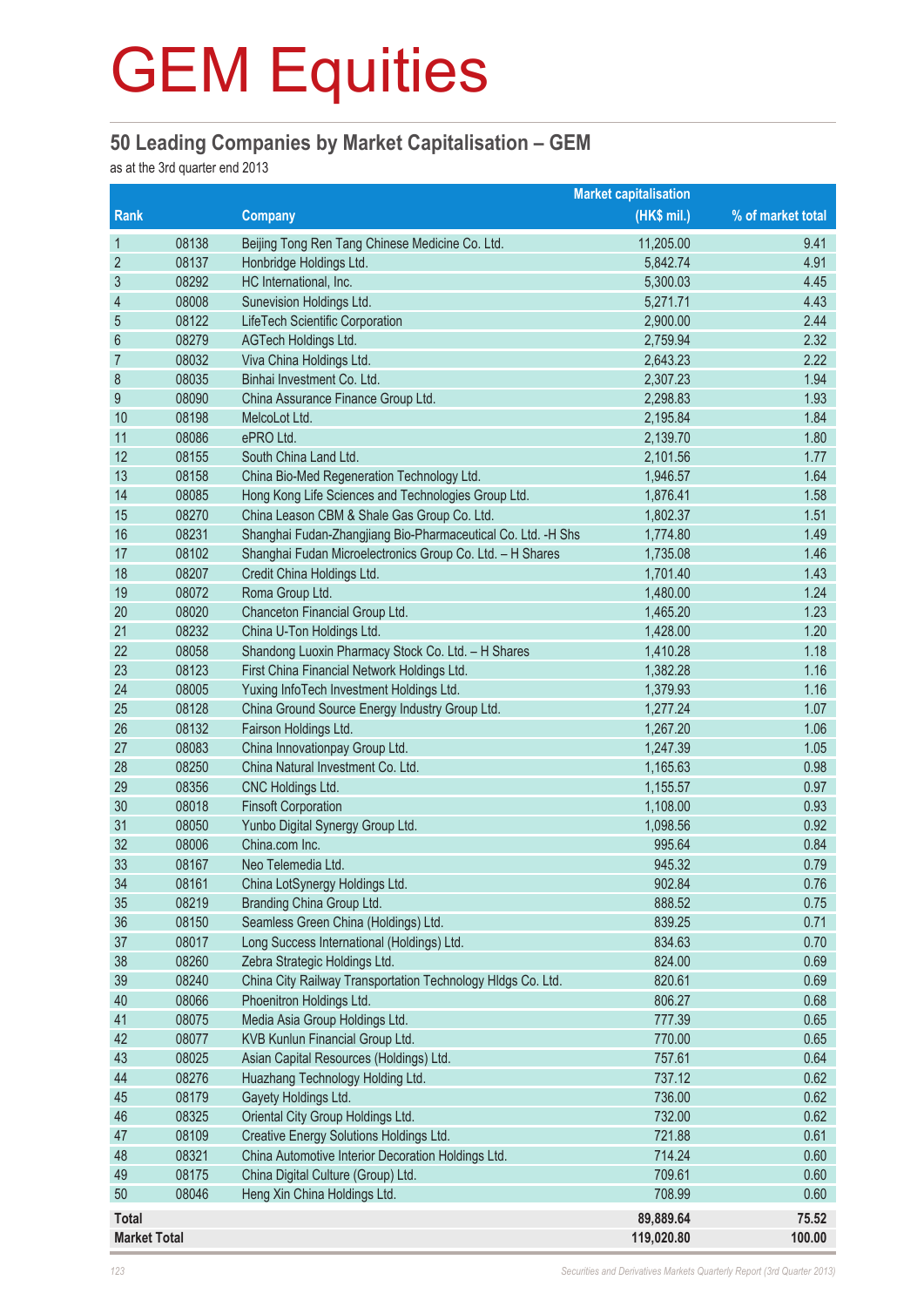#### **New Listing Statistics – equities for GEM**

|      |    | No. of newly listed companies | Funds raised (HK\$ mil.) |
|------|----|-------------------------------|--------------------------|
| 2012 | Q3 |                               | 179.40                   |
|      | Q4 |                               | 139.50                   |
| 2013 | Q1 |                               | 60.00                    |
|      | Q2 | 5                             | 887.80                   |
|      | Q3 | 5                             | 362.29                   |

#### **Newly Listed Companies for GEM**

for 3rd quarter 2013

| Code         | Company name                        | <b>Listing date</b> | No. of issued shares | Funds raised (HK\$ mil.) |
|--------------|-------------------------------------|---------------------|----------------------|--------------------------|
| 08077        | KVB Kunlun Financial Group Ltd.     | 2013/07/03          | 2,000,000,000        | 155.19                   |
| 08310        | Gamma Logistics Corporation         | 2013/08/22          | 800,000,000          | 50.00                    |
| 08135        | ZMFY Automobile Glass Services Ltd. | 2013/09/03          | 400,000,000          | 54.00                    |
| 08036        | Goldenmars Technology Holdings Ltd. | 2013/09/09          | 249,000,000          | 62.10                    |
| 08018        | <b>Finsoft Corporation</b>          | 2013/09/26          | 200,000,000          | 41.00                    |
| <b>Total</b> |                                     |                     |                      | 362.29                   |

### **Withdrawal of listed Companies – GEM**

for 3rd quarter 2013

| Code  | <b>Company name</b>                                     | Last trading date \ | Delisted date |    |
|-------|---------------------------------------------------------|---------------------|---------------|----|
| 08217 | Changan Minsheng APLL Logistics Co., Ltd. - H Shares *  | 2013/07/17          | 2013/07/18    | 8  |
| 08160 | Legend Strategy International Holdings Group Co. Ltd. * | 2013/08/20          | 2013/08/21    | ι. |

\* Transfers of listing from GEM to Main Board pursuant to the revised Rule 9.24 of the GEM Listing Rules and to the new Chapter 9A of the Main Board Listing Rules effective from 1 July 2008.

§ Effective date of the transfer of listing from GEM to Main Board.

### **Company Name Changes for GEM**

for 3rd quarter 2013

| Code  | Old name                                | New name                                           | <b>Effective date</b> | <b>Adoption date</b> |
|-------|-----------------------------------------|----------------------------------------------------|-----------------------|----------------------|
| 08228 | National Arts Holdings Ltd.             | National Arts Entertainment and Culture Group Ltd. | 2013/06/21            | 2013/07/04           |
| 08089 | China Railway Logistics Ltd.            | Chinese Strategic Holdings Ltd.                    | 2013/06/12            | 2013/07/22           |
| 08175 | China Digital Licensing (Group) Ltd.    | China Digital Culture (Group) Ltd.                 | 2013/06/28            | 2013/08/14           |
| 08128 | China Ground Source Energy Ltd.         | China Ground Source Energy Industry Group Ltd.     | 2013/06/25            | 2013/08/27           |
| 08047 | China Neng Xiao Technology (Group) Ltd. | Rising Power Group Holdings Ltd.                   | 2013/08/06            | 2013/09/18           |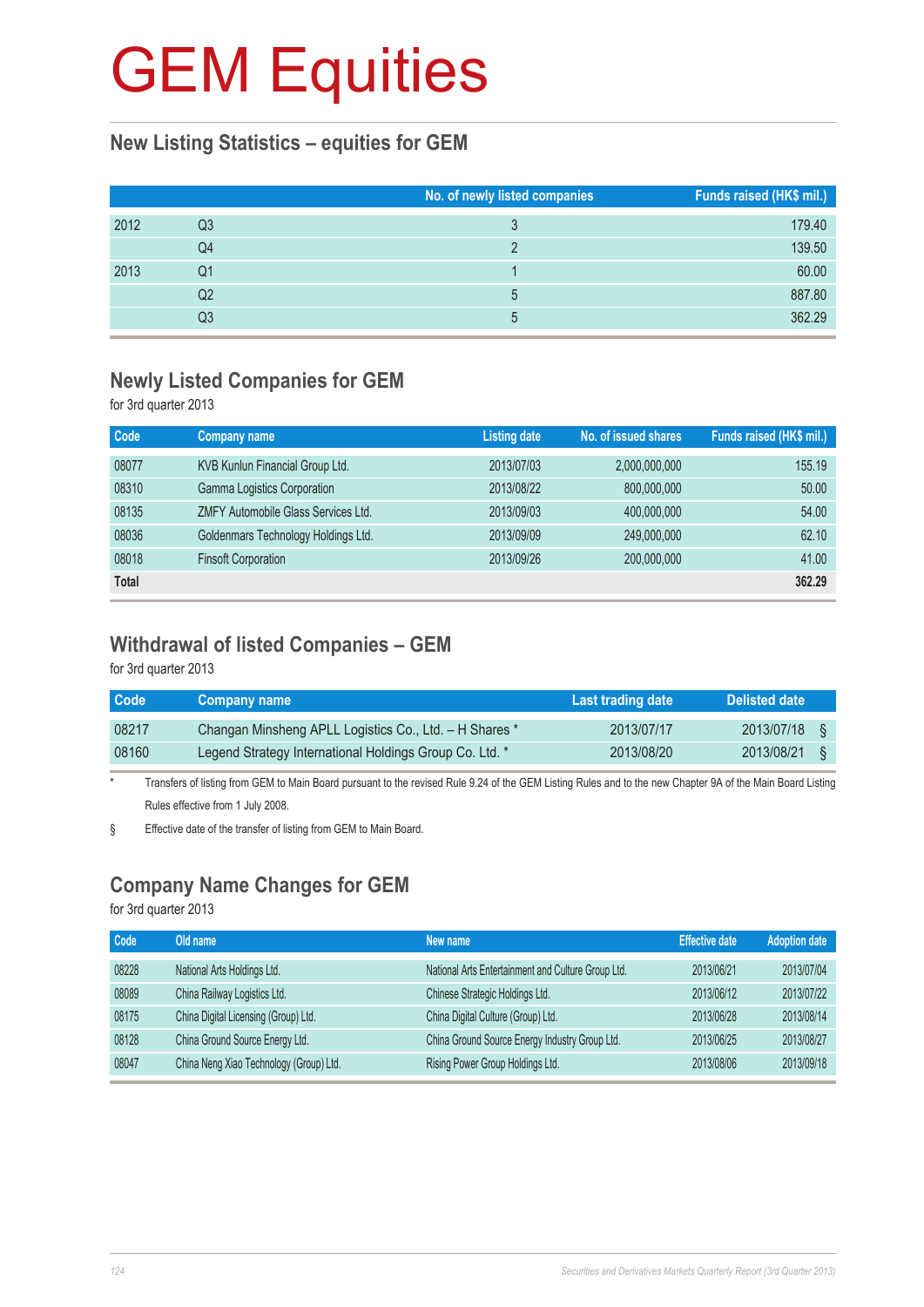#### **Bonus Issues/Bonus Warrants for GEM**

for 3rd quarter 2013

| <b>Code</b> | Company                             | <b>Particulars</b> | Ex-date    |
|-------------|-------------------------------------|--------------------|------------|
| 08168       | UKF (Holdings) Ltd.                 | 1 for $5$          | 2013/07/03 |
| 08078       | China 3D Digital Entertainment Ltd. | 5 for 1            | 2013/09/10 |

#### **Share Split/Consolidation for GEM**

for 3rd quarter 2013

| Code  | Company                               | <b>Particulars</b>      | <b>Effective date</b> |
|-------|---------------------------------------|-------------------------|-----------------------|
| 08117 | China Primary Resources Holdings Ltd. | Consolidation 5 into 1  | 2013/07/05            |
| 08108 | FAVA International Holdings Ltd.      | Consolidation 10 into 1 | 2013/08/29            |
| 08019 | Hao Wen Holdings Ltd.                 | Consolidation 10 into 1 | 2013/09/18            |
| 08037 | Longlife Group Holdings Ltd.          | Consolidation 5 into 1  | 2013/09/19            |

### **Rights Issues & Open Offers for GEM**

for 3rd quarter 2013

| <b>Month</b> | Code  | <b>Company</b>                  | <b>Ratio</b>         | Funds raised (HK\$ mil.) |
|--------------|-------|---------------------------------|----------------------|--------------------------|
| Jul          | 08239 | Ming Kei Holdings Ltd.          | Rts 3 for 10 @\$0.20 | 30.27                    |
|              | 08163 | Merdeka Resources Holdings Ltd. | Rts 2 for 5 $@$0.40$ | 36.67                    |
| <b>Total</b> |       |                                 |                      | 66.94                    |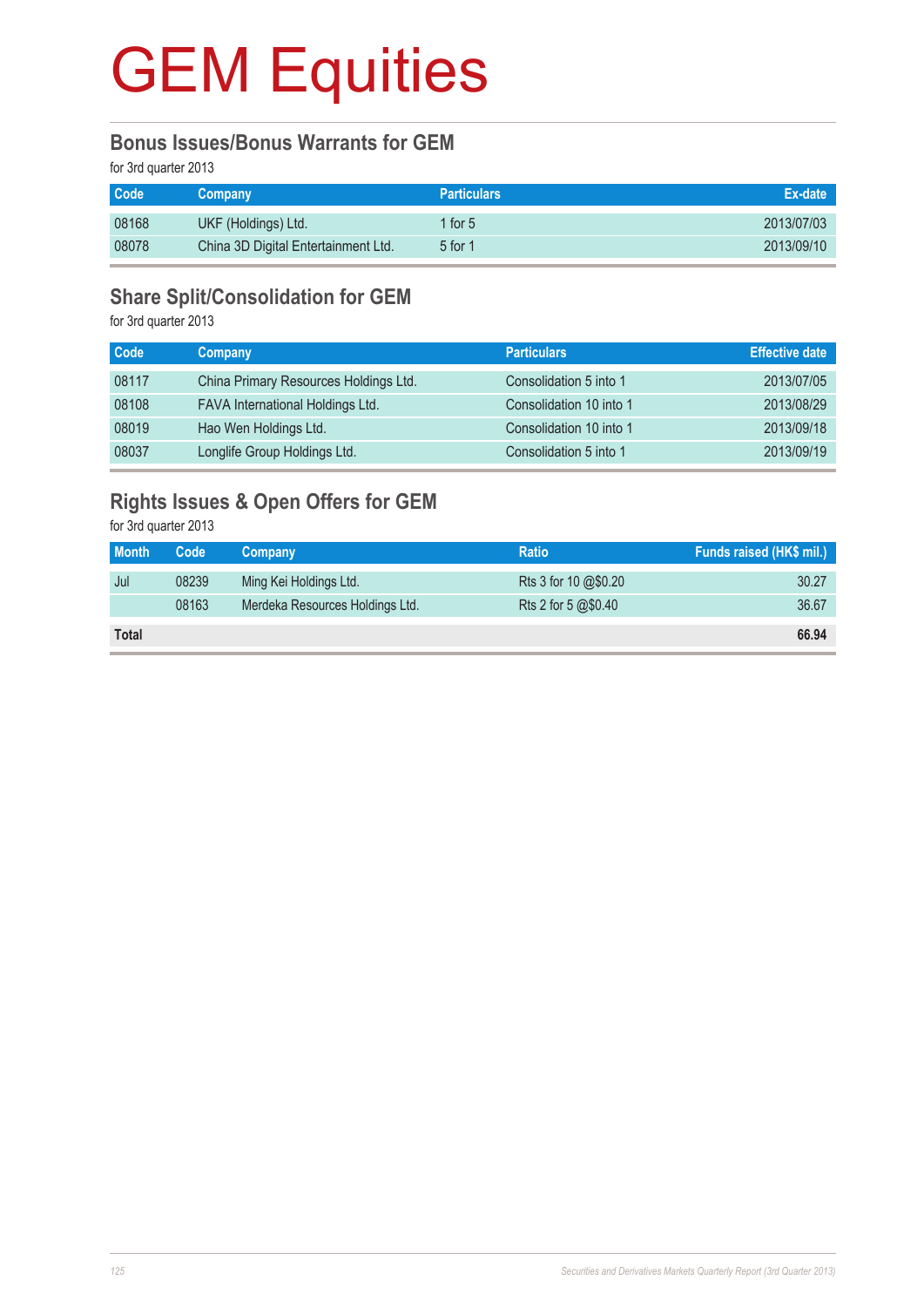### **Placing\***

|              |             |                        | No. of      |                      |                     |
|--------------|-------------|------------------------|-------------|----------------------|---------------------|
|              |             |                        | new shares  | <b>Placing price</b> | <b>Funds raised</b> |
| <b>Month</b> | <b>Code</b> | <b>Company</b>         | placed      | (HK\$)               | (HK\$ mil.)         |
| 2013         |             |                        |             |                      |                     |
| Jul          | 08132       | <b>FAIRSON HLDGS</b>   | 110,000,000 | 0.120                | 13.20               |
|              | 08351       | <b>LARRY JEWELRY</b>   | 172,970,900 | 0.220                | 38.05               |
|              | 08150       | <b>SEAMLESS GREEN</b>  | 70,000,000  | 0.800                | 56.00               |
|              | 08168       | <b>UKF</b>             | 230,400,000 | 0.280                | 64.51               |
|              | 08130       | <b>ZHI CHENG H</b>     | 59,060,000  | 0.427                | 25.22               |
| Aug          | 08108       | <b>FAVA INT'L-NEW</b>  | 70,000,000  | 0.045                | 3.12                |
|              | 08123       | <b>FIRST CHINA NET</b> | 429,996,000 | 0.121                | 52.03               |
|              | 08085       | <b>HK LIFE SCI</b>     | 658,380,000 | 0.160                | 105.34              |
|              | 08242       | <b>MEGALOGICTECH</b>   | 40,000,000  | 0.250                | 10.00               |
|              | 08167       | <b>NEO TELEMEDIA</b>   | 109,000,000 | 0.330                | 35.97               |
|              | 08039       | <b>PEGASUS ENT</b>     | 70,000,000  | 0.900                | 63.00               |
|              | 08053       | <b>PIZU GROUP</b>      | 50,000,000  | 0.185                | 9.25                |
|              | 08150       | <b>SEAMLESS GREEN</b>  | 2,900,000   | 2.230                | 6.47                |
|              | 08079       | <b>UL CREATIVITY</b>   | 20,960,000  | 0.225                | 4.72                |
|              | 08050       | YUNBO DIGITAL          | 450,000,000 | 0.225                | 101.25              |
| Sep          | 08166       | <b>CHINA ECO-FARM</b>  | 586,000,000 | 0.042                | 24.61               |
|              | 08046       | <b>HENG XIN CHINA</b>  | 200,000,000 | 0.250                | 50.00               |
|              | 08047       | <b>RISING PWR GP</b>   | 73,000,000  | 0.850                | 62.05               |
| <b>Total</b> |             |                        |             |                      | 724.79              |

Due to the reporting time-lag, placing figures for the quarter are provisional.

\*\* Supplementary information update for previous quarters.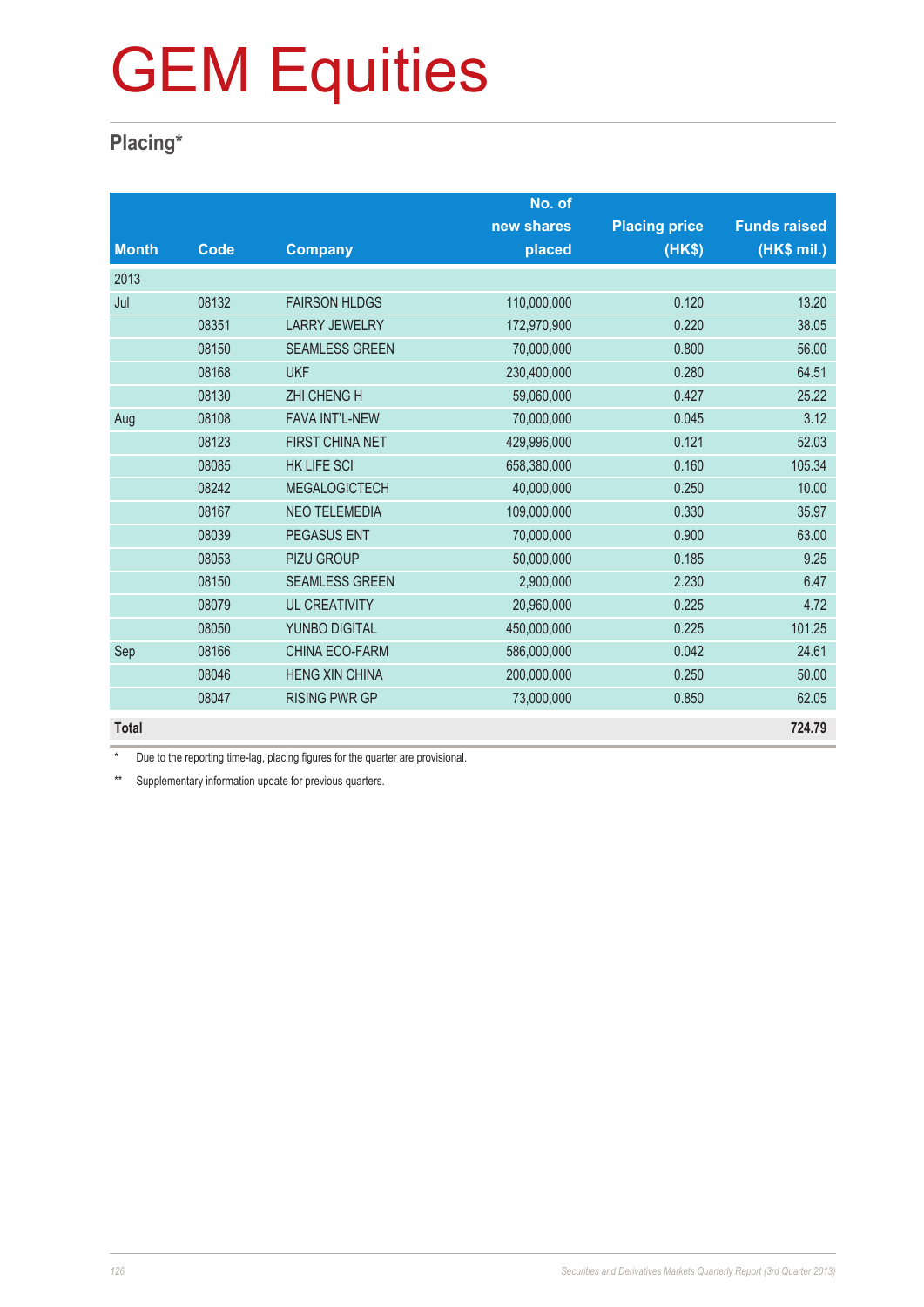### GEM Warrants

#### **Warrant Trading and Market Value Statistics – GEM**

|      |    | <b>Number</b> | Turnover value (HK\$ mil.) | Market value (HK\$ mil.) |
|------|----|---------------|----------------------------|--------------------------|
| 2012 | Q3 |               | 0.13                       | 8.00                     |
|      | Q4 |               | 0.01                       | 8.00                     |
| 2013 | Q1 |               | 0.85                       | 0.00                     |
|      | Q2 |               | 0.00                       | 0.00                     |
|      | Q3 |               | 0.00                       | 0.00                     |

### **Newly Listed Equity GEM Warrants**

for 3rd quarter 2013

|              |                        | <b>Initial issued</b> |                     |               | <b>Amount raised</b> |
|--------------|------------------------|-----------------------|---------------------|---------------|----------------------|
| <b>Code</b>  | <b>Equity warrants</b> | amount (HK)           | <b>Listing date</b> | <b>Expiry</b> | (HK\$ mil.)          |
| Nil          |                        |                       |                     |               |                      |
| <b>Total</b> |                        |                       |                     |               | -                    |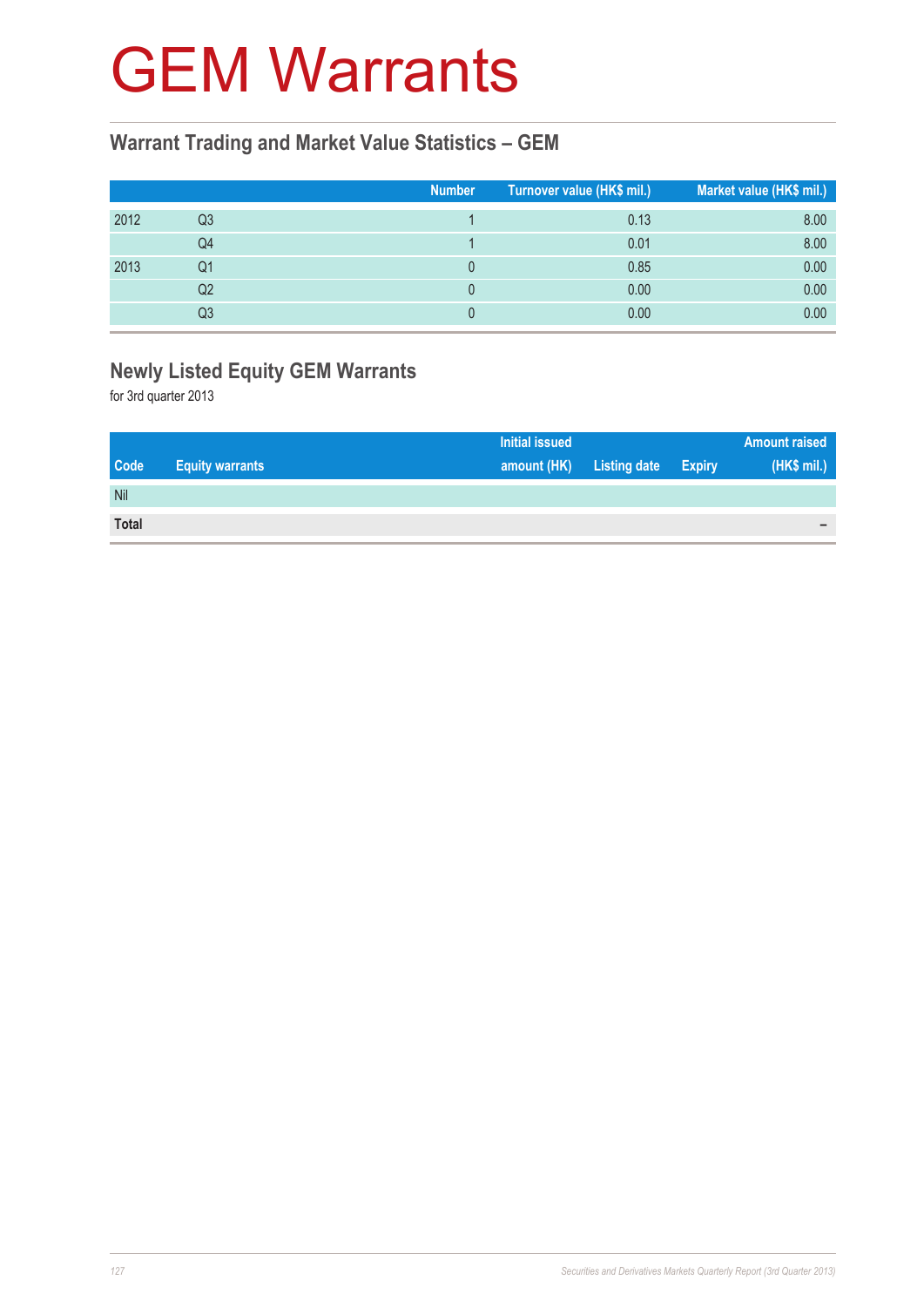# Stock Market Indices

#### **Hang Seng Index**



#### **S&P/HKEx LargeCap Index**



#### **S&P/HKEx GEM Index**

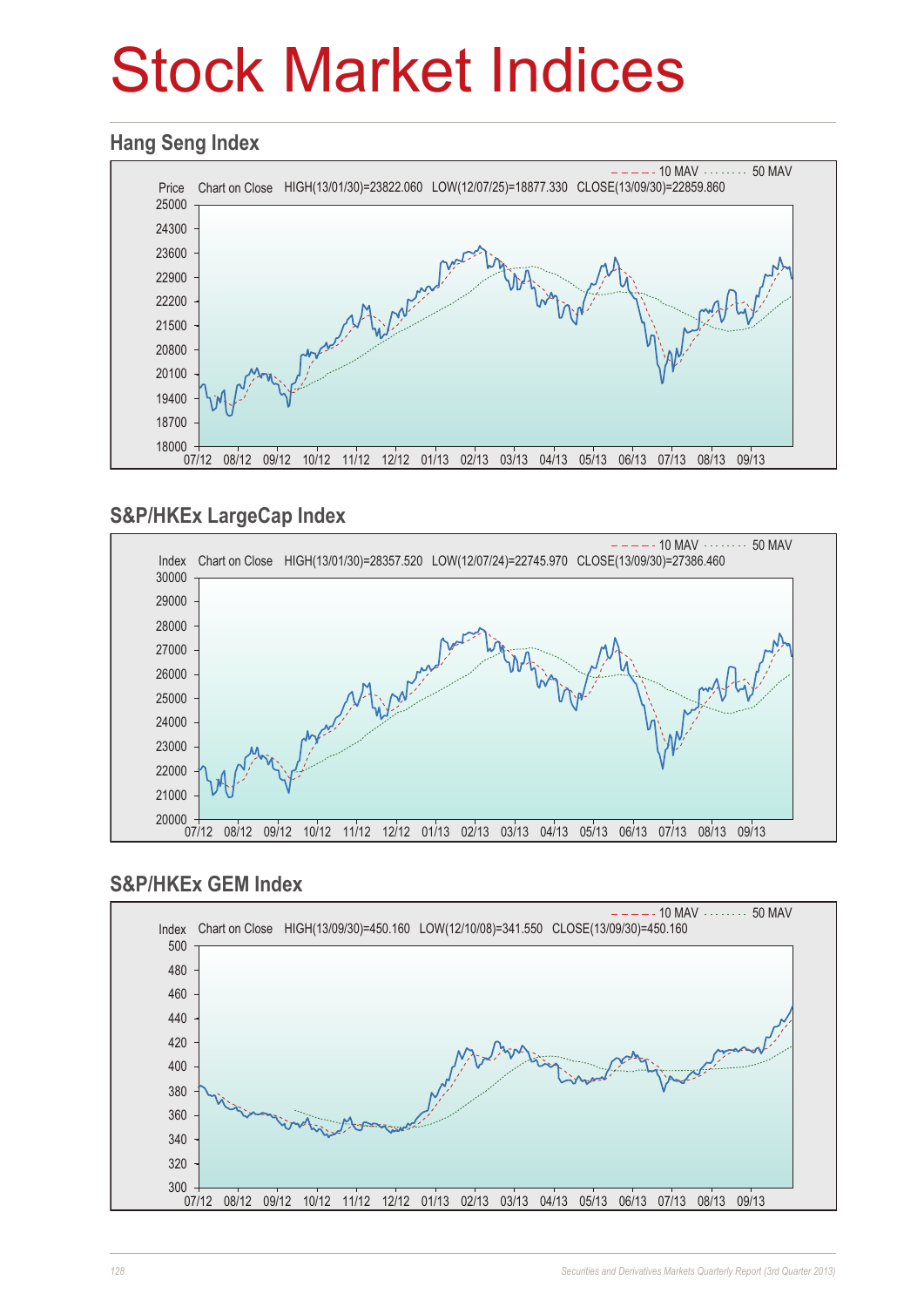# Stock Market Indices

### **Hong Kong Stock Market Indices**

|                                               | End of Sep 2013 | End of Jun 2013 |                    |
|-----------------------------------------------|-----------------|-----------------|--------------------|
| <b>Index</b>                                  | <b>Close</b>    | <b>Close</b>    | Change %           |
| S&P/HKEx LargeCap Index                       | 27386.46        | 24823.71        | $+ 10.32%$         |
|                                               |                 |                 |                    |
| S&P/HKEx GEM Index                            | 450.16          | 392.10          | $+ 14.81%$         |
|                                               |                 |                 |                    |
| <b>HANG SENG INDEX</b>                        | 22859.86        | 20803.29        | 9.89%<br>$+$       |
| <b>SECTORIAL INDICES</b>                      |                 |                 |                    |
| Finance                                       | 31603.12        | 29297.68        | 7.87%<br>$+$       |
| <b>Utilities</b>                              | 51148.58        | 50801.22        | 0.68%<br>$\ddot{}$ |
| Properties                                    | 30297.15        | 28436.00        | 6.55%<br>$+$       |
| Commerce & Industry                           | 13368.91        | 11653.99        | 14.72%<br>$+$      |
|                                               |                 |                 |                    |
| HANG SENG CHINA-AFFILIATED CORPORATIONS INDEX | 4380.23         | 4028.72         | 8.73%<br>$+$       |
| HANG SENG CHINA ENTERPRISES INDEX             | 10316.12        | 9311.44         | 10.79%<br>$+$      |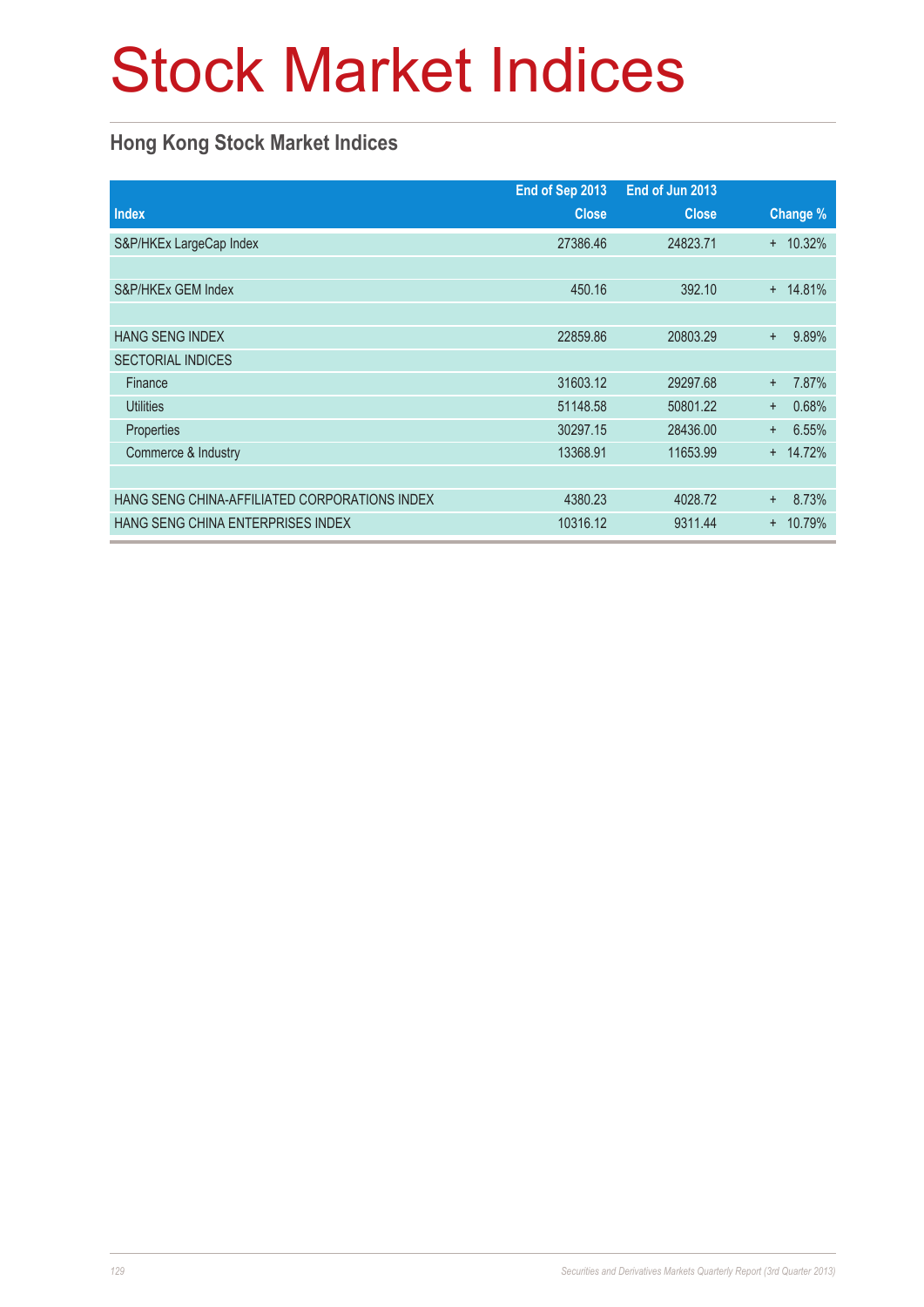# Stock Market Indices

### **WORLD INDICES**

|                                 | End of Sep 2013 | End of Jun 2013 |                           |
|---------------------------------|-----------------|-----------------|---------------------------|
| <b>Index</b>                    | <b>Close</b>    | <b>Close</b>    | Change %                  |
| <b>HONG KONG</b>                |                 |                 |                           |
| S&P/HKEx LargeCap Index         | 27,386.46       | 24,823.71       | $+ 10.32%$                |
| Hang Seng Index                 | 22,859.80       | 20,803.29       | 9.89%<br>$\ddot{}$        |
| <b>AUSTRALIA</b>                |                 |                 |                           |
| All Ordinaries Index            | 5,217.74        | 4,775.41        | 9.26%<br>$\boldsymbol{+}$ |
| <b>JAKARTA</b>                  |                 |                 |                           |
| Composite Index                 | 4,316.18        | 4,818.90        | $-10.43%$                 |
| <b>JAPAN</b>                    |                 |                 |                           |
| Nikkei (225)                    | 14,455.80       | 13,677.32       | 5.69%<br>$\ddot{}$        |
| <b>KOREA</b>                    |                 |                 |                           |
| Composite Index                 | 1,996.96        | 1,863.32        | 7.17%<br>$\ddot{}$        |
| <b>KUALA LUMPUR</b>             |                 |                 |                           |
| Composite Index                 | 1,768.62        | 1,773.54        | 0.28%<br>-                |
| <b>MANILA</b>                   |                 |                 |                           |
| Composite Index                 | 6,191.80        | 6,465.28        | 4.23%<br>-                |
| <b>NEW ZEALAND</b>              |                 |                 |                           |
| <b>NZSE (50)</b>                | 4,736.39        | 4,440.17        | 6.67%<br>$\ddot{}$        |
| <b>SHANGHAI</b>                 |                 |                 |                           |
| A Shares Index                  | 2,276.27        | 2,071.26        | 9.90%<br>$\ddot{}$        |
| <b>B</b> Shares Index           | 252.55          | 238.66          | 5.82%<br>$\ddot{}$        |
| <b>SHENZHEN</b>                 |                 |                 |                           |
| A Shares Index                  | 1,103.18        | 925.75          | + 19.17%                  |
| <b>B</b> Shares Index           | 827.64          | 775.94          | 6.66%<br>$\ddot{}$        |
| <b>SINGAPORE</b>                |                 |                 |                           |
| <b>FTSE Straits Times Index</b> | 3,167.87        | 3,150.44        | 0.55%<br>$\ddot{}$        |
| <b>TAIWAN</b>                   |                 |                 |                           |
| Taipei Weighted Stock Index     | 8,173.87        | 8,062.21        | 1.38%<br>$\ddot{}$        |
| <b>THAILAND</b>                 |                 |                 |                           |
| <b>SET Index</b>                | 1,383.16        | 1,451.90        | 4.73%<br>-                |
| <b>NEW YORK</b>                 |                 |                 |                           |
| <b>DJIA</b>                     | 15,129.67       | 14,909.60       | 1.48%<br>$\ddagger$       |
| Nasdaq Composite Index          | 3,771.48        | 3,403.25        | 10.82%<br>$+$             |
| <b>TORONTO</b>                  |                 |                 |                           |
| S&P/TSX Composite Index         | 12,787.19       | 12,129.11       | 5.43%<br>$^{\rm +}$       |
| <b>GERMANY</b>                  |                 |                 |                           |
| DAX Capital Value Index         | 4,545.36        | 4,209.43        | 7.98%<br>$\ddot{}$        |
| <b>LONDON</b>                   |                 |                 |                           |
| FTSE (100)                      | 6,462.22        | 6,215.47        | 3.97%<br>$^{\rm +}$       |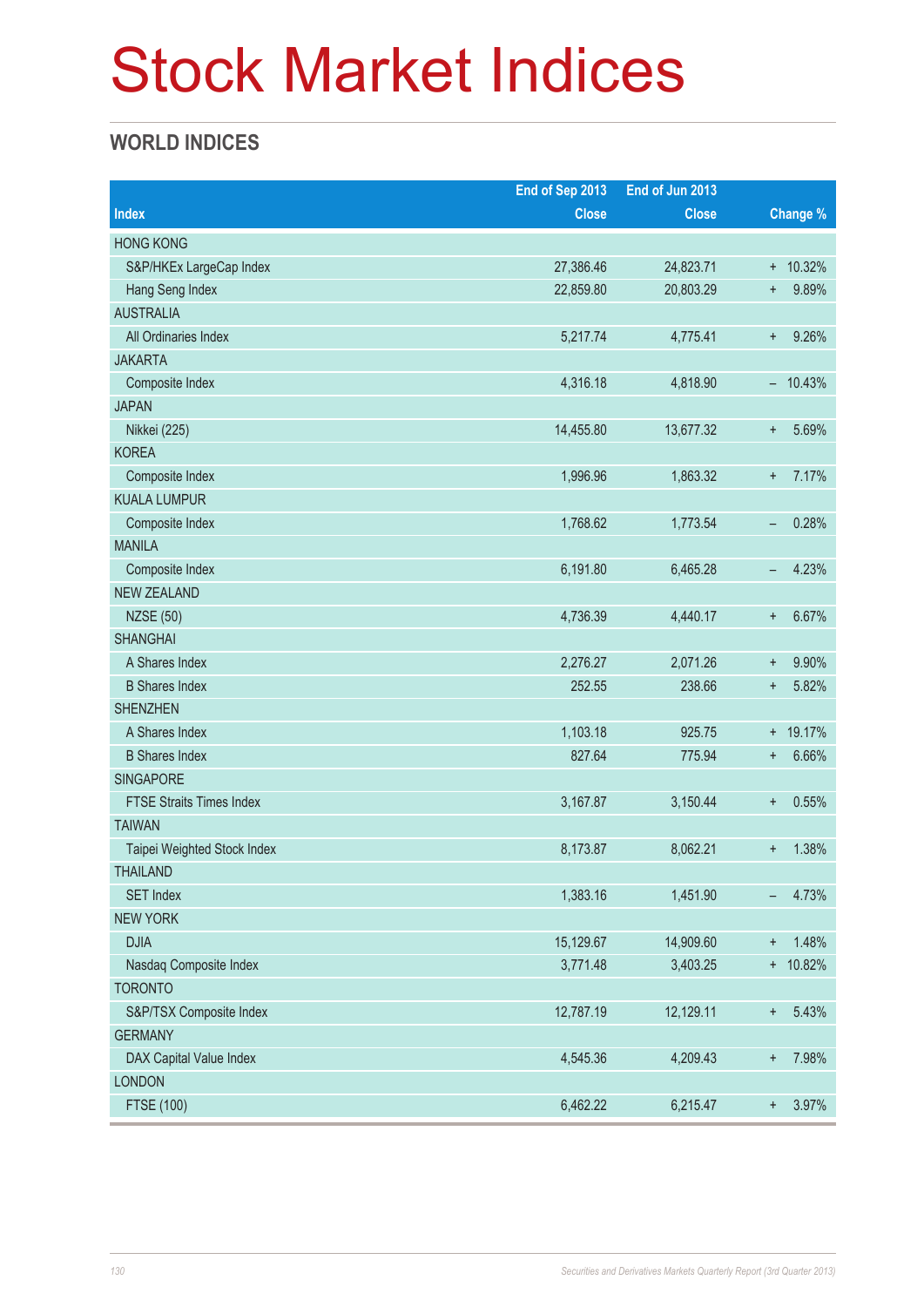#### **Contract Volume by Derivatives Products**

|                                                     |                  | <b>Contracts</b> |
|-----------------------------------------------------|------------------|------------------|
| <b>Derivatives product</b>                          | 3rd Quarter 2013 | 3rd Quarter 2012 |
| Hang Seng Index Futures                             | 4,926,071        | 4,924,352        |
| Hang Seng Index Options                             | 1,959,869        | 2,289,204        |
| Mini-Hang Seng Index Futures                        | 2,237,418        | 2,086,235        |
| Mini-Hang Seng Index Options                        | 292,768          | 309,341          |
| <b>H-shares Index Futures</b>                       | 5,534,747        | 3,813,494        |
| H-shares Index Options                              | 2,240,055        | 1,536,898        |
| Mini H-shares Index Futures                         | 655,817          | 335,449          |
| Flexible Hang Seng Index Options                    | 100              | 2,200            |
| Flexible H-shares Index Options                     | 3,300            | 1,956            |
| <b>HSI Dividend Point Index Futures</b>             | 3,701            | 10,760           |
| <b>HSCEI Dividend Point Index Futures</b>           | 33,075           | 68,524           |
| <b>HSI Volatility Index Futures</b>                 | 378              | 324              |
| CES China 120 Index Futures <sup>2</sup>            | 26,312           |                  |
| <b>IBOVESPA Futures</b>                             | 0                | $\mathbf 0$      |
| <b>MICEX Index Futures</b>                          | 0                | $\Omega$         |
| <b>S&amp;P BSE Sensex Index Futures</b>             | 0                | 21               |
| FTSE/JSE Top40 Futures                              |                  | $\Omega$         |
| <b>Stock Futures</b>                                | 86,034           | 68,787           |
| <b>Stock Options</b>                                | 13,681,676       | 13,428,912       |
| Three-month HIBOR Futures                           |                  |                  |
| One-month HIBOR Futures                             | 20               | 0                |
| Three-year Exchange Fund Note Futures               | 25               | $\Omega$         |
| RMB Currency Futures - USD/CNH Futures <sup>1</sup> | 26,868           | 2,172            |
| <b>Gold Futures</b>                                 | 0                | $\Omega$         |
| <b>Total</b>                                        | 31,708,234       | 28,878,629       |

1 Trading in RMB Currency Futures – USD/CNH Futures commenced on 17 Sep 2012

2 Trading in CES China 120 Index Futures commenced on 12 Aug 2013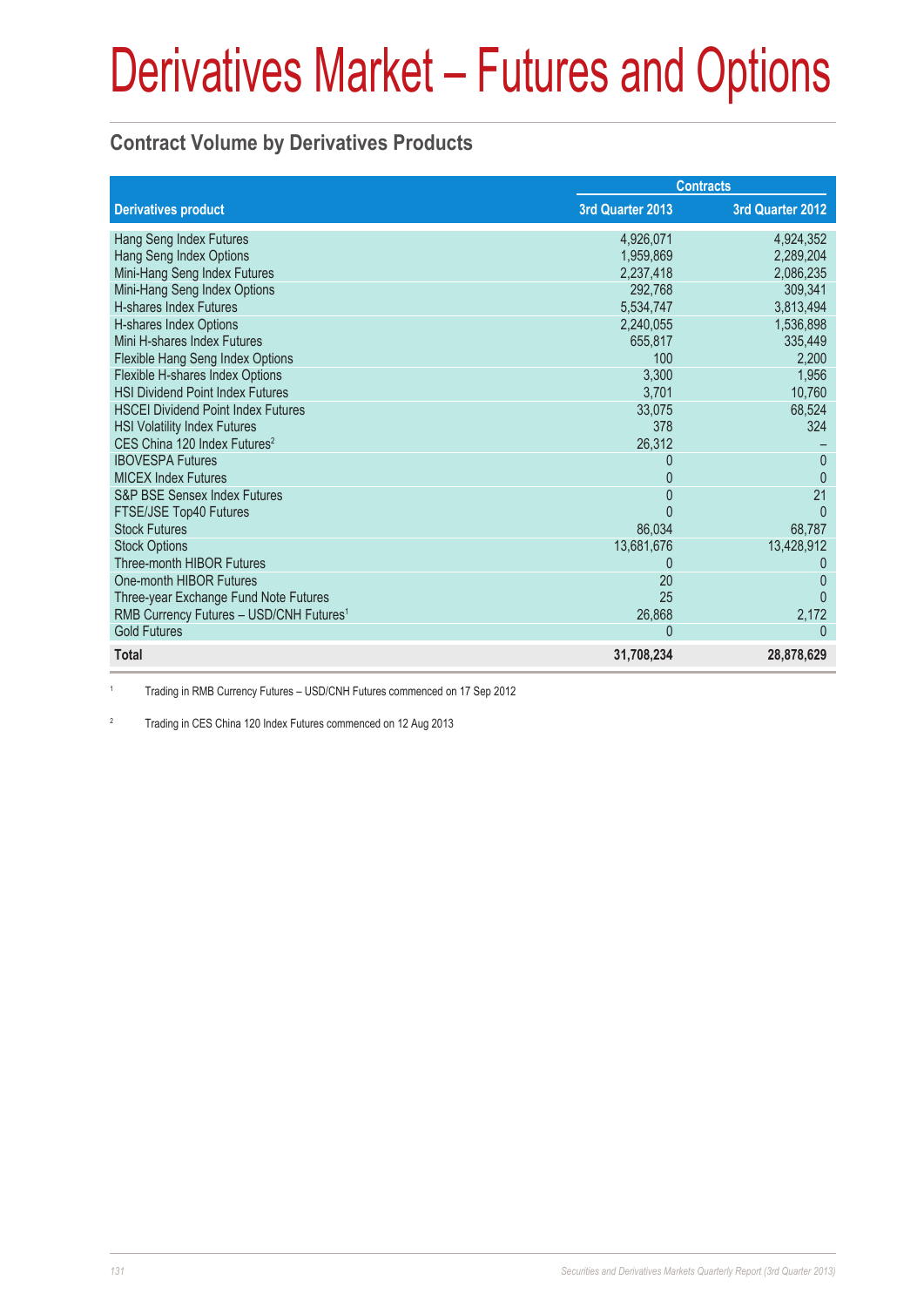#### **Hang Seng Index Futures – Contract Volume and Open Interest (contracts)**

|      |                | <b>Total</b><br>contract volume | <b>Quarter-end</b><br>open interest |
|------|----------------|---------------------------------|-------------------------------------|
| 2012 | Q <sub>3</sub> | 4,924,352                       | 124,794                             |
|      | Q4             | 4,882,303                       | 139,344                             |
| 2013 | Q <sub>1</sub> | 4,871,620                       | 107,939                             |
|      | Q <sub>2</sub> | 5,468,244                       | 101,093                             |
|      | Q <sub>3</sub> | 4,926,071                       | 123,253                             |

#### **Mini Hang Seng Index Futures – Contract Volume and Open Interest (contracts)**

|      |                | <b>Total</b><br>contract volume | <b>Quarter-end</b><br>open interest |
|------|----------------|---------------------------------|-------------------------------------|
| 2012 | Q <sub>3</sub> | 2,086,235                       | 7,350                               |
|      | Q4             | 1,832,074                       | 6,638                               |
| 2013 | Q <sub>1</sub> | 1,873,375                       | 6,897                               |
|      | Q <sub>2</sub> | 2,169,689                       | 7,096                               |
|      | Q <sub>3</sub> | 2,237,418                       | 8,969                               |

#### **Hang Seng Index Options – Contract Volume and Open Interest (contracts)**

|      |                | <b>Total</b>    | Quarter-end   |
|------|----------------|-----------------|---------------|
|      |                | contract volume | open interest |
| 2012 | Q <sub>3</sub> | 2,289,204       | 364,960       |
|      | Q4             | 2,115,315       | 260,785       |
| 2013 | Q <sub>1</sub> | 2,269,370       | 316,226       |
|      | Q <sub>2</sub> | 2,598,223       | 282,528       |
|      | Q <sub>3</sub> | 1,959,869       | 293,948       |

#### **H-Share Index Futures – Contract Volume and Open Interest (contracts)**

|      |                | <b>Total</b>    | <b>Quarter-end</b> |
|------|----------------|-----------------|--------------------|
|      |                | contract volume | open interest      |
| 2012 | Q <sub>3</sub> | 3,813,494       | 142,443            |
|      | Q4             | 4,276,867       | 181,909            |
| 2013 | Q1             | 4,549,577       | 147,677            |
|      | Q2             | 5,259,192       | 197,763            |
|      | Q3             | 5,534,747       | 214,299            |

### **Stock Options Market Turnover and Open Interest (contracts)**

|    | <b>Total</b>        | <b>Total</b>    | <b>Quarter-end</b> |
|----|---------------------|-----------------|--------------------|
|    | Premium (HK\$ mil.) | contract volume | open interest      |
| Q3 | 7,354.69            | 13,428,912      | 4,658,740          |
| Q4 | 7,341.35            | 14,366,259      | 4,031,961          |
| Q1 | 10,840.90           | 16,408,792      | 4,758,454          |
| Q2 | 9,361.17            | 15,369,742      | 4,810,169          |
| Q3 | 8,479.72            | 13,681,676      | 4,882,089          |
|    |                     |                 |                    |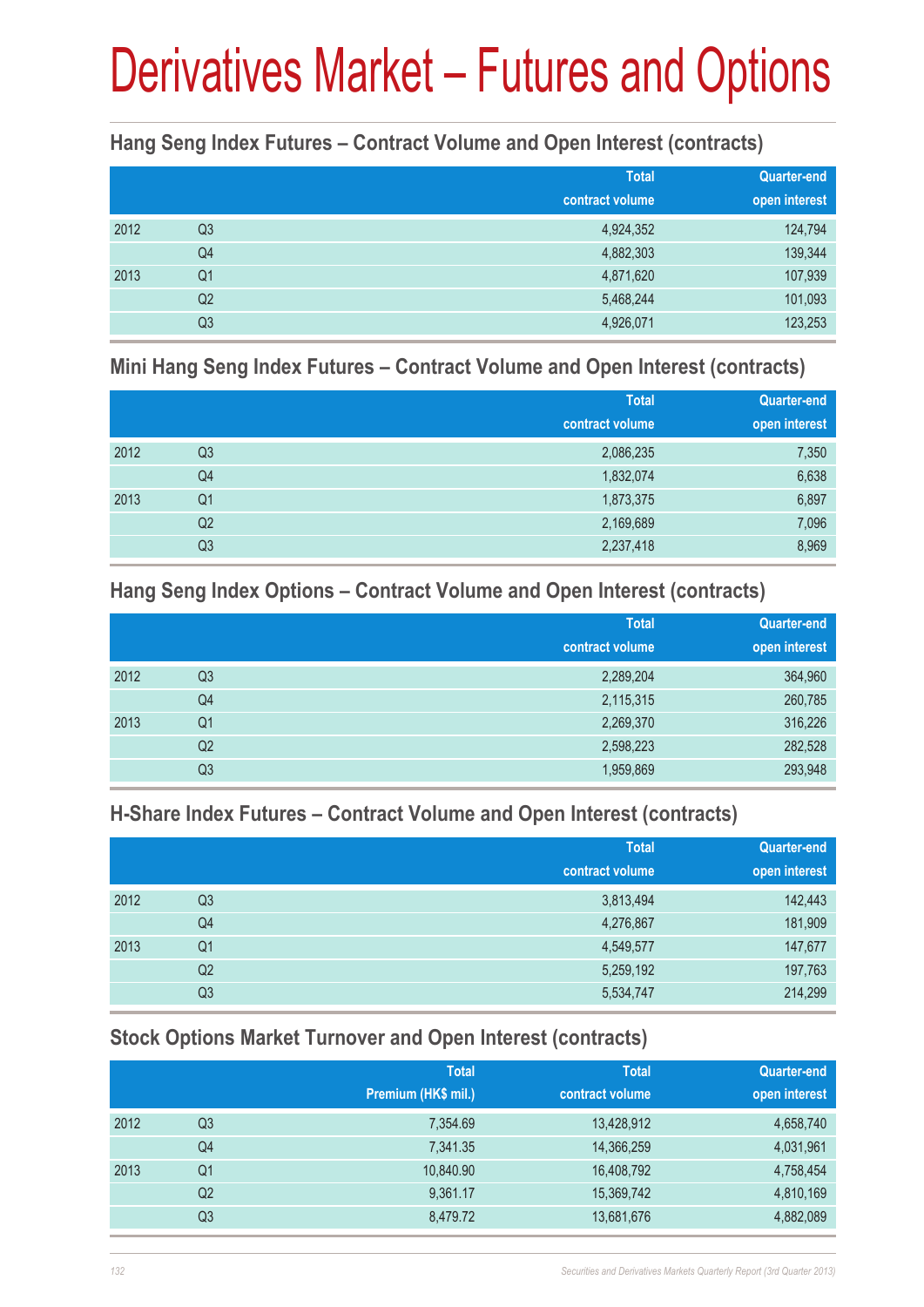#### **Stock Options Premium by Class**

for 3rd Quarter 2013

| <b>Options class</b>                                |                          | <b>Premium</b><br>(HK\$ mil.) | % of total     |
|-----------------------------------------------------|--------------------------|-------------------------------|----------------|
| X ISHARES A50                                       | A50                      | 529.01                        | 6.24%          |
| <b>ABC</b>                                          | <b>ABC</b>               | 98.45                         | 1.16%          |
| <b>ANHUI CONCH</b><br>AIA                           | <b>ACC</b><br><b>AIA</b> | 76.14<br>302.62               | 0.90%<br>3.57% |
| <b>CHALCO</b>                                       | <b>ALC</b>               | 9.97                          | 0.12%          |
| CAM CSI300                                          | <b>AMC</b>               | 37.03                         | 0.44%          |
| <b>BANK OF CHINA</b><br><b>BANKCOMM</b>             | <b>BCL</b><br><b>BCM</b> | 102.95<br>16.90               | 1.21%<br>0.20% |
| <b>BANK OF E ASIA</b>                               | <b>BEA</b>               | 7.44                          | 0.09%          |
| <b>BELLE INT'L</b>                                  | <b>BIH</b>               | 55.05                         | 0.65%<br>0.50% |
| <b>BOC HONG KONG</b><br><b>BYD COMPANY</b>          | <b>BOC</b><br><b>BYD</b> | 42.30<br>17.52                | 0.21%          |
| <b>CCB</b>                                          | <b>CCB</b>               | 228.85                        | 2.70%          |
| CHINA COMM CONS<br><b>CHINA COAL</b>                | CCC<br><b>CCE</b>        | 16.60<br>38.51                | 0.20%<br>0.45% |
| <b>CHINA COSCO</b>                                  | CCS                      | 3.03                          | 0.04%          |
| <b>CHINA MOBILE</b>                                 | <b>CHT</b>               | 439.70                        | 5.19%          |
| <b>CHINA UNICOM</b><br><b>CITIC PACIFIC</b>         | <b>CHU</b><br><b>CIT</b> | 46.05<br>15.82                | 0.54%<br>0.19% |
| <b>CHEUNG KONG</b>                                  | <b>CKH</b>               | 218.98                        | 2.58%          |
| <b>CHINA I IFF</b><br><b>CLP HOLDINGS</b>           | <b>CLI</b><br><b>CLP</b> | 331.50<br>14.13               | 3.91%<br>0.17% |
| <b>CM BANK</b>                                      | <b>CMB</b>               | 50.26                         | 0.59%          |
| <b>CNOOC</b>                                        | <b>CNC</b>               | 110.70                        | 1.31%          |
| <b>CHINA OVERSEAS</b><br><b>CATHAY PAC AIR</b>      | COL<br><b>CPA</b>        | 176.14<br>1.93                | 2.08%<br>0.02% |
| <b>SINOPEC CORP</b>                                 | <b>CPC</b>               | 75.35                         | 0.89%          |
| <b>CPIC</b><br><b>CHINA RAIL CONS</b>               | <b>CPI</b><br><b>CRC</b> | 104.65<br>16.89               | 1.23%<br>0.20% |
| <b>CHINA RAILWAY</b>                                | <b>CRG</b>               | 3.80                          | 0.04%          |
| X WISECSI300ETF                                     | CS <sub>3</sub>          | 1.33                          | 0.02%          |
| CSOP A50 ETF<br><b>CHINA SHENHUA</b>                | <b>CSA</b><br><b>CSE</b> | 51.56<br>109.93               | 0.61%<br>1.30% |
| <b>CITIC BANK</b>                                   | <b>CTB</b>               | 8.75                          | 0.10%          |
| <b>CHINA TELECOM</b><br><b>ESPRIT HOLDINGS</b>      | <b>CTC</b><br><b>ESP</b> | 16.34<br>4.45                 | 0.19%<br>0.05% |
| <b>FIH</b>                                          | <b>FIH</b>               | 4.37                          | 0.05%          |
| <b>GALAXY ENT</b>                                   | <b>GLX</b>               | 513.60                        | 6.06%          |
| <b>GREATWALL MOTOR</b><br><b>POWER ASSETS</b>       | <b>GWM</b><br><b>HEH</b> | 12.13<br>26.64                | 0.14%<br>0.31% |
| <b>HKEX</b>                                         | <b>HEX</b>               | 209.44                        | 2.47%          |
| <b>HSBC HOLDINGS</b><br><b>HK &amp; CHINA GAS</b>   | <b>HKB</b>               | 393.87                        | 4.64%<br>0.19% |
| <b>HENDERSON LAND</b>                               | <b>HKG</b><br><b>HLD</b> | 16.50<br>36.10                | 0.43%          |
| <b>HUANENG POWER</b>                                | <b>HNP</b>               | 23.74                         | 0.28%          |
| <b>HANG SENG BANK</b><br><b>HUTCHISON</b>           | <b>HSB</b><br><b>HWL</b> | 16.38<br>301.38               | 0.19%<br>3.55% |
| <b>ICBC</b>                                         | <b>ICB</b>               | 187.67                        | 2.21%          |
| <b>JIANGXI COPPER</b>                               | <b>JXC</b>               | 58.70<br>22.22                | 0.69%<br>0.26% |
| <b>LENOVO GROUP</b><br>LI & FUNG                    | <b>LEN</b><br>LIF        | 73.00                         | 0.86%          |
| <b>MGM CHINA</b>                                    | <b>MGM</b>               | 4.01                          | 0.05%          |
| <b>MINSHENG BANK</b><br><b>MTR CORPORATION</b>      | <b>MSB</b><br><b>MTR</b> | 108.46<br>15.04               | 1.28%<br>0.18% |
| <b>CNBM</b>                                         | <b>NBM</b>               | 98.84                         | 1.17%          |
| <b>NEW WORLD DEV</b>                                | <b>NWD</b>               | 29.68                         | 0.35%          |
| <b>PING AN</b><br><b>PETROCHINA</b>                 | PAI<br>PEC               | 430.01<br>183.78              | 5.07%<br>2.17% |
| PICC P&C                                            | <b>PIC</b>               | 41.13                         | 0.48%          |
| <b>PICC GROUP</b>                                   | <b>PIN</b>               | 7.20                          | 0.08%<br>0.04% |
| <b>R&amp;F PROPERTIES</b><br><b>SANDS CHINA LTD</b> | <b>RFP</b><br>SAN        | 3.68<br>266.39                | 3.14%          |
| <b>SHK PPT</b>                                      | <b>SHK</b>               | 286.92                        | 3.38%          |
| <b>STANCHART</b><br><b>SWIRE PACIFIC A</b>          | <b>STC</b><br><b>SWA</b> | 7.29<br>41.15                 | 0.09%<br>0.49% |
| <b>TENCENT</b>                                      | <b>TCH</b>               | 1,408.16                      | 16.61%         |
| <b>TRACKER FUND</b>                                 | <b>TRF</b>               | 8.87                          | 0.10%          |
| <b>WHARF HOLDINGS</b><br>YANZHOU COAL               | <b>WHL</b><br><b>YZC</b> | 75.83<br>140.35               | 0.89%<br>1.66% |
| <b>ZIJIN MINING</b>                                 | <b>ZJM</b>               | 46.54                         | 0.55%          |
| <b>Total</b>                                        |                          | 8,479.72                      | 100.00%        |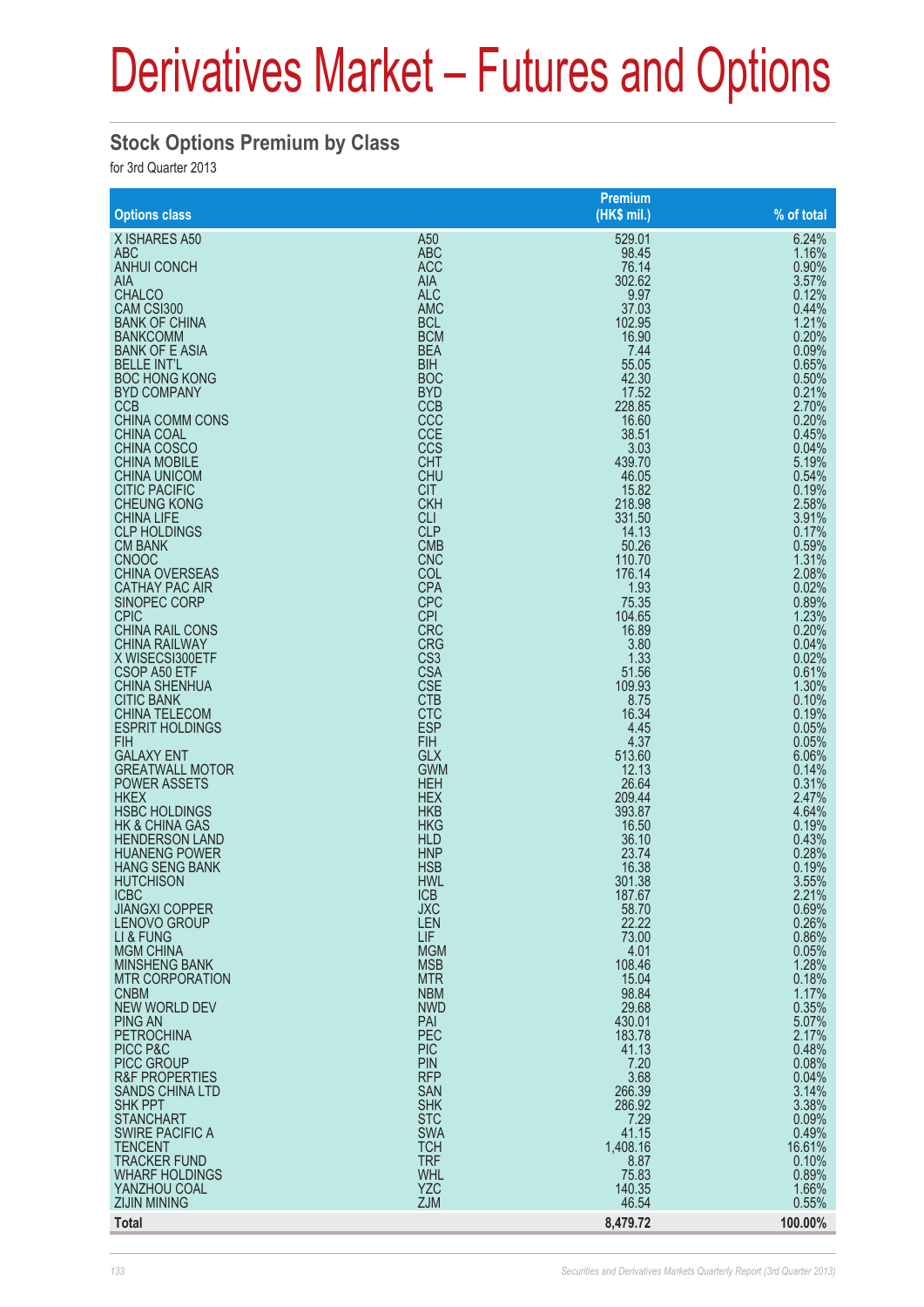#### **Stock Options Contract Volume by Class**

for 3rd Quarter 2013

|                                                   |                          | <b>Contract</b>      |                |
|---------------------------------------------------|--------------------------|----------------------|----------------|
| <b>Options class</b>                              |                          | volume               | % of total     |
| X ISHARES A50<br><b>ABC</b>                       | A50<br><b>ABC</b>        | 385,308<br>84,749    | 2.82%<br>0.62% |
| <b>ANHUI CONCH</b>                                | <b>ACC</b>               | 131,119              | 0.96%          |
| AIA<br><b>CHALCO</b>                              | <b>AIA</b><br><b>ALC</b> | 393,561              | 2.88%<br>0.20% |
| CAM CSI300                                        | <b>AMC</b>               | 26,907<br>24,891     | 0.18%          |
| <b>BANK OF CHINA</b>                              | <b>BCL</b>               | 981,241              | 7.17%          |
| <b>BANKCOMM</b><br><b>BANK OF E ASIA</b>          | <b>BCM</b><br><b>BEA</b> | 96,703<br>46,815     | 0.71%<br>0.34% |
| <b>BELLE INT'L</b>                                | <b>BIH</b>               | 93,398               | 0.68%          |
| <b>BOC HONG KONG</b><br><b>BYD COMPANY</b>        | <b>BOC</b><br><b>BYD</b> | 131,129<br>21,198    | 0.96%<br>0.15% |
| <b>CCB</b>                                        | <b>CCB</b>               | 1,331,699            | 9.73%          |
| CHINA COMM CONS                                   | CCC                      | 68,077               | 0.50%          |
| <b>CHINA COAL</b><br><b>CHINA COSCO</b>           | <b>CCE</b><br><b>CCS</b> | 137,692<br>25,189    | 1.01%<br>0.18% |
| <b>CHINA MOBILE</b>                               | <b>CHT</b>               | 541,972              | 3.96%          |
| <b>CHINA UNICOM</b><br><b>CITIC PACIFIC</b>       | <b>CHU</b><br><b>CIT</b> | 68,329<br>47,614     | 0.50%<br>0.35% |
| <b>CHEUNG KONG</b>                                | <b>CKH</b>               | 112,230              | 0.82%          |
| <b>CHINA LIFE</b><br><b>CLP HOLDINGS</b>          | <b>CLI</b><br><b>CLP</b> | 522,881<br>32,007    | 3.82%<br>0.23% |
| <b>CM BANK</b>                                    | <b>CMB</b>               | 218,665              | 1.60%          |
| <b>CNOOC</b>                                      | <b>CNC</b>               | 285,899              | 2.09%          |
| <b>CHINA OVERSEAS</b><br><b>CATHAY PAC AIR</b>    | COL<br><b>CPA</b>        | 133,694<br>4,637     | 0.98%<br>0.03% |
| SINOPEC CORP                                      | <b>CPC</b>               | 199,749              | 1.46%          |
| <b>CPIC</b><br><b>CHINA RAIL CONS</b>             | <b>CPI</b><br><b>CRC</b> | 101,005<br>53,770    | 0.74%<br>0.39% |
| <b>CHINA RAILWAY</b>                              | <b>CRG</b>               | 17,185               | 0.13%          |
| X WISECSI300ETF                                   | CS <sub>3</sub>          | 527                  | 0.00%          |
| CSOP A50 ETF<br><b>CHINA SHENHUA</b>              | <b>CSA</b><br><b>CSE</b> | 44.737<br>194,182    | 0.33%<br>1.42% |
| <b>CITIC BANK</b>                                 | <b>CTB</b>               | 45,635               | 0.33%          |
| <b>CHINA TELECOM</b><br><b>ESPRIT HOLDINGS</b>    | <b>CTC</b><br><b>ESP</b> | 58,097<br>88,134     | 0.42%<br>0.64% |
| <b>FIH</b>                                        | <b>FIH</b>               | 16,445               | 0.12%          |
| <b>GALAXY ENT</b><br><b>GREATWALL MOTOR</b>       | <b>GLX</b><br><b>GWM</b> | 437,317<br>15,313    | 3.20%<br>0.11% |
| <b>POWER ASSETS</b>                               | <b>HEH</b>               | 43,811               | 0.32%          |
| <b>HKEX</b>                                       | <b>HEX</b>               | 631,726              | 4.62%<br>5.06% |
| <b>HSBC HOLDINGS</b><br><b>HK &amp; CHINA GAS</b> | <b>HKB</b><br><b>HKG</b> | 691,649<br>38,593    | 0.28%          |
| <b>HENDERSON LAND</b>                             | <b>HLD</b>               | 37,329               | 0.27%          |
| <b>HUANENG POWER</b><br><b>HANG SENG BANK</b>     | <b>HNP</b><br><b>HSB</b> | 40,880<br>50,678     | 0.30%<br>0.37% |
| <b>HUTCHISON</b>                                  | <b>HWL</b>               | 180,973              | 1.32%          |
| <b>ICBC</b><br><b>JIANGXI COPPER</b>              | <b>ICB</b><br><b>JXC</b> | 1,081,954<br>107,179 | 7.91%<br>0.78% |
| LENOVO GROUP                                      | LEN                      | 34,594               | 0.25%          |
| LI & FUNG                                         | <b>LIF</b>               | 95,045               | 0.69%          |
| <b>MGM CHINA</b><br><b>MINSHENG BANK</b>          | <b>MGM</b><br><b>MSB</b> | 9,354<br>109,206     | 0.07%<br>0.80% |
| <b>MTR CORPORATION</b>                            | <b>MTR</b>               | 34,098               | 0.25%          |
| <b>CNBM</b><br><b>NEW WORLD DEV</b>               | <b>NBM</b><br><b>NWD</b> | 120,694<br>69,000    | 0.88%<br>0.50% |
| <b>PING AN</b>                                    | PAI                      | 453,776              | 3.32%          |
| <b>PETROCHINA</b><br>PICC P&C                     | <b>PEC</b><br><b>PIC</b> | 329,792<br>53,445    | 2.41%<br>0.39% |
| <b>PICC GROUP</b>                                 | <b>PIN</b>               | 11,672               | 0.09%          |
| <b>R&amp;F PROPERTIES</b>                         | <b>RFP</b>               | 15,479               | 0.11%          |
| <b>SANDS CHINA LTD</b><br><b>SHK PPT</b>          | <b>SAN</b><br><b>SHK</b> | 613,576<br>122,070   | 4.48%<br>0.89% |
| <b>STANCHART</b>                                  | <b>STC</b>               | 33,432               | 0.24%          |
| <b>SWIRE PACIFIC A</b><br><b>TENCENT</b>          | <b>SWA</b><br><b>TCH</b> | 38,353<br>1,151,359  | 0.28%<br>8.42% |
| <b>TRACKER FUND</b>                               | <b>TRF</b>               | 28,957               | 0.21%          |
| <b>WHARF HOLDINGS</b>                             | <b>WHL</b>               | 42,595               | 0.31%          |
| YANZHOU COAL<br><b>ZIJIN MINING</b>               | YZC<br><b>ZJM</b>        | 128,582<br>62,125    | 0.94%<br>0.45% |
| <b>Total</b>                                      |                          | 13,681,676           | 100.00%        |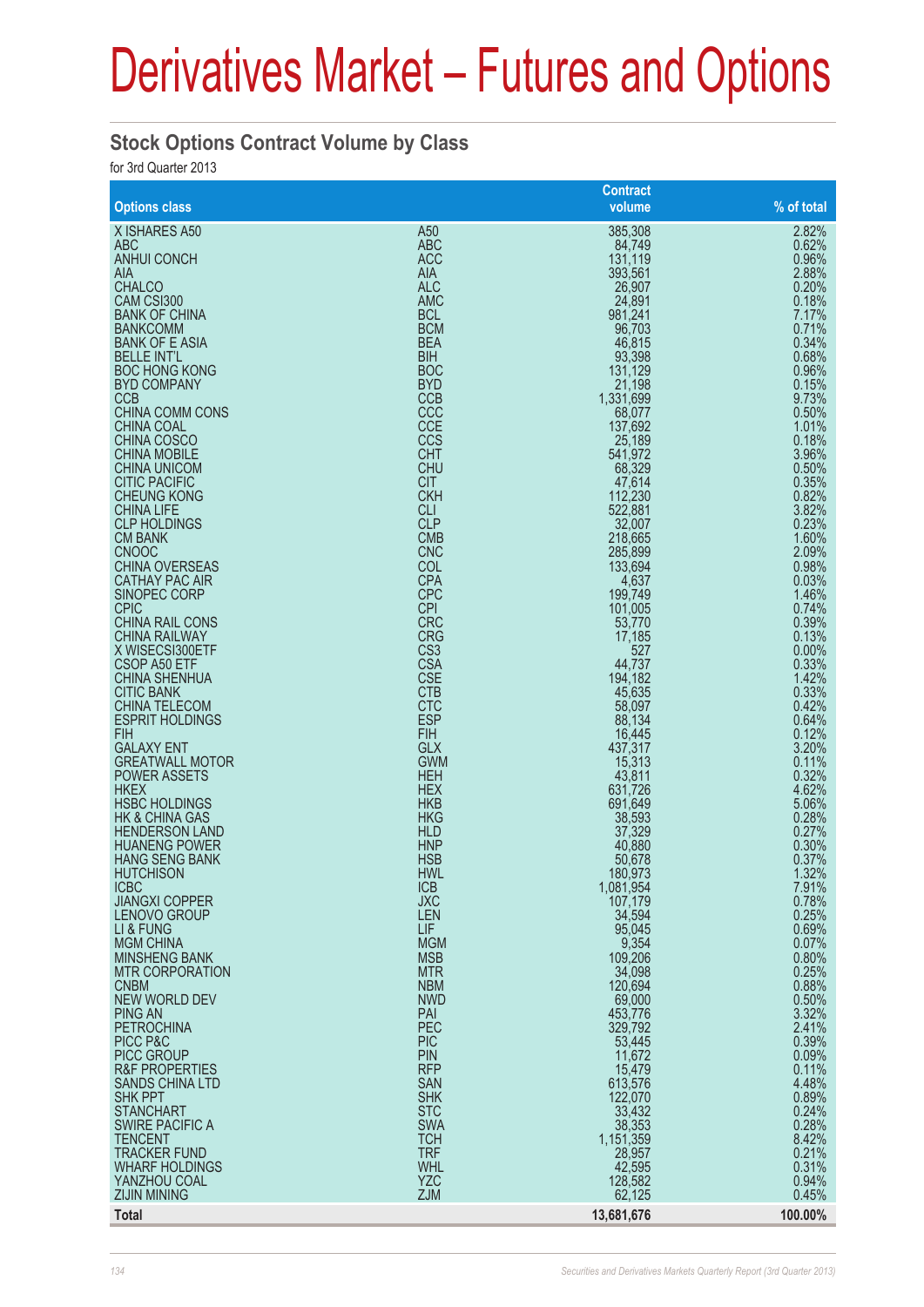#### **Average Daily Settlement Instructions (SIs) Settled in CCASS**

(both delivering and receiving SIs are counted)

|              |                |                      | Sis by shares | Sis by value |
|--------------|----------------|----------------------|---------------|--------------|
| Year \ Month |                | <b>Number of SIs</b> | (bil. shs)    | (HK\$bil.)   |
| 2012         | Q <sub>3</sub> | 66,152               | 42.10         | 156.14       |
|              | Q4             | 76,640               | 50.63         | 198.54       |
| 2013         | Q <sub>1</sub> | 89,261               | 59.01         | 268.79       |
|              | Q <sub>2</sub> | 81,848               | 58.43         | 218.85       |
|              | Q <sub>3</sub> | 76,390               | 49.11         | 176.60       |

#### **Average Daily Investor Settlement Instructions (ISIs) settled in CCASS**

(one sided ISIs are counted)

| Year \ Month |    | <b>Number of ISIs</b> | ISIs by shares (Mil shs) | ISIs by value (HK\$ mil.) |
|--------------|----|-----------------------|--------------------------|---------------------------|
| 2012         | Q3 | 313                   | 96.41                    | 164.42                    |
|              | Q4 | 378                   | 114.69                   | 213.72                    |
| 2013         | Q1 | 463                   | 240.85                   | 251.98                    |
|              | Q2 | 386                   | 70.50                    | 229.88                    |
|              | Q3 | 347                   | 46.57                    | 139.57                    |

#### **Securities under CCASS Custody**

(balances at quarter end)

|              |                |                  | % of issued       |                     | % of market       |
|--------------|----------------|------------------|-------------------|---------------------|-------------------|
|              |                | <b>Number of</b> | shares of         |                     | capitalisation of |
|              |                | <b>shares</b>    | admitted          | <b>Market value</b> | admitted          |
| Year \ Month |                | (bil. shs)       | <b>securities</b> | (HK\$ bil.)         | <b>securities</b> |
| 2012         | Q <sub>3</sub> | 3,672.03         | 69.98             | 10,816.76           | 50.71             |
|              | Q4             | 3,663.66         | 70.30             | 12,330.06           | 51.73             |
| 2013         | Q <sub>1</sub> | 3,673.74         | 69.58             | 12,345.00           | 51.66             |
|              | Q <sub>2</sub> | 3,726.30         | 70.11             | 11,616.39           | 51.72             |
|              | Q <sub>3</sub> | 3,839.01         | 70.64             | 12,905.25           | 51.98             |

Share quantity and market value of securities in non-HKD currency are included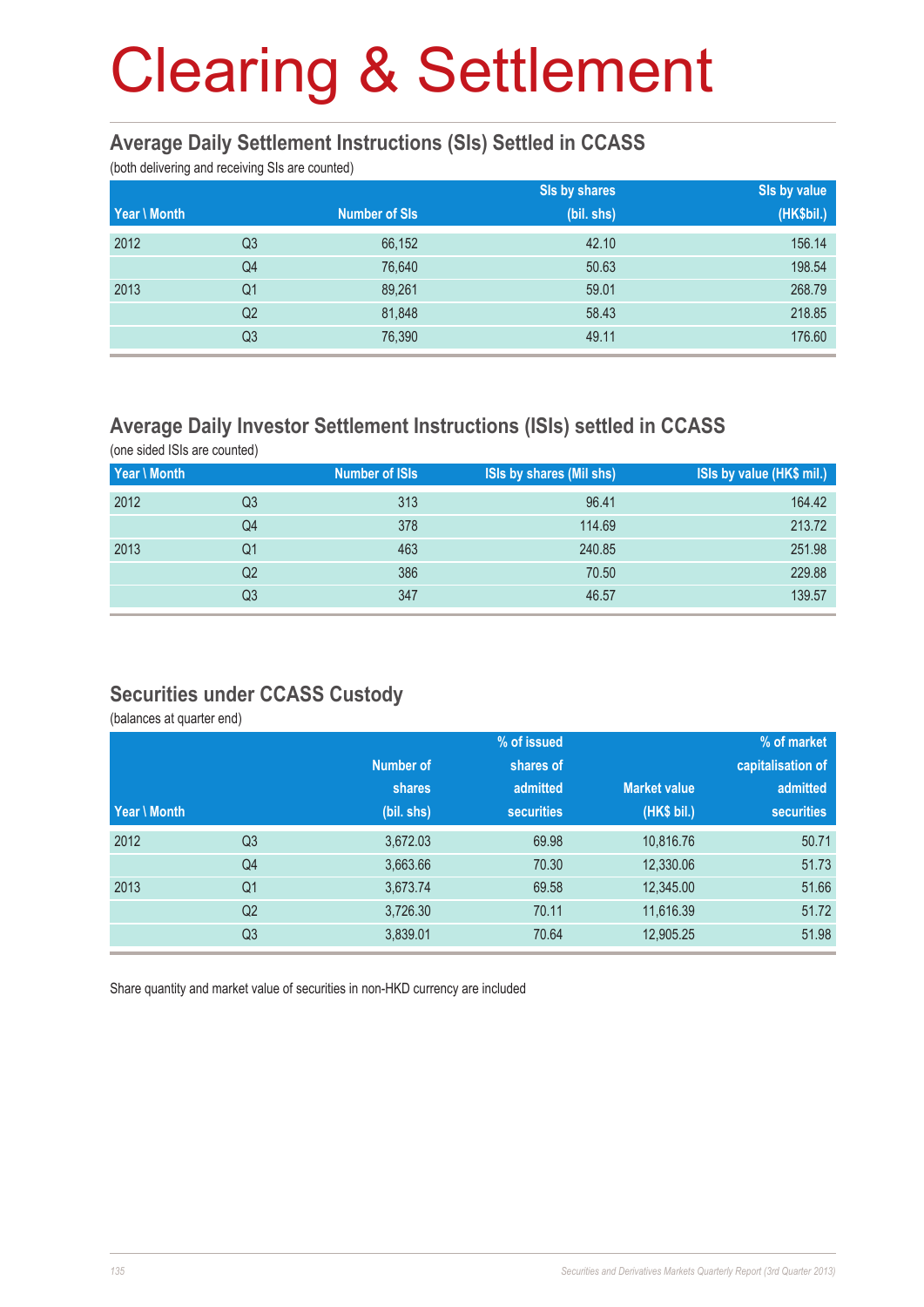#### **Average Daily Stock Exchange Trades Processed in CCASS**

(including CNS trades, isolated trades and cross trades)

| Year \ Month |                | <b>No. of CCASS</b><br>trades | % of Exchange<br>trades | No. of shares<br>(Mil. shs) | % of market<br>turnover | Value of trades<br>(HK\$ mil.) | % of market<br>turnover |
|--------------|----------------|-------------------------------|-------------------------|-----------------------------|-------------------------|--------------------------------|-------------------------|
| 2012         | Q3             | 686.075                       | 100                     | 127,363,30                  | 100                     | 46.310.30                      | 100                     |
|              | Q <sub>4</sub> | 804.910                       | 100                     | 127.520.75                  | 100                     | 55,786.39                      | 100                     |
| 2013         | Q1             | 990.740                       | 100                     | 172,627.79                  | 100                     | 74.164.38                      | 100                     |
|              | Q2             | 960.186                       | 100                     | 145.842.29                  | 100                     | 62.161.42                      | 100                     |
|              | Q3             | 877.568                       | 100                     | 130,868.07                  | 100                     | 55,128.00                      | 100                     |

### **Average Daily Netting Efficiency of CNS Trades**

(in stock positions and share quantity)

|              |                |                 | <b>Netting</b> | No. of shares due | <b>Netting</b> |
|--------------|----------------|-----------------|----------------|-------------------|----------------|
|              |                | No. of CNS      | efficiency     | for settlement    | efficiency     |
| Year \ Month |                | stock positions | $(\%)$         | (Mil. shs)        | $(\%)$         |
| 2012         | Q <sub>3</sub> | 51,862          | 95.93          | 15,577.24         | 93.76          |
|              | Q4             | 61,879          | 95.79          | 19,248.65         | 92.00          |
| 2013         | Q <sub>1</sub> | 71,626          | 96.07          | 24,342.25         | 92.71          |
|              | Q <sub>2</sub> | 65,358          | 96.26          | 20,347.75         | 92.80          |
|              | Q3             | 65,100          | 95.99          | 18,908.50         | 92.59          |

#### **Average Daily Settlement Efficiency of CNS Stock Positions**

|              |                |       | <b>Settlement efficiency (%)</b> |
|--------------|----------------|-------|----------------------------------|
| Year \ Month |                | S day | $S + 1$ day                      |
| 2012         | Q3             | 99.91 | 99.99                            |
|              | Q4             | 99.90 | 99.99                            |
| 2013         | Q <sub>1</sub> | 99.91 | 99.99                            |
|              | Q2             | 99.89 | 99.99                            |
|              | Q3             | 99.91 | 99.99                            |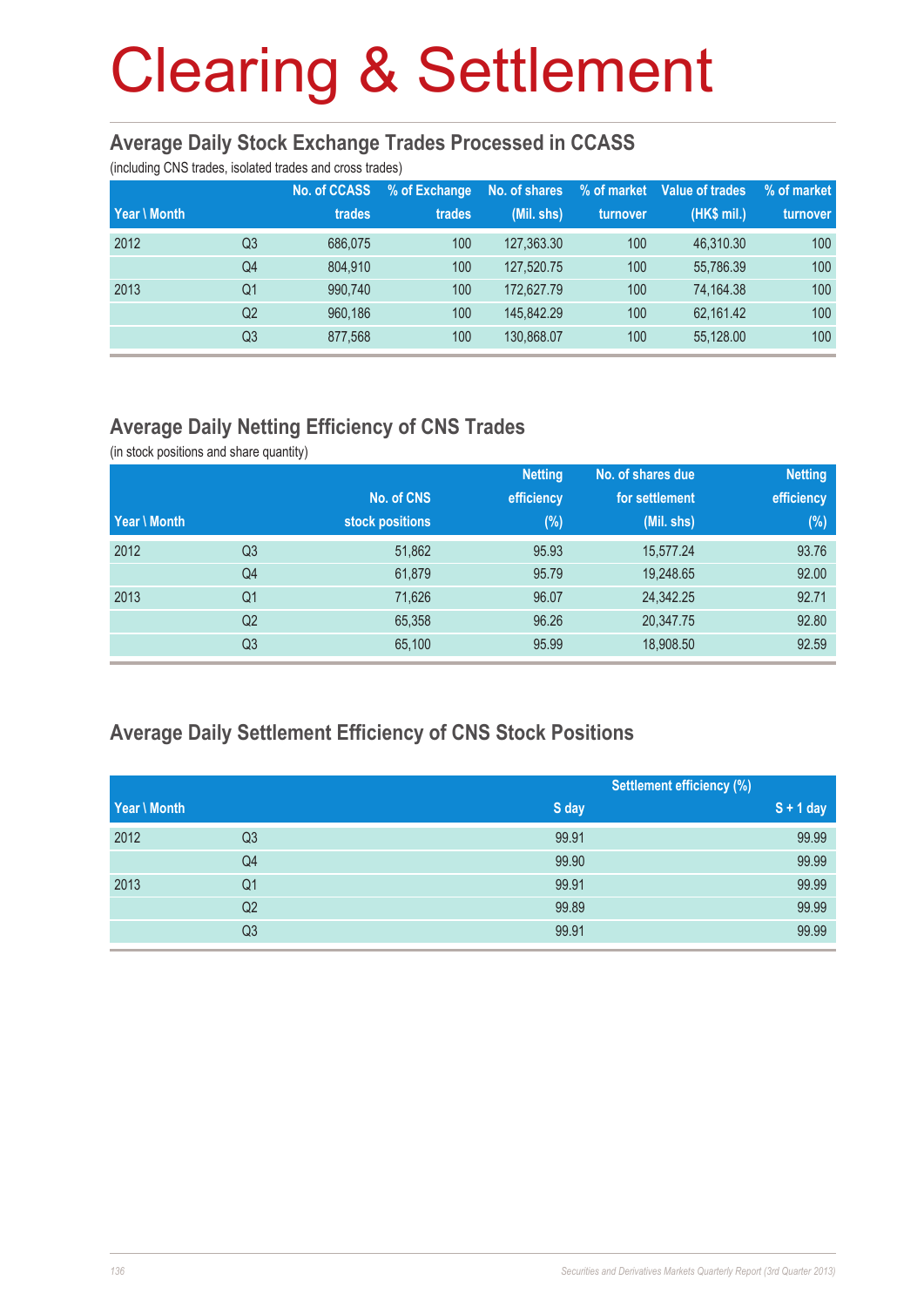#### **Open Interest by Derivatives Products**

| <b>Contracts</b>                                    |                  |                  |
|-----------------------------------------------------|------------------|------------------|
| <b>Derivatives product</b>                          | 3rd Quarter 2013 | 3rd Quarter 2012 |
| Hang Seng Index Futures                             | 123,253          | 124,794          |
| Hang Seng Index Options                             | 293,948          | 364,960          |
| Mini-Hang Seng Index Futures                        | 8,969            | 7,350            |
| Mini-Hang Seng Index Options                        | 4,698            | 10,384           |
| <b>H-shares Index Futures</b>                       | 214,299          | 142,443          |
| H-shares Index Options                              | 1,140,213        | 591,725          |
| Mini H-shares Index Futures                         | 2,772            | 2,354            |
| Flexible Hang Seng Index Options                    | 2,694            | 13,010           |
| Flexible H-shares Index Options                     | 27,441           | 8,431            |
| <b>HSI Dividend Point Index Futures</b>             | 8,009            | 7,724            |
| <b>HSCEI Dividend Point Index Futures</b>           | 88,814           | 72,355           |
| <b>HSI Volatility Index Futures</b>                 | 128              | 69               |
| CES China 120 Index Futures <sup>2</sup>            | 216              |                  |
| <b>IBOVESPA Futures</b>                             | $\mathbf{0}$     | $\theta$         |
| <b>MICEX Index Futures</b>                          | $\mathbf{0}$     | $\mathbf{0}$     |
| S&P BSE Sensex Index Futures                        | $\mathbf{0}$     | $\mathbf{0}$     |
| FTSE/JSE Top40 Futures                              | $\overline{0}$   | $\mathbf{0}$     |
| <b>Stock Futures</b>                                | 15,524           | 10,353           |
| <b>Stock Options</b>                                | 4,882,089        | 4,658,740        |
| Three-month HIBOR Futures                           | $\mathbf{0}$     | 5                |
| One-month HIBOR Futures                             | 6                | $\theta$         |
| Three-year Exchange Fund Note Futures               | $\overline{0}$   | $\mathbf{0}$     |
| RMB Currency Futures - USD/CNH Futures <sup>1</sup> | 9,515            | 1,076            |
| <b>Gold Futures</b>                                 | $\mathbf{0}$     | $\theta$         |
| <b>Total</b>                                        | 6,822,588        | 6,015,773        |

1 Trading in RMB Currency Futures – USD/CNH Futures commenced on 17 Sep 2012

2 Trading in CES China 120 Index Futures commenced on 12 Aug 2013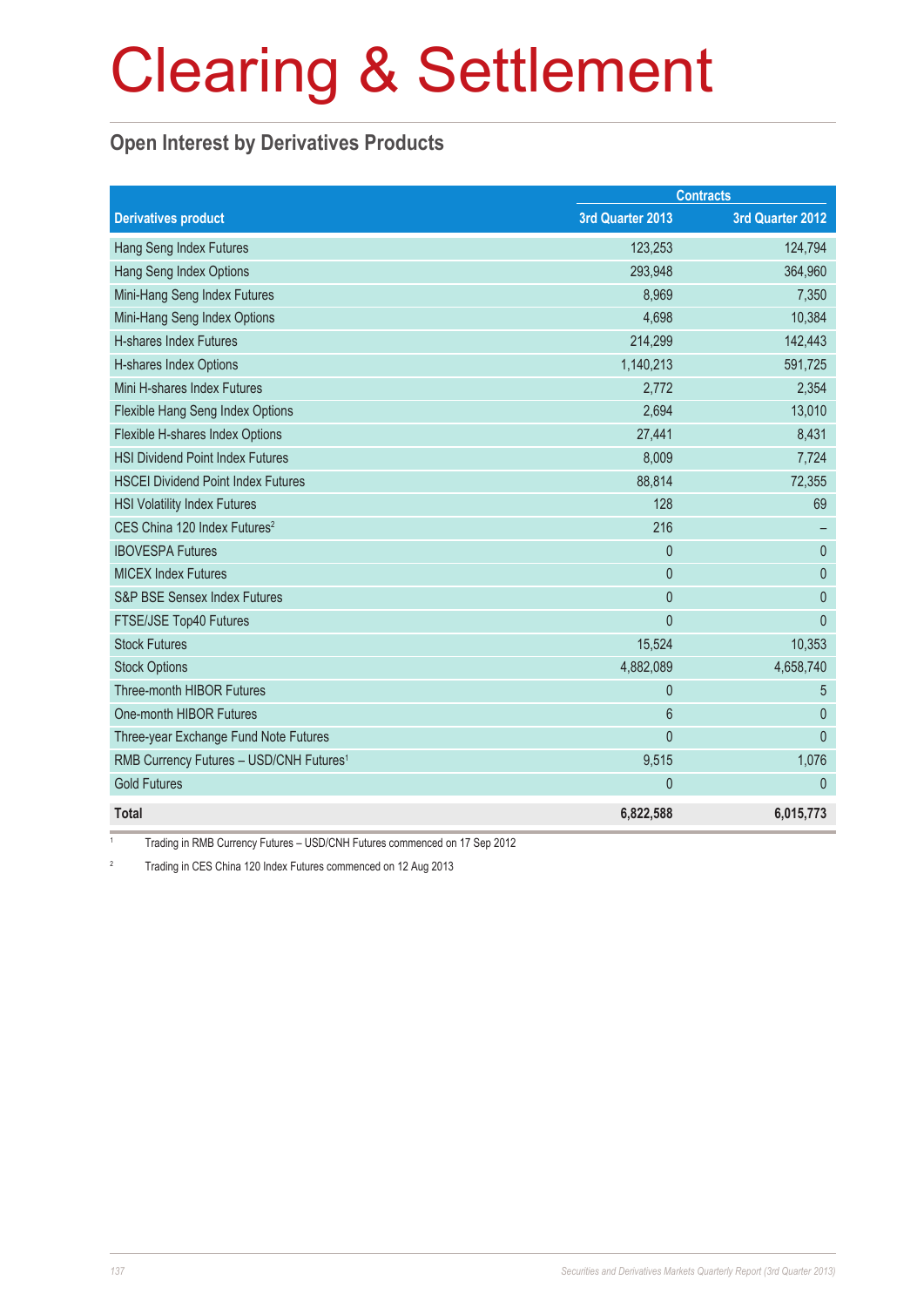#### **Stock Options Open Interest by Class**

as at the end of 3rd Quarter 2013

|                        |                 | <b>Open interest</b> |            |
|------------------------|-----------------|----------------------|------------|
| <b>Options class</b>   |                 | (contracts)          | % of total |
| X ISHARES A50          | A50             | 106,999              | 2.19       |
| <b>ABC</b>             | <b>ABC</b>      | 44,580               | 0.91       |
| <b>ANHUI CONCH</b>     | <b>ACC</b>      | 34,836               | 0.71       |
| AIA                    | <b>AIA</b>      | 90,287               | 1.85       |
| <b>CHALCO</b>          | <b>ALC</b>      | 16,326               | 0.33       |
| CAM CSI300             | AMC             | 8,883                | 0.18       |
| <b>BANK OF CHINA</b>   | <b>BCL</b>      | 642,698              | 13.16      |
| <b>BANKCOMM</b>        | <b>BCM</b>      | 58,944               | 1.21       |
| <b>BANK OF E ASIA</b>  | <b>BEA</b>      | 20,966               | 0.43       |
| <b>BELLE INT'L</b>     | <b>BIH</b>      | 21,996               | 0.45       |
| <b>BOC HONG KONG</b>   | <b>BOC</b>      | 47,508               | 0.97       |
| <b>BYD COMPANY</b>     | <b>BYD</b>      | 6,055                | 0.12       |
| <b>CCB</b>             | <b>CCB</b>      | 605,744              | 12.41      |
| CHINA COMM CONS        | CCC             | 23,956               | 0.49       |
| CHINA COAL             | CCE             | 56,307               | 1.15       |
| CHINA COSCO            | CCS             | 14,013               | 0.29       |
| <b>CHINA MOBILE</b>    | <b>CHT</b>      | 140,941              | 2.89       |
| <b>CHINA UNICOM</b>    | <b>CHU</b>      | 27,561               | 0.56       |
| <b>CITIC PACIFIC</b>   | <b>CIT</b>      | 13,847               | 0.28       |
| <b>CHEUNG KONG</b>     | <b>CKH</b>      | 23,958               | 0.49       |
| <b>CHINA LIFE</b>      | <b>CLI</b>      | 128,976              | 2.64       |
| <b>CLP HOLDINGS</b>    | <b>CLP</b>      | 10,634               | 0.22       |
| <b>CM BANK</b>         | <b>CMB</b>      | 70,634               | 1.45       |
| <b>CNOOC</b>           | <b>CNC</b>      | 126,670              | 2.59       |
| CHINA OVERSEAS         | COL             | 41,678               | 0.85       |
| <b>CATHAY PAC AIR</b>  | <b>CPA</b>      | 2,898                | 0.06       |
| SINOPEC CORP           | <b>CPC</b>      | 116,045              | 2.38       |
| <b>CPIC</b>            | <b>CPI</b>      | 28,436               | 0.58       |
| CHINA RAIL CONS        | <b>CRC</b>      | 28,766               | 0.59       |
| <b>CHINA RAILWAY</b>   | <b>CRG</b>      | 10,770               | 0.22       |
| X WISECSI300ETF        | CS <sub>3</sub> | 381                  | 0.01       |
| CSOP A50 ETF           | <b>CSA</b>      | 16,698               | 0.34       |
| <b>CHINA SHENHUA</b>   | <b>CSE</b>      | 79,012               | 1.62       |
| <b>CITIC BANK</b>      | <b>CTB</b>      | 29,368               | 0.60       |
| CHINA TELECOM          | <b>CTC</b>      | 39,598               | 0.81       |
| <b>ESPRIT HOLDINGS</b> | <b>ESP</b>      | 17,134               | 0.35       |
| <b>FIH</b>             | <b>FIH</b>      | 3,849                | 0.08       |
| <b>GALAXY ENT</b>      | <b>GLX</b>      | 76,086               | 1.56       |
| <b>GREATWALL MOTOR</b> | <b>GWM</b>      | 4,645                | 0.10       |
| <b>POWER ASSETS</b>    | <b>HEH</b>      | 11,915               | 0.24       |
| <b>HKEX</b>            | <b>HEX</b>      | 193,873              | 3.97       |
| <b>HSBC HOLDINGS</b>   | <b>HKB</b>      | 178,515              | 3.66       |
| HK & CHINA GAS         | <b>HKG</b>      | 13,388               | 0.27       |
| <b>HENDERSON LAND</b>  | <b>HLD</b>      | 5,547                | 0.11       |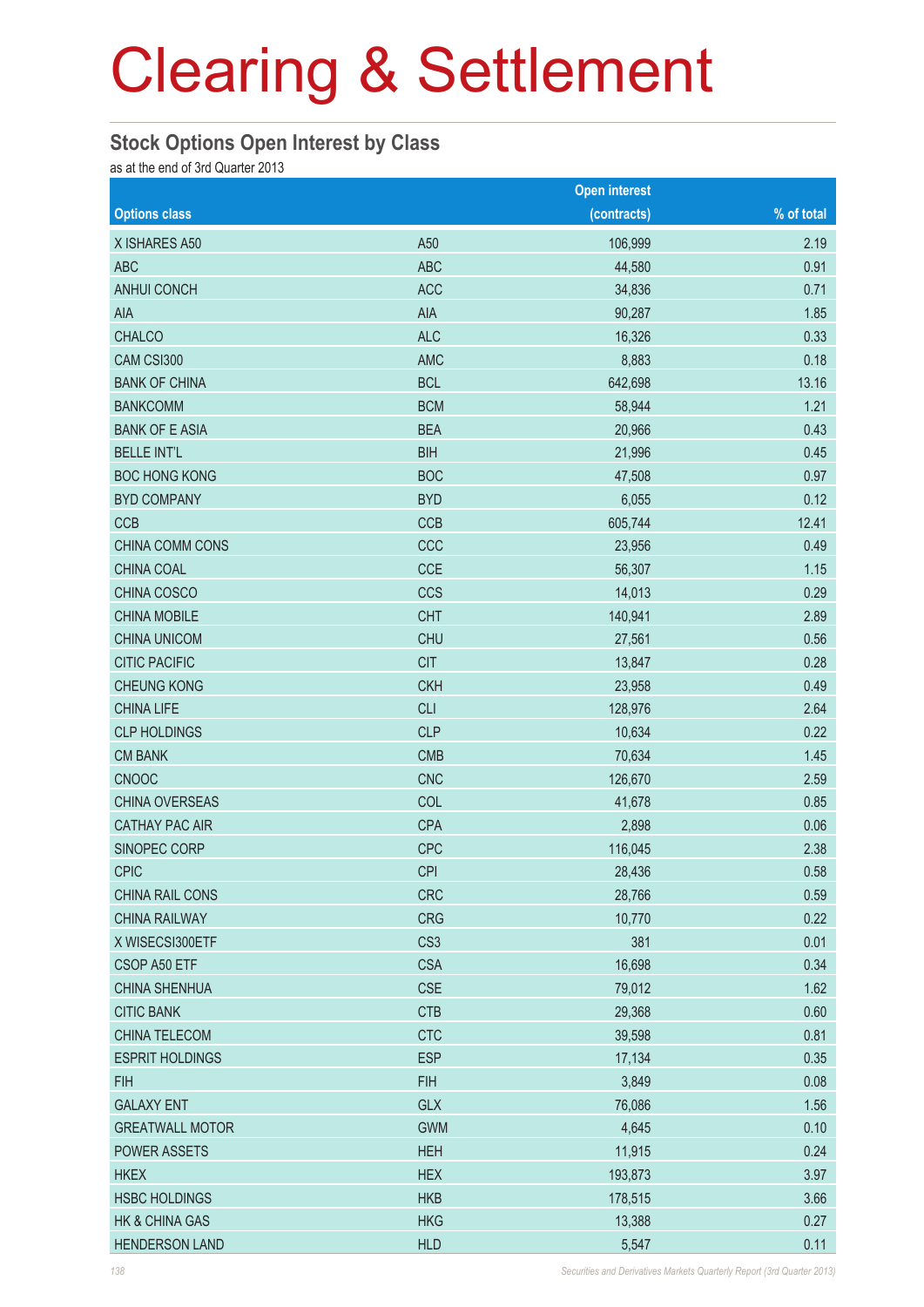|                           |            | <b>Open interest</b> |            |
|---------------------------|------------|----------------------|------------|
| <b>Options class</b>      |            | (contracts)          | % of total |
| <b>HUANENG POWER</b>      | <b>HNP</b> | 15,677               | 0.32       |
| <b>HANG SENG BANK</b>     | <b>HSB</b> | 18,723               | 0.38       |
| <b>HUTCHISON</b>          | <b>HWL</b> | 32,230               | 0.66       |
| <b>ICBC</b>               | <b>ICB</b> | 589,910              | 12.08      |
| <b>JIANGXI COPPER</b>     | <b>JXC</b> | 19,549               | 0.40       |
| <b>LENOVO GROUP</b>       | LEN        | 18,348               | 0.38       |
| LI & FUNG                 | LIF        | 29,025               | 0.59       |
| <b>MGM CHINA</b>          | <b>MGM</b> | 3,970                | 0.08       |
| <b>MINSHENG BANK</b>      | <b>MSB</b> | 43,990               | 0.90       |
| <b>MTR CORPORATION</b>    | <b>MTR</b> | 10,236               | 0.21       |
| <b>CNBM</b>               | <b>NBM</b> | 32,306               | 0.66       |
| <b>NEW WORLD DEV</b>      | <b>NWD</b> | 23,451               | 0.48       |
| <b>PING AN</b>            | PAI        | 162,759              | 3.33       |
| <b>PETROCHINA</b>         | <b>PEC</b> | 114,479              | 2.34       |
| PICC P&C                  | <b>PIC</b> | 18,902               | 0.39       |
| PICC GROUP                | <b>PIN</b> | 3,930                | 0.08       |
| <b>R&amp;F PROPERTIES</b> | <b>RFP</b> | 4,807                | 0.10       |
| <b>SANDS CHINA LTD</b>    | <b>SAN</b> | 135,488              | 2.78       |
| <b>SHK PPT</b>            | <b>SHK</b> | 27,771               | 0.57       |
| <b>STANCHART</b>          | <b>STC</b> | 9,746                | 0.20       |
| <b>SWIRE PACIFIC A</b>    | <b>SWA</b> | 10,997               | 0.23       |
| <b>TENCENT</b>            | <b>TCH</b> | 210,052              | 4.30       |
| <b>TRACKER FUND</b>       | <b>TRF</b> | 17,093               | 0.35       |
| <b>WHARF HOLDINGS</b>     | <b>WHL</b> | 9,061                | 0.19       |
| YANZHOU COAL              | <b>YZC</b> | 43,685               | 0.89       |
| <b>ZIJIN MINING</b>       | <b>ZJM</b> | 33,983               | 0.70       |
| <b>Total</b>              |            | 4,882,089            | 100.00     |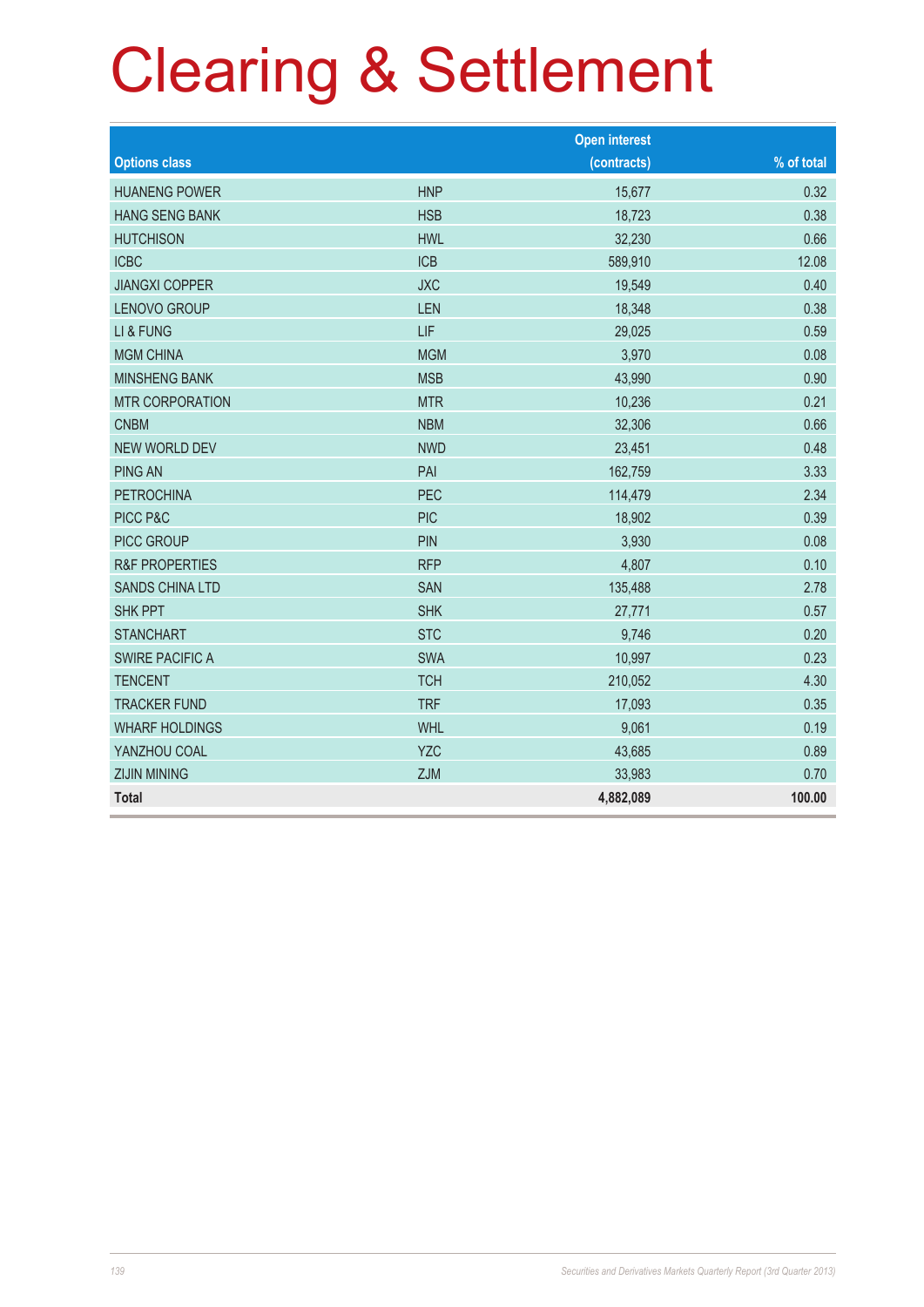# Exchange Participants Statistics

### **Stock Exchange**

|      |                | No. of Trading<br><b>Right Holders</b> | <b>Exchange</b><br><b>Participants -</b><br><b>Trading</b> | <b>Exchange</b><br><b>Participants -</b><br>Non-Trading | Non-Exchange<br><b>Participants</b> |
|------|----------------|----------------------------------------|------------------------------------------------------------|---------------------------------------------------------|-------------------------------------|
| 2012 | Q <sub>3</sub> | 568 (994)                              | 506 (923)                                                  | 41 (50)                                                 | 21(21)                              |
|      | Q4             | 571 (996)                              | 511 (928)                                                  | 39(47)                                                  | 21(21)                              |
| 2013 | Q <sub>1</sub> | 572 (997)                              | 509 (924)                                                  | 42 (52)                                                 | 21(21)                              |
|      | Q <sub>2</sub> | 569 (987)                              | 507 (918)                                                  | 42 (49)                                                 | 20(20)                              |
|      | Q <sub>3</sub> | 566 (982)                              | 506 (915)                                                  | 40 (47)                                                 | 20(20)                              |

( ) No. of trading rights

### **Futures Exchange**

|      |                | No. of Trading<br><b>Right Holders</b> | <b>Exchange</b><br><b>Participants -</b><br><b>Trading</b> | <b>Exchange</b><br><b>Participants -</b><br>Non-Trading | Non-Exchange<br><b>Participants</b> |
|------|----------------|----------------------------------------|------------------------------------------------------------|---------------------------------------------------------|-------------------------------------|
| 2012 | Q <sub>3</sub> | 235 (259)                              | 185 (207)                                                  | -                                                       | 50(52)                              |
|      | Q4             | 234 (258)                              | 185 (207)                                                  | $\overline{\phantom{0}}$                                | 49 (51)                             |
| 2013 | Q <sub>1</sub> | 230 (254)                              | 181 (203)                                                  | $\qquad \qquad$                                         | 49 (51)                             |
|      | Q2             | 233 (257)                              | 180 (202)                                                  | $\overline{\phantom{0}}$                                | 53(55)                              |
|      | Q3             | 232 (256)                              | 179 (201)                                                  | -                                                       | 53(55)                              |

Notes:

(1) The figures in blanket is the number of trading rights held.

(2) An Exchange Participant is a corporation who may trade on or through the Exchange and is licensed under the Securities and Futures Ordinance to carry on securities/futures/options dealing activity.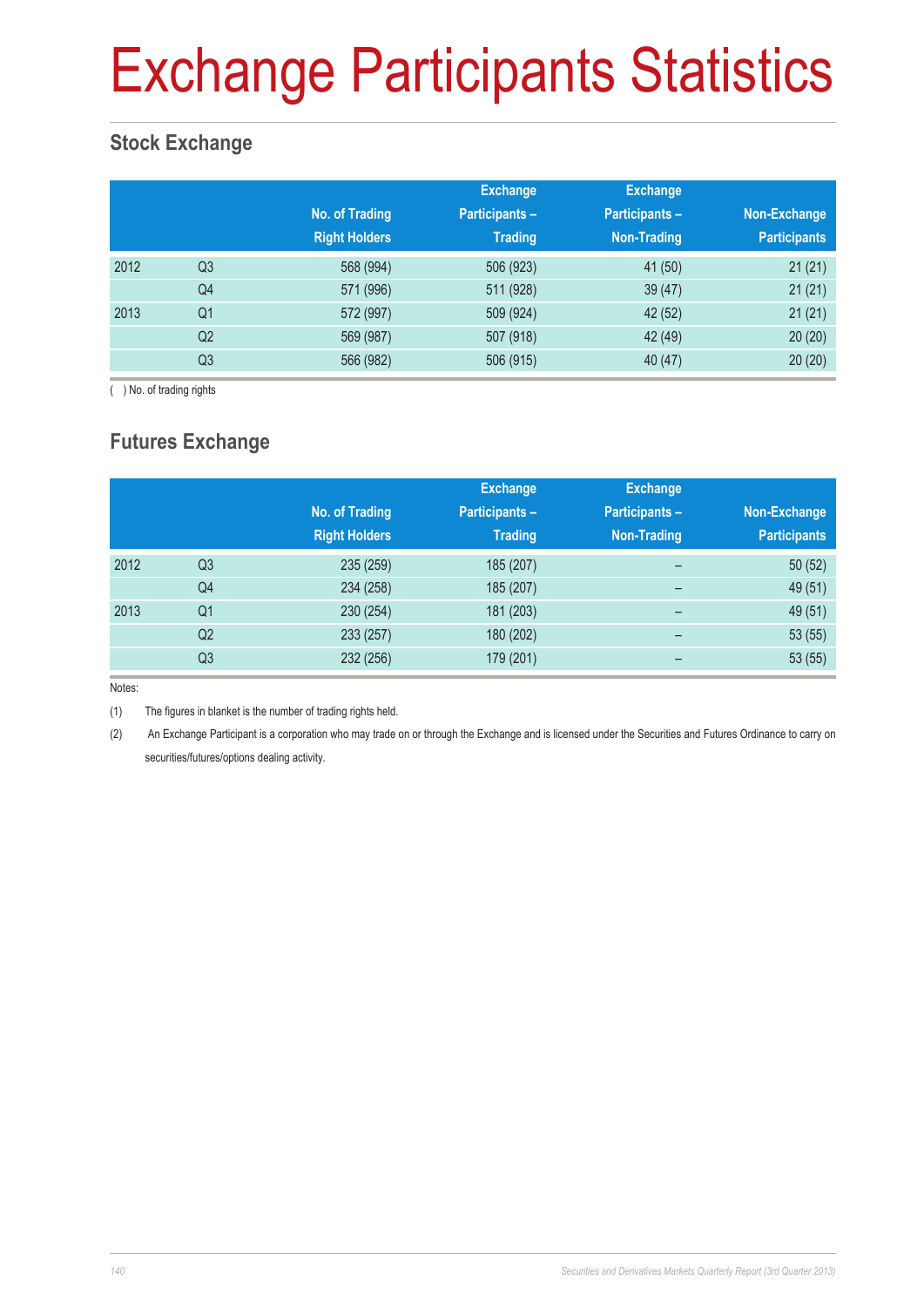# Clearing Participants Statistics

### **HKCC Participants**

| Year \ Month |                | <b>Clearing Participants</b> | <b>General Clearing</b><br><b>Participants</b> |
|--------------|----------------|------------------------------|------------------------------------------------|
| 2012         | Q <sub>3</sub> | 158                          | 9                                              |
|              | Q4             | 158                          | 9                                              |
| 2013         | Q <sub>1</sub> | 154                          | 8                                              |
|              | Q2             | 154                          | 8                                              |
|              | Q3             | 152                          | 9                                              |

### **SEOCH Participants**

|                |                                     | <b>General Clearing</b> |
|----------------|-------------------------------------|-------------------------|
|                | <b>Direct Clearing Participants</b> | <b>Participants</b>     |
| Q3             | 62                                  | 8                       |
| Q4             | 63                                  | 9                       |
| Q <sub>1</sub> | 63                                  | 9                       |
| Q <sub>2</sub> | 62                                  | 9                       |
| Q3             | 62                                  | 9                       |
|                |                                     |                         |

### **HKSCC Participants**

|              |    | <b>Direct Clearing</b> | <b>General Clearing</b> | Non-broker           |
|--------------|----|------------------------|-------------------------|----------------------|
| Year \ Month |    | <b>Participant</b>     | <b>Participant</b>      | <b>Participants*</b> |
| 2012         | Q3 | 491                    | 9                       | 47                   |
|              | Q4 | 493                    | 9                       | 46                   |
| 2013         | Q1 | 491                    | 9                       | 45                   |
|              | Q2 | 488                    | 9                       | 44                   |
|              | Q3 | 486                    | 9                       | 43                   |

Non-broker participants include Clearing Agency Participants, Custodian Participants and Stock Pledgee Participants.